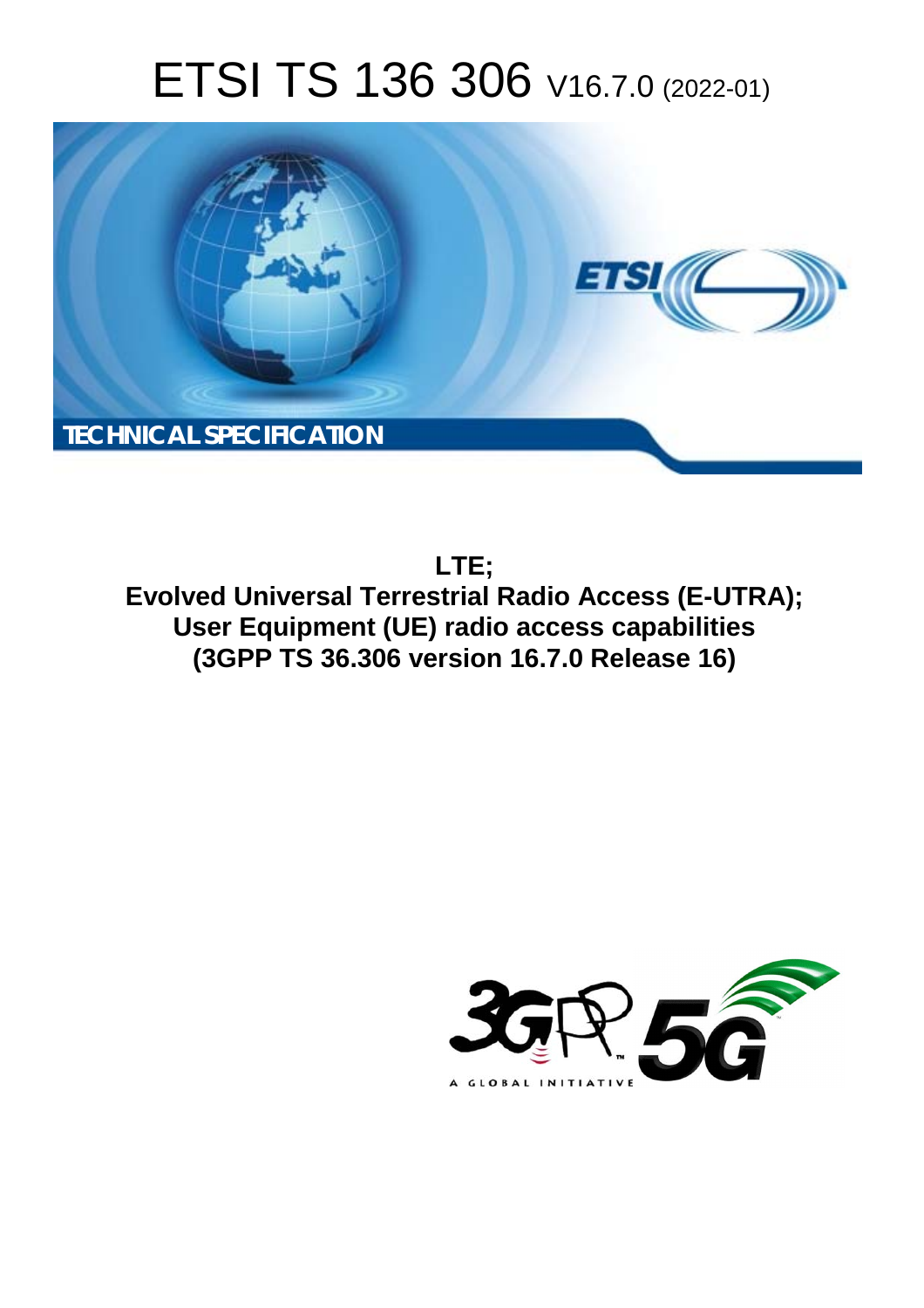Reference RTS/TSGR-0236306vg70

Keywords

**LTE** 

#### *ETSI*

650 Route des Lucioles F-06921 Sophia Antipolis Cedex - FRANCE

Tel.: +33 4 92 94 42 00 Fax: +33 4 93 65 47 16

Siret N° 348 623 562 00017 - APE 7112B Association à but non lucratif enregistrée à la Sous-Préfecture de Grasse (06) N° w061004871

#### *Important notice*

The present document can be downloaded from: <http://www.etsi.org/standards-search>

The present document may be made available in electronic versions and/or in print. The content of any electronic and/or print versions of the present document shall not be modified without the prior written authorization of ETSI. In case of any existing or perceived difference in contents between such versions and/or in print, the prevailing version of an ETSI deliverable is the one made publicly available in PDF format at [www.etsi.org/deliver](http://www.etsi.org/deliver).

Users of the present document should be aware that the document may be subject to revision or change of status. Information on the current status of this and other ETSI documents is available at <https://portal.etsi.org/TB/ETSIDeliverableStatus.aspx>

If you find errors in the present document, please send your comment to one of the following services: <https://portal.etsi.org/People/CommiteeSupportStaff.aspx>

#### *Notice of disclaimer & limitation of liability*

The information provided in the present deliverable is directed solely to professionals who have the appropriate degree of experience to understand and interpret its content in accordance with generally accepted engineering or other professional standard and applicable regulations.

No recommendation as to products and services or vendors is made or should be implied.

No representation or warranty is made that this deliverable is technically accurate or sufficient or conforms to any law and/or governmental rule and/or regulation and further, no representation or warranty is made of merchantability or fitness for any particular purpose or against infringement of intellectual property rights.

In no event shall ETSI be held liable for loss of profits or any other incidental or consequential damages.

Any software contained in this deliverable is provided "AS IS" with no warranties, express or implied, including but not limited to, the warranties of merchantability, fitness for a particular purpose and non-infringement of intellectual property rights and ETSI shall not be held liable in any event for any damages whatsoever (including, without limitation, damages for loss of profits, business interruption, loss of information, or any other pecuniary loss) arising out of or related to the use of or inability to use the software.

#### *Copyright Notification*

No part may be reproduced or utilized in any form or by any means, electronic or mechanical, including photocopying and microfilm except as authorized by written permission of ETSI. The content of the PDF version shall not be modified without the written authorization of ETSI.

The copyright and the foregoing restriction extend to reproduction in all media.

© ETSI 2022. All rights reserved.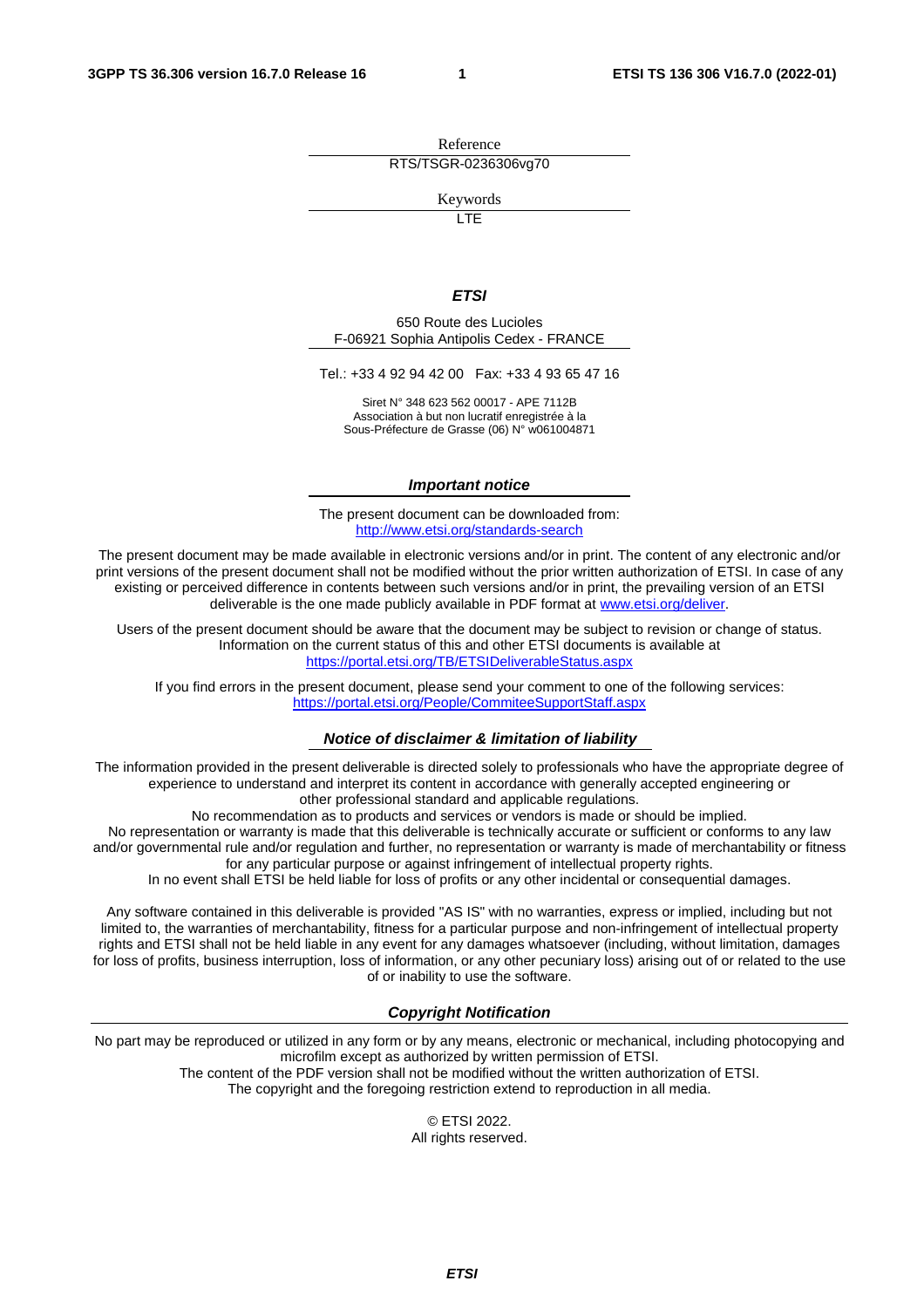# Intellectual Property Rights

#### Essential patents

IPRs essential or potentially essential to normative deliverables may have been declared to ETSI. The declarations pertaining to these essential IPRs, if any, are publicly available for **ETSI members and non-members**, and can be found in ETSI SR 000 314: *"Intellectual Property Rights (IPRs); Essential, or potentially Essential, IPRs notified to ETSI in respect of ETSI standards"*, which is available from the ETSI Secretariat. Latest updates are available on the ETSI Web server ([https://ipr.etsi.org/\)](https://ipr.etsi.org/).

Pursuant to the ETSI Directives including the ETSI IPR Policy, no investigation regarding the essentiality of IPRs, including IPR searches, has been carried out by ETSI. No guarantee can be given as to the existence of other IPRs not referenced in ETSI SR 000 314 (or the updates on the ETSI Web server) which are, or may be, or may become, essential to the present document.

#### **Trademarks**

The present document may include trademarks and/or tradenames which are asserted and/or registered by their owners. ETSI claims no ownership of these except for any which are indicated as being the property of ETSI, and conveys no right to use or reproduce any trademark and/or tradename. Mention of those trademarks in the present document does not constitute an endorsement by ETSI of products, services or organizations associated with those trademarks.

**DECT™**, **PLUGTESTS™**, **UMTS™** and the ETSI logo are trademarks of ETSI registered for the benefit of its Members. **3GPP™** and **LTE™** are trademarks of ETSI registered for the benefit of its Members and of the 3GPP Organizational Partners. **oneM2M™** logo is a trademark of ETSI registered for the benefit of its Members and of the oneM2M Partners. **GSM**® and the GSM logo are trademarks registered and owned by the GSM Association.

# Legal Notice

This Technical Specification (TS) has been produced by ETSI 3rd Generation Partnership Project (3GPP).

The present document may refer to technical specifications or reports using their 3GPP identities. These shall be interpreted as being references to the corresponding ETSI deliverables.

The cross reference between 3GPP and ETSI identities can be found under<http://webapp.etsi.org/key/queryform.asp>.

## Modal verbs terminology

In the present document "**shall**", "**shall not**", "**should**", "**should not**", "**may**", "**need not**", "**will**", "**will not**", "**can**" and "**cannot**" are to be interpreted as described in clause 3.2 of the [ETSI Drafting Rules](https://portal.etsi.org/Services/editHelp!/Howtostart/ETSIDraftingRules.aspx) (Verbal forms for the expression of provisions).

"**must**" and "**must not**" are **NOT** allowed in ETSI deliverables except when used in direct citation.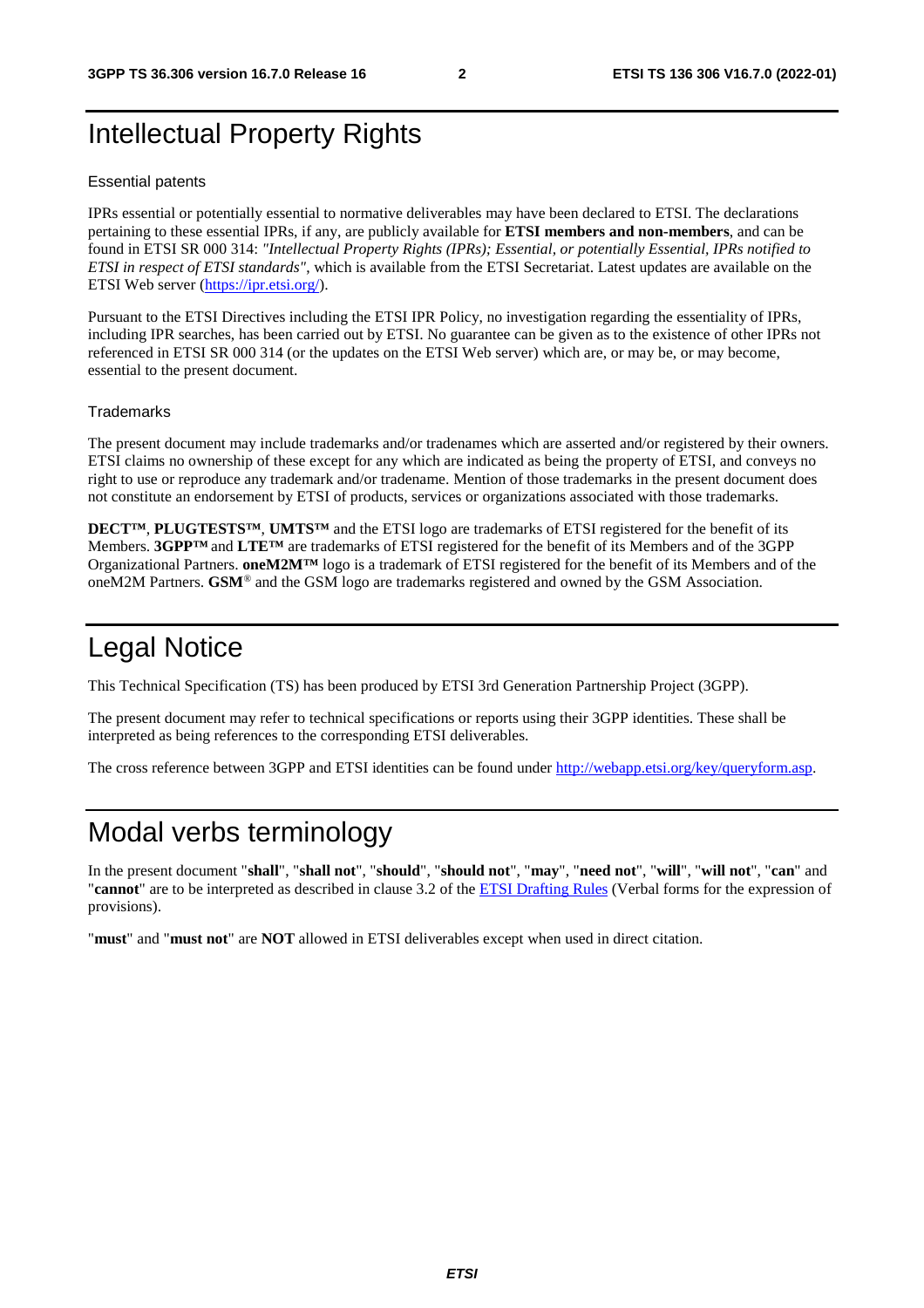# **Contents**

| 1              |                                                                                |  |
|----------------|--------------------------------------------------------------------------------|--|
| $\overline{2}$ |                                                                                |  |
| 3              |                                                                                |  |
| 3.1            |                                                                                |  |
| 3.2            |                                                                                |  |
| 3.3            |                                                                                |  |
| 4              |                                                                                |  |
| 4.1            |                                                                                |  |
| 4.1A           |                                                                                |  |
| 4.1B           |                                                                                |  |
| 4.1C           |                                                                                |  |
| 4.2            |                                                                                |  |
| 4.2.1          |                                                                                |  |
| 4.2.1.1        |                                                                                |  |
| 4.2.1.2        | Maximum number of bits of a DL-SCH transport block received within a TTI51     |  |
| 4.2.1.3        |                                                                                |  |
| 4.2.1.4        |                                                                                |  |
| 4.2.2          |                                                                                |  |
| 4.2.2.1        |                                                                                |  |
|                | Maximum number of bits of an UL-SCH transport block transmitted within a TTI52 |  |
| 4.2.2.2        |                                                                                |  |
| 4.2.3          |                                                                                |  |
| 4.2.3.1        |                                                                                |  |
| 4.2.4          |                                                                                |  |
| 4.2.4.1        |                                                                                |  |
| 4.2.5          |                                                                                |  |
| 4.2.6          |                                                                                |  |
| 4.2.7          |                                                                                |  |
| 4.2.7.1        |                                                                                |  |
| 4.2A           |                                                                                |  |
| 4.2A.1         |                                                                                |  |
| 4.2A.1.1       |                                                                                |  |
| 4.2A.1.2       | Maximum number of bits of a SL-SCH transport block received within a TTI53     |  |
| 4.2A.1.3       |                                                                                |  |
| 4.2A.1.4       | Maximum number of bits of a SL-DCH transport block received within a TTI53     |  |
| 4.2A.1.5       | Maximum number of bits of a SL-SCH transport block transmitted within a TTI 53 |  |
| 4.2A.1.6       |                                                                                |  |
| 4.2A.1.7       | Maximum number of bits of a SL-DCH transport block transmitted within a TTI53  |  |
| 4.2A.1.8       |                                                                                |  |
| 4.2A.2         |                                                                                |  |
| 4.2A.2.1       |                                                                                |  |
| 4.2A.2.2       |                                                                                |  |
| 4.3            |                                                                                |  |
| 4.3.1          |                                                                                |  |
| 4.3.1.1        |                                                                                |  |
| 4.3.1.1A       |                                                                                |  |
| 4.3.1.2        |                                                                                |  |
| 4.3.1.2A       |                                                                                |  |
| 4.3.1.3        |                                                                                |  |
|                |                                                                                |  |
| 4.3.1.4        |                                                                                |  |
| 4.3.1.5        |                                                                                |  |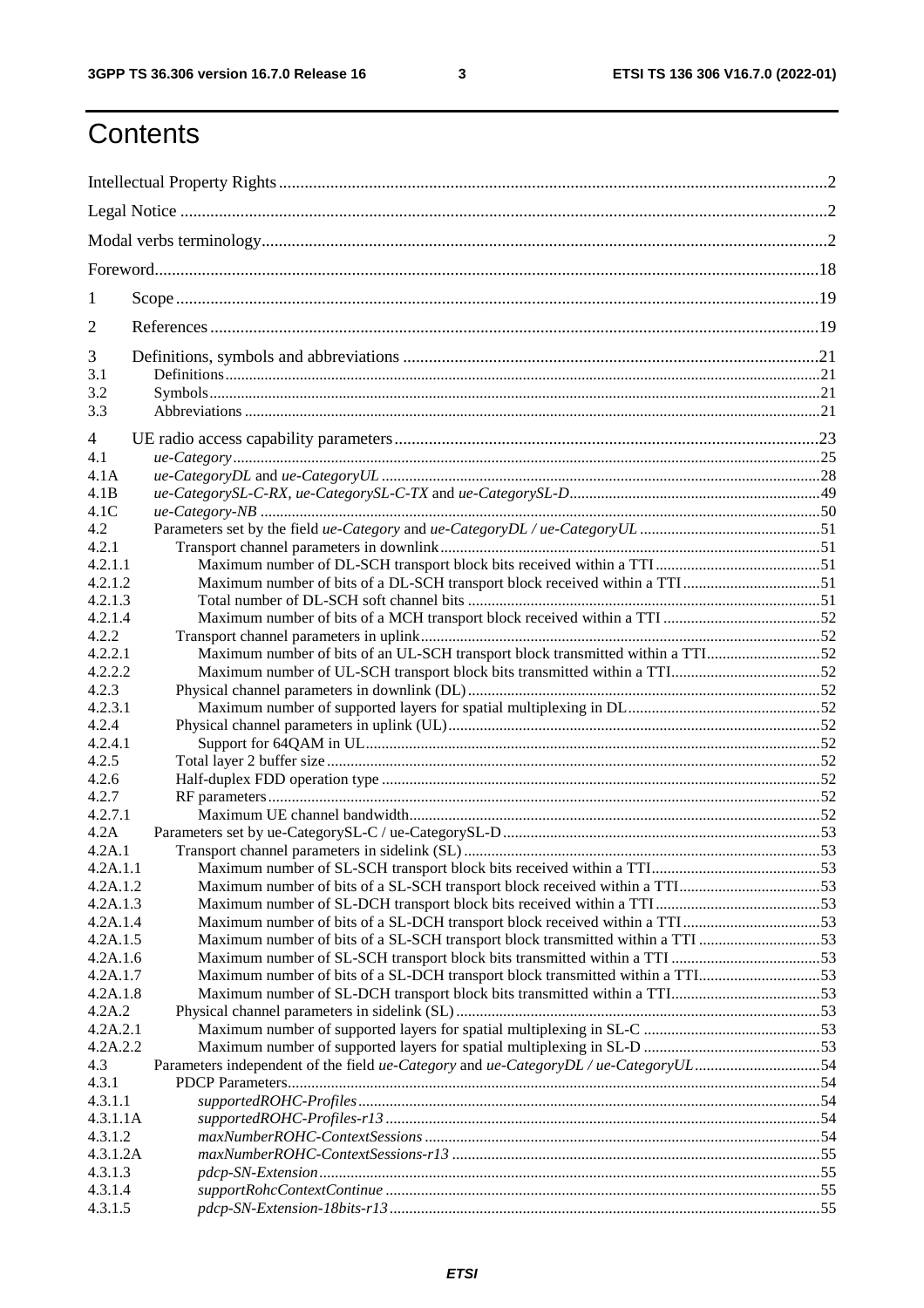$\overline{\mathbf{4}}$ 

| 4.3.1.6   |  |
|-----------|--|
| 4.3.1.7   |  |
| 4.3.1.8   |  |
| 4.3.1.9   |  |
| 4.3.1.10  |  |
| 4.3.1.11  |  |
| 4.3.1.12  |  |
| 4.3.1.13  |  |
| 4.3.1.14  |  |
| 4.3.1.15  |  |
| 4.3.1A    |  |
| 4.3.2     |  |
| 4.3.2.1   |  |
| 4.3.2.2   |  |
| 4.3.2.3   |  |
| 4.3.2.4   |  |
| 4.3.2.5   |  |
| 4.3.2.6   |  |
| 4.3.2.7   |  |
| 4.3.2.8   |  |
| 4.3.3     |  |
| 4.3.4     |  |
| 4.3.4.1   |  |
| 4.3.4.2   |  |
| 4.3.4.3   |  |
| 4.3.4.4   |  |
| 4.3.4.5   |  |
| 4.3.4.6   |  |
| 4.3.4.7   |  |
| 4.3.4.8   |  |
| 4.3.4.9   |  |
| 4.3.4.10  |  |
| 4.3.4.11  |  |
| 4.3.4.12  |  |
| 4.3.4.13  |  |
| 4.3.4.14  |  |
| 4.3.4.15  |  |
| 4.3.4.16  |  |
| 4.3.4.17  |  |
| 4.3.4.18  |  |
| 4.3.4.19  |  |
| 4.3.4.20  |  |
| 4.3.4.21  |  |
| 4.3.4.21A |  |
| 4.3.4.21B |  |
| 4.3.4.22  |  |
| 4.3.4.23  |  |
| 4.3.4.24  |  |
| 4.3.4.25  |  |
| 4.3.4.26  |  |
| 4.3.4.27  |  |
| 4.3.4.28  |  |
| 4.3.4.29  |  |
| 4.3.4.30  |  |
| 4.3.4.31  |  |
| 4.3.4.32  |  |
| 4.3.4.33  |  |
| 4.3.4.34  |  |
| 4.3.4.35  |  |
| 4.3.4.36  |  |
| 4.3.4.37  |  |
| 4.3.4.38  |  |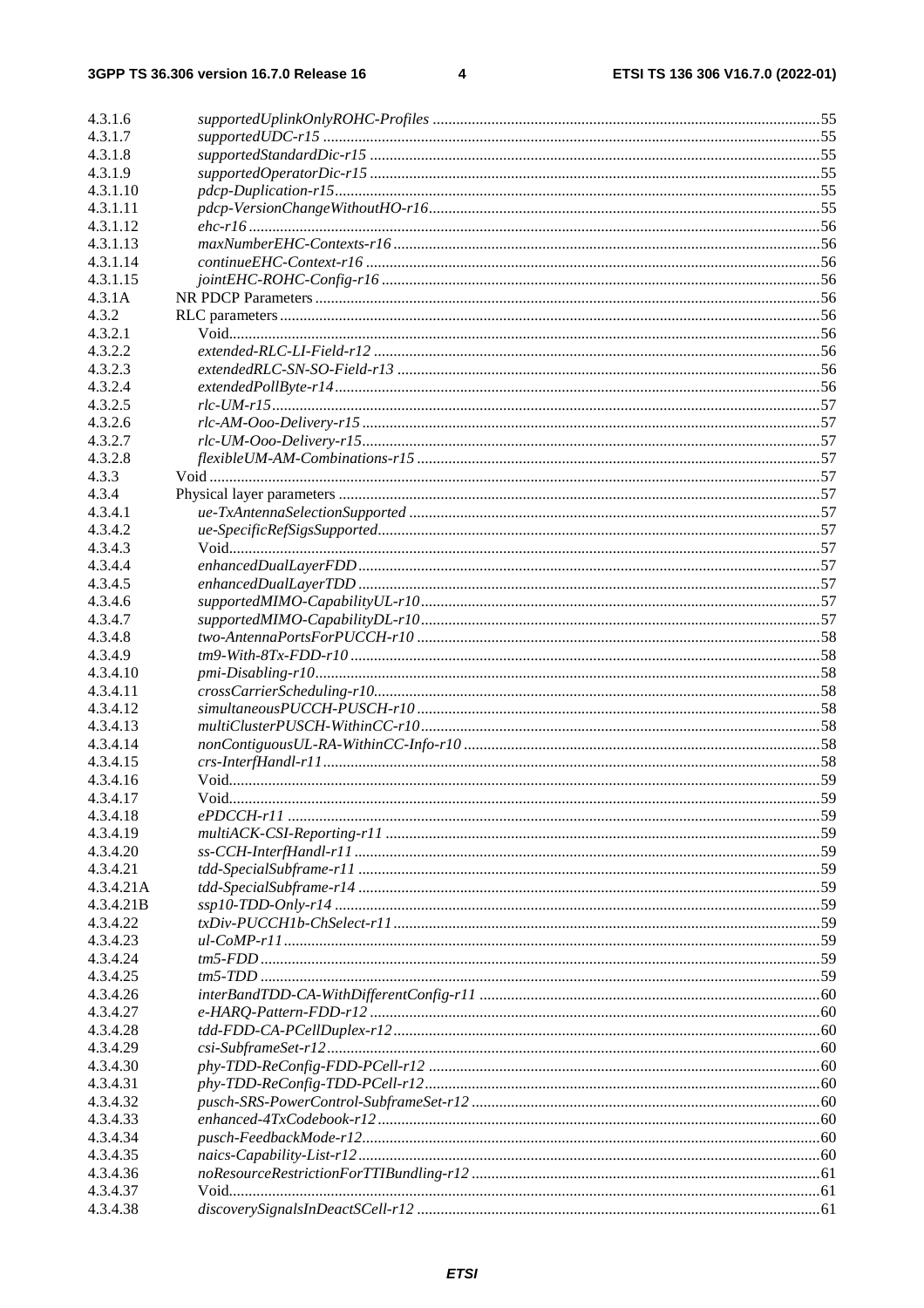#### $5\phantom{a}$

| 4.3.4.39   |                                                           |  |
|------------|-----------------------------------------------------------|--|
| 4.3.4.40   |                                                           |  |
| 4.3.4.41   |                                                           |  |
| 4.3.4.42   |                                                           |  |
| 4.3.4.43   |                                                           |  |
| 4.3.4.44   |                                                           |  |
| 4.3.4.45   |                                                           |  |
| 4.3.4.46   |                                                           |  |
| 4.3.4.47   |                                                           |  |
| 4.3.4.48   |                                                           |  |
| 4.3.4.48.1 |                                                           |  |
| 4.3.4.48.2 |                                                           |  |
| 4.3.4.48.3 |                                                           |  |
| 4.3.4.49   |                                                           |  |
| 4.3.4.49a  |                                                           |  |
| 4.3.4.50   |                                                           |  |
| 4.3.4.51   |                                                           |  |
| 4.3.4.52   |                                                           |  |
| 4.3.4.53   |                                                           |  |
| 4.3.4.54   |                                                           |  |
| 4.3.4.55   |                                                           |  |
| 4.3.4.56   |                                                           |  |
| 4.3.4.57   |                                                           |  |
| 4.3.4.58   |                                                           |  |
| 4.3.4.59   |                                                           |  |
| 4.3.4.60   |                                                           |  |
| 4.3.4.61   |                                                           |  |
| 4.3.4.62   |                                                           |  |
| 4.3.4.63   |                                                           |  |
| 4.3.4.64   |                                                           |  |
| 4.3.4.65   |                                                           |  |
| 4.3.4.66   |                                                           |  |
| 4.3.4.67   |                                                           |  |
| 4.3.4.68   |                                                           |  |
| 4.3.4.69   |                                                           |  |
| 4.3.4.70   |                                                           |  |
| 4.3.4.70A  |                                                           |  |
| 4.3.4.71   |                                                           |  |
| 4.3.4.72   |                                                           |  |
| 4.3.4.73   |                                                           |  |
| 4.3.4.73A  |                                                           |  |
| 4.3.4.74   |                                                           |  |
| 4.3.4.75   |                                                           |  |
| 4.3.4.76   |                                                           |  |
| 4.3.4.77   |                                                           |  |
| 4.3.4.78   |                                                           |  |
| 4.3.4.79   |                                                           |  |
| 4.3.4.80   |                                                           |  |
| 4.3.4.81   |                                                           |  |
| 4.3.4.81.1 | $must \text{-} TM234 \text{-} UpTo2Tx \text{-} r14 \dots$ |  |
| 4.3.4.81.2 |                                                           |  |
| 4.3.4.81.3 |                                                           |  |
| 4.3.4.81.4 |                                                           |  |
| 4.3.4.81.5 |                                                           |  |
| 4.3.4.82   |                                                           |  |
| 4.3.4.83   |                                                           |  |
| 4.3.4.84   |                                                           |  |
| 4.3.4.85   |                                                           |  |
| 4.3.4.86   |                                                           |  |
| 4.3.4.87   |                                                           |  |
| 4.3.4.88   |                                                           |  |
| 4.3.4.89   |                                                           |  |
|            |                                                           |  |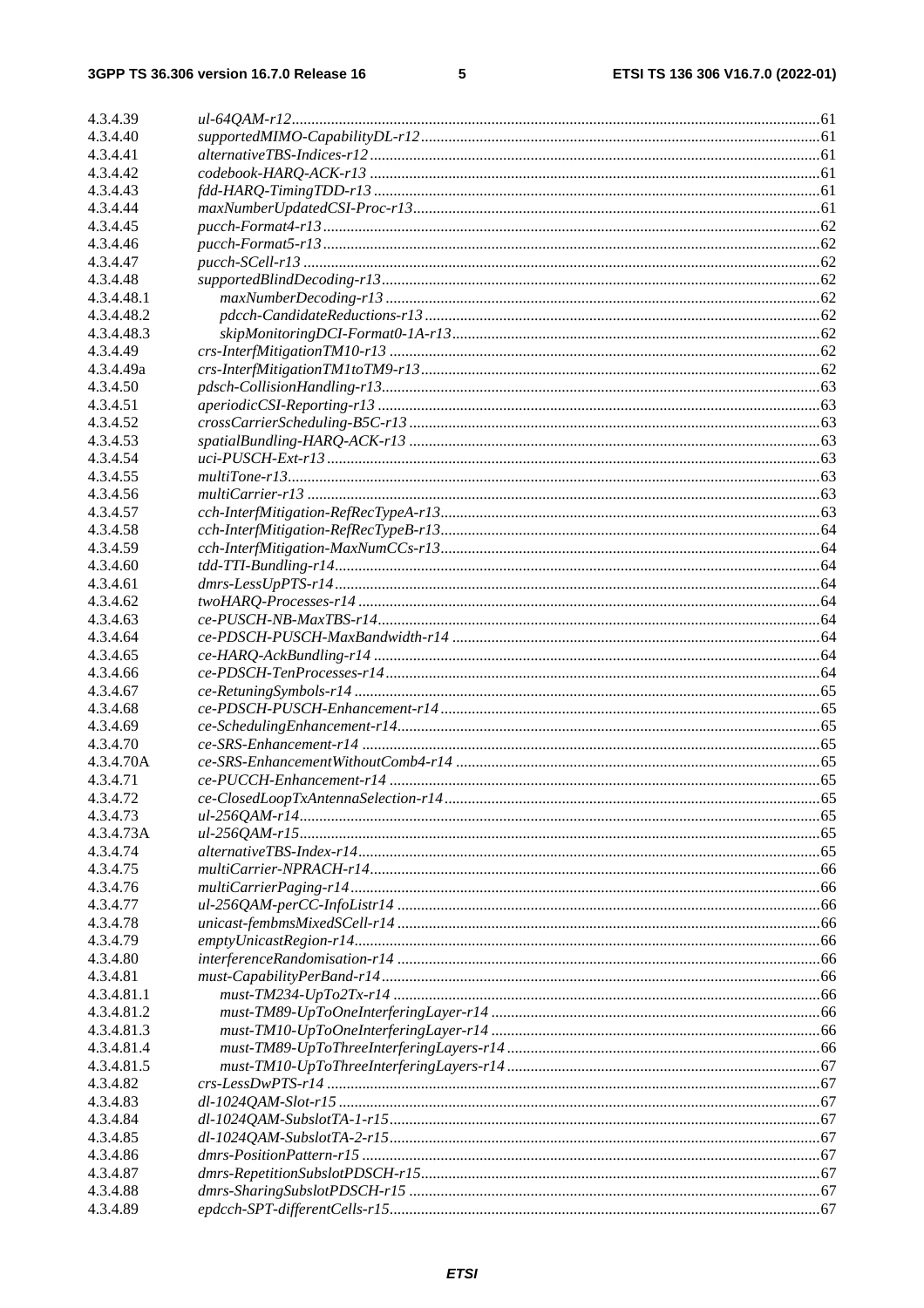| 4.3.4.90               |                                                    |  |
|------------------------|----------------------------------------------------|--|
| 4.3.4.91               |                                                    |  |
| 4.3.4.92               |                                                    |  |
| 4.3.4.93               |                                                    |  |
| 4.3.4.94               |                                                    |  |
| 4.3.4.95               |                                                    |  |
| 4.3.4.96               |                                                    |  |
| 4.3.4.97               |                                                    |  |
| 4.3.4.98               |                                                    |  |
| 4.3.4.99               |                                                    |  |
| 4.3.4.100              |                                                    |  |
| 4.3.4.101              |                                                    |  |
| 4.3.4.102              |                                                    |  |
| 4.3.4.103              |                                                    |  |
| 4.3.4.104              |                                                    |  |
| 4.3.4.105              |                                                    |  |
| 4.3.4.106              |                                                    |  |
| 4.3.4.107              |                                                    |  |
| 4.3.4.108              |                                                    |  |
| 4.3.4.109              |                                                    |  |
| 4.3.4.110              |                                                    |  |
| 4.3.4.111              |                                                    |  |
| 4.3.4.112              |                                                    |  |
| 4.3.4.113              |                                                    |  |
| 4.3.4.114              |                                                    |  |
| 4.3.4.115              |                                                    |  |
| 4.3.4.116              |                                                    |  |
| 4.3.4.117              |                                                    |  |
| 4.3.4.118              |                                                    |  |
| 4.3.4.119              |                                                    |  |
| 4.3.4.120              |                                                    |  |
| 4.3.4.121              |                                                    |  |
| 4.3.4.122              |                                                    |  |
| 4.3.4.123              |                                                    |  |
| 4.3.4.124              |                                                    |  |
| 4.3.4.125              |                                                    |  |
| 4.3.4.126              |                                                    |  |
| 4.3.4.127              |                                                    |  |
| 4.3.4.128              |                                                    |  |
| 4.3.4.129              |                                                    |  |
| 4.3.4.130              |                                                    |  |
| 4.3.4.131              |                                                    |  |
| 4.3.4.132              |                                                    |  |
| 4.3.4.133              |                                                    |  |
| 4.3.4.134              |                                                    |  |
| 4.3.4.135              |                                                    |  |
| 4.3.4.136              |                                                    |  |
| 4.3.4.137              |                                                    |  |
| 4.3.4.138              |                                                    |  |
| 4.3.4.139              |                                                    |  |
| 4.3.4.140              |                                                    |  |
| 4.3.4.141<br>4.3.4.142 | $maxNumberUpdateCSI-Proc\text{-}STTI-Comb77-r1512$ |  |
|                        | $maxNumberUpdateCSI-Proc\text{-}STTI-Comb27-r1512$ |  |
| 4.3.4.143<br>4.3.4.144 |                                                    |  |
| 4.3.4.145              |                                                    |  |
| 4.3.4.146              |                                                    |  |
| 4.3.4.147              |                                                    |  |
| 4.3.4.148              |                                                    |  |
| 4.3.4.149              |                                                    |  |
| 4.3.4.150              |                                                    |  |
| 4.3.4.151              |                                                    |  |
|                        |                                                    |  |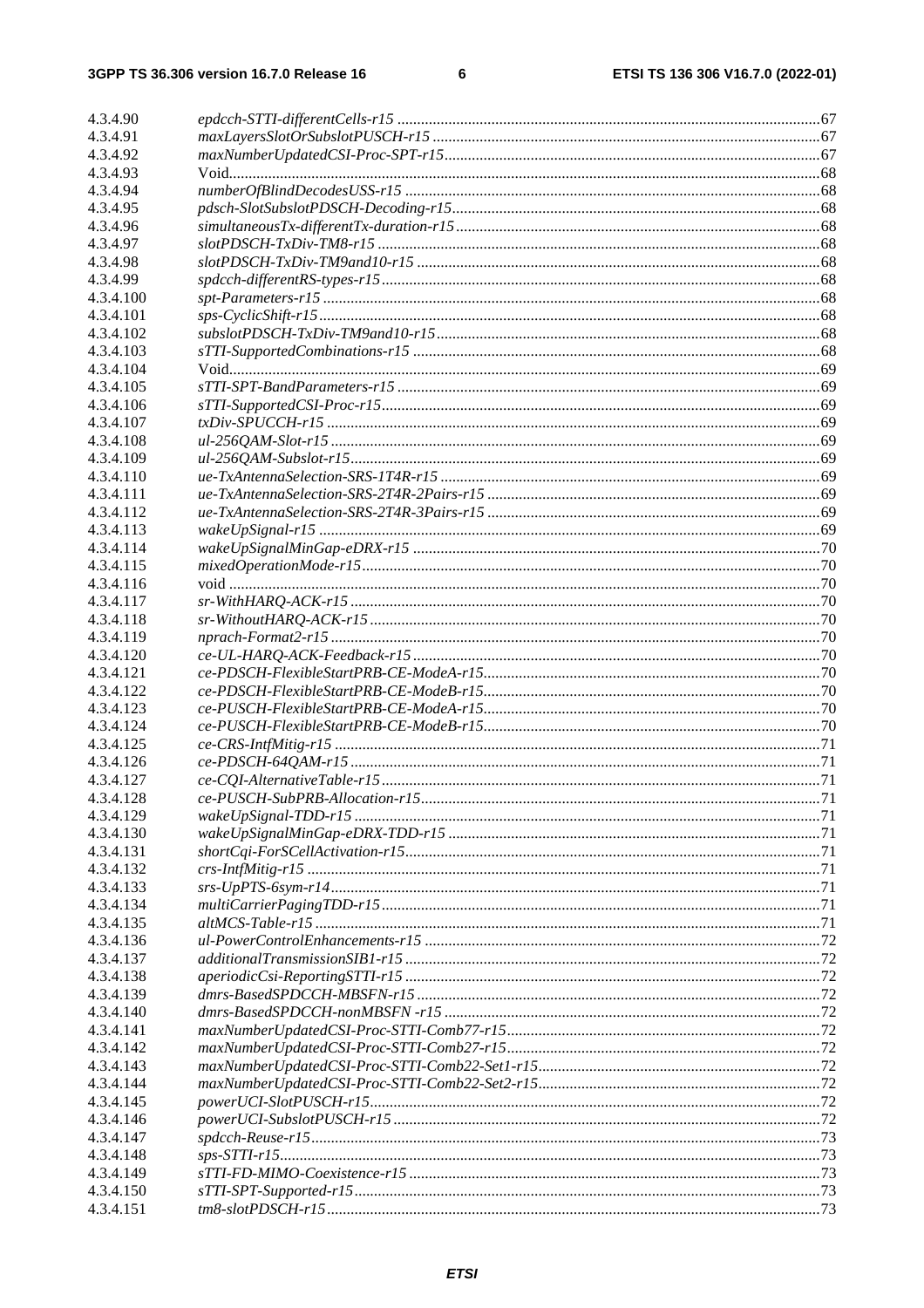| 4.3.4.152  |                                                                            |  |
|------------|----------------------------------------------------------------------------|--|
| 4.3.4.153  |                                                                            |  |
| 4.3.4.154  |                                                                            |  |
| 4.3.4.155  |                                                                            |  |
| 4.3.4.156  |                                                                            |  |
| 4.3.4.157  |                                                                            |  |
| 4.3.4.158  |                                                                            |  |
| 4.3.4.159  |                                                                            |  |
| 4.3.4.160  |                                                                            |  |
| 4.3.4.161  |                                                                            |  |
| 4.3.4.162  |                                                                            |  |
| 4.3.4.163  |                                                                            |  |
| 4.3.4.164  |                                                                            |  |
| 4.3.4.165  |                                                                            |  |
| 4.3.4.166  |                                                                            |  |
| 4.3.4.167  |                                                                            |  |
| 4.3.4.168  |                                                                            |  |
| 4.3.4.169  |                                                                            |  |
| 4.3.4.170  |                                                                            |  |
| 4.3.4.171  |                                                                            |  |
| 4.3.4.172  |                                                                            |  |
| 4.3.4.173  |                                                                            |  |
| 4.3.4.174  |                                                                            |  |
| 4.3.4.175  |                                                                            |  |
| 4.3.4.176  |                                                                            |  |
| 4.3.4.177  |                                                                            |  |
| 4.3.4.178  |                                                                            |  |
| 4.3.4.179  |                                                                            |  |
| 4.3.4.180  |                                                                            |  |
| 4.3.4.181  |                                                                            |  |
| 4.3.4.182  |                                                                            |  |
| 4.3.4.183  |                                                                            |  |
| 4.3.4.184  |                                                                            |  |
| 4.3.4.185  |                                                                            |  |
| 4.3.4.186  |                                                                            |  |
| 4.3.4.187  |                                                                            |  |
| 4.3.4.188  |                                                                            |  |
| 4.3.4.188a |                                                                            |  |
| 4.3.4.189  |                                                                            |  |
| 4.3.4.189a |                                                                            |  |
| 4.3.4.189b |                                                                            |  |
| 4.3.4.189c |                                                                            |  |
| 4.3.4.190  |                                                                            |  |
| 4.3.4.190a |                                                                            |  |
| 4.3.4.190b |                                                                            |  |
| 4.3.4.190c |                                                                            |  |
| 4.3.4.191  | widebandPRG-Slot-r16, widebandPRG-Subslot-r16, widebandPRG-Subframe-r16 78 |  |
| 4.3.4.192  |                                                                            |  |
| 4.3.4.193  |                                                                            |  |
| 4.3.4.194  |                                                                            |  |
| 4.3.4.195  |                                                                            |  |
| 4.3.4.196  |                                                                            |  |
| 4.3.4.197  |                                                                            |  |
| 4.3.4.198  |                                                                            |  |
| 4.3.4.199  |                                                                            |  |
| 4.3.4.200  |                                                                            |  |
| 4.3.4.201  |                                                                            |  |
| 4.3.4.202  |                                                                            |  |
| 4.3.4.203  |                                                                            |  |
| 4.3.4.204  |                                                                            |  |
| 4.3.4.205  |                                                                            |  |
| 4.3.4.206  |                                                                            |  |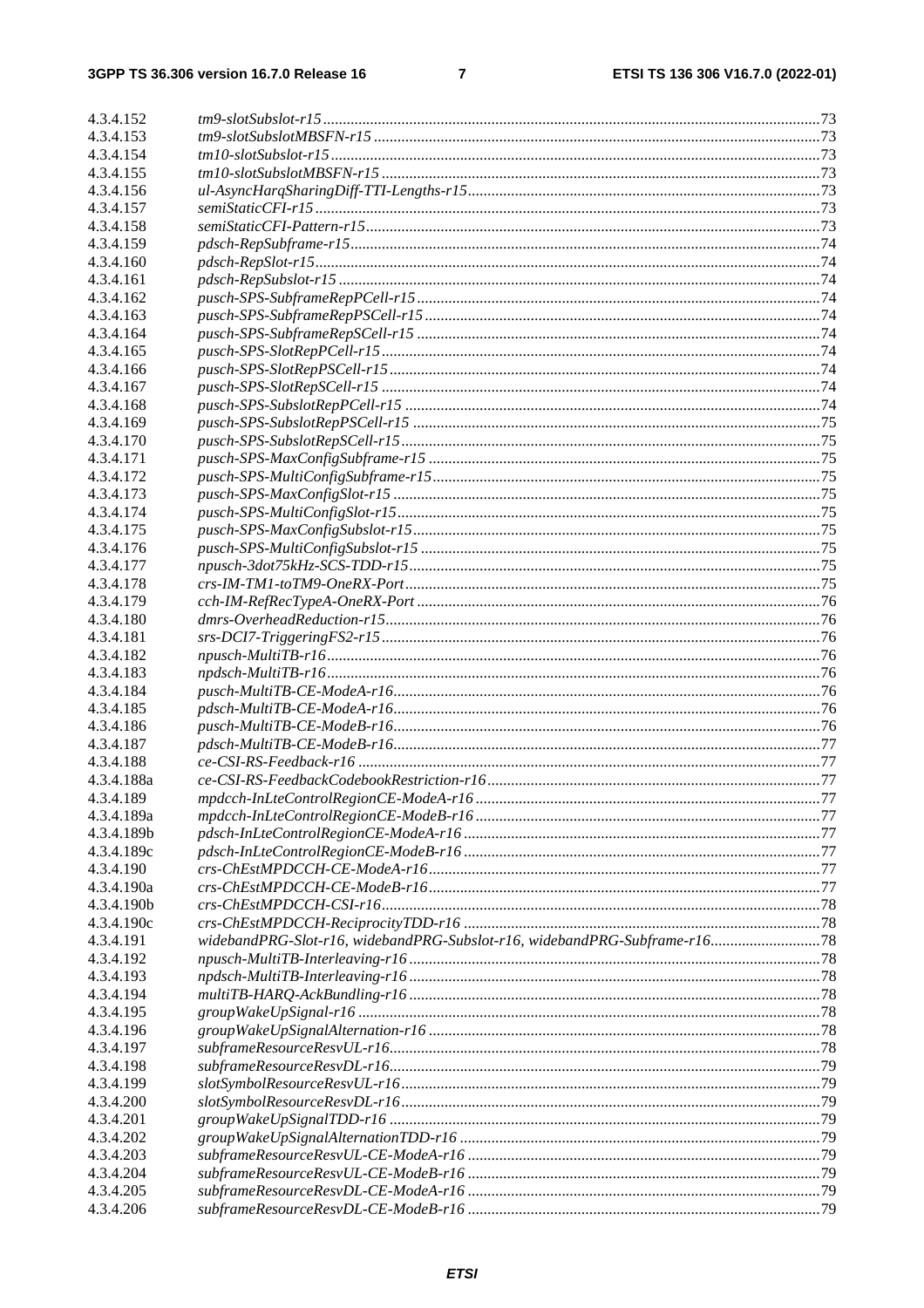| 4.3.4.207   |                                                                                |  |
|-------------|--------------------------------------------------------------------------------|--|
| 4.3.4.208   |                                                                                |  |
| 4.3.4.209   |                                                                                |  |
| 4.3.4.210   |                                                                                |  |
| 4.3.4.211   |                                                                                |  |
| 4.3.4.212   |                                                                                |  |
| 4.3.4.213   |                                                                                |  |
| 4.3.4.214   |                                                                                |  |
| 4.3.4.215   |                                                                                |  |
| 4.3.4.216   |                                                                                |  |
| 4.3.4.217   |                                                                                |  |
| 4.3.4.218   |                                                                                |  |
| 4.3.4.219   |                                                                                |  |
| 4.3.4.220   | $virtual Cell ID-BasicSRS\mbox{-}r16\mbox{}{}{}{}{}{}{}{}{}{}{}{}{}{}{}{mm}$   |  |
| 4.3.4.221   |                                                                                |  |
| 4.3.4.221.1 |                                                                                |  |
| 4.3.4.221.2 |                                                                                |  |
| 4.3.4.221.3 |                                                                                |  |
| 4.3.4.221.4 |                                                                                |  |
| 4.3.4.221.5 |                                                                                |  |
| 4.3.4.221.6 |                                                                                |  |
| 4.3.4.221.7 |                                                                                |  |
| 4.3.4.221.8 |                                                                                |  |
| 4.3.5       |                                                                                |  |
| 4.3.5.1     |                                                                                |  |
| 4.3.5.1.1   |                                                                                |  |
| 4.3.5.1.2   |                                                                                |  |
| 4.3.5.1.3   |                                                                                |  |
| 4.3.5.1A    |                                                                                |  |
| 4.3.5.1A.1  |                                                                                |  |
| 4.3.5.1A.2  |                                                                                |  |
| 4.3.5.2     |                                                                                |  |
| 4.3.5.2.1   |                                                                                |  |
| 4.3.5.3     |                                                                                |  |
| 4.3.5.4     |                                                                                |  |
| 4.3.5.5     |                                                                                |  |
| 4.3.5.6     |                                                                                |  |
| 4.3.5.7     |                                                                                |  |
| 4.3.5.8     |                                                                                |  |
| 4.3.5.9     |                                                                                |  |
| 4.3.5.9.1   |                                                                                |  |
| 4.3.5.9.2   |                                                                                |  |
| 4.3.5.10    |                                                                                |  |
| 4.3.5.11    |                                                                                |  |
| 4.3.5.12    |                                                                                |  |
| 4.3.5.13    |                                                                                |  |
| 4.3.5.14    |                                                                                |  |
| 4.3.5.15    |                                                                                |  |
| 4.3.5.16    |                                                                                |  |
| 4.3.5.16A   |                                                                                |  |
| 4.3.5.17    |                                                                                |  |
| 4.3.5.18    |                                                                                |  |
| 4.3.5.19    |                                                                                |  |
| 4.3.5.20    |                                                                                |  |
| 4.3.5.21    |                                                                                |  |
| 4.3.5.22    |                                                                                |  |
| 4.3.5.23    |                                                                                |  |
| 4.3.5.24    |                                                                                |  |
| 4.3.5.25    |                                                                                |  |
| 4.3.5.26    |                                                                                |  |
| 4.3.5.27    | v2x-SupportedTxBandCombListPerBC-r14, v2x-SupportedRxBandCombListPerBC-r14  87 |  |
| 4.3.5.28    |                                                                                |  |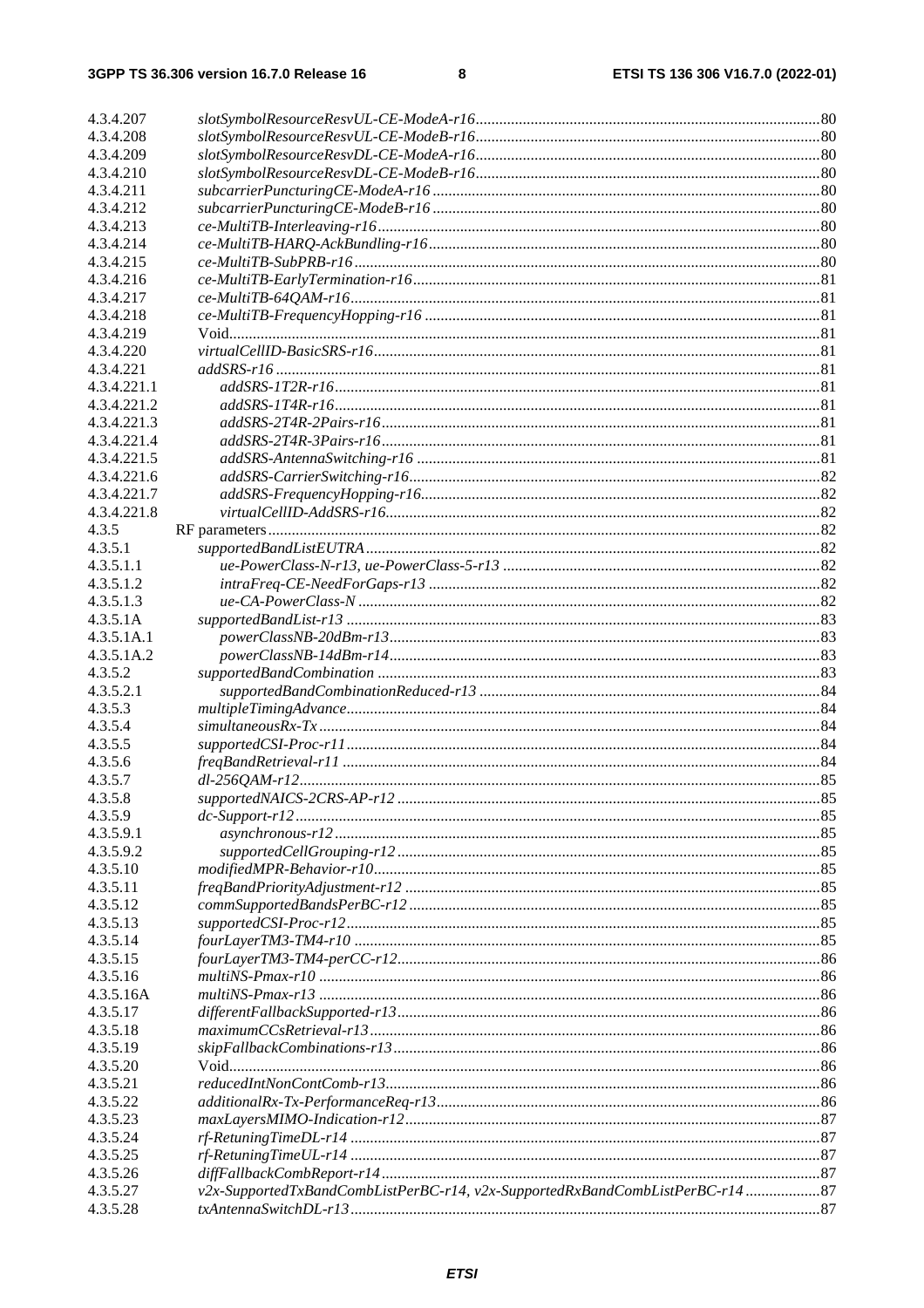| 4.3.5.29  |                                                                                  |  |
|-----------|----------------------------------------------------------------------------------|--|
| 4.3.5.30  |                                                                                  |  |
| 4.3.5.31  |                                                                                  |  |
| 4.3.5.32  |                                                                                  |  |
| 4.3.5.33  |                                                                                  |  |
| 4.3.5.34  |                                                                                  |  |
| 4.3.5.35  |                                                                                  |  |
| 4.3.5.36  |                                                                                  |  |
| 4.3.5.37  |                                                                                  |  |
| 4.3.5.38  |                                                                                  |  |
| 4.3.5.39  |                                                                                  |  |
| 4.3.5.40  |                                                                                  |  |
| 4.3.5.41  |                                                                                  |  |
| 4.3.5.42  |                                                                                  |  |
| 4.3.5.43  |                                                                                  |  |
| 4.3.5.44  |                                                                                  |  |
| 4.3.5.45  |                                                                                  |  |
| 4.3.5.46  | v2x-SupportedTxBandCombListPerBC-v1630, v2x-SupportedRxBandCombListPerBC-v163089 |  |
| 4.3.5.47  |                                                                                  |  |
| 4.3.5.48  |                                                                                  |  |
| 4.3.5.49  |                                                                                  |  |
| 4.3.6     |                                                                                  |  |
| 4.3.6.1   |                                                                                  |  |
| 4.3.6.2   |                                                                                  |  |
| 4.3.6.3   |                                                                                  |  |
| 4.3.6.4   |                                                                                  |  |
| 4.3.6.5   |                                                                                  |  |
| 4.3.6.6   |                                                                                  |  |
| 4.3.6.7   |                                                                                  |  |
| 4.3.6.8   |                                                                                  |  |
| 4.3.6.9   |                                                                                  |  |
| 4.3.6.10  |                                                                                  |  |
| 4.3.6.11  |                                                                                  |  |
| 4.3.6.12  |                                                                                  |  |
| 4.3.6.13  |                                                                                  |  |
| 4.3.6.14  |                                                                                  |  |
| 4.3.6.15  |                                                                                  |  |
| 4.3.6.16  |                                                                                  |  |
| 4.3.6.17  |                                                                                  |  |
| 4.3.6.18  |                                                                                  |  |
| 4.3.6.19  |                                                                                  |  |
| 4.3.6.20  |                                                                                  |  |
| 4.3.6.21  |                                                                                  |  |
| 4.3.6.22  |                                                                                  |  |
| 4.3.6.23  |                                                                                  |  |
| 4.3.6.24  |                                                                                  |  |
| 4.3.6.25  |                                                                                  |  |
| 4.3.6.26  |                                                                                  |  |
| 4.3.6.27  |                                                                                  |  |
| 4.3.6.28  |                                                                                  |  |
| 4.3.6.29  |                                                                                  |  |
| 4.3.6.30  |                                                                                  |  |
| 4.3.6.31  |                                                                                  |  |
| 4.3.6.32  |                                                                                  |  |
| 4.3.6.33  |                                                                                  |  |
| 4.3.6.34  |                                                                                  |  |
| 4.3.6.35  |                                                                                  |  |
| 4.3.6.36  |                                                                                  |  |
| 4.3.6.37  |                                                                                  |  |
| 4.3.6.37a |                                                                                  |  |
| 4.3.6.38  |                                                                                  |  |
| 4.3.6.39  |                                                                                  |  |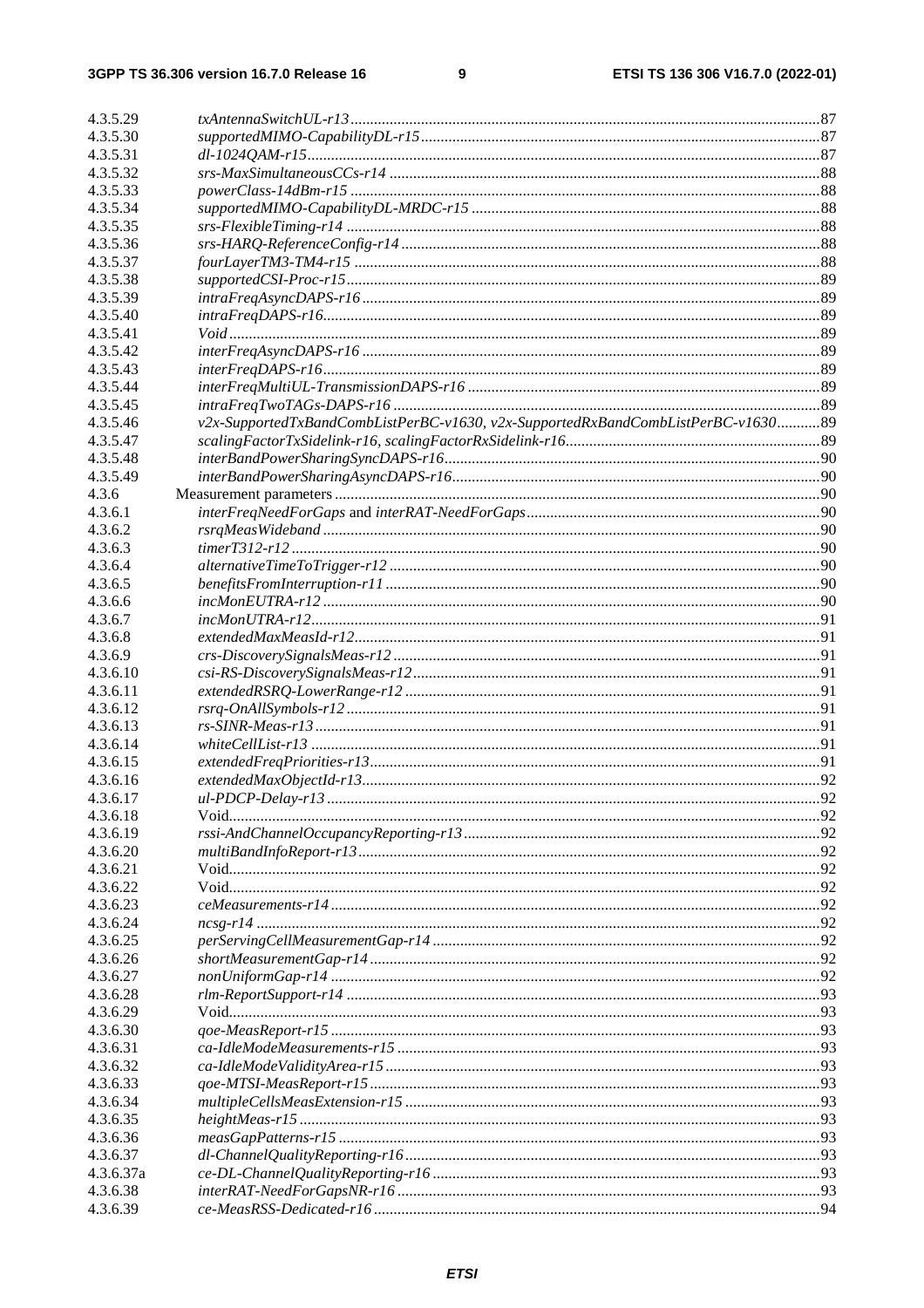| 4.3.6.39a            |                                 |  |
|----------------------|---------------------------------|--|
| 4.3.6.40             |                                 |  |
| 4.3.6.41             |                                 |  |
| 4.3.6.42             |                                 |  |
| 4.3.6.43             |                                 |  |
| 4.3.6.44             |                                 |  |
| 4.3.6.45             |                                 |  |
| 4.3.7                |                                 |  |
| 4.3.7.1              |                                 |  |
| 4.3.7.2              |                                 |  |
| 4.3.7.3              |                                 |  |
| 4.3.7.4              |                                 |  |
| 4.3.7.5              |                                 |  |
| 4.3.7.6              |                                 |  |
| 4.3.7.7              |                                 |  |
| 4.3.7.8              |                                 |  |
| 4.3.7.9              |                                 |  |
| 4.3.7.10             |                                 |  |
| 4.3.7.11             |                                 |  |
| 4.3.7.12             |                                 |  |
| 4.3.7.13             |                                 |  |
| 4.3.7.14             |                                 |  |
| 4.3.7.15             |                                 |  |
| 4.3.7.16             |                                 |  |
| 4.3.7.17<br>4.3.7.18 |                                 |  |
| 4.3.7.19             |                                 |  |
| 4.3.7.20             |                                 |  |
| 4.3.7.21             |                                 |  |
| 4.3.7.22             |                                 |  |
| 4.3.7.23             |                                 |  |
| 4.3.7.24             |                                 |  |
| 4.3.7.25             |                                 |  |
| 4.3.7.26             | $e\text{-}Redirection UTRA-TDD$ |  |
| 4.3.7.27             |                                 |  |
| 4.3.7.28             |                                 |  |
| 4.3.7.29             |                                 |  |
| 4.3.8                |                                 |  |
| 4.3.8.1              |                                 |  |
| 4.3.8.1A             |                                 |  |
| 4.3.8.2              |                                 |  |
| 4.3.8.3              |                                 |  |
| 4.3.8.4              |                                 |  |
| 4.3.8.5              |                                 |  |
| 4.3.8.6              |                                 |  |
| 4.3.8.7              |                                 |  |
| 4.3.8.8<br>4.3.8.9   |                                 |  |
| 4.3.8.10             |                                 |  |
| 4.3.8.11             |                                 |  |
| 4.3.8.12             |                                 |  |
| 4.3.8.13             |                                 |  |
| 4.3.8.14             |                                 |  |
| 4.3.8.15             |                                 |  |
| 4.3.9                |                                 |  |
| 4.3.10               |                                 |  |
| 4.3.10.1             |                                 |  |
| 4.3.10.2             |                                 |  |
| 4.3.10.3             |                                 |  |
| 4.3.11               |                                 |  |
| 4.3.11.1             |                                 |  |
| 4.3.11.2             |                                 |  |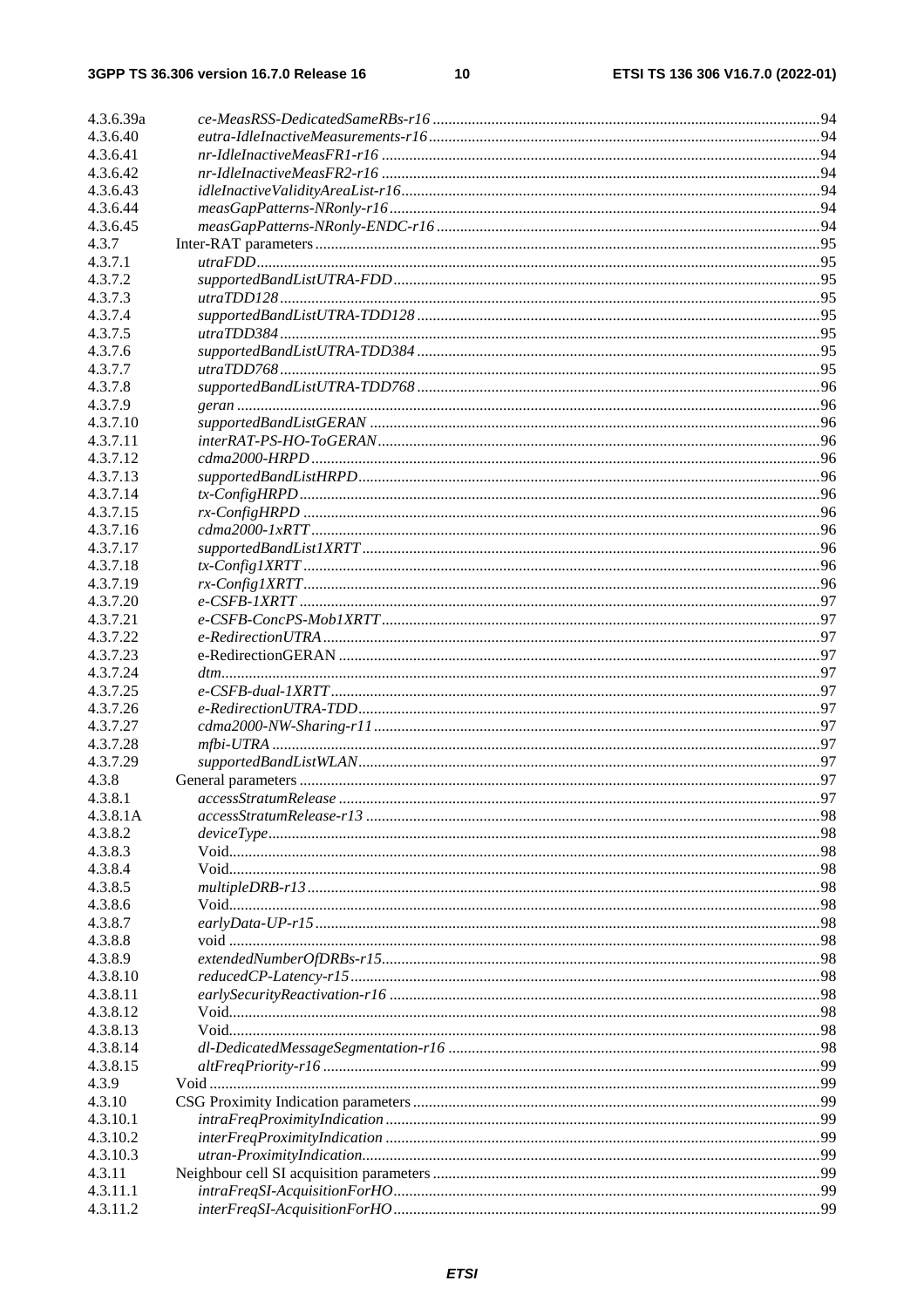| 4.3.11.3  |                                                                                                                                                                                                                                                                                                                                                                                                                                                                                                                                    |  |
|-----------|------------------------------------------------------------------------------------------------------------------------------------------------------------------------------------------------------------------------------------------------------------------------------------------------------------------------------------------------------------------------------------------------------------------------------------------------------------------------------------------------------------------------------------|--|
| 4.3.11.4  |                                                                                                                                                                                                                                                                                                                                                                                                                                                                                                                                    |  |
| 4.3.11.5  |                                                                                                                                                                                                                                                                                                                                                                                                                                                                                                                                    |  |
| 4.3.11.6  |                                                                                                                                                                                                                                                                                                                                                                                                                                                                                                                                    |  |
| 4.3.11.7  |                                                                                                                                                                                                                                                                                                                                                                                                                                                                                                                                    |  |
| 4.3.11.8  |                                                                                                                                                                                                                                                                                                                                                                                                                                                                                                                                    |  |
| 4.3.11.9  |                                                                                                                                                                                                                                                                                                                                                                                                                                                                                                                                    |  |
| 4.3.11.10 |                                                                                                                                                                                                                                                                                                                                                                                                                                                                                                                                    |  |
| 4.3.11.11 |                                                                                                                                                                                                                                                                                                                                                                                                                                                                                                                                    |  |
| 4.3.11.12 |                                                                                                                                                                                                                                                                                                                                                                                                                                                                                                                                    |  |
| 4.3.11.13 |                                                                                                                                                                                                                                                                                                                                                                                                                                                                                                                                    |  |
| 4.3.12    |                                                                                                                                                                                                                                                                                                                                                                                                                                                                                                                                    |  |
| 4.3.12.1  |                                                                                                                                                                                                                                                                                                                                                                                                                                                                                                                                    |  |
| 4.3.12.2  |                                                                                                                                                                                                                                                                                                                                                                                                                                                                                                                                    |  |
| 4.3.12.3  |                                                                                                                                                                                                                                                                                                                                                                                                                                                                                                                                    |  |
| 4.3.13    |                                                                                                                                                                                                                                                                                                                                                                                                                                                                                                                                    |  |
| 4.3.13.1  |                                                                                                                                                                                                                                                                                                                                                                                                                                                                                                                                    |  |
| 4.3.13.2  |                                                                                                                                                                                                                                                                                                                                                                                                                                                                                                                                    |  |
| 4.3.13.3  |                                                                                                                                                                                                                                                                                                                                                                                                                                                                                                                                    |  |
| 4.3.13.4  |                                                                                                                                                                                                                                                                                                                                                                                                                                                                                                                                    |  |
| 4.3.13.5  |                                                                                                                                                                                                                                                                                                                                                                                                                                                                                                                                    |  |
| 4.3.13.6  |                                                                                                                                                                                                                                                                                                                                                                                                                                                                                                                                    |  |
| 4.3.13.7  |                                                                                                                                                                                                                                                                                                                                                                                                                                                                                                                                    |  |
| 4.3.13.8  |                                                                                                                                                                                                                                                                                                                                                                                                                                                                                                                                    |  |
| 4.3.13.9  |                                                                                                                                                                                                                                                                                                                                                                                                                                                                                                                                    |  |
| 4.3.13.10 |                                                                                                                                                                                                                                                                                                                                                                                                                                                                                                                                    |  |
| 4.3.14    |                                                                                                                                                                                                                                                                                                                                                                                                                                                                                                                                    |  |
| 4.3.14.1  |                                                                                                                                                                                                                                                                                                                                                                                                                                                                                                                                    |  |
| 4.3.14.2  |                                                                                                                                                                                                                                                                                                                                                                                                                                                                                                                                    |  |
| 4.3.14.3  |                                                                                                                                                                                                                                                                                                                                                                                                                                                                                                                                    |  |
| 4.3.14.4  |                                                                                                                                                                                                                                                                                                                                                                                                                                                                                                                                    |  |
| 4.3.14.5  |                                                                                                                                                                                                                                                                                                                                                                                                                                                                                                                                    |  |
| 4.3.14.6  |                                                                                                                                                                                                                                                                                                                                                                                                                                                                                                                                    |  |
| 4.3.15    |                                                                                                                                                                                                                                                                                                                                                                                                                                                                                                                                    |  |
| 4.3.15.1  |                                                                                                                                                                                                                                                                                                                                                                                                                                                                                                                                    |  |
| 4.3.15.2  |                                                                                                                                                                                                                                                                                                                                                                                                                                                                                                                                    |  |
| 4.3.15.3  |                                                                                                                                                                                                                                                                                                                                                                                                                                                                                                                                    |  |
| 4.3.15.4  |                                                                                                                                                                                                                                                                                                                                                                                                                                                                                                                                    |  |
| 4.3.15.5  |                                                                                                                                                                                                                                                                                                                                                                                                                                                                                                                                    |  |
| 4.3.15.6  |                                                                                                                                                                                                                                                                                                                                                                                                                                                                                                                                    |  |
| 4.3.15.7  |                                                                                                                                                                                                                                                                                                                                                                                                                                                                                                                                    |  |
| 4.3.15.8  |                                                                                                                                                                                                                                                                                                                                                                                                                                                                                                                                    |  |
| 4.3.15.9  |                                                                                                                                                                                                                                                                                                                                                                                                                                                                                                                                    |  |
| 4.3.15.10 |                                                                                                                                                                                                                                                                                                                                                                                                                                                                                                                                    |  |
| 4.3.15.11 |                                                                                                                                                                                                                                                                                                                                                                                                                                                                                                                                    |  |
| 4.3.15.12 |                                                                                                                                                                                                                                                                                                                                                                                                                                                                                                                                    |  |
| 4.3.15.13 |                                                                                                                                                                                                                                                                                                                                                                                                                                                                                                                                    |  |
| 4.3.15.14 |                                                                                                                                                                                                                                                                                                                                                                                                                                                                                                                                    |  |
| 4.3.15.15 |                                                                                                                                                                                                                                                                                                                                                                                                                                                                                                                                    |  |
| 4.3.15.16 |                                                                                                                                                                                                                                                                                                                                                                                                                                                                                                                                    |  |
| 4.3.15.17 |                                                                                                                                                                                                                                                                                                                                                                                                                                                                                                                                    |  |
| 4.3.15.18 |                                                                                                                                                                                                                                                                                                                                                                                                                                                                                                                                    |  |
| 4.3.15.19 |                                                                                                                                                                                                                                                                                                                                                                                                                                                                                                                                    |  |
| 4.3.15.20 |                                                                                                                                                                                                                                                                                                                                                                                                                                                                                                                                    |  |
| 4.3.15.21 |                                                                                                                                                                                                                                                                                                                                                                                                                                                                                                                                    |  |
| 4.3.15.22 |                                                                                                                                                                                                                                                                                                                                                                                                                                                                                                                                    |  |
| 4.3.15.23 |                                                                                                                                                                                                                                                                                                                                                                                                                                                                                                                                    |  |
| 4.3.16    |                                                                                                                                                                                                                                                                                                                                                                                                                                                                                                                                    |  |
| 4.3.16.1  |                                                                                                                                                                                                                                                                                                                                                                                                                                                                                                                                    |  |
| 4.3.16.2  | $interFreq \textit{RSTD} measures the number of 104\% of the number of 104\% of the number of 104\% of the number of 104\% of the number of 104\% of the number of 104\% of the number of 104\% of the number of 104\% of the number of 104\% of the number of 104\% of the number of 104\% of the number of 104\% of the number of 104\% of the number of 104\% of the number of 104\% of the number of 104\% of the number of 104\% of the number of 104\% of the number of 104\% of the number of 104\% of the number of 104\%$ |  |
| 4.3.17    |                                                                                                                                                                                                                                                                                                                                                                                                                                                                                                                                    |  |
| 4.3.17.1  |                                                                                                                                                                                                                                                                                                                                                                                                                                                                                                                                    |  |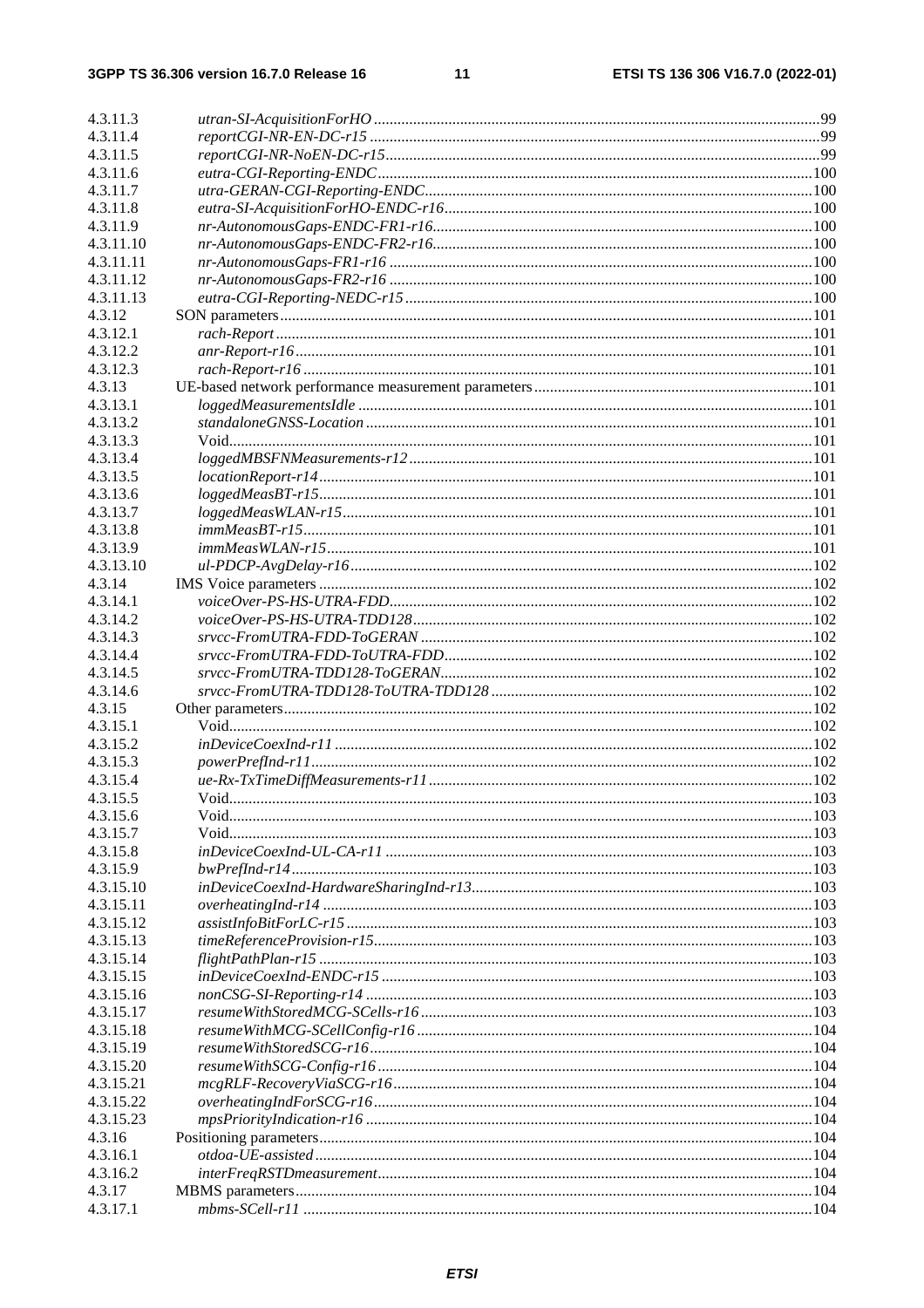| 4.3.17.2  |                                                                             |  |
|-----------|-----------------------------------------------------------------------------|--|
| 4.3.17.3  |                                                                             |  |
| 4.3.17.4  |                                                                             |  |
| 4.3.17.5  |                                                                             |  |
| 4.3.17.6  | subcarrierSpacingMBMS-khz1dot25-r14, subcarrierSpacingMBMS-khz7dot5-r14 105 |  |
| 4.3.17.6a | subcarrierSpacingMBMS-khz0dot37-r16, subcarrierSpacingMBMS-khz2dot5-r16 105 |  |
| 4.3.17.7  |                                                                             |  |
| 4.3.17.8  |                                                                             |  |
| 4.3.18    |                                                                             |  |
| 4.3.18.1  |                                                                             |  |
| 4.3.18.2  |                                                                             |  |
| 4.3.18.3  |                                                                             |  |
| 4.3.19    |                                                                             |  |
| 4.3.19.1  |                                                                             |  |
| 4.3.19.2  |                                                                             |  |
| 4.3.19.3  |                                                                             |  |
| 4.3.19.4  |                                                                             |  |
| 4.3.19.5  |                                                                             |  |
| 4.3.19.6  |                                                                             |  |
| 4.3.19.7  |                                                                             |  |
| 4.3.19.8  |                                                                             |  |
| 4.3.19.9  |                                                                             |  |
| 4.3.19.10 |                                                                             |  |
| 4.3.19.11 |                                                                             |  |
| 4.3.19.12 |                                                                             |  |
| 4.3.19.13 |                                                                             |  |
| 4.3.19.14 |                                                                             |  |
| 4.3.19.15 |                                                                             |  |
| 4.3.19.16 |                                                                             |  |
| 4.3.19.17 |                                                                             |  |
| 4.3.19.18 |                                                                             |  |
| 4.3.19.19 |                                                                             |  |
| 4.3.19.20 |                                                                             |  |
| 4.3.19.21 |                                                                             |  |
| 4.3.19.22 |                                                                             |  |
| 4.3.19.23 |                                                                             |  |
| 4.3.19.24 |                                                                             |  |
| 4.3.20    |                                                                             |  |
| 4.3.20.1  |                                                                             |  |
| 4.3.20.2  |                                                                             |  |
| 4.3.20.3  |                                                                             |  |
| 4.3.20.4  |                                                                             |  |
| 4.3.21    |                                                                             |  |
| 4.3.21.1  |                                                                             |  |
| 4.3.21.2  |                                                                             |  |
| 4.3.21.3  |                                                                             |  |
| 4.3.21.4  |                                                                             |  |
| 4.3.21.5  |                                                                             |  |
| 4.3.21.6  |                                                                             |  |
| 4.3.21.7  |                                                                             |  |
| 4.3.21.8  |                                                                             |  |
| 4.3.21.9  |                                                                             |  |
| 4.3.21.10 |                                                                             |  |
| 4.3.21.11 |                                                                             |  |
| 4.3.21.12 |                                                                             |  |
| 4.3.21.13 |                                                                             |  |
| 4.3.21.14 |                                                                             |  |
| 4.3.21.15 |                                                                             |  |
| 4.3.21.16 |                                                                             |  |
| 4.3.21.17 |                                                                             |  |
| 4.3.21.18 |                                                                             |  |
| 4.3.21.19 |                                                                             |  |
|           |                                                                             |  |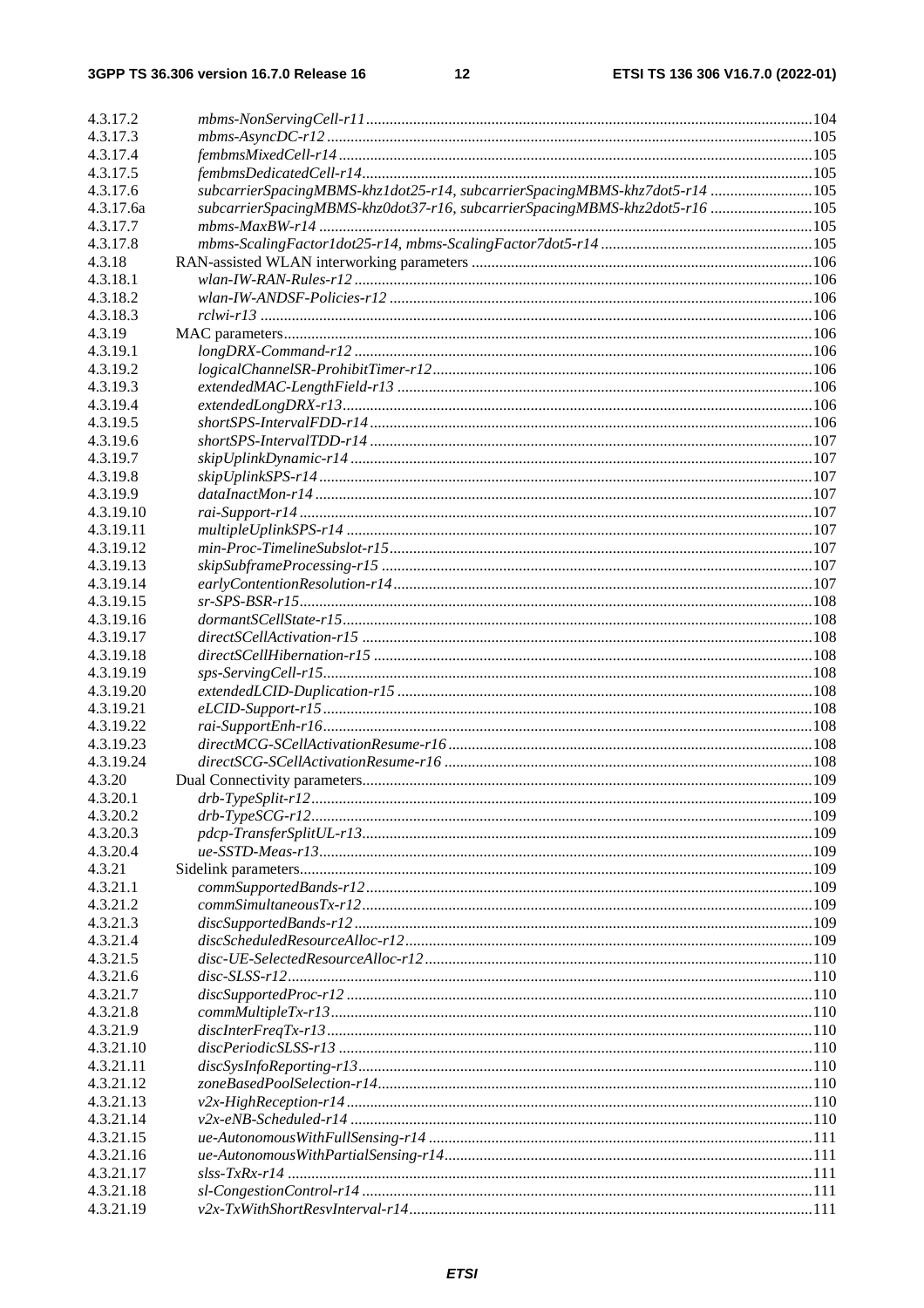13

| 4.3.21.20              |  |
|------------------------|--|
| 4.3.21.21              |  |
| 4.3.21.22              |  |
| 4.3.21.23              |  |
| 4.3.21.24              |  |
| 4.3.21.25              |  |
| 4.3.21.26              |  |
| 4.3.21.27              |  |
| 4.3.21.28              |  |
| 4.3.21.29              |  |
| 4.3.21.30              |  |
| 4.3.21.31              |  |
| 4.3.21.32              |  |
| 4.3.21.33              |  |
| 4.3.21.34              |  |
| 4.3.22                 |  |
| 4.3.22.1               |  |
| 4.3.22.2               |  |
| 4.3.22.3               |  |
| 4.3.22.4               |  |
| 4.3.22.5               |  |
| 4.3.23                 |  |
| 4.3.23.1               |  |
| 4.3.23.2               |  |
| 4.3.23.3               |  |
| 4.3.23.4               |  |
| 4.3.23.5               |  |
| 4.3.23.6               |  |
| 4.3.23.7               |  |
| 4.3.23.8               |  |
| 4.3.23.9               |  |
| 4.3.23.10              |  |
| 4.3.23.11              |  |
| 4.3.23.12              |  |
| 4.3.23.13              |  |
| 4.3.23.14              |  |
| 4.3.23.15<br>4.3.23.16 |  |
| 4.3.23.17              |  |
| 4.3.24                 |  |
| 4.3.24.1               |  |
| 4.3.24.2               |  |
| 4.3.24.3               |  |
| 4.3.25                 |  |
| 4.3.25.1               |  |
| 4.3.25.2               |  |
| 4.3.25.3               |  |
| 4.3.25.4               |  |
| 4.3.25.5               |  |
| 4.3.25.6               |  |
| 4.3.25.7               |  |
| 4.3.25.8               |  |
| 4.3.25.9               |  |
| 4.3.26                 |  |
| 4.3.26.1               |  |
| 4.3.27                 |  |
| 4.3.27.1               |  |
| 4.3.28                 |  |
| 4.3.28.1               |  |
| 4.3.28.2               |  |
|                        |  |
| 4.3.28.3               |  |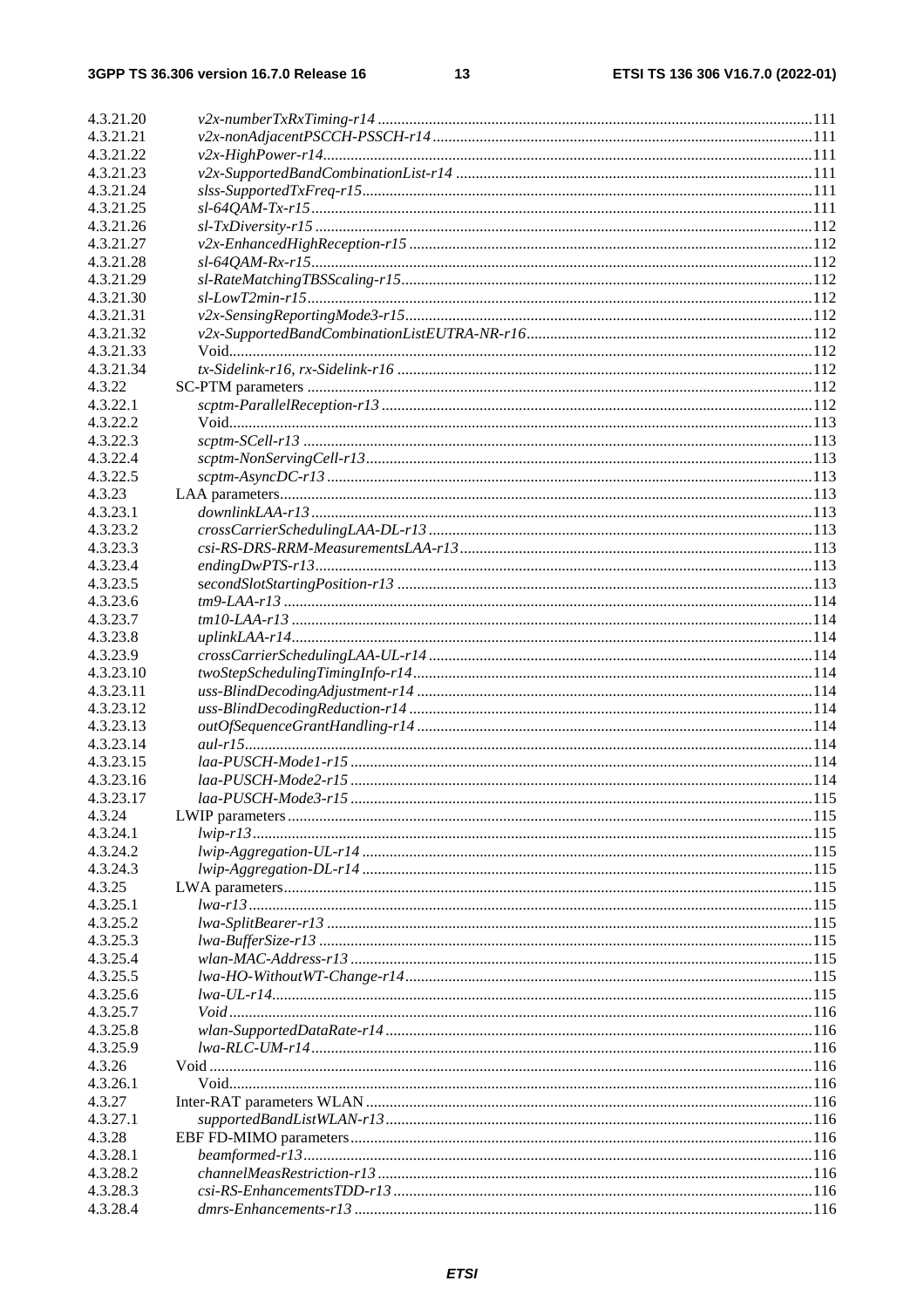| 4.3.28.5  |                                                                               |  |
|-----------|-------------------------------------------------------------------------------|--|
| 4.3.28.6  |                                                                               |  |
| 4.3.28.7  |                                                                               |  |
| 4.3.28.8  |                                                                               |  |
| 4.3.28.9  |                                                                               |  |
| 4.3.28.10 |                                                                               |  |
| 4.3.28.11 |                                                                               |  |
| 4.3.28.12 | relWeightTwoLayers-r13, relWeightFourLayers-r13, relWeightEightLayers-r13 117 |  |
| 4.3.28.13 |                                                                               |  |
| 4.3.28.14 |                                                                               |  |
| 4.3.28.15 |                                                                               |  |
|           |                                                                               |  |
| 4.3.28.16 |                                                                               |  |
| 4.3.28.17 |                                                                               |  |
| 4.3.28.18 |                                                                               |  |
| 4.3.28.19 |                                                                               |  |
| 4.3.28.20 |                                                                               |  |
| 4.3.29    |                                                                               |  |
| 4.3.29.1  |                                                                               |  |
| 4.3.29.2  |                                                                               |  |
| 4.3.29.3  |                                                                               |  |
| 4.3.29.4  |                                                                               |  |
| 4.3.29.5  |                                                                               |  |
| 4.3.29.6  |                                                                               |  |
| 4.3.29.7  |                                                                               |  |
| 4.3.29.8  |                                                                               |  |
| 4.3.29.9  |                                                                               |  |
| 4.3.29.10 |                                                                               |  |
| 4.3.29.11 |                                                                               |  |
| 4.3.29.12 |                                                                               |  |
| 4.3.29.13 |                                                                               |  |
| 4.3.29.14 |                                                                               |  |
| 4.3.30    |                                                                               |  |
| 4.3.30.1  |                                                                               |  |
| 4.3.30.2  |                                                                               |  |
| 4.3.30.3  |                                                                               |  |
| 4.3.30.4  |                                                                               |  |
| 4.3.30.5  |                                                                               |  |
| 4.3.30.6  |                                                                               |  |
| 4.3.31    |                                                                               |  |
| 4.3.31.1  |                                                                               |  |
| 4.3.31.2  |                                                                               |  |
| 4.3.32    |                                                                               |  |
| 4.3.32.1  |                                                                               |  |
| 4.3.32.2  |                                                                               |  |
| 4.3.32.3  |                                                                               |  |
| 4.3.33    |                                                                               |  |
| 4.3.33.1  |                                                                               |  |
| 4.3.33.2  |                                                                               |  |
| 4.3.33.3  |                                                                               |  |
|           |                                                                               |  |
| 4.3.33.4  |                                                                               |  |
| 4.3.33.5  |                                                                               |  |
| 4.3.33.6  |                                                                               |  |
| 4.3.33.7  |                                                                               |  |
| 4.3.34    |                                                                               |  |
| 4.3.34.1  |                                                                               |  |
| 4.3.34.2  |                                                                               |  |
| 4.3.34.3  |                                                                               |  |
| 4.3.34.4  |                                                                               |  |
| 4.3.34.5  |                                                                               |  |
| 4.3.34.6  |                                                                               |  |
| 4.3.34.7  |                                                                               |  |
| 4.3.34.8  |                                                                               |  |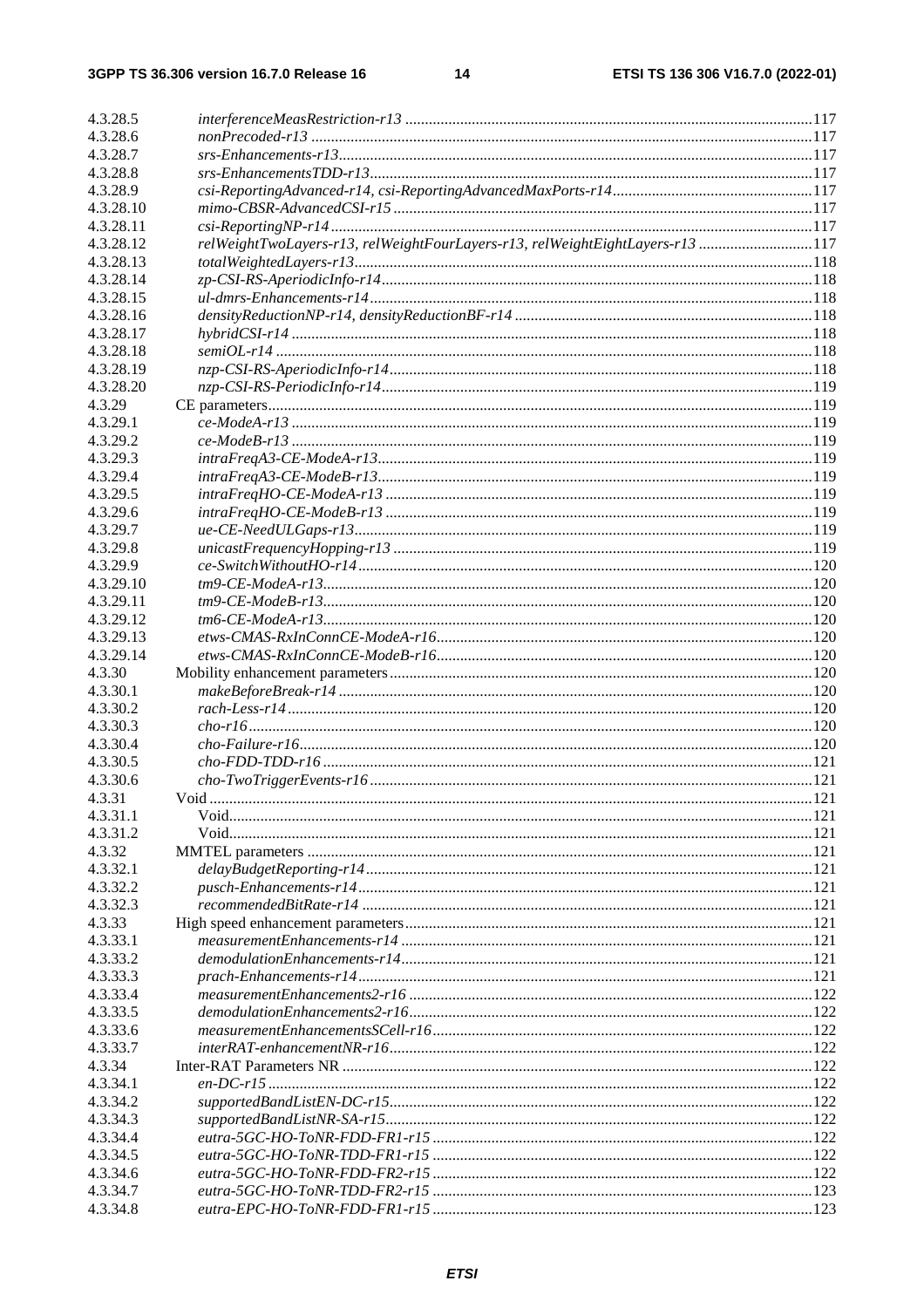| 4.3.34.9  |  |
|-----------|--|
| 4.3.34.10 |  |
| 4.3.34.11 |  |
| 4.3.34.12 |  |
| 4.3.34.13 |  |
| 4.3.34.14 |  |
|           |  |
| 4.3.34.15 |  |
| 4.3.34.16 |  |
| 4.3.34.17 |  |
| 4.3.34.19 |  |
| 4.3.34.20 |  |
| 4.3.34.21 |  |
| 4.3.34.22 |  |
|           |  |
| 4.3.34.23 |  |
| 4.3.34.24 |  |
| 4.3.35    |  |
| 4.3.35.1  |  |
| 4.3.35.2  |  |
| 4.3.36    |  |
| 4.3.36.1  |  |
| 4.3.36.2  |  |
|           |  |
| 4.3.36.3  |  |
| 4.3.36.4  |  |
| 4.3.36.5  |  |
| 4.3.36.6  |  |
| 4.3.36.7  |  |
| 4.3.36.8  |  |
| 4.3.36.9  |  |
| 4.3.36.10 |  |
|           |  |
| 4.3.36.11 |  |
| 4.3.37    |  |
| 4.3.37.1  |  |
| 4.3.37.2  |  |
| 4.3.37.5  |  |
| 4.3.37.6  |  |
| 4.3.37.7  |  |
| 4.3.37.8  |  |
|           |  |
| 4.3.37.9  |  |
| 4.3.37.10 |  |
| 4.3.37.11 |  |
| 4.3.37.12 |  |
| 4.3.37.13 |  |
| 4.3.37.14 |  |
| 4.3.37.15 |  |
| 4.3.37.16 |  |
| 4.3.37.17 |  |
|           |  |
| 4.3.37.18 |  |
| 4.3.37.19 |  |
| 5         |  |
|           |  |
| 6         |  |
| 6.1       |  |
|           |  |
| 6.2       |  |
| 6.2.1     |  |
| 6.2.2     |  |
| 6.2.3     |  |
| 6.2.4     |  |
| 6.3       |  |
| 6.3.1     |  |
| 6.3.2     |  |
|           |  |
| 6.3.3     |  |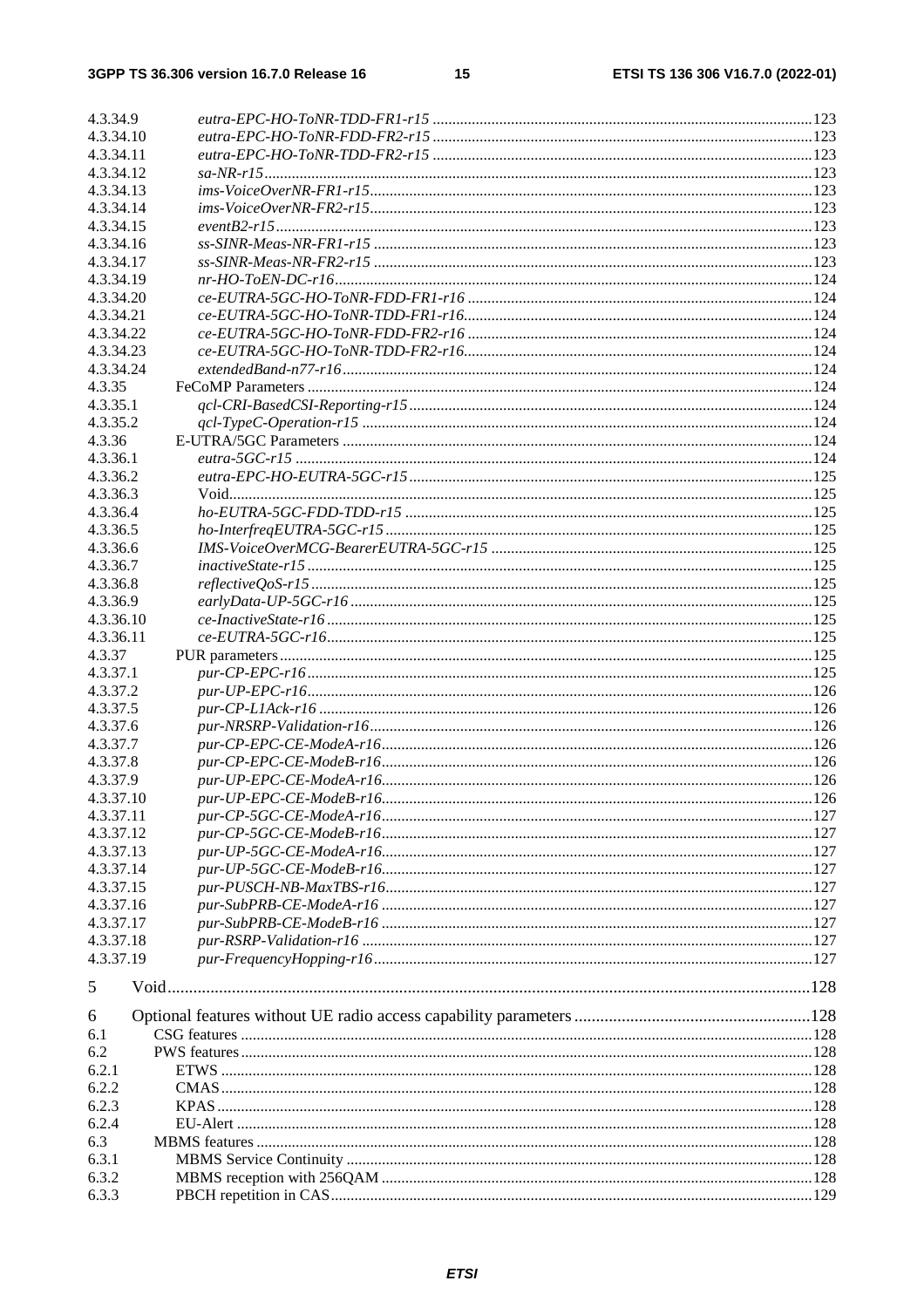16

| 6.3.4  |                                                                                                       |  |
|--------|-------------------------------------------------------------------------------------------------------|--|
| 6.3.5  |                                                                                                       |  |
| 6.3.6  |                                                                                                       |  |
| 6.4    |                                                                                                       |  |
| 6.5    |                                                                                                       |  |
| 6.5.0  |                                                                                                       |  |
| 6.5.1  |                                                                                                       |  |
| 6.6    |                                                                                                       |  |
| 6.6.1  |                                                                                                       |  |
| 6.6.2  |                                                                                                       |  |
| 6.6.3  | Single-user MIMO interference mitigation advanced receiver for UEs with 2 receiver antenna ports  129 |  |
| 6.6.4  | Single-user MIMO interference mitigation advanced receiver for UEs with 4 receiver antenna ports  130 |  |
| 6.6.5  | MMSE-IRC DL Control Channel interference mitigation receiver for UEs with 4 receiver antenna          |  |
|        |                                                                                                       |  |
| 6.7    |                                                                                                       |  |
| 6.7.1  |                                                                                                       |  |
| 6.7.2  |                                                                                                       |  |
| 6.7.3  |                                                                                                       |  |
| 6.7.4  |                                                                                                       |  |
| 6.7.5  | RRC Connection Re-establishment for the Control Plane CIoT EPS Optimization130                        |  |
| 6.7.6  |                                                                                                       |  |
| 6.8    |                                                                                                       |  |
| 6.8.1  |                                                                                                       |  |
| 6.8.2  |                                                                                                       |  |
| 6.8.3  |                                                                                                       |  |
| 6.8.4  |                                                                                                       |  |
| 6.8.5  |                                                                                                       |  |
| 6.8.6  |                                                                                                       |  |
| 6.8.7  |                                                                                                       |  |
| 6.8.8  |                                                                                                       |  |
| 6.8.9  |                                                                                                       |  |
| 6.8.10 |                                                                                                       |  |
| 6.8.11 |                                                                                                       |  |
| 6.8.12 |                                                                                                       |  |
| 6.8.13 |                                                                                                       |  |
| 6.8.14 |                                                                                                       |  |
| 6.9    |                                                                                                       |  |
| 6.10   |                                                                                                       |  |
| 6.10.1 |                                                                                                       |  |
| 6.10.2 |                                                                                                       |  |
| 6.10.3 |                                                                                                       |  |
| 6.11   |                                                                                                       |  |
| 6.11.1 |                                                                                                       |  |
| 6.12   |                                                                                                       |  |
| 6.13   |                                                                                                       |  |
| 6.13.1 |                                                                                                       |  |
| 6.13.2 |                                                                                                       |  |
| 6.13.3 |                                                                                                       |  |
| 6.13.4 |                                                                                                       |  |
| 6.13.5 |                                                                                                       |  |
| 6.14   |                                                                                                       |  |
| 6.14.1 |                                                                                                       |  |
| 6.15   |                                                                                                       |  |
| 6.15.1 |                                                                                                       |  |
| 6.16   |                                                                                                       |  |
| 6.16.1 |                                                                                                       |  |
| 6.16.2 |                                                                                                       |  |
| 6.16.3 |                                                                                                       |  |
| 6.16.4 |                                                                                                       |  |
| 6.17   |                                                                                                       |  |
| 6.17.1 |                                                                                                       |  |
| 6.17.2 |                                                                                                       |  |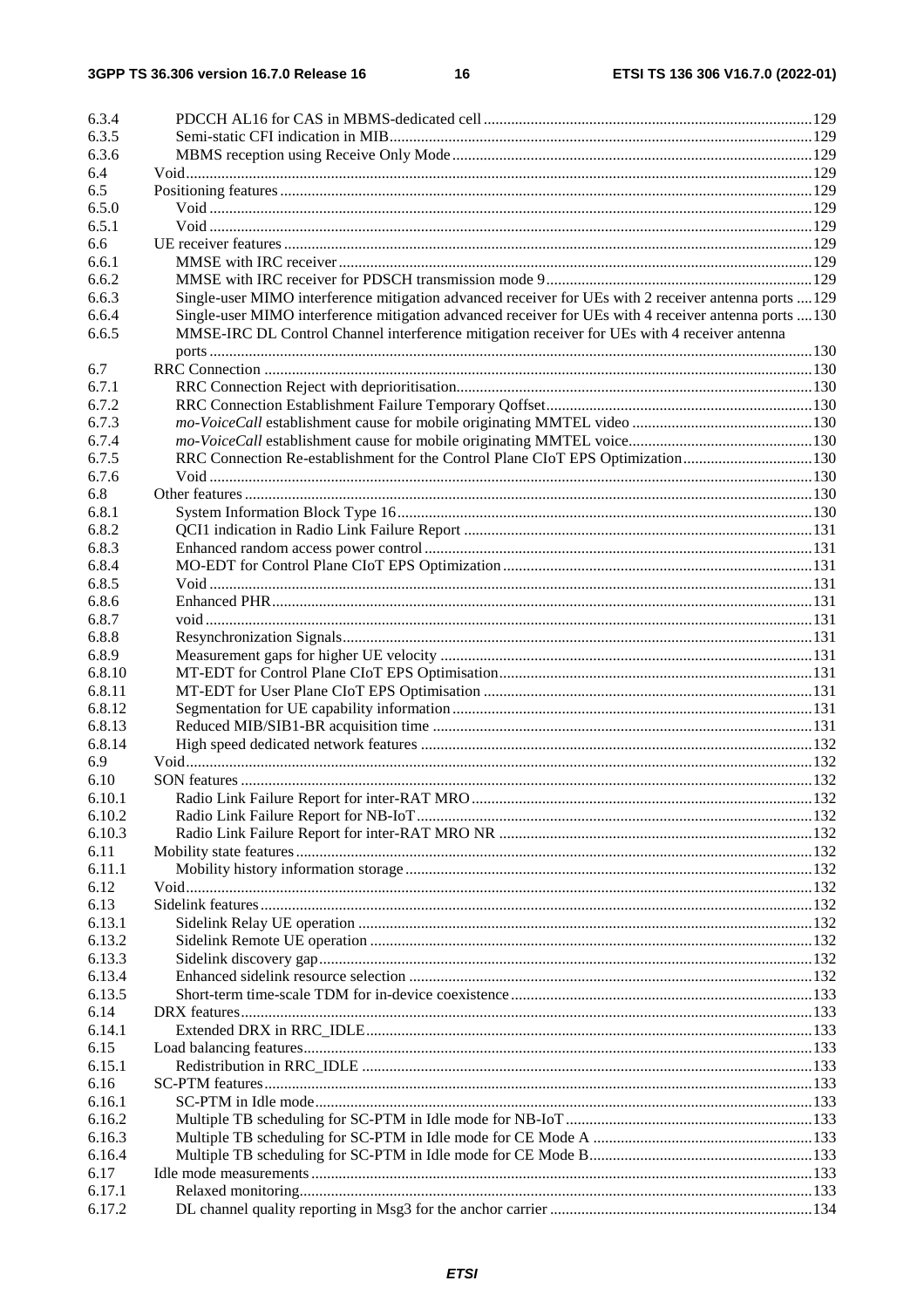|                  | <b>Annex B</b> (informative): |                                                                                      |  |
|------------------|-------------------------------|--------------------------------------------------------------------------------------|--|
|                  | <b>Annex A (informative):</b> | Guideline on maximum number of DL PDCP SDUs per TTI 139                              |  |
| 7.11.1           |                               |                                                                                      |  |
|                  |                               |                                                                                      |  |
| 7.11             |                               |                                                                                      |  |
| 7.10.4           |                               |                                                                                      |  |
| 7.10.2<br>7.10.3 |                               |                                                                                      |  |
| 7.10.1           |                               |                                                                                      |  |
| 7.10             |                               |                                                                                      |  |
| 7.9              |                               |                                                                                      |  |
| 7.8.1            |                               |                                                                                      |  |
| 7.8              |                               |                                                                                      |  |
| 7.7.4            |                               | Simultaneous transmission of PUCCH in licensed spectrum and PUSCH in LAA SCells  137 |  |
| 7.7.3            |                               |                                                                                      |  |
| 7.7.2            |                               |                                                                                      |  |
| 7.7.1            |                               |                                                                                      |  |
| 7.7              |                               |                                                                                      |  |
| 7.6.1            |                               |                                                                                      |  |
| 7.6              |                               |                                                                                      |  |
| 7.5.1            |                               |                                                                                      |  |
| 7.5              |                               |                                                                                      |  |
| 7.4.3            |                               |                                                                                      |  |
| 7.4.2            |                               |                                                                                      |  |
| 7.4.1            |                               |                                                                                      |  |
| 7.4              |                               |                                                                                      |  |
| 7.3.2            |                               |                                                                                      |  |
| 7.3.1            |                               |                                                                                      |  |
| 7.3              |                               |                                                                                      |  |
| 7.2.1            |                               |                                                                                      |  |
| 7.2              |                               |                                                                                      |  |
| 7.1.5            |                               |                                                                                      |  |
| 7.1.4            |                               |                                                                                      |  |
| 7.1.3            |                               |                                                                                      |  |
| 7.1.2            |                               |                                                                                      |  |
| 7.1.1            |                               |                                                                                      |  |
| 7.1              |                               |                                                                                      |  |
| 7                |                               |                                                                                      |  |
| 6.18.6           |                               |                                                                                      |  |
| 6.18.5           |                               |                                                                                      |  |
| 6.18.4           |                               |                                                                                      |  |
| 6.18.3           |                               | RRC Connection Re-establishment for the Control Plane CIoT 5GS Optimisation135       |  |
| 6.18.2           |                               |                                                                                      |  |
| 6.18.1           |                               |                                                                                      |  |
| 6.18             |                               |                                                                                      |  |
| 6.17.13          |                               |                                                                                      |  |
| 6.17.12          |                               |                                                                                      |  |
| 6.17.11          |                               |                                                                                      |  |
| 6.17.10          |                               |                                                                                      |  |
| 6.17.9           |                               |                                                                                      |  |
| 6.17.8           |                               |                                                                                      |  |
| 6.17.7           |                               |                                                                                      |  |
| 6.17.5<br>6.17.6 |                               |                                                                                      |  |
| 6.17.4           |                               |                                                                                      |  |
| 6.17.3           |                               |                                                                                      |  |
|                  |                               |                                                                                      |  |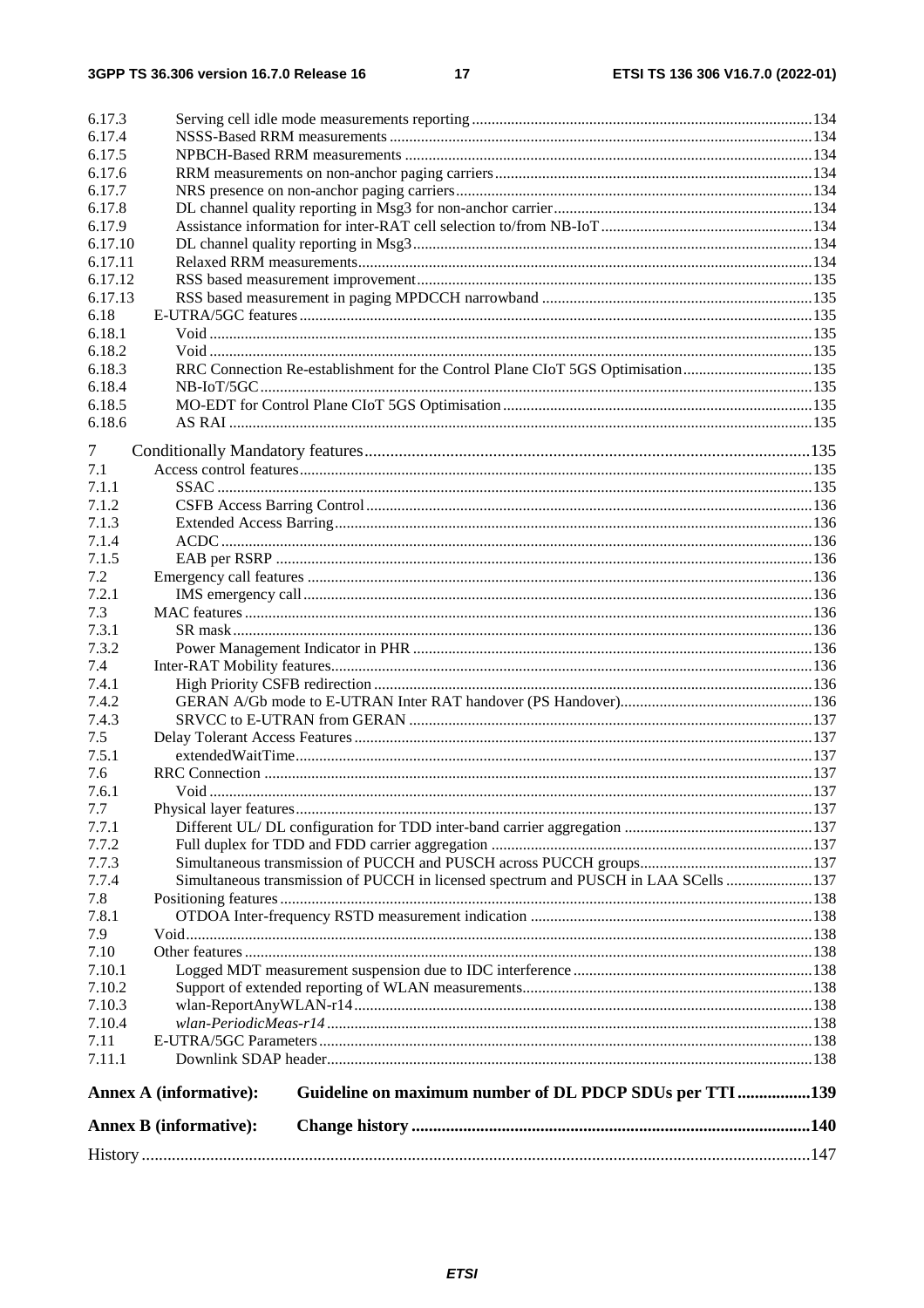# Foreword

This Technical Specification has been produced by the 3<sup>rd</sup> Generation Partnership Project (3GPP).

The contents of the present document are subject to continuing work within the TSG and may change following formal TSG approval. Should the TSG modify the contents of the present document, it will be re-released by the TSG with an identifying change of release date and an increase in version number as follows:

Version x.y.z

where:

- x the first digit:
	- 1 presented to TSG for information;
	- 2 presented to TSG for approval;
	- 3 or greater indicates TSG approved document under change control.
- y the second digit is incremented for all changes of substance, i.e. technical enhancements, corrections, updates, etc.
- z the third digit is incremented when editorial only changes have been incorporated in the document.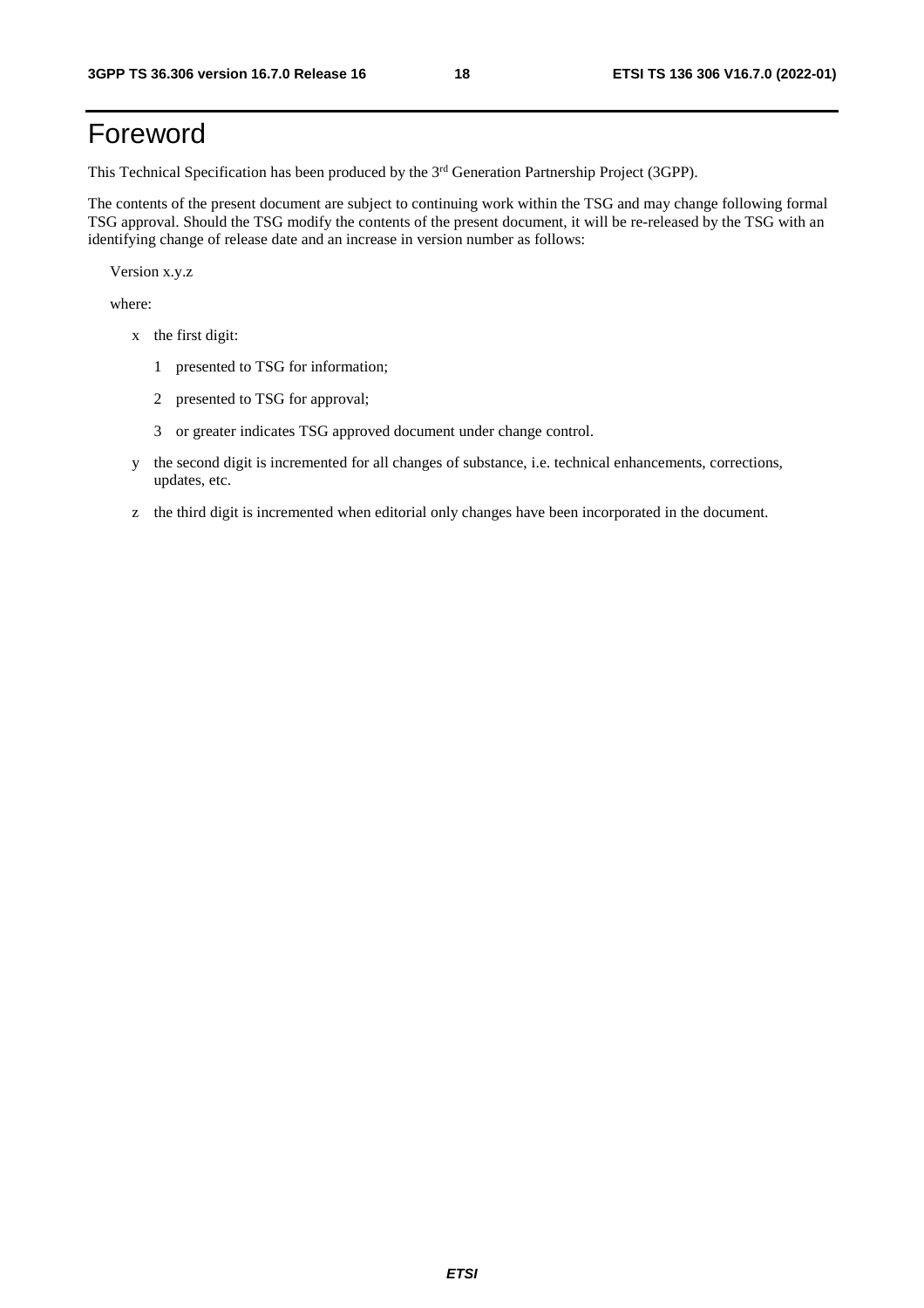### 1 Scope

The present document defines the E-UTRA UE Radio Access Capability Parameters.

# 2 References

The following documents contain provisions which, through reference in this text, constitute provisions of the present document.

- References are either specific (identified by date of publication, edition number, version number, etc.) or non specific.
- For a specific reference, subsequent revisions do not apply.
- For a non-specific reference, the latest version applies. In the case of a reference to a 3GPP document (including a GSM document), a non-specific reference implicitly refers to the latest version of that document *in the same Release as the present document*.
- [1] 3GPP TR 21.905: "Vocabulary for 3GPP Specifications".
- [2] 3GPP TS 36.323: "Evolved Universal Terrestrial Radio Access (E-UTRA) Packet Data Convergence Protocol (PDCP) specification".
- [3] 3GPP TS 36.322: "Evolved Universal Terrestrial Radio Access (E-UTRA) Radio Link Control (RLC) specification".
- [4] 3GPP TS 36.321: "Evolved Universal Terrestrial Radio Access (E-UTRA) Medium Access Control (MAC) specification".
- [5] 3GPP TS 36.331: "Evolved Universal Terrestrial Radio Access (E-UTRA) Radio Resource Control (RRC) specification".
- [6] 3GPP TS 36.101: "Evolved Universal Terrestrial Radio Access (E-UTRA) radio transmission and reception".
- [7] IETF RFC 5795: "The RObust Header Compression (ROHC) Framework".
- [8] IETF RFC 6846: "RObust Header Compression (ROHC): A Profile for TCP/IP (ROHC-TCP)".
- [9] IETF RFC 3095: "RObust Header Compression (RoHC): Framework and four profiles: RTP, UDP, ESP and uncompressed".
- [10] IETF RFC 3843: "RObust Header Compression (RoHC): A Compression Profile for IP".
- [11] IETF RFC 4815: "RObust Header Compression (ROHC): Corrections and Clarifications to RFC 3095".
- [12] IETF RFC 5225: "RObust Header Compression (ROHC) Version 2: Profiles for RTP, UDP, IP, ESP and UDP Lite".
- [13] 3GPP TS 36.355: "Evolved Universal Terrestrial Radio Access (E-UTRA) LTE Positioning Protocol (LPP)".
- [14] 3GPP TS 36.304: "Evolved Universal Terrestrial Radio Access (E-UTRA); UE Procedures in Idle Mode".
- [15] 3GPP TS 37.320: "Universal Terrestrial Radio Access (UTRA) and Evolved Universal Terrestrial Radio Access (E-UTRA); Radio measurement collection for Minimization of Drive Tests (MDT); Overall description; Stage 2".
- [16] 3GPP TS 36.133: "Evolved Universal Terrestrial Radio Access (E-UTRA); Requirements for support of radio resource management".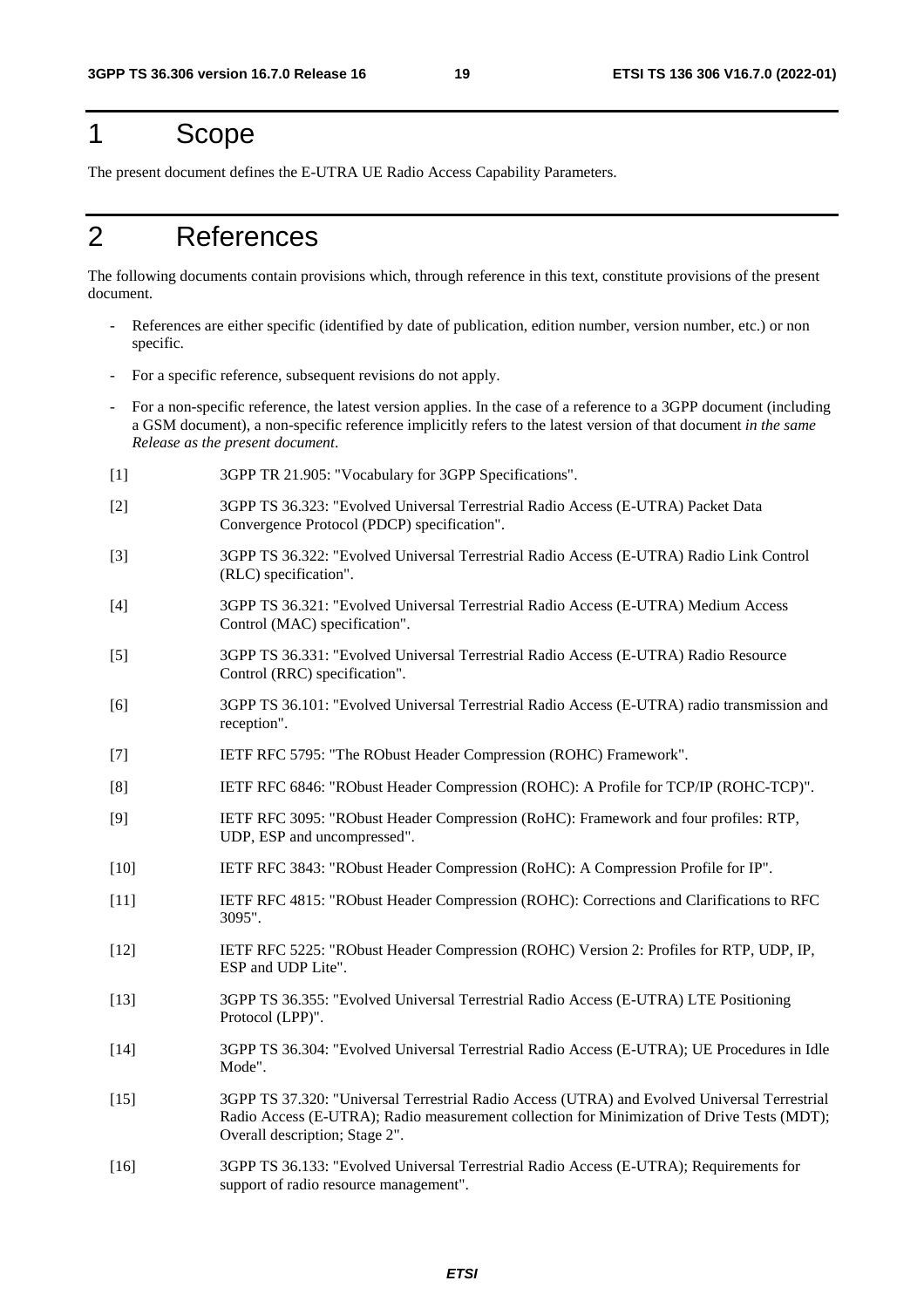- [17] 3GPP TS 36.211: "Evolved Universal Terrestrial Radio Access (E-UTRA); Physical Channels and Modulation".
- [18] 3GPP TS 23.401: "General Packet Radio Service (GPRS) enhancements for Evolved Universal Terrestrial Radio Access Network (E-UTRAN) access".
- [19] 3GPP TS 23.216: "Single Radio Voice Call Continuity (SRVCC)".
- [20] 3GPP TS 25.307: "Requirement on User Equipments (UEs) supporting a release-independent frequency band".
- [21] 3GPP TS 24.312: "Access Network Discovery and Selection Function (ANDSF) Management Object (MO)".
- [22] 3GPP TS 36.213: "Evolved Universal Terrestrial Radio Access (E-UTRA); Physical layer procedures".
- [23] 3GPP TS 36.214: "Evolved Universal Terrestrial Radio Access (E-UTRA); Physical layer Measurements".
- [24] 3GPP TS 23.303: "Proximity-based services (ProSe); Stage 2".
- [25] 3GPP TS 36.314: "Evolved Universal Terrestrial Radio Access (E-UTRA); Layer 2- Measurements".
- [26] 3GPP TS 36.212: "Evolved Universal Terrestrial Radio Access (E-UTRA); Multiplexing and channel coding".
- [27] 3GPP TS 36.307: "Evolved Universal Terrestrial Radio Access (E-UTRA); Requirements on User Equipments (UEs) supporting a release-independent frequency band".
- [28] 3GPP TS 24.301: "Non-Access-Stratum (NAS) protocol for Evolved Packet System (EPS); Stage 3".
- [29] 3GPP TS 23.285: "Technical Specification Group Services and System Aspects; Architecture enhancements for V2X services".
- [30] 3GPP TS 36.300: "Evolved Universal Terrestrial Radio Access (E-UTRA) and Evolved Universal Terrestrial Radio Access (E-UTRAN); Overall description; Stage 2".
- [31] 3GPP TS 23.246: "Multimedia Broadcast/Multicast Service (MBMS); Architecture and functional description".
- [32] 3GPP TS 38.306 "NR; UE Radio Access Capabilities".
- [33] 3GPP TS 38.101-1: "NR User Equipment (UE) radio transmission and reception Part 1: Range 1 Standalone".
- [34] 3GPP TS 38.101-2: "NR User Equipment (UE) radio transmission and reception Part 2: Range 2 Standalone".
- [35] 3GPP TS 38.331: "NR; Radio Resource Control (RRC) protocol specification".
- [36] 3GPP TS 38.215: "NR; Physical layer measurements".
- [37] 3GPP TS 38.133: "NR; Requirements for support of radio resource management".
- [38] 3GPP TS 37.340: "Evolved Universal Terrestrial Radio Access (E-UTRA) and NR; Multiconnectivity".
- [39] 3GPP TS 24.501: "Non-Access-Stratum (NAS) protocol for 5G System (5GS); Stage 3".
- [40] 3GPP TS 38.323: "NR; Packet Data Convergence Protocol (PDCP) specification".
- [41] 3GPP TS 38.314: "NR; Layer 2 Measurements".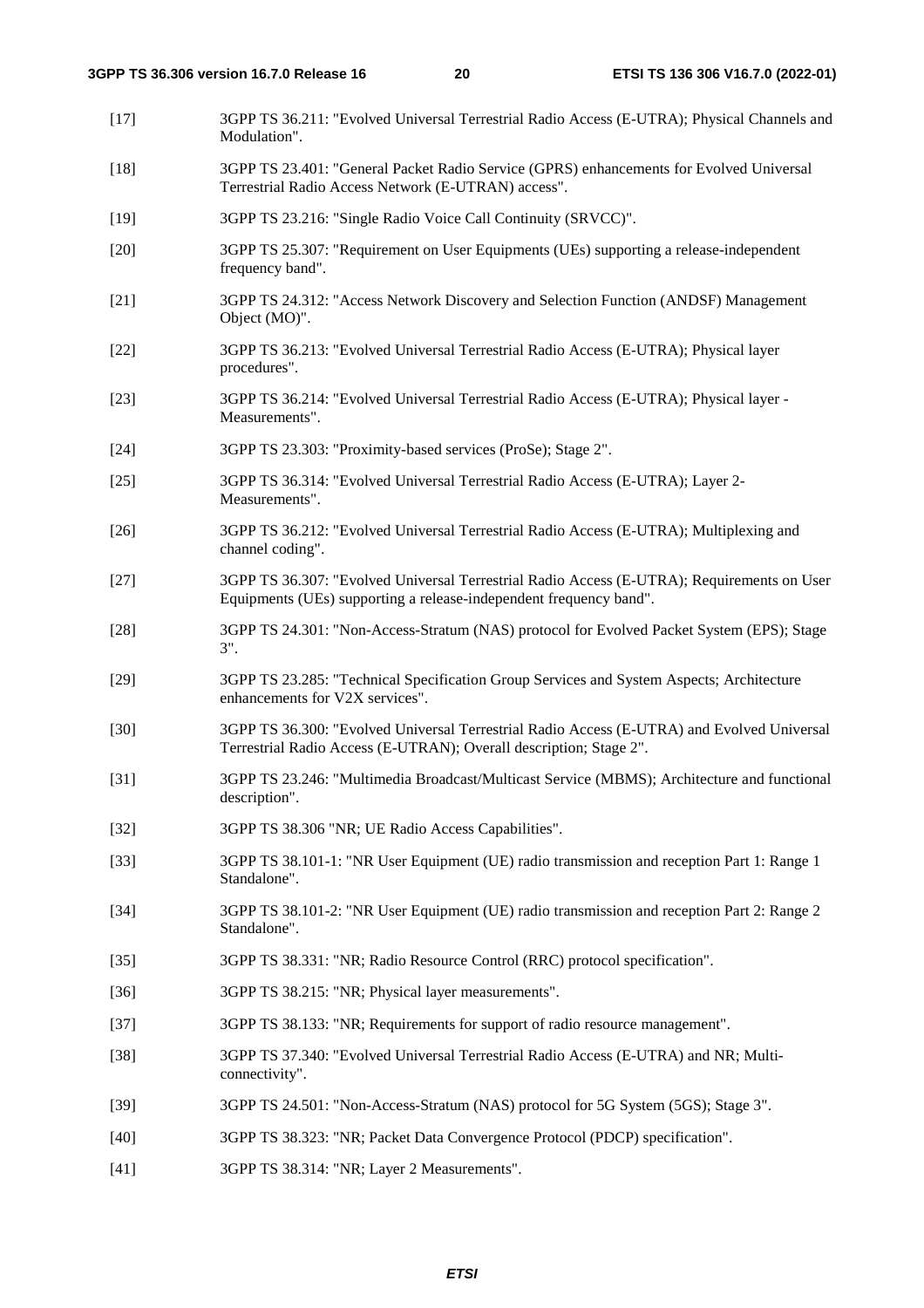[42] 3GPP TS 23.287: "Technical Specification Group Services and System Aspects; Architecture enhancements for 5G System (5GS) to support Vehicle-to-Everything (V2X) services".

### 3 Definitions, symbols and abbreviations

### 3.1 Definitions

For the purposes of the present document, the terms and definitions given in TR 21.905 [1] and the following apply. A term defined in the present document takes precedence over the definition of the same term, if any, in TR 21.905 [1].

**Fallback band combination:** A band combination that would result from another band combination (parent band combination) by releasing at least one SCell or uplink configuration of SCell. A fallback band combination supports the same channel bandwidths for each carrier as its parent band combination. An intra-band non-contiguous band combination is not considered to be a fallback band combination of an intra-band contiguous band combination.

**NB-IoT:** NB-IoT allows access to network services via E-UTRA with a channel bandwidth limited to 200 kHz (corresponding to one PRB).

**Primary Cell:** The cell, operating on the primary frequency, in which the UE either performs the initial connection establishment procedure or initiates the connection re-establishment procedure, or the cell indicated as the primary cell in the handover procedure. In this specification, Primary Cell also refers to PSCell defined in TS 36.331 [5] unless explicitly stated otherwise.

**Sidelink**: UE to UE interface for sidelink communication, V2X sidelink communication and sidelink discovery. The Sidelink corresponds to the PC5 interface as defined in TS 23.303 [24].

**Sidelink communication**: AS functionality enabling ProSe Direct Communication as defined in TS 23.303 [24], between two or more nearby UEs, using E-UTRA technology but not traversing any network node. In this version, the terminology "sidelink communication" without "V2X" prefix only concerns PS unless specifically stated otherwise.

**Sidelink discovery**: AS functionality enabling ProSe Direct Discovery as defined in TS 23.303 [24], using E-UTRA technology but not traversing any network node.

**V2X sidelink communication**: AS functionality enabling V2X Communication as defined in TS 23.285 [29], between nearby UEs, using E-UTRA technology but not traversing any network node.

### 3.2 Symbols

For the purposes of the present document, the following symbols apply:

<symbol> <Explanation>

### 3.3 Abbreviations

For the purposes of the present document, the abbreviations given in TR 21.905 [1] and the following apply. An abbreviation defined in the present document takes precedence over the definition of the same abbreviation, if any, in TR 21.905 [1].

| 1xRTT        | CDMA2000 1x Radio Transmission Technology                      |
|--------------|----------------------------------------------------------------|
| <b>ACK</b>   | Acknowledgement                                                |
| <b>ACDC</b>  | Application specific Congestion control for Data Communication |
| <b>ANDSF</b> | <b>Access Network Discovery and Selection Function</b>         |
| ANR          | <b>Automatic Neighbour Relation</b>                            |
| <b>BCCH</b>  | <b>Broadcast Control Channel</b>                               |
| <b>CAS</b>   | <b>Cell Acquisition Subframes</b>                              |
| <b>CFI</b>   | Control Format Indicator                                       |
| CG.          | Cell Group                                                     |
| <b>CRS</b>   | Cell-specific Reference Signal                                 |
| <b>CSG</b>   | Closed Subscriber Group                                        |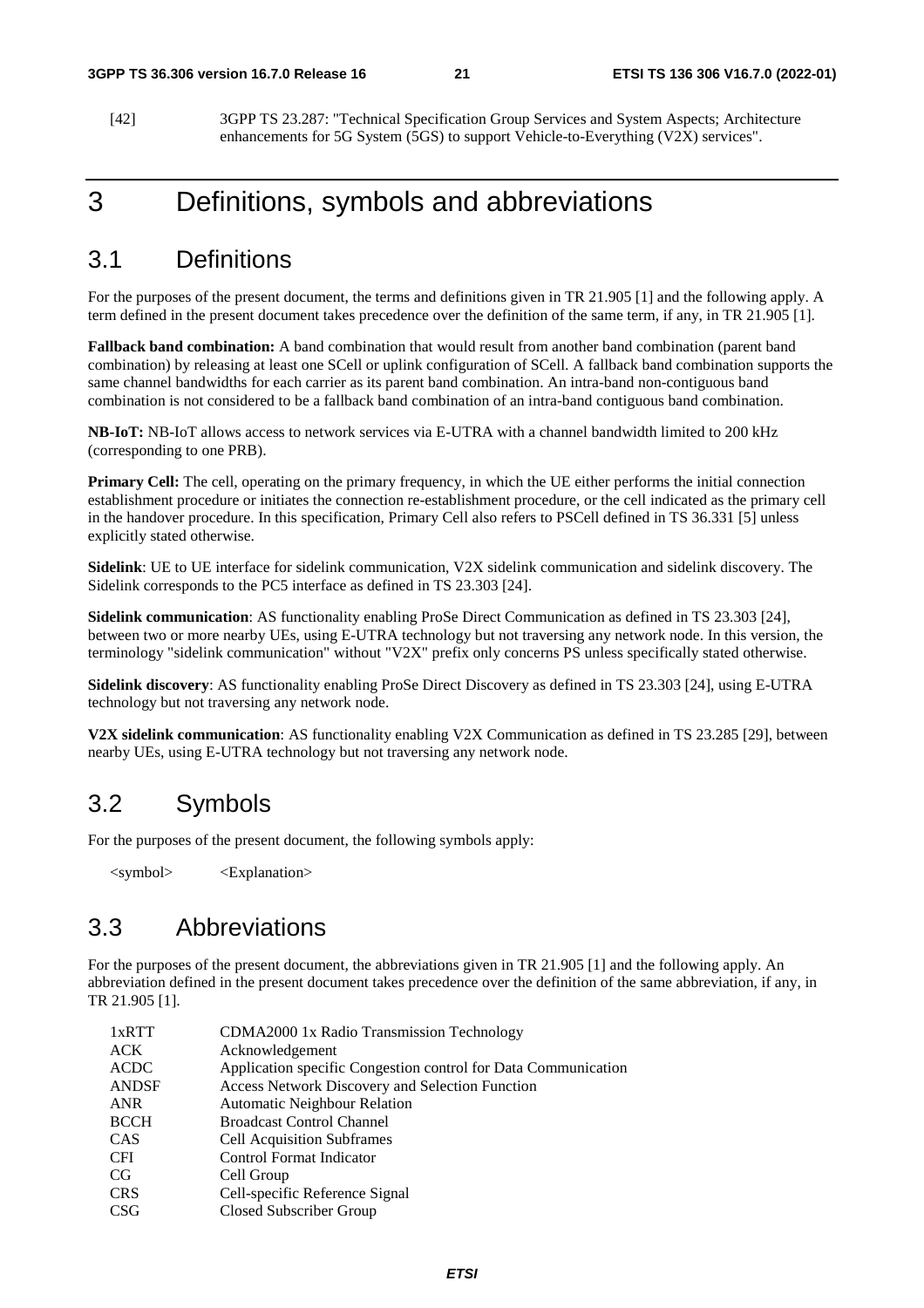| <b>CSI</b>     | <b>Channel State Information</b>                          |
|----------------|-----------------------------------------------------------|
| DC             | <b>Dual Connectivity</b>                                  |
| DCI            | Downlink Control Information                              |
| DL-SCH         | Downlink Shared Channel                                   |
| <b>EHC</b>     | <b>Ethernet Header Compression</b>                        |
| <b>E-UTRA</b>  | <b>Evolved Universal Terrestrial Radio Access</b>         |
| <b>E-UTRAN</b> | <b>Evolved Universal Terrestrial Radio Access Network</b> |
| <b>FDD</b>     | <b>Frequency Division Duplex</b>                          |
| <b>GERAN</b>   | <b>GSM/EDGE Radio Access Network</b>                      |
| <b>HARQ</b>    | Hybrid Automatic Repeat Request                           |
| <b>HRPD</b>    | High Rate Packet Data                                     |
| <b>HSDN</b>    | High Speed Dedicated Network                              |
| <b>IRC</b>     | Interference Rejection Combining                          |
| MAC            | <b>Medium Access Control</b>                              |
| MMSE           | Minimum Mean Squared Error                                |
| MO-EDT         | Mobile Originated Early Data Transmission                 |
| MRO            | Mobility Robustness Optimisation                          |
| MT-EDT         | Mobile Terminated Early Data Transmission                 |
| <b>MTSI</b>    | Multimedia Telephony Service for IMS                      |
| <b>MUST</b>    | MultiUser Superposition Transmission                      |
| <b>NAICS</b>   | Network Assisted Interference Cancellation/Suppression    |
| NB-IoT         | Narrow Band Internet of Things                            |
| <b>OS</b>      | OFDM Symbol                                               |
| PCell          | Primary Cell                                              |
| <b>PDCCH</b>   | Physical Downlink Control Channel                         |
| <b>PDCP</b>    | Packet Data Convergence Protocol                          |
| <b>PDSCH</b>   | Physical Downlink Shared Channel                          |
| <b>PHR</b>     | Power Headroom Reporting                                  |
| ProSe          | Proximity-based Services                                  |
| <b>PUCCH</b>   | Physical Uplink Control Channel                           |
| <b>PUR</b>     | Preconfigured Uplink Resource                             |
| <b>PUSCH</b>   | Physical Uplink Shared Channel                            |
| QoE            | Quality of Experience                                     |
| <b>RACH</b>    | <b>Random Access CHannel</b>                              |
| <b>RAI</b>     | Release Assistance Indication                             |
| RAT            | Radio Access Technology                                   |
| <b>RLC</b>     | Radio Link Control                                        |
| RLF            | Radio Link Failure                                        |
| <b>ROHC</b>    | <b>RObust Header Compression</b>                          |
| <b>RRC</b>     | Radio Resource Control                                    |
| <b>SC-PTM</b>  | Single Cell Point to Multipoint                           |
| <b>SCC</b>     | <b>Secondary Component Carrier</b>                        |
| <b>SCell</b>   | Secondary Cell                                            |
| SI             | <b>System Information</b>                                 |
| SL             | Sidelink                                                  |
| <b>SL-DCH</b>  | Sidelink Discovery CHannel                                |
| SL-SCH         | <b>Sidelink Shared CHannel</b>                            |
| SON            | <b>Self Organizing Networks</b>                           |
| <b>SPT</b>     | <b>Short Processing Time</b>                              |
| SR             | <b>Scheduling Request</b>                                 |
| <b>SSAC</b>    | Service Specific Access Control                           |
| <b>SSTD</b>    | SFN and Subframe Timing Difference                        |
| <b>STTI</b>    | <b>Short TTI</b>                                          |
| TDD            | <b>Time Division Duplex</b>                               |
| TTI            | <b>Transmission Time Interval</b>                         |
| <b>UCI</b>     | <b>Uplink Control Information</b>                         |
| <b>UDC</b>     | <b>Uplink Data Compression</b>                            |
| UE             | <b>User Equipment</b>                                     |
| UL-SCH         | <b>Uplink Shared Channel</b>                              |
| <b>UMTS</b>    | Universal Mobile Telecommunications System                |
| <b>UTRA</b>    | <b>UMTS Terrestrial Radio Access</b>                      |
| V2X            | Vehicle-to-Everything                                     |
|                |                                                           |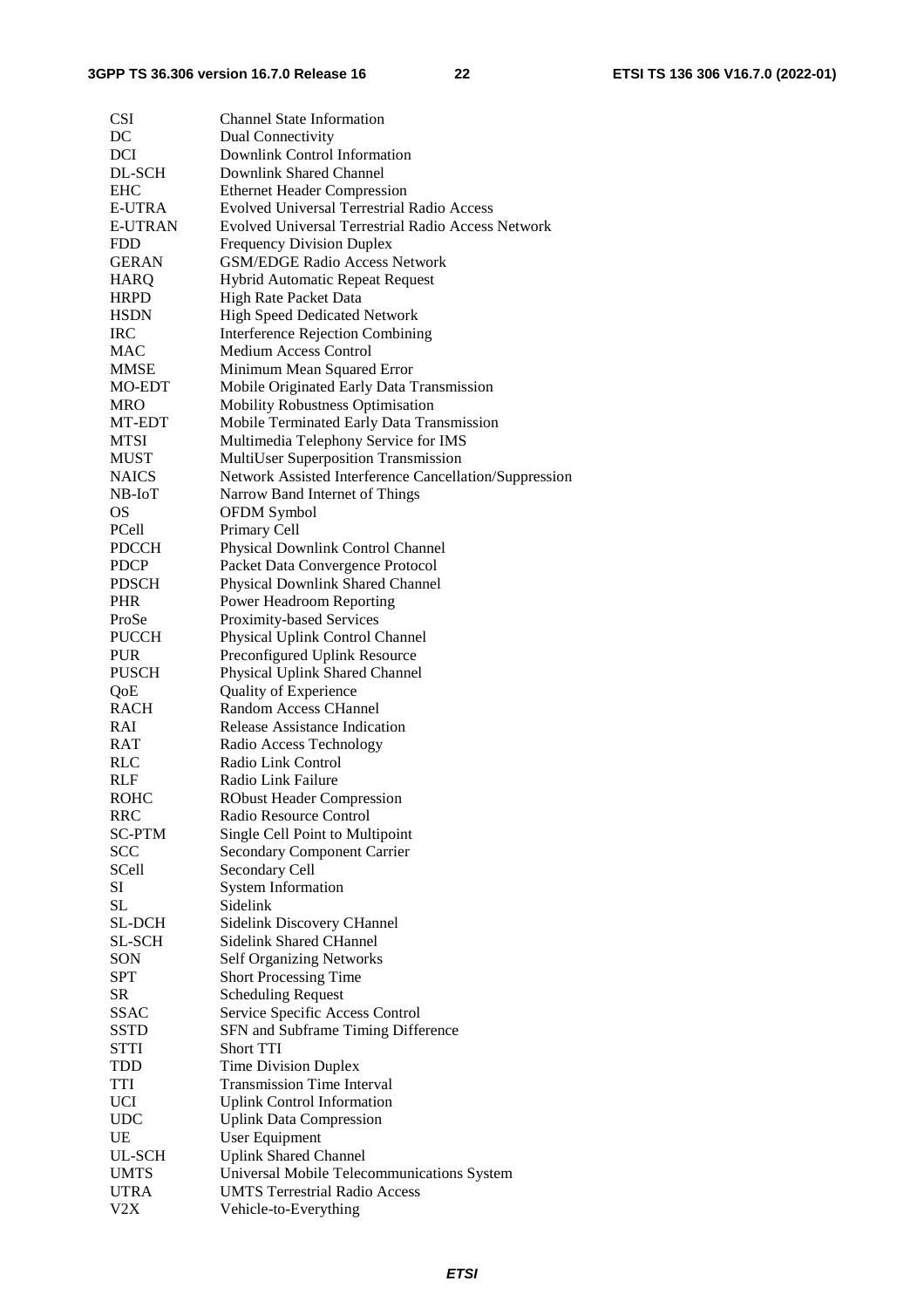WLAN Wireless Local Area Network

## 4 UE radio access capability parameters

The following clauses define the UE radio access capability parameters and minimum capabilities for MBMS capable UE. Only parameters for which there is the possibility for UEs to signal different values are considered as UE radio access capability parameters. Therefore, mandatory features without capability parameters that are the same for all UEs are not listed here. Also capabilities which are optional or conditionally mandatory for UEs to implement but do not have UE radio access capability parameter are listed in this specification.

E-UTRAN needs to respect the signalled UE radio access capability parameters when configuring the UE and when scheduling the UE.

All parameters shown in italics are signalled and correspond to a field defined in TS 36.331 [5].

For optional features, the UE radio access capability parameter indicates whether the feature has been implemented and successfully tested. For mandatory features with the UE radio access capability parameter, the parameter indicates whether the feature has been successfully tested.

The mandatory features required to be supported by a UE are the same for all UE categories unless explicitly specified elsewhere in the specifications.

Unless otherwise stated, the requirements on the maximum number of transport block bits are applicable for a TTI length of 1 ms. For other TTI lengths, the requirements shall be scaled according to clause 7.1.7 or 11.1 in TS 36.213 [22] in order to get the corresponding requirement.

The following UE radio access capability parameters specified in clause 4 are applicable in NB-IoT:

- *ue-Category-NB* in NB-IoT (clause 4.1C)
- *supportedROHC-Profiles-r13* (clause 4.3.1.1A)
- *maxNumberROHC-ContextSessions-r13* (clause 4.3.1.2A)
- *rlc-UM-r15 (*clause *4.3.2.5)*
- *multiTone-r13* (clause 4.3.4.55)
- *multiCarrier-r13* (clause 4.3.4.56)
- *twoHARQ-Processes-r14* (clause 4.3.4.62)
- *multiCarrier-NPRACH-r14* (clause 4.3.4.75)
- *multiCarrierPaging-r14* (clause 4.3.4.76)
- *interferenceRandomisation-r14* (clause 4.3.4.80)
- *wakeUpSignal-r15* (clause 4.3.4.113)
- *wakeUpSignalMinGap-eDRX-r15* (clause 4.3.4.114)
- *mixedOperationMode-r15* (clause 4.3.4.115)
- *sr-WithHARQ-ACK-r15* (clause 4.3.4.117)
- *sr-WithoutHARQ-ACK-r15* (clause 4.3.4.118)
- *nprach-Format2-r15* (clause 4.3.4.119)
- *multiCarrierPagingTDD-r15* (clause 4.3.4.134)
- *additionalTransmissionSIB1-r15* (clause 4.3.4.137)
- *npusch-3dot75kHz-SCS-TDD-r15* (clause 4.3.4.177)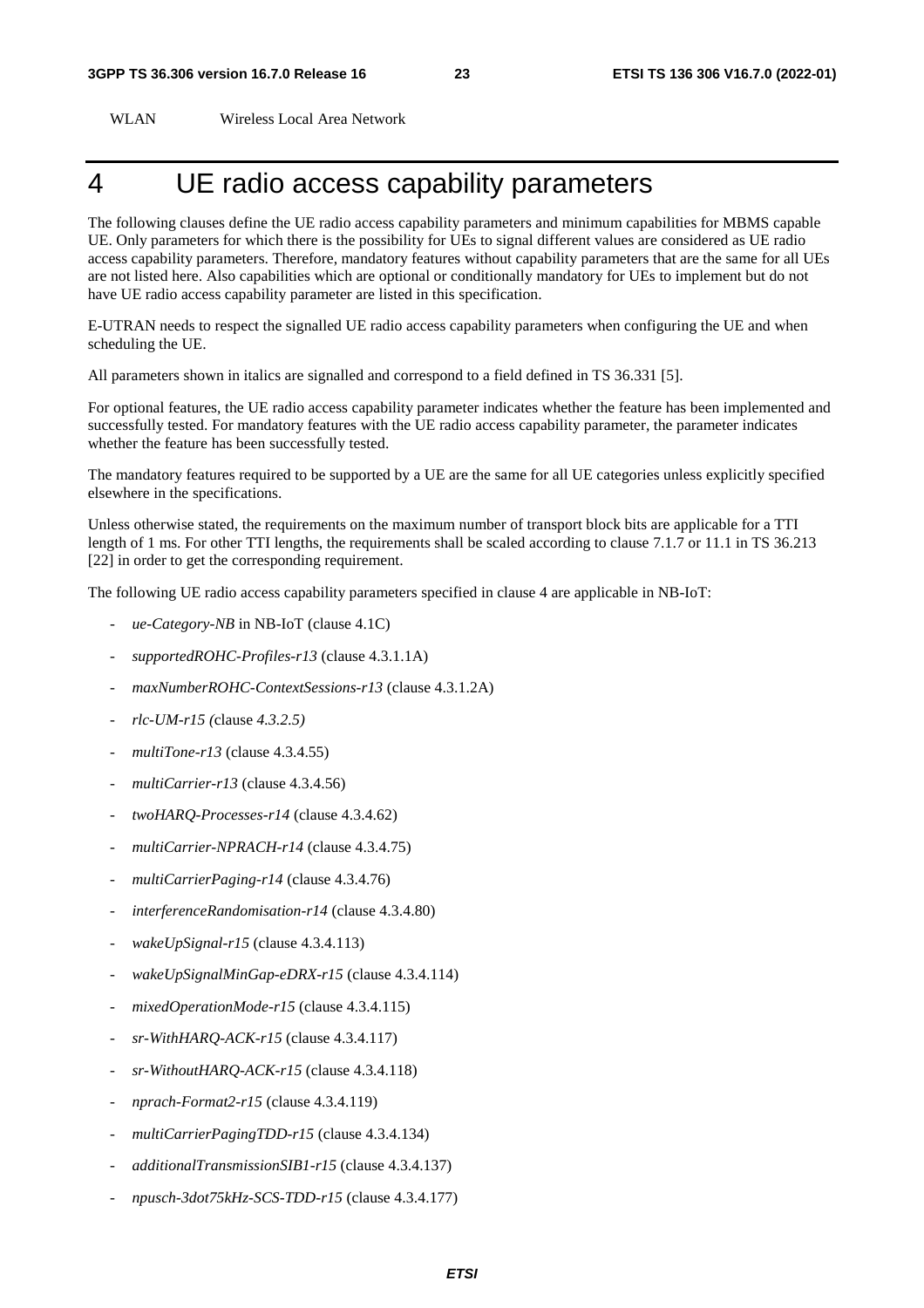- *npusch-MultiTB-r16* (clause 4.3.4.182)
- *npdsch-MultiTB-r16* (clause 4.3.4.183)
- *npusch-MultiTB-Interleaving-r16* (clause 4.3.4.192)
- *npdsch-MultiTB-Interleaving-r16* (clause 4.3.4.193)
- *multiTB-HARQ-AckBundling-r16* (clause 4.3.4.194)
- *groupWakeUpSignal-r16* (clause 4.3.4.195)
- *groupWakeUpSignalAlternation-r16* (clause 4.3.4.196)
- *subframeResourceResvUL-r16* (clause 4.3.4.197)
- *subframeResourceResvDL-r16* (clause 4.3.4.198)
- *slotSymbolResourceResvUL-r16* (clause 4.3.4.199)
- *slotSymbolResourceResvDL-r16* (clause 4.3.4.200)
- *supportedBandList-r13* (clause 4.3.5.1A)
- *multiNS-Pmax-r13* (clause 4.3.5.16A)
- *powerClassNB-20dBm-r13* (clause 4.3.5.1A.1)
- *powerClassNB-14dBm-r14* (clause 4.3.5.1A.2)
- *dl*-*ChannelQualityReporting-r16* (clause 4.3.6.37)
- *accessStratumRelease-r13* (clause 4.3.8.1A)
- *multipleDRB-r13* (clause 4.3.8.5)
- *earlyData-UP-r15* (clause 4.3.8.7)
- *earlySecurityReactivation-r16* (clause 4.3.8.11)
- *anr-Report-r16* (clause 4.3.12.2)
- rach-Report-r16 (clause 4.3.12.3)
- *logicalChannelSR-ProhibitTimer* (clause 4.3.19.2)
- *dataInactMon-r14* (clause 4.3.19.9)
- *rai-Support-r14* (clause 4.3.19.10)
- *earlyContentionResolution-r14* (clause 4.3.19.14)
- *sr-SPS-BSR-r15* (clause 4.3.19.15)
- *rai-SupportEnh-r16* (clause 4.3.19.22)
- *earlyData-UP-5GC-r16* (clause 4.3.36.9)
- *pur-CP-EPC-r16* (clause 4.3.37.1)
- *pur-UP-EPC-r16* (clause 4.3.37.2)
- *pur-CP-5GC-r16* (clause 4.3.37.3)
- *pur-UP-5GC-r16* (clause 4.3.37.4)
- *pur-CP-L1Ack-r16* (clause 4.3.37.5)
- *pur-NRSRP-Validation-r16* (clause 4.3.37.6)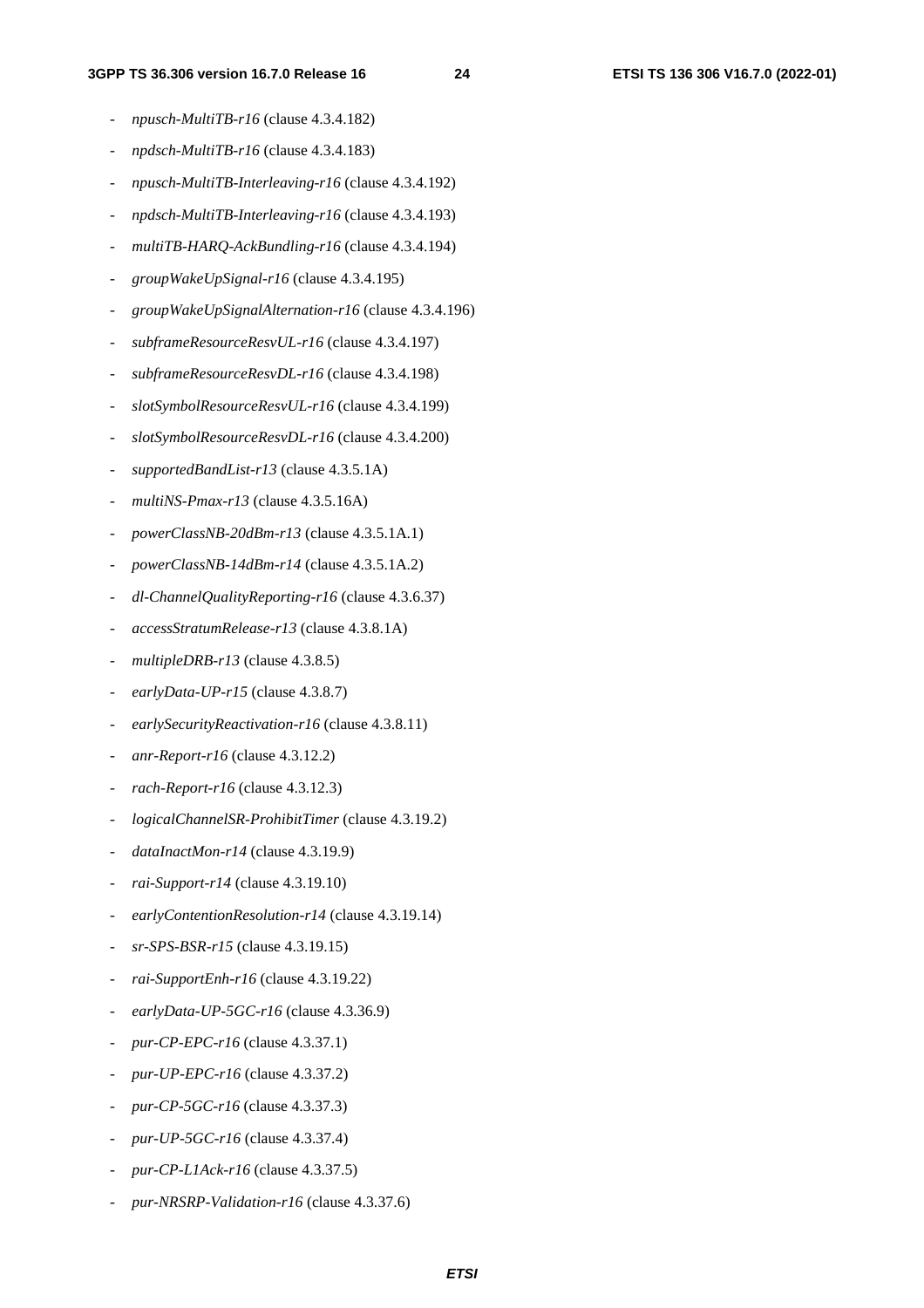The UE radio access capabilities specified in clause 4 are not applicable in NB-IoT, unless they are listed above.

The following optional features without UE radio access capability parameters specified in clause 6 are applicable in NB-IoT:

- RRC Connection Re-establishment for the Control Plane CIoT EPS Optimization (clause 6.7.5)
- System Information Block Type 16 (clause 6.8.1)
- Enhanced random access power control (clause 6.8.3)
- MT-EDT for Control Plane CIoT EPS Optimisation (clause 6.8.10)
- MT-EDT for User Plane CIoT EPS Optimisation (clause 6.8.11)
- EDT for Control Plane CIoT EPS Optimization (clause 6.8.4)
- Enhanced PHR (clause 6.8.6)
- Radio Link Failure Report for NB-IoT (clause 6.10.2)
- SC-PTM in Idle mode (clause 6.16.1)
- Multiple TB scheduling for SC-PTM in Idle mode for NB-IoT (clause 6.16.2)
- Relaxed monitoring (clause 6.17.1)
- DL channel quality reporting in Msg3 for the anchor carrier (clause 6.17.2)
- Serving cell idle mode measurements reporting (clause 6.17.3)
- NSSS-Based RRM measurements (clause 6.17.4)
- NPBCH-Based RRM measurements (clause 6.17.5)
- RRM measurements on non-anchor paging carriers (clause 6.17.6)
- NRS presence on non-anchor paging carriers (clause 6.17.7)
- DL channel quality reporting in Msg3 for non-anchor carrier (clause 6.17.8)
- Assistance information for inter-RAT cell selection to/from NB-IoT (clause 6.17.9)
- RRC Connection Re-establishment for the Control Plane CIoT 5GS Optimisation (clause 6.18.3)
- NB-IoT/5GC (clause 6.18.4)
- MO-EDT for Control Plane CIoT 5GS Optimisation (clause 6.18.5)
- AS RAI (clause 6.18.6)

The optional features without UE radio access capability parameters specified in clause 6 are not applicable in NB-IoT, unless they are listed above.

### 4.1 *ue-Category*

The field *ue-Category* defines a combined uplink and downlink capability. The parameters set by the UE Category are defined in clause 4.2. Tables 4.1-1 and 4.1-2 define the downlink and, respectively, uplink physical layer parameter values for each UE Category. A UE indicating category 6 or 7 shall also indicate category 4. A UE indicating category 8 shall also indicate category 5. A UE indicating category 9 shall also indicate category 6 and 4. A UE indicating category 10 shall also indicate category 7 and 4. A UE indicating category 11 shall also indicate category 9, 6 and 4. A UE indicating category 12 shall also indicate category 10, 7 and 4. Table 4.1-4 defines the minimum capability for the maximum number of bits of a MCH transport block received within a TTI for an MBMS capable UE capable of reception via MBSFN.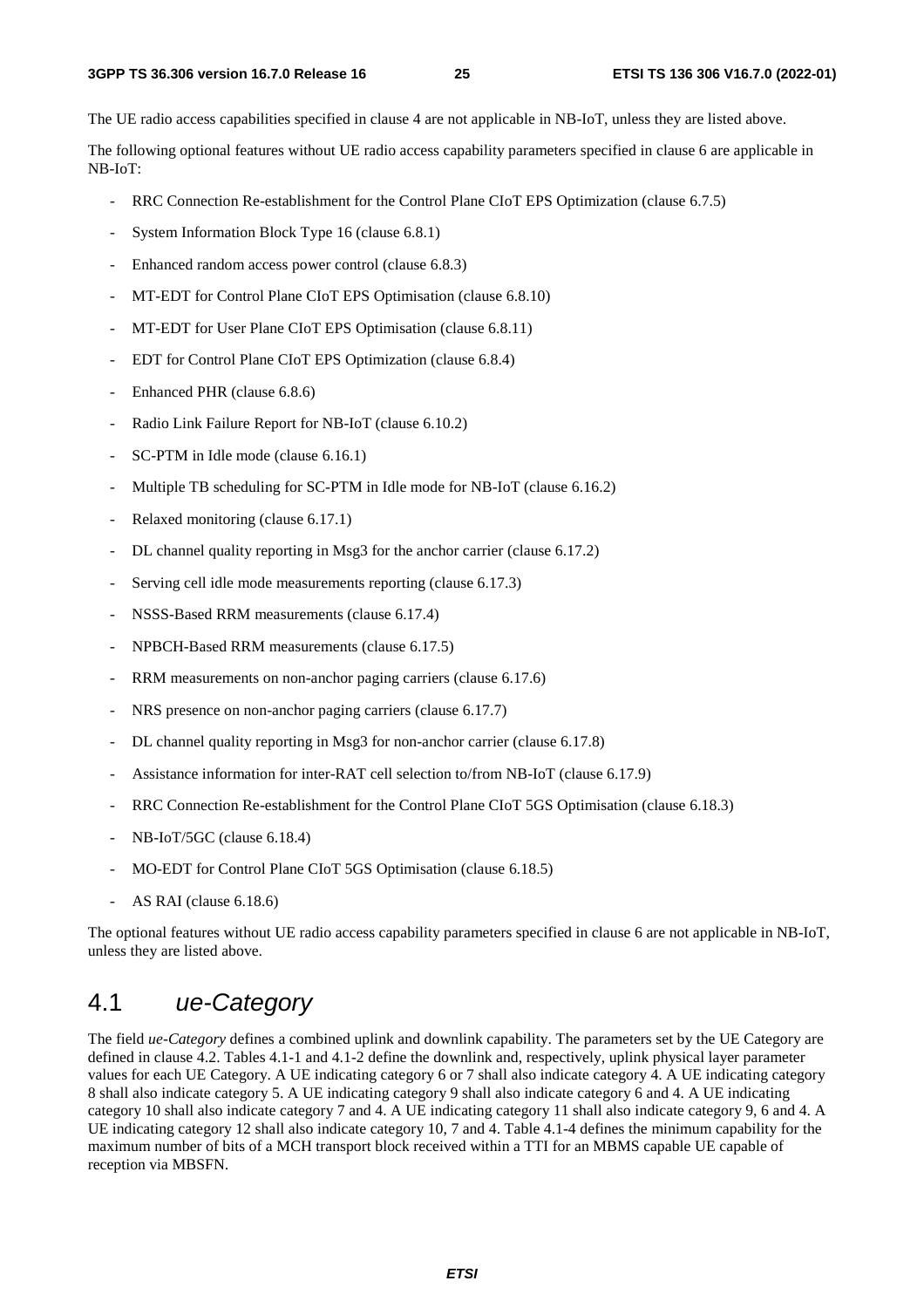| <b>UE Category</b>                                                                                                                                                                                            | Maximum number of<br><b>DL-SCH transport</b>                                                             | <b>Maximum number</b><br>of bits of a DL- | <b>Total number of</b><br>soft channel bits | Maximum number<br>of supported           |
|---------------------------------------------------------------------------------------------------------------------------------------------------------------------------------------------------------------|----------------------------------------------------------------------------------------------------------|-------------------------------------------|---------------------------------------------|------------------------------------------|
|                                                                                                                                                                                                               | block bits received<br>within a TTI (Note 1)                                                             | <b>SCH transport</b><br>block received    |                                             | layers for spatial<br>multiplexing in DL |
|                                                                                                                                                                                                               |                                                                                                          | within a TTI                              |                                             |                                          |
| Category 1                                                                                                                                                                                                    | 10296                                                                                                    | 10296                                     | 250368                                      | 1                                        |
| Category 2                                                                                                                                                                                                    | 51024                                                                                                    | 51024                                     | 1237248                                     | $\overline{2}$                           |
| Category 3                                                                                                                                                                                                    | 102048                                                                                                   | 75376                                     | 1237248                                     | $\overline{\mathbf{c}}$                  |
| Category 4                                                                                                                                                                                                    | 150752                                                                                                   | 75376                                     | 1827072                                     | $\overline{2}$                           |
| Category 5                                                                                                                                                                                                    | 299552                                                                                                   | 149776                                    | 3667200                                     | 4                                        |
| Category 6                                                                                                                                                                                                    | 301504                                                                                                   | 149776 (4 layers,<br>64QAM)               | 3654144                                     | 2 or 4                                   |
|                                                                                                                                                                                                               |                                                                                                          | 75376 (2 layers,                          |                                             |                                          |
|                                                                                                                                                                                                               |                                                                                                          | 64QAM)                                    |                                             |                                          |
| Category 7                                                                                                                                                                                                    | 301504                                                                                                   | 149776 (4 layers,                         | 3654144                                     | $2$ or 4                                 |
|                                                                                                                                                                                                               |                                                                                                          | 64QAM)                                    |                                             |                                          |
|                                                                                                                                                                                                               |                                                                                                          | 75376 (2 layers,                          |                                             |                                          |
|                                                                                                                                                                                                               |                                                                                                          | 64QAM)                                    |                                             |                                          |
| Category 8                                                                                                                                                                                                    | 2998560                                                                                                  | 299856                                    | 35982720                                    | 8                                        |
| Category 9                                                                                                                                                                                                    | 452256                                                                                                   | 149776 (4 layers,                         | 5481216                                     | $\overline{2 \text{ or } 4}$             |
|                                                                                                                                                                                                               |                                                                                                          | 64QAM)                                    |                                             |                                          |
|                                                                                                                                                                                                               |                                                                                                          | 75376 (2 layers,                          |                                             |                                          |
|                                                                                                                                                                                                               |                                                                                                          | 64QAM)                                    |                                             |                                          |
| Category 10                                                                                                                                                                                                   | 452256                                                                                                   | 149776 (4 layers,                         | 5481216                                     | 2 or 4                                   |
|                                                                                                                                                                                                               |                                                                                                          | 64QAM)                                    |                                             |                                          |
|                                                                                                                                                                                                               |                                                                                                          | 75376 (2 layers,                          |                                             |                                          |
|                                                                                                                                                                                                               |                                                                                                          | 64QAM)                                    |                                             |                                          |
| Category 11                                                                                                                                                                                                   | 603008                                                                                                   | 149776 (4 layers,                         | 7308288                                     | 2 or 4                                   |
|                                                                                                                                                                                                               |                                                                                                          | 64QAM)                                    |                                             |                                          |
|                                                                                                                                                                                                               |                                                                                                          | 195816 (4 layers,<br>256QAM)              |                                             |                                          |
|                                                                                                                                                                                                               |                                                                                                          | 75376 (2 layers,                          |                                             |                                          |
|                                                                                                                                                                                                               |                                                                                                          | 64QAM)                                    |                                             |                                          |
|                                                                                                                                                                                                               |                                                                                                          | 97896 (2 layers,                          |                                             |                                          |
|                                                                                                                                                                                                               |                                                                                                          | 256QAM)                                   |                                             |                                          |
| Category 12                                                                                                                                                                                                   | 603008                                                                                                   | 149776 (4 layers,                         | 7308288                                     | $2$ or $4$                               |
|                                                                                                                                                                                                               |                                                                                                          | 64QAM)                                    |                                             |                                          |
|                                                                                                                                                                                                               |                                                                                                          | 195816 (4 layers,                         |                                             |                                          |
|                                                                                                                                                                                                               |                                                                                                          | 256QAM)                                   |                                             |                                          |
|                                                                                                                                                                                                               |                                                                                                          | 75376 (2 layers,                          |                                             |                                          |
|                                                                                                                                                                                                               |                                                                                                          | 64QAM)                                    |                                             |                                          |
|                                                                                                                                                                                                               |                                                                                                          | 97896 (2 layers,                          |                                             |                                          |
|                                                                                                                                                                                                               |                                                                                                          | 256QAM)                                   |                                             |                                          |
| NOTE 1: In carrier aggregation operation, the DL-SCH processing capability can be shared by the UE with that<br>of MCH received from a serving cell. If the total eNB scheduling for DL-SCH and an MCH in one |                                                                                                          |                                           |                                             |                                          |
|                                                                                                                                                                                                               |                                                                                                          |                                           |                                             |                                          |
|                                                                                                                                                                                                               | serving cell at a given TTI is larger than the defined processing capability, the prioritization between |                                           |                                             |                                          |
| DL-SCH and MCH is left up to UE implementation.                                                                                                                                                               |                                                                                                          |                                           |                                             |                                          |

### **Table 4.1-1: Downlink physical layer parameter values set by the field** *ue-Category*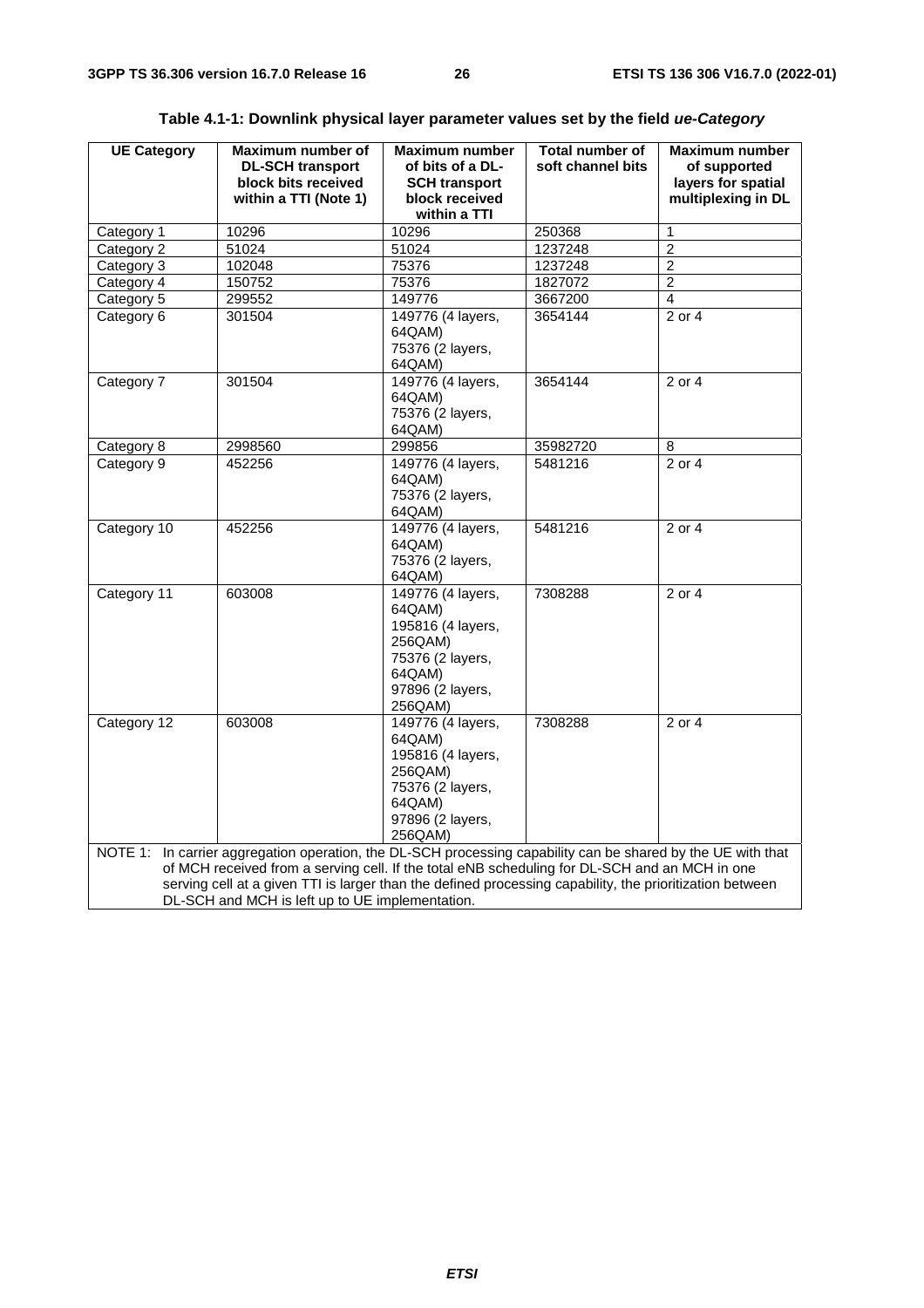| <b>UE Category</b> | Maximum number of<br><b>UL-SCH transport</b><br>block bits transmitted<br>within a TTI | <b>Maximum number</b><br>of bits of an UL-<br><b>SCH transport</b><br>block transmitted<br>within a TTI | <b>Support for</b><br>64QAM in UL |
|--------------------|----------------------------------------------------------------------------------------|---------------------------------------------------------------------------------------------------------|-----------------------------------|
| Category 1         | 5160                                                                                   | 5160                                                                                                    | No.                               |
| Category 2         | 25456                                                                                  | 25456                                                                                                   | No.                               |
| Category 3         | 51024                                                                                  | 51024                                                                                                   | No                                |
| Category 4         | 51024                                                                                  | 51024                                                                                                   | No.                               |
| Category 5         | 75376                                                                                  | 75376                                                                                                   | Yes                               |
| Category 6         | 51024                                                                                  | 51024                                                                                                   | No.                               |
| Category 7         | 102048                                                                                 | 51024                                                                                                   | <b>No</b>                         |
| Category 8         | 1497760                                                                                | 149776                                                                                                  | Yes                               |
| Category 9         | 51024                                                                                  | 51024                                                                                                   | No.                               |
| Category 10        | 102048                                                                                 | 51024                                                                                                   | No                                |
| Category 11        | 51024                                                                                  | 51024                                                                                                   | <b>No</b>                         |
| Category 12        | 102048                                                                                 | 51024                                                                                                   | <b>No</b>                         |

### **Table 4.1-2: Uplink physical layer parameter values set by the field** *ue-Category*

| Table 4.1-3: Total layer 2 buffer sizes set by the field ue-Category |  |
|----------------------------------------------------------------------|--|
|----------------------------------------------------------------------|--|

| <b>UE Category</b> | <b>Total layer 2 buffer</b> | With support for split |  |
|--------------------|-----------------------------|------------------------|--|
|                    | size [bytes]                | bearers                |  |
| Category 1         | 150 000                     | 230 000                |  |
| Category 2         | 700 000                     | 1 100 000              |  |
| Category 3         | 1 400 000                   | 2 300 000              |  |
| Category 4         | 1 900 000                   | 3 100 000              |  |
| Category 5         | 3 500 000                   | 5 900 000              |  |
| Category 6         | 3 300 000                   | 5 800 000              |  |
| Category 7         | 3 800 000                   | 6 200 000              |  |
| Category 8         | 42 200 000                  | 61 600 000             |  |
| Category 9         | 4 800 000                   | 7 200 000              |  |
| Category 10        | 5 200 000                   | 7 600 000              |  |
| Category 11        | 6 200 000                   | 11 000 000             |  |
| Category 12        | 6 700 000                   | 11 500 000             |  |

#### **Table 4.1-4: Maximum number of bits of a MCH transport block received within a TTI set by the field**  *ue-Category* **for an MBMS capable UE capable of reception via MBSFN**

| <b>UE Category</b> | <b>Maximum number</b><br>of bits of a MCH<br>transport block<br>received within a<br>TTI |
|--------------------|------------------------------------------------------------------------------------------|
| Category 1         | 10296                                                                                    |
| Category 2         | 51024                                                                                    |
| Category 3         | 75376                                                                                    |
| Category 4         | 75376                                                                                    |
| Category 5         | 75376                                                                                    |
| Category 6         | 75376                                                                                    |
| Category 7         | 75376                                                                                    |
| Category 8         | 75376                                                                                    |
| Category 9         | 75376                                                                                    |
| Category 10        | 75376                                                                                    |
| Category 11        | 75376 (64QAM)                                                                            |
|                    | 97896 (256QAM)                                                                           |
| Category 12        | 75376 (64QAM)                                                                            |
|                    | 97896 (256QAM)                                                                           |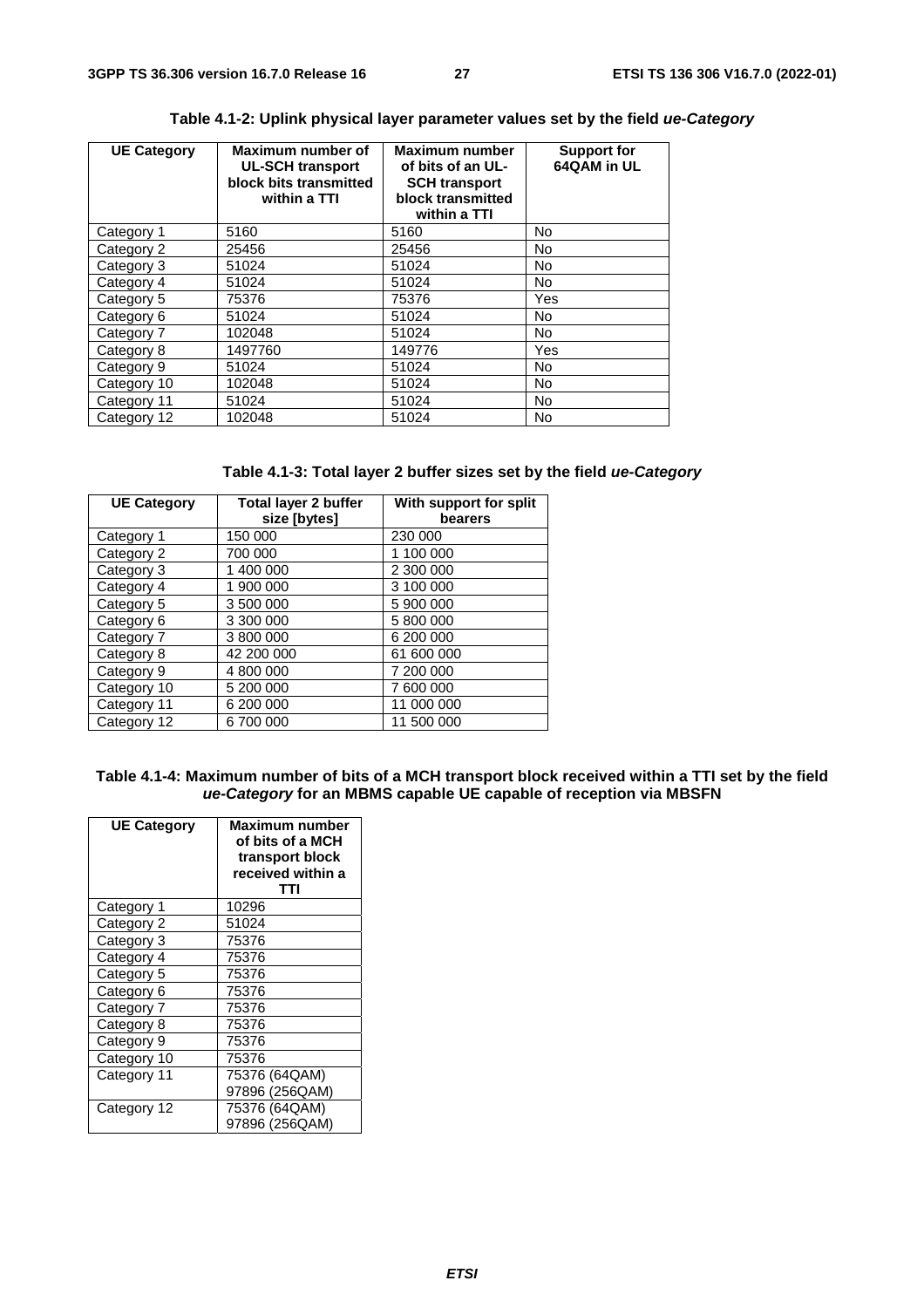| <b>UE Category</b> | <b>Half-duplex FDD</b><br>operation type |
|--------------------|------------------------------------------|
| Category 1         | Type A                                   |
| Category 2         | Type A                                   |
| Category 3         | Type A                                   |
| Category 4         | Type A                                   |
| Category 5         | Type A                                   |
| Category 6         | Type A                                   |
| Category 7         | Type A                                   |
| Category 8         | Type A                                   |
| Category 9         | Type A                                   |
| Category 10        | Type A                                   |
| Category 11        | Type A                                   |
| Category 12        | Type A                                   |

#### **Table 4.1-5: Half-duplex FDD operation type set by the field** *ue-Category* **for a half-duplex FDD capable UE**

### 4.1A *ue-CategoryDL* and *ue-CategoryUL*

The fields *ue-CategoryDL* and *ue-CategoryUL* define downlink/uplink capability respectively. The parameters set by the UE DL/UL Categories are defined in clause 4.2. Tables 4.1A-1 and 4.1A-2 define the downlink and, respectively, uplink physical layer parameter values for each UE DL/UL Category. Table 4.1A-4 defines the minimum capability for the maximum number of bits of a MCH transport block received within a TTI for an MBMS capable UE capable of reception via MBSFN. Table 4.1A-6 defines the only combinations for UE UL and DL Categories that are allowed to be signalled with *ue-CategoryDL* and *ue-CategoryUL*. Table 4.1A-6 also defines which UE Categories a UE shall indicate in addition to the combinations for UE UL and DL Categories. For a BL UE, Table 4.1A-7 defines the only combinations for UE UL and DL Categories that are allowed to be signalled with *ue-CategoryDL* and *ue-CategoryUL*, and which UE Categories a UE shall indicate in addition to the combinations for UE UL and DL Categories. A UE indicating DL category 13 may indicate category 9 or 10 in *ue-Category-v1170*. A UE indicating Category M2 shall also indicate Category M1.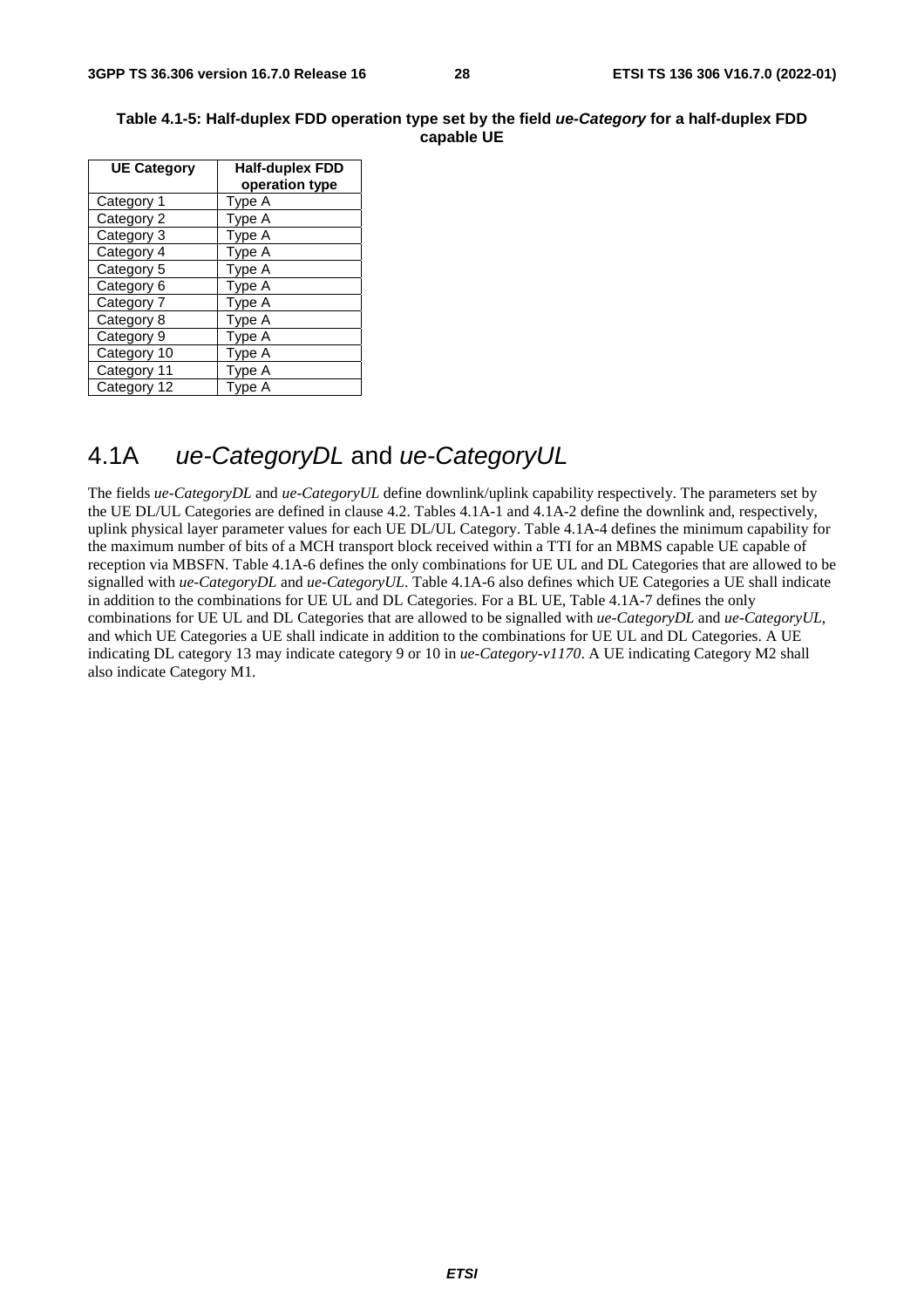**Table 4.1A-1: Downlink physical layer parameter values set by the field** *ue-CategoryDL*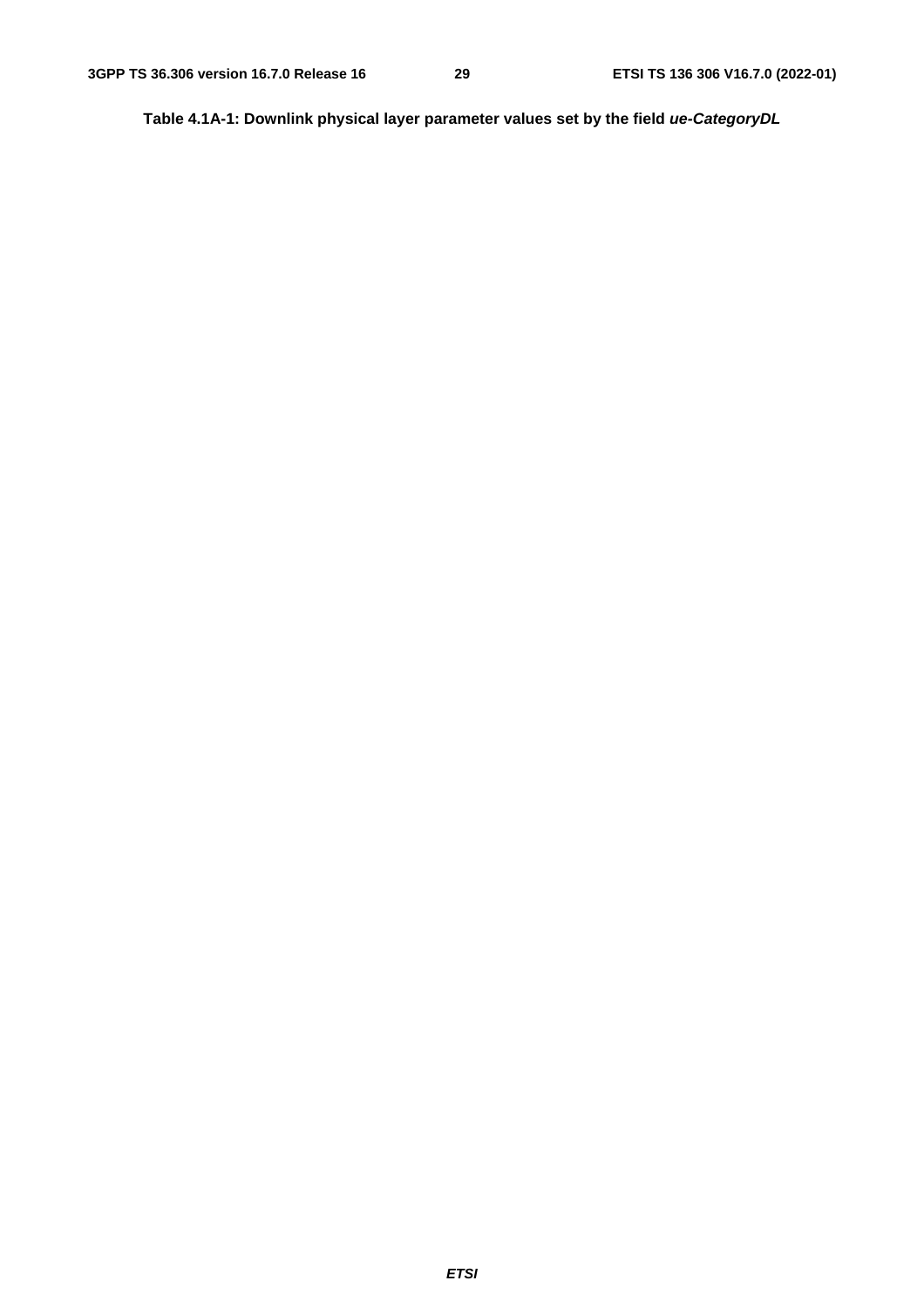| <b>UE DL Category</b> | Maximum number of       | <b>Maximum number</b>       | <b>Total number of</b> | <b>Maximum number</b> |
|-----------------------|-------------------------|-----------------------------|------------------------|-----------------------|
|                       | <b>DL-SCH transport</b> | of bits of a DL-            | soft channel bits      | of supported          |
|                       | block bits received     | <b>SCH transport</b>        |                        | layers for spatial    |
|                       | within a TTI (Note 1)   | block received              |                        | multiplexing in DL    |
|                       |                         | within a TTI                |                        |                       |
| DL Category M1        | 1000                    | 1000                        | 25344                  | $\mathbf{1}$          |
| DL Category M2        | 4008                    | 4008                        | 73152                  | 1                     |
| DL Category 0         | 1000                    | 1000                        | 25344                  | 1                     |
| (Note 2)              |                         |                             |                        |                       |
| DL Category 1bis      | 10296                   | 10296                       | 250368                 | $\mathbf{1}$          |
| DL Category 4         | 150752                  | 75376                       | 1827072                | $\overline{2}$        |
| DL Category 6         | 301504                  | 149776 (4 layers,           | 3654144                | 2 or 4                |
|                       |                         | 64QAM)                      |                        |                       |
|                       |                         | 75376 (2 layers,            |                        |                       |
|                       |                         | 64QAM)                      |                        |                       |
| DL Category 7         | 301504                  | 149776 (4 layers,           | 3654144                | 2 or 4                |
|                       |                         | 64QAM)                      |                        |                       |
|                       |                         | 75376 (2 layers,            |                        |                       |
|                       |                         | 64QAM)                      |                        |                       |
| DL Category 9         | 452256                  | 149776 (4 layers,           | 5481216                | 2 or 4                |
|                       |                         | 64QAM)                      |                        |                       |
|                       |                         | 75376 (2 layers,            |                        |                       |
|                       |                         | 64QAM)<br>149776 (4 layers, |                        |                       |
| DL Category 10        | 452256                  | 64QAM)                      | 5481216                | 2 or 4                |
|                       |                         | 75376 (2 layers,            |                        |                       |
|                       |                         | 64QAM)                      |                        |                       |
| DL Category 11        | 603008                  | 149776 (4 layers,           | 7308288                | 2 or 4                |
|                       |                         | 64QAM)                      |                        |                       |
|                       |                         | 195816 (4 layers,           |                        |                       |
|                       |                         | 256QAM)                     |                        |                       |
|                       |                         | 75376 (2 layers,            |                        |                       |
|                       |                         | 64QAM)                      |                        |                       |
|                       |                         | 97896 (2 layers,            |                        |                       |
|                       |                         | 256QAM)                     |                        |                       |
| DL Category 12        | 603008                  | 149776 (4 layers,           | 7308288                | 2 or 4                |
|                       |                         | 64QAM)                      |                        |                       |
|                       |                         | 195816 (4 layers,           |                        |                       |
|                       |                         | 256QAM)                     |                        |                       |
|                       |                         | 75376 (2 layers,            |                        |                       |
|                       |                         | 64QAM)                      |                        |                       |
|                       |                         | 97896 (2 layers,            |                        |                       |
|                       |                         | 256QAM)                     |                        |                       |
| DL Category 13        | 391632                  | 195816 (4 layers,           | 3654144                | 2 or 4                |
|                       |                         | 256QAM)                     |                        |                       |
|                       |                         | 97896 (2 layers,            |                        |                       |
|                       |                         | 256QAM)                     |                        |                       |
| DL Category 14        | 3916560                 | 391656 (8 layers,           | 47431680               | 8                     |
|                       |                         | 256QAM)                     |                        |                       |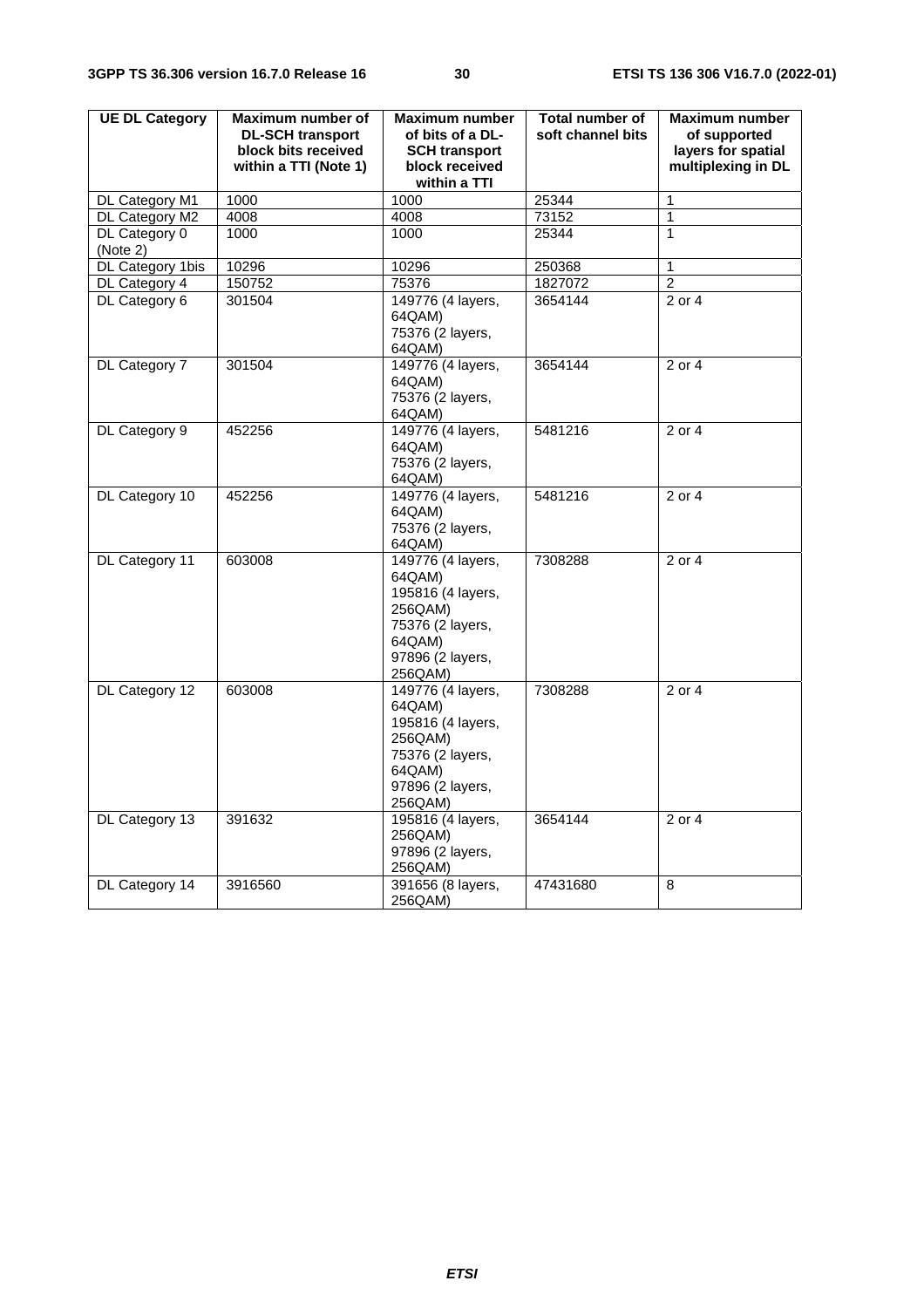| DL Category 15 | 749856-807744 (Note   | 149776 (4 layers, | 9744384   | 2 or 4     |
|----------------|-----------------------|-------------------|-----------|------------|
|                | 3)                    | 64QAM)            |           |            |
|                |                       | 195816 (4 layers, |           |            |
|                |                       | 256QAM, if        |           |            |
|                |                       | alternativeTBS-   |           |            |
|                |                       | Index-r14 is not  |           |            |
|                |                       | supported)        |           |            |
|                |                       | 201936 (4 layers, |           |            |
|                |                       | 256QAM, if        |           |            |
|                |                       | alternativeTBS-   |           |            |
|                |                       | $Index-14$ is     |           |            |
|                |                       |                   |           |            |
|                |                       | supported)        |           |            |
|                |                       | 75376 (2 layers,  |           |            |
|                |                       | 64QAM)            |           |            |
|                |                       | 97896 (2 layers,  |           |            |
|                |                       | 256QAM, if        |           |            |
|                |                       | alternativeTBS-   |           |            |
|                |                       | Index-r14 is not  |           |            |
|                |                       | supported)        |           |            |
|                |                       | 100752 (2 layers, |           |            |
|                |                       | 256QAM, if        |           |            |
|                |                       | alternativeTBS-   |           |            |
|                |                       | Index- $r14$ is   |           |            |
|                |                       | supported)        |           |            |
| DL Category 16 | 978960 -1051360 (Note | 149776 (4 layers, | 12789504  | $2$ or $4$ |
|                | 3)                    | 64QAM)            |           |            |
|                |                       | 195816 (4 layers, |           |            |
|                |                       | 256QAM, if        |           |            |
|                |                       | alternativeTBS-   |           |            |
|                |                       | Index-r14 is not  |           |            |
|                |                       | supported)        |           |            |
|                |                       | 201936 (4 layers, |           |            |
|                |                       | 256QAM, if        |           |            |
|                |                       | alternativeTBS-   |           |            |
|                |                       | Index-r14 is      |           |            |
|                |                       | supported)        |           |            |
|                |                       | 75376 (2 layers,  |           |            |
|                |                       | 64QAM)            |           |            |
|                |                       | 97896 (2 layers,  |           |            |
|                |                       | 256QAM, if        |           |            |
|                |                       | alternativeTBS-   |           |            |
|                |                       | Index-r14 is not  |           |            |
|                |                       | supported)        |           |            |
|                |                       | 100752 (2 layers, |           |            |
|                |                       | 256QAM, if        |           |            |
|                |                       | alternativeTBS-   |           |            |
|                |                       |                   |           |            |
|                |                       | Index-r14 is      |           |            |
|                |                       | supported)        |           |            |
| DL Category 17 | 25065984              | 391656 (8 layers, | 303562752 | 8          |
|                |                       | 256QAM)           |           |            |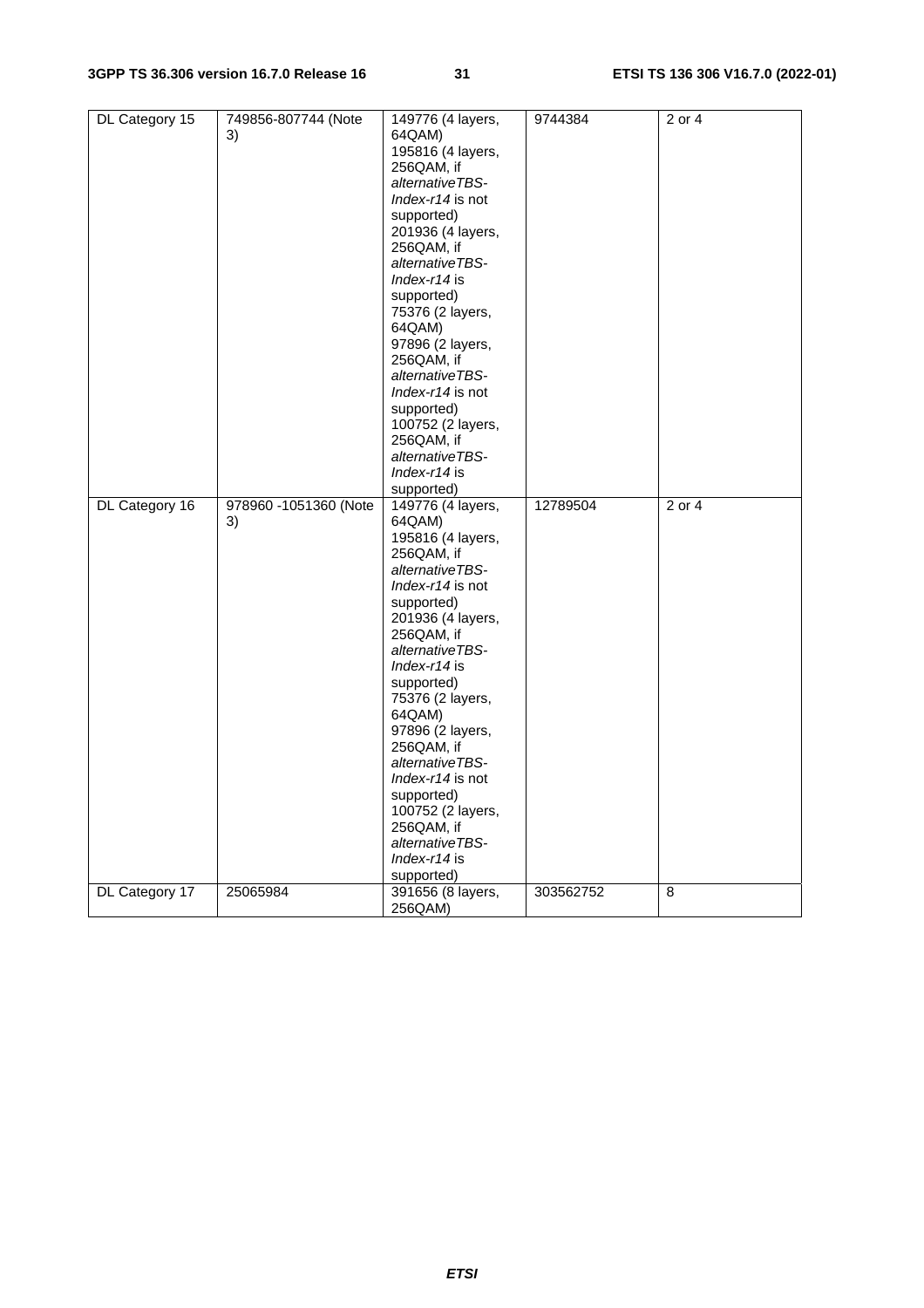| DL Category 18 | 1174752-1211616   | 299856 (8 layers, | 14616576 | 2 or 4 or 8 |
|----------------|-------------------|-------------------|----------|-------------|
|                |                   |                   |          |             |
|                | (Note 3)          | 64QAM)            |          |             |
|                |                   | 391656 (8 layers, |          |             |
|                |                   | 256QAM)           |          |             |
|                |                   | 149776 (4 layers, |          |             |
|                |                   | 64QAM)            |          |             |
|                |                   | 195816 (4 layers, |          |             |
|                |                   | 256QAM, if        |          |             |
|                |                   | alternativeTBS-   |          |             |
|                |                   |                   |          |             |
|                |                   | Index-r14 is not  |          |             |
|                |                   | supported)        |          |             |
|                |                   | 201936 (4 layers, |          |             |
|                |                   | 256QAM, if        |          |             |
|                |                   | alternativeTBS-   |          |             |
|                |                   | Index- $r14$ is   |          |             |
|                |                   | supported)        |          |             |
|                |                   | 75376 (2 layers,  |          |             |
|                |                   | 64QAM)            |          |             |
|                |                   |                   |          |             |
|                |                   | 97896 (2 layers,  |          |             |
|                |                   | 256QAM, if        |          |             |
|                |                   | alternativeTBS-   |          |             |
|                |                   | Index-r14 is not  |          |             |
|                |                   | supported)        |          |             |
|                |                   | 100752 (2 layers, |          |             |
|                |                   | 256QAM, if        |          |             |
|                |                   | alternativeTBS-   |          |             |
|                |                   | Index-r14 is      |          |             |
|                |                   | supported)        |          |             |
|                |                   |                   |          |             |
|                |                   |                   |          |             |
| DL Category 19 | 1566336 - 1658272 | 299856 (8 layers, | 19488768 | 2 or 4 or 8 |
|                | (Note 3)          | 64QAM)            |          |             |
|                |                   | 391656 (8 layers, |          |             |
|                |                   | 256QAM)           |          |             |
|                |                   | 149776 (4 layers, |          |             |
|                |                   | 64QAM)            |          |             |
|                |                   |                   |          |             |
|                |                   | 195816 (4 layers, |          |             |
|                |                   | 256QAM, if        |          |             |
|                |                   | alternativeTBS-   |          |             |
|                |                   | Index-r14 is not  |          |             |
|                |                   | supported)        |          |             |
|                |                   | 201936 (4 layers, |          |             |
|                |                   | 256QAM, if        |          |             |
|                |                   | alternativeTBS-   |          |             |
|                |                   | Index- $r14$ is   |          |             |
|                |                   | supported)        |          |             |
|                |                   | 75376 (2 layers,  |          |             |
|                |                   | 64QAM)            |          |             |
|                |                   |                   |          |             |
|                |                   | 97896 (2 layers,  |          |             |
|                |                   | 256QAM, if        |          |             |
|                |                   | alternativeTBS-   |          |             |
|                |                   | Index-r14 is not  |          |             |
|                |                   | supported)        |          |             |
|                |                   | 100752 (2 layers, |          |             |
|                |                   | 256QAM, if        |          |             |
|                |                   | alternativeTBS-   |          |             |
|                |                   | Index-r14 is      |          |             |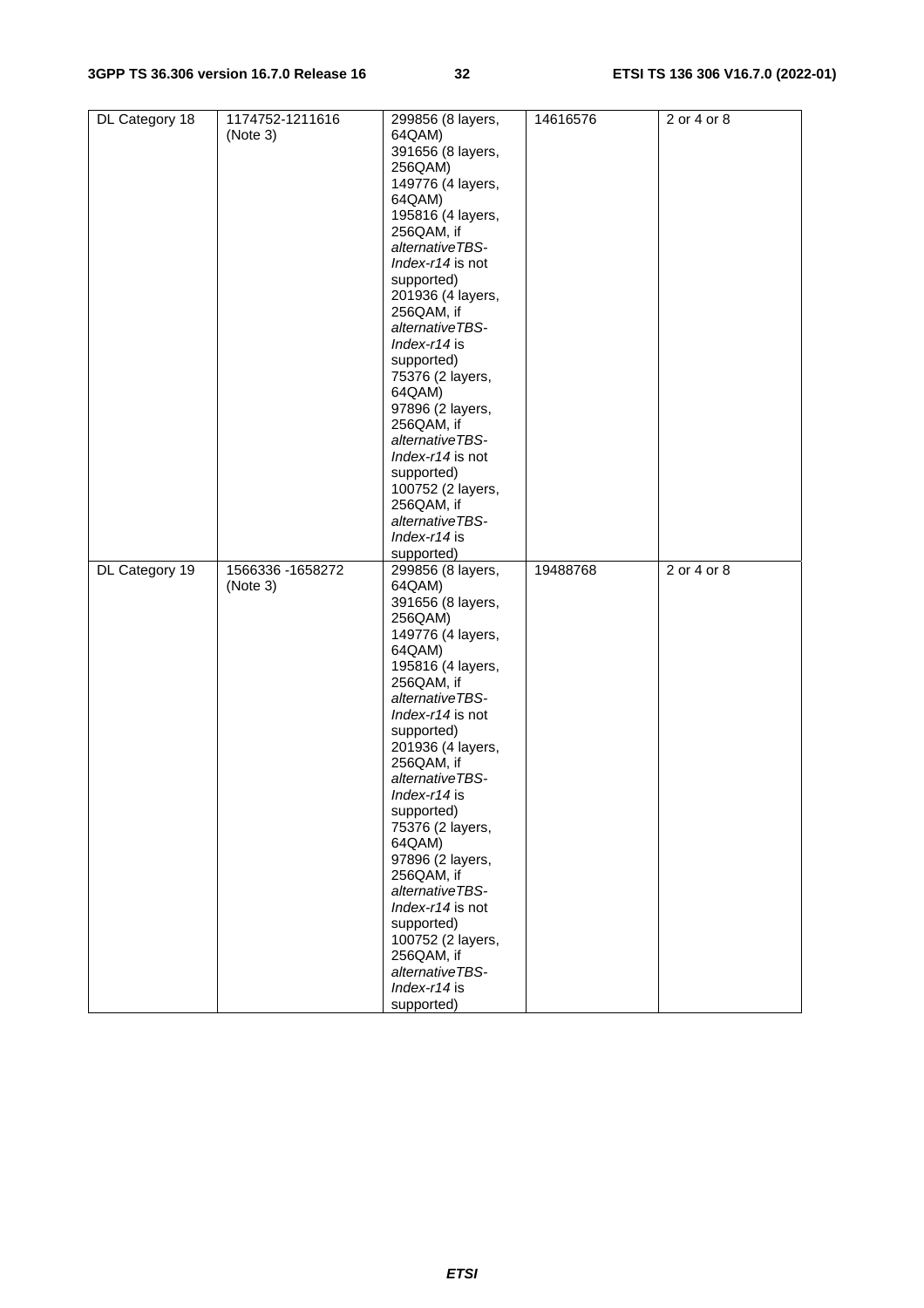| DL Category 20 | 1948064 - 2019360 | 299856 (8 layers, | 24360960 | 2 or 4 or 8         |
|----------------|-------------------|-------------------|----------|---------------------|
|                | (Note 3)          | 64QAM)            |          |                     |
|                |                   | 391656 (8 layers, |          |                     |
|                |                   |                   |          |                     |
|                |                   | 256QAM),          |          |                     |
|                |                   | 502624 (8 layers, |          |                     |
|                |                   | 1024QAM)          |          |                     |
|                |                   | 149776 (4 layers, |          |                     |
|                |                   | 64QAM)            |          |                     |
|                |                   | 195816 (4 layers, |          |                     |
|                |                   | 256QAM, if        |          |                     |
|                |                   |                   |          |                     |
|                |                   | alternativeTBS-   |          |                     |
|                |                   | Index-r14 is not  |          |                     |
|                |                   | supported)        |          |                     |
|                |                   | 201936 (4 layers, |          |                     |
|                |                   | 256QAM, if        |          |                     |
|                |                   | alternativeTBS-   |          |                     |
|                |                   | Index-r14 is      |          |                     |
|                |                   |                   |          |                     |
|                |                   | supported)        |          |                     |
|                |                   | 251640 (4 layers, |          |                     |
|                |                   | 1024QAM)          |          |                     |
|                |                   | 75376 (2 layers,  |          |                     |
|                |                   | 64QAM)            |          |                     |
|                |                   | 97896 (2 layers,  |          |                     |
|                |                   | 256QAM, if        |          |                     |
|                |                   |                   |          |                     |
|                |                   | alternativeTBS-   |          |                     |
|                |                   | Index-r14 is not  |          |                     |
|                |                   | supported)        |          |                     |
|                |                   | 100752 (2 layers, |          |                     |
|                |                   | 256QAM, if        |          |                     |
|                |                   | alternativeTBS-   |          |                     |
|                |                   | Index-r14 is      |          |                     |
|                |                   |                   |          |                     |
|                |                   | supported)        |          |                     |
|                |                   | 125808 (2 layers, |          |                     |
|                |                   | 1024QAM)          |          |                     |
| DL Category 21 | 1348960 - 1413120 | 149776 (4 layers, | 17052672 | 2 or $\overline{4}$ |
|                | (Note 3)          | 64QAM)            |          |                     |
|                |                   | 195816 (4 layers, |          |                     |
|                |                   | 256QAM, if        |          |                     |
|                |                   | alternativeTBS-   |          |                     |
|                |                   |                   |          |                     |
|                |                   | Index-r14 is not  |          |                     |
|                |                   | supported)        |          |                     |
|                |                   | 201936 (4 layers, |          |                     |
|                |                   | 256QAM, if        |          |                     |
|                |                   | alternativeTBS-   |          |                     |
|                |                   | $Index-14$ is     |          |                     |
|                |                   | supported)        |          |                     |
|                |                   |                   |          |                     |
|                |                   | 75376 (2 layers,  |          |                     |
|                |                   | 64QAM)            |          |                     |
|                |                   | 97896 (2 layers,  |          |                     |
|                |                   | 256QAM, if        |          |                     |
|                |                   | alternativeTBS-   |          |                     |
|                |                   | Index-r14 is not  |          |                     |
|                |                   | supported)        |          |                     |
|                |                   | 100752 (2 layers, |          |                     |
|                |                   |                   |          |                     |
|                |                   | 256QAM, if        |          |                     |
|                |                   | alternativeTBS-   |          |                     |
|                |                   | Index-r14 is      |          |                     |
|                |                   | supported)        |          |                     |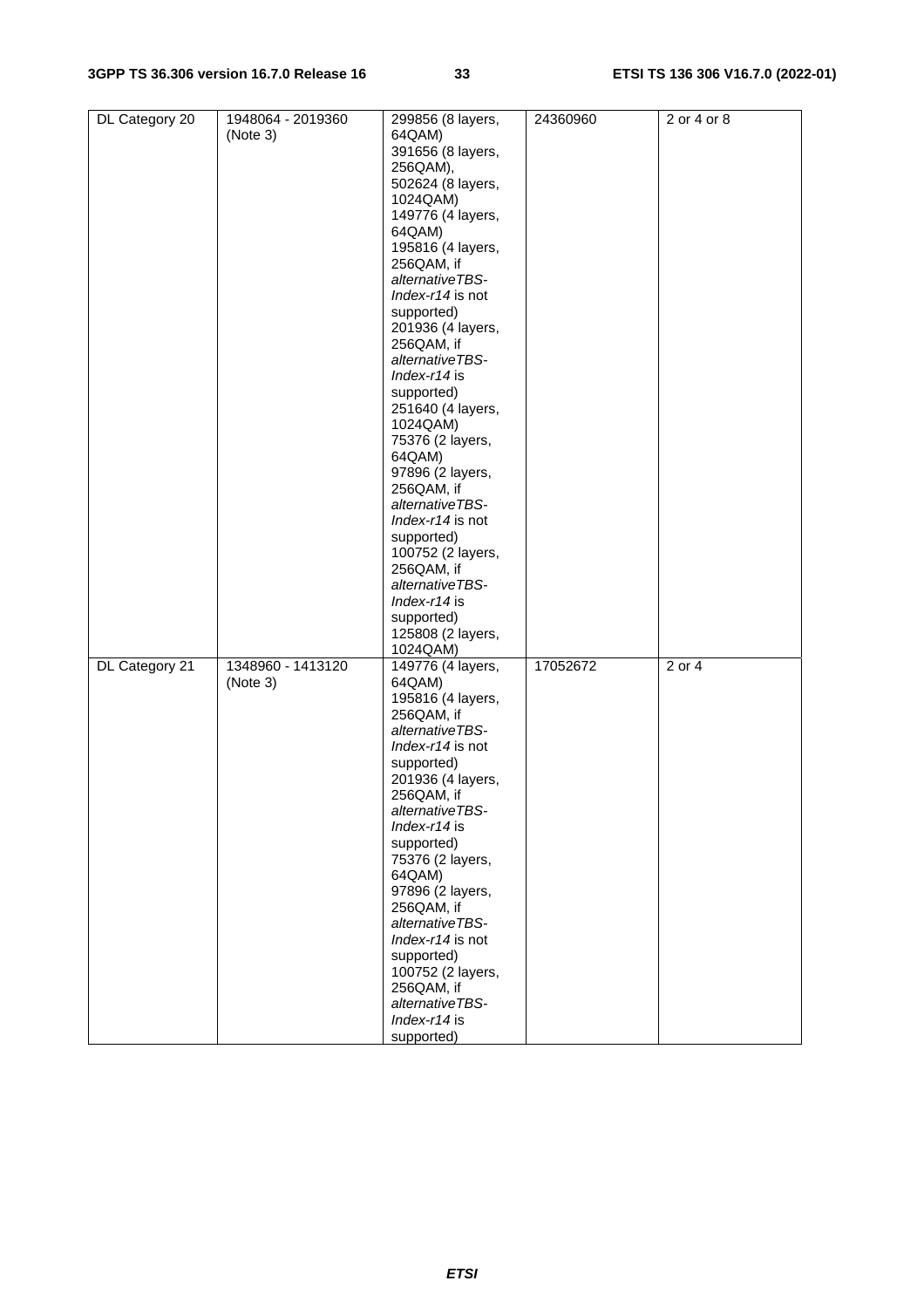| DL Category 22 | 2349504 - 2562784 | 299856 (8 layers,             | 29233152 | 2 or 4 or 8       |
|----------------|-------------------|-------------------------------|----------|-------------------|
|                |                   |                               |          |                   |
|                |                   | 64QAM)                        |          |                   |
|                |                   | 391656 (8 layers,             |          |                   |
|                |                   |                               |          |                   |
|                |                   | 256QAM)                       |          |                   |
|                |                   | 502624 (8 layers,             |          |                   |
|                |                   | 1024QAM)                      |          |                   |
|                |                   |                               |          |                   |
|                |                   | 149776 (4 layers,             |          |                   |
|                |                   | 64QAM)                        |          |                   |
|                |                   |                               |          |                   |
|                |                   | 195816 (4 layers,             |          |                   |
|                |                   | 256QAM, if                    |          |                   |
|                |                   |                               |          |                   |
|                |                   | alternativeTBS-               |          |                   |
|                |                   | Index-r14 is not              |          |                   |
|                |                   |                               |          |                   |
|                |                   | supported)                    |          |                   |
|                |                   | 201936 (4 layers,             |          |                   |
|                |                   |                               |          |                   |
|                |                   | 256QAM, if                    |          |                   |
|                |                   | alternativeTBS-               |          |                   |
|                |                   | Index-r14 is                  |          |                   |
|                |                   |                               |          |                   |
|                |                   | supported)                    |          |                   |
|                |                   | 251640 (4 layers,             |          |                   |
|                |                   |                               |          |                   |
|                |                   | 1024QAM)                      |          |                   |
|                |                   | 75376 (2 layers,              |          |                   |
|                |                   |                               |          |                   |
|                |                   | 64QAM)                        |          |                   |
|                |                   | 97896 (2 layers,              |          |                   |
|                |                   |                               |          |                   |
|                |                   | 256QAM, if                    |          |                   |
|                |                   | alternativeTBS-               |          |                   |
|                |                   |                               |          |                   |
|                |                   | Index-r14 is not              |          |                   |
|                |                   | supported)                    |          |                   |
|                |                   |                               |          |                   |
|                |                   | 100752 (2 layers,             |          |                   |
|                |                   | 256QAM, if                    |          |                   |
|                |                   |                               |          |                   |
|                |                   | alternativeTBS-               |          |                   |
|                |                   | Index-r14 is                  |          |                   |
|                |                   |                               |          |                   |
|                |                   | supported)                    |          |                   |
|                |                   | 125808 (2 layers,             |          |                   |
|                |                   |                               |          |                   |
|                |                   | 1024QAM)                      |          |                   |
|                |                   |                               |          |                   |
|                |                   |                               |          |                   |
| DL Category 23 | 2695968 - 2869920 | 299856 (8 layers,             | 34105344 | $2$ or $4$ or $8$ |
|                |                   | 64QAM)                        |          |                   |
|                |                   |                               |          |                   |
|                |                   | 391656 (8 layers,             |          |                   |
|                |                   | 256QAM)                       |          |                   |
|                |                   |                               |          |                   |
|                |                   | 502624 (8 layers,             |          |                   |
|                |                   | 1024QAM)                      |          |                   |
|                |                   |                               |          |                   |
|                |                   | 149776 (4 layers,             |          |                   |
|                |                   | 64QAM)                        |          |                   |
|                |                   | 195816 (4 layers,             |          |                   |
|                |                   |                               |          |                   |
|                |                   | 256QAM, if                    |          |                   |
|                |                   | alternativeTBS-               |          |                   |
|                |                   |                               |          |                   |
|                |                   | Index-r14 is not              |          |                   |
|                |                   | supported)                    |          |                   |
|                |                   |                               |          |                   |
|                |                   | 201936 (4 layers,             |          |                   |
|                |                   | 256QAM, if                    |          |                   |
|                |                   | alternativeTBS-               |          |                   |
|                |                   |                               |          |                   |
|                |                   | Index-r14 is                  |          |                   |
|                |                   | supported)                    |          |                   |
|                |                   |                               |          |                   |
|                |                   | 251640 (4 layers,             |          |                   |
|                |                   | 1024QAM)                      |          |                   |
|                |                   |                               |          |                   |
|                |                   | 75376 (2 layers,              |          |                   |
|                |                   | 64QAM)                        |          |                   |
|                |                   | 97896 (2 layers,              |          |                   |
|                |                   |                               |          |                   |
|                |                   | 256QAM, if                    |          |                   |
|                |                   | alternativeTBS-               |          |                   |
|                |                   |                               |          |                   |
|                |                   | Index-r14 is not              |          |                   |
|                |                   | supported)                    |          |                   |
|                |                   |                               |          |                   |
|                |                   | 100752 (2 layers,             |          |                   |
|                |                   | 256QAM, if                    |          |                   |
|                |                   |                               |          |                   |
|                |                   | alternativeTBS-               |          |                   |
|                |                   | Index-r14 is                  |          |                   |
|                |                   |                               |          |                   |
|                |                   | supported)                    |          |                   |
|                |                   | 125808 (2 layers,<br>1024QAM) |          |                   |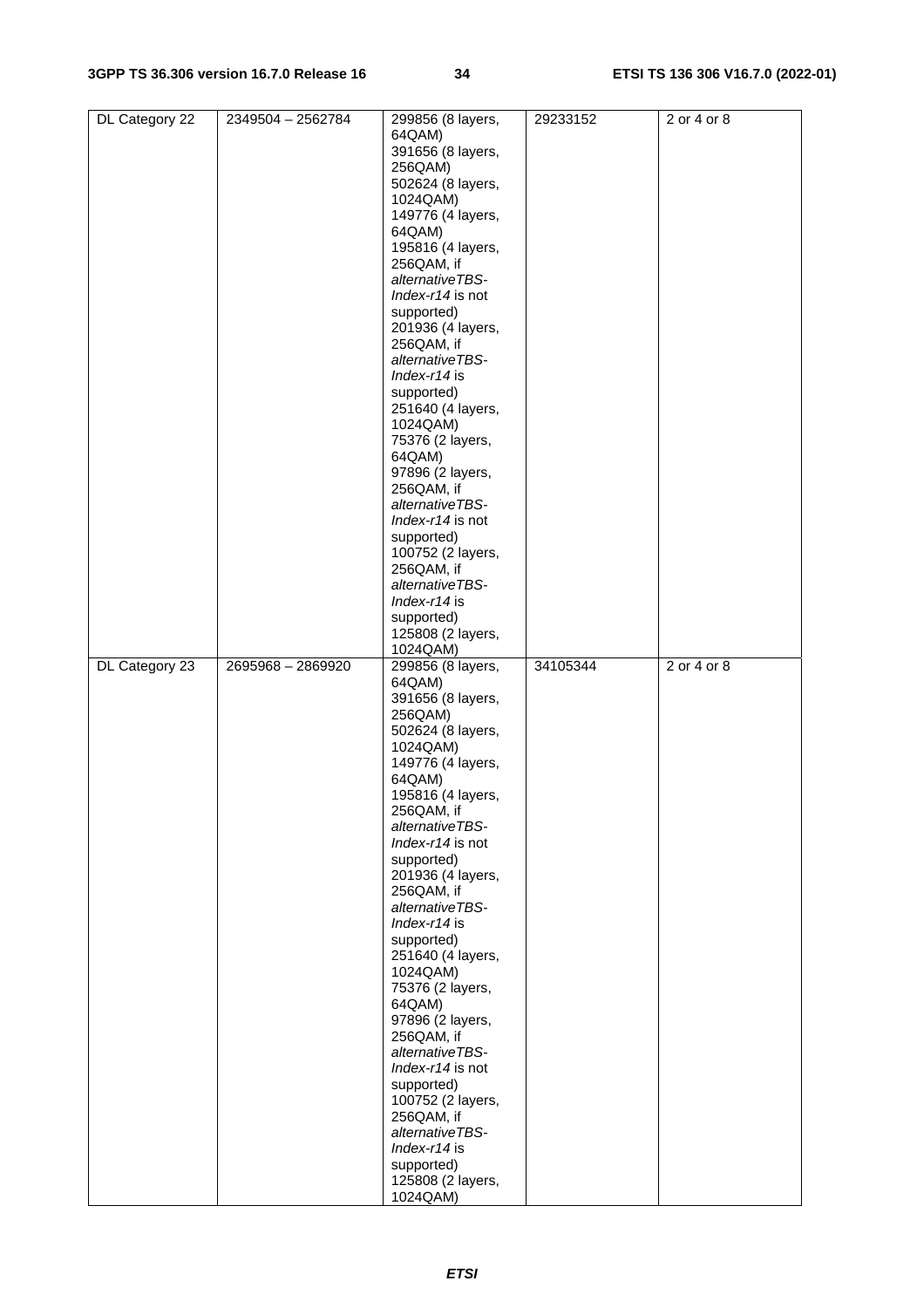| DL Category 24 | 2936880 - 3028608 | 299856 (8 layers,             | 36541440 | 2 or 4 or 8 |
|----------------|-------------------|-------------------------------|----------|-------------|
|                |                   | 64QAM)                        |          |             |
|                |                   |                               |          |             |
|                |                   | 391656 (8 layers,             |          |             |
|                |                   | 256QAM)                       |          |             |
|                |                   |                               |          |             |
|                |                   | 502624 (8 layers,             |          |             |
|                |                   | 1024QAM)                      |          |             |
|                |                   | 149776 (4 layers,             |          |             |
|                |                   |                               |          |             |
|                |                   | 64QAM)                        |          |             |
|                |                   | 195816 (4 layers,             |          |             |
|                |                   | 256QAM, if                    |          |             |
|                |                   |                               |          |             |
|                |                   | alternativeTBS-               |          |             |
|                |                   | Index-r14 is not              |          |             |
|                |                   |                               |          |             |
|                |                   | supported)                    |          |             |
|                |                   | 201936 (4 layers,             |          |             |
|                |                   | 256QAM, if                    |          |             |
|                |                   |                               |          |             |
|                |                   | alternativeTBS-               |          |             |
|                |                   | Index-r14 is                  |          |             |
|                |                   |                               |          |             |
|                |                   | supported)                    |          |             |
|                |                   | 251640 (4 layers,             |          |             |
|                |                   | 1024QAM)                      |          |             |
|                |                   |                               |          |             |
|                |                   | 75376 (2 layers,              |          |             |
|                |                   | 64QAM)                        |          |             |
|                |                   |                               |          |             |
|                |                   | 97896 (2 layers,              |          |             |
|                |                   | 256QAM, if                    |          |             |
|                |                   | alternativeTBS-               |          |             |
|                |                   |                               |          |             |
|                |                   | Index-r14 is not              |          |             |
|                |                   | supported)                    |          |             |
|                |                   | 100752 (2 layers,             |          |             |
|                |                   |                               |          |             |
|                |                   | 256QAM, if                    |          |             |
|                |                   | alternativeTBS-               |          |             |
|                |                   |                               |          |             |
|                |                   | $Index-14$ is                 |          |             |
|                |                   | supported)                    |          |             |
|                |                   | 125808 (2 layers,             |          |             |
|                |                   |                               |          |             |
|                |                   | 1024QAM)                      |          |             |
|                |                   |                               |          |             |
|                |                   |                               |          |             |
| DL Category 25 | 3132672 - 3316544 | 299856 (8 layers,             | 38977536 | 2 or 4 or 8 |
|                |                   | 64QAM)                        |          |             |
|                |                   | 391656 (8 layers,             |          |             |
|                |                   |                               |          |             |
|                |                   | 256QAM)                       |          |             |
|                |                   | 502624 (8 layers,             |          |             |
|                |                   | 1024QAM)                      |          |             |
|                |                   |                               |          |             |
|                |                   | 149776 (4 layers,             |          |             |
|                |                   | 64QAM)                        |          |             |
|                |                   |                               |          |             |
|                |                   | 195816 (4 layers,             |          |             |
|                |                   | 256QAM, if                    |          |             |
|                |                   | alternativeTBS-               |          |             |
|                |                   | Index-r14 is not              |          |             |
|                |                   |                               |          |             |
|                |                   | supported)                    |          |             |
|                |                   | 201936 (4 layers,             |          |             |
|                |                   |                               |          |             |
|                |                   | 256QAM, if                    |          |             |
|                |                   | alternativeTBS-               |          |             |
|                |                   | Index-r14 is                  |          |             |
|                |                   |                               |          |             |
|                |                   | supported)                    |          |             |
|                |                   | 251640 (4 layers,             |          |             |
|                |                   | 1024QAM)                      |          |             |
|                |                   |                               |          |             |
|                |                   | 75376 (2 layers,              |          |             |
|                |                   | 64QAM)                        |          |             |
|                |                   |                               |          |             |
|                |                   | 97896 (2 layers,              |          |             |
|                |                   | 256QAM, if                    |          |             |
|                |                   | alternativeTBS-               |          |             |
|                |                   |                               |          |             |
|                |                   | Index-r14 is not              |          |             |
|                |                   | supported)                    |          |             |
|                |                   | 100752 (2 layers,             |          |             |
|                |                   |                               |          |             |
|                |                   | 256QAM, if                    |          |             |
|                |                   | alternativeTBS-               |          |             |
|                |                   | Index-r14 is                  |          |             |
|                |                   |                               |          |             |
|                |                   | supported)                    |          |             |
|                |                   | 125808 (2 layers,<br>1024QAM) |          |             |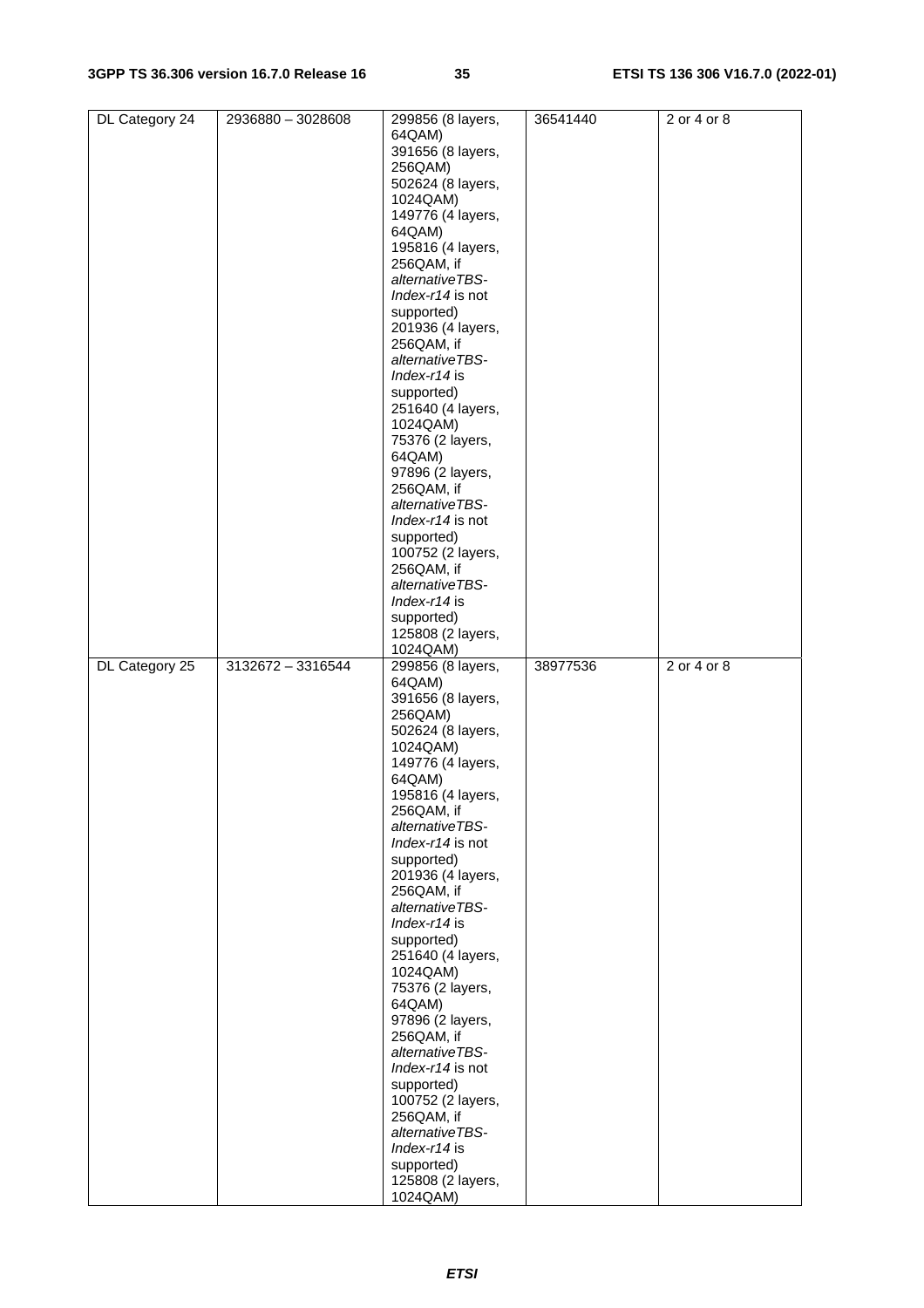| DL Category 26 | 3422400-3531888                                                                                              | 299856 (8 layers, | 42631680 | 2 or 4 or 8 |  |
|----------------|--------------------------------------------------------------------------------------------------------------|-------------------|----------|-------------|--|
|                |                                                                                                              | 64QAM)            |          |             |  |
|                |                                                                                                              | 391656 (8 layers, |          |             |  |
|                |                                                                                                              | 256QAM)           |          |             |  |
|                |                                                                                                              | 502624 (8 layers, |          |             |  |
|                |                                                                                                              | 1024QAM)          |          |             |  |
|                |                                                                                                              | 149776 (4 layers, |          |             |  |
|                |                                                                                                              | 64QAM)            |          |             |  |
|                |                                                                                                              | 195816 (4 layers, |          |             |  |
|                |                                                                                                              | 256QAM, if        |          |             |  |
|                |                                                                                                              | alternativeTBS-   |          |             |  |
|                |                                                                                                              | Index-r14 is not  |          |             |  |
|                |                                                                                                              | supported)        |          |             |  |
|                |                                                                                                              | 201936 (4 layers, |          |             |  |
|                |                                                                                                              | 256QAM, if        |          |             |  |
|                |                                                                                                              | alternativeTBS-   |          |             |  |
|                |                                                                                                              | Index-r14 is      |          |             |  |
|                |                                                                                                              | supported)        |          |             |  |
|                |                                                                                                              | 251640 (4 layers, |          |             |  |
|                |                                                                                                              | 1024QAM)          |          |             |  |
|                |                                                                                                              | 75376 (2 layers,  |          |             |  |
|                |                                                                                                              | 64QAM)            |          |             |  |
|                |                                                                                                              | 97896 (2 layers,  |          |             |  |
|                |                                                                                                              | 256QAM, if        |          |             |  |
|                |                                                                                                              | alternativeTBS-   |          |             |  |
|                |                                                                                                              | Index-r14 is not  |          |             |  |
|                |                                                                                                              | supported)        |          |             |  |
|                |                                                                                                              | 100752 (2 layers, |          |             |  |
|                |                                                                                                              | 256QAM, if        |          |             |  |
|                |                                                                                                              | alternativeTBS-   |          |             |  |
|                |                                                                                                              | Index- $r14$ is   |          |             |  |
|                |                                                                                                              | supported)        |          |             |  |
|                |                                                                                                              | 125808 (2 layers, |          |             |  |
|                |                                                                                                              | 1024QAM)          |          |             |  |
|                | NOTE 1: In carrier aggregation operation, the DL-SCH processing capability can be shared by the UE with that |                   |          |             |  |
|                | of MCH received from a serving cell. If the total eNB scheduling for DL-SCH and an MCH in one                |                   |          |             |  |
|                | serving cell at a given TTI is larger than the defined processing capability, the prioritization between     |                   |          |             |  |
|                | DL-SCH and MCH is left up to UE implementation.                                                              |                   |          |             |  |
|                | NOTE 2: Within one TTI, a UE indicating category 0 shall be able to receive up to 1000 bits for a transport  |                   |          |             |  |
|                | block associated with C-RNTI/Semi-Persistent Scheduling C-RNTI/P-RNTI/SI-RNTI/RA-RNTI and up                 |                   |          |             |  |
|                | to 2216 bits for another transport block associated with P-RNTI/SI-RNTI/RA-RNTI.                             |                   |          |             |  |
| NOTE 3:        | The UE indicating category x shall reach the value within the defined range indicated by "Maximum            |                   |          |             |  |
|                | number of DL-SCH transport block bits received within a TTI" of category x. The UE shall determine           |                   |          |             |  |
|                | the required value within the defined range indicated by "Maximum number of DL-SCH transport                 |                   |          |             |  |
|                | block bits received within a TTI" of the corresponding category, based on its capabilities (i.e. CA band     |                   |          |             |  |
|                | combination, MIMO, Modulation scheme). If the UE capability of CA band combination, MIMO and                 |                   |          |             |  |
|                | modulation scheme supported can exceed the upper limit of the defined range, the UE shall support            |                   |          |             |  |
|                | the maximum value of the defined range indicated by "Maximum number of DL-SCH transport block                |                   |          |             |  |
|                | bits received within a TTI" of the corresponding category.                                                   |                   |          |             |  |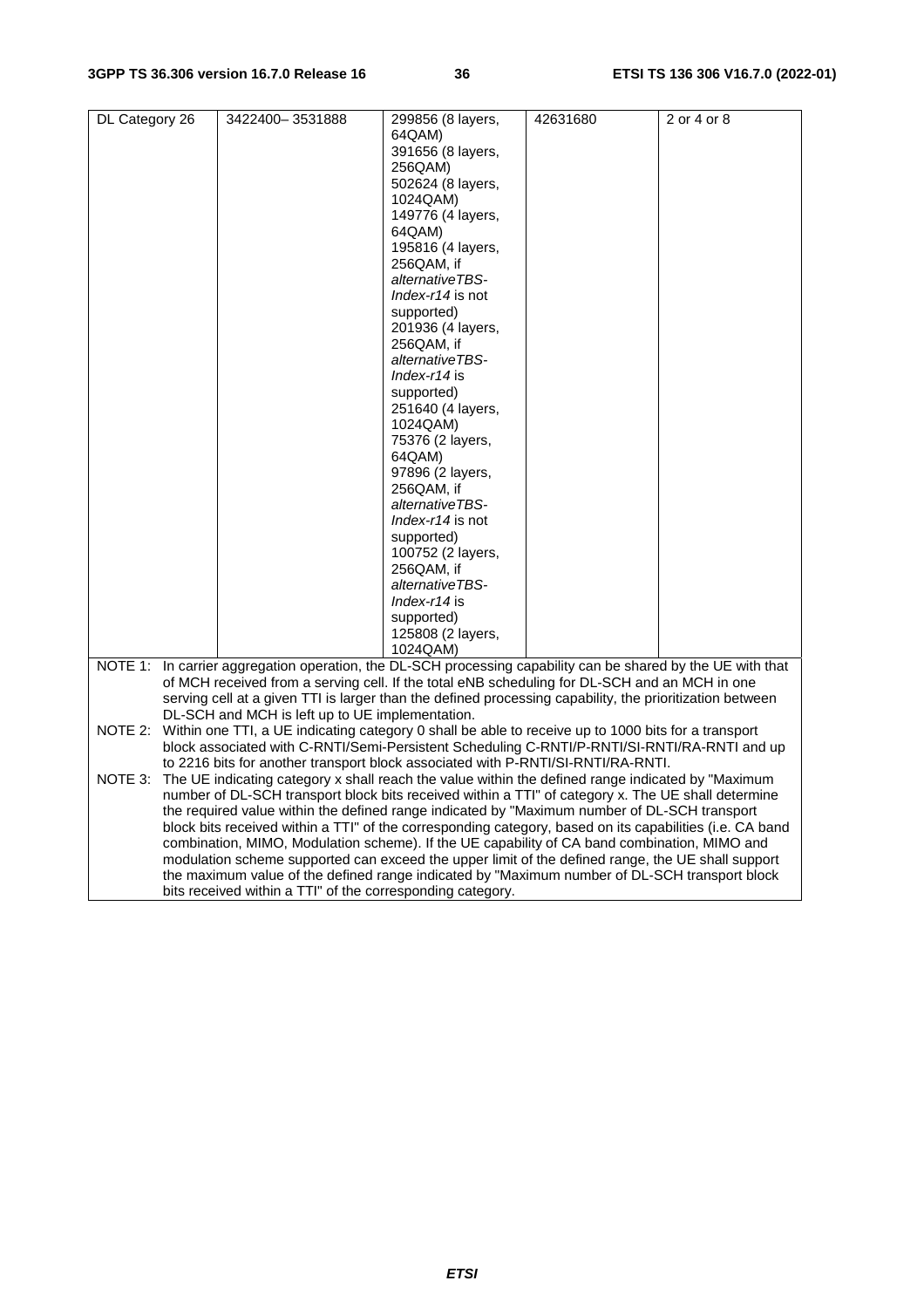| <b>UE UL Category</b>                                                                                                                                                                                                                                                                                  | Maximum number of<br><b>UL-SCH transport</b><br>block bits transmitted<br>within a TTI | Maximum number<br>of bits of an UL-<br><b>SCH transport</b><br>block transmitted<br>within a TTI | <b>Support for</b><br>64QAM in UL | <b>Support for</b><br>256QAM in UL |
|--------------------------------------------------------------------------------------------------------------------------------------------------------------------------------------------------------------------------------------------------------------------------------------------------------|----------------------------------------------------------------------------------------|--------------------------------------------------------------------------------------------------|-----------------------------------|------------------------------------|
| UL Category M1<br>(Note 1)                                                                                                                                                                                                                                                                             | 1000 or 2984                                                                           | 1000 or 2984                                                                                     | <b>No</b>                         | <b>No</b>                          |
| UL Category M2                                                                                                                                                                                                                                                                                         | 6968                                                                                   | 6968                                                                                             | <b>No</b>                         | <b>No</b>                          |
| UL Category 0                                                                                                                                                                                                                                                                                          | 1000                                                                                   | 1000                                                                                             | <b>No</b>                         | <b>No</b>                          |
| UL Category 1bis                                                                                                                                                                                                                                                                                       | 5160                                                                                   | 5160                                                                                             | <b>No</b>                         | <b>No</b>                          |
| UL Category 3                                                                                                                                                                                                                                                                                          | 51024                                                                                  | 51024                                                                                            | <b>No</b>                         | <b>No</b>                          |
| UL Category 5                                                                                                                                                                                                                                                                                          | 75376                                                                                  | 75376                                                                                            | Yes                               | <b>No</b>                          |
| UL Category 7                                                                                                                                                                                                                                                                                          | 102048                                                                                 | 51024                                                                                            | No                                | <b>No</b>                          |
| UL Category 8                                                                                                                                                                                                                                                                                          | 1497760                                                                                | 149776                                                                                           | Yes                               | <b>No</b>                          |
| UL Category 13                                                                                                                                                                                                                                                                                         | 150752                                                                                 | 75376                                                                                            | Yes                               | <b>No</b>                          |
| UL Category 14                                                                                                                                                                                                                                                                                         | 9585664                                                                                | 149776                                                                                           | Yes                               | <b>No</b>                          |
| UL Category 15                                                                                                                                                                                                                                                                                         | 226128                                                                                 | 75376                                                                                            | Yes                               | <b>No</b>                          |
| UL Category 16                                                                                                                                                                                                                                                                                         | 105528                                                                                 | 105528                                                                                           | Yes                               | Yes                                |
| UL Category 17                                                                                                                                                                                                                                                                                         | 2119360                                                                                | 211936                                                                                           | Yes                               | Yes                                |
| UL Category 18                                                                                                                                                                                                                                                                                         | 211056                                                                                 | 105528                                                                                           | Yes                               | Yes                                |
| UL Category 19                                                                                                                                                                                                                                                                                         | 13563904                                                                               | 211936                                                                                           | Yes                               | Yes                                |
| UL Category 20                                                                                                                                                                                                                                                                                         | 316584                                                                                 | 105528                                                                                           | Yes                               | Yes                                |
| UL Category 21                                                                                                                                                                                                                                                                                         | 301504                                                                                 | 75376                                                                                            | Yes                               | <b>No</b>                          |
| UL Category 22                                                                                                                                                                                                                                                                                         | 422112                                                                                 | 105528                                                                                           | Yes                               | Yes                                |
| UL Category 23                                                                                                                                                                                                                                                                                         | 527640                                                                                 | 105528                                                                                           | Yes                               | Yes                                |
| UL Category 24                                                                                                                                                                                                                                                                                         | 633168                                                                                 | 105528                                                                                           | Yes                               | Yes                                |
| UL Category 25                                                                                                                                                                                                                                                                                         | 738696                                                                                 | 105528                                                                                           | Yes                               | Yes                                |
| UL Category 26                                                                                                                                                                                                                                                                                         | 844224                                                                                 | 105528                                                                                           | Yes                               | <b>Yes</b>                         |
| NOTE 1: The UE supports "Maximum number of UL-SCH transport block bits transmitted<br>within a TTI" and "Maximum number of bits of an UL-SCH transport block<br>transmitted within a TTI" of 2984 bits if the UE indicates support of ce-PUSCH-<br>NB-MaxTBS-r14. Otherwise the UE supports 1000 bits. |                                                                                        |                                                                                                  |                                   |                                    |

# **Table 4.1A-2: Uplink physical layer parameter values set by the field** *ue-CategoryUL*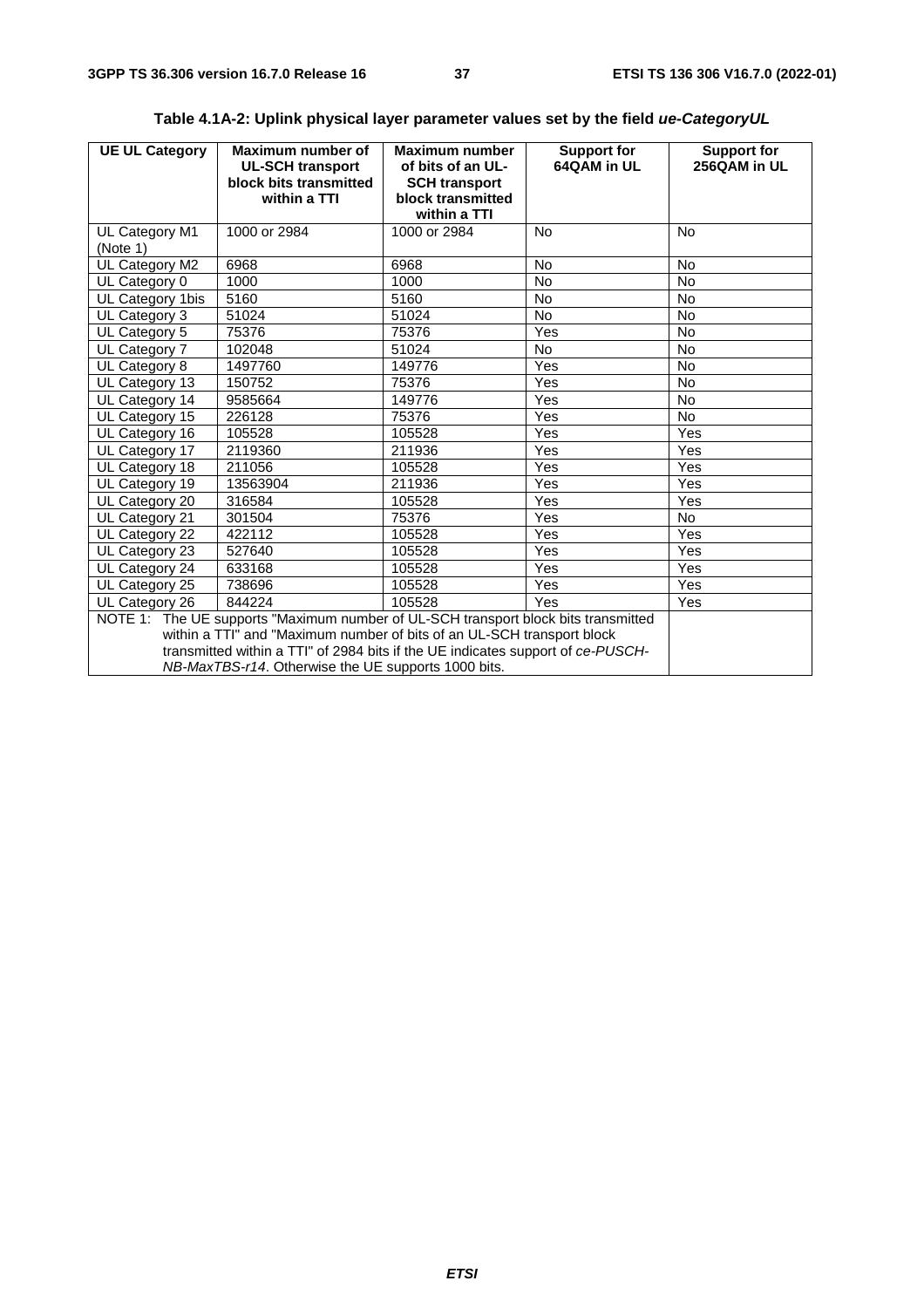**Table 4.1A-3: Total layer 2 buffer sizes set by the fields** *ue-CategoryDL and ue-CategoryUL*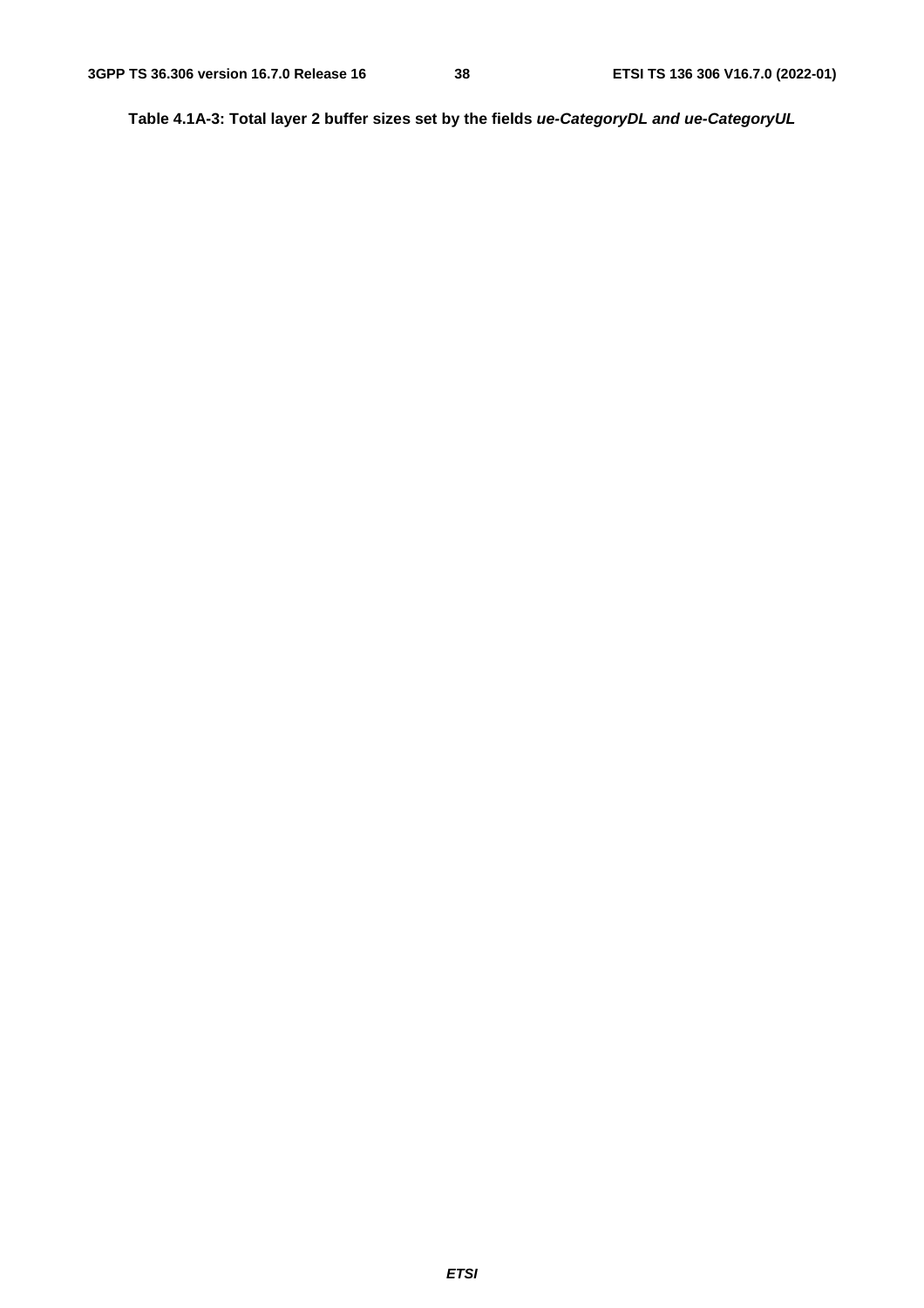| <b>UE DL Category</b>            | <b>UE UL Category</b>           | <b>Total layer 2 buffer size</b><br>[bytes] | With support for<br>split bearers |
|----------------------------------|---------------------------------|---------------------------------------------|-----------------------------------|
|                                  |                                 |                                             | [bytes]                           |
| DL Category M1<br>(Note 1)       | UL Category M1                  | 20 000 or 40 000                            | N/A                               |
| DL Category M2                   | UL Category M2                  | 100 000                                     | N/A                               |
| DL Category 0                    | UL Category 0                   | 20 000                                      | N/A                               |
| DL Category 1bis                 | UL Category 1bis                | 150 000                                     | 230 000                           |
| DL Category 4                    | UL Category 5                   | 2 200 000                                   | 3 300 000                         |
| DL Category 6                    | UL Category 5                   | 3 500 000                                   | 6 000 000                         |
| DL Category 6                    | UL Category 16                  | 3 800 000                                   | 6 300 000                         |
| DL Category 7                    | UL Category 13                  | 4 200 000                                   | 6700000                           |
| DL Category 7                    | UL Category 18                  | 4 800 000                                   | 7 300 000                         |
| DL Category 9                    | UL Category 5                   | 5 000 000                                   | 7 400 000                         |
| DL Category 9                    | UL Category 16                  | 5 200 000                                   | 7 700 000                         |
| DL Category 10                   | UL Category 13                  | 5700000                                     | 8 100 000                         |
| DL Category 10                   | UL Category 18                  | 6 200 000                                   | 8700000                           |
| DL Category 11                   | UL Category 5                   | 6 400 000                                   | 11 300 000                        |
| DL Category 11                   | UL Category 16                  | 6 600 000                                   | 11 500 000                        |
| DL Category 12                   | UL Category 13                  | 7 100 000                                   | 12 000 000                        |
| DL Category 12                   | UL Category 15                  | 7700000                                     | 12 600 000                        |
| DL Category 12                   | UL Category 18                  | 7 600 000                                   | 12 500 000                        |
| DL Category 12                   | UL Category 20                  | 8 600 000<br>4 200 000                      | 13 500 000                        |
| DL Category 13<br>DL Category 13 | UL Category 3<br>UL Category 5  |                                             | 7 300 000<br>7 600 000            |
| DL Category 13                   | UL Category 7                   | 4 400 000<br>4700000                        | 7800000                           |
| DL Category 13                   | UL Category 13                  | 5 100 000                                   | 8 300 000                         |
| DL Category 13                   | UL Category 16                  | 4700000                                     | 7 800 000                         |
| DL Category 13                   | UL Category 18                  | 5700000                                     | 8 800 000                         |
| DL Category 14                   | UL Category 8                   | 50 800 000                                  | 76 200 000                        |
| DL Category 14                   | UL Category 17                  | 56 600 000                                  | 82 000 000                        |
| DL Category 15                   | UL Category 3                   | 8 000 000                                   | 13 000 000                        |
| DL Category 15                   | UL Category 5                   | 8 200 000                                   | 13 400 000                        |
| DL Category 15                   | UL Category 7                   | 8 500 000                                   | 13 600 000                        |
| DL Category 15                   | UL Category 13                  | 8 900 000                                   | 14 100 000                        |
| DL Category 15                   | UL Category 16                  | 8 500 000                                   | 13 700 000                        |
| DL Category 15                   | UL Category 18                  | 9 500 000                                   | 14 700 000                        |
| DL Category 16                   | UL Category 3                   | 10 000 000                                  | 17 000 000                        |
| DL Category 16                   | UL Category 5                   | 10 600 000                                  | 17 400 000                        |
| DL Category 16                   | UL Category 7                   | 10 800 000                                  | 17 600 000                        |
| DL Category 16                   | UL Category 13                  | 11 000 000                                  | 18 100 000                        |
| DL Category 16                   | UL Category 15                  | 12 000 000                                  | 18 800 000                        |
| DL Category 16                   | UL Category 16                  | 8 500 000                                   | 13 700 000                        |
| DL Category 16                   | UL Category 18                  | 11 800 000                                  | 18 700 000                        |
| DL Category 16                   | UL Category 20                  | 12 800 000                                  | 19 700 000                        |
| DL Category 17                   | UL Category 14                  | 330 000 000                                 | 530 000 000                       |
| DL Category 17                   | UL Category 19                  | 360 000 000                                 | 530 000 000                       |
| DL Category 18                   | UL Category 3                   | 11 800 000                                  | 21 600 000                        |
| DL Category 18                   | UL Category 5                   | 12 000 000                                  | 21 800 000                        |
| DL Category 18                   | UL Category 7                   | 12 300 000                                  | 22 100 000                        |
| DL Category 18                   | UL Category 13                  | 12 700 000                                  | 22 500 000                        |
| DL Category 18                   | UL Category 15                  | 13 400 000                                  | 23 200 000                        |
| DL Category 18                   | UL Category 16                  | 12 300 000                                  | 22 100 000                        |
| DL Category 18                   | UL Category 18                  | 13 300 000                                  | 23 100 000                        |
| DL Category 18                   | UL Category 20                  | 14 300 000                                  | 24 100 000                        |
| DL Category 19                   | UL Category 3                   | 16 000 000                                  | 28 300 000                        |
| DL Category 19                   | UL Category 5                   | 16 300 000                                  | 28 500 000                        |
| DL Category 19                   | UL Category 7                   | 16 500 000                                  | 28 800 000                        |
| DL Category 19                   | UL Category 13                  | 17 000 000                                  | 29 200 000                        |
| DL Category 19                   | UL Category 15                  | 17 700 000                                  | 29 900 000                        |
| DL Category 19                   | UL Category 16                  | 16 500 000                                  | 28 800 000                        |
| DL Category 19                   | UL Category 18                  | 17 500 000                                  | 29 800 000                        |
| DL Category 19                   | UL Category 20                  | 18 500 000                                  | 30 800 000                        |
| DL Category 19<br>DL Category 20 | UL Category 21<br>UL Category 3 | 18 400 000<br>19 400 000                    | 30 600 000<br>35 800 000          |
|                                  |                                 |                                             |                                   |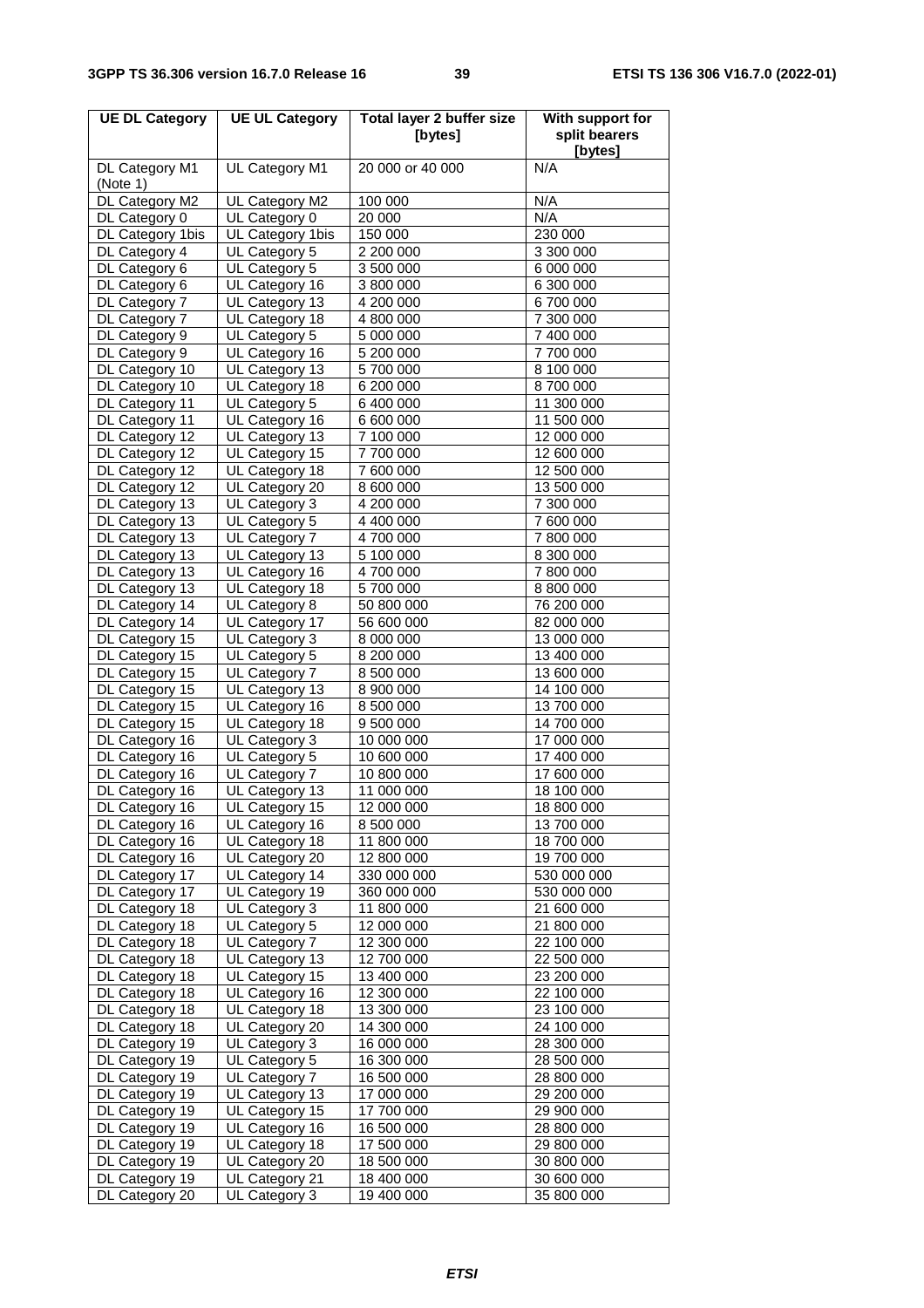| DL Category 20                                                                             | UL Category 5  | 19 600 000 | 36 000 000 |  |
|--------------------------------------------------------------------------------------------|----------------|------------|------------|--|
| DL Category 20                                                                             | UL Category 7  | 19 900 000 | 36 300 000 |  |
| DL Category 20                                                                             | UL Category 13 | 20 300 000 | 36 800 000 |  |
| DL Category 20                                                                             | UL Category 15 | 21 100 000 | 37 500 000 |  |
| DL Category 20                                                                             | UL Category 16 | 19 900 000 | 36 300 000 |  |
| DL Category 20                                                                             | UL Category 18 | 20 900 000 | 37 300 000 |  |
| DL Category 20                                                                             | UL Category 20 | 21 900 000 | 38 300 000 |  |
| DL Category 20                                                                             | UL Category 21 | 21 800 000 | 38 200 000 |  |
| DL Category 21                                                                             | UL Category 3  | 13 700 000 | 23 500 000 |  |
| DL Category 21                                                                             | UL Category 5  | 13 900 000 | 23 700 000 |  |
| DL Category 21                                                                             | UL Category 7  | 14 200 000 | 24 000 000 |  |
| DL Category 21                                                                             | UL Category 13 | 14 600 000 | 24 400 000 |  |
| DL Category 21                                                                             | UL Category 15 | 15 300 000 | 25 200 000 |  |
| DL Category 21                                                                             | UL Category 16 | 14 200 000 | 24 000 000 |  |
| DL Category 21                                                                             | UL Category 18 | 15 200 000 | 25 000 000 |  |
| DL Category 21                                                                             | UL Category 20 | 16 200 000 | 26 000 000 |  |
| DL Category 22                                                                             | UL Category 20 | 26 600 000 | 47 000 000 |  |
| DL Category 22                                                                             | UL Category 22 | 27 500 000 | 48 000 000 |  |
| DL Category 22                                                                             | UL Category 23 | 30 500 000 | 51 300 000 |  |
| DL Category 22                                                                             | UL Category 24 | 32 400 000 | 57 000 000 |  |
| DL Category 22                                                                             | UL Category 25 | 35 000 000 | 59 900 000 |  |
| DL Category 22                                                                             | UL Category 26 | 38 000 000 | 67 600 000 |  |
| DL Category 23                                                                             | UL Category 20 | 29 500 000 | 50 400 000 |  |
| DL Category 23                                                                             | UL Category 22 | 28 500 000 | 49 000 000 |  |
| DL Category 23                                                                             | UL Category 23 | 31 500 000 | 52 300 000 |  |
| DL Category 23                                                                             | UL Category 24 | 33 300 000 | 57 900 000 |  |
| DL Category 23                                                                             | UL Category 25 | 36 000 000 | 60 900 000 |  |
| DL Category 23                                                                             | UL Category 26 | 39 000 000 | 68 600 000 |  |
| DL Category 24                                                                             | UL Category 20 | 31 400 000 | 56 000 000 |  |
| DL Category 24                                                                             | UL Category 22 | 29 500 000 | 50 000 000 |  |
| DL Category 24                                                                             | UL Category 23 | 32 400 000 | 53 300 000 |  |
| DL Category 24                                                                             | UL Category 24 | 34 300 000 | 58 900 000 |  |
| DL Category 24                                                                             | UL Category 25 | 37 000 000 | 61 900 000 |  |
| DL Category 24                                                                             | UL Category 26 | 40 000 000 | 69 500 000 |  |
| DL Category 25                                                                             | UL Category 20 | 34 100 000 | 58 900 000 |  |
| DL Category 25                                                                             | UL Category 22 | 30 500 000 | 51 000 000 |  |
| DL Category 25                                                                             | UL Category 23 | 33 400 000 | 54 300 000 |  |
| DL Category 25                                                                             | UL Category 24 | 35 300 000 | 59 900 000 |  |
| DL Category 25                                                                             | UL Category 25 | 38 000 000 | 62 900 000 |  |
| DL Category 25                                                                             | UL Category 26 | 41 000 000 | 70 500 000 |  |
| DL Category 26                                                                             | UL Category 20 | 37 000 000 | 66 600 000 |  |
| DL Category 26                                                                             | UL Category 22 | 31 500 000 | 52 000 000 |  |
| DL Category 26                                                                             | UL Category 23 | 34 400 000 | 55 300 000 |  |
| DL Category 26                                                                             | UL Category 24 | 36 300 000 | 60 900 000 |  |
| DL Category 26                                                                             | UL Category 25 | 39 000 000 | 63 900 000 |  |
| DL Category 26                                                                             | UL Category 26 | 42 000 000 | 71 500 000 |  |
| The UE supports "Total layer 2 buffer size" of 40 000 bytes if the UE indicates<br>NOTE 1: |                |            |            |  |
| support of ce-PUSCH-NB-MaxTBS-r14. Otherwise the UE supports 20 000                        |                |            |            |  |
| bytes.                                                                                     |                |            |            |  |
|                                                                                            |                |            |            |  |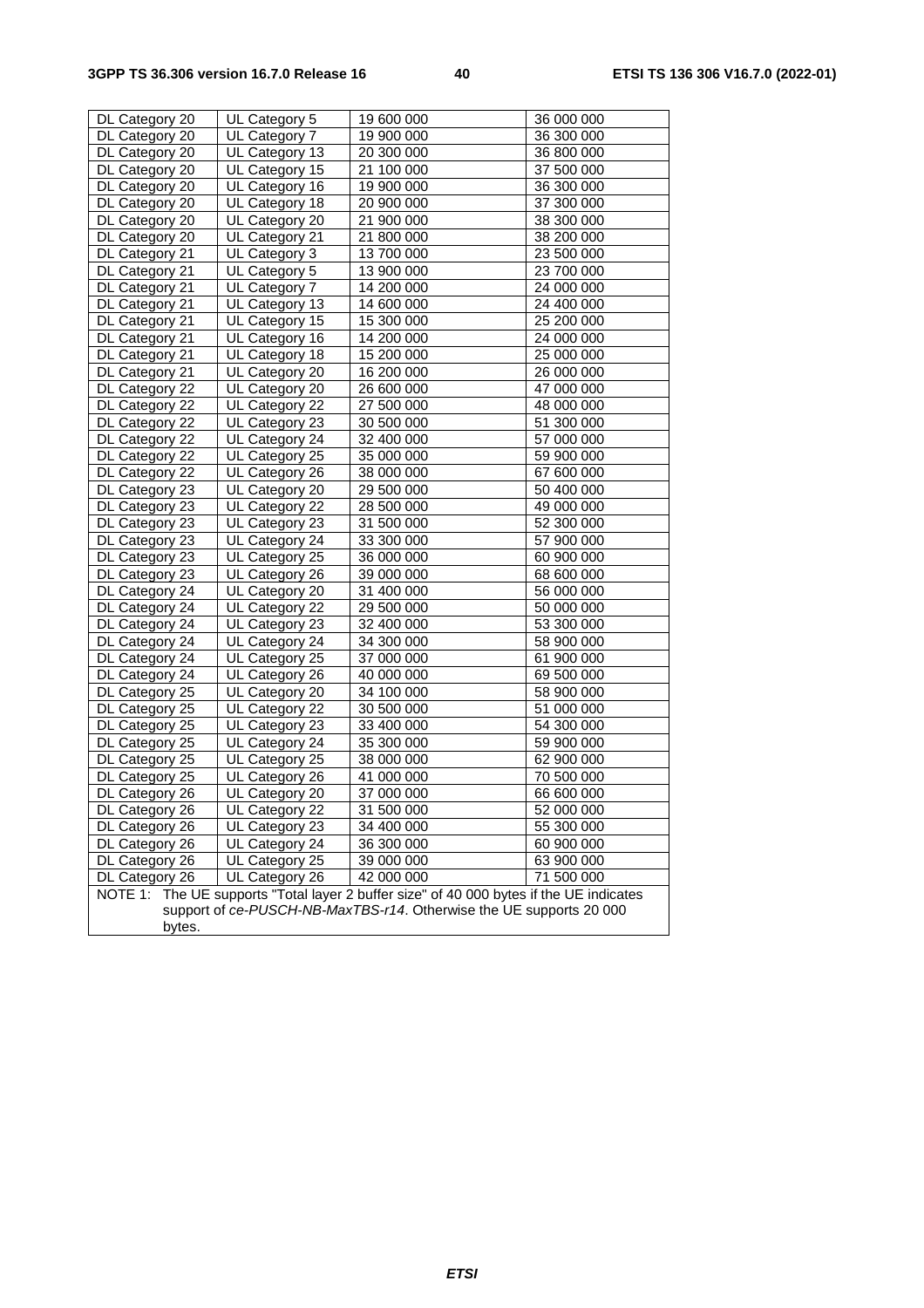| Table 4.1A-4: Maximum number of bits of a MCH transport block received within a TTI set by the field |
|------------------------------------------------------------------------------------------------------|
| ue-CategoryDL for an MBMS capable UE capable of reception via MBSFN                                  |

| <b>UE DL Category</b> | Maximum number<br>of bits of a MCH<br>transport block<br>received within a<br>TTI |  |
|-----------------------|-----------------------------------------------------------------------------------|--|
| DL Category M1        | NA                                                                                |  |
| DL Category M2        | <b>NA</b>                                                                         |  |
| DL Category 0         | 4584                                                                              |  |
| DL Category 1bis      | 10296                                                                             |  |
| DL Category 4         | 75376                                                                             |  |
| DL Category 6         | 75376                                                                             |  |
| DL Category 7         | 75376                                                                             |  |
| DL Category 9         | 75376                                                                             |  |
| DL Category 10        | 75376                                                                             |  |
| DL Category 11        | 75376 (64QAM)                                                                     |  |
|                       | 97896 (256QAM)                                                                    |  |
| DL Category 12        | 75376 (64QAM)                                                                     |  |
|                       | 97896 (256QAM)                                                                    |  |
| DL Category 13        | 75376 (64QAM)                                                                     |  |
|                       | 97896 (256QAM)                                                                    |  |
| DL Category 14        | 75376 (64QAM)                                                                     |  |
|                       | 97896 (256QAM)                                                                    |  |
| DL Category 15        | 75376 (64QAM)                                                                     |  |
|                       | 97896 (256QAM)                                                                    |  |
| DL Category 16        | 75376 (64QAM)                                                                     |  |
|                       | 97896 (256QAM)                                                                    |  |
| DL Category 17        | 75376 (64QAM)                                                                     |  |
|                       | 97896 (256QAM)                                                                    |  |
| DL Category 18        | 75376 (64QAM)                                                                     |  |
|                       | 97896 (256QAM)                                                                    |  |
| DL Category 19        | 75376 (64QAM)                                                                     |  |
|                       | 97896 (256QAM)                                                                    |  |
| DL Category 20        | 75376 (64QAM)                                                                     |  |
|                       | 97896 (256QAM)                                                                    |  |
| DL Category 21        | 75376 (64QAM)                                                                     |  |
|                       | 97896 (256QAM)                                                                    |  |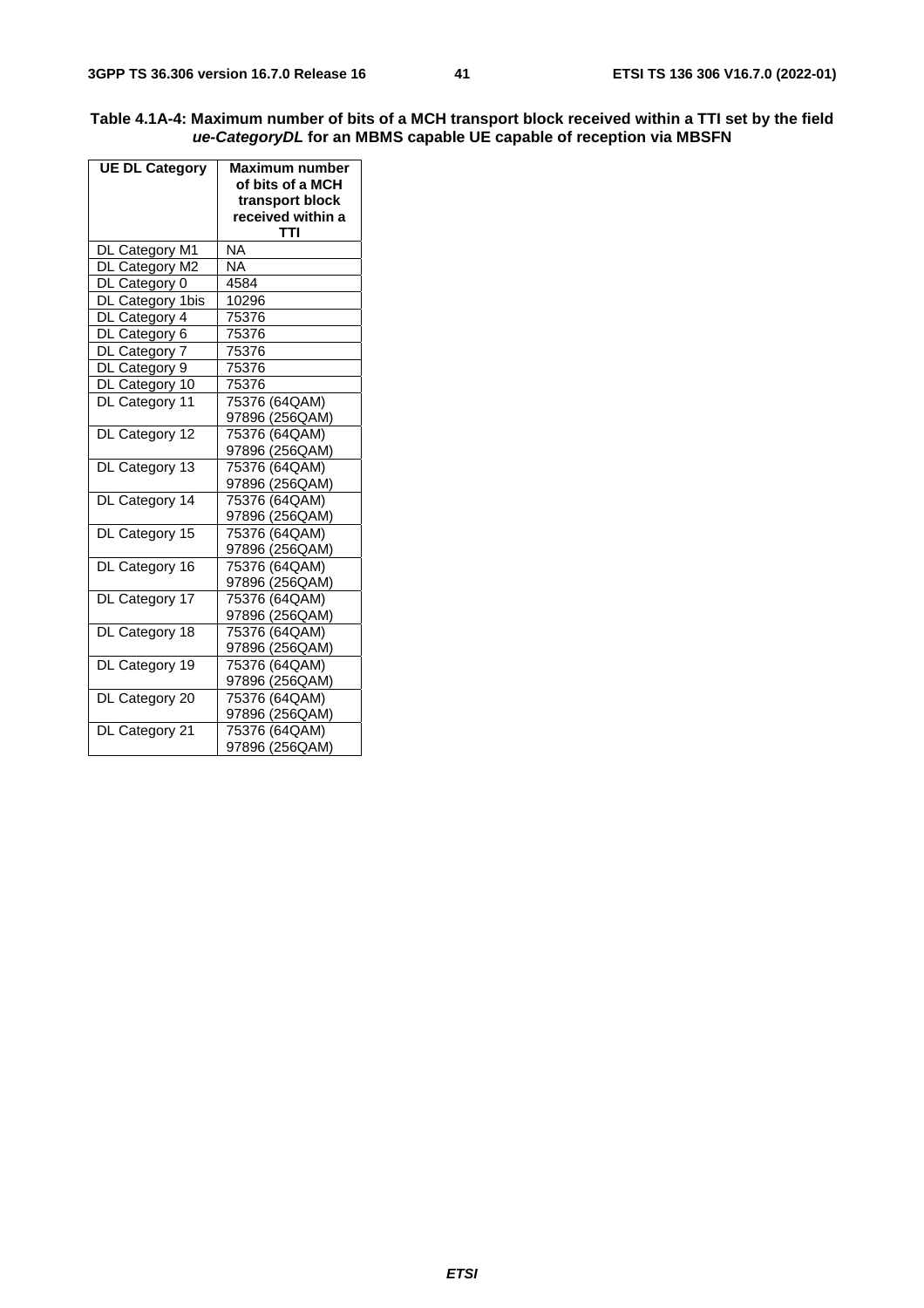#### **Table 4.1A-5: Half-duplex FDD operation type set by the field** *ue-CategoryDL* **for a half-duplex FDD capable UE**

| <b>UE DL Category</b> | Half-duplex FDD |  |
|-----------------------|-----------------|--|
|                       | operation type  |  |
| DL Category M1        | Type B          |  |
| DL Category M2        | Type B          |  |
| DL Category 0         | Type B          |  |
| DL Category 1bis      | Type A          |  |
| DL Category 4         | Type A          |  |
| DL Category 6         | Type A          |  |
| DL Category 7         | Type A          |  |
| DL Category 9         | Type A          |  |
| DL Category 10        | Type A          |  |
| DL Category 11        | Type A          |  |
| DL Category 12        | Type A          |  |
| DL Category 13        | Type A          |  |
| DL Category 14        | Type A          |  |
| DL Category 15        | Type A          |  |
| DL Category 16        | Type A          |  |
| DL Category 17        | Type A          |  |
| DL Category 18        | Type A          |  |
| DL Category 19        | Type A          |  |
| DL Category 20        | Type A          |  |
| DL Category 21        | Type A          |  |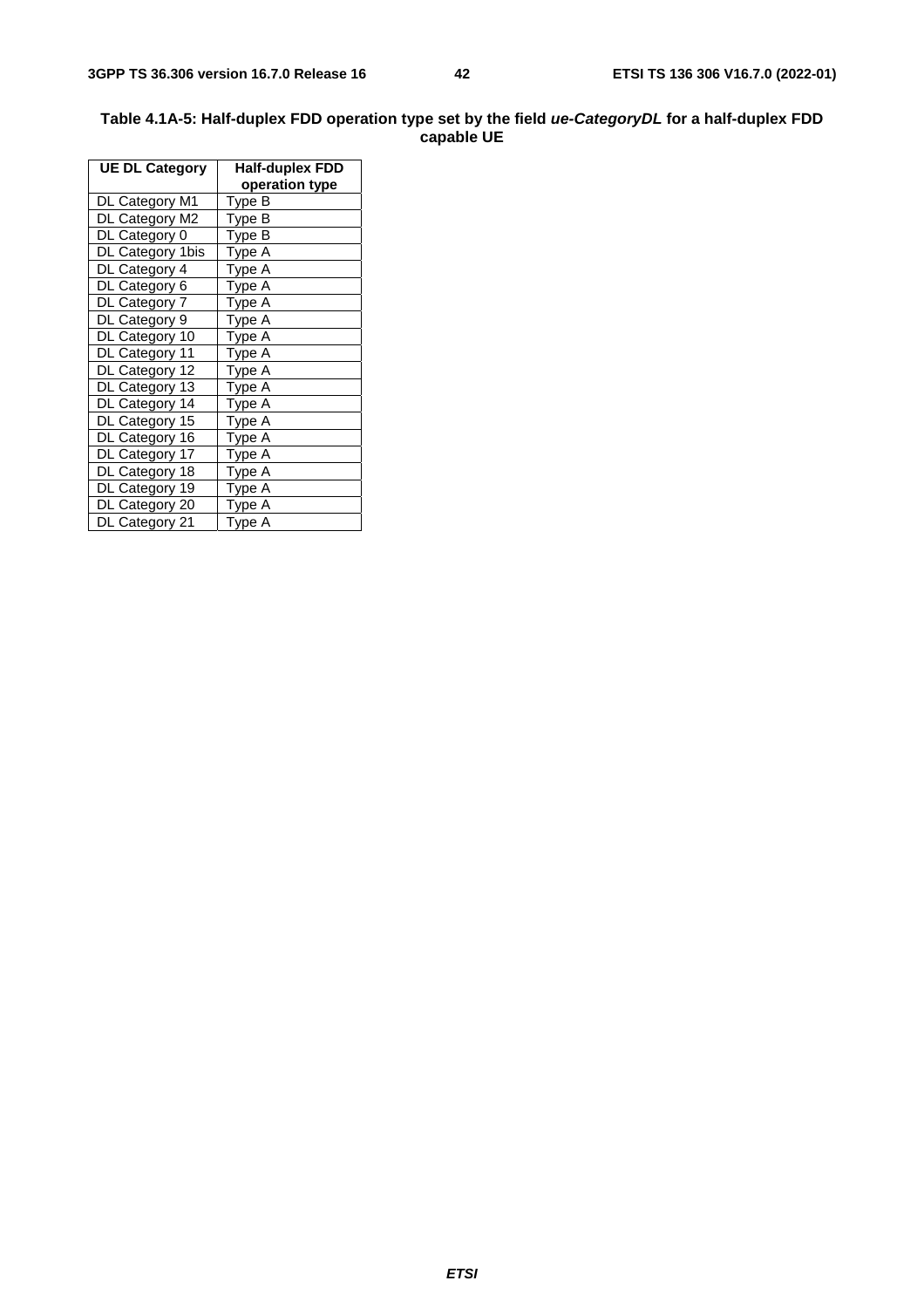**Table 4.1A-6: supported DL/UL Categories combinations and maximum UE channel bandwidth set by the fields** *ue-CategoryDL* **and** *ue-CategoryUL* **and UE categories to be indicated by UEs other than Category M**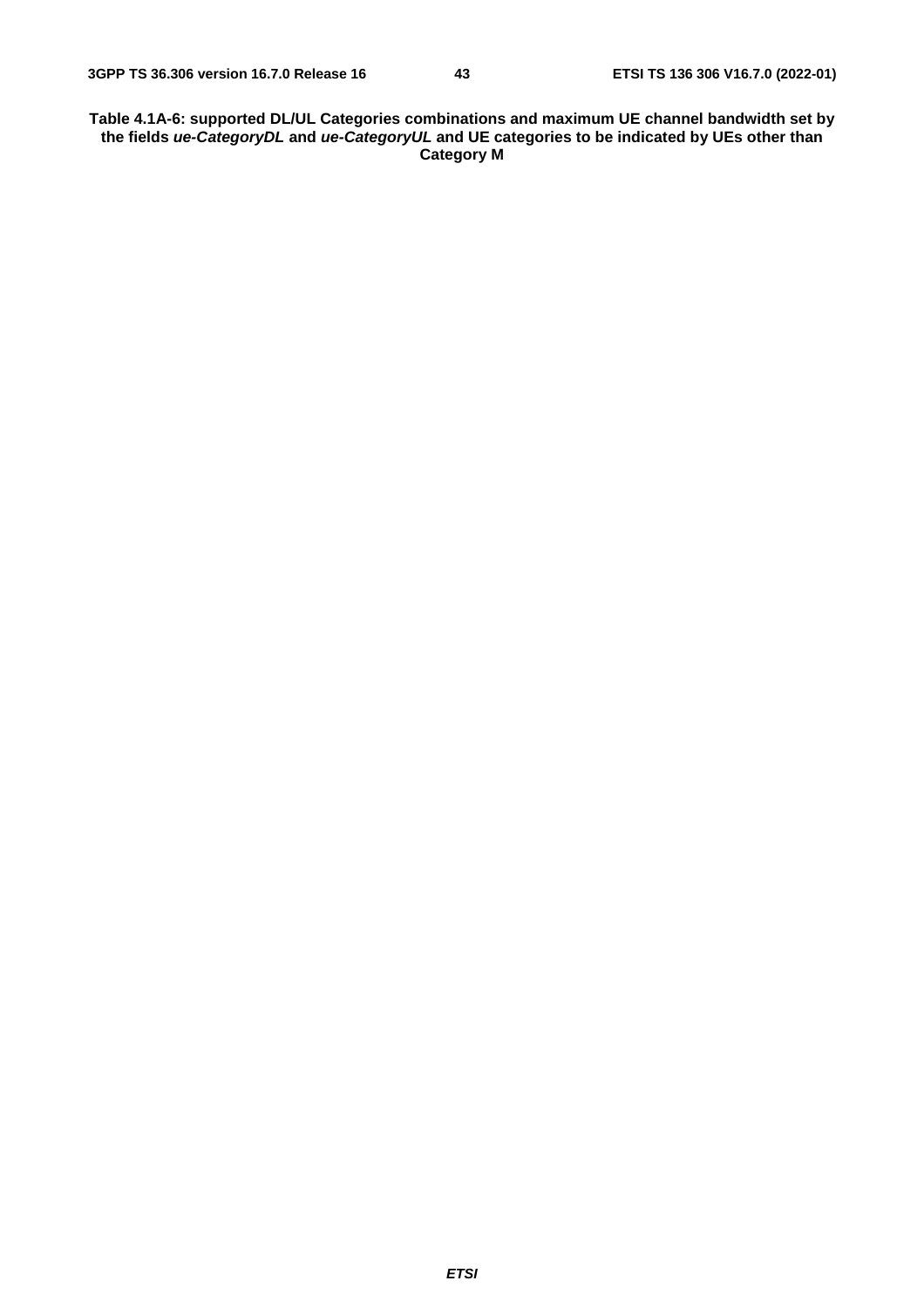| <b>UE DL Category</b>            | <b>UE UL Category</b> | <b>UE categories</b>                           | <b>Maximum UE channel</b><br>bandwidth [MHz] |
|----------------------------------|-----------------------|------------------------------------------------|----------------------------------------------|
| DL Category 0                    | UL Category 0         | N/A                                            |                                              |
| DL Category 1bis                 | UL Category 1bis      | Category 1 (NOTE 1)                            |                                              |
| DL Category 4                    | UL Category 5         | Category 4                                     |                                              |
| DL Category 6                    | UL Category 5         | Category 6, 4                                  |                                              |
| DL Category 6                    | UL Category 16        | Category 6, 4                                  |                                              |
|                                  |                       | DL Category 6 and UL                           |                                              |
|                                  |                       | Category 5                                     |                                              |
| DL Category 7                    | UL Category 13        | Category 7, 4                                  |                                              |
| DL Category 7                    | UL Category 18        | Category 7, 4                                  |                                              |
|                                  |                       | DL Category 7 and UL                           |                                              |
|                                  |                       | Category 13                                    |                                              |
| DL Category 9                    | UL Category 5         | Category 9, 6, 4                               |                                              |
| DL Category 9                    | UL Category 16        | Category 9, 6, 4<br>DL Category 9 and UL       |                                              |
|                                  |                       | Category 5                                     |                                              |
| DL Category 10                   | UL Category 13        | Category 10, 7, 4                              |                                              |
| DL Category 10                   | UL Category 18        | Category 10, 7, 4                              |                                              |
|                                  |                       | DL Category 10 and UL                          |                                              |
|                                  |                       | Category 13                                    |                                              |
| DL Category 11                   | UL Category 5         | Category 11, 9, 6, 4                           |                                              |
| DL Category 11                   | UL Category 16        | Category 11, 9, 6, 4                           |                                              |
|                                  |                       | DL Category 11 and UL                          |                                              |
|                                  |                       | Category 5                                     |                                              |
| DL Category 12                   | UL Category 13        | Category 12, 10, 7, 4                          |                                              |
| DL Category 12                   | UL Category 15        | Category 12, 10, 7, 4                          |                                              |
|                                  |                       | DL Category 12 and UL                          |                                              |
|                                  |                       | Category 13                                    |                                              |
| DL Category 12                   | UL Category 18        | Category 12, 10, 7, 4<br>DL Category 12 and UL |                                              |
|                                  |                       | Category 13                                    |                                              |
| DL Category 12                   | UL Category 20        | Category 12, 10, 7, 4                          |                                              |
|                                  |                       | DL Category 12 and UL                          | According to maximum                         |
|                                  |                       | Category 13                                    | channel bandwidth                            |
|                                  |                       | DL Category 12 and UL                          | specified per band in<br>TS 36.101 [6].      |
|                                  |                       | Category 15                                    |                                              |
| DL Category 13                   | UL Category 3         | Category 6, 4                                  |                                              |
|                                  |                       | Category 9 (if                                 |                                              |
|                                  |                       | supported)                                     |                                              |
| DL Category 13                   | UL Category 5         | Category 6, 4                                  |                                              |
|                                  |                       | Category 9 (if<br>supported)                   |                                              |
| DL Category 13                   | UL Category 7         | Category 7, 4                                  |                                              |
|                                  |                       | Category 10 (if                                |                                              |
|                                  |                       | supported)                                     |                                              |
| DL Category 13                   | UL Category 13        | Category 7, 4                                  |                                              |
|                                  |                       | Category 10 (if                                |                                              |
|                                  |                       | supported)                                     |                                              |
| DL Category 13                   | UL Category 16        | Category 6, 4                                  |                                              |
|                                  |                       | DL Category 13 and UL                          |                                              |
|                                  |                       | Category 5                                     |                                              |
| DL Category 13                   | UL Category 18        | Category 7, 4                                  |                                              |
|                                  |                       | DL Category 13 and UL                          |                                              |
|                                  | UL Category 8         | Category 13<br>Category 8, 5                   |                                              |
| DL Category 14<br>DL Category 14 | UL Category 17        | Category 8, 5                                  |                                              |
|                                  |                       | DL Category 14 and UL                          |                                              |
|                                  |                       | Category 8                                     |                                              |
| DL Category 15                   | UL Category 3         | Category 11, 9, 6, 4                           |                                              |
| DL Category 15                   | UL Category 5         | Category 11, 9, 6, 4                           |                                              |
|                                  |                       | DL Category 11 and UL                          |                                              |
|                                  |                       | Category 5                                     |                                              |
| DL Category 15                   | UL Category 7         | Category 12, 10, 7, 4                          |                                              |
| DL Category 15                   | UL Category 13        | Category 12, 10, 7, 4                          |                                              |
|                                  |                       | DL Category 12 and UL                          |                                              |
|                                  |                       | Category 13                                    |                                              |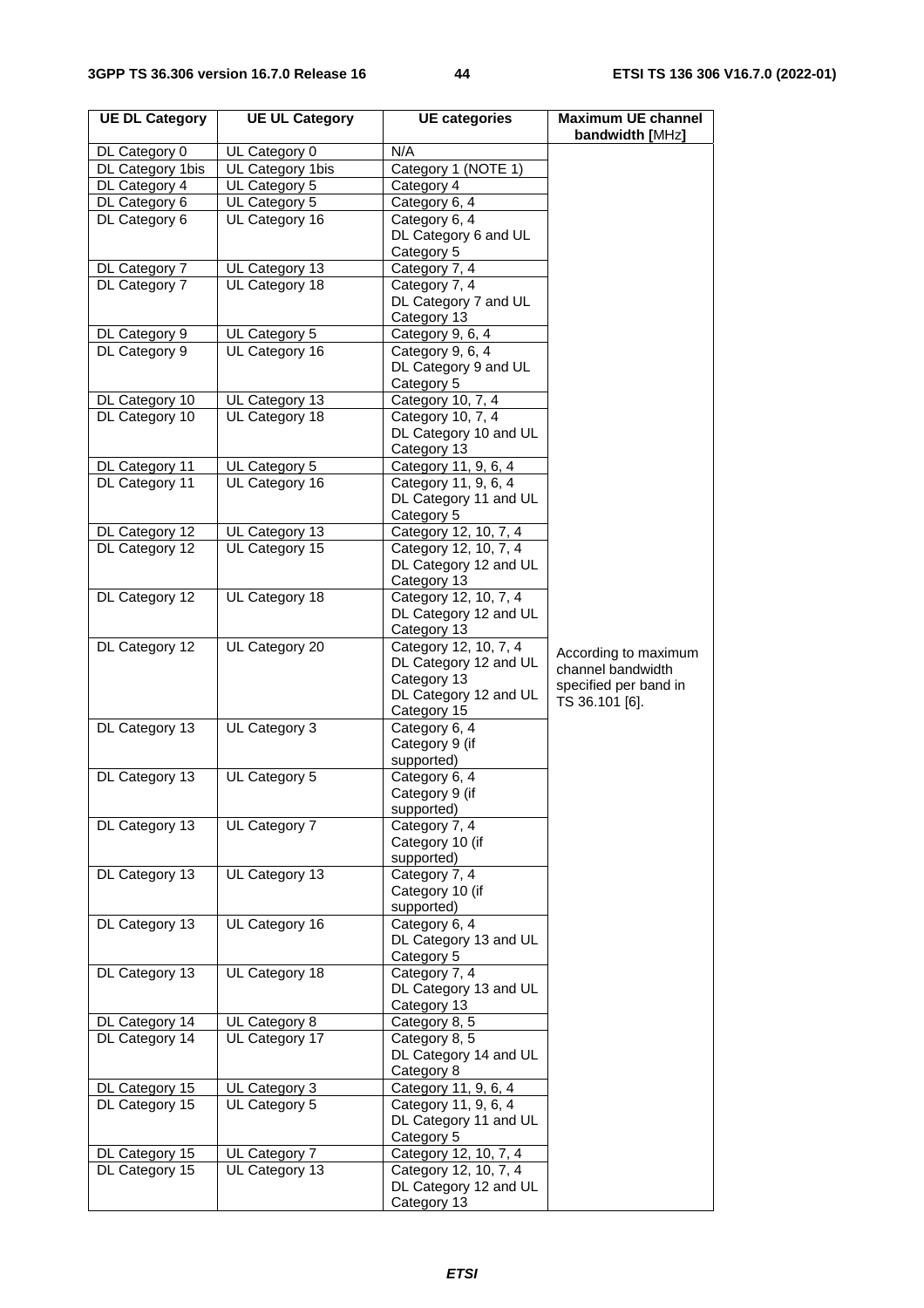| DL Category 15 | UL Category 16 | Category 11, 9, 6, 4  |  |
|----------------|----------------|-----------------------|--|
|                |                | DL Category 11 and UL |  |
|                |                | Category 5            |  |
|                |                | DL Category 15 and UL |  |
|                |                | Category 5            |  |
| DL Category 15 | UL Category 18 | Category 12, 10, 7, 4 |  |
|                |                | DL Category 12 and UL |  |
|                |                | Category 13           |  |
|                |                | DL Category 15 and UL |  |
|                |                | Category 13           |  |
| DL Category 16 | UL Category 3  | Category 11, 9, 6, 4  |  |
| DL Category 16 | UL Category 5  | Category 11, 9, 6, 4  |  |
|                |                | DL Category 11 and UL |  |
|                |                | Category 5            |  |
|                |                | Category 12, 10, 7, 4 |  |
| DL Category 16 | UL Category 7  |                       |  |
| DL Category 16 | UL Category 13 | Category 12, 10, 7, 4 |  |
|                |                | DL Category 12 and UL |  |
|                |                | Category 13           |  |
| DL Category 16 | UL Category 15 | Category 12, 10, 7, 4 |  |
|                |                | DL Category 16,12 and |  |
|                |                | UL Category 13        |  |
| DL Category 16 | UL Category 16 | Category 11, 9, 6, 4  |  |
|                |                | DL Category 11 and UL |  |
|                |                | Category 5            |  |
|                |                | DL Category 16 and UL |  |
|                |                | Category 5            |  |
| DL Category 16 | UL Category 18 | Category 12, 10, 7, 4 |  |
|                |                | DL Category 12 and UL |  |
|                |                | Category 13           |  |
|                |                | DL Category 16 and UL |  |
|                |                | Category 13           |  |
|                |                | Category 12, 10, 7, 4 |  |
| DL Category 16 | UL Category 20 | DL Category 12 and UL |  |
|                |                |                       |  |
|                |                | Category 13           |  |
|                |                | DL Category 16 and UL |  |
|                |                | Category 13           |  |
|                |                | DL Category 16 and UL |  |
|                |                | Category 15           |  |
| DL Category 17 | UL Category 14 | Category 8, 5         |  |
|                |                | DL Category 14 and UL |  |
|                |                | Category 8            |  |
| DL Category 17 | UL Category 19 | Category 8, 5         |  |
|                |                | DL Category 14 and UL |  |
|                |                | Category 8            |  |
|                |                | DL Category 17 and UL |  |
|                |                | Category 14           |  |
| DL Category 18 | UL Category 3  | Category 11, 9, 6, 4  |  |
|                |                | DL Category 16 and UL |  |
|                |                | Category 3            |  |
| DL Category 18 | UL Category 5  | Category 11, 9, 6, 4  |  |
|                |                | DL Category 16, 11    |  |
|                |                | and UL Category 5     |  |
| DL Category 18 | UL Category 7  | Category 12, 10, 7, 4 |  |
|                |                | DL Category 16 and UL |  |
|                |                | Category 7            |  |
|                |                |                       |  |
| DL Category 18 | UL Category 13 | Category 12, 10, 7, 4 |  |
|                |                | DL Category 16, 12    |  |
|                |                | and UL Category 13    |  |
| DL Category 18 | UL Category 15 | Category 12, 10, 7, 4 |  |
|                |                | DL Category 16,12 and |  |
|                |                | UL Category 13        |  |
| DL Category 18 | UL Category 16 | Category 11, 9, 6, 4  |  |
|                |                | DL Category 11 and UL |  |
|                |                | Category 5            |  |
|                |                | DL Category 16 and UL |  |
|                |                | Category 5            |  |
|                |                | DL Category 18 and UL |  |
|                |                | Category 5            |  |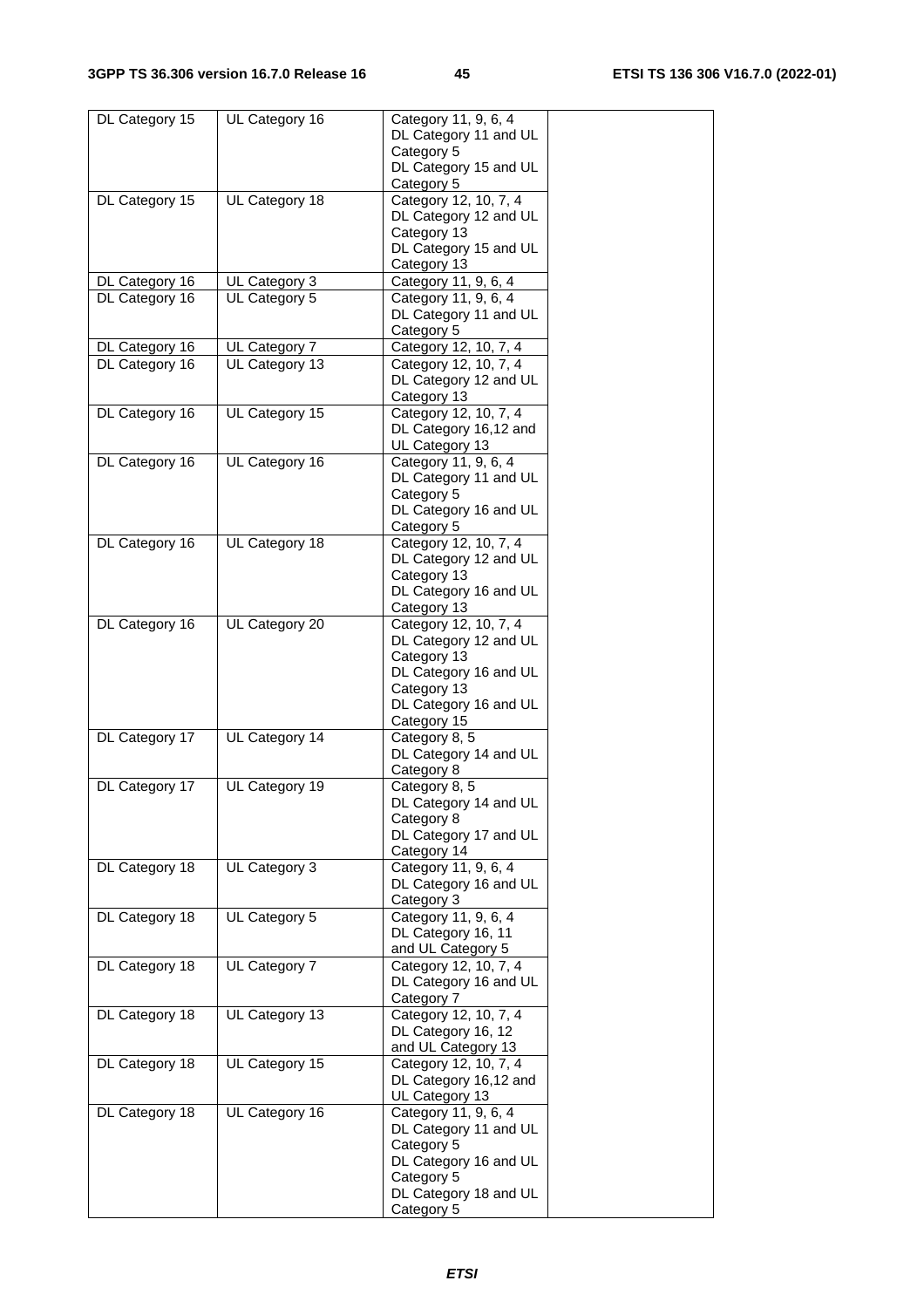| DL Category 18 | UL Category 18 | Category 12, 10, 7, 4<br>DL Category 12 and UL<br>Category 13     |  |
|----------------|----------------|-------------------------------------------------------------------|--|
|                |                | DL Category 16 and UL<br>Category 13                              |  |
| DL Category 18 | UL Category 20 | Category 12, 10, 7, 4<br>DL Category 12 and UL<br>Category 13     |  |
|                |                | DL Category 16 and UL<br>Category 13<br>DL Category 18 and UL     |  |
|                |                | Category 15                                                       |  |
| DL Category 19 | UL Category 3  | Category 11, 9, 6, 4<br>DL Category 16 and UL<br>Category 3       |  |
| DL Category 19 | UL Category 5  | Category 11, 9, 6, 4<br>DL Category 16, 11<br>and UL Category 5   |  |
| DL Category 19 | UL Category 7  | Category 12, 10, 7, 4<br>DL Category 16 and UL<br>Category 7      |  |
| DL Category 19 | UL Category 13 | Category 12, 10, 7, 4<br>DL Category 16, 12<br>and UL Category 13 |  |
| DL Category 19 | UL Category 15 | Category 12, 10, 7, 4<br>DL Category 16,12 and                    |  |
| DL Category 19 | UL Category 16 | UL Category 13<br>Category 11, 9, 6, 4                            |  |
|                |                | DL Category 11 and UL<br>Category 5                               |  |
|                |                | DL Category 16 and UL<br>Category 5<br>DL Category 19 and UL      |  |
|                |                | Category 5                                                        |  |
| DL Category 19 | UL Category 18 | Category 12, 10, 7, 4<br>DL Category 12 and UL<br>Category 13     |  |
|                |                | DL Category 16 and UL<br>Category 13                              |  |
|                |                | DL Category 19 and UL<br>Category 13                              |  |
| DL Category 19 | UL Category 20 | Category 12, 10, 7, 4<br>DL Category 12 and UL                    |  |
|                |                | Category 13<br>DL Category 16 and UL<br>Category 13               |  |
|                |                | DL Category 19 and UL<br>Category 15                              |  |
| DL Category 19 | UL Category 21 | Category 12, 10, 7, 4<br>DL Category 12 and UL                    |  |
|                |                | Category 13<br>DL Category 16 and UL                              |  |
|                |                | Category 13<br>DL Category 19 and UL<br>Category 15               |  |
| DL Category 20 | UL Category 3  | Category 11, 9, 6, 4<br>DL Category 16 and UL                     |  |
|                |                | Category 3<br>DL Category 19 and UL<br>Category 3                 |  |
| DL Category 20 | UL Category 5  | Category 11, 9, 6, 4                                              |  |
|                |                | DL Category 16, 11<br>and UL Category 5                           |  |
|                |                | DL Category 19 and UL                                             |  |
|                |                | Category 5                                                        |  |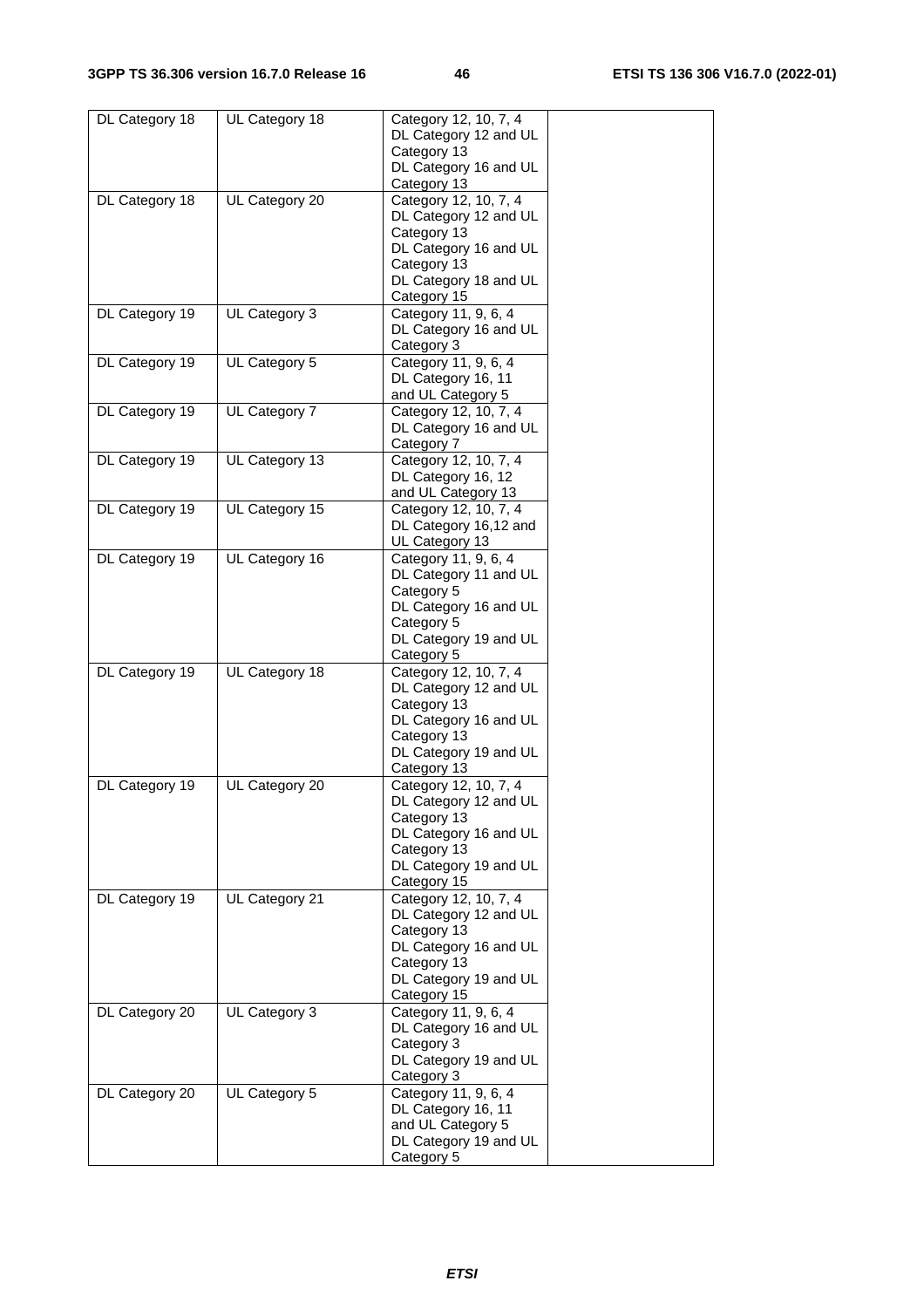| DL Category 20 | UL Category 7  | Category 12, 10, 7, 4<br>DL Category 16 and UL<br>Category 7<br>DL Category 19 and UL                                                                                                 |  |
|----------------|----------------|---------------------------------------------------------------------------------------------------------------------------------------------------------------------------------------|--|
| DL Category 20 | UL Category 13 | Category 7<br>Category 12, 10, 7, 4<br>DL Category 16, 12<br>and UL Category 13<br>DL Category 19 and UL                                                                              |  |
| DL Category 20 | UL Category 15 | Category 13<br>Category 12, 10, 7, 4<br>DL Category 16,12 and                                                                                                                         |  |
|                |                | UL Category 13<br>DL Category 19 and UL<br>Category 13<br>DL Category 19 and UL<br>Category 15                                                                                        |  |
| DL Category 20 | UL Category 16 | Category 11, 9, 6, 4<br>DL Category 11 and UL<br>Category 5<br>DL Category 16 and UL<br>Category 5<br>DL Category 19 and UL<br>Category 5<br>DL Category 19 and UL<br>Category 16     |  |
| DL Category 20 | UL Category 18 | Category 12, 10, 7, 4<br>DL Category 12 and UL<br>Category 13<br>DL Category 16 and UL<br>Category 13<br>DL Category 19 and UL<br>Category 13<br>DL Category 19 and UL<br>Category 18 |  |
| DL Category 20 | UL Category 20 | Category 12, 10, 7, 4<br>DL Category 12 and UL<br>Category 13<br>DL Category 16 and UL<br>Category 13<br>DL Category 19 and UL<br>Category 15<br>DL Category 19 and UL<br>Category 20 |  |
| DL Category 20 | UL Category 21 | Category 12, 10, 7, 4<br>DL Category 12 and UL<br>Category 13<br>DL Category 16 and UL<br>Category 13<br>DL Category 19 and UL<br>Category 15<br>DL Category 19 and UL<br>Category 21 |  |
| DL Category 21 | UL Category 3  | Category 11, 9, 6, 4<br>DL Category 16 and UL<br>Category 3<br>DL Category 18 and UL<br>Category 3                                                                                    |  |
| DL Category 21 | UL Category 5  | Category 11, 9, 6, 4<br>DL Category 16, 11<br>and UL Category 5<br>DL Category 18 and UL<br>Category 5                                                                                |  |
| DL Category 21 | UL Category 7  | Category 12, 10, 7, 4<br>DL Category 16 and UL<br>Category 7<br>DL Category 18 and UL<br>Category 7                                                                                   |  |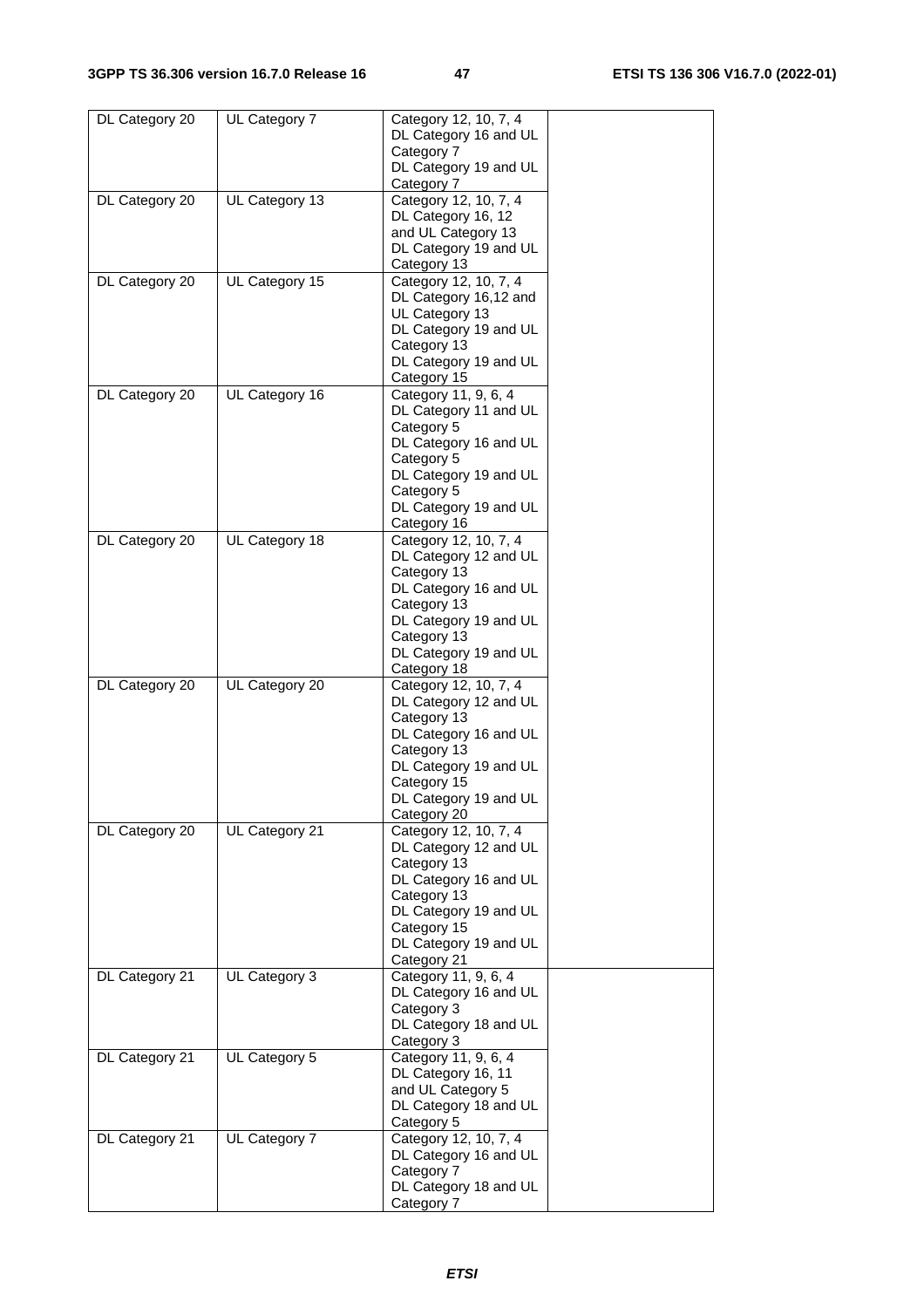| DL Category 21 | UL Category 13 | Category 12, 10, 7, 4 |  |
|----------------|----------------|-----------------------|--|
|                |                | DL Category 16, 12    |  |
|                |                | and UL Category 13    |  |
|                |                | DL Category 18 and UL |  |
|                |                | Category 13           |  |
| DL Category 21 | UL Category 15 | Category 12, 10, 7, 4 |  |
|                |                | DL Category 16,12 and |  |
|                |                | UL Category 13        |  |
|                |                | DL Category 18 and UL |  |
|                |                | Category 13           |  |
|                |                | DL Category 18 and UL |  |
|                |                |                       |  |
|                |                | Category 15           |  |
| DL Category 21 | UL Category 16 | Category 11, 9, 6, 4  |  |
|                |                | DL Category 11 and UL |  |
|                |                | Category 5            |  |
|                |                | DL Category 16 and UL |  |
|                |                | Category 5            |  |
|                |                | DL Category 18 and UL |  |
|                |                | Category 5            |  |
|                |                | DL Category 18 and UL |  |
|                |                | Category 16           |  |
| DL Category 21 | UL Category 18 | Category 12, 10, 7, 4 |  |
|                |                | DL Category 12 and UL |  |
|                |                | Category 13           |  |
|                |                | DL Category 16 and UL |  |
|                |                | Category 13           |  |
|                |                | DL Category 18 and UL |  |
|                |                | Category 13           |  |
|                |                |                       |  |
|                |                | DL Category 18 and UL |  |
|                |                | Category 18           |  |
| DL Category 21 | UL Category 20 | Category 12, 10, 7, 4 |  |
|                |                | DL Category 12 and UL |  |
|                |                | Category 13           |  |
|                |                | DL Category 16 and UL |  |
|                |                | Category 13           |  |
|                |                | DL Category 18 and UL |  |
|                |                | Category 15           |  |
|                |                | DL Category 18 and UL |  |
|                |                | Category 20           |  |
| DL Category 22 | UL Category 20 | DL Category 20 and UL |  |
|                |                | Category 20 (NOTE3)   |  |
| DL Category 22 | UL Category 22 | DL Category 20 and UL |  |
|                |                | Category 20 (NOTE3)   |  |
| DL Category 22 | UL Category 22 | DL Category 20 and UL |  |
|                |                | Category 20 (NOTE3)   |  |
| DL Category 22 | UL Category 23 | DL Category 20 and UL |  |
|                |                |                       |  |
|                |                | Category 20 (NOTE3)   |  |
| DL Category 22 | UL Category 24 | DL Category 20 and UL |  |
|                |                | Category 20 (NOTE3)   |  |
| DL Category 22 | UL Category 25 | DL Category 20 and UL |  |
|                |                | Category 20 (NOTE3)   |  |
| DL Category 22 | UL Category 26 | DL Category 20 and UL |  |
|                |                | Category 20 (NOTE3)   |  |
| DL Category 23 | UL Category 20 | DL Category 20 and UL |  |
|                |                | Category 20 (NOTE3)   |  |
| DL Category 23 | UL Category 22 | DL Category 20 and UL |  |
|                |                | Category 20 (NOTE3)   |  |
| DL Category 23 | UL Category 23 | DL Category 20 and UL |  |
|                |                | Category 20 (NOTE3)   |  |
| DL Category 23 | UL Category 24 | DL Category 20 and UL |  |
|                |                |                       |  |
|                |                | Category 20 (NOTE3)   |  |
| DL Category 23 | UL Category 25 | DL Category 20 and UL |  |
|                |                | Category 20 (NOTE3)   |  |
| DL Category 23 | UL Category 26 | DL Category 20 and UL |  |
|                |                | Category 20 (NOTE3)   |  |
| DL Category 24 | UL Category 20 | DL Category 20 and UL |  |
|                |                | Category 20 (NOTE3)   |  |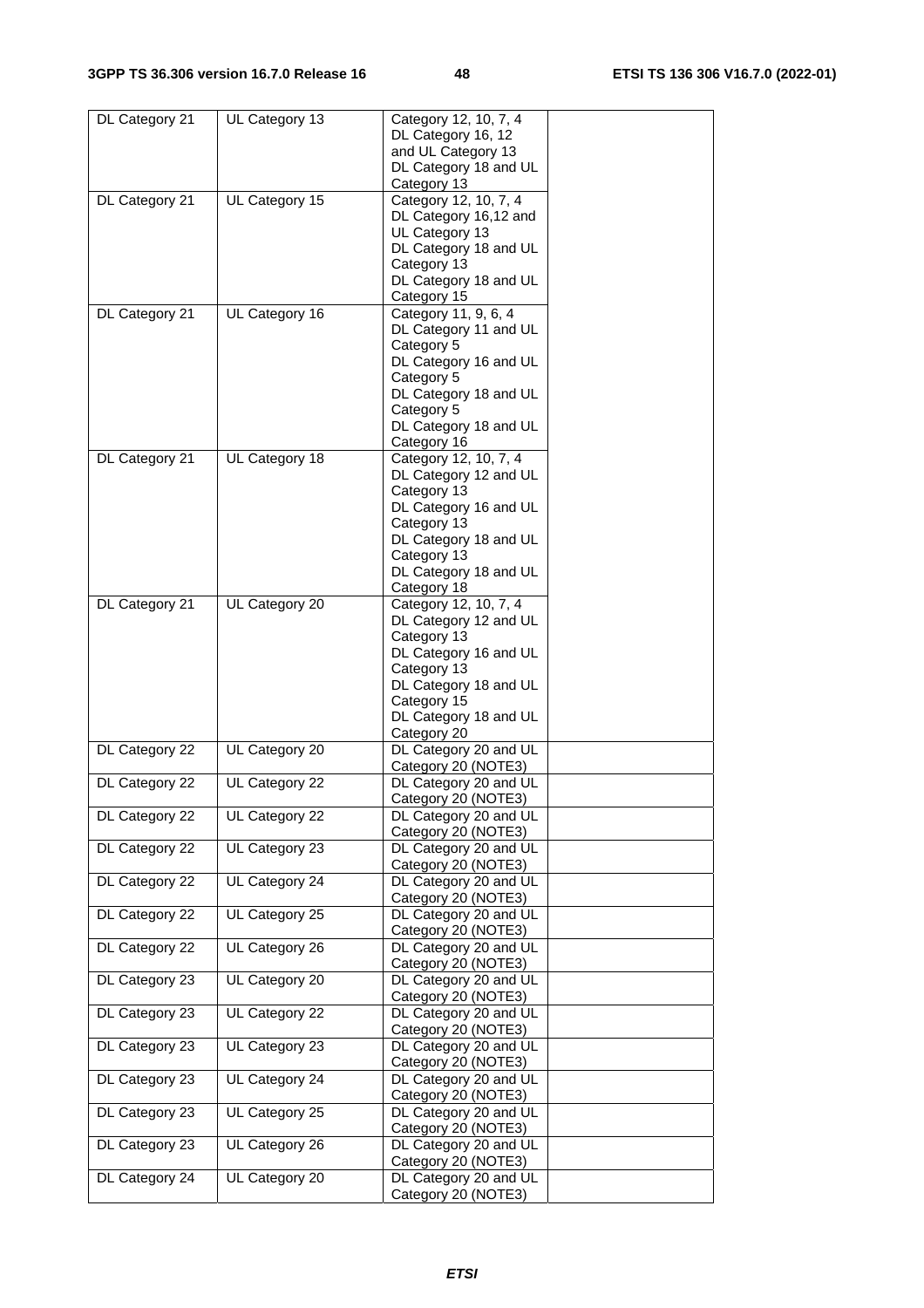| DL Category 24                                                                                 | UL Category 22 | DL Category 20 and UL<br>Category 20 (NOTE3)                                            |
|------------------------------------------------------------------------------------------------|----------------|-----------------------------------------------------------------------------------------|
| DL Category 24                                                                                 | UL Category 23 | DL Category 20 and UL                                                                   |
|                                                                                                |                | Category 20 (NOTE3)                                                                     |
| DL Category 24                                                                                 | UL Category 24 | DL Category 20 and UL                                                                   |
|                                                                                                |                | Category 20 (NOTE3)                                                                     |
| DL Category 24                                                                                 | UL Category 25 | DL Category 20 and UL                                                                   |
|                                                                                                |                | Category 20 (NOTE3)                                                                     |
| DL Category 24                                                                                 | UL Category 26 | DL Category 20 and UL                                                                   |
|                                                                                                |                | Category 20 (NOTE3)                                                                     |
| DL Category 25                                                                                 | UL Category 20 | DL Category 20 and UL                                                                   |
|                                                                                                |                | Category 20 (NOTE3)                                                                     |
| DL Category 25                                                                                 | UL Category 22 | DL Category 20 and UL                                                                   |
|                                                                                                |                | Category 20 (NOTE3)                                                                     |
| DL Category 25                                                                                 | UL Category 23 | DL Category 20 and UL                                                                   |
|                                                                                                |                | Category 20 (NOTE3)                                                                     |
| DL Category 25                                                                                 | UL Category 24 | DL Category 20 and UL                                                                   |
|                                                                                                |                | Category 20 (NOTE3)                                                                     |
| DL Category 25                                                                                 | UL Category 25 | DL Category 20 and UL                                                                   |
|                                                                                                |                | Category 20 (NOTE3)                                                                     |
| DL Category 25                                                                                 | UL Category 26 | DL Category 20 and UL                                                                   |
|                                                                                                |                | Category 20 (NOTE3)                                                                     |
| DL Category 26                                                                                 | UL Category 20 | DL Category 20 and UL<br>Category 20 (NOTE3)                                            |
| DL Category 26                                                                                 | UL Category 22 | DL Category 20 and UL                                                                   |
|                                                                                                |                | Category 20 (NOTE3)                                                                     |
| DL Category 26                                                                                 | UL Category 23 | DL Category 20 and UL                                                                   |
|                                                                                                |                | Category 20 (NOTE3)                                                                     |
| DL Category 26                                                                                 | UL Category 24 | DL Category 20 and UL                                                                   |
|                                                                                                |                | Category 20 (NOTE3)                                                                     |
| DL Category 26                                                                                 | UL Category 25 | DL Category 20 and UL                                                                   |
|                                                                                                |                | Category 20 (NOTE3)                                                                     |
| DL Category 26                                                                                 | UL Category 26 | DL Category 20 and UL                                                                   |
|                                                                                                |                | Category 20 (NOTE3)                                                                     |
|                                                                                                |                | NOTE 1: The UE indicating DL category 1bis is only required to support 1Rx antenna even |
|                                                                                                |                | though the UE indicates UE category 1 for legacy compatibility.                         |
| NOTE 2:<br>Void.                                                                               |                |                                                                                         |
| NOTE 3:<br>The UE indicating DL Category 20 and UL Category 20 also indicates Category 12, 10, |                |                                                                                         |
| 7, 4, DL Category 12 and UL Category 13, DL Category 16 and UL Category 13, DL                 |                |                                                                                         |
| Category 19 and UL Category 15, DL Category 19 and UL Category 20.                             |                |                                                                                         |

#### **Table 4.1A-7: supported DL/UL Categories combinations and maximum UE channel bandwidth set by the fields** *ue-CategoryDL* **and** *ue-CategoryUL* **and UE categories to be indicated by UEs of Category M**

| <b>UE DL Category</b>                                                                                   | <b>UE UL Category</b> | <b>UE</b> categories | <b>Maximum UE channel</b><br>bandwidth [MHz] |
|---------------------------------------------------------------------------------------------------------|-----------------------|----------------------|----------------------------------------------|
| DL Category M1                                                                                          | UL Category M1        | N/A                  | 1.4                                          |
| DL Category M2                                                                                          | UL Category M2        | DL Category M1 and   | 5                                            |
|                                                                                                         |                       | UL Category M1       | (NOTE)                                       |
| NOTE:<br>The minimum of 5 MHz and the maximum channel bandwidth specified per band in TS<br>36.101 [6]. |                       |                      |                                              |

# 4.1B *ue-CategorySL-C-RX, ue-CategorySL-C-TX* and *ue-CategorySL-D*

The ue-CategorySL-C-RX, ue-CategorySL-C-TX and ue-CategorySL-D define reception and transmission capabilities for sidelink communication, V2X sidelink communication and sidelink discovery respectively. The parameters set by the UE SL-C-RX, UE SL-C-TX (sidelink communication and V2X sidelink communication) category and UE SL-D (sidelink discovery) category are defined in clause 4.2A. Table 4.1B-1 and Table 4.1B-2 defines the reception and transmission physical layer parameter values for each SL-C-RX and each SL-C-TX Category, respectively. Table 4.1B-3 defines physical layer parameter values for each SL-D Category. If a UE of this release supports sidelink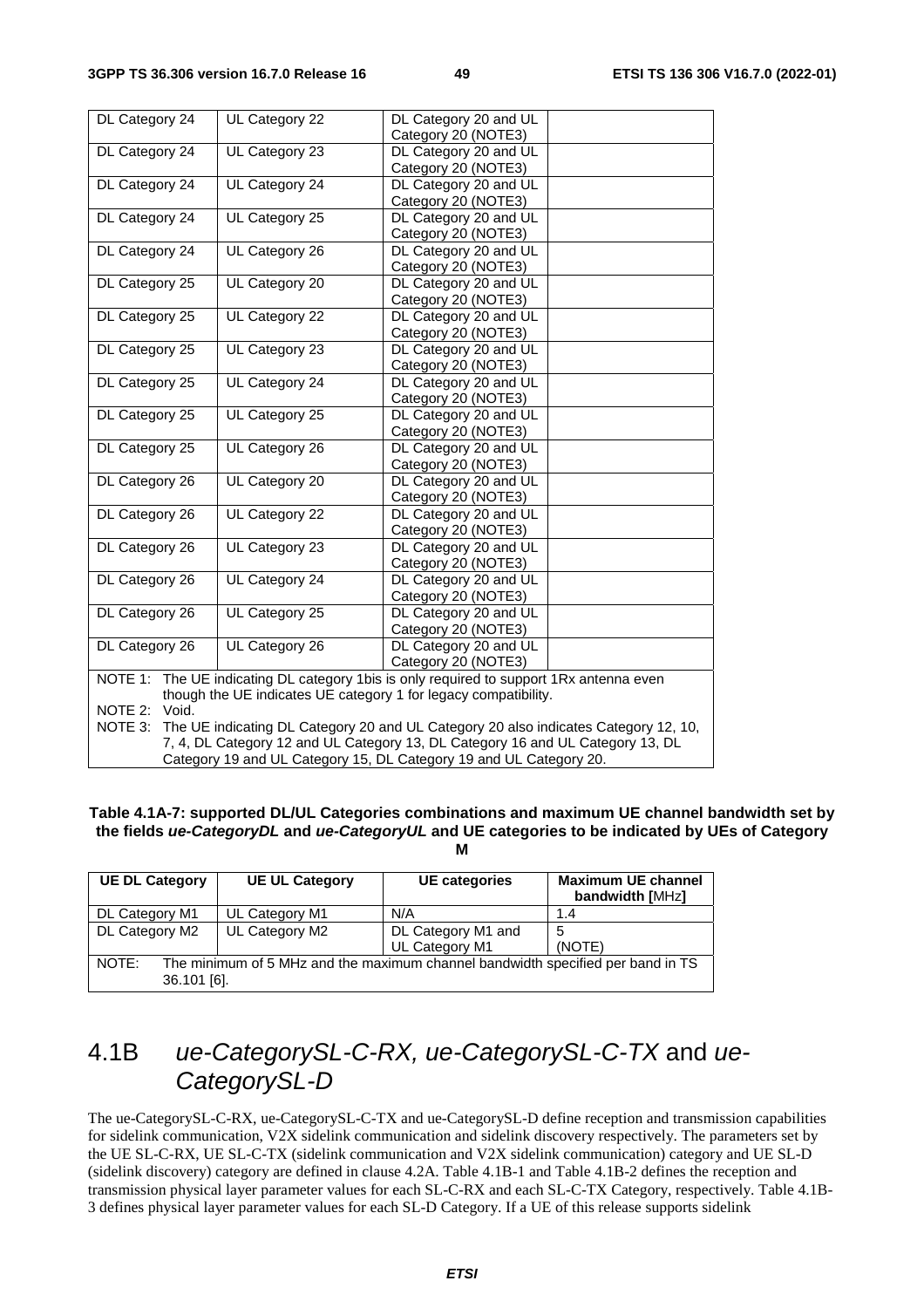communication, the UE shall support SL-C-RX Category 1 and SL-C-TX Category 1. If a UE of this release supports V2X sidelink communication, the UE shall support SL-C-RX Category 2 to 4 for reception, and SL-C-TX category 2 to 5 for transmission. If a UE of this release supports sidelink discovery, the UE shall support SL-D Category 1.

**Table 4.1B-1: Reception physical parameter values set by ue-CategorySL-C-RX** 

| <b>UE SL-C-RX</b><br>Category | <b>Maximum</b><br>number of SL-<br><b>SCH transport</b><br>block bits<br>received within a<br>TTI | <b>Maximum</b><br>number of bits of<br>a SL-SCH<br>transport block<br>received within a<br>TΤΙ | <b>Total number of</b><br>soft channel bits |
|-------------------------------|---------------------------------------------------------------------------------------------------|------------------------------------------------------------------------------------------------|---------------------------------------------|
| SL-C-RX                       | 25456                                                                                             | 25456                                                                                          |                                             |
| Category 1                    |                                                                                                   |                                                                                                |                                             |
| SL-C-RX                       | 31704                                                                                             | 31704                                                                                          | 737280                                      |
| Category 2                    |                                                                                                   |                                                                                                |                                             |
| SL-C-RX                       | 48936                                                                                             | 48936                                                                                          | 995328                                      |
| Category 3                    |                                                                                                   |                                                                                                |                                             |
| SL-C-RX                       | 73488                                                                                             | 48936                                                                                          | 1492992                                     |
| Category 4                    |                                                                                                   |                                                                                                |                                             |

#### **Table 4.1B-2: Transmission physical parameter values set by ue-CategorySL-C-TX**

| <b>UE SL-C-TX</b><br>Category | <b>Maximum</b><br>number of SL-<br><b>SCH transport</b><br>block bits<br>transmitted<br>within a TTI | <b>Maximum</b><br>number of bits of<br>a SL-SCH<br>transport block<br>transmitted<br>within a TTI | <b>Maximum</b><br>number of<br>supported layers<br>for spatial<br>multiplexing in<br><b>SL-C-TX</b> |
|-------------------------------|------------------------------------------------------------------------------------------------------|---------------------------------------------------------------------------------------------------|-----------------------------------------------------------------------------------------------------|
| SL-C-TX                       | 25456                                                                                                | 25456                                                                                             | 1                                                                                                   |
| Category 1                    |                                                                                                      |                                                                                                   |                                                                                                     |
| SL-C-TX                       | 31704                                                                                                | 31704                                                                                             | 1                                                                                                   |
| Category 2                    |                                                                                                      |                                                                                                   |                                                                                                     |
| SL-C-TX                       | 49272                                                                                                | 32856                                                                                             | 1                                                                                                   |
| Category 3                    |                                                                                                      |                                                                                                   |                                                                                                     |
| SL-C-TX                       | 48936                                                                                                | 48936                                                                                             | 1                                                                                                   |
| Category 4                    |                                                                                                      |                                                                                                   |                                                                                                     |
| SL-C-TX                       | 73488                                                                                                | 48936                                                                                             | 1                                                                                                   |
| Category 5                    |                                                                                                      |                                                                                                   |                                                                                                     |

| Table 4.1B-3: Reception and transmission physical parameter values set by ue-CategorySL-D |  |  |
|-------------------------------------------------------------------------------------------|--|--|
|                                                                                           |  |  |

| <b>UE SL-D</b><br>Category | <b>Maximum</b><br>number of SL-<br><b>DCH</b> transport<br>block bits<br>received within<br>a TTI | <b>Maximum</b><br>number of bits<br>of a SL-DCH<br>transport block<br>received within<br>a TTI | <b>Maximum</b><br>number of SL-<br><b>DCH</b> transport<br>block bits<br>transmitted<br>within a TTI | <b>Maximum</b><br>number of bits<br>of a SL-DCH<br>transport block<br>transmitted<br>within a TTI | <b>Maximum</b><br>number of<br>supported layers<br>for spatial<br>multiplexing in<br><b>SL-D</b> |
|----------------------------|---------------------------------------------------------------------------------------------------|------------------------------------------------------------------------------------------------|------------------------------------------------------------------------------------------------------|---------------------------------------------------------------------------------------------------|--------------------------------------------------------------------------------------------------|
| SL-D<br>Category 1         | 11600                                                                                             | 232                                                                                            | 232                                                                                                  | 232                                                                                               |                                                                                                  |

# 4.1C *ue-Category-NB*

The field *ue-Category-NB* defines a combined uplink and downlink capability in NB-IoT. The parameters set by the UE Category are defined in clause 4.2. Tables 4.1C-1 and 4.1C-2 define the downlink and, respectively, uplink physical layer parameter values for each UE Category. A UE indicating Category NB2 shall also indicate Category NB1.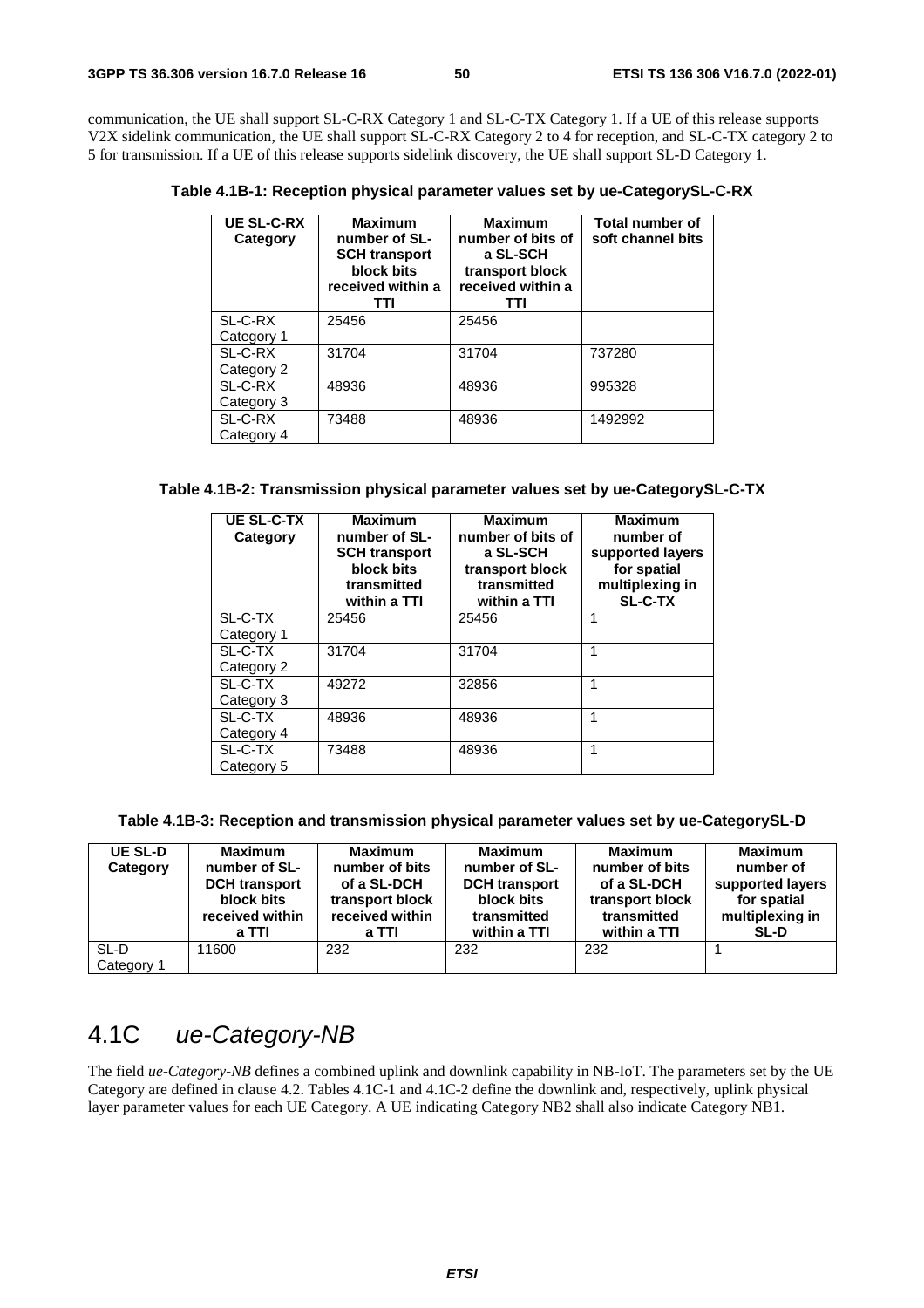| <b>UE Category</b> | Maximum number of<br><b>DL-SCH transport</b><br>block bits received<br>within a TTI | <b>Maximum number</b><br>of bits of a DL-<br><b>SCH transport</b><br>block received<br>within a TTI | <b>Total number of</b><br>soft channel bits |
|--------------------|-------------------------------------------------------------------------------------|-----------------------------------------------------------------------------------------------------|---------------------------------------------|
| Category NB1       | 680                                                                                 | 680                                                                                                 | 2112                                        |
| Category NB2       | 2536                                                                                | 2536                                                                                                | 6400                                        |

**Table 4.1C-1: Downlink physical layer parameter values set by the field** *ue-Category-NB*

**Table 4.1C-2: Uplink physical layer parameter values set by the field** *ue-Category-NB* 

| <b>UE Category</b> | Maximum number of<br><b>UL-SCH transport</b><br>block bits transmitted<br>within a TTI | <b>Maximum number</b><br>of bits of an UL-<br><b>SCH transport</b><br>block transmitted<br>within a TTI |
|--------------------|----------------------------------------------------------------------------------------|---------------------------------------------------------------------------------------------------------|
| Category NB1       | 1000                                                                                   | 1000                                                                                                    |
| Category NB2       | 2536                                                                                   | 2536                                                                                                    |

#### **Table 4.1C-3: Total layer 2 buffer sizes set by the field** *ue-Category-NB*

| <b>UE Category</b> | Total layer 2 buffer<br>size [bytes] |
|--------------------|--------------------------------------|
| Category NB1       | 4000                                 |
| Category NB2       | 8000                                 |

#### **Table 4.1C-5: Half-duplex FDD operation type set by the field** *ue-Category-NB* **for a half-duplex FDD capable UE**

| <b>UE Category</b> | <b>Half-duplex FDD</b><br>operation type |
|--------------------|------------------------------------------|
| Category NB1       | Type B                                   |
| Category NB2       | Type B                                   |

# 4.2 Parameters set by the field *ue-Category* and *ue-CategoryDL / ue-CategoryUL*

### 4.2.1 Transport channel parameters in downlink

### 4.2.1.1 Maximum number of DL-SCH transport block bits received within a TTI

Defines the maximum number of DL-SCH transport blocks bits that the UE is capable of receiving within a DL-SCH TTI.

This number does not include the bits of a DL-SCH transport block carrying BCCH in the same subframe.

#### 4.2.1.2 Maximum number of bits of a DL-SCH transport block received within a TTI

Defines the maximum number of DL-SCH transport block bits that the UE is capable of receiving in a single transport block within a DL-SCH TTI per cell.

#### 4.2.1.3 Total number of DL-SCH soft channel bits

Defines the total number of soft channel bits available for HARQ processing.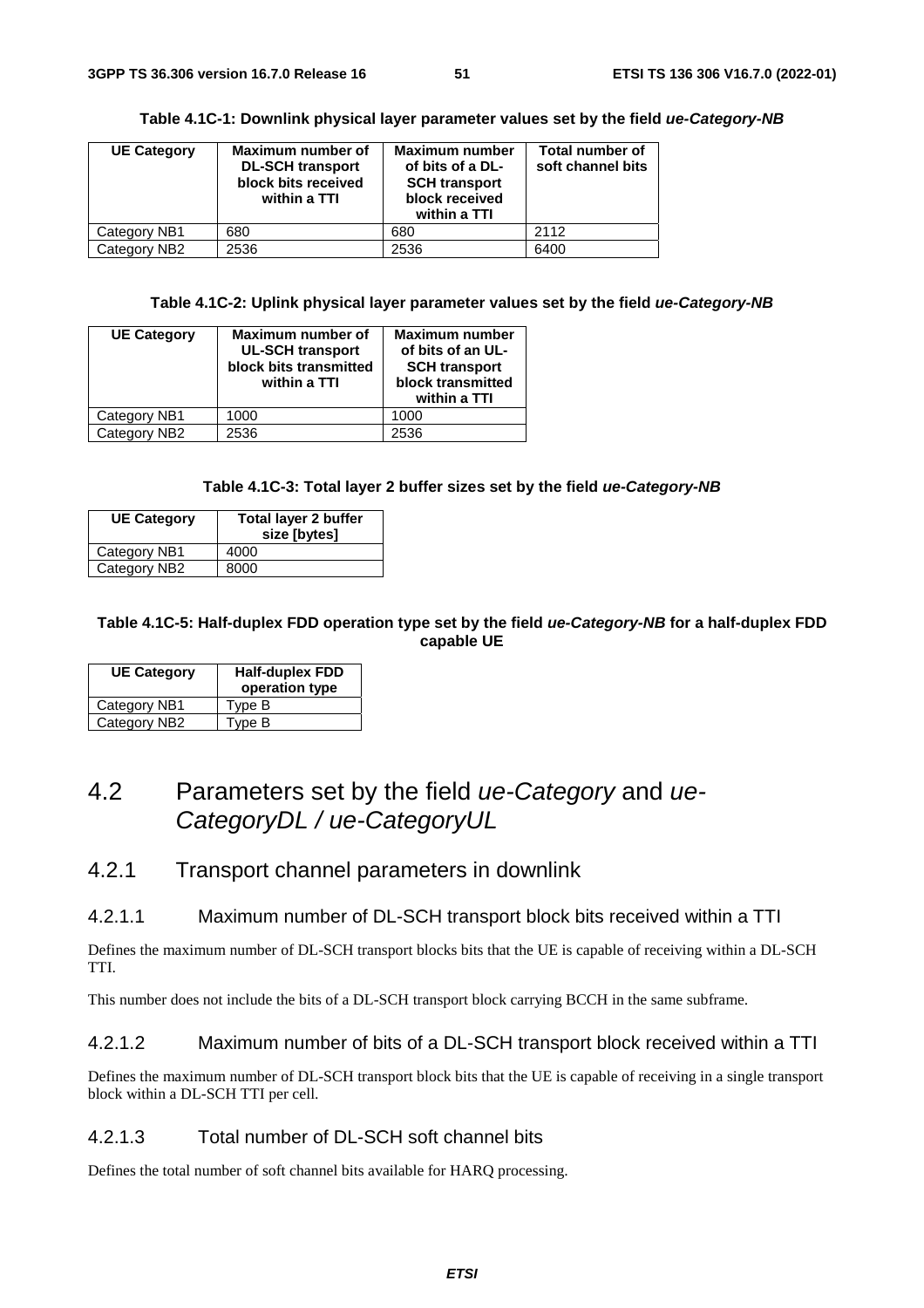This number does not include the soft channel bits required by the dedicated broadcast HARQ process for the decoding of system information.

### 4.2.1.4 Maximum number of bits of a MCH transport block received within a TTI

Defines the maximum number of MCH transport block bits that the UE is capable of receiving within a MCH TTI.

# 4.2.2 Transport channel parameters in uplink

### 4.2.2.1 Maximum number of bits of an UL-SCH transport block transmitted within a TTI

Defines the maximum number of UL-SCH transport block bits that the UE is capable of transmitting in a single transport block within an UL-SCH TTI.

### 4.2.2.2 Maximum number of UL-SCH transport block bits transmitted within a TTI

Defines the maximum number of UL-SCH transport blocks bits that the UE is capable of transmitting within an UL-SCH TTI.

# 4.2.3 Physical channel parameters in downlink (DL)

### 4.2.3.1 Maximum number of supported layers for spatial multiplexing in DL

This field defines the maximum number of supported layers for spatial multiplexing per UE. The UE shall support the number of layers according to its Rel-8/9 category (Cat. 1-5) in all non-CA band combinations. Further requirements on the number of supported layers for spatial multiplexing are provided in clause 4.3.5.2.

For each bandwidth class per band per band combination specified in *supportedBandCombination*, the UE provides the corresponding MIMO capability.

# 4.2.4 Physical channel parameters in uplink (UL)

# 4.2.4.1 Support for 64QAM in UL

Defines if 64QAM is supported in UL.

# 4.2.5 Total layer 2 buffer size

This parameter defines the total layer 2 buffer size. The total layer 2 buffer size is defined as the sum of the number of bytes that the UE is capable of storing in the RLC transmission windows and RLC reception and reordering windows for all radio bearers, and for UEs capable of split bearers, also in PDCP reordering windows for all split radio bearers.

# 4.2.6 Half-duplex FDD operation type

This parameter defines the type of half-duplex FDD operation for a half-duplex FDD capable UE. The half-duplex FDD operation type applies whenever the UE is in half-duplex FDD operation. The different types of half-duplex FDD operation are specified in TS 36.211 [17].

# 4.2.7 RF parameters

# 4.2.7.1 Maximum UE channel bandwidth

Defines the maximum channel bandwidth supported by the UE.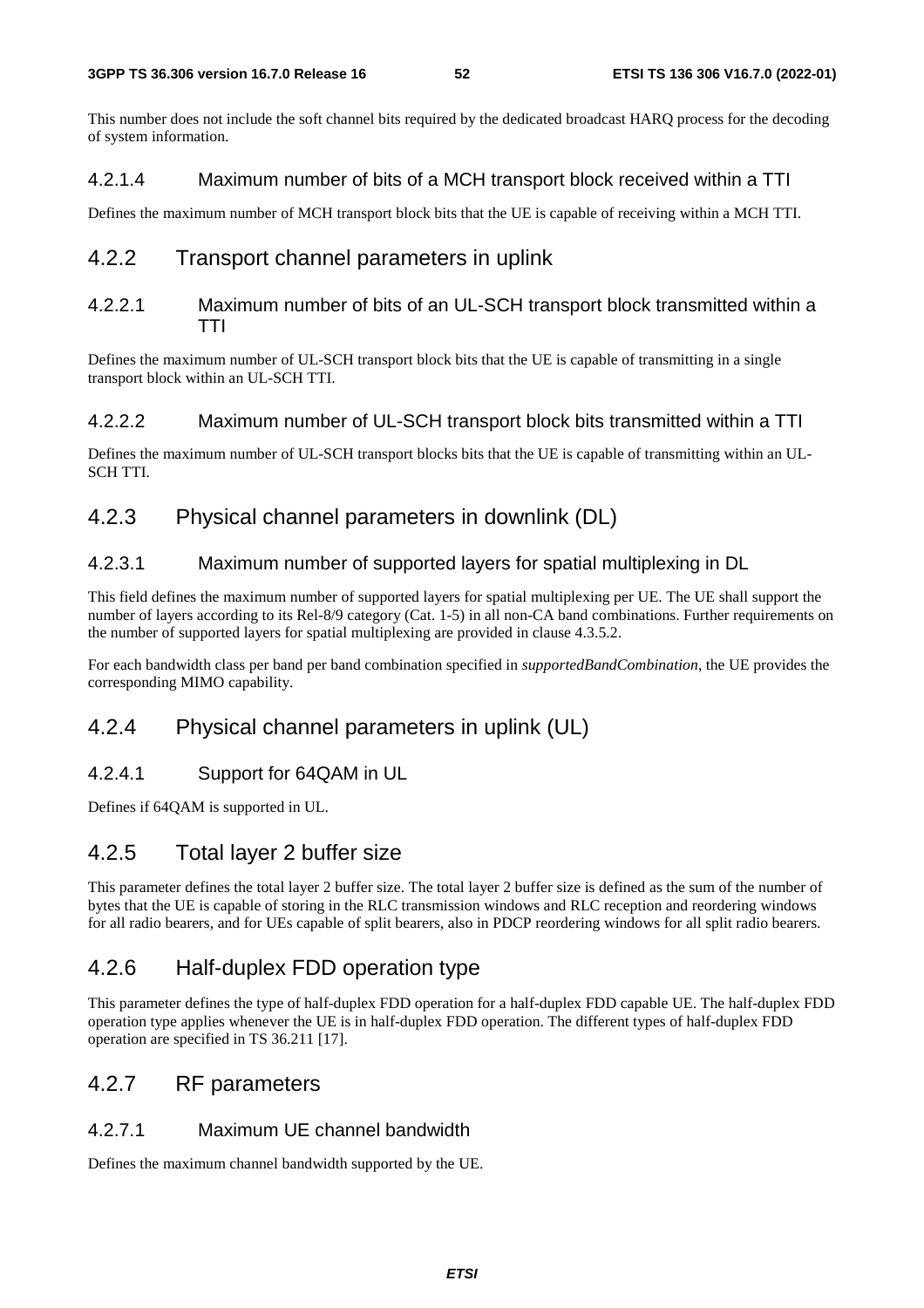# 4.2A Parameters set by ue-CategorySL-C / ue-CategorySL-D

# 4.2A.1 Transport channel parameters in sidelink (SL)

## 4.2A.1.1 Maximum number of SL-SCH transport block bits received within a TTI

Defines the maximum number of SL-SCH transport block bits that the UE is capable of receiving within a SL-SCH TTI.

### 4.2A.1.2 Maximum number of bits of a SL-SCH transport block received within a TTI

Defines the maximum number of SL-SCH transport block bits that the UE is capable of receiving in a single transport block within a SL-SCH TTI.

### 4.2A.1.3 Maximum number of SL-DCH transport block bits received within a TTI

Defines the maximum number of SL-DCH transport block bits that the UE is capable of receiving within a SL-DCH TTI.

### 4.2A.1.4 Maximum number of bits of a SL-DCH transport block received within a TTI

Defines the maximum number of SL-DCH transport block bits that the UE is capable of receiving in a single transport block within a SL-DCH TTI.

### 4.2A.1.5 Maximum number of bits of a SL-SCH transport block transmitted within a TTI

Defines the maximum number of SL-SCH transport block bits that the UE is capable of transmitting in a single transport block within a SL-SCH TTI.

### 4.2A.1.6 Maximum number of SL-SCH transport block bits transmitted within a TTI

Defines the maximum number of SL-SCH transport block bits that the UE is capable of transmitting within a SL-SCH TTI.

### 4.2A.1.7 Maximum number of bits of a SL-DCH transport block transmitted within a TTI

Defines the maximum number of SL-DCH transport block bits that the UE is capable of transmitting in a single transport block within a SL-DCH TTI.

#### 4.2A.1.8 Maximum number of SL-DCH transport block bits transmitted within a TTI

Defines the maximum number of SL-DCH transport block bits that the UE is capable of transmitting within a SL-DCH TTI.

# 4.2A.2 Physical channel parameters in sidelink (SL)

### 4.2A.2.1 Maximum number of supported layers for spatial multiplexing in SL-C

This field defines the maximum number of supported layers for spatial multiplexing per UE in sidelink communication or V2X sidelink communication.

### 4.2A.2.2 Maximum number of supported layers for spatial multiplexing in SL-D

This field defines the maximum number of supported layers for spatial multiplexing per UE in sidelink discovery.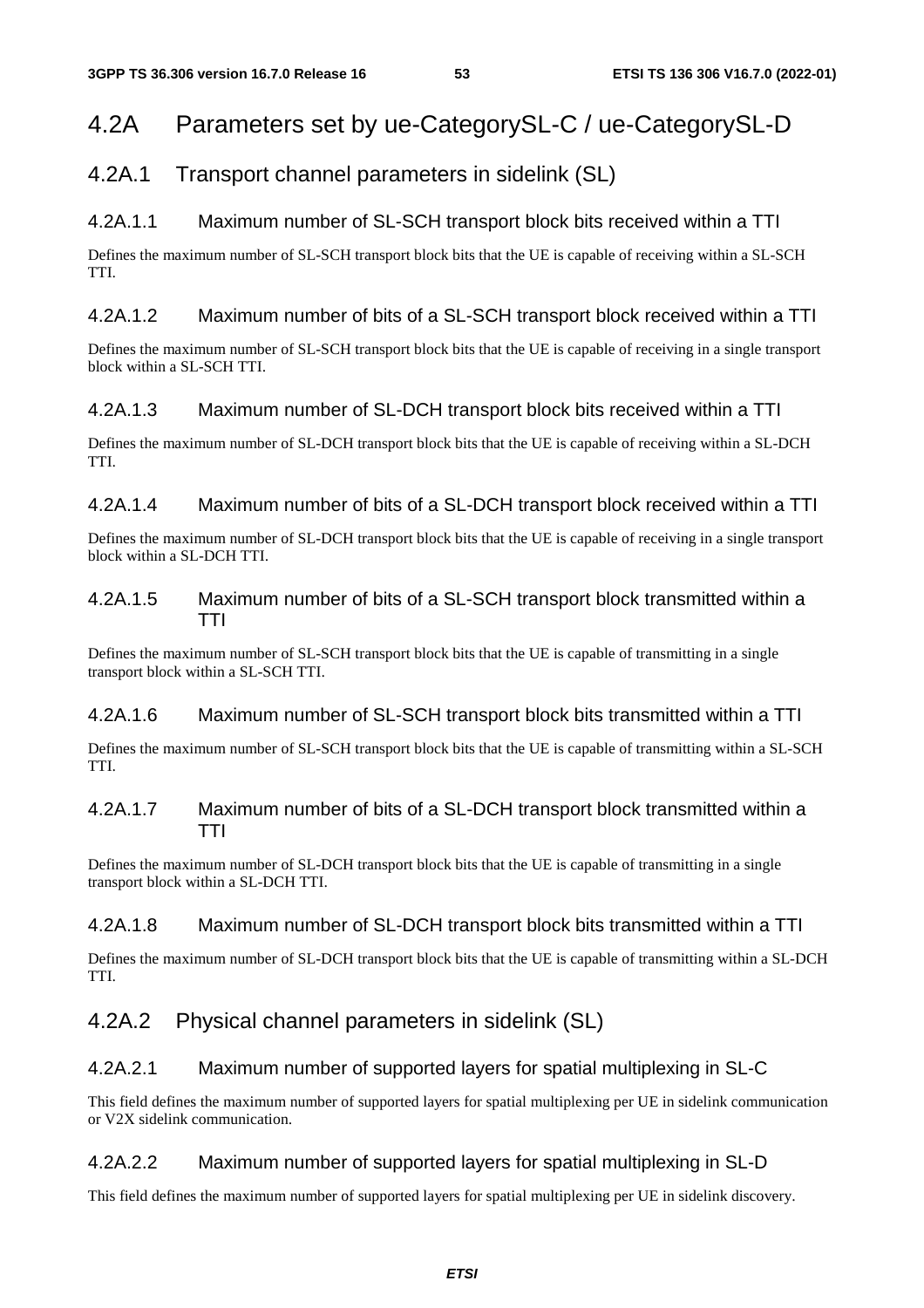# 4.3 Parameters independent of the field *ue-Category* and *ue-CategoryDL / ue-CategoryUL*

# 4.3.1 PDCP Parameters

### 4.3.1.1 *supportedROHC-Profiles*

This field defines which ROHC profiles from the list below are supported by the UE.

- 0x0000 ROHC uncompressed (RFC 5795)
- 0x0001 ROHC RTP (RFC 3095, RFC 4815)
- 0x0002 ROHC UDP (RFC 3095, RFC 4815)
- 0x0003 ROHC ESP (RFC 3095, RFC 4815)
- 0x0004 ROHC IP (RFC 3843, RFC 4815)
- 0x0006 ROHC TCP (RFC 6846)
- 0x0101 ROHCv2 RTP (RFC 5225)
- 0x0102 ROHCv2 UDP (RFC 5225)
- 0x0103 ROHCv2 ESP (RFC 5225)
- 0x0104 ROHCv2 IP (RFC 5225)

A UE that supports one or more of the listed ROHC profiles shall support ROHC profile 0x0000 ROHC uncompressed (RFC 5795).

'IMS capable UEs supporting voice' shall support ROHC profiles 0x0000, 0x0001, 0x0002 and be able to compress and decompress headers of PDCP SDUs at a PDCP SDU rate corresponding to supported IMS voice codecs.

### 4.3.1.1A *supportedROHC-Profiles-r13*

This field defines which ROHC profiles from the list below are supported by the UE:

- 0x0000 ROHC uncompressed (RFC 5795)
- 0x0002 ROHC UDP (RFC 3095, RFC 4815)
- 0x0003 ROHC ESP (RFC 3095, RFC 4815)
- 0x0004 ROHC IP (RFC 3843, RFC 4815)
- 0x0006 ROHC TCP (RFC 6846)
- 0x0102 ROHCv2 UDP (RFC 5225)
- 0x0103 ROHCv2 ESP (RFC 5225)
- 0x0104 ROHCv2 IP (RFC 5225)

A UE that supports one or more of the listed ROHC profiles shall support ROHC profile 0x0000 ROHC uncompressed (RFC 5795). This field is only applicable if the UE supports S1-U data transfer or User plane CIoT EPS Optimisation, see TS 36.331 [5], and any *ue-Category-NB*.

#### 4.3.1.2 *maxNumberROHC-ContextSessions*

This field defines the maximum number of header compression context sessions supported by the UE, excluding context sessions that leave all headers uncompressed.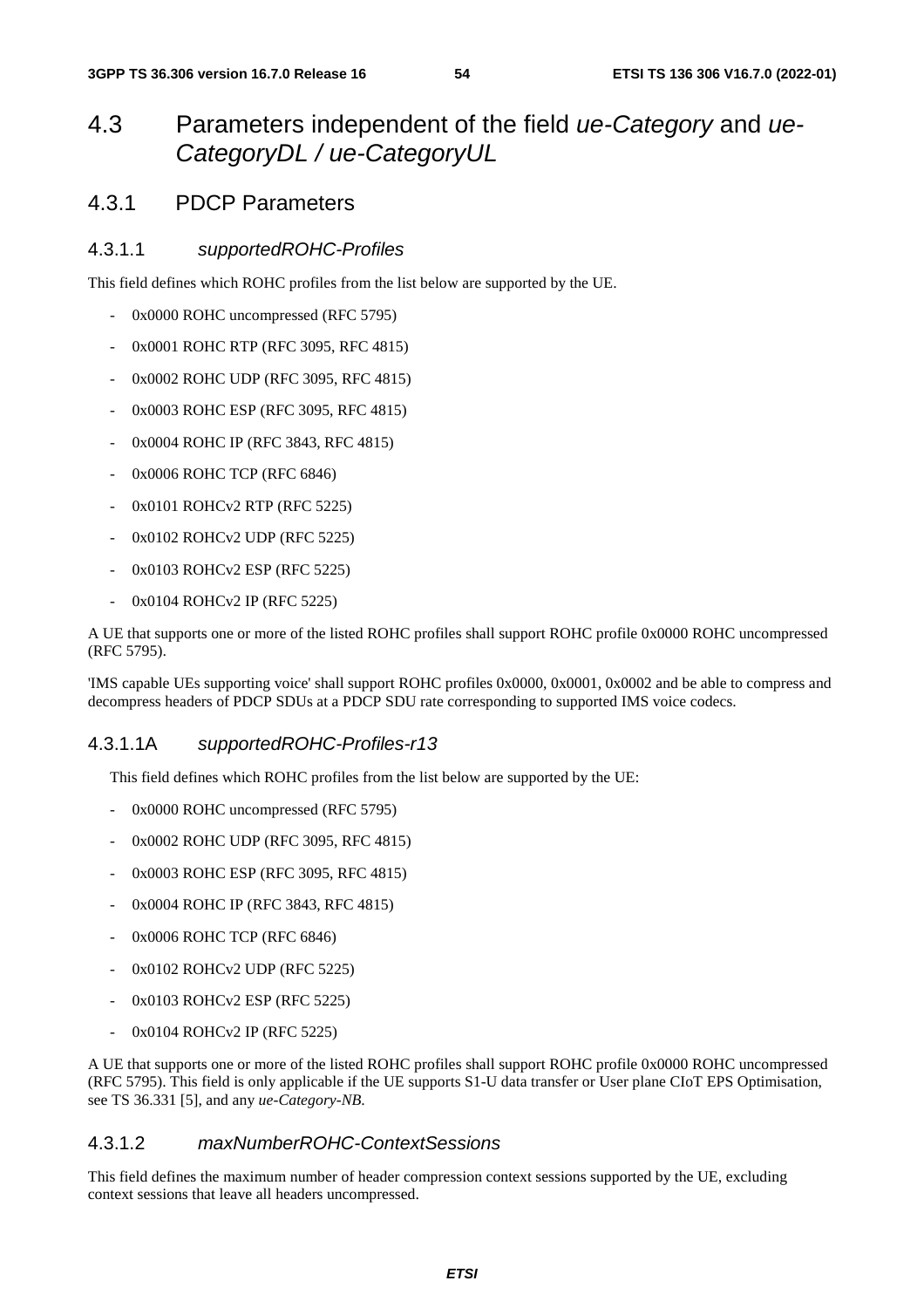### 4.3.1.2A *maxNumberROHC-ContextSessions-r13*

This field defines the maximum number of header compression context sessions supported by the UE, excluding context sessions that leave all headers uncompressed. This field is only applicable if the UE supports S1-U data transfer or User plane CIoT EPS Optimisation, see TS 36.331 [5], and any *ue-Category-NB*.

#### 4.3.1.3 *pdcp-SN-Extension*

This field defines whether the UE supports 15 bit length of PDCP sequence number as specified in TS 36.323 [2]. It is mandatory for UEs supporting split bearers and UEs supporting 18 bit length of PDCP sequence number.

#### 4.3.1.4 *supportRohcContextContinue*

This field defines whether the UE supports ROHC context continuation operation where the UE does not reset the current ROHC context upon handover.

#### 4.3.1.5 *pdcp-SN-Extension-18bits-r13*

This field defines whether the UE supports 18 bit length of PDCP sequence number as specified in TS 36.323 [2].

#### 4.3.1.6 *supportedUplinkOnlyROHC-Profiles*

This field defines which ROHC profile(s) from the list below are supported in uplink-only ROHC operation by the UE.

### - 0x0006 ROHC TCP (RFC 6846)

A UE that supports uplink-only ROHC profile(s) shall support ROHC profile 0x0000 ROHC uncompressed (RFC 5795).

#### 4.3.1.7 *supportedUDC-r15*

This field defines whether the UE supports the uplink data compression operation as specified in TS 36.323 [2].

A UE that supports the uplink data compression operation shall support 8192 bytes for compression buffer per UDC DRB and support up to 2 UDC DRBs.

#### 4.3.1.8 *supportedStandardDic-r15*

This field defines whether the UE supports UL data compression with SIP static dictionary as defined in TS 36.323 [2].

### 4.3.1.9 *supportedOperatorDic-r15*

This field defines whether the UE supports UL data compression with operator defined dictionary. If UE supports operator defined dictionary, the UE shall report *versionOfDictionary*, the version number of the dictionary, and *associatedPLMN-ID*, the associated PLMN ID of this operator defined dictionary as defined in TS 36.331 [5]. Note this parameter is not required to be present if the UE is in VPLMN. In this release of specification, UE can only support one operator defined dictionary.

#### 4.3.1.10 *pdcp-Duplication-r15*

This field defines whether the UE supports PDCP duplication.

#### 4.3.1.11 *pdcp-VersionChangeWithoutHO-r16*

This field defines whether the UE supports changing the PDCP version of DRBs, from LTE PDCP to NR PDCP and vice versa, without handover.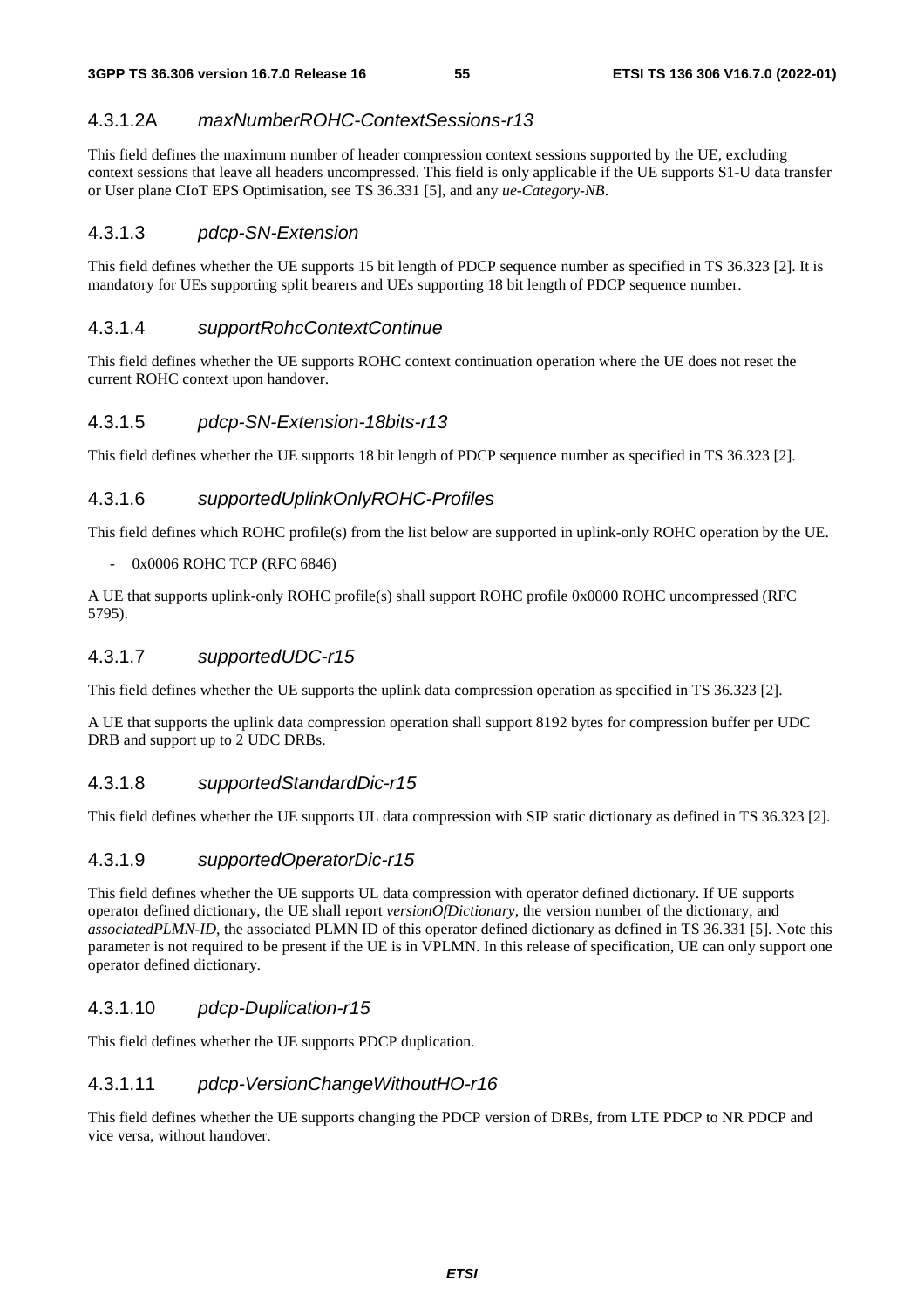### 4.3.1.12 *ehc-r16*

Indicates that the UE supports Ethernet header compression and decompression using EHC protocol, as specified in TS 36.323 [2] and in Annex A of TS 38.323 [40]. The UE indicating this capability and indicating support for at least one ROHC profile, shall support simultaneous configuration of EHC and ROHC on different DRBs.

### 4.3.1.13 *maxNumberEHC-Contexts-r16*

Defines the maximum number of Ethernet header compression contexts supported by the UE across all DRBs and across UE's EHC compressor and EHC decompressor. The indicated number defines the number of contexts in addition to CID = "all zeros" as specified in Annex A of TS 38.323 [40].

### 4.3.1.14 *continueEHC-Context-r16*

Indicates that the UE supports EHC context continuation operation where the UE keeps the established EHC context(s) upon PDCP re-establishment, as specified in TS 36.323 [2].

### 4.3.1.15 *jointEHC-ROHC-Config-r16*

Indicates whether the UE supports simultaneous configuration of EHC and ROHC protocols for the same DRB.

# 4.3.1A NR PDCP Parameters

NR PDCP capabilities: the definition of *rohc-Profiles-r15*, *rohc-ContextMaxSessions-r15*, *rohc-ProfilesUL-Only-r15*, *rohc-ContextContinue-r15*, *outOfOrderDelivery-r15* and *sn-SizeLo-r15* are the same as *supportedROHC-Profiles*, *maxNumberROHC-ContextSessions*, *uplinkOnlyROHC-Profiles*, *continueROHC-Context*, *outOfOrderDelivery* and *shortSN* defined in TS 38.306 [32].

*ims-VoiceOverNR-PDCP-MCG-Bearer-r15* indicates whether the UE supports IMS voice over NR PDCP with only MCG RLC bearer.

*ims-VoiceOverNR-PDCP-SCG-Bearer-r15* indicates whether the UE supports IMS voice over NR PDCP with only SCG RLC bearer when configured with EN-DC.

*ims-VoNR-PDCP-SCG-NGENDC-r15* indicates whether the UE supports IMS voice over NR PDCP with only SCG RLC bearer when configured with NGEN-DC.

NOTE: In this release of specification, IMS voice over split bearer is not supported for (NG)EN-DC.

# 4.3.2 RLC parameters

4.3.2.1 Void

#### 4.3.2.2 *extended-RLC-LI-Field-r12*

This field defines whether the UE supports 15 bit RLC Length Indicator (LI) as specified in TS 36.322 [3].

#### 4.3.2.3 *extendedRLC-SN-SO-Field-r13*

This field defines whether the UE supports 16 bit length of RLC sequence number and 16 bit length of RLC Segment Offset (SO) as specified in TS 36.322 [3]. It is mandatory for UEs supporting 16 bit length of MAC L field.

#### 4.3.2.4 *extendedPollByte-r14*

This field defines whether the UE supports extended pollByte values as defined by *pollByte-r14* in TS 36.331 [5].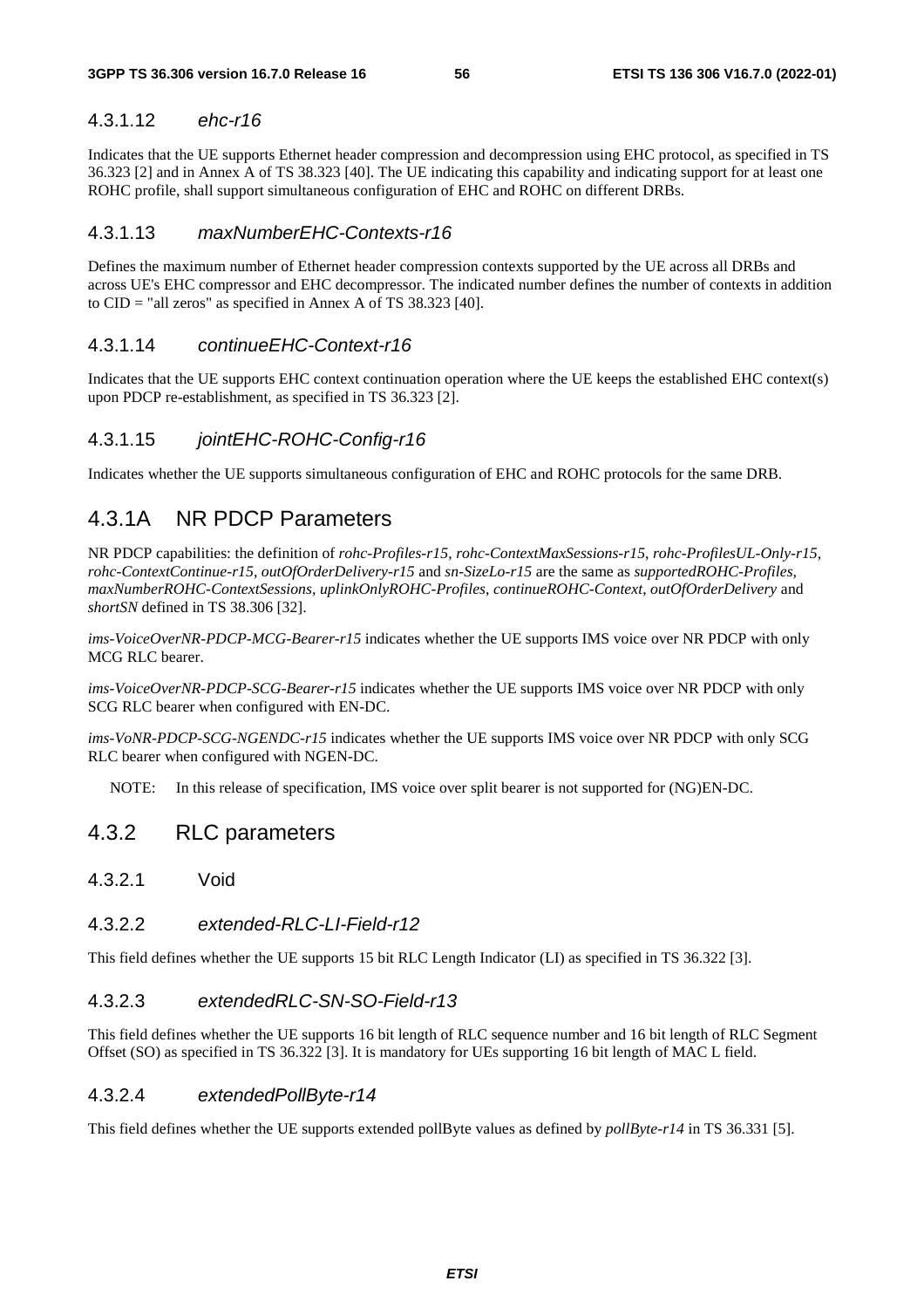#### 4.3.2.5 *rlc-UM-r15*

This field defines whether the UE supports RLC UM as specified in TS 36.322 [3]. This field is only applicable for UEs of *any ue-Category-NB*.

#### 4.3.2.6 *rlc-AM-Ooo-Delivery-r15*

This field defines whether the UE supports out-of-order delivery from RLC to PDCP for RLC AM.

#### 4.3.2.7 *rlc-UM-Ooo-Delivery-r15*

This field defines whether the UE supports out-of-order delivery from RLC to PDCP for RLC UM.

#### 4.3.2.8 *flexibleUM-AM-Combinations-r15*

This field defines whether the UE supports any combination of RLC UM and RLC AM DRBs as long as the total number of DRBs is at most 8, regardless of what FGI20 indicates.

# 4.3.3 Void

# 4.3.4 Physical layer parameters

### 4.3.4.1 *ue-TxAntennaSelectionSupported*

This field defines whether the UE supports transmit antenna selection.

### 4.3.4.2 *ue-SpecificRefSigsSupported*

This field defines whether the UE supports PDSCH transmission mode 7 for FDD.

#### 4.3.4.3 Void

### 4.3.4.4 *enhancedDualLayerFDD*

This field defines whether the UE supports enhanced dual layer (PDSCH transmission mode 8) for FDD.

#### 4.3.4.5 *enhancedDualLayerTDD*

This field defines whether the UE supports enhanced dual layer (PDSCH transmission mode 8) for TDD. Enhanced dual layer shall be supported by UEs of this version of the specification supporting TDD.

#### 4.3.4.6 *supportedMIMO-CapabilityUL-r10*

This field defines the maximum number of spatial multiplexing layers in the uplink direction for a certain band and bandwidth class in a supportedBandCombination supported by the UE.

### 4.3.4.7 *supportedMIMO-CapabilityDL-r10*

This field defines the maximum number of spatial multiplexing layers in the downlink direction for a certain band and bandwidth class in a supportedBandCombination supported by the UE. For bandwidth classes that include multiple component carriers (i.e. bandwidth classes B, C, D and so on), the field defines the maximum number of spatial multiplexing layers supported by the UE on all component carriers in the corresponding bandwidth class.

The support for more layers in *supportedMIMO-CapabilityDL* than given by the "maximum number of supported layers for spatial multiplexing in DL" derived from the *ue-Category* (without suffix) in the *UE-EUTRA-Capability* IE is only applicable to transmission mode 9 and transmission mode 10.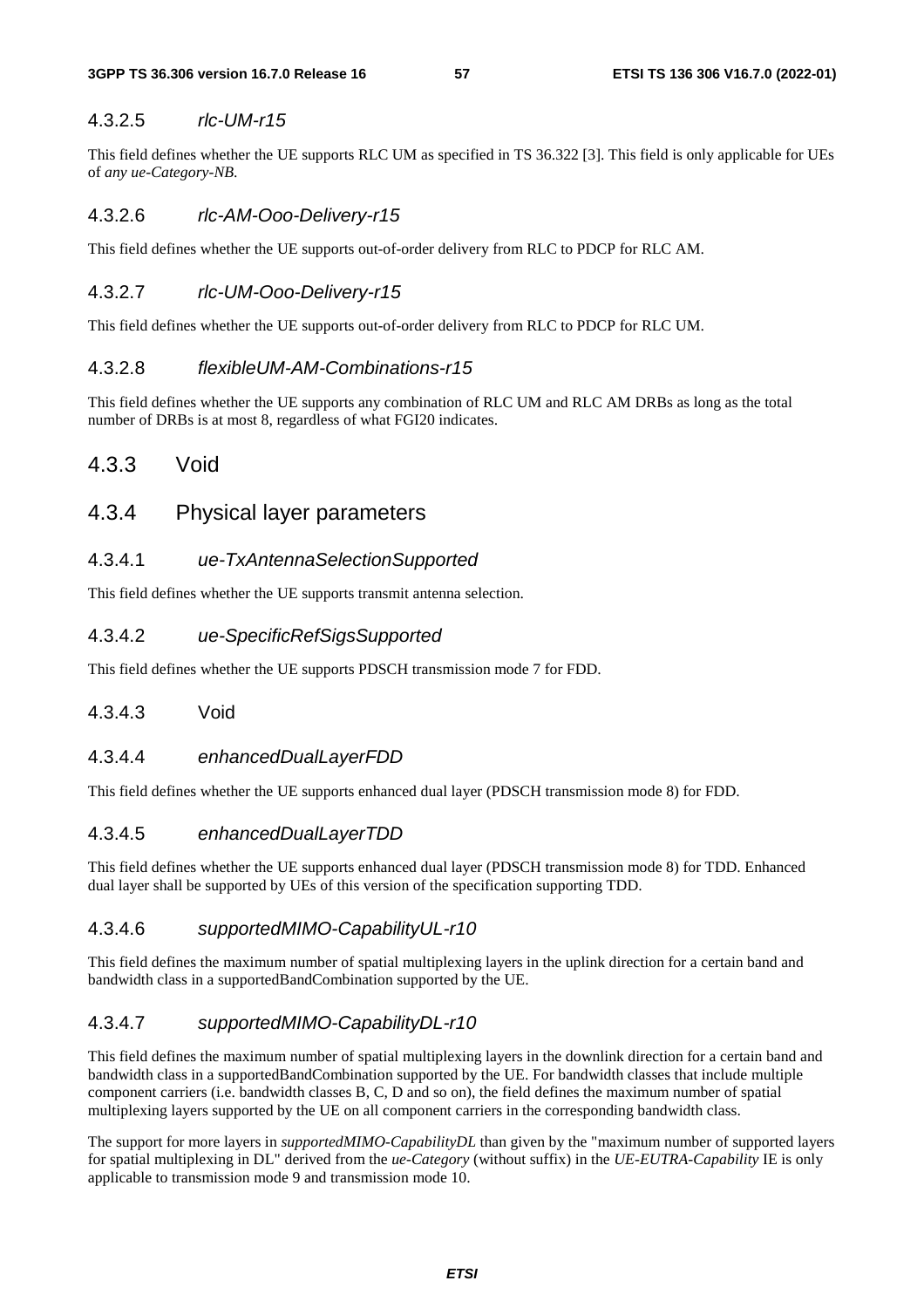#### 4.3.4.8 *two-AntennaPortsForPUCCH-r10*

This field defines whether the UE supports transmit diversity for PUCCH formats 1/1a/1b/2/2a/2b, and if the UE supports PUCCH format 3, transmit diversity for PUCCH format 3.

#### 4.3.4.9 *tm9-With-8Tx-FDD-r10*

This field defines whether the UE supports PDSCH transmission mode 9 with 8 CSI reference signal ports for FDD when not operating in CE mode.

#### 4.3.4.10 *pmi-Disabling-r10*

This field defines whether the UE supports PMI disabling.

#### 4.3.4.11 *crossCarrierScheduling-r10*

This field defines whether the UE supports cross carrier scheduling operation for carrier aggregation, including (if the UE supports carrier aggregation in UL) the use of PCell as the pathloss reference for an SCell when *pathlossReferencer10* within *UplinkPowerControlDedicatedSCell-r10* is configured as "pCell". The UE supports PDCCH DCI formats with CIF if the UE indicates support for cross carrier scheduling.

NOTE: Regardless of whether the UE supports cross carrier scheduling operation or not, it is mandatory for a UE supporting carrier aggregation in UL to support the configuration where *pathlossReference-r10* within *UplinkPowerControlDedicatedSCell-r10* is set to "sCell".

#### 4.3.4.12 *simultaneousPUCCH-PUSCH-r10*

This field defines whether the UE baseband supports simultaneous transmission of PUCCH and PUSCH, and is band agnostic. If the UE indicates support of baseband capability for simultaneous transmission of PUCCH and PUSCH using this field, and if the UE indicates support of RF capability for non-contiguous UL resource allocation within a component carrier for a particular E-UTRA radio frequency band, then the UE supports simultaneous transmission of PUCCH and PUSCH within each component carrier of the band. If the UE indicates support of baseband capability for simultaneous transmission of PUCCH and PUSCH using this field, and if the UE indicates support of carrier aggregation in UL, then the UE supports simultaneous transmission of PUCCH and PUSCH across any UL component carriers which the UE can aggregate. If the UE supports uplink LAA, this field is only applicable for non-LAA cells. For LAA SCells, see clause 7.7.4. If the UE supports DC, this field is applicable within a CG. If the UE supports PUCCH on SCell, this field is applicable within a PUCCH group as defined in TS 36.213 [22].

#### 4.3.4.13 *multiClusterPUSCH-WithinCC-r10*

This field defines whether the UE baseband supports multi-cluster PUSCH transmission within a component carrier (i.e. PUSCH resource allocation type 1), and is band agnostic. If the UE indicates support of baseband capability for multicluster PUSCH transmission within a component carrier using this field, and if the UE indicates support of RF capability for non-contiguous UL resource allocation within a component carrier for a particular E-UTRA radio frequency band, then the UE supports multi-cluster PUSCH transmission within each component carrier of the band.

NOTE: If the UE indicates support of carrier aggregation in UL, then the UE supports PUSCH transmissions over non-contiguous resource blocks across any UL component carriers which the UE can aggregate, regardless of whether or not the UE indicates support of baseband capability for multi-cluster PUSCH transmission within a component carrier using this field..

### 4.3.4.14 *nonContiguousUL-RA-WithinCC-Info-r10*

This field defines whether the UE RF supports non-contiguous UL resource allocations within a component carrier, and is signalled per E-UTRA radio frequency band which the UE supports.

#### 4.3.4.15 *crs-InterfHandl-r11*

This field defines whether the UE supports CRS interference handling. It is mandatory for UEs of this release of the specification, except for Category 0, M1, 1bis and M2 UEs.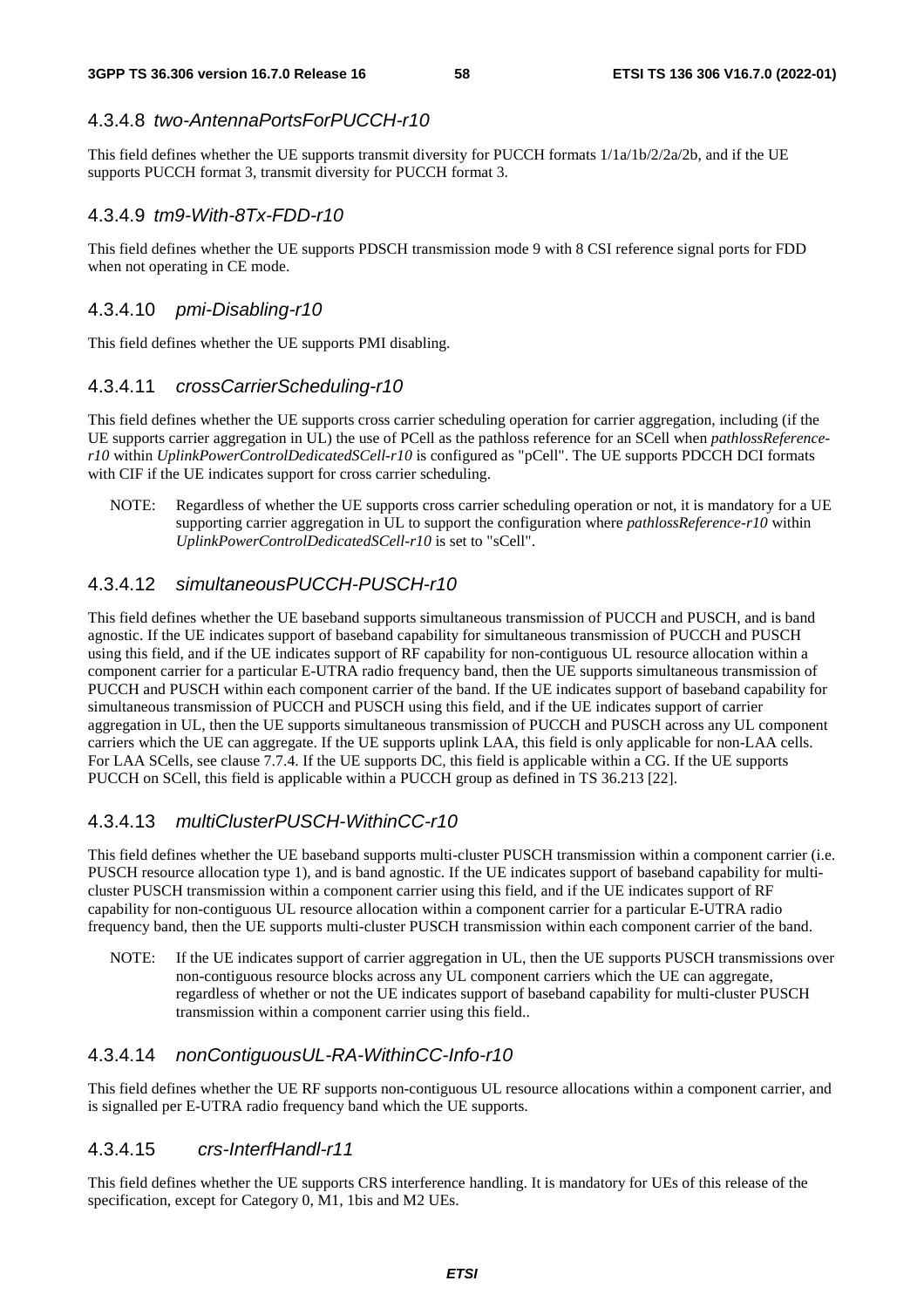#### 4.3.4.16 Void

4.3.4.17 Void

### 4.3.4.18 *ePDCCH-r11*

This field defines whether the UE can receive DCI on UE specific search space on Enhanced PDCCH.

### 4.3.4.19 *multiACK-CSI-Reporting-r11*

This field defines whether the UE supports multi-cell HARQ ACK and periodic CSI reporting and SR on PUCCH format 3 if the UE supports FDD carrier aggregation with more than two DL component carriers or TDD carrier aggregation.

### 4.3.4.20 *ss-CCH-InterfHandl-r11*

This field defines whether the UE supports synchronisation signal and common channel interference handling if the UE supports *crs-InterfHandl-r11*. It is mandatory for UEs of this release of the specification to support this feature for TDD bands, except for Category 0, M1, 1bis and M2 UEs.

### 4.3.4.21 *tdd-SpecialSubframe-r11*

This field defines whether the UE supports TDD special subframe as specified in TS 36.211 [17]. It is mandatory for UEs of this release of the specification.

### 4.3.4.21A *tdd-SpecialSubframe-r14*

This field defines whether the UE supports TDD special subframe configuration 10 as specified in TS 36.211 [17]. A UE indicating support of *tdd-SpecialSubframe-r14* shall not indicate support of *ssp10-TDD-Only-r14*.

### 4.3.4.21B *ssp10-TDD-Only-r14*

This field defines whether the UE supports TDD special subframe configuration 10 when operating only in TDD carriers (i.e., not in TDD/FDD CA or TDD/FS3 CA) as specified in TS 36.211 [17]. A UE indicating support of *ssp10- TDD-Only-r14* shall not indicate support of *tdd-SpecialSubframe-r14*.

### 4.3.4.22 *txDiv-PUCCH1b-ChSelect-r11*

This field defines whether the UE supports transmit diversity for PUCCH format 1b with channel selection if the UE supports carrier aggregation and *two-AntennaPortsForPUCCH-r10*. UE supporting *txDiv-PUCCH1b-ChSelect* shall support configuration of *PUCCH-ConfigDedicated-v13c0*.

### 4.3.4.23 *ul-CoMP-r11*

This field defines whether the UE supports UL Coordinated Multi-Point operation. It is mandatory for UEs of this release of the specification.

### 4.3.4.24 *tm5-FDD*

This field defines whether the UE supports PDSCH transmission mode 5 for FDD.

#### 4.3.4.25 *tm5-TDD*

This field defines whether the UE supports PDSCH transmission mode 5 for TDD.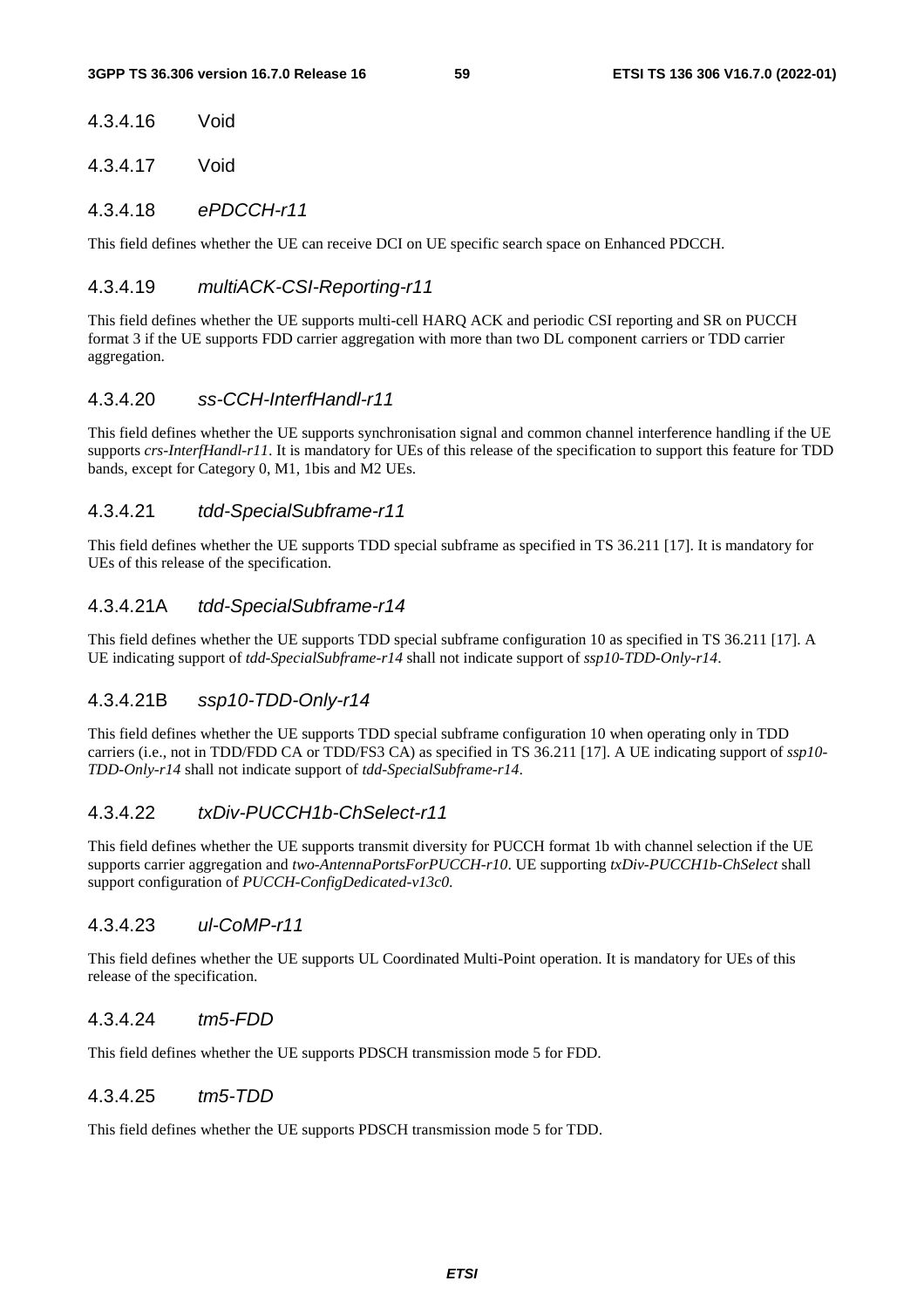### 4.3.4.26 *interBandTDD-CA-WithDifferentConfig-r11*

This field defines whether the UE supports inter-band TDD carrier aggregation with different UL/DL configuration combinations. It is mandatory for UEs of this release of the specification if inter-band TDD carrier aggregation is supported.

### 4.3.4.27 *e-HARQ-Pattern-FDD-r12*

This field defines whether the UE supports enhanced HARQ pattern for TTI bundling operation for FDD.

### 4.3.4.28 *tdd-FDD-CA-PCellDuplex-r12*

The presence of this field indicates that the UE supports TDD/FDD CA in any supported band combination including at least one FDD band with *bandParametersUL* and at least one TDD band with *bandParametersUL*. The first bit is set to "1" if UE supports the TDD PCell. The second bit is set to "1" if UE supports FDD PCell. This field is included only if the UE supports band combination including at least one FDD band with *bandParametersUL* and at least one TDD band with *bandParametersUL*. If this field is included, the UE shall set at least one of the bits as "1". If this field is included with DC, then it is applicable within a CG, and the presence of this field indicates the capability of the UE to support TDD/FDD CA with at least one FDD band and at least one TDD band in the same CG, with the value indicating the support for TDD/FDD PCell (PSCell).

### 4.3.4.29 *csi-SubframeSet-r12*

This field defines whether the UE supports Rel-12 DL CSI subframe set configuration, Rel-12 DL CSI subframe set dependent CSI measurement/feedback, configuration of up to 2 CSI-IM resources for a CSI process with no more than 4 CSI-IM resources for all CSI processes of one frequency if the UE supports tm10, configuration of two ZP-CSI-RS for tm1-tm9, PDSCH RE mapping with two ZP-CSI-RS configurations, and EPDCCH RE mapping with two ZP-CSI-RS configurations if the UE supports EPDCCH. This field is only applicable for UEs supporting TDD.

### 4.3.4.30 *phy-TDD-ReConfig-FDD-PCell-r12*

This field defines whether the UE supports TDD UL/DL reconfiguration for TDD serving cell(s) via monitoring PDCCH with eIMTA-RNTI on a FDD PCell, and HARQ feedback according to UL and DL HARQ reference configurations.

# 4.3.4.31 *phy-TDD-ReConfig-TDD-PCell-r12*

This field defines whether the UE supports TDD UL/DL reconfiguration for TDD serving cell(s) via monitoring PDCCH with eIMTA-RNTI on a TDD PCell, and HARQ feedback according to UL and DL HARQ reference configurations.

### 4.3.4.32 *pusch-SRS-PowerControl-SubframeSet-r12*

This field defines whether the UE supports subframe set dependent UL power control for PUSCH and SRS. This field is only applicable for UEs supporting TDD.

### 4.3.4.33 *enhanced-4TxCodebook-r12*

This field defines whether the UE supports enhanced 4Tx codebook as specified in TS 36.211 [17].

### 4.3.4.34 *pusch-FeedbackMode-r12*

This field defines whether the UE supports PUSCH feedback mode 3-2 as specified in TS 36.213 [22].

### 4.3.4.35 *naics-Capability-List-r12*

This field indicates that the UE supports NAICS, i.e. receiving assistance information from serving cell and using it to cancel or suppress interference of a neighbouring cell for at least one band combination. For each entry of the list, the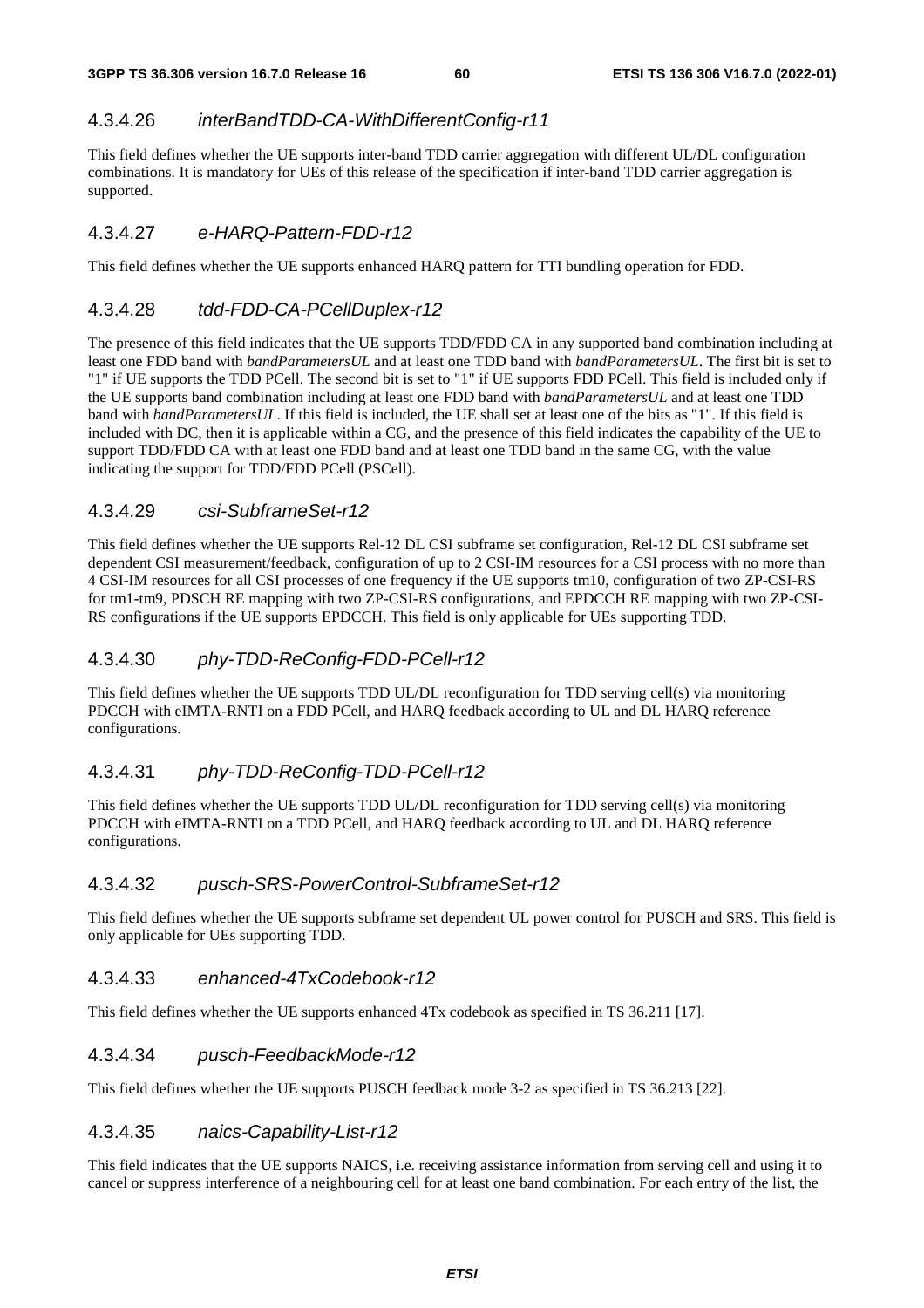NAICS capability for a band combination is indicated as a combination of *numberOfNAICSCapableCC* and *numberOfAggregatedPRB*.

### 4.3.4.36 *noResourceRestrictionForTTIBundling-r12*

This field defines whether the UE supports TTI bundling operation without resource allocation restriction. It is mandatory for UEs of this release of the specification except for Category M1 and Category M2 UEs.

#### 4.3.4.37 Void

### 4.3.4.38 *discoverySignalsInDeactSCell-r12*

This field defines whether the UE supports the behaviour on DL signals and physical channels when SCell is deactivated and discovery signals measurement is configured as specified in TS 36.211 [17]. A UE that supports this feature shall also support carrier aggregation and *crs-DiscoverySignalsMeas-r12*.

#### 4.3.4.39 *ul-64QAM-r12*

This field defines whether the UE supports UL 64QAM. A UE that supports 64QAM in UL shall support 64QAM in UL in all supported frequency bands.

### 4.3.4.40 *supportedMIMO-CapabilityDL-r12*

This field defines the maximum number of spatial multiplexing layers in the downlink direction supported by the UE on a single component carrier for bandwidth classes that include multiple component carriers (i.e. bandwidth classes B, C, D and so on).

The support for more layers in *supportedMIMO-CapabilityDL-12* than given by the "maximum number of supported layers for spatial multiplexing in DL" derived from the *ue-Category* or *ue-CategoryDL* in the *UE-EUTRA-Capability* IE is only applicable to transmission mode 9 and transmission mode 10.

### 4.3.4.41 *alternativeTBS-Indices-r12*

This field defines whether alternative TBS indices *I*<sub>TBS</sub> 26A and 33A as specified in TS 36.213 [22] are supported by the UE which is capable of transmission mode 9 or 10. Support of the alternative TBS index  $I_{\text{TRS}}$  33A is applied for the UE supporting 256QAM in DL.

### 4.3.4.42 *codebook-HARQ-ACK-r13*

The first bit of this bitmap defines whether HARQ ACK codebook size determination based on the DAI-based solution as specified in TS 36.213 [22] is supported by the UE. If the UE supports carrier aggregation with more than 5 DL component carriers, it is mandatory to support HARQ ACK codebook size determination based on the DAI-based solution.

The second bit of this bitmap defines whether HARQ ACK codebook size determination based on the number of configured CCs as specified in TS 36.213 [22] is supported by the UE. If the UE supports carrier aggregation with more than 5 DL component carriers, it is mandatory to support HARQ ACK codebook size determination based on the number of configured CCs.

### 4.3.4.43 *fdd-HARQ-TimingTDD-r13*

This field defines whether FDD HARQ timing for TDD SCell when configured with TDD PCell as specified in TS 36.213 [22] is supported by the UE.

### 4.3.4.44 *maxNumberUpdatedCSI-Proc-r13*

This field defines the maximum number of CSI processes to be updated per UE for which aperiodic CSI is requested for CA with more than 5CCs as specified in TS 36.213 [22] which is supported by the UE.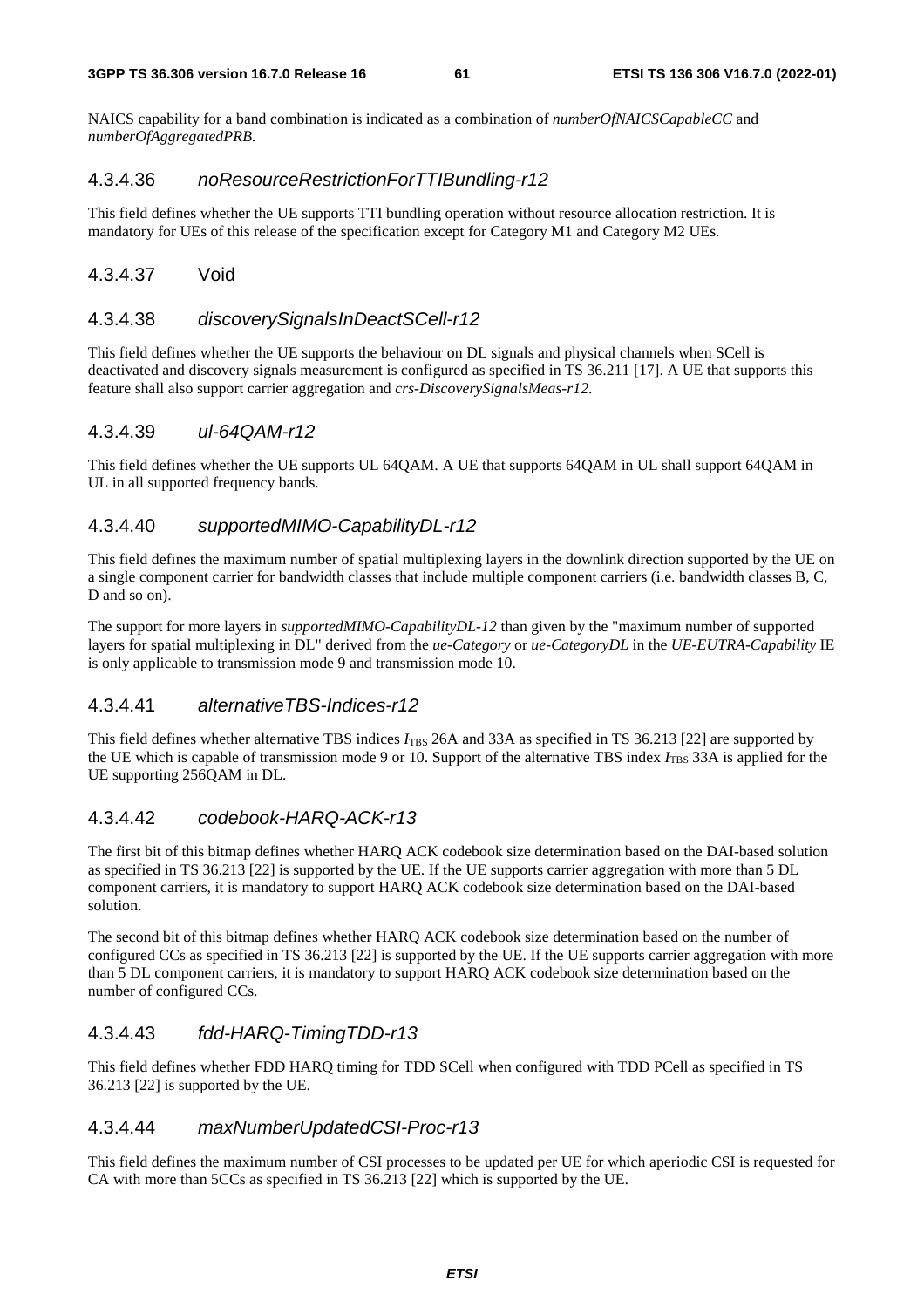### 4.3.4.45 *pucch-Format4-r13*

This field defines whether PUCCH format 4 as specified in TS 36.213 [22] is supported by the UE. It is mandatory for UEs of this release of the specification if TDD carrier aggregation with more than 5 DL component carriers is supported. It is mandatory for UEs of this release of the specification if FDD carrier aggregation with more than [FFS] DL component carriers is supported.

#### 4.3.4.46 *pucch-Format5-r13*

This field defines whether PUCCH format 5 as specified in TS 36.213 [22] is supported by the UE.

### 4.3.4.47 *pucch-SCell-r13*

This field defines whether PUCCH transmission on SCell in CA is supported by the UE.

### 4.3.4.48 *supportedBlindDecoding-r13*

This field defines blind decoding capabilities supported by the UE as specified in TS 36.213 [22].

#### 4.3.4.48.1 *maxNumberDecoding-r13*

This field defines the maximum number of blind decodes in the UE specific search space per UE in one subframe for CA with more than 5CCs as specified in TS 36.213 [22] which is supported by the UE. The number of blind decodes supported by the UE is the field value  $* 32$ . The UE indicating the maximum number of blind decodes in this field shall also support *pdcch-CandidateReduction-r13* and/or *skipMonitoringDCI-Format0-1A-r13*.

#### 4.3.4.48.2 *pdcch-CandidateReductions-r13*

This field defines whether the UE supports PDCCH candidate reduction on UE specific search space as specified in TS 36.213 [22], clause 9.1.1.

#### 4.3.4.48.3 *skipMonitoringDCI-Format0-1A-r13*

This field defines whether the UE supports blind decoding reduction on UE specific search space by not monitoring DCI Format 0 and 1A as specified in TS 36.213 [22], clause 9.1.1.

#### 4.3.4.49 *crs-InterfMitigationTM10-r13*

The field defines whether the UE supports CRS interference mitigation in transmission mode 10. The UE supporting the *crs-InterfMitigationTM10-r13* capability shall also support the *crs-InterfHandl-r11* capability.

#### 4.3.4.49a *crs-InterfMitigationTM1toTM9-r13*

The field defines whether the UE supports CRS interference mitigation (CRS-IM) while operating in the following transmission modes (TM): TM 1, TM 2, …, TM 8 and TM 9. The UE shall not include the field if it does not support CRS IM in TMs 1-9. If the field is present, the UE supports CRS-IM on at least one arbitrary downlink CC for up to *crs-InterfMitigationTM1toTM9-r13* downlink CC CA configuration. The UE signals *crs-InterfMitigationTM1toTM9 r13* value to indicate the maximum *crs-InterfMitigationTM1toTM9-r13* downlink CC CA configuration where UE may apply CRS IM. For example, the UE sets "*crs-InterfMitigationTM1toTM9-r13* = 3" to indicate that the UE supports CRS-IM on at least one DL CC for supported non-CA, 2DL CA and 3DL CA configurations. The UE supporting the *crs-InterfMitigationTM1toTM9-r13* capability shall also support the *crs-InterfHandl-r11* capability.

If this field is present, UE supports any of the following features:

- 1) CRS-IM with 2 CRS antenna ports for PDSCH for UEs with 2 receiver antenna ports (as specified in the TS 36.101 [6])
- 2) CRS-IM with 4 CRS antenna ports for PDSCH for UEs with 2 receiver antenna ports (as specified in the TS 36.101 [6])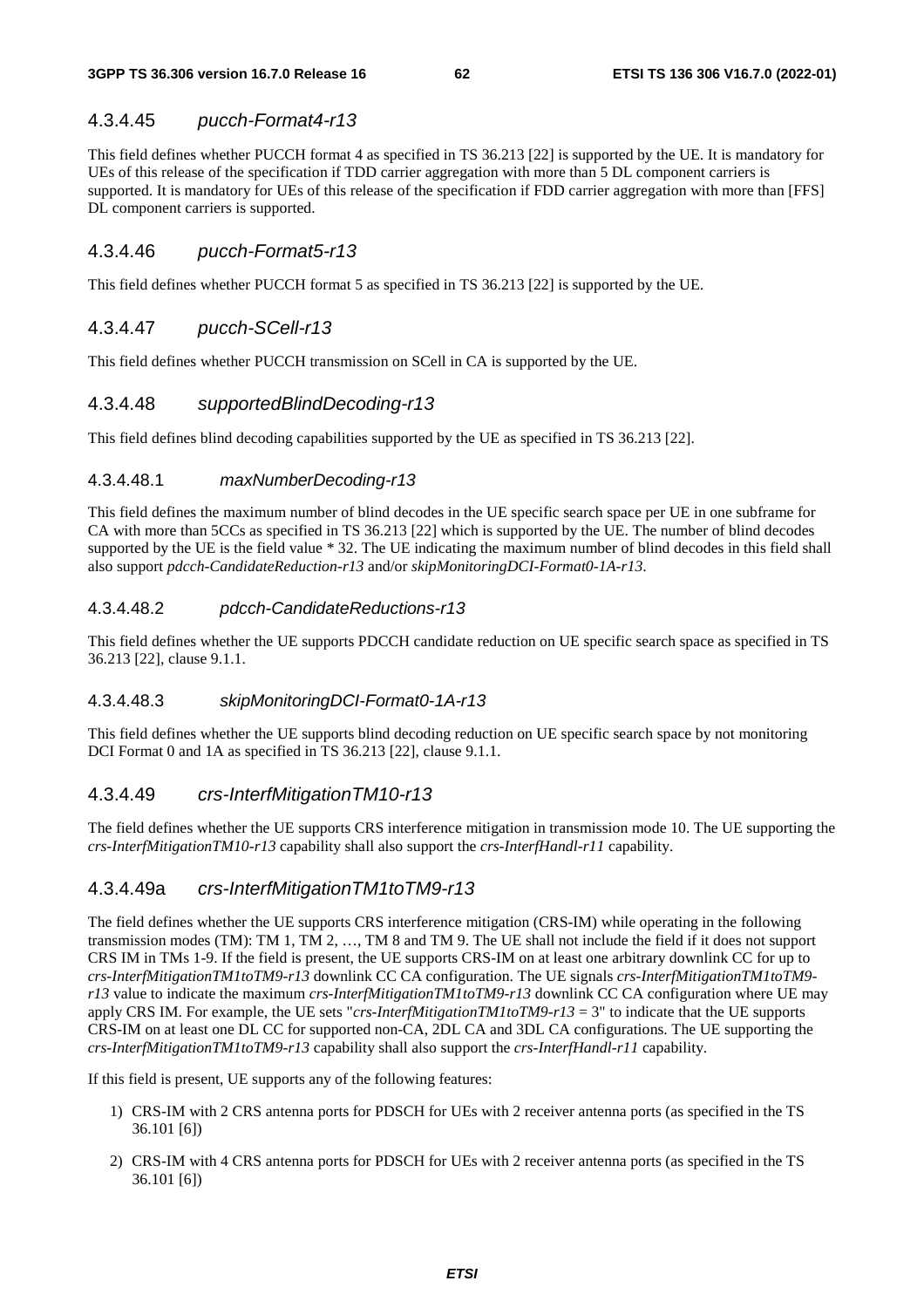- 3) CRS-IM with 2 CRS antenna ports for PDSCH for UEs with 4 receiver antenna ports (as specified in the TS 36.101 [6])
- 4) CRS-IM with 4 CRS antenna ports for PDSCH for UEs with 4 receiver antenna ports (as specified in the TS 36.101 [6])

#### 4.3.4.50 *pdsch-CollisionHandling-r13*

This field defines whether PDSCH collision handling as specified in TS 36.213 [22] is supported by the UE.

#### 4.3.4.51 *aperiodicCSI-Reporting-r13*

This field defines whether the UE supports aperiodic CSI reporting with 3 bits of the CSI request field size as specified in TS 36.213 [22], clause 7.2.1 and/or aperiodic CSI reporting mode 1-0 and mode 1-1 as specified in TS 36.213 [22], clause 7.2.1.

#### 4.3.4.52 *crossCarrierScheduling-B5C-r13*

This field defines whether the UE supports cross carrier scheduling beyond 5 DL component carriers. If supported, the UE shall also support *crossCarrierScheduling-r10*, i.e., cross carrier scheduling up to 5 DL component carriers.

#### 4.3.4.53 *spatialBundling-HARQ-ACK-r13*

This field defines whether the UE supports HARQ-ACK spatial bundling on PUCCH or PUSCH as specified in TS 36.213 [22], clauses 7.3.1 and 7.3.2.

#### 4.3.4.54 *uci-PUSCH-Ext-r13*

This field defines whether the UE supports an extension of UCI delivering more than 22 HARQ-ACK bits on PUSCH as specified in TS 36.212 [26], clause 5.2.2.6 and TS 36.213 [22], clause 8.6.3. It is mandatory for UEs of this release of the specification if TDD carrier aggregation with more than 5 DL component carriers is supported. It is mandatory for UEs of this release of the specification if FDD carrier aggregation with more than [FFS] DL component carriers is supported.

#### 4.3.4.55 *multiTone-r13*

This field defines whether the UE supports UL multi-tone transmissions on NPUSCH. This field is only applicable for UEs of any *ue-Category-NB*. It is mandatory for UEs of this release of the specification.

#### 4.3.4.56 *multiCarrier-r13*

This field defines whether the UE supports multi-carrier operation. This field is only applicable for UEs of any *ue-Category-NB*. It is mandatory for UEs of this release of the specification.

### 4.3.4.57 *cch-InterfMitigation-RefRecTypeA-r13*

This field defines whether the UE supports Type A downlink control channel interference mitigation receiver "LMMSE-IRC + CRS-IC" for PDCCH/PCFICH/PHICH/EPDCCH receive processing (Enhanced downlink control channel performance requirements Type A in the TS 36.101 [6]).

If this field is present, the UE supports at least one the following features:

- 1) Enhanced downlink control channel interference mitigation Type A receiver for 2 CRS antenna ports for UEs with 2 receiver antenna ports (Enhanced downlink control channel performance requirements Type A in the TS 36.101 [6]).
- 2) Enhanced downlink control channel interference mitigation Type A receiver for 4 CRS antenna ports for UEs with 2 receiver antenna ports (Enhanced downlink control channel performance requirements Type A in the TS 36.101 [6]).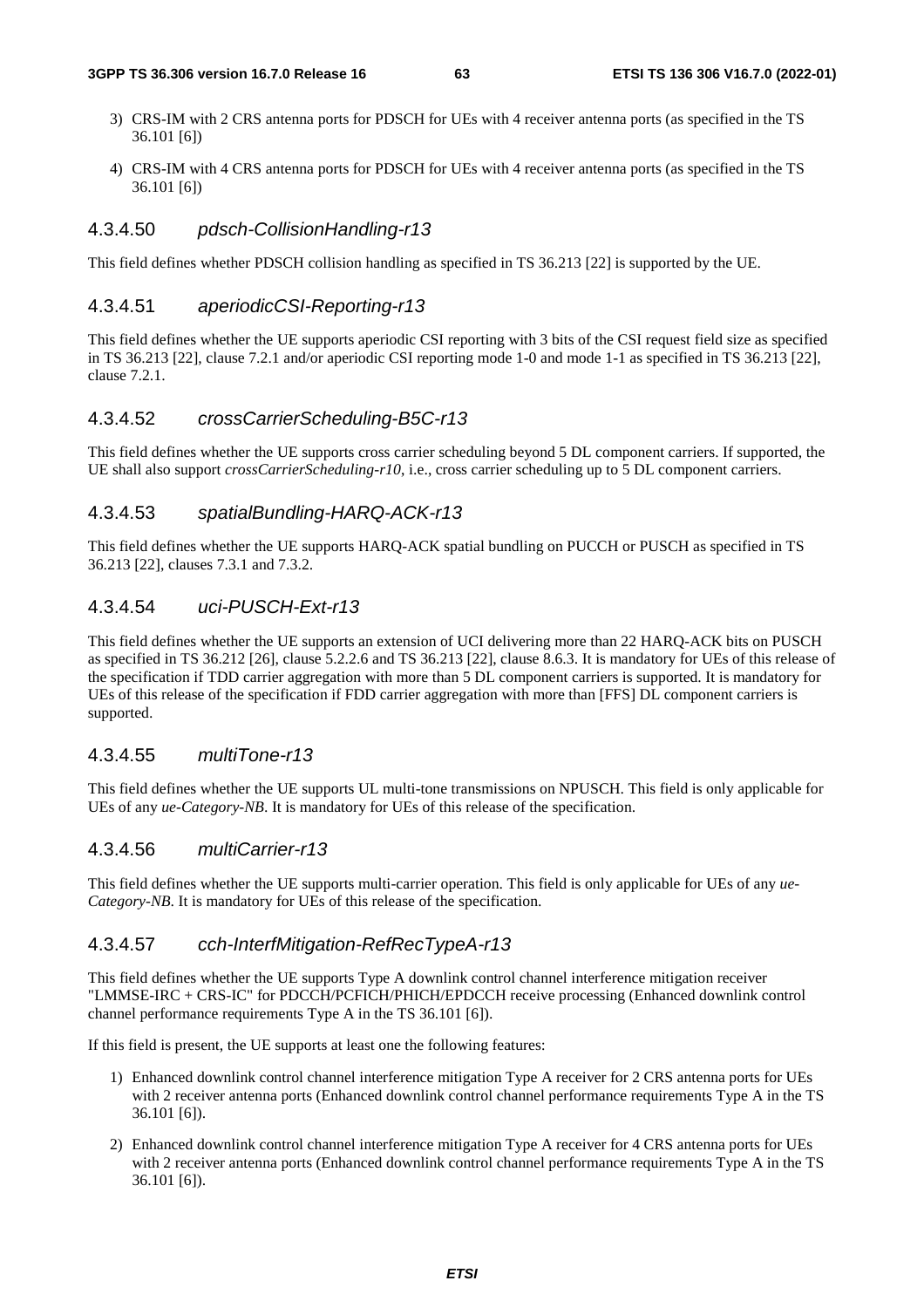### 4.3.4.58 *cch-InterfMitigation-RefRecTypeB-r13*

This field defines whether the UE supports Type B downlink control channel interference mitigation receiver "E-LMMSE-IRC + CRS-IC" for PDCCH/PCFICH/PHICH receive processing in synchronous networks (Enhanced downlink control channel performance requirements Type B in the TS 36.101 [6]). The UE supporting the capability defined by *cch-InterfMitigation-RefRecTypeB-r13* shall also support the capability defined by *cch-InterfMitigation-RefRecTypeA-r13*.

### 4.3.4.59 *cch-InterfMitigation-MaxNumCCs-r13*

This field indicates that the UE supports downlink control channel interference mitigation on at least one arbitrary downlink CC for up to *cch-InterfMitigation-MaxNumCCs* downlink CC CA configuration.

### 4.3.4.60 *tdd-TTI-Bundling-r14*

This field defines whether the UE supporting TDD special subframe configuration 10 also supports TTI bundling for TDD configuration 2 and 3 when *ssp10* is configured as specified in TS 36.331 [5].

### 4.3.4.61 *dmrs-LessUpPTS-r14*

This field defines whether the UE supports not to transmit DMRS for PUSCH in UpPTS as specified in TS 36.211 [17].

### 4.3.4.62 *twoHARQ-Processes-r14*

This field defines whether the UE supports 2 HARQ processes in DL and UL. This field is only applicable for UEs that support category NB2.

### 4.3.4.63 *ce-PUSCH-NB-MaxTBS-r14*

This field indicates whether the UE supports the maximum UL TBS size of 2984 bits in 1.4 MHz when operating in coverage enhancement mode A, as specified in TS 36.212 [26] and TS 36.213 [22]. A UE indicating support of *ce-PUSCH-NB-MaxTBS-r14* shall also indicate support of *ce-ModeA-r13*.

### 4.3.4.64 *ce-PDSCH-PUSCH-MaxBandwidth-r14*

This field indicates support of a maximum PDSCH/PUSCH channel bandwidth larger than 1.4 MHz when the UE is operating in coverage enhancement mode A and B, as specified in TS 36.212 [26] and TS 36.213 [22]. The maximum supported PDSCH channel bandwidth in coverage enhancement mode A and B is indicated by *ce-PDSCH-PUSCH-MaxBandwidth-r14*. The maximum supported PUSCH channel bandwidth is 5 MHz in coverage enhancement mode A and 1.4 MHz in coverage enhancement mode B. This field is not applicable for UEs of Category M1. This field is mandatory for UEs of Category M2. A UE indicating support of *ce-PDSCH-PUSCH-MaxBandwidth-r14* shall also indicate support of *ce-ModeA-r13*.

#### 4.3.4.65 *ce-HARQ-AckBundling-r14*

This field indicates whether the UE supports HARQ-ACK bundling in FDD when operating in coverage enhancement mode A, as specified in TS 36.212 [26] and TS 36.213 [22]. A UE indicating support of *ce-HARQ-AckBundling-r14*  shall also indicate support of *ce-ModeA-r13*.

#### 4.3.4.66 *ce-PDSCH-TenProcesses-r14*

This field indicates whether the UE supports 10 DL HARQ processes in FDD when operating in coverage enhancement mode A, as specified in TS 36.212 [26] and TS 36.213 [22]. A UE indicating support of *ce-PDSCH-TenProcesses-r14*  shall also indicate support of *ce-ModeA-r13*.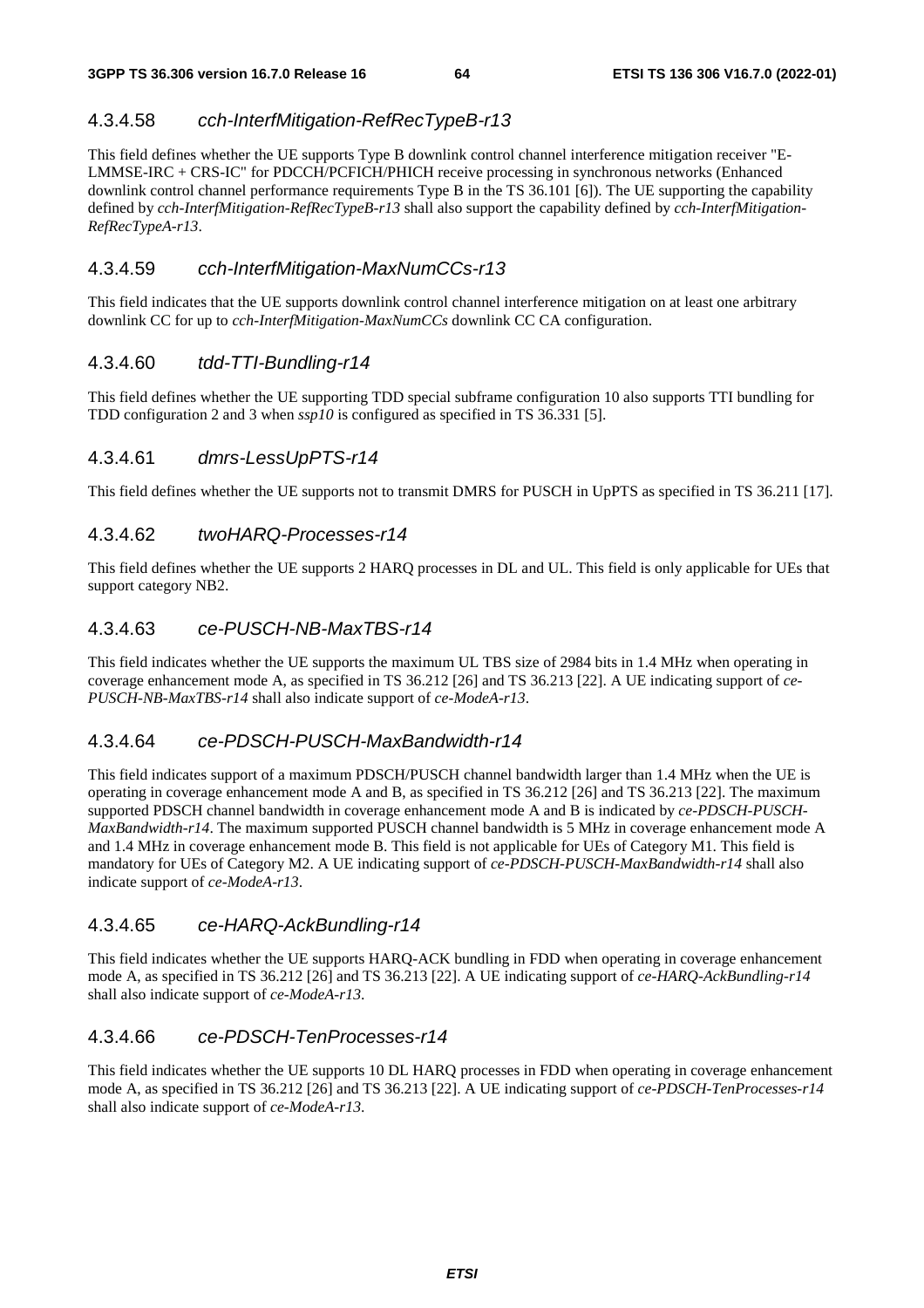### 4.3.4.67 *ce-RetuningSymbols-r14*

This field indicates the number of retuning symbols used by the UE when operating in coverage enhancement mode A and B, as specified in TS 36.211 [17]. A UE indicating support of *ce-RetuningSymbols-r14* shall also indicate support of *ce-ModeA-r13*.

### 4.3.4.68 *ce-PDSCH-PUSCH-Enhancement-r14*

This field indicates whether the UE supports new numbers of repetitions for PUSCH and modulation restriction for PDSCH and PUSCH in coverage enhancement mode A, as specified in TS 36.212 [26] and TS 36.213 [22]. A UE indicating support of *ce-PDSCH-PUSCH-Enhancement-r14* shall also indicate support of *ce-ModeA-r13*.

### 4.3.4.69 *ce-SchedulingEnhancement-r14*

This field indicates whether the UE supports dynamic HARQ-ACK delay for HD-FDD in coverage enhancement mode A, as specified in TS 36.212 [26] and TS 36.213 [22]. A UE indicating support of *ce-SchedulingEnhancement-r14* shall also indicate support of *ce-ModeA-r13*.

### 4.3.4.70 *ce-SRS-Enhancement-r14*

This field indicates whether the UE supports SRS coverage enhancement with support of SRS combs 2 and 4, as specified in TS 36.213 [22]. A UE indicating support of *ce-SRS-Enhancement-r14* shall also indicate support of *ce-ModeA-r13* and shall not indicate support of *ce-SRS-EnhancementWithoutComb4-r14*.

### 4.3.4.70A *ce-SRS-EnhancementWithoutComb4-r14*

This field indicates whether the UE supports SRS coverage enhancement with support of SRS comb 2 but without support of SRS comb 4, as specified in TS 36.213 [22]. A UE indicating support of *ce-SRS-EnhancementWithoutComb4-r14* shall also indicate support of *ce-ModeA-r13* and shall not indicate support of *ce-SRS-Enhancement-r14*.

### 4.3.4.71 *ce-PUCCH-Enhancement-r14*

This field indicates whether the UE supports repetition levels 64 and 128 for PUCCH in CE Mode B, as specified in TS 36.211 [17] and in TS 36.213 [22]. A UE indicating support of *ce-PUCCH-Enhancement-r14* shall also indicate support of *ce-ModeB-r13*.

### 4.3.4.72 *ce-ClosedLoopTxAntennaSelection-r14*

This field indicates whether the UE supports UL closed-loop Tx antenna selection in coverage enhancement mode A, as specified in TS 36.212 [26]. A UE indicating support of *ce-ClosedLoopTxAntennaSelection-r14* shall also indicate support of *ce-ModeA-r13* and *ue-TxAntennaSelectionSupported*.

### 4.3.4.73 *ul-256QAM-r14*

This field indicates UL 256QAM support by the UE on a single component carrier within a band combination (i.e. bandwith class A).

### 4.3.4.73A *ul-256QAM-r15*

This field indicates whether the UE supports UL 256QAM for MR-DC within the indicated feature set. This field is reported per component carrier in a bandwidth class (A,B, C, D and so on) for a band in a given band combination.

### 4.3.4.74 *alternativeTBS-Index-r14*

This field defines whether alternative TBS index  $I_{\text{TBS}}$  33B as specified in TS 36.213 [22] is supported by the UE. Support of the alternative TBS index *I*<sub>TBS</sub> 33B is applied for the UE supporting 256QAM in DL.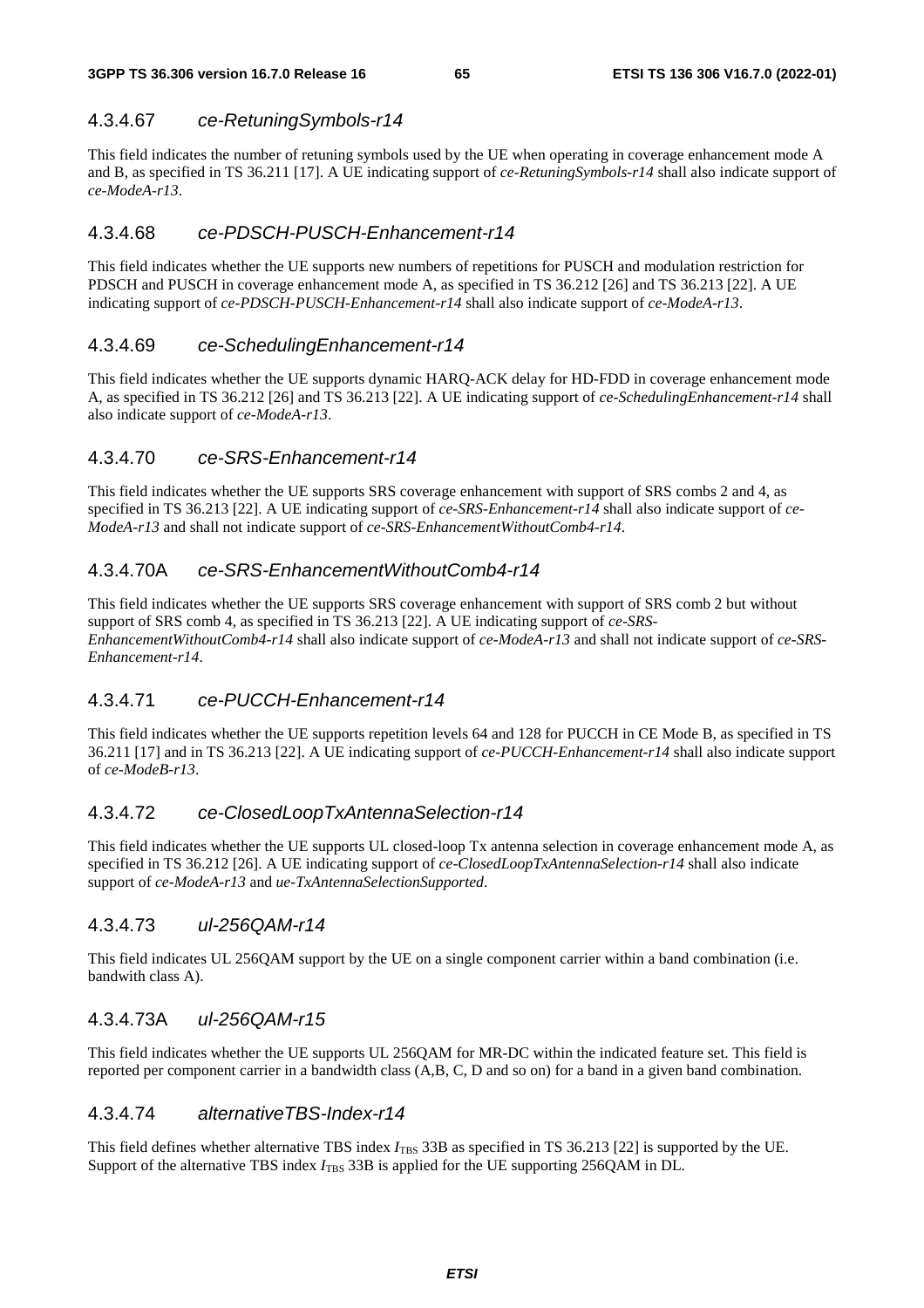### 4.3.4.75 *multiCarrier-NPRACH-r14*

This field defines whether the UE supports NPRACH on non-anchor carrier, as specified in TS 36.321 [4] and TS 36.331 [5]. This field is only applicable for UEs of any *ue-Category-NB*. It is mandatory for UEs of this release of the specification.

### 4.3.4.76 *multiCarrierPaging-r14*

This field defines whether the UE supports paging on non-anchor carriers for FDD, as specified in TS 36.331 [5] and TS 36.304 [14]. This field is only applicable for UEs of any *ue-Category-NB*. It is mandatory for UEs of this release of the specification.

### 4.3.4.77 *ul-256QAM-perCC-InfoListr14*

This field indicates UL 256QAM support by the UE on a single component carrier within a band combination, which the corresponding bandwidth class includes multiple serving carriers (i.e. bandwidth class B, C, D and so on).

### 4.3.4.78 *unicast-fembmsMixedSCell-r14*

This field defines whether unicast reception from FeMBMS/Unicast mixed cell is supported by the UE. This field is included only if UE supports carrier aggregation.

### 4.3.4.79 *emptyUnicastRegion-r14*

This field defines whether the UE supports unicast reception in subframes with empty unicast control region as described in TS 36.213 [22], clause 12. This field is included only if UE supports unicast reception from FeMBMS/Unicast mixed cell.

### 4.3.4.80 *interferenceRandomisation-r14*

This field indicates whether the UE supports interference randomisation in connected mode for FDD as specified in TS 36.211 [17]. This field is only applicable for UEs of any *ue-Category-NB*. It is mandatory for UEs of this release of the specification.

#### 4.3.4.81 *must-CapabilityPerBand-r14*

This field indicates that the UE supports multi-user superposition transmission operation for the corresponding frequency band as specified in 36.212 [26], clause 5.3.3.1. UE indicates the support of the different MUST features per band.

#### 4.3.4.81.1 *must-TM234-UpTo2Tx-r14*

This field indicates that the UE supports MUST operation for TM2/3/4 using up to 2Tx.

#### 4.3.4.81.2 *must-TM89-UpToOneInterferingLayer-r14*

This field indicates that the UE supports MUST operation for TM8/9 with assistance information for up to 1 interfering layer.

#### 4.3.4.81.3 *must-TM10-UpToOneInterferingLayer-r14*

This field indicates that the UE supports MUST operation for TM10 with assistance information for up to 1 interfering layer.

#### 4.3.4.81.4 *must-TM89-UpToThreeInterferingLayers-r14*

This field indicates that the UE supports MUST operation for TM8/9 with assistance information for up to 3 interfering layers.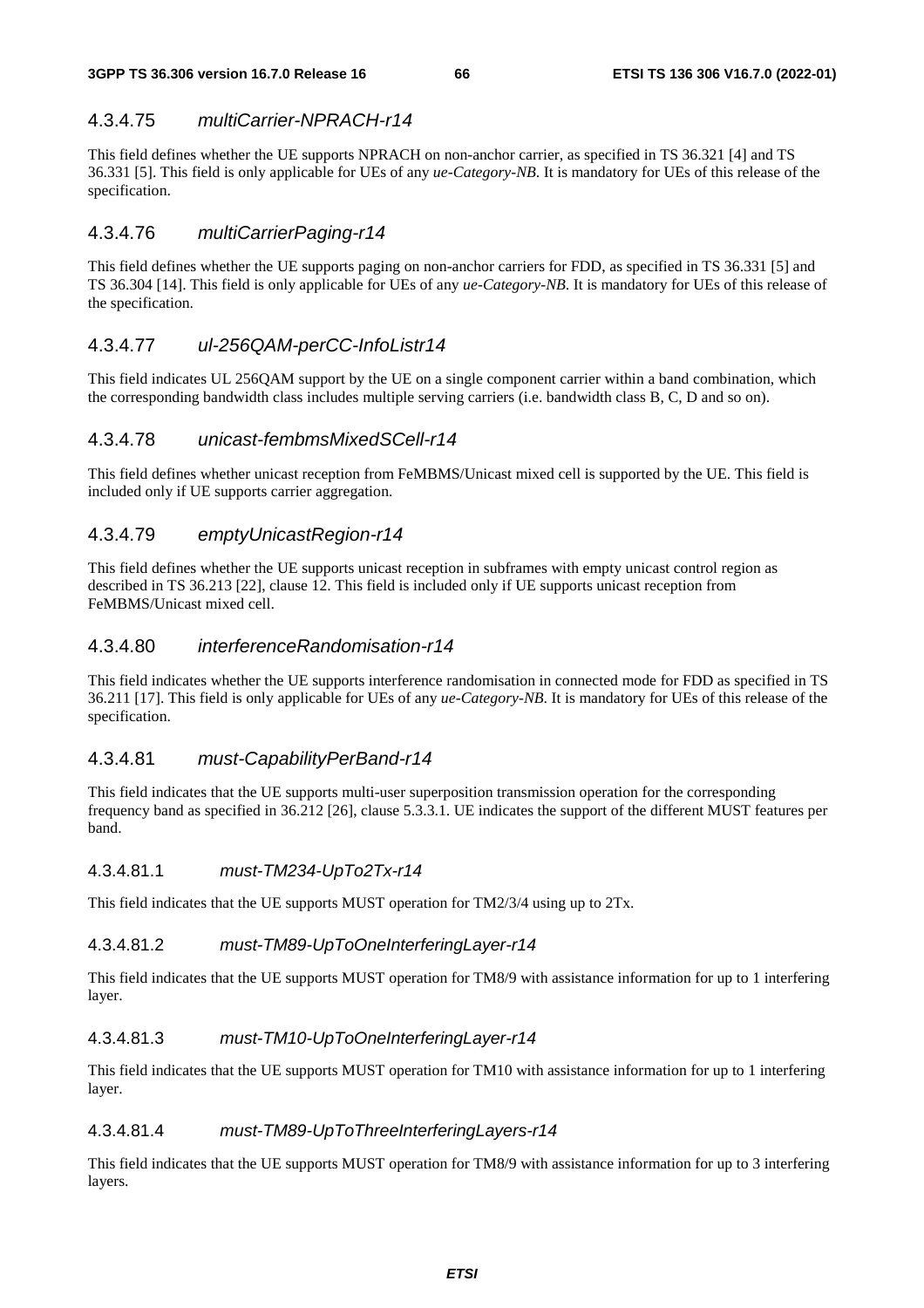#### 4.3.4.81.5 *must-TM10-UpToThreeInterferingLayers-r14*

This field indicates that the UE supports MUST operation for TM10 with assistance information for up to 3 interfering layers.

#### 4.3.4.82 *crs-LessDwPTS-r14*

This field defines whether the UE supports TDD special subframe configuration 10 without CRS transmission on the 5th symbol of DwPTS (i.e. *ssp10-CRS-LessDwPTS*) as specified in TS 36.211 [17] and TS 36.331 [5].

#### 4.3.4.83 *dl-1024QAM-Slot-r15*

This field indicates whether the UE supports 1024QAM in DL on the band for slot TTI operation.

#### 4.3.4.84 *dl-1024QAM-SubslotTA-1-r15*

This field indicates whether the UE supports 1024QAM in DL on the band for subslot TTI operation with TA set 1.

### 4.3.4.85 *dl-1024QAM-SubslotTA-2-r15*

This field indicates whether the UE supports 1024QAM in DL on the band for subslot TTI operation with TA set 2.

#### 4.3.4.86 *dmrs-PositionPattern-r15*

This field indicates whether the UE supports uplink DMRS position pattern 'D D D' in subslot #5 with application of the 1/6 as the TBS scaling factor.

#### 4.3.4.87 *dmrs-RepetitionSubslotPDSCH-r15*

This field indicates whether the UE supports back-to-back 3/4-layer DMRS reception in two consecutive subslots across subframe boundary for subslot-PDSCH.

#### 4.3.4.88 *dmrs-SharingSubslotPDSCH-r15*

This field indicates whether the UE supports DMRS sharing in two consecutive subslots across subframe boundary for subslot-PDSCH.

#### 4.3.4.89 *epdcch-SPT-differentCells-r15*

This field indicates whether the UE supports EPDCCH and short processing time on different serving cells.

#### 4.3.4.90 *epdcch-STTI-differentCells-r15*

This field indicates whether the UE supports EPDCCH and sTTI on different serving cells.

#### 4.3.4.91 *maxLayersSlotOrSubslotPUSCH-r15*

This field indicates the maxiumum number of layers for slot-PUSCH or subslot-PUSCH transmission. If the UE reports maximum number of layers for UL in sTTI for a band combination using the IE *CA-MIMO-ParametersUL-r15*, the reported maximum number of layers shall not exceed the value indicated by this field.

### 4.3.4.92 *maxNumberUpdatedCSI-Proc-SPT-r15*

This field defines, if short processing time is supported, the maximum number of CSI processes to be updated per UE which aperiodic CSI is requested for CA with more than 5CCs as specified in TS 36.213 [22] which is supported by the UE.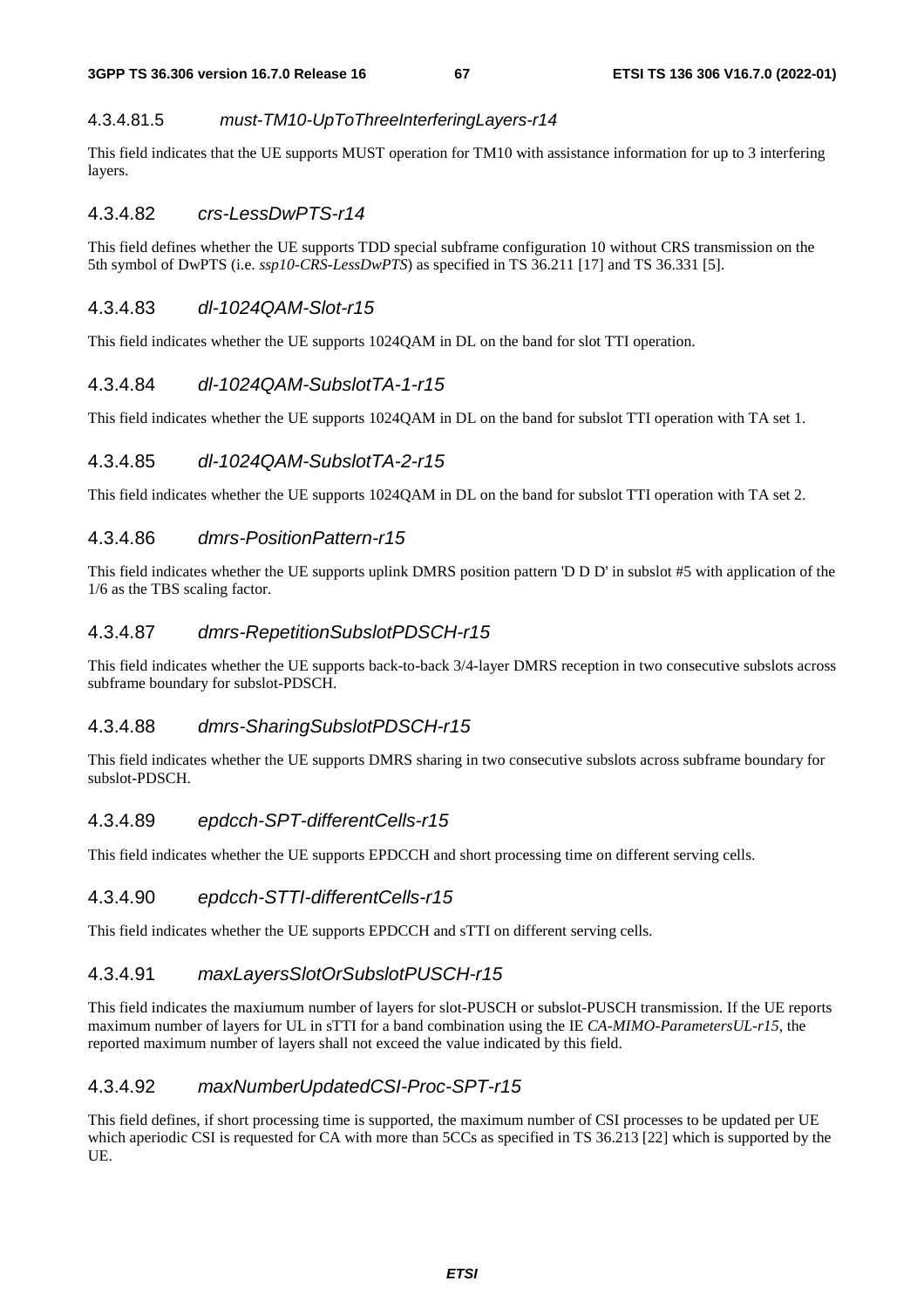### 4.3.4.93 Void

#### 4.3.4.94 *numberOfBlindDecodesUSS-r15*

This field defines the maximum number of blind decodes in UE specific search space in one subframe for CCs configured with sTTI operation, supported by the UE. The number of blind decodes supported by the UE is the field value  $X*68$ .

### 4.3.4.95 *pdsch-SlotSubslotPDSCH-Decoding-r15*

This field defines whether the UE supports decoding of PDSCH and slot-PDSCH/subslot-PDSCH assigned with C-RNTI/SPS C-RNTI in the same subframe for a given carrier.

### 4.3.4.96 *simultaneousTx-differentTx-duration-r15*

This field defines whether the UE supports simultaneous transmission of different transmission durations over different carriers. The different transmission duration can be of subframe, slot or subslot duration. A common capability is used regardless of combination of different UL transmission duration over different carriers. The capability is reported per band/band combination.

### 4.3.4.97 *slotPDSCH-TxDiv-TM8-r15*

This field indicates whether the UE supports TX diversity transmission using ports 7 and 8 for TM8 for slot PDSCH.

### 4.3.4.98 *slotPDSCH-TxDiv-TM9and10-r15*

This field indicates whether the UE supports TX diversity transmission using ports 7 and 8 for TM9/10 for slot PDSCH.

### 4.3.4.99 *spdcch-differentRS-types-r15*

This field indicates whether the UE supports monitoring of sPDCCH on RB sets with different RS types within a TTI.

#### 4.3.4.100 *spt-Parameters-r15*

This field indicates the maximum number of supported CCs and the corresponding supported frame structure for short processing time. The UE capability is reported per band combination. The reported number of carriers *maxNumberCCs-SPT-r15* applies to all the FS-type(s) *frameStructureType-SPT-r15* supported in a given band combination.

### 4.3.4.101 *sps-CyclicShift-r15*

This field indicates whether the UE supports different cyclic shift for DMRS for UL SPS using 1ms TTI.

### 4.3.4.102 *subslotPDSCH-TxDiv-TM9and10-r15*

This field indicates whether the UE supports TX diversity transmission using ports 7 and 8 for TM9/10 for subslot PDSCH.

### 4.3.4.103 *sTTI-SupportedCombinations-r15*

This field indicates the different combinations of sTTI lengths (slot or subslot) that the UE supports in a single PUCCH group or in two PUCCH groups. A TTI length combination is reported for DL first followed by UL. In case of two PUCCH groups the support for the primary PUCCH group is indicated first. The capability is reported per band per band combination. This field is also used to report the sTTI capabilities for non-CA bands.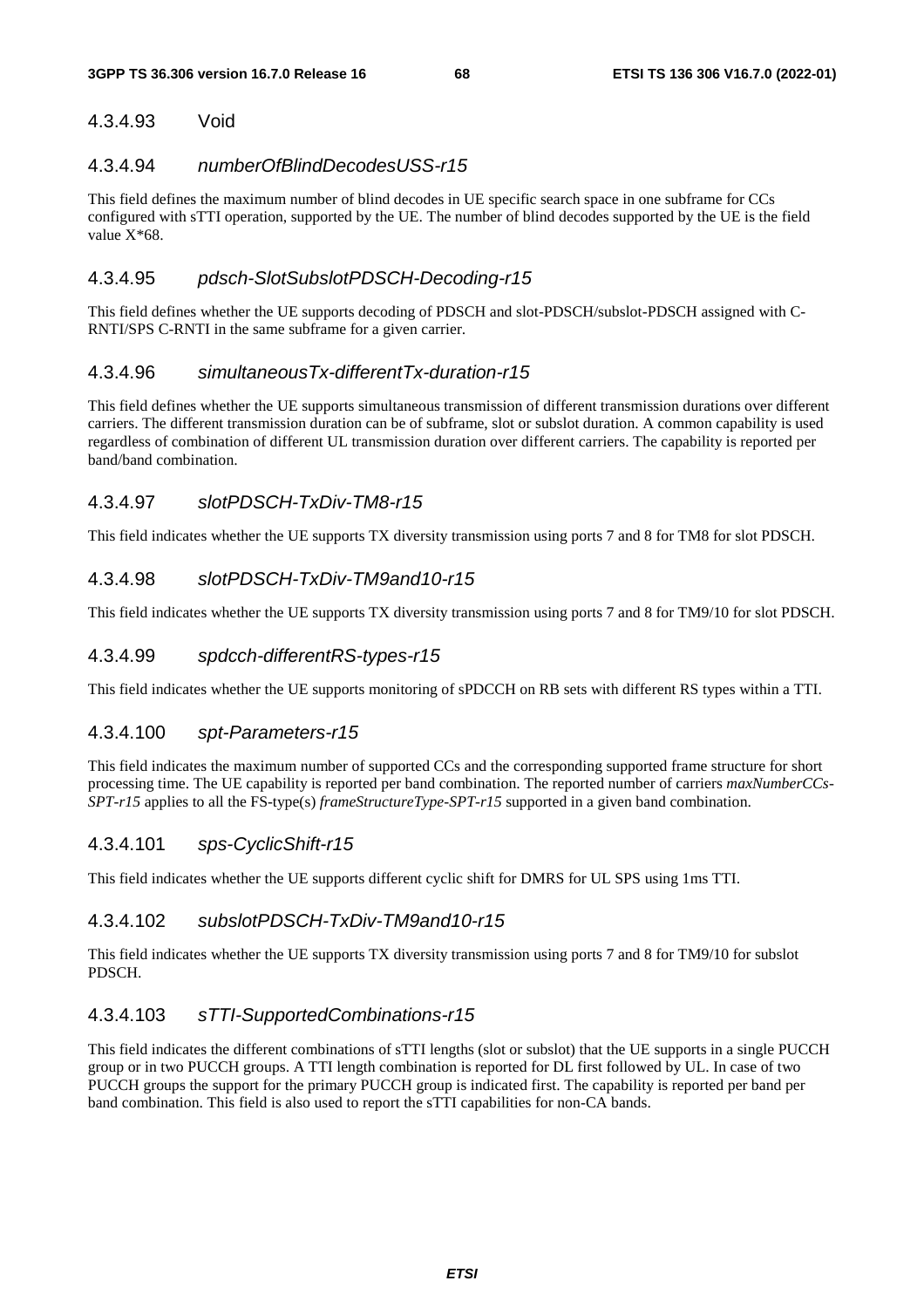#### 4.3.4.104 Void

#### 4.3.4.105 *sTTI-SPT-BandParameters-r15*

This field indicates the different sTTI/sPT capabilities for each band of the reported band combinations using *supportedBandCombination*. The UE reports these capabilities in the same order in which the band combinations are reported. The UE is allowed to report the same band combination more than once, if the corresponding sTTI/sPT capabilities are different. If any of the fields *sTTI-CA-MIMO-ParametersDL-r15, sTTI-CA-MIMO-ParametersUL-r15, sTTI-SupportedCSI-Proc-r15* are not provided by the UE, the corresponding parameters of these fields reported from the band of the band combination for which the sTTI parameters are applied, are assumed to be supported for sTTI/sPT features as well. If any of the fields *sTTI-MIMO-CA-ParametersPerBoBCs-r15, sTTI-MIMO-CA-ParametersPerBoBCs-v1530* are not provided by the UE, the corresponding parameters from *mimo-UE-ParametersSTTI-r15, mimo-UE-ParametersSTTI-v1530* are applied, and if any of the fields *mimo-UE-ParametersSTTIr15, mimo-UE-ParametersSTTI-v1530* are not provided by the UE, then the corresponding parameters of these fields reported from the band of the band combination for which the sTTI parameters are applied, are assumed to be supported for sTTI/sPT features.

#### 4.3.4.106 *sTTI-SupportedCSI-Proc-r15*

This field indicates, for short TTI, the maximum number of CSI processes supported on a component carrier within a band. Value n1 corresponds to 1 CSI process, value n3 corresponds to 3 CSI processes, and value n4 corresponds to 4 CSI processes. If this field is included, the UE shall include the same number of entries listed in the same order as in *bandParameterList-r11, bandParameterList-r13* if they are reported. If the UE supports at least 1 CSI process on any component carrier, then the UE shall include this field in all bands in all band combinations.

#### 4.3.4.107 *txDiv-SPUCCH-r15*

This field defines whether the UE supports Tx diversity on SPUCCH format 1, 1a, 1b and 3.

#### 4.3.4.108 *ul-256QAM-Slot-r15*

This field defines whether the UE supports 256QAM in UL for slot TTI operation on the band.

#### 4.3.4.109 *ul-256QAM-Subslot-r15*

This field defines whether the UE supports 256QAM in UL for subslot TTI operation on the band.

#### 4.3.4.110 *ue-TxAntennaSelection-SRS-1T4R-r15*

This field indicates whether the UE supports to select one antenna among four antennas to transmit SRS for the corresponding band of the band combination as described in TS 36.213 [22].

#### 4.3.4.111 *ue-TxAntennaSelection-SRS-2T4R-2Pairs-r15*

This field indicates whether the UE supports to select one antenna pair between two antenna pairs to transmit SRS simultaneously for the corresponding band of the band combination as described in TS 36.213 [22].

#### 4.3.4.112 *ue-TxAntennaSelection-SRS-2T4R-3Pairs-r15*

This field indicates whether the UE supports to select one antenna pair among three antenna pairs to transmit SRS simultaneously for the corresponding band of the band combination as described in TS 36.213 [22].

#### 4.3.4.113 *wakeUpSignal-r15*

This field indicates whether the UE supports WUS for FDD as specified in TS 36.211 [17], TS 36.213 [22] and TS 36.304 [14]. This feature is only applicable if the UE supports *ce-ModeA-r13* or if the UE supports any *ue-Category-NB*.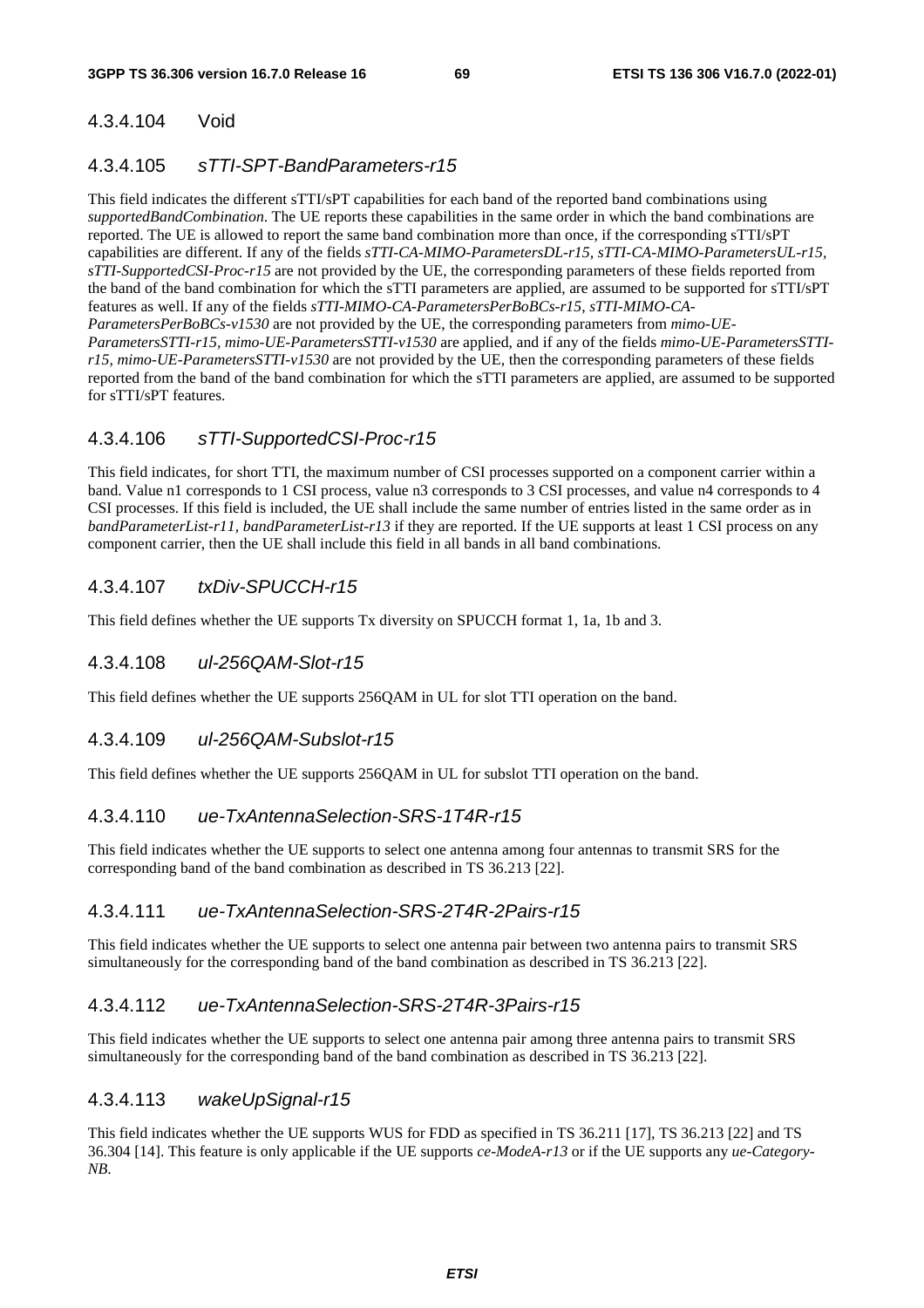### 4.3.4.114 *wakeUpSignalMinGap-eDRX-r15*

This field indicates the minimum gap required between end of WUS and start of PO by a UE indicating support of extended idle mode DRX for FDD, as specified in TS 24.301 [28]. A UE indicating support of *wakeUpSignalMinGapeDRX-r15* shall also indicate support of w*akeUpSignal-r15* or *groupWakeUpSignal-r16*. This feature is only applicable if the UE supports *ce-ModeA-r13* or if the UE supports any *ue-Category-NB*.

### 4.3.4.115 *mixedOperationMode-r15*

This field defines whether the UE supports multi-carrier operation where the anchor carrier is in standalone mode while the non-anchor carrier is in inband or guardand mode, and vice versa, for unicast, paging, and random access for FDD as specified in TS 36.300 [30]. This field is only applicable for UEs of any *ue-Category-NB*.

### 4.3.4.116 void

### 4.3.4.117 *sr-WithHARQ-ACK-r15*

This field defines whether the UE supports physical layer SR with HARQ ACK for FDD as specified in TS 36.213 [22]. This field is only applicable for UEs of any *ue-Category-NB*.

### 4.3.4.118 *sr-WithoutHARQ-ACK-r15*

This field defines whether the UE supports physical layer SR without HARQ ACK for FDD as specified in TS 36.211 [17] and TS 36.213 [22]. This field is only applicable for UEs of any *ue-Category-NB*.

### 4.3.4.119 *nprach-Format2-r15*

This field defines whether the UE supports NPRACH resources using preamble format 2 for FDD. This field is only applicable for UEs of any *ue-Category-NB*.

# 4.3.4.120 *ce-UL-HARQ-ACK-Feedback-r15*

This field indicates whether the UE supports uplink HARQ ACK Feedback in RRC\_CONNECTED when operating in coverage enhancement, as specified in TS 36.213 [22]. A UE indicating support of *ce-UL-HARQ-ACK-Feedback-r15*  shall also indicate support of *ce-ModeA-r13*.

### 4.3.4.121 *ce-PDSCH-FlexibleStartPRB-CE-ModeA-r15*

This field indicates whether the UE supports flexible starting PRB for PDSCH in RRC\_CONNECTED when operating in coverage enhancement mode A, as specified in TS 36.211 [17] and TS 36.213 [22]. A UE indicating support of *ce-PDSCH-FlexibleStartPRB-CE-ModeA-r15* shall also indicate support of *ce-ModeA-r13*.

# 4.3.4.122 *ce-PDSCH-FlexibleStartPRB-CE-ModeB-r15*

This field indicates whether the UE supports flexible starting PRB for PDSCH in RRC\_CONNECTED when operating in coverage enhancement mode B, as specified in TS 36.211 [17] and TS 36.213 [22]. A UE indicating support of *ce-PDSCH-FlexibleStartPRB-CE-ModeB-r15* shall also indicate support of *ce-ModeB-r13*.

# 4.3.4.123 *ce-PUSCH-FlexibleStartPRB-CE-ModeA-r15*

This field indicates whether the UE supports flexible starting PRB for PUSCH in RRC\_CONNECTED when operating in coverage enhancement mode A, as specified in TS 36.211 [17] and TS 36.213 [22]. A UE indicating support of *ce-PUSCH-FlexibleStartPRB-CE-ModeA-r15* shall also indicate support of *ce-ModeA-r13*.

# 4.3.4.124 *ce-PUSCH-FlexibleStartPRB-CE-ModeB-r15*

This field indicates whether the UE supports flexible starting PRB for PUSCH in RRC\_CONNECTED when operating in coverage enhancement mode B, as specified in TS 36.211 [17] and TS 36.213 [22]. A UE indicating support of *ce-PUSCH-FlexibleStartPRB-CE-ModeB-r15* shall also indicate support of *ce-ModeB-r13*.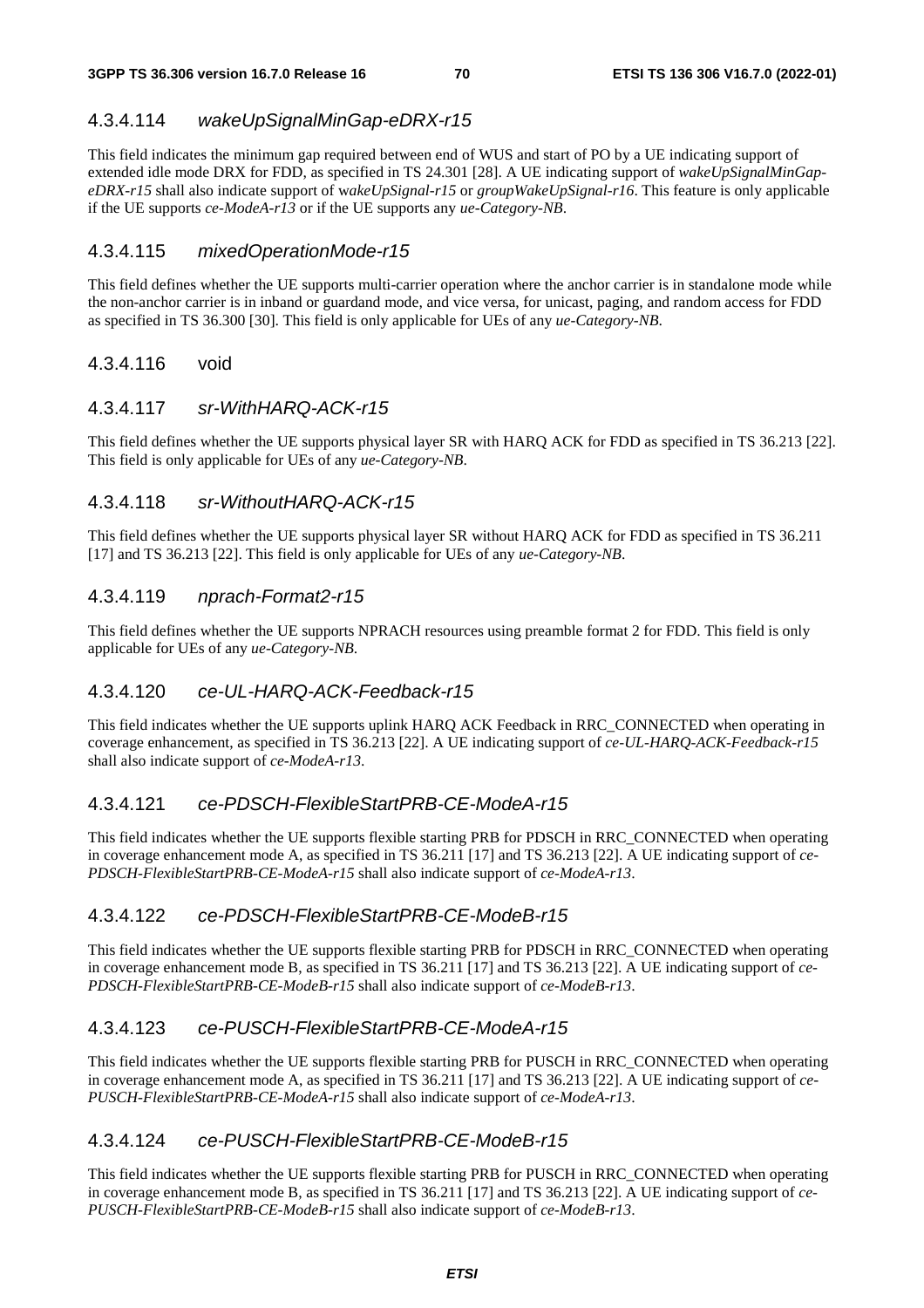# 4.3.4.125 *ce-CRS-IntfMitig-r15*

This field indicates whether the UE supports CRS interference mitigation, i.e., value *supported* indicates UE does not rely on the CRS outside certain PRBs and subframes as defined in TS 36.133 [16], clauses 3.6.1.2 and 3.6.1.3 and TS 36.213 [23] when operating in coverage enhancement mode. A UE indicating support of *ce-CRS-IntfMitig-r15* shall also indicate support of *ce-ModeA-r13*.

# 4.3.4.126 *ce-PDSCH-64QAM-r15*

This field indicates whether the UE supports 64QAM for non-repeated unicast PDSCH in RRC\_CONNECTED when operating in coverage enhancement mode A. A UE indicating support of *ce-PDSCH-64QAM-r15* shall also indicate support of *ce-ModeA-r13*.

# 4.3.4.127 *ce-CQI-AlternativeTable-r15*

This field indicates whether the UE supports alternative CQI table in RRC\_CONNECTED when operating in coverage enhancement mode A, as specified in TS 36.213 [22]. A UE indicating support of *ce-CQI-AlternativeTable-r15* shall also indicate support of *ce-ModeA-r13*.

# 4.3.4.128 *ce-PUSCH-SubPRB-Allocation-r15*

This field indicates whether the UE supports sub-PRB resource allocation for PUSCH when operating in coverage enhancement mode A or B, as specified in TS 36.211 [17] and TS 36.213 [22]. A UE indicating support of *ce-PUSCH-SubPRB-Allocation-r15* shall also indicate support of *ce-ModeA-r13.* 

# 4.3.4.129 *wakeUpSignal-TDD-r15*

This field indicates whether the UE supports WUS for TDD as specified in TS 36.211 [17], TS 36.213 [22] and TS 36.304 [14]. This feature is only applicable if the UE supports *ce-ModeA-r13*.

# 4.3.4.130 *wakeUpSignalMinGap-eDRX-TDD-r15*

This field indicates the minimum gap required between end of WUS and start of PO by a UE indicating support of extended idle mode DRX for TDD, as specified in TS 24.301 [28]. A UE indicating support of *wakeUpSignalMinGapeDRX-TDD-r15* shall also indicate support of *wakeUpSignal-TDD-r15* or *groupWakeUpSignalTDD-r16*.

# 4.3.4.131 *shortCqi-ForSCellActivation-r15*

This field defines whether the UE supports temporary CQI reporting periodicity after SCell activation as defined in TS 36.321 [4] and TS 36.331 [5].

# 4.3.4.132 *crs-IntfMitig-r15*

This field defines whether the UE supports CRS interference mitigation as specified in TS 36.133 [16], clause 3.6.1.1.

# 4.3.4.133 *srs-UpPTS-6sym-r14*

This field indicates whether the UE supports up to 6-symbol SRS in UpPTS.

# 4.3.4.134 *multiCarrierPagingTDD-r15*

This field defines whether the UE supports paging on non-anchor carriers for TDD, as specified in TS 36.331 [5] and TS 36.304 [14]. This field is only applicable for UEs of any *ue-Category-NB*. It is mandatory for UEs of this release of the specification.

# 4.3.4.135 *altMCS-Table-r15*

This field defines whether the UE supports 6-bit MCS table, see TS 36.212 [26] and TS 36.213 [22].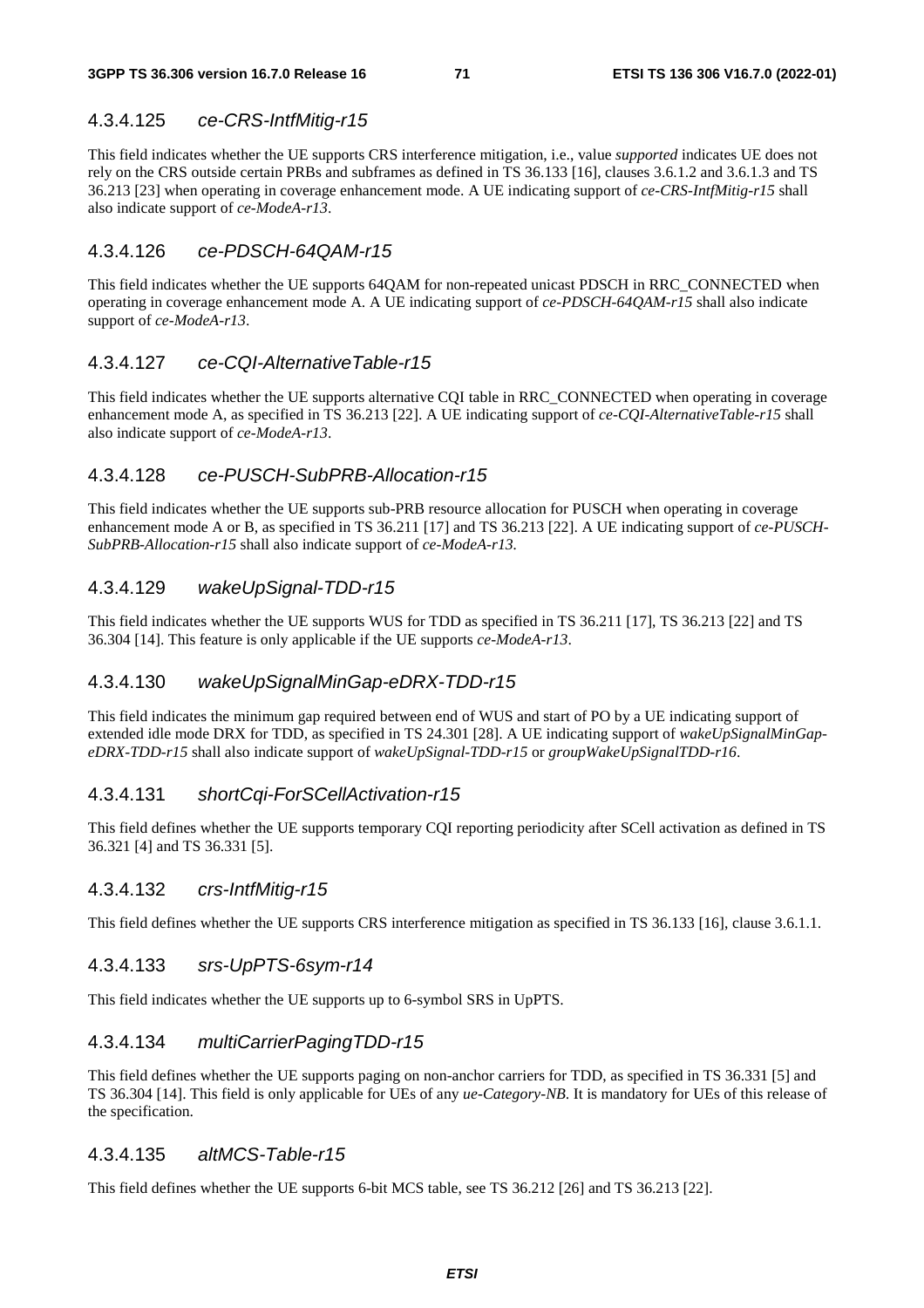### 4.3.4.136 *ul-PowerControlEnhancements-r15*

This field defines whether the UE supports UE specific UL power control.

#### 4.3.4.137 *additionalTransmissionSIB1-r15*

This field defines whether the UE supports additional SIB1 transmission in subframe #3 for FDD, as defined in TS 36.213 [22]. This field is only applicable for UEs of any *ue-Category-NB*.

### 4.3.4.138 *aperiodicCsi-ReportingSTTI-r15*

This field defines whether the UE supports aperiodic CSI reporting for STTI.If the UE indicates the support of aperiodic CSI reporting for short TTI using this field, the UE also supports the legacy aperiodic CSI capabilities for short TTI.

### 4.3.4.139 *dmrs-BasedSPDCCH-MBSFN-r15*

This field defines whether the UE supports sDCI monitoring in DMRS based SPDCCH for MBSFN subframe. If UE supports this, it also provides the corresponding DMRS based SPDCCH capability in *min-Proc-TimelineSubslot.*

### 4.3.4.140 *dmrs-BasedSPDCCH-nonMBSFN -r15*

This field defines whether the UE supports sDCI monitoring in DMRS based SPDCCH for non-MBSFN subframe. If UE supports this, it also provides the corresponding DMRS based SPDCCH capability in *min-Proc-TimelineSubslot* 

### 4.3.4.141 *maxNumberUpdatedCSI-Proc-STTI-Comb77-r15*

This field defines, for {slot, slot}, if short TTI specific A-CSI reporting is supported, the maximum number of CSI processes to be updated per UE which aperiodic CSI is requested for CA with more than 2CCs as specified in TS 36.213 [22] which is supported by the UE.

### 4.3.4.142 *maxNumberUpdatedCSI-Proc-STTI-Comb27-r15*

This field defines, for {subslot, slot}, if short TTI specific A-CSI reporting is supported, the maximum number of CSI processes to be updated per UE which aperiodic CSI is requested for CA with more than 2CCs as specified in TS 36.213 [22] which is supported by the UE.

### 4.3.4.143 *maxNumberUpdatedCSI-Proc-STTI-Comb22-Set1-r15*

This field defines, for {subslot, subslot} set 1, if short TTI specific A-CSI reporting is supported, the maximum number of CSI processes to be updated per UE which aperiodic CSI is requested for CA with more than 2CCs as specified in TS 36.213 [22] which is supported by the UE.

### 4.3.4.144 *maxNumberUpdatedCSI-Proc-STTI-Comb22-Set2-r15*

This field defines, for {subslot, subslot} set 2, if short TTI specific A-CSI reporting is supported, the maximum number of CSI processes to be updated per UE which aperiodic CSI is requested for CA with more than 2CCs as specified in TS 36.213 [22] which is supported by the UE.

### 4.3.4.145 *powerUCI-SlotPUSCH-r15*

This field Indicates whether the UE supports BPRE derivation based on the actual derived O\_CQI. The parameter uplinkPower-CSIPayload configures the UE to derive BPRE based on either the actual value of O\_CQI or the largest value of O\_CQI across all RI values. If the UE does not support the capability, the UE will derive BPRE based on the largest value of O\_CQI across all RI values.

### 4.3.4.146 *powerUCI-SubslotPUSCH-r15*

This field indicates whether the UE supports BPRE derivation based on the actual derived O\_CQI. The parameter uplinkPower-CSIPayload configures the UE to derive BPRE based on either the actual value of O\_CQI or the largest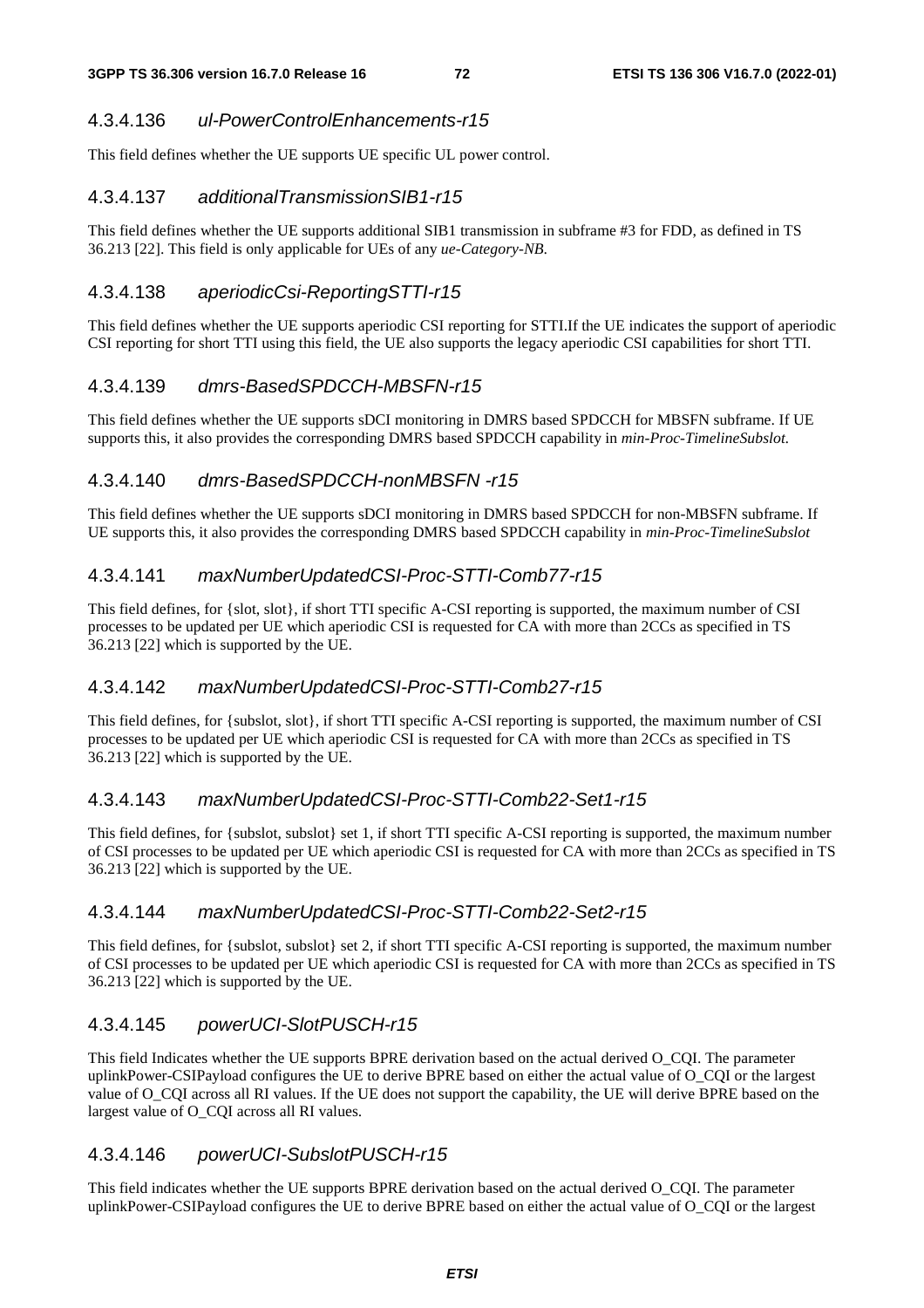#### **3GPP TS 36.306 version 16.7.0 Release 16 73 ETSI TS 136 306 V16.7.0 (2022-01)**

value of O\_CQI across all RI values. If the UE does not support the capability, the UE will derive BPRE based on the largest value of O\_CQI across all RI values.

#### 4.3.4.147 *spdcch-Reuse-r15*

This field indicates whether the UE supports L1 based SPDCCH reuse.

#### 4.3.4.148 *sps-STTI-r15*

This field indicates whether the UE supports SPS in DL and/or UL for slot or subslot based PDSCH and PUSCH, respectively.

#### 4.3.4.149 *sTTI-FD-MIMO-Coexistence-r15*

This field indicates whether the UE supports CSI feedback for more than 8 NZP CSI-RS ports on subframe based PUSCH in any serving cell and supporting sTTI in any serving cell.

#### 4.3.4.150 *sTTI-SPT-Supported-r15*

This field indicates whether the UE supports short TTI and/or short processing time features.

#### 4.3.4.151 *tm8-slotPDSCH-r15*

This field indicates whether the UE supports configuration and decoding of TM8 for slot PDSCH in TDD.

#### 4.3.4.152 *tm9-slotSubslot-r15*

This field indicates whether the UE supports configuration and decoding of TM9 for slot and/or subslot PDSCH for non-MBSFN.

#### 4.3.4.153 *tm9-slotSubslotMBSFN-r15*

This field indicates whether the UE supports configuration and decoding of TM9 for slot and/or subslot PDSCH for MBSFN.

#### 4.3.4.154 *tm10-slotSubslot-r15*

This field indicates whether the UE supports configuration and decoding of TM10 for slot and/or subslot PDSCH for non-MBSFN.

### 4.3.4.155 *tm10-slotSubslotMBSFN-r15*

This field indicates whether the UE supports configuration and decoding of TM10 for slot and/or subslot PDSCH for MBSFN.

### 4.3.4.156 *ul-AsyncHarqSharingDiff-TTI-Lengths-r15*

This field indicates whether the UE supports UL asynchronous HARQ sharing between different TTI lengths for an UL serving cell.

#### 4.3.4.157 *semiStaticCFI-r15*

This field indicates whether the UE supports the semi-static configuration of CFI for subframe/slot/sub-slot operation.

### 4.3.4.158 *semiStaticCFI-Pattern-r15*

This field indicates whether the UE supports the semi-static configuration of CFI pattern for subframe/slot/sub-slot operation. This field is only applicable for UEs supporting TDD.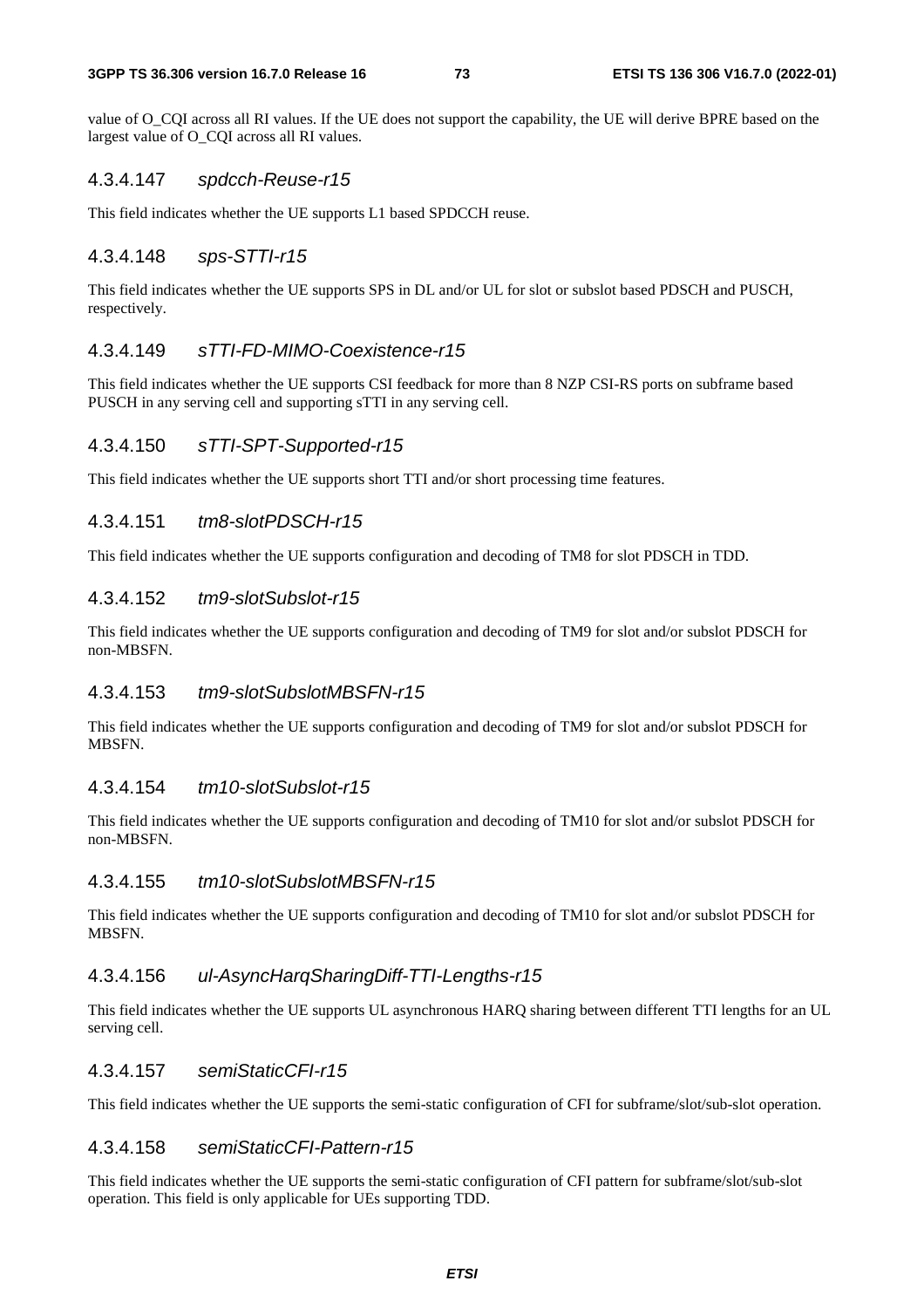## 4.3.4.159 *pdsch-RepSubframe-r15*

This field indicates whether the UE supports subframe PDSCH repetition. A UE indicating support of *pdsch-RepSubframe-r15* shall also indicate support of *semiStaticCFI-r15* or *semiStaticCFI-Pattern*-*r15*.

## 4.3.4.160 *pdsch-RepSlot-r15*

This field indicates whether the UE supports slot PDSCH repetition. A UE indicating support of *pdsch-RepSlot-r15* shall also indicate support of *semiStaticCFI-r15* or *semiStaticCFI-Pattern-r15.* A UE indicating support of *pdsch-RepSlot-r15* shall also indicate support of rel-15 slot PDSCH.

### 4.3.4.161 *pdsch-RepSubslot-r15*

This field indicates whether the UE supports subslot PDSCH repetition. This field is only applicable for UEs supporting FDD. A UE indicating support of *pdsch-RepSubslot-r15* shall also indicate support of *semiStaticCFI-r15*. A UE indicating support of *pdsch-RepSlot-r15* shall also indicate support of rel-15 subslot PDSCH.

### 4.3.4.162 *pusch-SPS-SubframeRepPCell-r15*

This field indicates whether the UE supports SPS repetition for subframe PUSCH for PCell. A UE indicating support of *pusch-SPS-SubFrameRepPCell-r15* shall also indicate support of *semiStaticCFI-r15* or *semiStaticCFI-Pattern*-*r15*.

### 4.3.4.163 *pusch-SPS-SubframeRepPSCell-r15*

This field indicates whether the UE supports SPS repetition for subframe PUSCH for PSCell. A UE indicating support of *pusch-SPS-SubframeRepPSCell-r15* shall also indicate support of *semiStaticCFI-r15* or *semiStaticCFI-Pattern*-*r15*.

### 4.3.4.164 *pusch-SPS-SubframeRepSCell-r15*

This field indicates whether the UE supports SPS repetition for subframe PUSCH for serving cells other than SpCell. A UE indicating support of *pusch-SPS-SubframeRepSCell-r15* shall also indicate support of *semiStaticCFI-r15* or *semiStaticCFI-Pattern*-*r15*.

### 4.3.4.165 *pusch-SPS-SlotRepPCell-r15*

This field indicates whether the UE supports SPS repetition for slot PUSCH for PCell. A UE indicating support of *pusch-SPS-SlotRepPCell-r15* shall also indicate support of *semiStaticCFI-r15* or *semiStaticCFI-Pattern*-*r15*. A UE indicating support of *pusch-SPS-SlotRepPCell-r15* shall also indicate support of slot PUSCH and SPS for slot PUSCH.

# 4.3.4.166 *pusch-SPS-SlotRepPSCell-r15*

This field indicates whether the UE supports SPS repetition for slot PUSCH for PSCell. A UE indicating support of *pusch-SPS-SlotRepPSCell-r15* shall also indicate support of *semiStaticCFI-r15* or *semiStaticCFI-Pattern*-*r15*. A UE indicating support of *pusch-SPS-SlotRepPSCell-r15* shall also indicate support of slot PUSCH and SPS for slot PUSCH.

### 4.3.4.167 *pusch-SPS-SlotRepSCell-r15*

This field indicates whether the UE supports SPS repetition for slot PUSCH for serving cells other than SpCell. A UE indicating support of *pusch-SPS-SlotRepSCell-r15* shall also indicate support of *semiStaticCFI-r15* or *semiStaticCFI-Pattern*-*r15*. A UE indicating support of *pusch-SPS-SlotRepSCell-r15* shall also indicate support of slot PUSCH and SPS for slot PUSCH.

### 4.3.4.168 *pusch-SPS-SubslotRepPCell-r15*

This field indicates whether the UE supports SPS repetition for subslot PUSCH for PCell. This field is only applicable for UEs supporting FDD. A UE indicating support of *pusch-SPS-SubslotRepPCell-r15* shall also indicate support of *semiStaticCFI-r15*. A UE indicating support of *pusch-SPS-SubslotRepPCell-r15* shall also indicate support of subslot PUSCH and SPS for subslot PUSCH.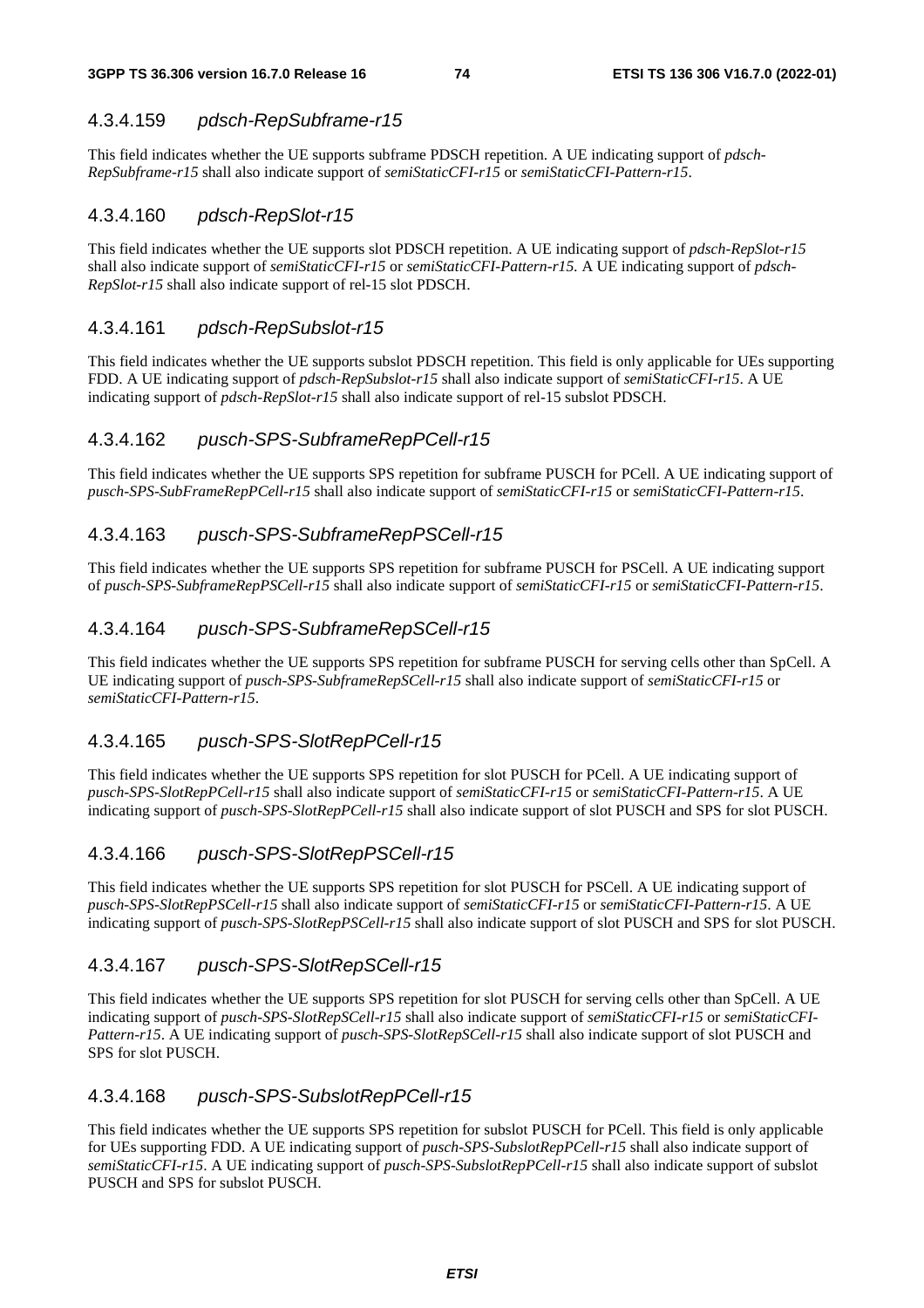# 4.3.4.169 *pusch-SPS-SubslotRepPSCell-r15*

This field indicates whether the UE supports SPS repetition for subslot PUSCH for PSCell. This field is only applicable for UEs supporting FDD. A UE indicating support of *pusch-SPS-SubslotRepPSCell-r15* shall also indicate support of *semiStaticCFI-r15*. A UE indicating support of *pusch-SPS-SubslotRepPSCell-r15* shall also indicate support of subslot PUSCH and SPS for subslot PUSCH.

## 4.3.4.170 *pusch-SPS-SubslotRepSCell-r15*

This field indicates whether the UE supports SPS repetition for subslot PUSCH for serving cells other than SpCell. This field is only applicable for UEs supporting FDD. A UE indicating support of *pusch-SPS-SubSlotRepSCell-r15* shall also indicate support of *semiStaticCFI-r15*. A UE indicating support of *pusch-SPS-SubslotRepSCell-r15* shall also indicate support of subslot PUSCH and SPS for subslot PUSCH.

# 4.3.4.171 *pusch-SPS-MaxConfigSubframe-r15*

This field indicates the maximum number of multiple SPS configurations of subframe PUSCH across all cells.

# 4.3.4.172 *pusch-SPS-MultiConfigSubframe-r15*

This field indicates the number of multiple SPS configurations of slot PUSCH for each serving cell. A UE indicating support of *pusch-SPS-MultiConfigSubframe-r15* shall also indicate support of *pusch-SPS-SubframeRepPCell-r15, pusch-SPS-SubframeRepPSCell-r15* or *pusch-SPS-SubframeRepSCell-r15*.

# 4.3.4.173 *pusch-SPS-MaxConfigSlot-r15*

This field indicates the maximum number of multiple SPS configurations of slot PUSCH across all cells.

# 4.3.4.174 *pusch-SPS-MultiConfigSlot-r15*

This field indicates the number of multiple SPS configurations of subframe PUSCH for each serving cell. A UE indicating support of *pusch-SPS-MultiConfigSlot-r15* shall also indicate support of *pusch-SPS-SlotRepPCell-r15, pusch-SPS-SlotRepPSCell-r15* or *pusch-SPS-SlotRepSCell-r15*.

### 4.3.4.175 *pusch-SPS-MaxConfigSubslot-r15*

This field indicates the maximum number of multiple SPS configurations of subslot PUSCH across all cells.

### 4.3.4.176 *pusch-SPS-MultiConfigSubslot-r15*

This field indicates the number of multiple SPS configurations of subslot PUSCH for each serving cell. This field is only applicable for UEs supporting FDD. A UE indicating support of *pusch-SPS-MultiConfigSubslot-r15* shall also indicate support of *pusch-SPS-SubslotRepPCell-r15, pusch-SPS-SubslotRepPSCell-r15* or *pusch-SPS-SubslotRepSCellr15*.

### 4.3.4.177 *npusch-3dot75kHz-SCS-TDD-r15*

This field defines whether the UE supports NPUSCH with 3.75kHz SCS for TDD as specified in TS 36.211 [17]. This field is only applicable for UEs of any *ue-Category-NB*. It is mandatory for UEs of this release of the specification.

### 4.3.4.178 *crs-IM-TM1-toTM9-OneRX-Port*

- 1) The field defines whether the DL Category 1bis UE or the DL Category M2 UE supports any of the below CRS interference mitigation (CRS-IM) features while operating in the following transmission modes (TM): TM 1, TM 2, …, TM 8 and TM 9. CRS-IM with 2 CRS antenna ports for PDSCH with 1 receiver antenna port (as specified in TS 36.101 [6]).
- 2) CRS-IM with 4 CRS antenna ports for PDSCH with 1 receiver antenna port (as specified in TS 36.101 [6]).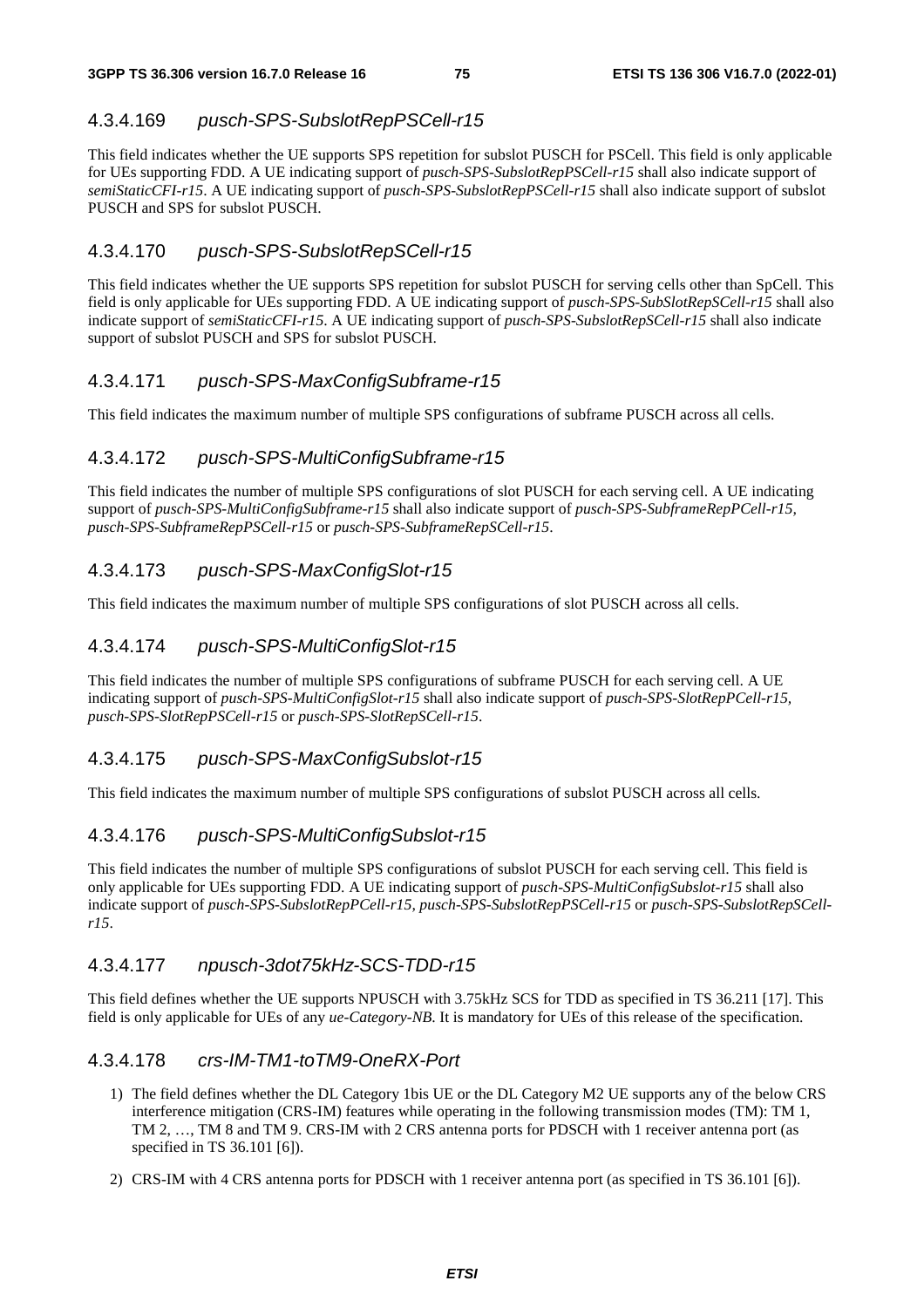The UE shall not include the field if it does not support CRS IM in TMs 1-9.

#### 4.3.4.179 *cch-IM-RefRecTypeA-OneRX-Port*

The field defines whether the DL Category 1bis UE or DL Category M2 UE supports Type A downlink control channel interference mitigation receiver "LMMSE-IRC + CRS-IC" for PDCCH/PCFICH/PHICH/EPDCCH receive processing (Enhanced downlink control channel performance requirements Type A in TS 36.101 [6]).

For DL Category 1bis UE, if this field is present, the UE supports any of the following features:

- 1) Enhanced downlink control channel interference mitigation Type A receiver for 2 CRS antenna ports with 1 receiver antenna port (as specified in TS 36.101 [6]).
- 2) Enhanced downlink control channel interference mitigation Type A receiver for 4 CRS antenna ports with 1 receiver antenna port (as specified in TS 36.101 [6]).

For DL Category M2 UE, if this field is present, the UE supports the following feature:

1) Enhanced downlink control channel interference mitigation Type A receiver for 2 CRS antenna ports with 1 receiver antenna port (as specified in TS 36.101 [6]).

#### 4.3.4.180 *dmrs-OverheadReduction-r15*

This field defines whether the UE supports OCC4 for rank 3 and 4 transmission as specified in clause 5.3.3.1.5C of TS 36.212 [26].

### 4.3.4.181 *srs-DCI7-TriggeringFS2-r15*

This field indicates whether the UE supports SRS triggerring via DCI format 7 for FS2.

#### 4.3.4.182 *npusch-MultiTB-r16*

This field indicates whether the UE supports multiple TB scheduling in the uplink for FDD as specified in TS 36.213 [22]. A UE indicating support of *npusch-MultiTB-r16* shall also indicate support of *twoHARQ-Processes-r14.* This feature is only applicable if the UE supports category NB2.

#### 4.3.4.183 *npdsch-MultiTB-r16*

This field indicates whether the UE supports multiple TB scheduling in the downlink for FDD as specified in TS 36.213 [22]. A UE indicating support of *npdsch-MultiTB-r16* shall also indicate support of *twoHARQ-Processes-r14.* This feature is only applicable if the UE supports category NB2.

### 4.3.4.184 *pusch-MultiTB-CE-ModeA-r16*

This field indicates whether the UE supports multiple TB scheduling for unicast in the uplink when the UE is operating in coverage enhancement mode A as specified in TS 36.213 [22]. A UE indicating support of *pusch-MultiTB-CE-ModeA-r16* shall also indicate support of *ce-ModeA-r13*.

### 4.3.4.185 *pdsch-MultiTB-CE-ModeA-r16*

This field indicates whether the UE supports multiple TB scheduling for unicast in the downlink when the UE is operating in coverage enhancement mode A as specified in TS 36.213 [22]. A UE indicating support of *pdsch-MultiTB-CE-ModeA-r16* shall also indicate support of *ce-ModeA-r13*.

#### 4.3.4.186 *pusch-MultiTB-CE-ModeB-r16*

This field indicates whether the UE supports multiple TB scheduling for unicast in the uplink when the UE is operating in coverage enhancement mode B as specified in TS 36.213 [22]. A UE indicating support of *pusch-MultiTB-CE-ModeB-r16* shall also indicate support of *ce-ModeB-r13*.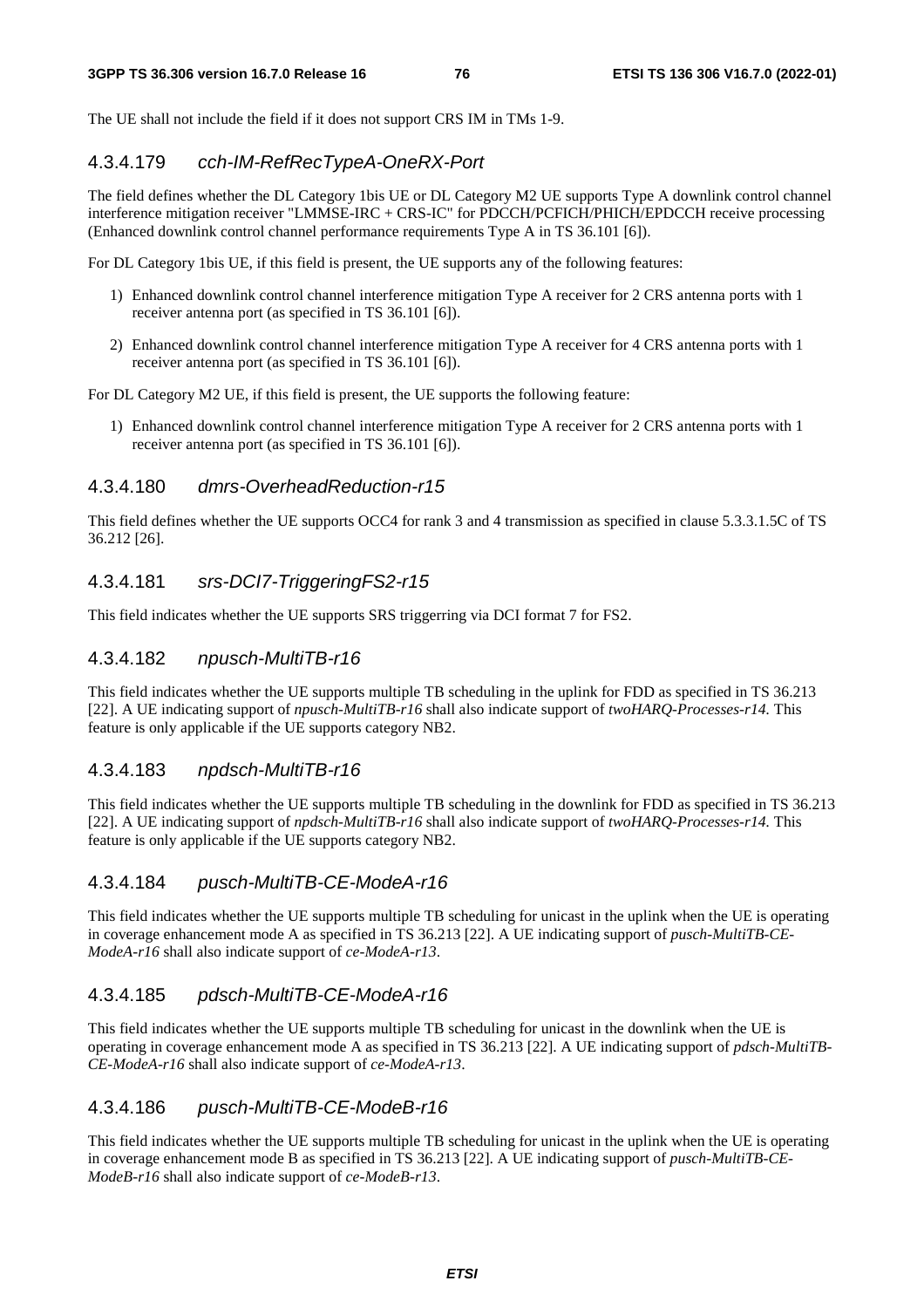# 4.3.4.187 *pdsch-MultiTB-CE-ModeB-r16*

This field indicates whether the UE supports multiple TB scheduling for unicast in the downlink when the UE is operating in coverage enhancement mode B as specified in TS 36.213 [22]. A UE indicating support of *pdsch-MultiTB-CE-ModeB-r16* shall also indicate support of *ce-ModeB-r13*.

## 4.3.4.188 *ce-CSI-RS-Feedback-r16*

This field indicates whether the UE supports CSI-RS based feedback when the UE is operating in coverage enhancement mode A, as specified in TS 36.213 [22]. A UE indicating support of *ce-CSI-RS-Feedback-r16* shall also indicate support of *ce-ModeA-r13*. This feature is only applicable if UE supports a UE Category other than Category M1 and M2.

# 4.3.4.188a *ce-CSI-RS-FeedbackCodebookRestriction-r16*

This field indicates whether the UE supports codebook subset restriction for CSI-RS-based feedback when the UE is operating in coverage enhancement mode A, as specified in TS 36.213 [22]. A UE indicating support of *ce-CSI-RS-FeedbackCodebookRestriction-r16* shall also indicate support of *ce*-*CSI-RS-Feedback-r16.*

# 4.3.4.189 *mpdcch-InLteControlRegionCE-ModeA-r16*

This field indicates whether the UE supports MPDCCH reception in the LTE control channel region when the UE is operating in coverage enhancement mode A as specified in TS 36.211 [17]. A UE indicating support of *mpdcch-InLteControlRegionCE-ModeA-r16* shall also indicate support of *ce-ModeA-r13*.

# 4.3.4.189a *mpdcch-InLteControlRegionCE-ModeB-r16*

This field indicates whether the UE supports MPDCCH reception in the LTE control channel region when the UE is operating in coverage enhancement mode B as specified in TS 36.211 [17]. A UE indicating support of *mpdcch-InLteControlRegion-CEModeB-r16* shall also indicate support of *ce-ModeB-r13*.

# 4.3.4.189b *pdsch-InLteControlRegionCE-ModeA-r16*

This field indicates whether the UE supports PDSCH reception in the LTE control channel region when the UE is operating in coverage enhancement mode A as specified in TS 36.211 [17]. A UE indicating support of *pdsch-InLteControlRegionCE-ModeA-r16* shall also indicate support of *ce-ModeA-r13*.

### 4.3.4.189c *pdsch-InLteControlRegionCE-ModeB-r16*

This field indicates whether the UE supports PDSCH reception in the LTE control channel region when the UE is operating in coverage enhancement mode B as specified in TS 36.211 [17]. A UE indicating support of *pdsch-InLteControlRegionCE-ModeB-r16* shall also indicate support of *ce-ModeB-r13*.

### 4.3.4.190 *crs-ChEstMPDCCH-CE-ModeA-r16*

This field indicates whether the UE supports MPDCCH performance improvement with precoder cycling when the UE is operating in coverage enhancement mode A, as specified in TS 36.211 [17]. A UE indicating support of *crs-ChEstMPDCCH-CE-ModeA-r16* shall also indicate support of *ce-ModeA-r13*.

# 4.3.4.190a *crs-ChEstMPDCCH-CE-ModeB-r16*

This field indicates whether the UE supports MPDCCH performance improvement with precoder cycling when the UE is operating in coverage enhancement mode B, as specified in TS 36.211 [17]. A UE indicating support of *crs-ChEstMPDCCH-CE-ModeB-r16* shall also indicate support of *ce-ModeB-r13*.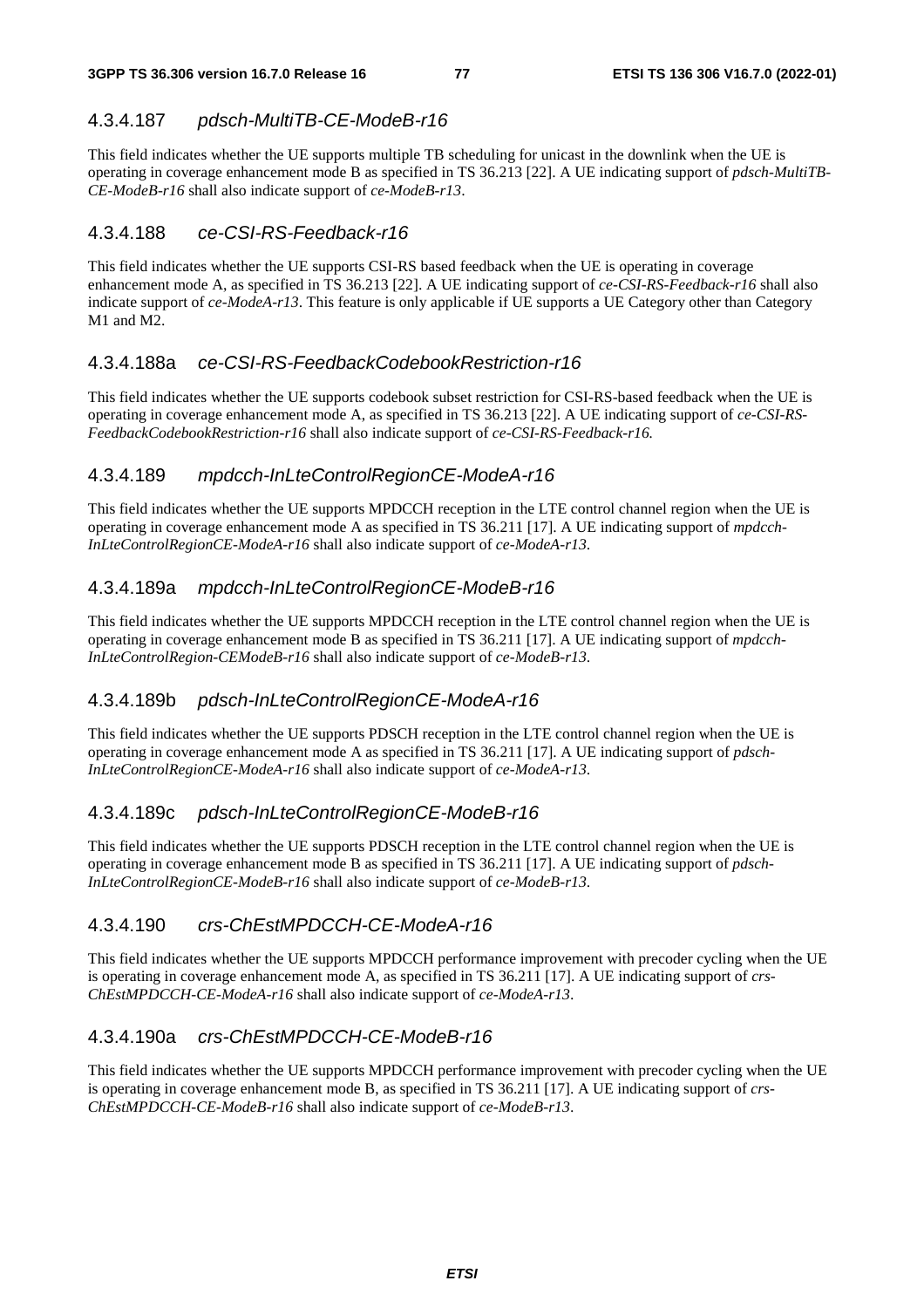# 4.3.4.190b *crs-ChEstMPDCCH-CSI-r16*

This field indicates whether the UE supports MPDCCH performance improvement with CSI-based mapping when the UE is operating in coverage enhancement mode A, as specified in TS 36.211 [17]. A UE indicating support of *crs-ChEstMPDCCH-CSI-r16* shall also indicate support of *crs-ChEstMPDCCH-CE-ModeA-r16*.

# 4.3.4.190c *crs-ChEstMPDCCH-ReciprocityTDD-r16*

This field indicates whether the UE supports MPDCCH performance improvement with reciprocity-based candidates for TDD when the UE is operating in coverage enhancement mode A, as specified in TS 36.211 [17]. A UE indicating support of *crs-ChEstMPDCCH-ReciprocityTDD-r16* shall also indicate support of *crs-ChEstMPDCCH-CE-ModeAr16*.

### 4.3.4.191 *widebandPRG-Slot-r16, widebandPRG-Subslot-r16, widebandPRG-Subframe-r16*

This field indicates whether the UE supports wideband precoding resource block group size for slot/subslot/subframe PDSCH operation as specified in TS 36.213 [22].

### 4.3.4.192 *npusch-MultiTB-Interleaving-r16*

This field indicates whether the UE supports interleaved transmissions when multiple TB scheduling is scheduled in the uplink for NB-IoT FDD as specified in TS 36.213 [22]. A UE indicating support of *npusch-MultiTB-Interleaving-r16*  shall also indicate support of *twoHARQ-Processes-r14.* This feature is only applicable if the UE supports category NB2.

# 4.3.4.193 *npdsch-MultiTB-Interleaving-r16*

This field indicates whether the UE supports interleaved transmissions when multiple TB scheduling is scheduled in the downlink for NB-IoT FDD as specified in TS 36.213 [22]. A UE indicating support of *npdsch-MultiTB-Interleavingr16* shall also indicate support of *twoHARQ-Processes-r14.* This feature is only applicable if the UE supports category  $NP2$ 

### 4.3.4.194 *multiTB-HARQ-AckBundling-r16*

This field indicates whether the UE supports HARQ ACK bundling for interleaved transmission in the downlink for NB-IoT FDD as specified in TS 36.213 [22]. A UE indicating support of *multiTB-HARQ-AckBundling-r16* shall also indicate support of *npdsch-multiTB-Interleaving-r16.* This feature is only applicable if the UE supports category NB2.

### 4.3.4.195 *groupWakeUpSignal-r16*

This field indicates whether the UE supports Group WUS without group resource alternation for FDD in RRC\_IDLE as specified in TS 36.211 [17], TS 36.213 [22] and TS 36.304 [14]. This feature is only applicable if the UE supports *ce-ModeA-r13* or if the UE supports any *ue-Category-NB*.

### 4.3.4.196 *groupWakeUpSignalAlternation-r16*

This field indicates whether the UE supports Group WUS with group resource alternation for FDD in RRC\_IDLE as specified in TS 36.211 [17], TS 36.213 [22] and TS 36.304 [14]. A UE indicating support of *groupWakeUpSignalAlternation-r16* shall also indicate support of *groupWakeUpSignal-r16*. This feature is only applicable if the UE supports *ce-ModeA-r13* or if the UE supports any *ue-Category-NB*.

### 4.3.4.197 *subframeResourceResvUL-r16*

This field indicates whether the UE supports UL resource reservation with subframe-level granularity on non-anchor carriers e.g. for NB-IoT coexistence with NR, as specified in TS 36.211 [17]. This feature is only applicable if the UE supports any *ue-Category-NB*.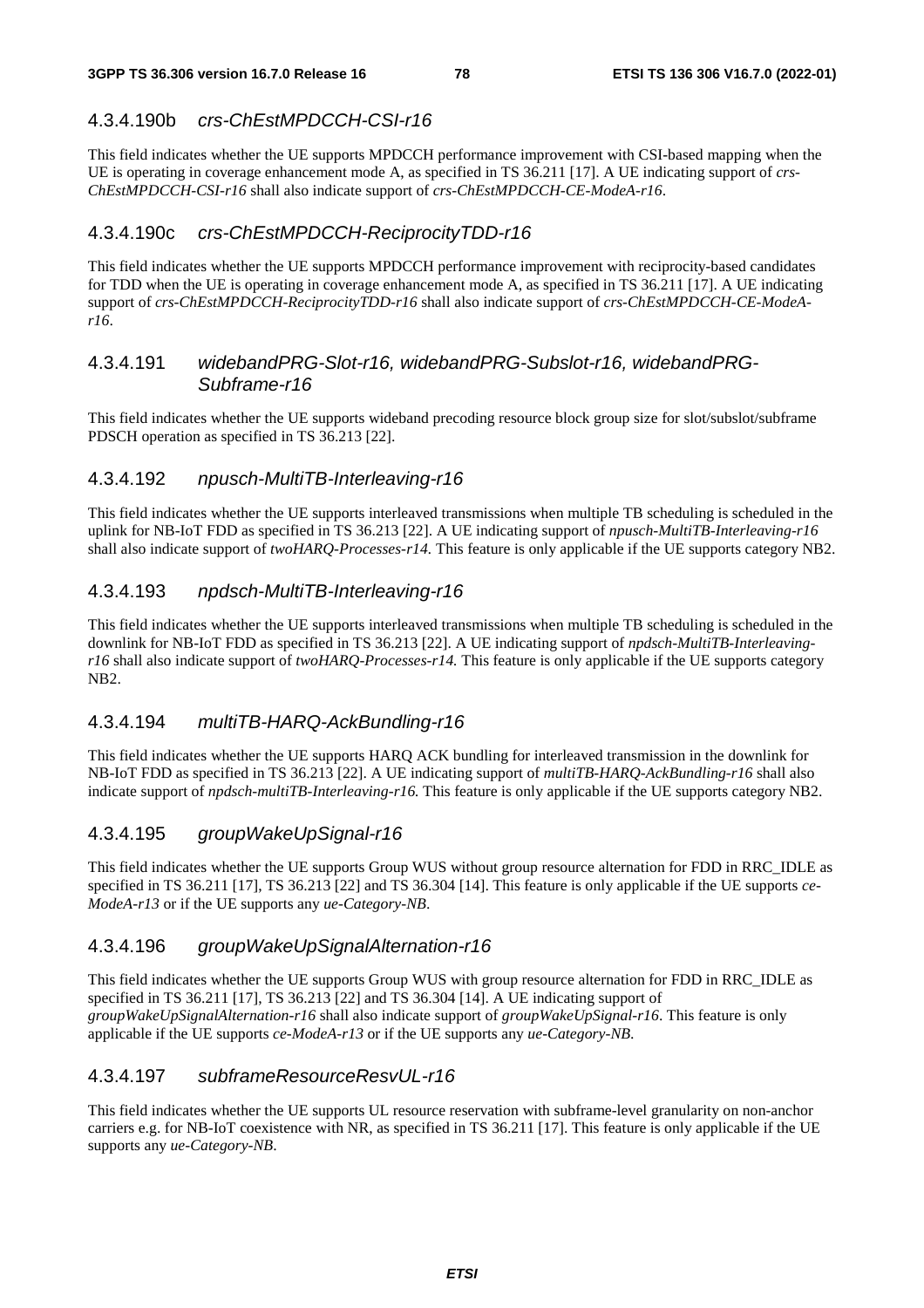# 4.3.4.198 *subframeResourceResvDL-r16*

This field indicates whether the UE supports DL resource reservation with subframe-level granularity on non-anchor carriers e.g. for NB-IoT coexistence with NR, as specified in TS 36.211 [17]. This feature is only applicable if the UE supports any *ue-Category-NB*.

### 4.3.4.199 *slotSymbolResourceResvUL-r16*

This field indicates whether the UE supports UL resource reservation with slot-level granularity on non-anchor carriers e.g. for NB-IoT coexistence with NR, as specified in TS 36.211[17]. A UE indicating support of *slotSymbolResourceResvUL-r16* shall also indicate support of *subframeResourceResvUL-r16.* This feature is only applicable if the UE supports any *ue-Category-NB*.

### 4.3.4.200 *slotSymbolResourceResvDL-r16*

This field indicates whether the UE supports DL resource reservation with slot-level granularity on non-anchor carriers e.g. for NB-IoT coexistence with NR, as specified in TS 36.211[17]. A UE indicating support of *slotSymbolResourceResvDL-r16* shall also indicate support of *subframeResourceResvDL-r16.* This feature is only applicable if the UE supports any *ue-Category-NB*.

# 4.3.4.201 *groupWakeUpSignalTDD-r16*

This field indicates whether the UE supports Group WUS without group resource alternation for TDD in RRC\_IDLE as specified in TS 36.211 [17], TS 36.213 [22] and TS 36.304 [14]. A UE indicating support of *groupWakeUpSignalTDDr16* shall also indicate support of *ce-ModeA-r13*.

# 4.3.4.202 *groupWakeUpSignalAlternationTDD-r16*

This field indicates whether the UE supports Group WUS with group resource alternation for TDD in RRC\_IDLE as specified in TS 36.211 [17], TS 36.213 [22] and TS 36.304 [14]. A UE indicating support of *groupWakeUpSignalAlternationTDD-r16* shall also indicate support of *groupWakeUpSignalTDD-r16.*

### 4.3.4.203 *subframeResourceResvUL-CE-ModeA-r16*

This field indicates whether the UE supports UL resource reservation with subframe-level granularity e.g. for coexistence with NR when the UE is operating in coverage enhancement mode A, as specified in TS 36.211 [17]. A UE indicating support of *subframeResourceResvUL-CE-ModeA-r16* shall also indicate support of *ce-ModeA-r13*.

# 4.3.4.204 *subframeResourceResvUL-CE-ModeB-r16*

This field indicates whether the UE supports UL resource reservation with subframe-level granularity e.g. for coexistence with NR when the UE is operating in coverage enhancement mode B, as specified in TS 36.211 [17]. A UE indicating support of *subframeResourceResvUL-CE-ModeB-r16* shall also indicate support of *ce-ModeB-r13*.

# 4.3.4.205 *subframeResourceResvDL-CE-ModeA-r16*

This field indicates whether the UE supports DL resource reservation with subframe-level granularity e.g. for coexistence with NR when the UE is operating in coverage enhancement mode A, as specified in TS 36.211 [17]. A UE indicating support of *subframeResourceResvDL-CE-ModeA-r16* shall also indicate support of *ce-ModeA-r13*.

# 4.3.4.206 *subframeResourceResvDL-CE-ModeB-r16*

This field indicates whether the UE supports DL resource reservation with subframe-level granularity e.g. for coexistence with NR when the UE is operating in coverage enhancement mode B, as specified in TS 36.211 [17]. A UE indicating support of *subframeResourceResvDL-CE-ModeB-r16* shall also indicate support of *ce-ModeB-r13*.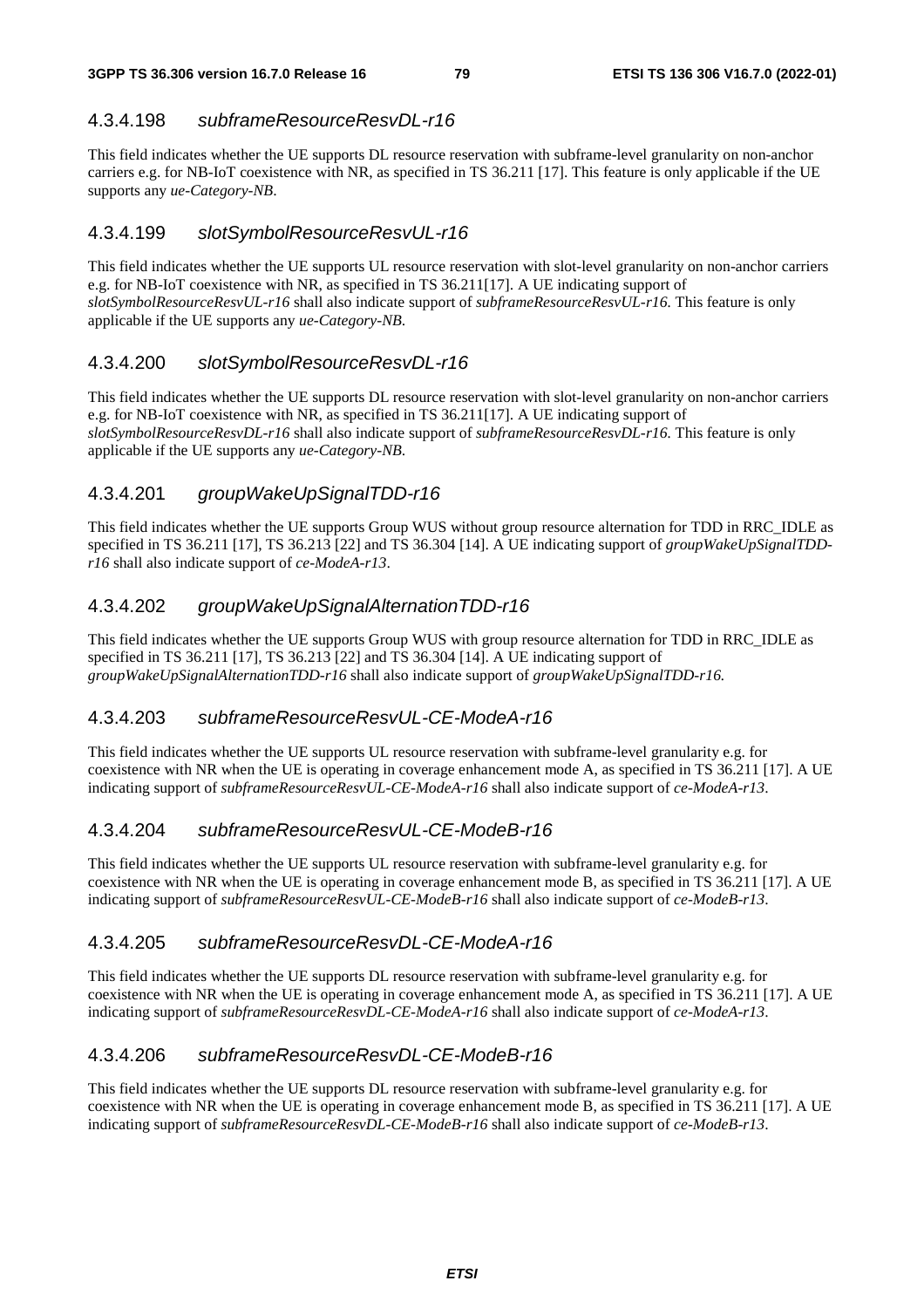# 4.3.4.207 *slotSymbolResourceResvUL-CE-ModeA-r16*

This field indicates whether the UE supports UL resource reservation with slot/symbol-level granularity e.g. for coexistence with NR when the UE is operating in coverage enhancement mode A, as specified in TS 36.211 [17]. A UE indicating support of *slotSymbolResourceResvUL-CE-ModeA-r16* shall also indicate support of *ce-ModeA-r13*.

## 4.3.4.208 *slotSymbolResourceResvUL-CE-ModeB-r16*

This field indicates whether the UE supports UL resource reservation with slot/symbol-level granularity e.g. for coexistence with NR when the UE is operating in coverage enhancement mode B, as specified in TS 36.211 [17]. A UE indicating support of *slotSymbolResourceResvUL-CE-ModeB-r16* shall also indicate support of *ce-ModeB-r13*.

# 4.3.4.209 *slotSymbolResourceResvDL-CE-ModeA-r16*

This field indicates whether the UE supports DL resource reservation with slot/symbol-level granularity e.g. for coexistence with NR when the UE is operating in coverage enhancement mode A, as specified in TS 36.211 [17]. A UE indicating support of *slotSymbolResourceResvDL-CE-ModeA-r16* shall also indicate support of *ce-ModeA-r13*.

# 4.3.4.210 *slotSymbolResourceResvDL-CE-ModeB-r16*

This field indicates whether the UE supports DL resource reservation with slot/symbol-level granularity e.g. for coexistence with NR when the UE is operating in coverage enhancement mode B, as specified in TS 36.211 [17]. A UE indicating support of *slotSymbolResourceResvDL-CE-ModeB-r16* shall also indicate support of *ce-ModeB-r13*.

# 4.3.4.211 *subcarrierPuncturingCE-ModeA-r16*

This field indicates whether the UE supports DL subcarrier puncturing e.g. for coexistence with NR when the UE is operating in coverage enhancement mode A, as specified in TS 36.211 [17]. A UE indicating support of *subcarrierPuncturing-CE-ModeA-r16* shall also indicate support of *ce-ModeA-r13*.

### 4.3.4.212 *subcarrierPuncturingCE-ModeB-r16*

This field indicates whether the UE supports DL subcarrier puncturing e.g. for coexistence with NR when the UE is operating in coverage enhancement mode B, as specified in TS 36.211 [17]. A UE indicating support of *subcarrierPuncturing-CE-ModeA-r16* shall also indicate support of *ce-ModeB-r13*.

### 4.3.4.213 *ce-MultiTB-Interleaving-r16*

This field indicates whether the UE supports multiple TB scheduling for unicast with TB interleaving as specified in TS 36.213 [22]. A UE indicating support of *ce-MultiTB-Interleaving-r16* shall also indicate support of *pusch-MultiTB-CE-ModeA-r16* or *pdsch-MultiTB-CE-ModeA-r16* or *pusch-MultiTB-CE-ModeB-r16* or *pdsch-MultiTB-CE-ModeB-r16.*

### 4.3.4.214 *ce-MultiTB-HARQ-AckBundling-r16*

This field indicates whether the UE supports multiple TB scheduling for unicast with HARQ bundling as specified in TS 36.213 [22]. A UE indicating support of *ce-MultiTB-HARQ-AckBundling-r16* shall also indicate support of *pusch-MultiTB-CE-ModeA-r16* or *pdsch-MultiTB-CE-ModeA-r16* or *pusch-MultiTB-CE-ModeB-r16* or *pdsch-MultiTB-CE-ModeB-r16.*

# 4.3.4.215 *ce-MultiTB-SubPRB-r16*

This field indicates whether the UE supports multiple TB scheduling for unicast with UL sub-PRB as specified in TS 36.213 [22]. A UE indicating support of *ce-MultiTB-SubPRB-r16* shall also indicate support of (*pusch-MultiTB-CE-ModeA-r16* or *pusch-MultiTB-CE-ModeB-r16)* and *ce-PUSCH-SubPRB-Allocation-r15.*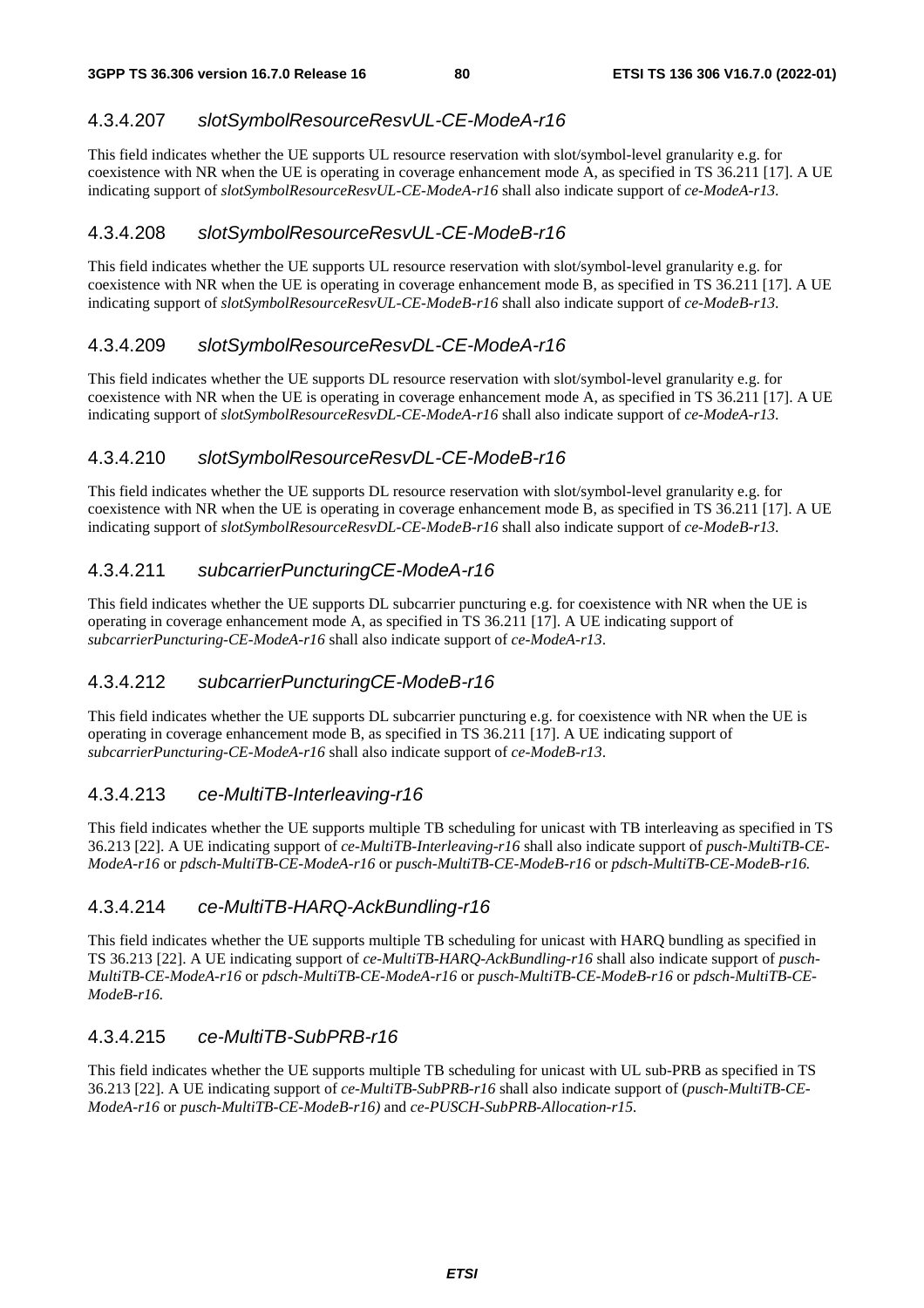# 4.3.4.216 *ce-MultiTB-EarlyTermination-r16*

This field indicates whether the UE supports multiple TB scheduling for unicast with UL early termination as specified in TS 36.213 [22]. A UE indicating support of *ce-MultiTB-EarlyTermination-r16* shall also indicate support of *pusch-MultiTB-CE-ModeA-r16 o*r *pusch-MultiTB-CE-ModeB-r16.*

## 4.3.4.217 *ce-MultiTB-64QAM-r16*

This field indicates whether the UE supports multiple TB scheduling for unicast with 64QAM in the downlink when the UE is operating in coverage enhancement mode A as specified in TS 36.213 [22]. A UE indicating support of *ce-MultiTB-64QAM-r16* shall also indicate support of *pdsch-MultiTB-CE-ModeA-r16* and *ce-pdsch-64QAM-r15.*

# 4.3.4.218 *ce-MultiTB-FrequencyHopping-r16*

This field indicates whether the UE supports multiple TB scheduling for unicast with frequency hopping as specified in TS 36.213 [22]. A UE indicating support of *ce-MultiTB-FrequencyHopping-r16* shall also indicate support of *pusch-MultiTB-CE-ModeA-r16* or *pdsch-MultiTB-CE-ModeA-r16* or *pusch-MultiTB-CE-ModeB-r16* or *pdsch-MultiTB-CE-ModeB-r16*.

### 4.3.4.219 Void

### 4.3.4.220 *virtualCellID-BasicSRS-r16*

Indicates whether the UE supports virtual cell ID for basic SRS symbol(s).

### 4.3.4.221 *addSRS-r16*

Presence of this field indicates the UE supports the additional SRS symbol(s) within the normal UL subframes in TDD as described in TS 36.213 [23].

#### 4.3.4.221.1 *addSRS-1T2R-r16*

Indicates whether the UE supports selecting one antenna among two antennas to transmit additional SRS symbol(s) for the corresponding band of the band combination as described in TS 36.213 [23]. This field can be included only if *addSRS-r16* is included.

#### 4.3.4.221.2 *addSRS-1T4R-r16*

Indicates whether the UE supports selecting one antenna among four antennas to transmit additional SRS symbol(s) for the corresponding band of the band combination as described in TS 36.213 [23]. This field can be included only if *addSRS-r16* is included.

#### 4.3.4.221.3 *addSRS-2T4R-2Pairs-r16*

Indicates whether the UE supports selecting one antenna pair between two antenna pairs to transmit additional SRS symbol(s) simultaneously for the corresponding band of the band combination as described in TS 36.213 [23]. This field can be included only if *addSRS-r16* is included.

#### 4.3.4.221.4 *addSRS-2T4R-3Pairs-r16*

Indicates whether the UE supports selecting one antenna pair among three antenna pairs to transmit additional SRS symbol(s) simultaneously for the corresponding band of the band combination as described in TS 36.213 [23]. This field can be included only if *addSRS-r16* is included.

#### 4.3.4.221.5 *addSRS-AntennaSwitching-r16*

Indicates the antenna switching capabilities for additional SRS symbol(s). This field can be included only if *addSRS-r16* is included.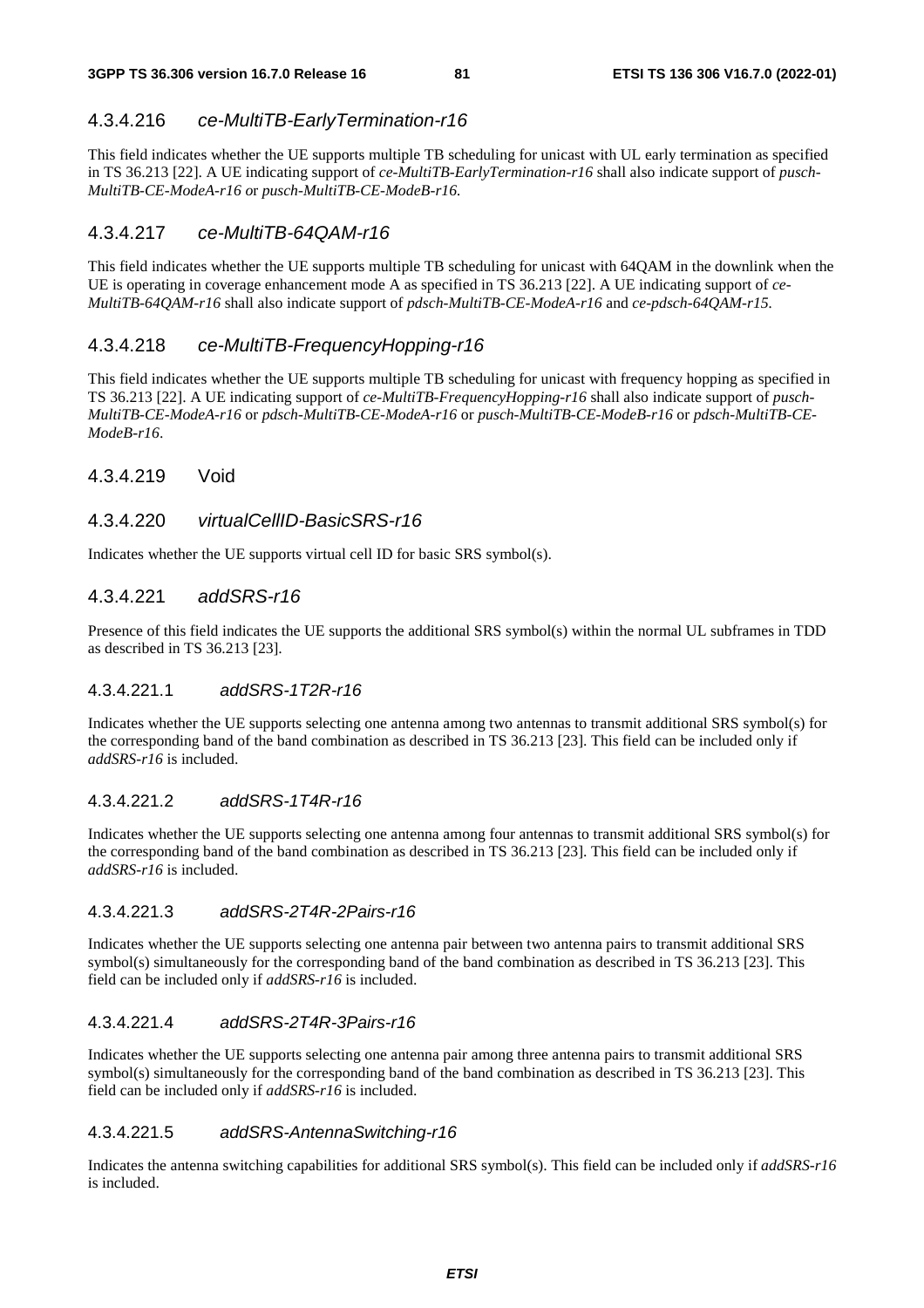If signalled in *addSRS,* value *useBasic* indicates the antenna switching capabilities for additional SRS symbol(s) for a band of band combination for which the capability is not signalled in *bandParameterList-v1610* is the same as indicated by *bandParameterList-v1380* and/or *bandParameterList-v1530* for the concerned band of band combination.

If signalled in *bandParameterList-v1610*, the field indicates the antenna switching capabilities for additional SRS symbol(s) for the concerned band of band combination.

#### 4.3.4.221.6 *addSRS-CarrierSwitching-r16*

Indicates the carrier switching capabilities for additional SRS symbol(s). This field can be included only if *addSRS-r16* and *srs-CapabilityPerBandPairList-r14* are included.

If signalled in *addSRS,* the field indicates whether carrier switching is supported for additional SRS symbol(s) for all band pairs of band combinations for which UE supports SRS carrier switching. If signalled in *addSRS*, the field in *bandParameterList-v1610* is not signalled.

If signalled in *bandParameterList-v1610,* the field indicates whether carrier switching is supported for additional SRS symbol(s) for the concerned band pair of band combination. If signalled in *bandParameterList-v1610*, the field in *addSRS* is not signalled.

#### 4.3.4.221.7 *addSRS-FrequencyHopping-r16*

Indicates the frequency hopping capabilities for additional SRS symbol(s). This field can be included only if *addSRSr16* is included.

If signalled in *addSRS,* the field indicates whether frequency hopping is supported for additional SRS symbol(s) for all bands of band combinations for which the capability is not signalled in *bandParameterList-v1610*.

If signalled in *bandParameterList-v1610*, the field indicates whether frequency hopping is supported for additional SRS symbol(s) for the concerned band of band combination.

#### 4.3.4.221.8 *virtualCellID-AddSRS-r16*

Indicates whether the UE supports virtual cell ID for additional SRS symbol(s).

### 4.3.5 RF parameters

#### 4.3.5.1 *supportedBandListEUTRA*

This field defines which E-UTRA radio frequency bands, see TS 36.101 [6], are supported by the UE. For each band, support for either only half duplex operation, or full duplex operation is indicated. For TDD, the half duplex indication is not applicable.

#### 4.3.5.1.1 *ue-PowerClass-N-r13*, *ue-PowerClass-5-r13*

These fields define for each supported E-UTRA band whether the UE supports power UE Power Class 1, 2, 4 or 5 for the band, as specified in TS 36.101 [6] and TS 36.307 [27]. Absence of these fields means that the UE supports the default UE Power Class for the band, as specified in TS 36.101 [6].

#### 4.3.5.1.2 *intraFreq-CE-NeedForGaps-r13*

This field defines for each supported E-UTRA band whether measurement gaps are required to perform intra-frequency measurements on the E-UTRA band for UE in CE Mode A or CE Mode B.

#### 4.3.5.1.3 *ue-CA-PowerClass-N*

This field defines the power class the UE supports for a E-UTRA band combination, as specified in TS 36.101 [6] and TS 36.307 [27]. Absence of these fields means that the UE supports the default UE Power Class for the band combination, as specified in TS 36.101 [6].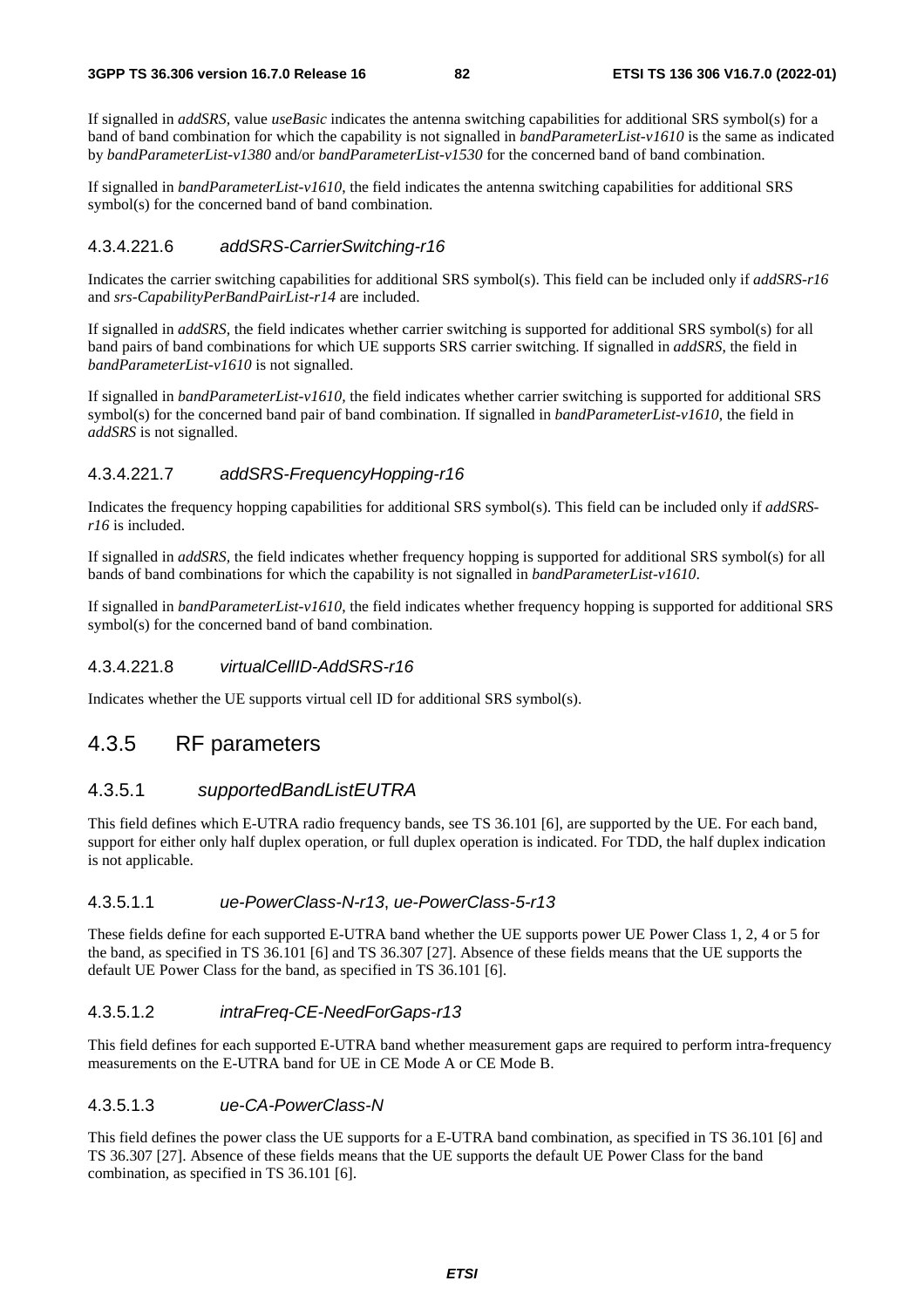#### **3GPP TS 36.306 version 16.7.0 Release 16 83 ETSI TS 136 306 V16.7.0 (2022-01)**

### 4.3.5.1A *supportedBandList-r13*

This field defines which NB-IoT radio frequency bands, as specified in TS 36.101 [6], are supported by the UE. This field is only applicable for UEs of any *ue-Category-NB*.

#### 4.3.5.1A.1 *powerClassNB-20dBm-r13*

This field defines whether the UE supports power class 20dBm in NB-IoT for the band, as specified in TS 36.101 [6].

#### 4.3.5.1A.2 *powerClassNB-14dBm-r14*

This field defines whether the UE supports power class 14 dBm in NB-IoT for all the bands that are supported by the UE, as specified in TS 36.101 [6]. The UE shall not include the field if it includes *powerClassNB-20dBm-r13*.

#### 4.3.5.2 *supportedBandCombination*

This field defines the carrier aggregation, MIMO and MBMS reception capabilities (via MBSFN or SC-PTM) supported by the UE for configurations with inter-band, intra-band non-contiguous, intra-band contiguous carrier aggregation and without carrier aggregation. For each band in a band combination the UE provides the supported CA bandwidth classes and the corresponding MIMO capabilities for downlink. The UE also has to provide the supported uplink CA bandwidth class and the corresponding MIMO capability for at least one band in the band combination. Applicability of provisioning uplink CA bandwidth class for each band in the band combinations is defined in TS 36.101 [6]. A MIMO capability applies to all carriers of a bandwidth class of a band in a band combination. For bandwidth classes that include multiple component carriers (i.e. bandwidth classes B, C, D and so on), the UE may also indicate a separate MIMO capability that applies to each individual carrier of a bandwidth class of a band in a band combination.

In all non-CA band combinations the UE shall indicate a bandwidth class supporting the maximum channel bandwidth defined for the band.

In all non-CA band combinations the UE shall indicate at least the number of layers for spatial multiplexing according to the UE's Rel-8/9 category (Cat. 1-5). If the UE provides a Rel-10 category (Cat. 6-8) it shall indicate at least the number of layers according to that category for at least one band combination. In all other band combinations a UE indicating a category 2 and higher shall indicate support for at least 2 layers for downlink spatial multiplexing for all bands. The indicated number of layers for spatial multiplexing may exceed the number of layers required according to the category indicated by the UE. The carrier aggregation and MIMO capabilities indicated for at least one band combination together with modulation scheme shall meet the processing requirements defined by the physical layer parameter values in the UE category (i.e., maximum number of DL-SCH/UL-SCH transport block bits received/transmitted within a TTI, maximum number of bits of a DL-SCH/UL-SCH transport block received/transmitted within a TTI, and total number of soft channel bits for downlink).

NOTE: If the UE reports a subset of supported band combinations based on *requestedFrequencyBands* and/or *skipFallbackCombinations* and/or *maximumCCsRetrieval,* reported band combination(s) may or may not meet the processing requirements defined by the physical layer parameter values in the UE category.

The UE that supports MBMS reception via MBSFN shall support MBMS reception via MBSFN on the PCell of MCG, and it may indicate support for MBMS reception via MBSFN on configured SCells (*mbms-SCell*) and for any cell that may be additionally configured as an SCell (*mbms-NonServingCell*) according to this field. The UE may indicate support for MBMS reception from FeMBMS/Unicast mixed cells (*fembmsMixedCell*) or MBMS-dedicated cells (*fembmsDedicatedCell*). The UE that supports MBMS reception via SC-PTM shall support MBMS reception via SC-PTM on the PCell of MCG, and it may indicate support for MBMS reception via SC-PTM on configured SCells (*scptm-SCell*) and for any cell that may be additionally configured as an SCell (*scptm-NonServingCell*) according to this field. The UE shall apply the system information acquisition and change monitoring procedure relevant for MBMS operation for these cells.

The UE indicating more than one frequency in the *MBMSInterestIndication* message as specified in TS 36.331 [5] shall support simultaneous reception of MBMS (via MBSFN or SC-PTM) on the indicated frequencies when the frequencies of the configured serving cells and the indicated frequencies belong to at least one band combination.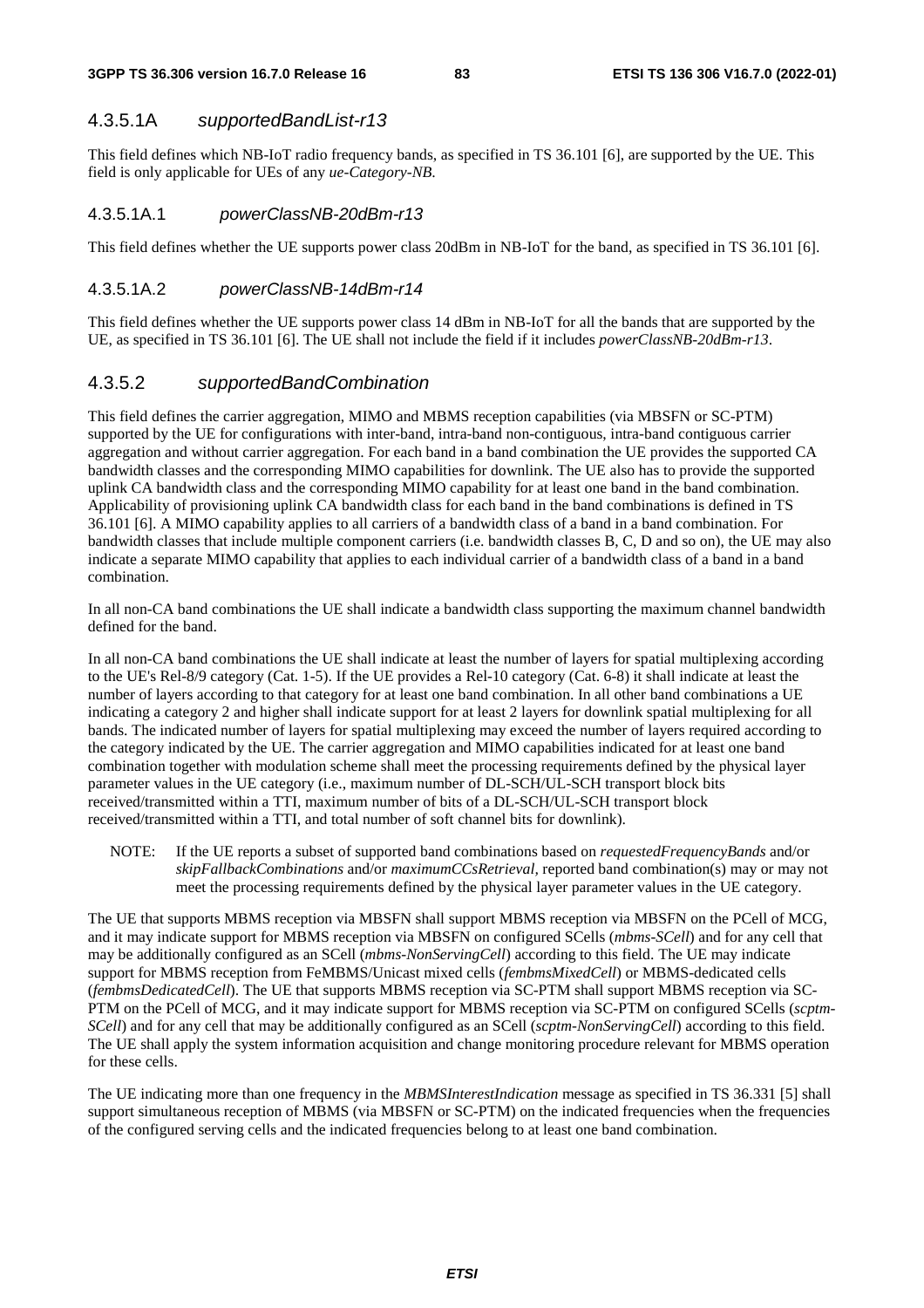NOTE: For the purposes of determining whether the carrier aggregation and MIMO capabilities indicated for a band combination meets the processing requirements defined by the physical layer parameter values in the UE category as described above, the carrier aggregation and MIMO capabilities indicated for a band combination is considered to meet the processing requirements if the UE supports the maximum processing requirements defined by the UE category assuming 20MHz channel bandwidth is supported on all bands.

While PCell is not changed, the UE shall support release of any SCell(s) or any uplink configuration of SCell(s) without requiring reconfiguration of parameters related to UE radio access capabilities for the remaining serving cell(s) in the fallback band combination, except for release of an SCell from a contiguous CA band configuration that results in a non-contiguous CA band configuration.

While reporting the sTTI/sPT capabilities, the UE is allowed to report the same band combination more than once with this IE, if the UE supports different combinations of the corresponding sTTI/sPT capabilities.

#### 4.3.5.2.1 *supportedBandCombinationReduced-r13*

This field is used to indicate the carrier aggregation, MIMO and MBMS reception capabilities supported by the UE as defined in 4.3.5.2 if requested by E-UTRAN as specified in TS 36.331 [5]. All descriptions in 4.3.5.2 are applied for this field unless explicitly stated otherwise. It is mandatory for UEs supporting carrier aggregation beyond 5 component carriers.

If a CA band combination beyond 5 component carriers is included in this field, the UE supports Activation/Deactivation MAC Control Element of four octets as specified in TS 36.321 [4]. If a CA band combination beyond 5 component carriers with uplink is included in this field, the UE supports Extended PHR MAC Control Element supporting 32 serving cells with configured uplink as specified in TS 36.321 [4].

If the fallback band combinations for a given band combination are omitted in this field (see TS 36.331 [5]), the UE shall for all the omitted fallback band combinations support the same UE radio access capabilities as for the parent band combination.

NOTE: A fallback band combination may have multiple different parent band combinations.

While reporting the sTTI/sPT capabilities, the UE is allowed to report the same band combination more than once with this IE, if the UE supports different combinations of the corresponding sTTI/sPT capabilities.

#### 4.3.5.3 *multipleTimingAdvance*

This field defines whether multiple timing advances are supported for each band combination supported by the UE. It is mandatory for UEs of this release of the specification to support this capability for band combinations having an UL on multiple FDD bands as specified in TS 36.101 [6]. If the band combination comprised of more than one band entry (i.e., inter-band or intra-band non-contiguous band combination), the field indicates that different timing advances on different band entries are supported. If the band combination comprised of one band entry (i.e., intra-band contiguous band combination), the field indicates that different timing advances across component carriers of the band entry are supported. It is mandatory for UEs to support 2 TAGs for inter-frequency DAPS handover.

#### 4.3.5.4 *simultaneousRx-Tx*

This field defines whether the UE supports simultaneous reception and transmission for inter-band TDD band combination.

### 4.3.5.5 *supportedCSI-Proc-r11*

This field defines the maximum number of CSI processes supported on a component carrier within a band with PDSCH transmission mode 10. For bandwidth classes that include multiple component carriers (i.e. bandwidth classes B, C, D and so on), the field defines the maximum number of CSI processes supported by the UE on all component carriers in the corresponding band.

#### 4.3.5.6 *freqBandRetrieval-r11*

This parameter defines whether the UE supports reception of *requestedFrequencyBands* as specified in TS 36.331 [5].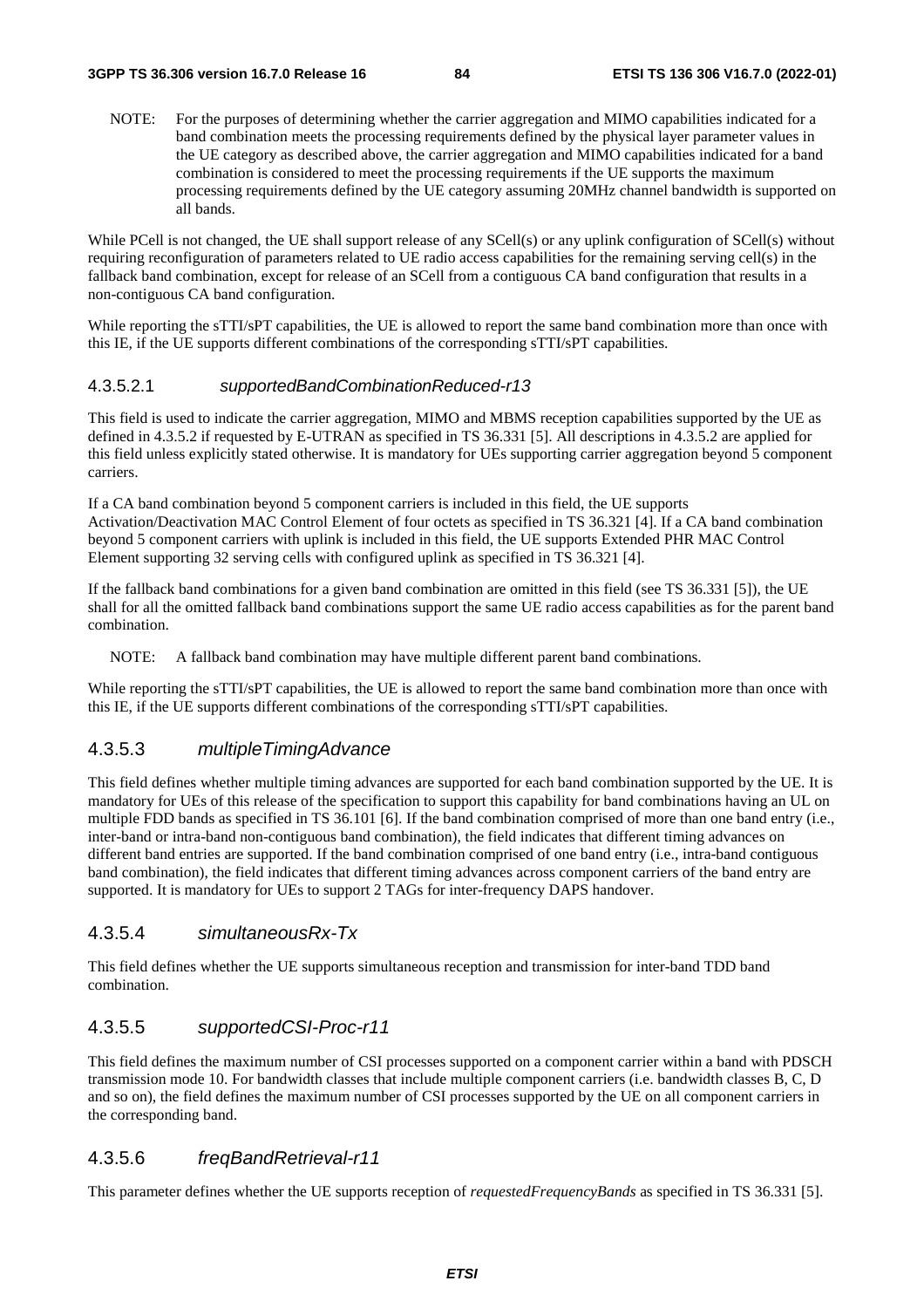### 4.3.5.7 *dl-256QAM-r12*

This field defines whether the UE supports 256QAM in DL. This field is only applicable for UEs of category 11-12 and UEs of DL category 11 and onwards. It is mandatory for UEs of DL category 13-14 and 17 to support this feature. A UE that supports 256QAM in DL shall support 256QAM in DL in all supported frequency bands.

# 4.3.5.8 *supportedNAICS-2CRS-AP-r12*

This field defines a bitmap points to the entries of *naics-Capability-List-r12* to indicate NAICS 2 CRS AP capability for the band combination.

#### 4.3.5.9 *dc-Support-r12*

This field defines whether synchronous DC and power control mode 1 is supported by the UE which is capable of *extendedMaxMeasId*, *multipleTimingAdvance* for a given band combination. If the band combination entry is comprised of a single band, DC is supported for the intra-band contiguous band combination. If the band combination entry is comprised of multiple bands, DC is supported for the inter-band or intra-band non-contiguous band combination.

#### 4.3.5.9.1 *asynchronous-r12*

In addition to the UE capability indicated by *dc-Support*, this field defines whether asynchronous DC and power control mode 2 is supported by the UE which is capable of *simultaneousRx-Tx*. If the band combination is comprised of a single band entry for more than two carriers, the UE shall support any permutations of carriers to CGs. If the concerning band combination is comprised of more than two band entries, the carriers corresponding to a band entry shall belong to one cell group. For this band combination, the UE may indicate the supported carrier permutations to CGs.

#### 4.3.5.9.2 *supportedCellGrouping-r12*

In addition to the UE capability indicated by *asynchronous*, this field defines for which mapping of serving cells to cell groups (i.e. MCG or SCG) the UE supports asynchronous DC.

#### 4.3.5.10 *modifiedMPR-Behavior-r10*

This field defines whether the UE supports modified MPR/A-MPR behaviours as specified in TS 36.101 [6].

#### 4.3.5.11 *freqBandPriorityAdjustment-r12*

This field defines whether the UE supports the prioritization of the frequency bands in multiBandInfoList over the band in freqBandIndicator as defined by freqBandIndicatorPriority-r12 in TS 36.331 [5].

#### 4.3.5.12 *commSupportedBandsPerBC-r12*

This field indicates, for a particular band combination, the bands on which the UE supports simultaneous reception of EUTRA and sidelink communication. If the UE indicates support simultaneous transmission (using *commSimultaneousTx-r12*), this field also indicates, for a particular band combination, the bands on which the UE supports simultaneous transmission of EUTRA and sidelink communication. The first bit refers to the first band indicated by *commSupportedBands-r12*, with value 1 indicating sidelink is supported simultaneously.

#### 4.3.5.13 *supportedCSI-Proc-r12*

This field defines the maximum number of CSI processes with PDSCH transmission mode 10 supported by the UE on a single component carrier for bandwidth classes that include multiple component carriers (i.e. bandwidth classes B, C, D and so on).

#### 4.3.5.14 *fourLayerTM3-TM4-r10*

This field defines whether the UE supports 4-layer spatial multiplexing with transmission mode 3 and transmission mode 4.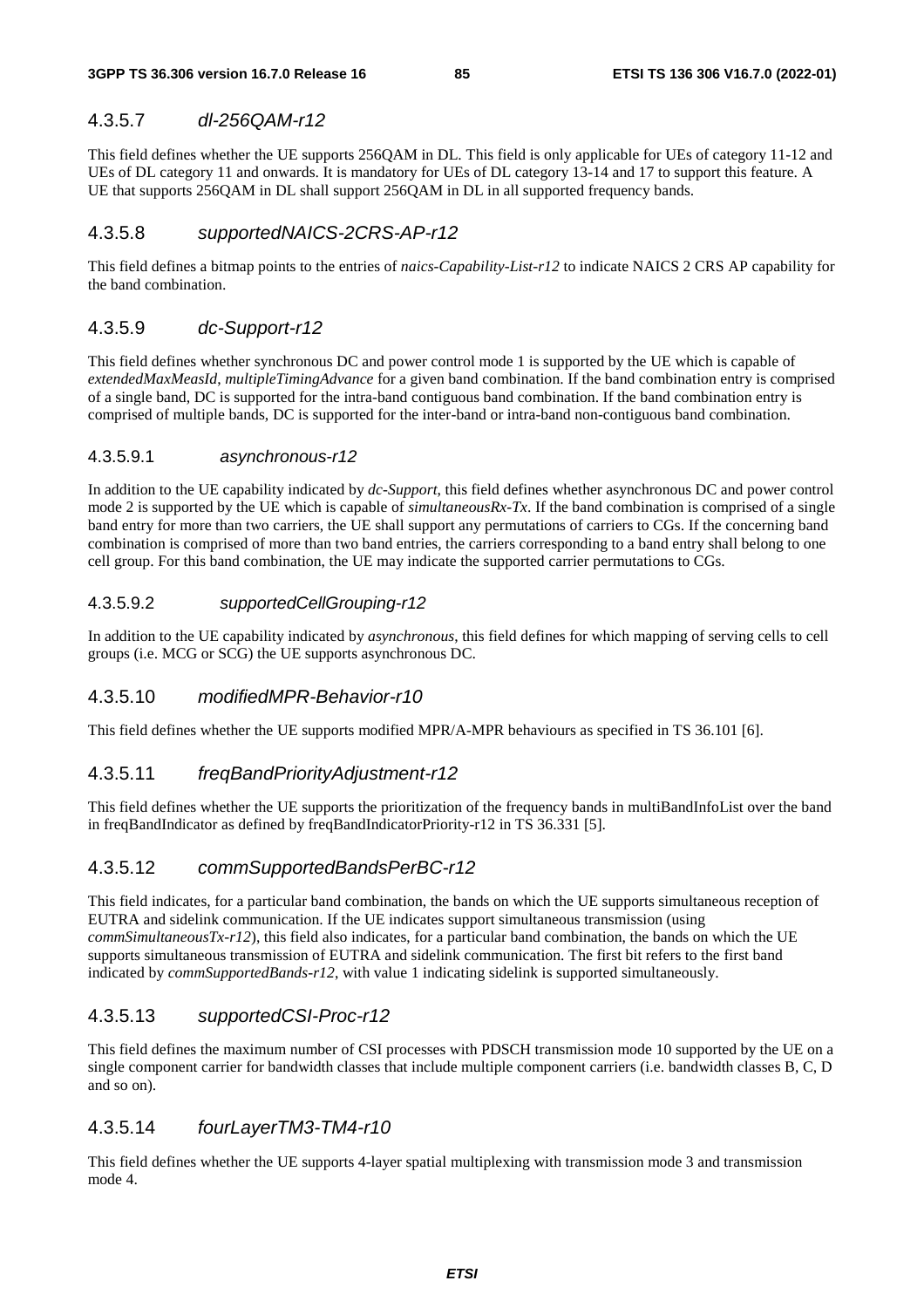# 4.3.5.15 *fourLayerTM3-TM4-perCC-r12*

This field defines whether the UE supports 4-layer spatial multiplexing with transmission mode 3 and transmission mode 4 on a single component carrier for bandwidth classes that include multiple component carriers (i.e. bandwidth classes B, C, D and so on).

### 4.3.5.16 *multiNS-Pmax-r10*

This field defines whether the UE supports the mechanisms defined for cells broadcasting *NS-PmaxList* as specified in TS 36.331 [5].

### 4.3.5.16A *multiNS-Pmax-r13*

This field defines whether the UE supports the mechanisms defined for NB-IoT cells broadcasting *NS-PmaxList* as specified in TS 36.331 [5].

### 4.3.5.17 *differentFallbackSupported-r13*

This field defines whether the UE supports the different capabilities for at least one fallback case of the concerning band combination. The sTTI/sPT capabilities are also considered by the UE when using this field.

### 4.3.5.18 *maximumCCsRetrieval-r13*

This field defines whether the UE supports reception of *requestedMaxCCsDL* and *requestedMaxCCsUL*.

### 4.3.5.19 *skipFallbackCombinations-r13*

This field defines whether the UE supports receiving reception of *skipFallbackCombinations* that requests UE to exclude fallback band combinations from capability signalling. UE that indicates support for this shall also indicate support for *requestReducedFormat-r13*. In this release of the specification, UEs capable of *supportedBandCombinationReduced* shall indicate support for *skipFallbackCombinations-r13*.

#### 4.3.5.20 Void

### 4.3.5.21 *reducedIntNonContComb-r13*

This field defines whether the UE supports receiving *requestReducedIntNonContComb*. If the UE supports *reducedIntNonContComb-r13,* the UE only includes one intra-band non-contiguous CA band combination, and exclude the other intra-band non-contiguous CA band combinations for which the presence of uplink CA bandwidth class in the band combination entry is different. One band combination entry can also indicate support of any other possible permutations in the presence of uplink CA bandwidth class where a paired downlink CA bandwidth class is the same or where the number of UL CCs is smaller than the one of paired DL CCs expressed by the CA bandwidth class.

For example, if the UE supports *reducedIntNonContComb-r13,* the UE only needs to report "DL: CA\_42C-42A, UL: 42A paired with DL 42C", in order to indicate also support of "DL: CA\_42C-42A, UL: 42A paired with DL 42A", "DL: CA\_42A-42C, UL: 42A paired with DL 42A" and "DL: CA\_42A-42C, UL: 42A paired with DL 42C".

For these band combinations not included in the capability, RF parameters specified within *BandCombinationParameters* (e.g., *supportedMIMO-CapabilityUL*, *multipleTimingAdvance* if supported) and measurement parameters specified within *BandCombinationListEUTRA* are the same as the ones for the band combination included in the UE capability.

### 4.3.5.22 *additionalRx-Tx-PerformanceReq-r13*

This field indicates whether the UE supports the additional Rx and Tx performance requirement for a given band combination as specified in TS 36.101 [6].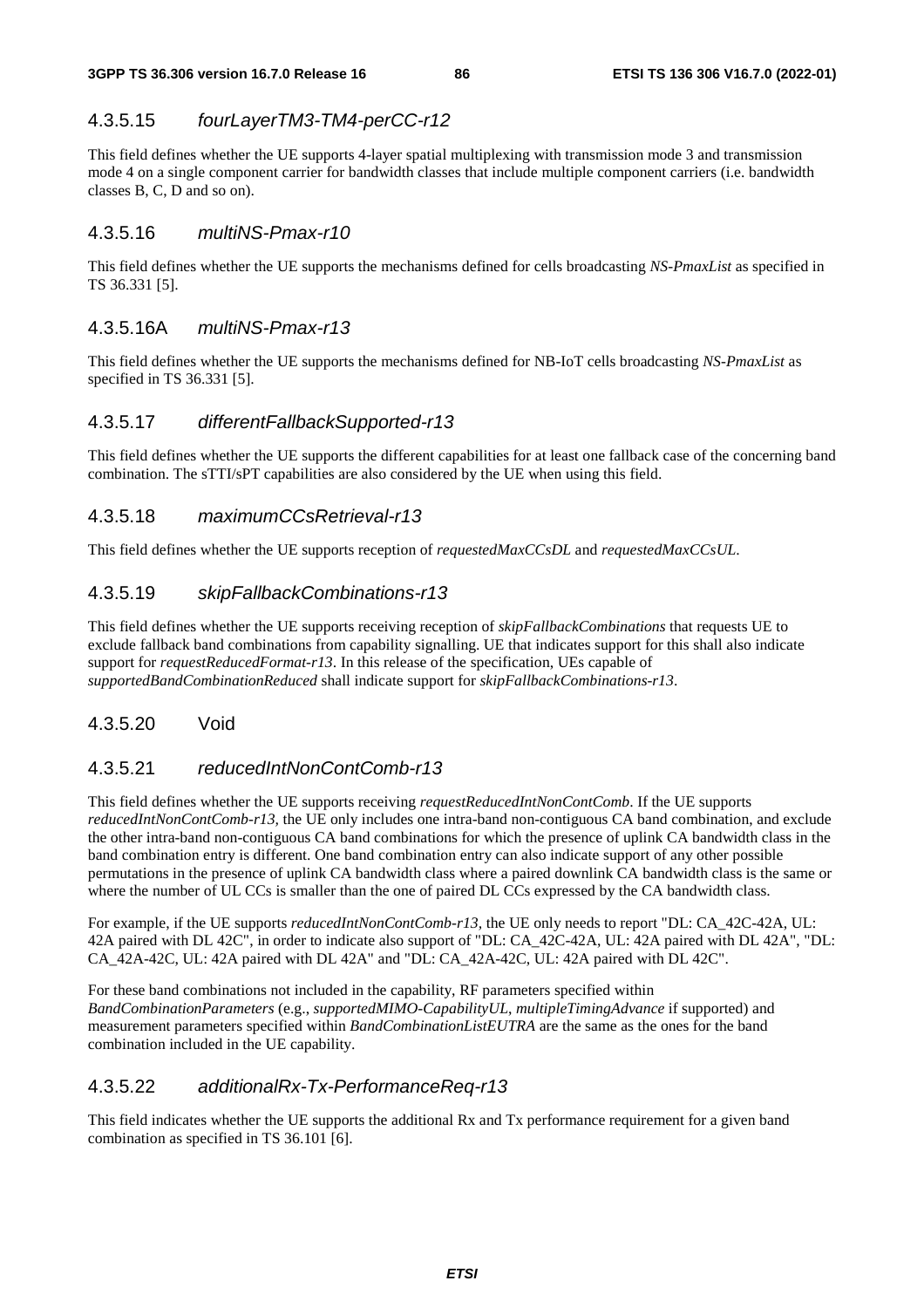### 4.3.5.23 *maxLayersMIMO-Indication-r12*

This field defines whether the UE supports the network configuration of *maxLayersMIMO* as specified in TS 36.331 [5].

If the UE supports *fourLayerTM3-TM4* or *intraBandContiguousCC-InfoList* or *FeatureSetDL-PerCC* for MR-DC, UE supports the configuration of *maxLayersMIMO* for these cases regardless of indicating *maxLayersMIMO-Indication*.

### 4.3.5.24 *rf-RetuningTimeDL-r14*

This field indicates the interruption time on DL reception within a band pair during the RF retuning for switching between the band pair to transmit SRS on a PUSCH-less SCell as specified in TS 36.331 [5]. This field is mandatory present if switching between the band pair is supported.

### 4.3.5.25 *rf-RetuningTimeUL-r14*

This field indicates the interruption time on UL transmission within a band pair during the RF retuning for switching between the band pair to transmit SRS on a PUSCH-less SCell as specified in TS 36.331 [5]. This field is mandatory present if switching between the band pair is supported.

### 4.3.5.26 *diffFallbackCombReport-r14*

This field indicates whether the UE supports reporting of UE radio access capabilities for the CA band combinations asked by the eNB as well as, if any, reporting of different UE radio access capabilities for their fallback band combination as specified in TS 36.331 [5]. The UE does not report fallback combinations if their UE radio access capabilities are the same as the ones for the CA band combination asked by the eNB. UEs capable of *supportedBandCombinationReduced* shall indicate support for *diffFallbackCombReport-r14*. UE that indicates support for this shall also indicate support for *requestReducedFormat-r13*.

### 4.3.5.27 *v2x-SupportedTxBandCombListPerBC-r14, v2x-SupportedRxBandCombListPerBC-r14*

This field indicates, for a particular band combination of EUTRA, the supported band combination list among *v2x-SupportedTxBandCombinationList* or *v2x-SupportedRxBandCombinationList* on which the UE supports simultaneous transmission and reception of EUTRA and V2X sidelink communication respectively.

#### 4.3.5.28 *txAntennaSwitchDL-r13*

The field indicates the entry number of the first-listed band with UL in the band combination that causes this DL to be affected when transmit antenna switching occurs. If this field is not included, this DL is not affected by transmit antenna switching. All DL and UL that switch together indicate the same entry number.

#### 4.3.5.29 *txAntennaSwitchUL-r13*

The presence of this field indicates the UE supports transmit antenna selection for this UL band in the band combination as described in TS 36.213 [22], clauses 8.2 and 8.7.

The field indicates the entry number of the first-listed band with UL in the band combination that switches together with this UL when transmit antenna switching occurs. All DL and UL that switch together indicate the same entry number.

#### 4.3.5.30 *supportedMIMO-CapabilityDL-r15*

This field defines the number of downlink MIMO layers the UE supports when the UE is configured with sTTI. Only two layers or four layers for MIMO support using this field are applicable with sTTI.

#### 4.3.5.31 *dl-1024QAM-r15*

This field defines whether the UE supports 1024QAM in DL on this band or on this band within the band combination as described in TS 36.331 [5]. This field is only applicable for UEs of DL category 20, 22 and onwards.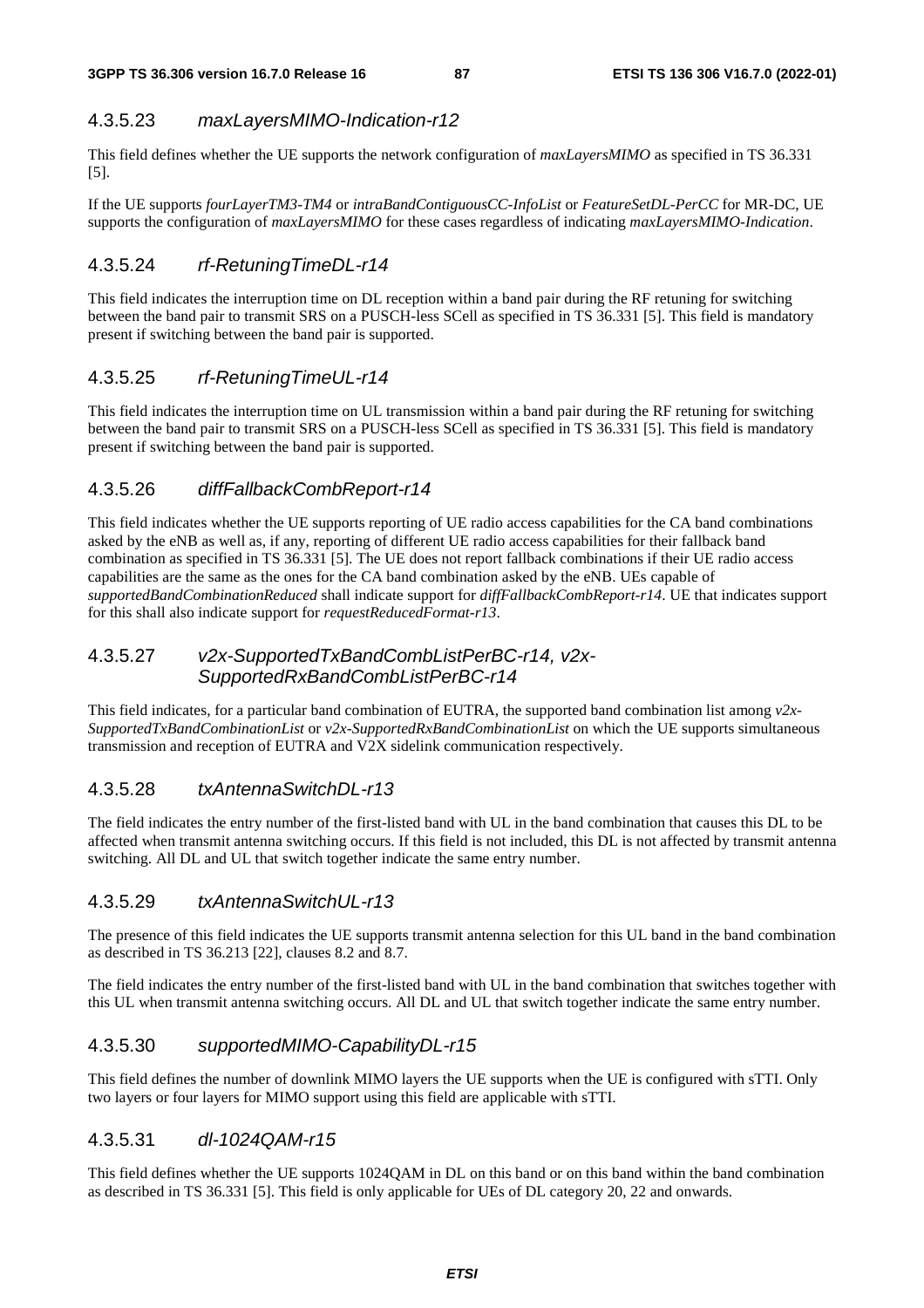When *dl-1024QAM-ScalingFactor-r15* and *dl-1024QAM-TotalWeightedLayers-r15* are included, the UE supports 1024QAM in a set of CCs in a band combination if the CCs belong to bands indicated to support 1024QAM in that band combination, and the 1024QAM processing capability condition described by equation 4.3.5.31-1 is satisfied.

 $W. l_{1024QAM} + l_{non1024QAM} \leq y$ 

where:

- w is the scaling factor for processing a CC configured with 1024QAM with respect to a CC not configured with 1024QAM as indicated by *dl-1024QAM-ScalingFactor-r15*,
- $l_{1024QAM}$  is the total number of DL layers across all CCs configured with 1024QAM,
- $\frac{1}{10001024QAM}$  is the total number of DL layers acoss all CCs not configured with 1024QAM, and
- *y* is total number of weighted layers the UE can process for 1024QAM. Value of *y* is indicated by *dl-1024QAM-TotalWeightedLayers-r15* for all band combinations except for those (NG)EN-DC/NE-DC band combinations for which *dl-1024QAM-TotalWeightedLayers* is included in *ca-ParametersEUTRA* (see TS 38.306 [32] and TS 38.331 [35]).

#### **Equation 4.3.5.31-1: 1024QAM processing capability condition.**

NOTE: The 1024QAM processing capability condition described by equation 4.3.5.31-1 applies only when at least one of the CCs in a band combination is configured with 1024QAM.

#### 4.3.5.32 *srs-MaxSimultaneousCCs-r14*

This field indicates, for a particular band combination, the maximum number of simultaneously configurable target CCs supported by the UE for SRS switching.

#### 4.3.5.33 *powerClass-14dBm-r15*

This field defines whether the UE supports power class 14 dBm when operating in coverage enhancement mode A or B for all the bands that are supported by the UE, as specified in TS 36.101 [6]. A UE indicating support of *powerClass-14dBm-r15* shall also indicate support of *ce-ModeA-r13*.

#### 4.3.5.34 *supportedMIMO-CapabilityDL-MRDC-r15*

This field indicates in MR-DC the maximum number of supported layers in TM9/10 for the component carrier in the corresponding bandwidth class.

#### 4.3.5.35 *srs-FlexibleTiming-r14*

This field indicates, for a particular band pair, whether the UE supports configuration of *soundingRS-FlexibleTimingr14*. For a TDD-TDD band pair, UE shall include at least one of *srs-FlexibleTiming-r14* and/or *srs-HARQ-ReferenceConfig-r14* when *rf-RetuningTimeDL-r14* or *rf-RetuningTimeUL-r14* corresponding to the band pair is larger than 1 OFDM symbol.

### 4.3.5.36 *srs-HARQ-ReferenceConfig-r14*

This field indicates, for a particular band pair, whether the UE supports configuration of *harq-ReferenceConfig-r14*. For a TDD-TDD band pair, UE shall include at least one of *srs-FlexibleTiming-r14* and/or *srs-HARQ-ReferenceConfig-r14* when *rf-RetuningTimeDL-r14* or *rf-RetuningTimeUL-r14* corresponding to the band pair is larger than 1 OFDM symbol.

### 4.3.5.37 *fourLayerTM3-TM4-r15*

This field indicates whether the UE supports 4-layer spatial multiplexing for TM3 and TM4 for MR-DC within the indicated feature set.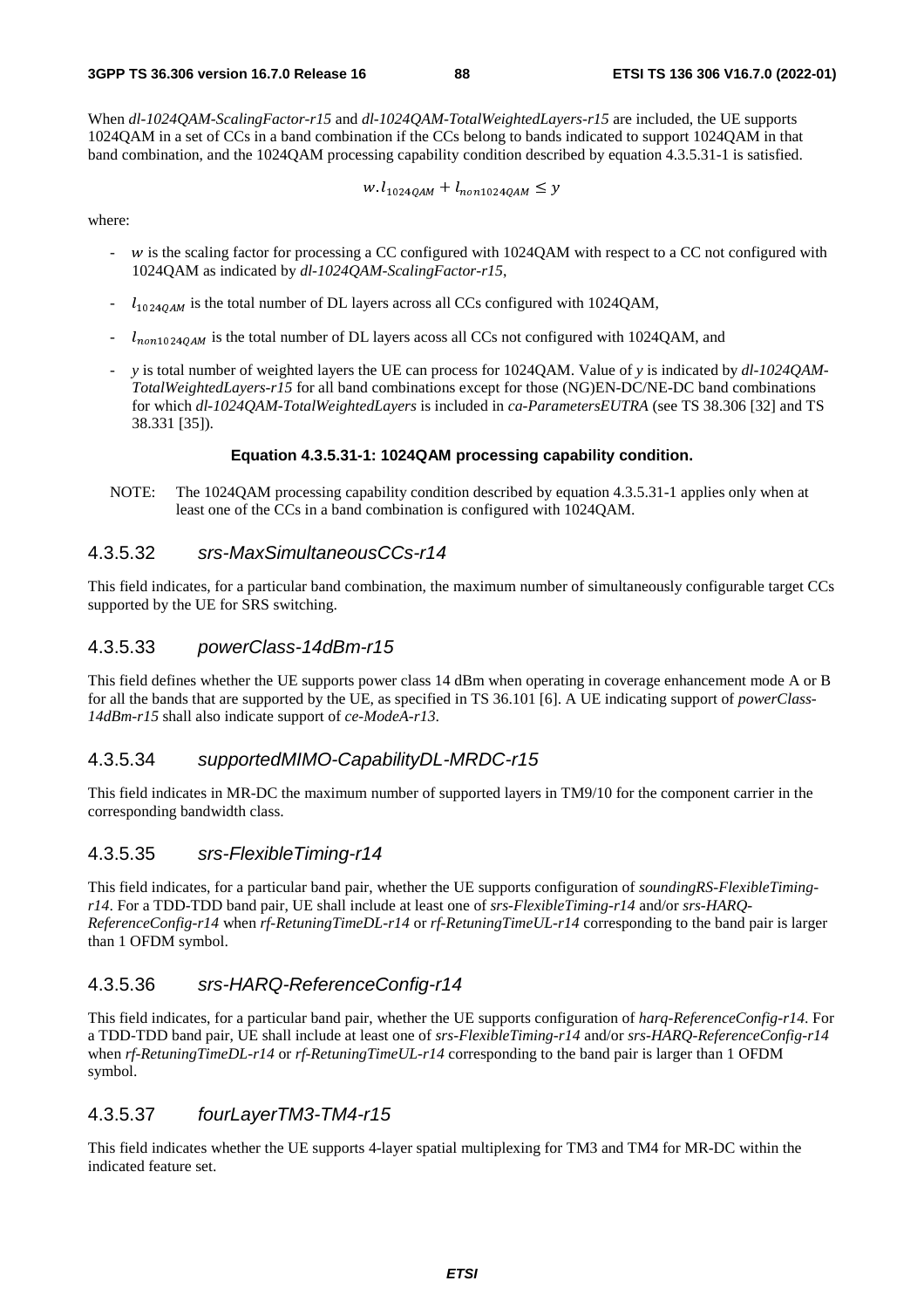NOTE: Cat5 UE supporting only 2-layer spatial multiplexing will still determine the RI bit width according to TS 36.212 [26], which means it may still use 2-bit RI bit width despite not supporting more than 2-layer spatial multiplexing.

#### 4.3.5.38 *supportedCSI-Proc-r15*

This field indicates in MR-DC the number of CSI processes for the component carrier in the corresponding bandwidth class.

#### 4.3.5.39 *intraFreqAsyncDAPS-r16*

This field indicates whether the UE supports asynchronous DAPS handover in source PCell and intra-frequency target PCell.

### 4.3.5.40 *intraFreqDAPS-r16*

This field indicates whether the UE supports DAPS handover in source PCell and intra-frequency target PCell, i.e. support of simultaneous DL reception of PDCCH and PDSCH from source and target cell. A UE indicating this capability shall also support synchronous DAPS handover, and single UL transmission for intra-frequency DAPS handover.

4.3.5.41 *Void*

### 4.3.5.42 *interFreqAsyncDAPS-r16*

This field indicates whether the UE supports asynchronous DAPS handover in source PCell and inter-frequency target PCell.

#### 4.3.5.43 *interFreqDAPS-r16*

This field indicates whether the UE supports DAPS handover in source PCell and inter-frequency target PCell, i.e. support of simultaneous DL reception of PDCCH and PDSCH from source and target cell. For a BC, the capability applies to every carrier pair for source and target. A UE indicating this capability shall also support synchronous DAPS handover, and single UL transmission for inter-frequency DAPS handover.

#### 4.3.5.44 *interFreqMultiUL-TransmissionDAPS-r16*

This field indicates whether the UE supports simultaneous UL transmission in source PCell and inter-frequency target PCell.

### 4.3.5.45 *intraFreqTwoTAGs-DAPS-r16*

This field indicates whether the UE supports different timing advance groups in source PCell and intra-frequency target PCell. It is mandatory for *intraFreqDAPS* capable UE.

#### 4.3.5.46 *v2x-SupportedTxBandCombListPerBC-v1630, v2x-SupportedRxBandCombListPerBC-v1630*

This field indicates, for a particular band combination of EUTRA, the supported band combination list among *v2x-SupportedBandCombinationListEUTRA-NR* on which the UE supports simultaneous transmission or reception of EUTRA and NR sidelink communication respectively, or simultaneous transmission or reception of EUTRA and mixed V2X sidelink and NR sidelink communication respectively.

#### 4.3.5.47 *scalingFactorTxSidelink-r16, scalingFactorRxSidelink-r16*

This field indicates, for a particular band combination of EUTRA, the scaling factor, as defined in TS 38.306 [32], for the PC5 band combination(s) *v2x-SupportedBandCombinationListEUTRA-NR* on which the UE supports simultaneous transmission/reception of EUTRA and NR sidelink communication respectively, or simultaneous transmission or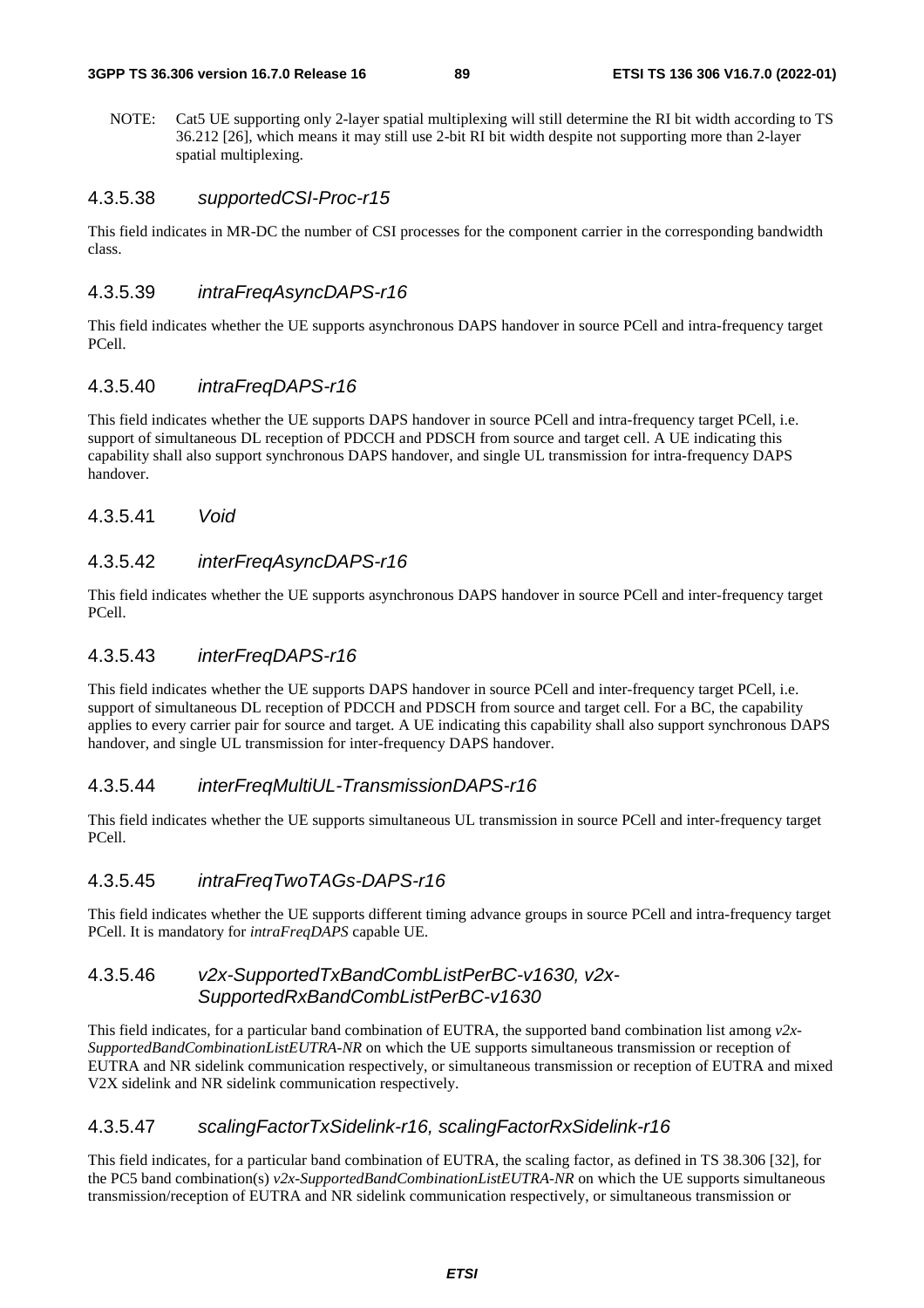reception of EUTRA and joint V2X sidelink communication and NR sidelink communication respectively (as indicated by *v2x-SupportedTxBandCombListPerBC-v1630 / v2x-SupportedRxBandCombListPerBC-v1630*). The leading / leftmost value corresponds to the first band combination included in *v2x-SupportedBandCombinationListEUTRA-NR* which is indicated with value 1 by *v2x-SupportedTxBandCombListPerBC-v1630 / v2x-*

*SupportedRxBandCombListPerBC-v1630*, the next value corresponds to the second band combination included in *v2x-SupportedBandCombinationListEUTRA-NR* which is indicated with value 1 by *v2x-SupportedTxBandCombListPerBCv1630 / v2x-SupportedRxBandCombListPerBC-v1630* and so on.

#### 4.3.5.48 *interBandPowerSharingSyncDAPS-r16*

This field indicates whether the UE supports power sharing for inter-band synchronous DAPS handovers as defined in TS 36.213 [22].

A UE that supports power sharing for inter-band synchronous DAPS handovers shall also support inter-frequency DAPS handovers.

### 4.3.5.49 *interBandPowerSharingAsyncDAPS-r16*

This field indicates whether the UE supports power sharing for inter-band asynchronous DAPS handovers as defined in TS 36.213 [22].

A UE that supports power sharing for inter-band asynchronous DAPS handovers shall also support inter-frequency DAPS handovers.

# 4.3.6 Measurement parameters

### 4.3.6.1 *interFreqNeedForGaps* and *interRAT-NeedForGaps*

These fields define for each supported E-UTRA band whether measurement gaps are required to perform interfrequency measurements on each supported E-UTRA radio frequency band and inter-RAT measurements on each supported RAT/band combination. A UE also indicates for each band combination as in the supportedBandCombination whether measurement gaps are required to perform inter-frequency measurements on each supported E-UTRA radio frequency band and inter-RAT measurements on each supported RAT/band combination.

#### 4.3.6.2 *rsrqMeasWideband*

This field defines whether the UE can perform RSRQ measurements in RRC\_IDLE and RRC\_CONNECTED with wider bandwidth as specified in TS 36.133 [16].

#### 4.3.6.3 *timerT312-r12*

This field defines whether the UE supports T312 as specified in TS 36.331 [5].

### 4.3.6.4 *alternativeTimeToTrigger-r12*

This field defines whether the UE supports alternativeTimeToTrigger as specified in TS 36.331 [5].

### 4.3.6.5 *benefitsFromInterruption-r11*

This field indicates whether the UE power consumption could benefit from being allowed to cause interruptions to serving cells when performing measurements of deactivated SCell carriers for *measCycleSCell* of less than 640ms, as specified in TS 36.133 [16].

#### 4.3.6.6 *incMonEUTRA-r12*

This field defines whether the UE supports increased number of E-UTRA carrier monitoring in RRC\_IDLE and RRC\_CONNECTED as specified in TS 36.133 [16], and whether the UE supports extended number of cell re-selection priorities for EUTRA frequencies in *RRCConnectionRelease*, as specified in TS 36.331 [5]. It is mandatory for UEs of this release of the specification, except for Category 0 and 1bis UEs.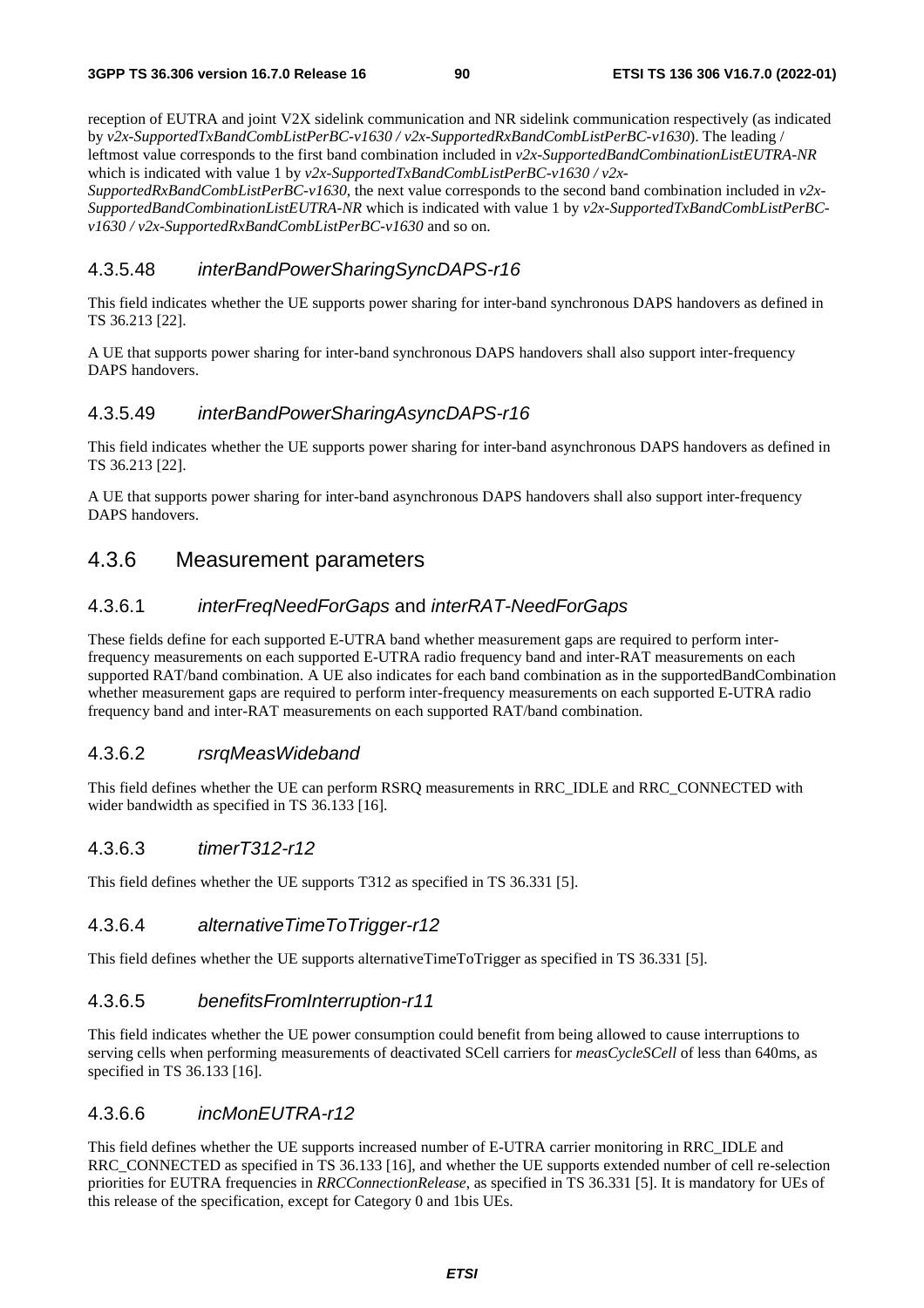A UE that supports increased number of E-UTRA carrier monitoring shall also support extended number of measurement identities.

### 4.3.6.7 *incMonUTRA-r12*

This field defines whether the UE supports increased number of UTRA carrier monitoring in RRC\_IDLE and RRC\_CONNECTED as specified in TS 36.133 [16].

A UE that supports increased number of UTRA carrier monitoring shall also support extended number of measurement identities.

### 4.3.6.8 *extendedMaxMeasId-r12*

This field defines whether the UE supports extended number of measurement identities as defined by *maxMeasId-r12* in TS 36.331 [5].

It is mandatory for UEs of this release of the specification if *incMonEUTRA-r12* or *incMonUTRA-r12* or *dc-Supportr12* or *extendedMaxObjectId-r13* is supported.

### 4.3.6.9 *crs-DiscoverySignalsMeas-r12*

This field defines whether the UE supports CRS based discovery signals measurement as specified in TS 36.331 [5], and PDSCH/EPDCCH RE mapping with zero power CSI-RS configured for discovery signals.

#### 4.3.6.10 *csi-RS-DiscoverySignalsMeas-r12*

This field defines whether the UE supports CSI-RS based discovery signals measurement as specified in TS 36.331 [5]. A UE that supports this feature shall also support *crs-DiscoverySignalsMeas-r12*.

#### 4.3.6.11 *extendedRSRQ-LowerRange-r12*

This field defines whether the UE supports the extended RSRQ lower value range from -34dB to -19.5dB in measurement configuration and reporting as specified in TS 36.133 [16].

#### 4.3.6.12 *rsrq-OnAllSymbols-r12*

This field defines whether the UE supports the RSRQ measurement on all OFDM symbols as specified in TS 36.214 [23] and also the extended RSRQ upper value range from -3dB to 2.5dB in measurement configuration and reporting as specified in TS 36.133 [16]. If the UE supports *rsrq-OnAllSymbols-r12* and *rsrqMeasWideband* it shall also support the RSRQ measurement on all OFDM symbols with wider bandwidth.

#### 4.3.6.13 *rs-SINR-Meas-r13*

This field defines whether the UE can perform RS-SINR measurements in RRC\_CONNECTED as specified in TS 36.214 [23].

### 4.3.6.14 *whiteCellList-r13*

This field defines whether the UE supports configuration and use of white-listed cells as specified in TS 36.331 [5].

### 4.3.6.15 *extendedFreqPriorities-r13*

This field defines whether the UE supports extended E-UTRA frequency priorities as specified in TS 36.331 [5] and indicated by *cellReselectionSubPriority* field.

A UE supporting NR SA operation shall support extended E-UTRA frequency priorities and NR frequency priorities as specified in TS 36.331 [9] and indicated by *CellReselectionSubPriority* field.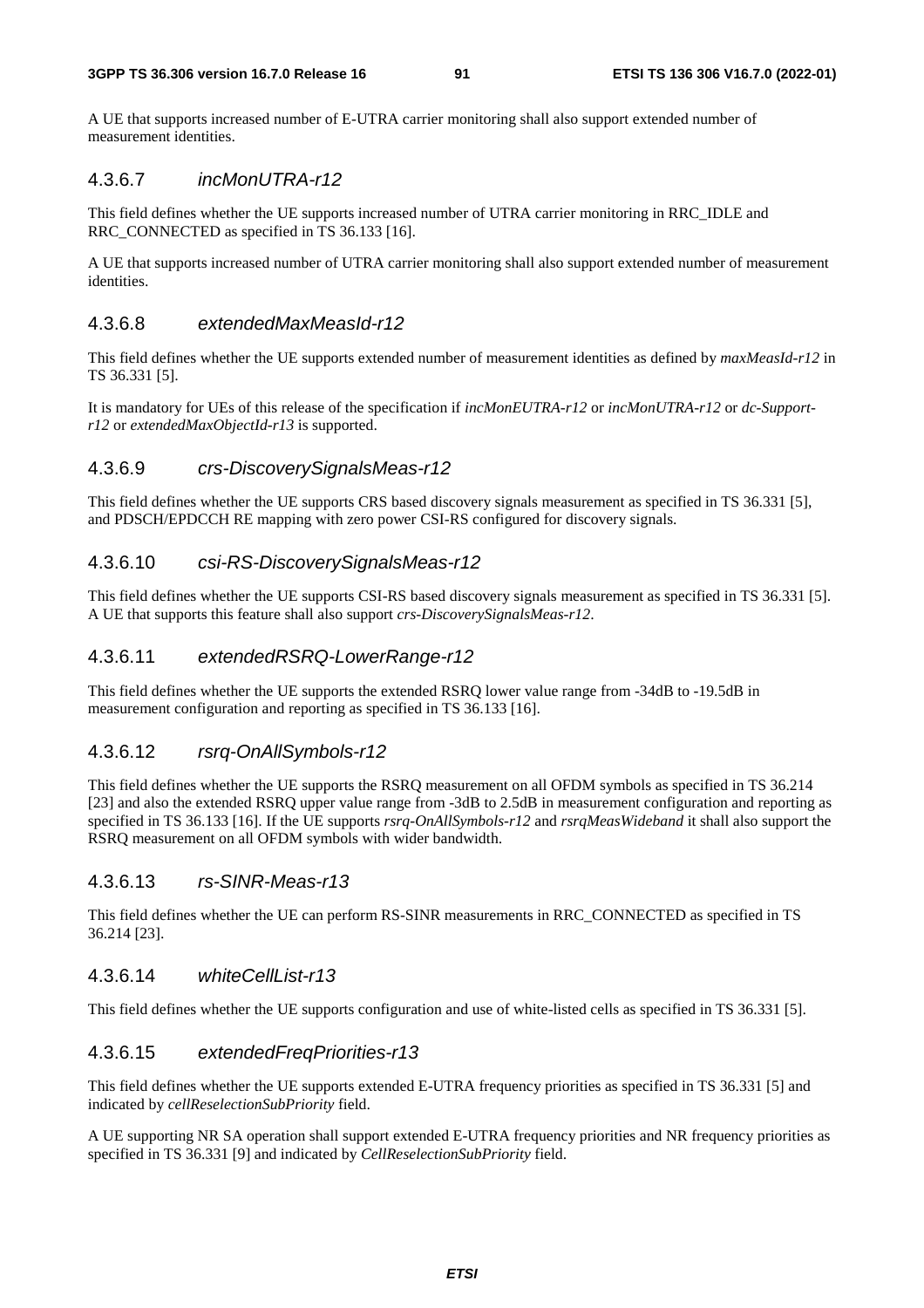### 4.3.6.16 *extendedMaxObjectId-r13*

This field defines whether the UE supports extended number of measurement object identities as defined by *maxObjectId-r13* in TS 36.331 [5]. The field is mandatory present for the UE supporting the configuration of *sCellToAddModListExt*. A UE indicating support of *extendedMaxObjectId-r13* shall also indicate the support of *extendedMaxMeasId-r12*.

### 4.3.6.17 *ul-PDCP-Delay-r13*

This field defines whether the UE supports UL PDCP Packet Delay per QCI measurement as specified in TS 36.314 [25]. A UE that supports the UL PDCP Delay measurement shall also support the measurement configuration and reporting as specified in TS 36.331 [5].

#### 4.3.6.18 Void

### 4.3.6.19 *rssi-AndChannelOccupancyReporting-r13*

This field defines whether the UE supports measurement and reporting for RSSI and channel occupancy. This field is only applicable if the UE supports downlink LAA operation.

### 4.3.6.20 *multiBandInfoReport-r13*

This field defines whether the UE supports the acquisition and reporting of multi band information for *reportCGI* as specified in TS 36.331 [5].

- 4.3.6.21 Void
- 4.3.6.22 Void

#### 4.3.6.23 *ceMeasurements-r14*

This field defines whether the UE supports intra-frequency RSRQ measurements and inter-frequency RSRP and RSRQ measurements in RRC\_CONNECTED, as specified in TS 36.133 [16], TS 36.304 [14] and TS 36.331 [5]. In this release of specification, it is mandatory for UEs of Category M1 and M2 and UEs that support coverage enhancements to support *ceMeasurements-r14*. A UE indicating support of *ceMeasurements-r14* shall also indicate support of *ce-ModeA-r13*.

#### 4.3.6.24 *ncsg-r14*

This field defines whether the UE supports NCSG gap as specified in TS 36.133 [16]. If the UE supports *ncsg-r14* and asynchronous DC, the UE shall support NCSG Pattern Id 0, 1, 2 and 3. If the UE supports ncsg-r14 but the UE does not support asynchronous DC, only NCSG Pattern Id 0 and 1 shall be supported.

#### 4.3.6.25 *perServingCellMeasurementGap-r14*

This field defines whether the UE supports per CC measurement gap as specified in TS 36.331 [5].

### 4.3.6.26 *shortMeasurementGap-r14*

This field defines whether the UE supports shorter measurement gap length (i.e. *gp2* and *gp3*) in LTE standalone as specified in TS 36.133 [16], and for independent measurement gap configuration on FR1 and per-UE gap in (NG)EN-DC as specified in TS38.133 [37].

#### 4.3.6.27 *nonUniformGap-r14*

This field defines whether the UE supports measurement non uniform Pattern Id 1, 2, 3 and 4 in LTE standalone as specified in TS 36.133 [16].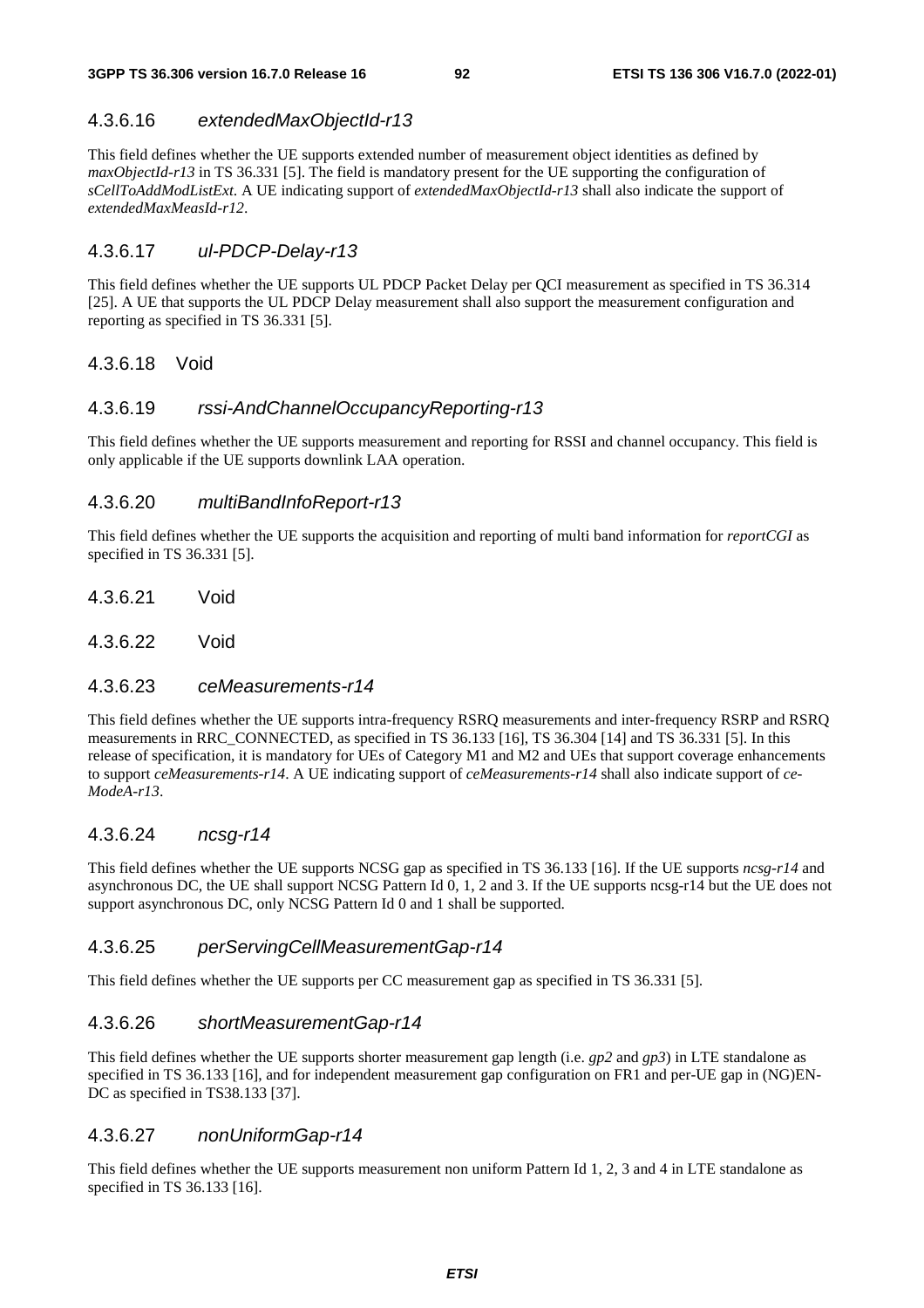### 4.3.6.28 *rlm-ReportSupport-r14*

This field defines whether the UE supports RLM event and information reporting as specified in TS 36.133 [16].

### 4.3.6.29 Void

### 4.3.6.30 *qoe-MeasReport-r15*

This field defines whether the UE supports QoE Measurement Collection for streaming services.

#### 4.3.6.31 *ca-IdleModeMeasurements-r15*

This field defines whether the UE supports performing eNB-configured CRS-based RRM measurements for configured carrier(s) in RRC\_IDLE mode, including reporting them when requested by eNB while in RRC\_CONNECTED, as specified in TS 36.331 [5].

### 4.3.6.32 *ca-IdleModeValidityArea-r15*

This field defines whether the UE supports configuration of *validityArea* for performing eNB-configured CRS-based RRM measurements for configured carrier(s) in RRC\_IDLE mode, as specified in TS 36.331 [5]. A UE that supports this feature shall also indicate support of *ca-IdleModeMeasurements-r15*.

### 4.3.6.33 *qoe-MTSI-MeasReport-r15*

This field defines whether the UE supports QoE Measurement Collection for MTSI services.

### 4.3.6.34 *multipleCellsMeasExtension-r15*

This field defines whether the UE supports measurement reporting triggered based on a number of cells.It is mandatory to support this feature for UEs which have Aerial UE subscription as defined in TS 23.401 [18].

#### 4.3.6.35 *heightMeas-r15*

This field defines whether the UE supports height-based measurement reporting as specified in TS 36.331 [5]. It is mandatory to support this feature for UEs which have Aerial UE subscription as defined in TS 23.401 [18].

### 4.3.6.36 *measGapPatterns-r15*

This field defines whether the UE that supports NR supports gap patterns 4 to 11 in LTE standalone as specified in TS 36.133 [16], and for independent measurement gap configuration on FR1 and per-UE gap in (NG)EN-DC as specified in TS38.133 [37].

### 4.3.6.37 *dl-ChannelQualityReporting-r16*

This field indicates whether the UE supports DL channel quality reporting of the configured carrier for FDD in RRC\_CONNECTED as specified in TS 36.321 [4]. This feature is only applicable if the UE supports any *ue-Category-NB*.

### 4.3.6.37a *ce-DL-ChannelQualityReporting-r16*

This field indicates whether the UE supports DL channel quality reporting of the serving cell when the UE is operating in coverage enhancement mode A or B in RRC\_CONNECTED as specified in TS 36.321 [4]. A UE indicating support of *ce-DL-ChannelQualityReporting-r16* shall also indicate support of *ce-ModeA-r13*.

#### 4.3.6.38 *interRAT-NeedForGapsNR-r16*

This field defines for each supported E-UTRA band or band combination whether measurement gaps are required to perform SSB based inter-RAT measurements on each supported NR band.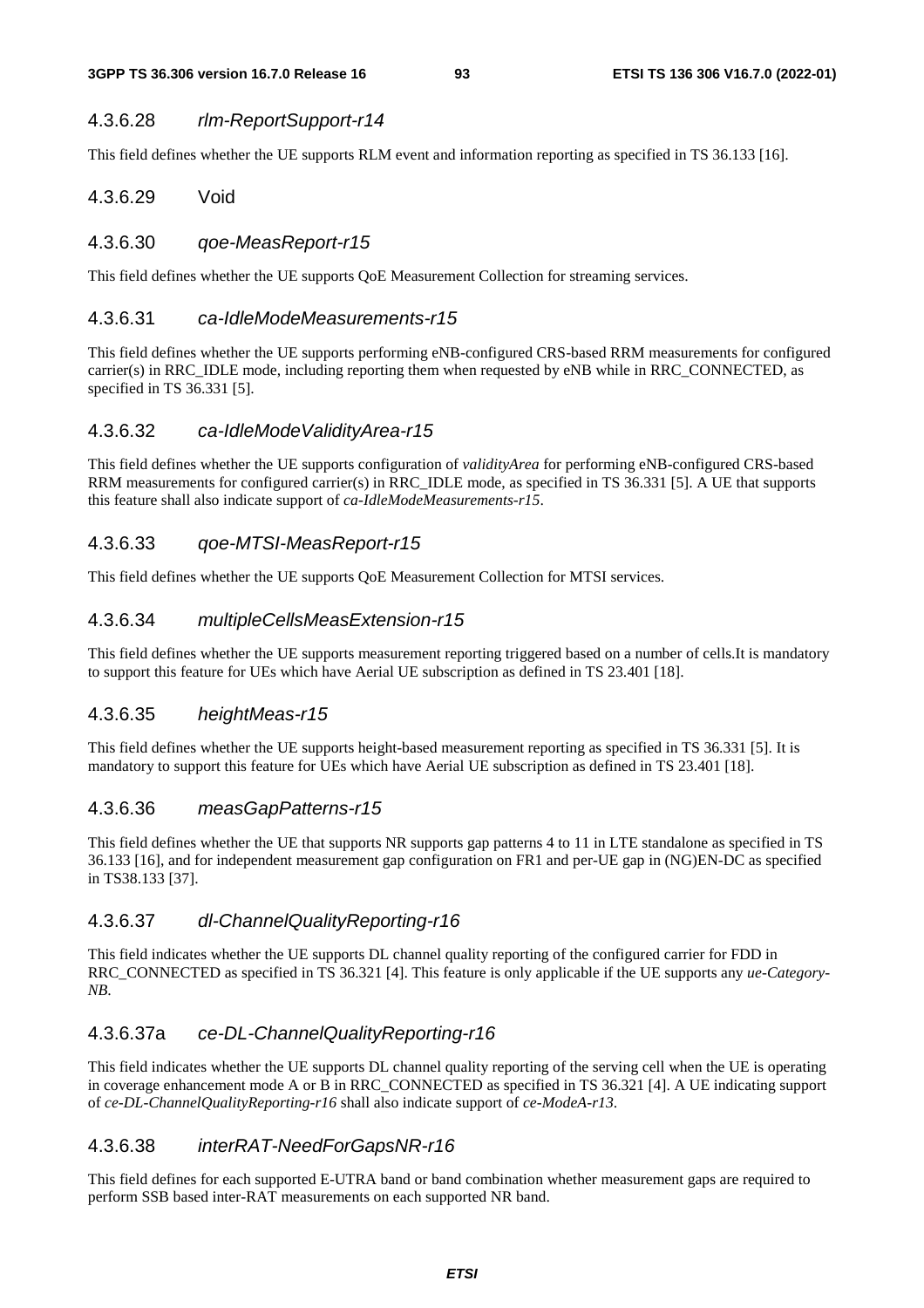# 4.3.6.39 *ce-MeasRSS-Dedicated-r16*

This field indicates whether the UE supports improved DL RSRP measurement accuracy through use of RSS in RRC\_CONNECTED, and whether the UE supports measurement of neighbour cell RSS in the same narrowband as the MPDCCH, when the UE is operating in coverage enhancement mode A or B as specified in 36.133 [16]. A UE indicating support of *ce-MeasRSS-Dedicated-r16* shall also support resynchronization signals as defined in 6.8.8.

### 4.3.6.39a *ce-MeasRSS-DedicatedSameRBs-r16*

This field indicates whether the UE supports improved DL RSRP measurement accuracy through use of RSS in RRC\_CONNECTED, and whether the UE supports measurement of neighbour cell RSS in the same 2-RBs as the serving cell RSS 2-RBs, when the UE is operating in coverage enhancement mode A or B as specified in 36.133 [16]. A UE indicating support of *ce-MeasRSS-Dedicated-r16* shall also support resynchronization signals as defined in 6.8.8. A UE indicating support of *ce-MeasRSS-DedicatedSameRBs-r16* shall not indicate support of *ce-MeasRSS-Dedicated-r16.*

### 4.3.6.40 *eutra-IdleInactiveMeasurements-r16*

This field defines whether the UE supports:

- (if the UE also indicates support of *inactiveState-r15*), performing eNB-configured CRS-based RRM measurements for configured carrier(s) in RRC\_INACTIVE, including reporting them when requested by the eNB while resuming from RRC\_INACTIVE or in RRC\_CONNECTED, as specified in TS 36.331 [5];
- (if the UE also indicates support of RRC connection suspension), reporting eNB-configured CRS-based RRM measurements for configured carrier(s) in RRC\_IDLE while resuming the RRC connection from RRC\_IDLE or in RRC\_CONNECTED, as specified in TS 36.331 [5];

A UE that indicates support of this feature shall also indicate support of *ca-IdleModeMeasurements-r15*.

### 4.3.6.41 *nr-IdleInactiveMeasFR1-r16*

This field defines whether the UE supports performing eNB-configured SSB-based RRM measurements for configured NR FR1 carrier(s) in RRC\_IDLE and in RRC\_INACTIVE (if the UE also indicates support of *inactiveState-r15*), including reporting them when requested by the eNB while resuming from RRC\_IDLE/RRC\_INACTIVE or in RRC\_CONNECTED, as specified in TS 36.331 [5].

### 4.3.6.42 *nr-IdleInactiveMeasFR2-r16*

This field defines whether the UE supports performing eNB-configured SSB-based RRM measurements for configured NR FR2 carrier(s) in RRC\_IDLE and in RRC\_INACTIVE (if the UE also indicates support of *inactiveState-r15*), including reporting them when requested by the eNB while resuming from RRC\_IDLE/RRC\_INACTIVE or in RRC\_CONNECTED, as specified in TS 36.331 [5].

### 4.3.6.43 *idleInactiveValidityAreaList-r16*

This field defines whether the UE supports configuration of *validityAreaList-r16* for performing eNB-configured measurements for configured carrier(s) in RRC\_IDLE and in RRC\_INACTIVE (if the UE supports *inactiveState-r15*), as specified in TS 36.331 [5].

A UE that indicates support of this feature shall also indicate support of *eutra-IdleInactiveMeasurements-r16* or *nr-IdleInactiveMeasFR1-r16* or *nr-IdleInactiveMeasFR2-r16*.

### 4.3.6.44 *measGapPatterns-NRonly-r16*

This field indicates whether the UE supports gap patterns 2, 3 and 11 in LTE standalone when the frequencies to be measured within this measurement gap are all NR frequencies.

### 4.3.6.45 *measGapPatterns-NRonly-ENDC-r16*

This field indicates whether the UE supports gap patterns 2, 3 and 11 in (NG)EN-DC when the frequencies to be measured within this measurement gap are all NR frequencies.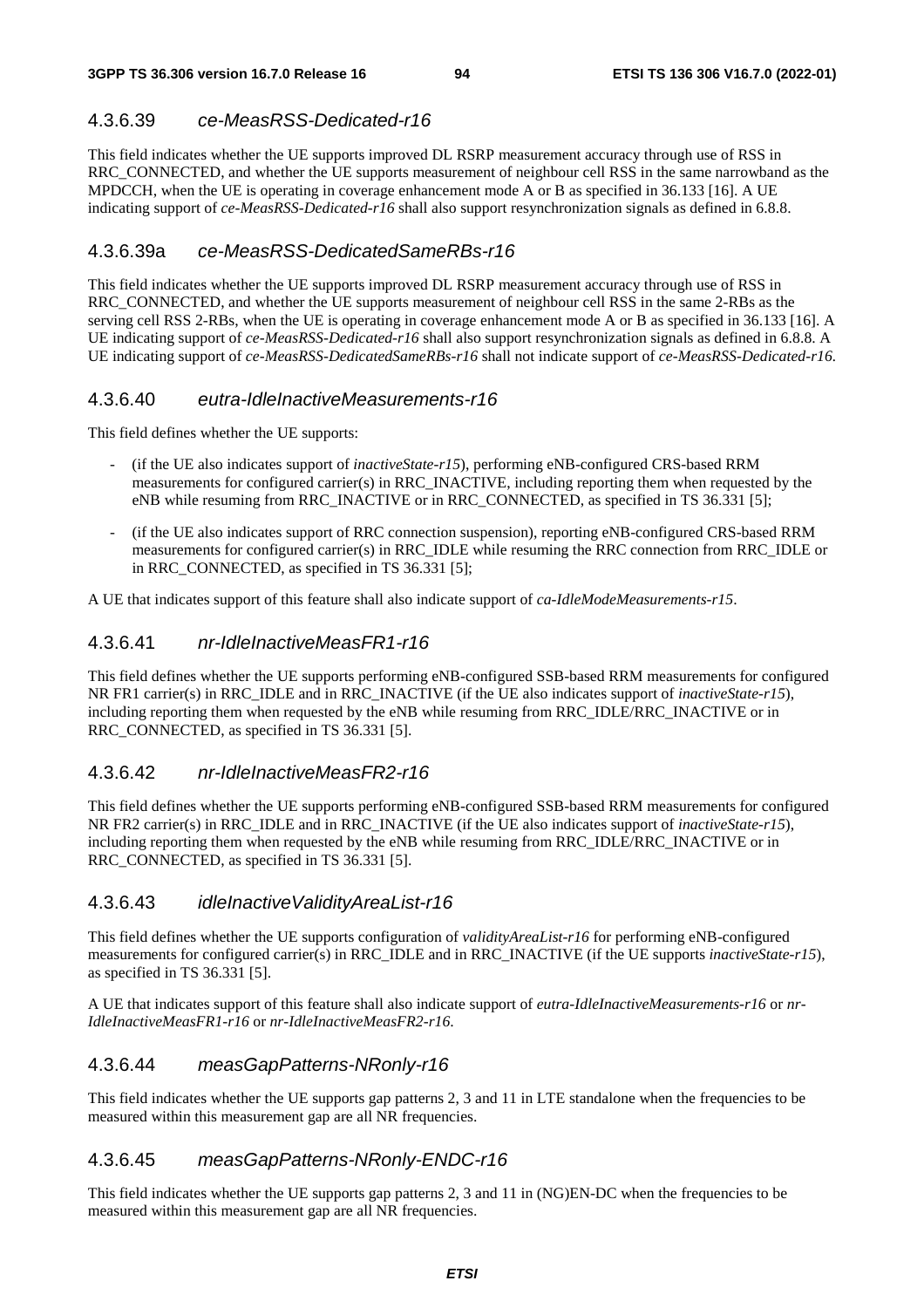### 4.3.6.46 *nr-IdleInactiveBeamMeasFR1-r16*

This field defines whether the UE supports performing eNB-configured SSB-based beam level RRM measurements for configured NR FR1 carrier(s) in RRC\_IDLE and in RRC\_INACTIVE (if the UE also indicates support of *inactiveStater15*), including reporting them when requested by the eNB while resuming from RRC\_IDLE/RRC\_INACTIVE or in RRC\_CONNECTED, as specified in TS 36.331 [5].

A UE that supports this feature shall also support *nr-IdleInactiveMeasFR1-r16*.

### 4.3.6.47 *nr-IdleInactiveBeamMeasFR2-r16*

This field defines whether the UE supports performing eNB-configured SSB-based beam level RRM measurements for configured NR FR2 carrier(s) in RRC\_IDLE and in RRC\_INACTIVE (if the UE also indicates support of *inactiveStater15*), including reporting them when requested by the eNB while resuming from RRC\_IDLE/RRC\_INACTIVE or in RRC\_CONNECTED, as specified in TS 36.331 [5].

A UE that supports this feature shall also support *nr-IdleInactiveMeasFR2-r16*.

# 4.3.7 Inter-RAT parameters

### 4.3.7.1 *utraFDD*

This parameter defines whether the UE supports UTRA FDD.

A UE that supports UTRAN FDD shall support inter-RAT PS handover to UTRAN.

### 4.3.7.2 *supportedBandListUTRA-FDD*

Only applicable if the UE supports UTRA FDD. This field defines which UTRA FDD radio frequency bands are supported by the UE.

### 4.3.7.3 *utraTDD128*

This parameter defines whether the UE supports UTRA TDD 1.28 Mcps.

A UE that supports UTRAN TDD 1.28 Mcps shall support inter-RAT PS handover to UTRAN.

#### 4.3.7.4 *supportedBandListUTRA-TDD128*

Only applicable if the UE supports UTRA TDD 1.28 Mcps. This field defines which UTRA TDD 1.28 Mcps radio frequency bands are supported by the UE.

#### 4.3.7.5 *utraTDD384*

This parameter defines whether the UE supports UTRA TDD 3.84 Mcps.

A UE that supports UTRAN TDD 3.84 Mcps shall support inter-RAT PS handover to UTRAN.

#### 4.3.7.6 *supportedBandListUTRA-TDD384*

Only applicable if the UE supports UTRA TDD 3.84 Mcps. This field defines which UTRA TDD 3.84 Mcps radio frequency bands are supported by the UE.

#### 4.3.7.7 *utraTDD768*

This parameter defines whether the UE supports UTRA TDD 7.68 Mcps.

A UE that supports UTRAN TDD 7.68 Mcps shall support inter-RAT PS handover to UTRAN.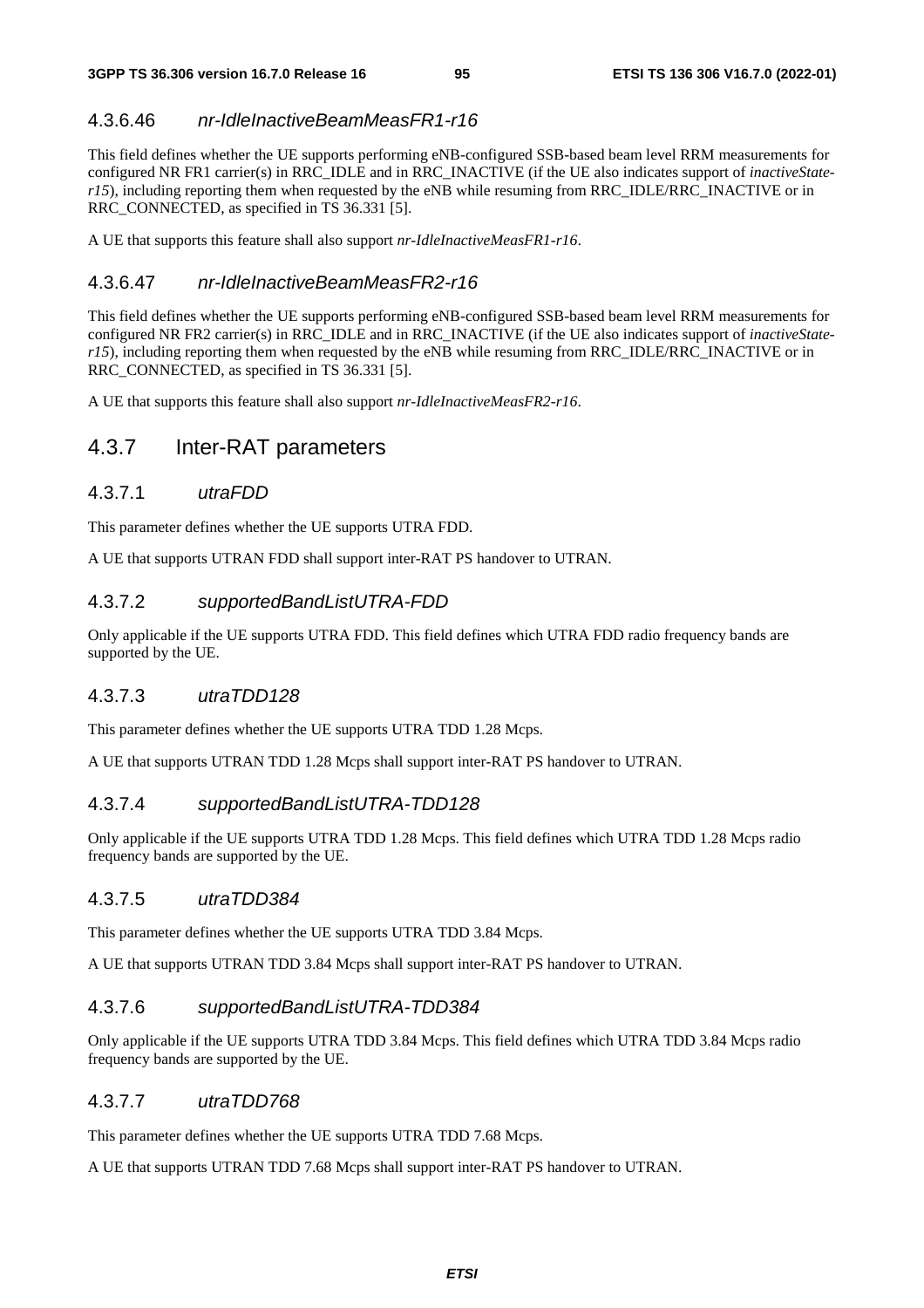### 4.3.7.8 *supportedBandListUTRA-TDD768*

Only applicable if the UE supports UTRA TDD 7.68 Mcps. This field defines which UTRA TDD 7.68 Mcps radio frequency bands are supported by the UE.

#### 4.3.7.9 *geran*

This parameter defines whether the UE supports GERAN.

#### 4.3.7.10 *supportedBandListGERAN*

Only applicable if the UE supports GERAN. This field defines which GERAN radio frequency bands are supported by the UE.

### 4.3.7.11 *interRAT-PS-HO-ToGERAN*

Only applicable if the UE supports GERAN. This field defines whether the UE supports inter-RAT PS handover to GER AN

#### 4.3.7.12 *cdma2000-HRPD*

This parameter defines whether the UE supports HRPD.

#### 4.3.7.13 *supportedBandListHRPD*

Only applicable if the UE supports HRPD. This field defines which HRPD radio frequency bands are supported by the UE.

#### 4.3.7.14 *tx-ConfigHRPD*

Only applicable if the UE supports HRPD. This field defines whether the UE supports single or dual transmitter. With dual transmitter, UE can transmit simultaneously on both E-UTRAN and HRPD.

### 4.3.7.15 *rx-ConfigHRPD*

Only applicable if the UE supports HRPD. This field defines whether the UE supports single or dual receiver. With dual receiver, UE can receive simultaneously on both E-UTRAN and HRPD.

#### 4.3.7.16 *cdma2000-1xRTT*

This parameter defines whether the UE supports 1xRTT.

#### 4.3.7.17 *supportedBandList1XRTT*

Only applicable if the UE supports 1xRTT. This field defines which 1xRTT radio frequency bands are supported by the UE.

### 4.3.7.18 *tx-Config1XRTT*

Only applicable if the UE supports 1xRTT. This field defines whether the UE supports single or dual transmitter. With dual transmitter, UE can transmit simultaneously on both E-UTRAN and 1xRTT.

#### 4.3.7.19 *rx-Config1XRTT*

Only applicable if the UE supports 1xRTT. This field defines whether the UE supports single or dual receiver. With dual receiver, UE can receive simultaneously on both E-UTRAN and 1xRTT.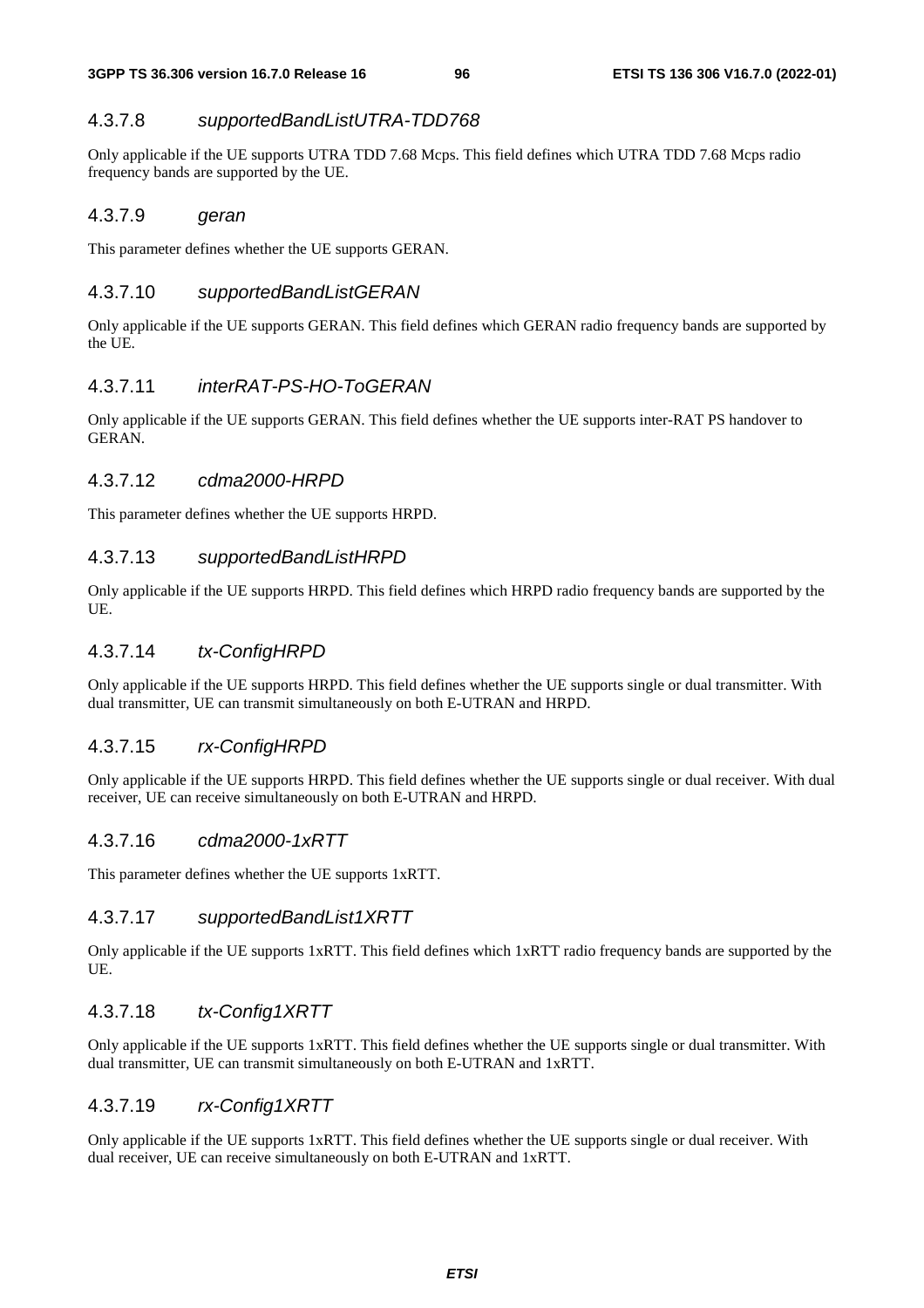#### 4.3.7.20 *e-CSFB-1XRTT*

Only applicable if the UE supports CDMA2000 1xRTT. This field defines whether the UE supports enhanced 1xRTT CS fallback.

### 4.3.7.21 *e-CSFB-ConcPS-Mob1XRTT*

Only applicable if the UE supports CDMA2000 1xRTT and CDMA2000 HRPD simultaneously. This field defines whether the UE supports concurrent enhanced CS fallback to CDMA2000 1xRTT and handover/redirection to CDMA2000 HRPD.

### 4.3.7.22 *e-RedirectionUTRA*

This parameter defines whether the UE supports use of UTRA system information provided by *RRCConnectionRelease* upon redirection.

### 4.3.7.23 e-RedirectionGERAN

This parameter defines whether the UE supports use of GERAN system information provided by *RRCConnectionRelease* upon redirection.

A UE that supports CS fallback to GERAN shall support e-Redirection to GERAN.

#### 4.3.7.24 *dtm*

This parameter defines whether the UE supports Dual Transfer Mode (DTM) in GERAN.

### 4.3.7.25 *e-CSFB-dual-1XRTT*

Only applicable if the UE supports CDMA2000 1xRTT, dual transmitter (i.e. UE can transmit simultaneously on both E-UTRAN and 1xRTT) and dual receiver (i.e. UE can receive simultaneously on both E-UTRAN and 1xRTT). This field defines whether the UE supports dual receiver/transmitter enhanced 1xRTT CS fallback (dual Rx/Tx e1xCSFB).

#### 4.3.7.26 *e-RedirectionUTRA-TDD*

This parameter defines whether the UE supports redirection to multiple carrier frequencies both with and without using UTRA TDD system information for cells on multiple carrier frequencies provided by *RRCConnectionRelease*.

#### 4.3.7.27 *cdma2000-NW-Sharing-r11*

Only applicable if the UE supports CDMA2000 1xRTT or CDMA2000 HRPD. This parameter defines whether the UE supports per PLMN CDMA2000 interworking in E-UTRAN shared networks as specified in TS 36.331 [5].

### 4.3.7.28 *mfbi-UTRA*

This field is only applicable for a UE supporting UTRA FDD. It indicates if the UE supports the signalling requirements of multiple radio frequency bands in a UTRA FDD cell, as defined in TS 25.307 [20].

#### 4.3.7.29 *supportedBandListWLAN*

This field defines which WLAN radio frequency bands are supported by the UE.

# 4.3.8 General parameters

#### 4.3.8.1 *accessStratumRelease*

This field defines the release of the E-UTRA layer 1, 2, and 3 specifications supported by the UE e.g. Rel-8, Rel-9, etc.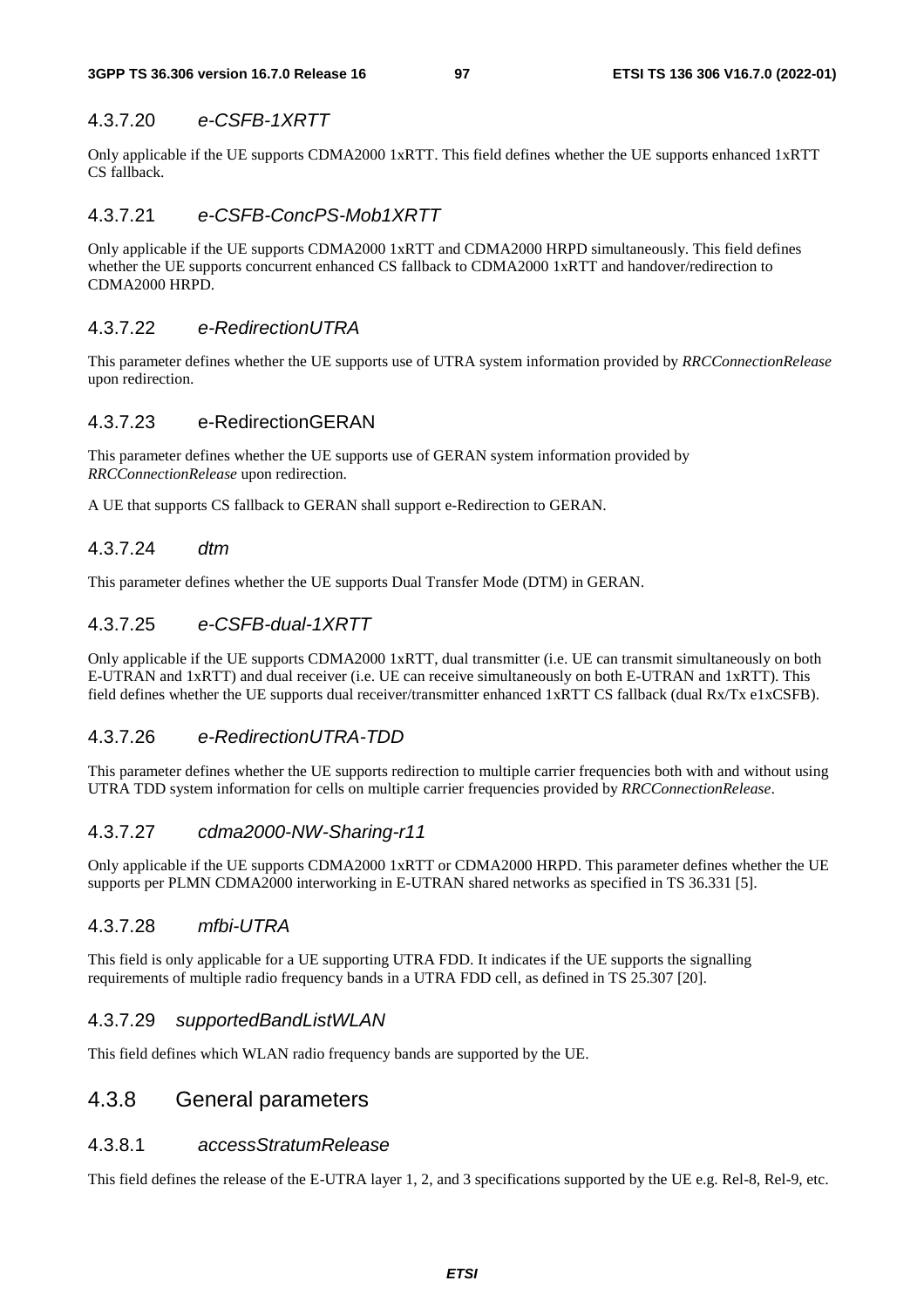### 4.3.8.1A *accessStratumRelease-r13*

This field defines the release of the E-UTRA layer 1, 2, and 3 specifications supported by the UE e.g. Rel-13, Rel-14, etc. This field is only applicable for UEs of any *ue-Category-NB*.

### 4.3.8.2 *deviceType*

This field defines whether the device does not benefit from NW-based battery consumption optimisation.

- 4.3.8.3 Void
- 4.3.8.4 Void

#### 4.3.8.5 *multipleDRB-r13*

This field indicates whether the UE supports multiple DRBs. This field is only applicable if the UE supports S1-U data transfer or User plane CIoT EPS Optimisation as defined in TS 24.301 [28] or NG-U data transfer or User plane CIoT 5GS Optimisation as defined in TS 24.501 [39], and any *ue-Category-NB*. If a UE of this release supports multiple DRBs, the UE shall support two simultaneous DRBs.

4.3.8.6 Void

#### 4.3.8.7 *earlyData-UP-r15*

This field defines whether the UE supports MO-EDT for User Plane CIoT EPS optimizations, as defined in TS 24.301 [28]. This feature is only applicable if the UE supports *ce-ModeA-r13*, or for FDD if the UE supports any *ue-Category-NB*.

4.3.8.8 void

### 4.3.8.9 *extendedNumberOfDRBs-r15*

This field defines whether the UE supports up to 15 DRBs. The UE shall support any combination of RLC AM and RLC UM entities for the configured DRBs. A UE that supports *extendedNumberOfDRBs-r15* shall also support the extended LCID as specified in TS 36.321 [4].

#### 4.3.8.10 *reducedCP-Latency-r15*

This field defines whether the UE supports reduced control plane latency as defined in TS 36.213 [22] and TS 36.331 [5].

### 4.3.8.11 *earlySecurityReactivation-r16*

This field defines whether the UE supports early security reactivation when resuming a suspended RRC connection as specified in TS 36.331 [5].

- 4.3.8.12 Void
- 4.3.8.13 Void

#### 4.3.8.14 *dl-DedicatedMessageSegmentation-r16*

Indicates whether the UE supports reception of segmented DL RRC messages.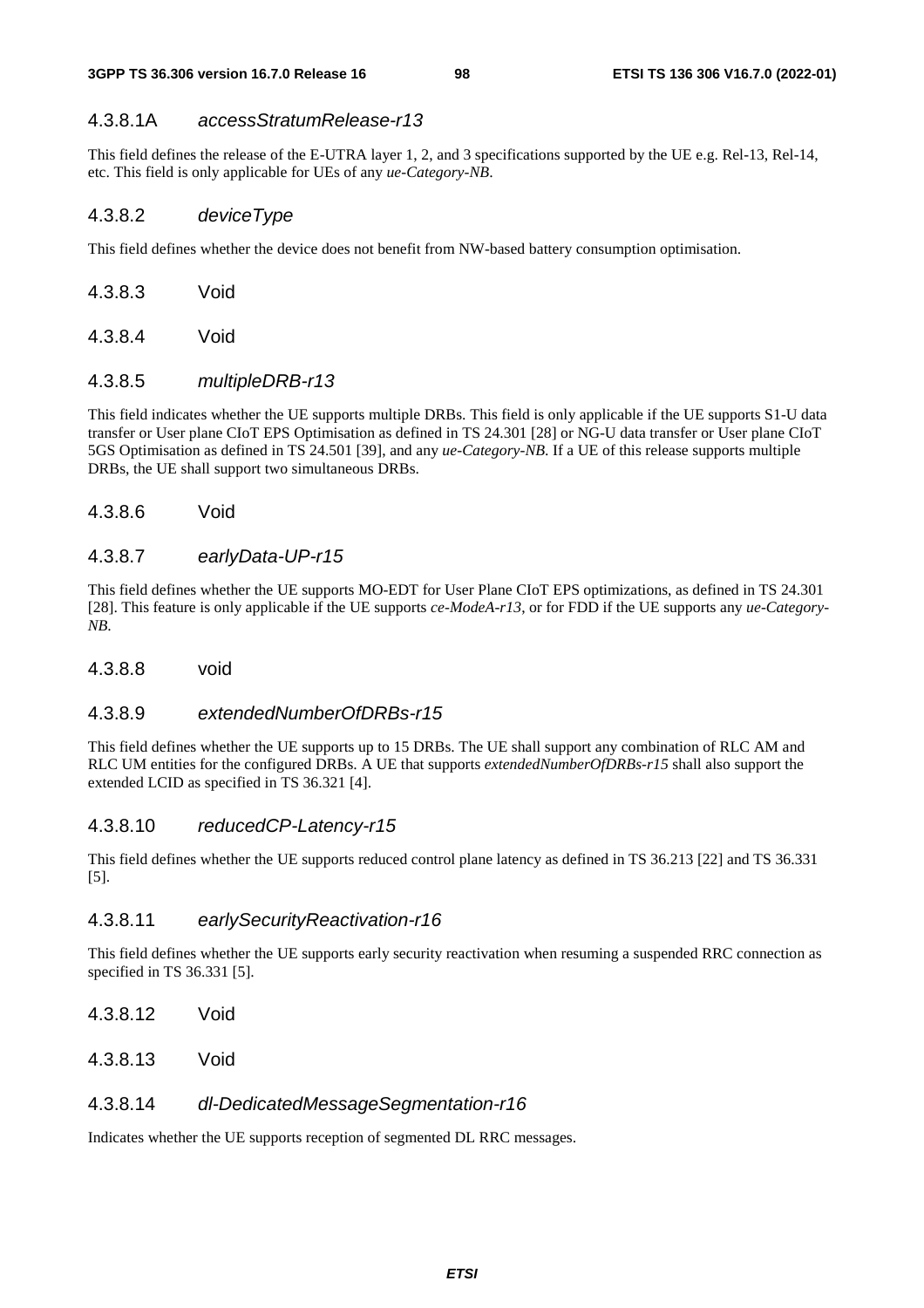### 4.3.8.15 *altFreqPriority-r16*

This field defines whether the UE supports alternative cell reselection priority as defined in TS 36.331 [5].

# 4.3.9 Void

# 4.3.10 CSG Proximity Indication parameters

### 4.3.10.1 *intraFreqProximityIndication*

This parameter defines whether the UE supports proximity indication for intra-frequency E-UTRAN cells whose CSG Identities are in the UE's CSG Whitelist.

### 4.3.10.2 *interFreqProximityIndication*

This parameter defines whether the UE supports proximity indication for inter-frequency E-UTRAN cells whose CSG Identities are in the UE's CSG Whitelist.

### 4.3.10.3 *utran-ProximityIndication*

This parameter defines whether the UE supports proximity indication for UTRAN cells whose CSG IDs are in the UE's CSG Whitelist.

# 4.3.11 Neighbour cell SI acquisition parameters

# 4.3.11.1 *intraFreqSI-AcquisitionForHO*

This parameter defines whether the UE supports, upon configuration of *si-RequestForHO* by the network, acquisition of relevant information from a neighbouring intra-frequency cell by reading the SI of the neighbouring cell using autonomous gaps and reporting the acquired information to the network as specified in TS 36.331 [5].

### 4.3.11.2 *interFreqSI-AcquisitionForHO*

This parameter defines whether the UE supports, upon configuration of *si-RequestForHO* by the network, acquisition of relevant information from a neighbouring inter-frequency cell by reading the SI of the neighbouring cell using autonomous gaps and reporting the acquired information to the network as specified in TS 36.331 [5].

### 4.3.11.3 *utran-SI-AcquisitionForHO*

This parameter defines whether the UE supports, upon configuration of *si-RequestForHO* by the network, acquisition of relevant information from a neighbouring UMTS cell by reading the SI of the neighbouring cell using autonomous gaps and reporting the acquired information to the network as specified in TS 36.331 [5].

### 4.3.11.4 *reportCGI-NR-EN-DC-r15*

This parameter defines whether the UE supports acquisition of relevant information from a neighbouring NR cell by reading the SI of the neighbouring cell and reporting the acquired information to the network as specified in TS 36.331 [5] when the (NG)EN-DC is configured.

### 4.3.11.5 *reportCGI-NR-NoEN-DC-r15*

This parameter defines whether the UE supports acquisition of relevant information from a neighbouring NR cell by reading the SI of the neighbouring cell and reporting the acquired information to the network as specified in TS 36.331 [5] when the (NG)EN-DC is not configured.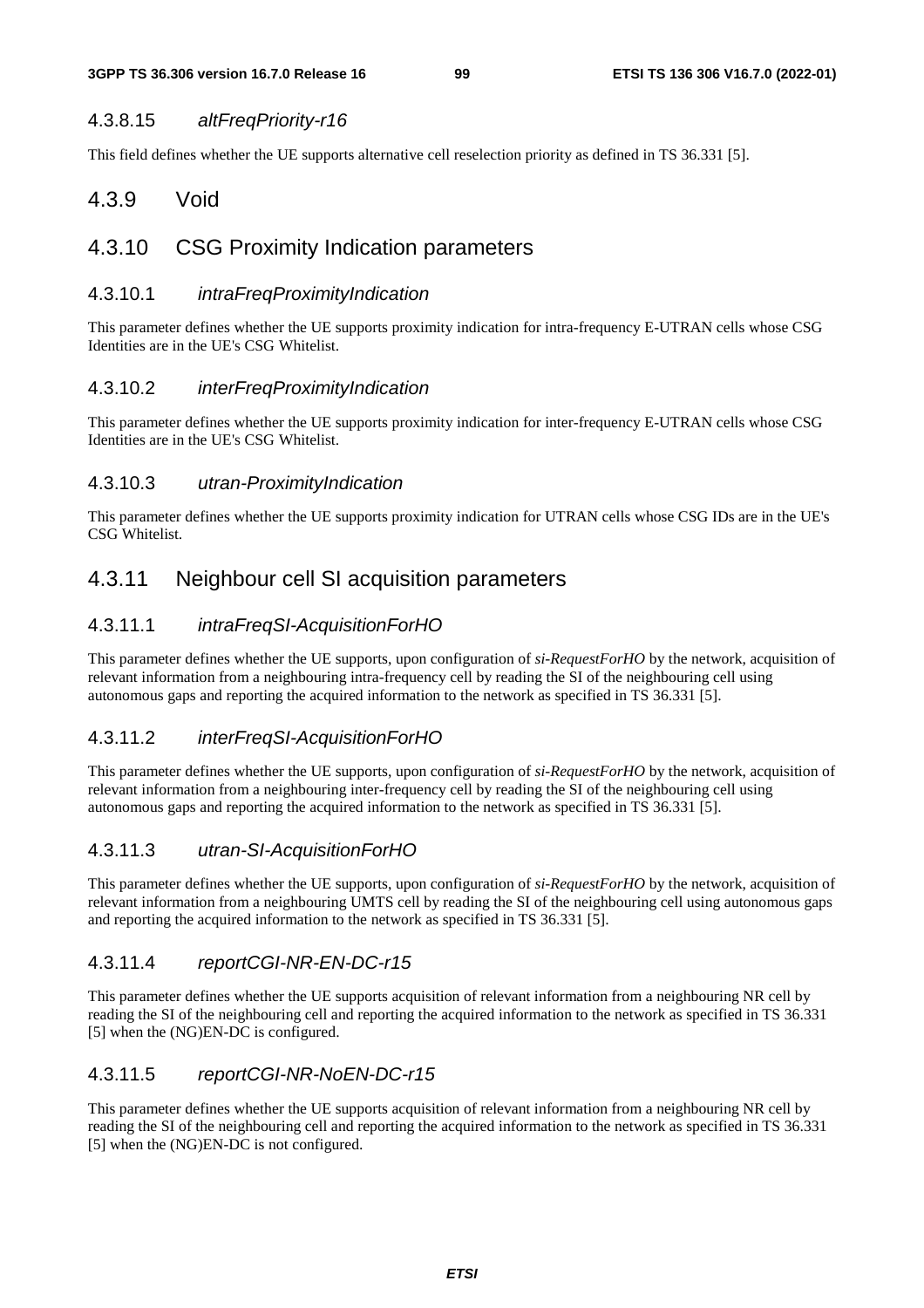# 4.3.11.6 *eutra-CGI-Reporting-ENDC*

This parameter defines whether the UE supports acquisition of relevant information from a neighbouring E-UTRA cell by reading the SI of the neighbouring cell and reporting the acquired information to the network as specified in TS 36.331 [5] when the (NG)EN-DC is configured wherein either MN and SN have different DRX cycles, or on-duration configured by MN does not contain on-duration configured by SN if their DRX cycles are same.

# 4.3.11.7 *utra-GERAN-CGI-Reporting-ENDC*

This parameter defines whether the UE supports acquisition of relevant information from a neighbouring GERAN/UTRA cell by reading the SI of the neighbouring cell and reporting the acquired information to the network as specified in TS 36.331 [5] when the (NG)EN-DC is configured wherein either MN and SN have different DRX cycles, or on-duration configured by MN does not contain on-duration configured by SN if their DRX cycles are same.

### 4.3.11.8 *eutra-SI-AcquisitionForHO-ENDC-r16*

This parameter defines whether the UE supports, upon configuration of *si-RequestForHO* by the network, acquisition of relevant information from a neighbouring E-UTRA cell by reading the SI of the neighbouring cell using autonomous gaps and reporting the acquired information to the network as specified in TS 36.331 [5] when the (NG)EN-DC is configured.

# 4.3.11.9 *nr-AutonomousGaps-ENDC-FR1-r16*

This parameter defines whether the UE supports, upon configuration of *useAutonomousGapsNR* by the network, acquisition of relevant information from a neighbouring NR cell by reading the SI of the neighbouring cell on FR1 using autonomous gaps and reporting the acquired information to the network as specified in TS 36.331 [5] when it is configured with (NG)EN-DC.

# 4.3.11.10 *nr-AutonomousGaps-ENDC-FR2-r16*

This parameter defines whether the UE supports, upon configuration of *useAutonomousGapsNR* by the network, acquisition of relevant information from a neighbouring NR cell by reading the SI of the neighbouring cell on FR2 using autonomous gaps and reporting the acquired information to the network as specified in TS 36.331 [5] when it is configured with (NG)EN-DC.

### 4.3.11.11 *nr-AutonomousGaps-FR1-r16*

This parameter defines whether the UE supports, upon configuration of *useAutonomousGapsNR* by the network, acquisition of relevant information from a neighbouring NR cell by reading the SI of the neighbouring cell on FR1 using autonomous gaps and reporting the acquired information to the network as specified in TS 36.331 [5] when it is not configured with (NG)EN-DC.

### 4.3.11.12 *nr-AutonomousGaps-FR2-r16*

This parameter defines whether the UE supports, upon configuration of *useAutonomousGapsNR* by the network, acquisition of relevant information from a neighbouring NR cell by reading the SI of the neighbouring cell on FR2 using autonomous gaps and reporting the acquired information to the network as specified in TS 36.331 [5] when it is not configured with (NG)EN-DC.

# 4.3.11.13 *eutra-CGI-Reporting-NEDC-r15*

This parameter defines whether the UE supports acquisition of relevant information from a neighbouring E-UTRA cell by reading the SI of the neighbouring cell and reporting the acquired information to the network as specified in TS 36.331 [5] when the NE-DC is configured.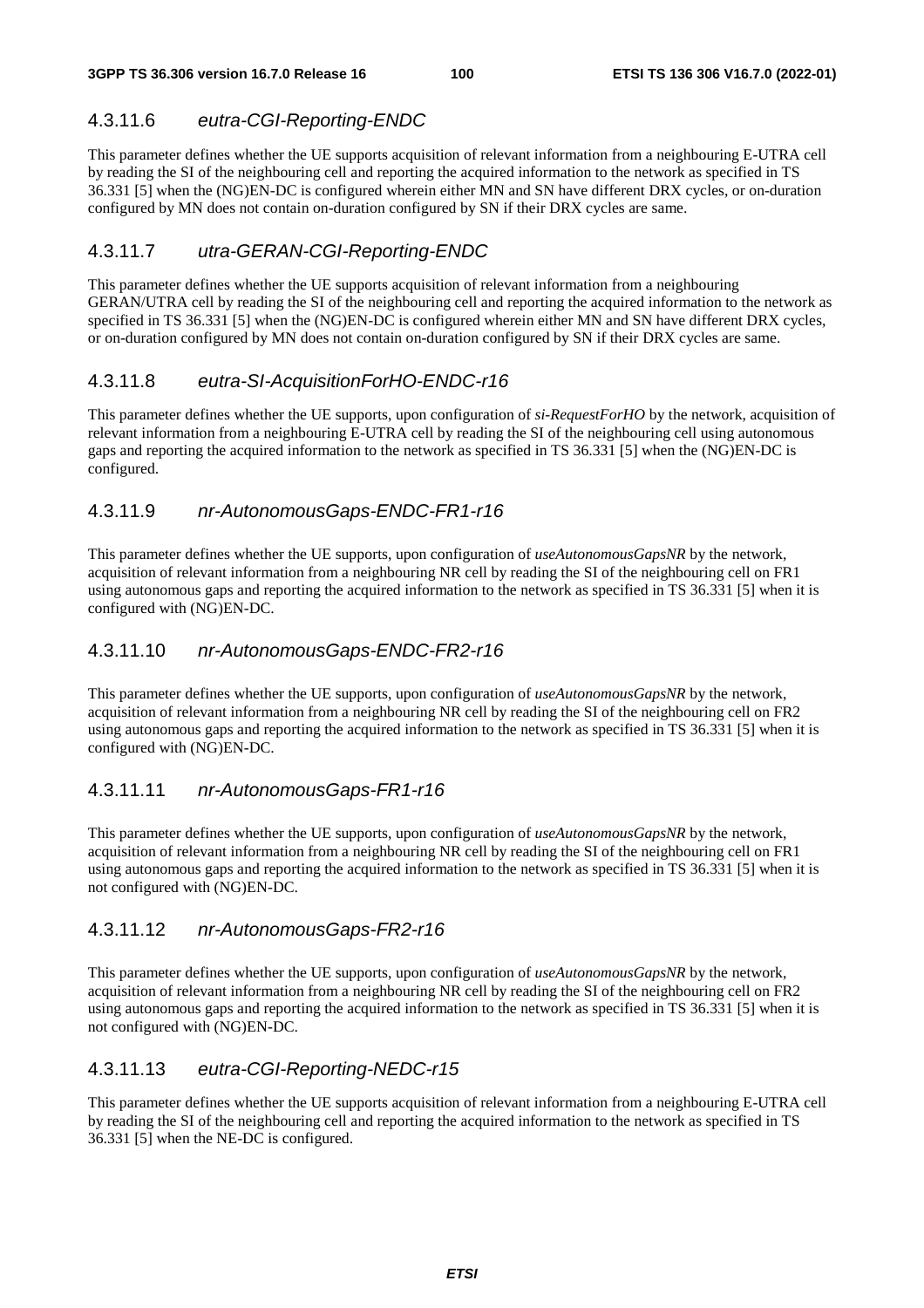# 4.3.12 SON parameters

### 4.3.12.1 *rach-Report*

This parameter defines whether the UE supports delivery of *rachReport* upon request from the network.

### 4.3.12.2 *anr-Report-r16*

This field indicates whether the UE supports ANR measurement configuration and reporting in RRC\_IDLE as specified in TS 36.304 [14] and TS 36.331 [5]. This feature is only applicable if the UE supports any *ue-Category-NB*.

### 4.3.12.3 *rach-Report-r16*

This field indicates whether the UE supports delivery of *rachReport* upon request from the network as specified in TS 36.331 [5] when connected to EPC. This feature is only applicable if the UE supports any *ue-Category-NB*.

# 4.3.13 UE-based network performance measurement parameters

### 4.3.13.1 *loggedMeasurementsIdle*

This parameter defines whether the UE supports logged measurements including logging in *any cell selection* state in RRC\_IDLE upon request from the network as specified in TS 36.331 [5] and TS 36.304 [14]. A UE that supports logged measurements in RRC\_IDLE shall also support a minimum of 64kB memory for log storage.

### 4.3.13.2 *standaloneGNSS-Location*

This parameter defines whether the UE is equipped with a standalone GNSS receiver that may be used to provide detailed location information in RRC measurement report and logged measurements in RRC\_IDLE.

### 4.3.13.3 Void

#### 4.3.13.4 *loggedMBSFNMeasurements-r12*

This parameter defines whether the UE supports logged MBSFN measurement in RRC\_IDLE and RRC\_CONNECTED upon request from the network. A UE that supports logged MBSFN measurements shall also support a minimum of 64kB memory for log storage. A UE that supports logged MBSFN measurements shall also support logged measurements in RRC\_IDLE upon request from the network.

### 4.3.13.5 *locationReport-r14*

This parameter defines whether the UE supports reporting of its geographical location information to eNB.

#### 4.3.13.6 *loggedMeasBT-r15*

This parameter indicates whether the UE supports Bluetooth measurements in RRC\_IDLE mode.

#### 4.3.13.7 *loggedMeasWLAN-r15*

This parameter indicates whether the UE supports WLAN measurements in RRC\_IDLE mode.

#### 4.3.13.8 *immMeasBT-r15*

This parameter indicates whether the UE supports Bluetooth measurements in RRC\_CONNECTED mode.

#### 4.3.13.9 *immMeasWLAN-r15*

This parameter indicates whether the UE supports WLAN measurements in RRC\_CONNECTED mode.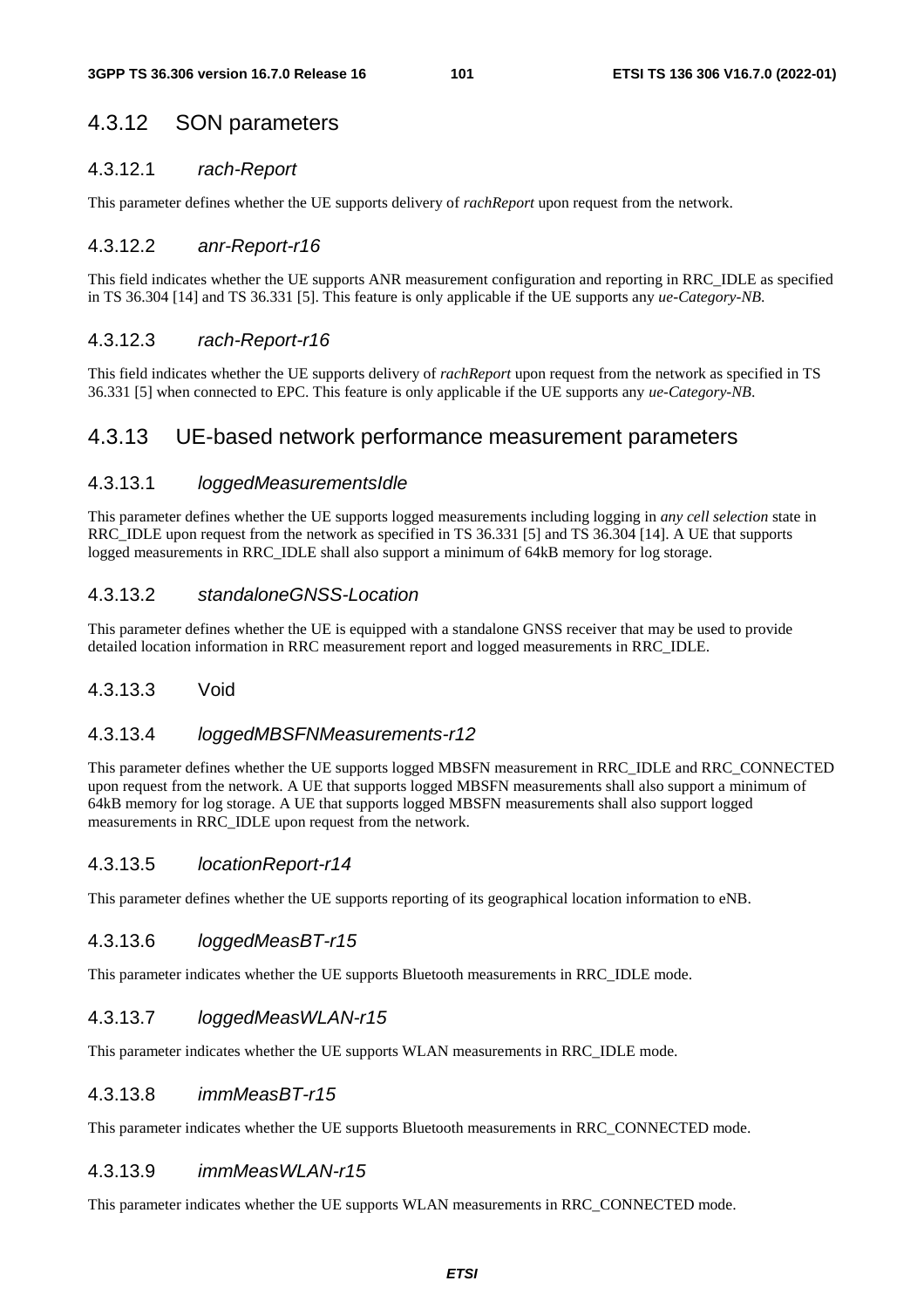### 4.3.13.10 *ul-PDCP-AvgDelay-r16*

This parameter indicates whether the UE supports UL PDCP Packet Average Delay measurement (as specified in TS 38.314 [41]) and reporting in RRC\_CONNECTED state.

# 4.3.14 IMS Voice parameters

### 4.3.14.1 *voiceOver-PS-HS-UTRA-FDD*

Only applicable if the UE supports UTRA FDD. This parameter defines whether the UE supports IMS Voice in UTRA FDD according to GSMA IR.58 profile.

#### 4.3.14.2 *voiceOver-PS-HS-UTRA-TDD128*

Only applicable if the UE supports UTRA TDD 1.28Mcps. This parameter defines whether the UE supports IMS Voice in UTRA TDD 1.28Mcps.

### 4.3.14.3 *srvcc-FromUTRA-FDD-ToGERAN*

Only applicable if the UE supports UTRA FDD and GERAN. This parameter defines whether the UE supports SRVCC handover from UTRA FDD PS HS to GERAN CS.

### 4.3.14.4 *srvcc-FromUTRA-FDD-ToUTRA-FDD*

Only applicable if the UE supports UTRA FDD. This parameter defines whether the UE supports SRVCC handover from UTRA FDD PS HS to UTRA FDD CS.

### 4.3.14.5 *srvcc-FromUTRA-TDD128-ToGERAN*

Only applicable if the UE supports UTRA TDD 1.28Mcps and GERAN. This parameter defines whether the UE supports SRVCC handover from UTRA TDD 1.28Mcps PS HS to GERAN CS.

#### 4.3.14.6 *srvcc-FromUTRA-TDD128-ToUTRA-TDD128*

Only applicable if the UE supports UTRA TDD 1.28Mcps. This parameter defines whether the UE supports SRVCC handover from UTRA TDD 1.28Mcps PS HS to UTRA TDD 1.28Mcps CS.

# 4.3.15 Other parameters

4.3.15.1 Void

#### 4.3.15.2 *inDeviceCoexInd-r11*

This parameter defines whether the UE supports in-device coexistence indication as well as autonomous denial functionality as specified in TS 36.331 [5].

#### 4.3.15.3 *powerPrefInd-r11*

This parameter defines whether the UE supports power preference indication as specified in TS 36.331 [5].

#### 4.3.15.4 *ue-Rx-TxTimeDiffMeasurements-r11*

This parameter defines whether the UE supports  $Rx - Tx$  time difference measurements as specified in TS 36.331 [5] and TS 36.355 [13]. A TDD UE of this release of the specification that supports UE Rx-Tx time difference measurements, shall support to report UE Rx-Tx time difference measurement result including  $N_{\text{Tooffset}}$  according to EUTRAN TDD Rx-Tx time difference measurement report mapping as specified in TS 36.133 [16].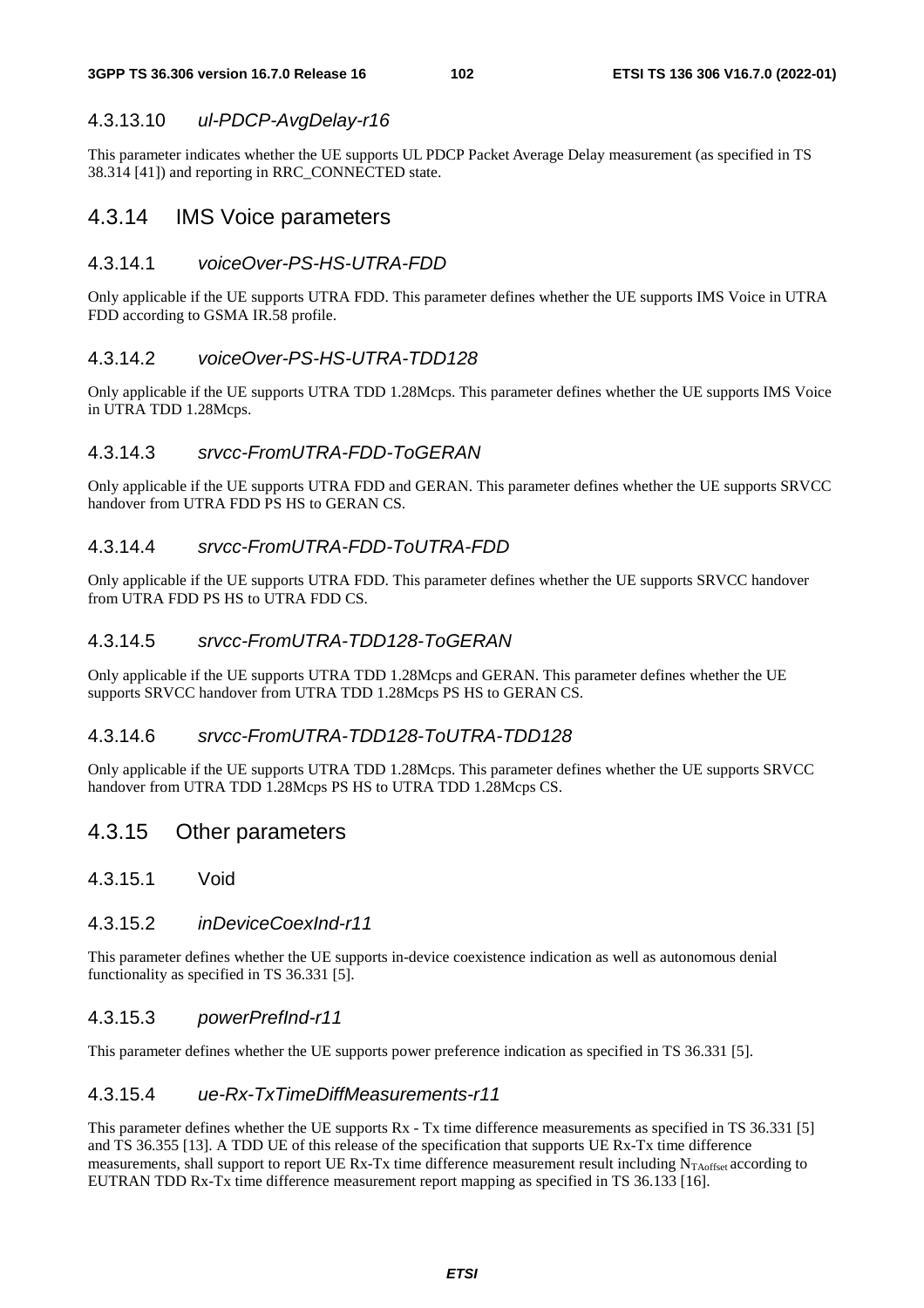4.3.15.6 Void

4.3.15.7 Void

### 4.3.15.8 *inDeviceCoexInd-UL-CA-r11*

This parameter defines whether the UE supports UL CA related in-device coexistence indication as specified in TS 36.331 [5]. A UE that supports UL CA related in-device coexistence indication shall also support in-device coexistence indication.

### 4.3.15.9 *bwPrefInd-r14*

This parameter defines whether the UE supports maximum PDSCH/PUSCH bandwidth preference indication as specified in TS 36.331 [5]. A UE indicating support of *bwPrefInd-r14* shall also indicate support of *ce-ModeA-r13*.

### 4.3.15.10 *inDeviceCoexInd-HardwareSharingInd-r13*

This parameter defines whether the UE supports hardware sharing indication as specified in TS 36.331 [5]. A UE that supports hardware sharing indication shall also indicate support of LAA operation.

#### 4.3.15.11 *overheatingInd-r14*

This parameter defines whether the UE supports overheating assistance information as specified in TS 36.331 [5].

### 4.3.15.12 *assistInfoBitForLC-r15*

This parameter defines whether the UE supports assistance information bit for local cache as specified in TS 36.323 [2].

#### 4.3.15.13 *timeReferenceProvision-r15*

This parameter defines whether the UE supports provision of time reference message *TimeReferenceInformation* as specified in TS 36.331 [5].

#### 4.3.15.14 *flightPathPlan-r15*

This field defines whether the UE supports reporting of the flight path plan through the procedure defined in TS 36.331 [5].

### 4.3.15.15 *inDeviceCoexInd-ENDC-r15*

This parameter defines whether the UE supports in-device coexistence indication for (NG)EN-DC operation as specified in TS 36.331 [5]. A UE that supports in-device coexistence indication for (NG)EN-DC operation shall also support in-device coexistence indication.

#### 4.3.15.16 *nonCSG-SI-Reporting-r14*

This parameter defines whether the UE supports reporting of PLMN list from cells not broadcasting the field *csg-Identity*.

### 4.3.15.17 *resumeWithStoredMCG-SCells-r16*

This parameter defines whether the UE supports not deleting the stored E-UTRA MCG SCell configuration when initiating the resume procedure as specified in TS 36.331 [5]. A UE indicating support of *resumeWithStoredMCG*-*SCells-r16* shall also indicate support of *resumeWithMCG-SCellConfig-r16*.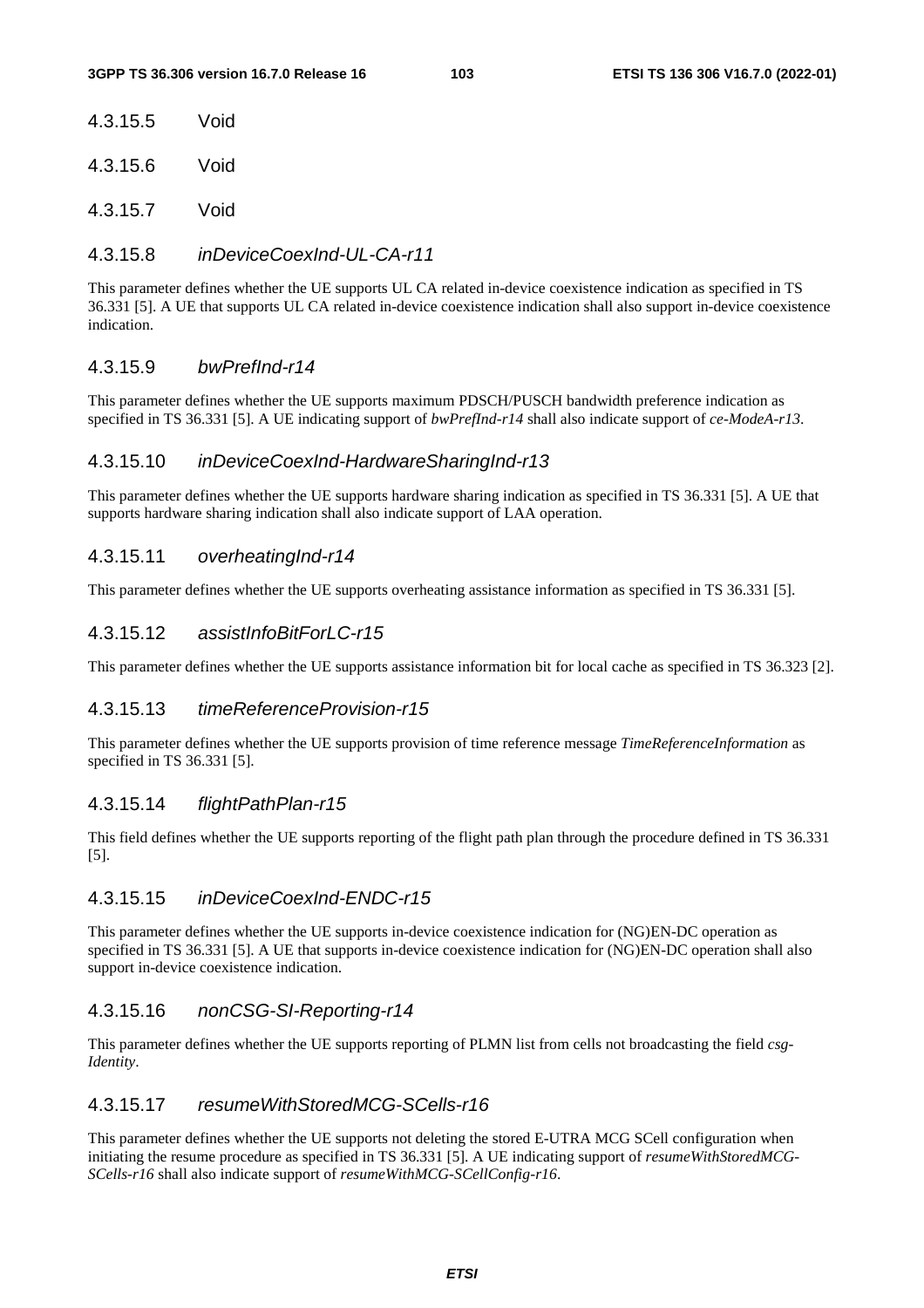### 4.3.15.18 *resumeWithMCG-SCellConfig-r16*

This parameter defines whether the UE supports (re-)configuration of E-UTRA MCG SCells in the *RRCConnectionResume* message as specified in TS 36.331 [5].

### 4.3.15.19 *resumeWithStoredSCG-r16*

This parameter defines whether the UE supports not deleting the stored NR SCG configuration when initiating the resume procedure as specified in TS 36.331 [5]. A UE indicating support of *resumeWithStoredSCG-r16* shall also indicate support of *resumeWithSCG-Config-r16*.

#### 4.3.15.20 *resumeWithSCG-Config-r16*

This parameter defines whether the UE supports (re-)configuration of an NR SCG in the *RRCConnectionResume* message as specified in TS 36.331 [5].

### 4.3.15.21 *mcgRLF-RecoveryViaSCG-r16*

This parameter defines whether the UE supports recovery from MCG RLF via split SRB1 (if supported) and via SRB3 (if supported) as specified in TS 36.331 [5].

### 4.3.15.22 *overheatingIndForSCG-r16*

This parameter defines whether the UE supports the inclusion of NR SCG reduced configuration in the overheating assistance information as specified in TS 36.331 [5]. The UE which indicates support of *overheatingIndForSCG-r16* shall also indicate support of *overheatingInd-r14*.

### 4.3.15.23 *mpsPriorityIndication-r16*

This parameter defines whether the UE supports *mpsPriorityIndication* on RRC release with redirect as defined in TS 36.331 [5].

# 4.3.16 Positioning parameters

#### 4.3.16.1 *otdoa-UE-assisted*

This parameter defines whether the UE supports UE-assisted OTDOA positioning as specified in TS 36.355 [13].

### 4.3.16.2 *interFreqRSTDmeasurement*

This parameter defines whether the UE supports inter-frequency RSTD measurements for OTDOA positioning as specified in TS 36.355 [13].

# 4.3.17 MBMS parameters

#### 4.3.17.1 *mbms-SCell-r11*

This parameter defines whether the UE in RRC\_CONNECTED supports MBMS reception via MBSFN on a frequency indicated in an *MBMSInterestIndication* message, when an SCell is configured on that frequency (regardless of whether the SCell is activated or deactivated), as specified in TS 36.331 [5].

#### 4.3.17.2 *mbms-NonServingCell-r11*

This parameter defines whether the UE in RRC\_CONNECTED supports MBMS reception via MBSFN on a frequency indicated in an *MBMSInterestIndication* message, where (according to *supportedBandCombination* and to network synchronization properties) a serving cell may be additionally configured, as specified in TS 36.331 [5]. If this is supported, the UE shall also support MBMS reception via MBSFN on a frequency when an SCell is configured on that frequency (regardless of whether the SCell is activated or deactivated), as specified in TS 36.331 [5].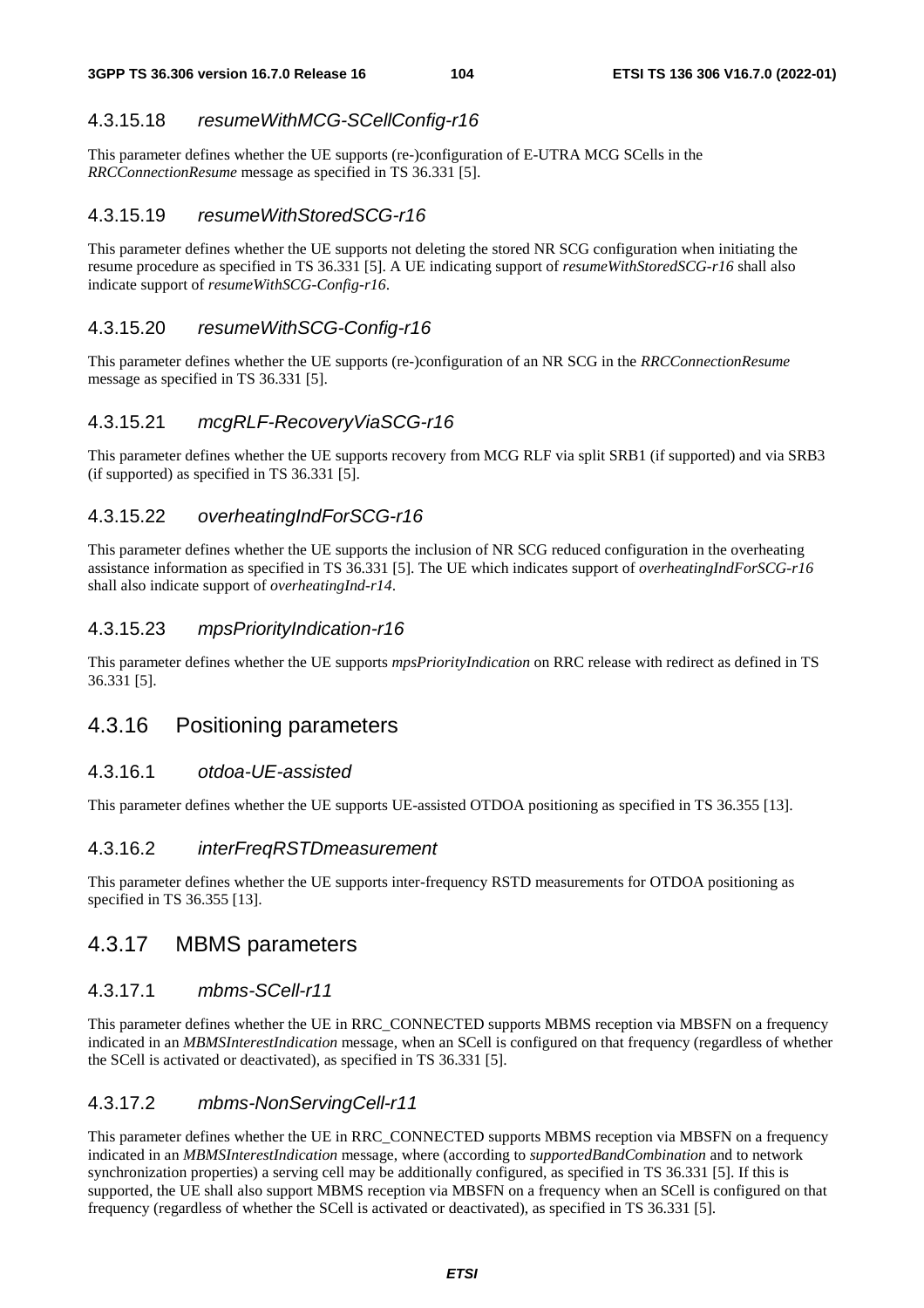### 4.3.17.3 *mbms-AsyncDC-r12*

This parameter defines whether the UE in RRC\_CONNECTED supports MBMS reception via MBSFN on a frequency indicated in an *MBMSInterestIndication* message, where according to *supportedBandCombination*, the carriers are configured or can be configured as serving cells in the MCG and the SCG which are not synchronized, specified in TS 36.331 [5]. In this release of specification, it is mandatory to support this according to *MBMSInterestIndication* and indicated *supportedBandCombination*.

### 4.3.17.4 *fembmsMixedCell-r14*

This parameter defines whether the UE in RRC\_CONNECTED supports MBMS reception with 15kHz subcarrier spacings via MBSFN from FeMBMS/Unicast mixed cells on a frequency indicated in an *MBMSInterestIndication* message.

### 4.3.17.5 *fembmsDedicatedCell-r14*

This parameter defines whether the UE in RRC\_CONNECTED supports MBMS reception with 15kHz subcarrier spacings via MBSFN from MBMS-dedicated cells on a frequency indicated in an *MBMSInterestIndication* message.

### 4.3.17.6 *subcarrierSpacingMBMS-khz1dot25-r14, subcarrierSpacingMBMS-khz7dot5 r14*

This parameter defines the supported subcarrier spacing for MBSFN subframes on FeMBMS/Unicast mixed cells or MBMS-Dedicated cells in addition to 15kHz subcarrier spacing. The *subcarrierSpacingMBMS-khz7dot5-r14* refers to 7.5kHz subcarrier spacing and *subcarrierSpacingMBMS-khz1dot25-r14* refers to 1.25 kHz subcarrier spacing as defined in TS 36.211 [21], clause 6.12. This field is included only if UE supports MBMS reception from FeMBMS/Unicast mixed cell or MBMS-dedicated cell.

# 4.3.17.6a *subcarrierSpacingMBMS-khz0dot37-r16, subcarrierSpacingMBMS-khz2dot5 r16*

This parameter defines for each supported E-UTRA band the supported subcarrier spacing for MBSFN subframes on FeMBMS/Unicast mixed cells or MBMS-Dedicated cells in addition to 15kHz subcarrier spacing. The *subcarrierSpacingMBMS-khz0dot37-r16* refers to 0.37 kHz subcarrier spacing and *subcarrierSpacingMBMS-khz2dot5 r16* refers to 2.5 kHz subcarrier spacing as defined in TS 36.211 [21], clause 6.12. This field is included only if UE supports MBMS reception from FeMBMS/Unicast mixed cell or MBMS-dedicated cell for the supported E-UTRA band.

### 4.3.17.7 *mbms-MaxBW-r14*

This parameter defines the maximum supported bandwidth (T) for MBMS reception, see TS 36.213 [22], clause 11.1. If the value is set to *implicitValue*, the corresponding value of T is calculated as specified in TS 36.213 [22], clause 11.1. If the value is set to *explicitValue*, the actual value of  $T = explicitValue * 40 MHz$ .

### 4.3.17.8 *mbms-ScalingFactor1dot25-r14*, *mbms-ScalingFactor7dot5-r14*

These parameters correspond to  $A^{(1.25)}$  and  $A^{(7.5)}$ , respectively, i.e., scaling factor for processing one unit of bandwidth corresponding to subcarrier spacing of 1.25 kHz and 7.5 kHz, with respect to one unit of bandwidth corresponding to subcarrier spacing of 15 kHz. See TS 36.213 [22], clause 11.1. The field is included only if UE supports corresponding subcarrier spacing for MBSFN subframes on FeMBMS/Unicast mixed cells or MBMS-Dedicated cells in addition to 15kHz subcarrier spacing. The field shall be included if the UE supports corresponding subcarrier spacing for MBSFN subframes on FeMBMS/Unicast mixed cells or MBMS-Dedicated cells in addition to 15kHz subcarrier spacing and *mbms-MaxBW-r14* is included.

#### 4.3.17.9 *mbms-ScalingFactor0dot37-r16*, *mbms-ScalingFactor2dot5-r16*

These parameters correspond to  $A^{(0.37)}/A^{(2.5)}$ , i.e., scaling factor for processing one unit of bandwidth corresponding to subcarrier spacing of 0.37 kHz / 2.5 kHz, with respect to one unit of bandwidth corresponding to subcarrier spacing of 15 kHz. See TS 36.213 [22], clause 11.1. This field is included only if UE supports MBMS reception from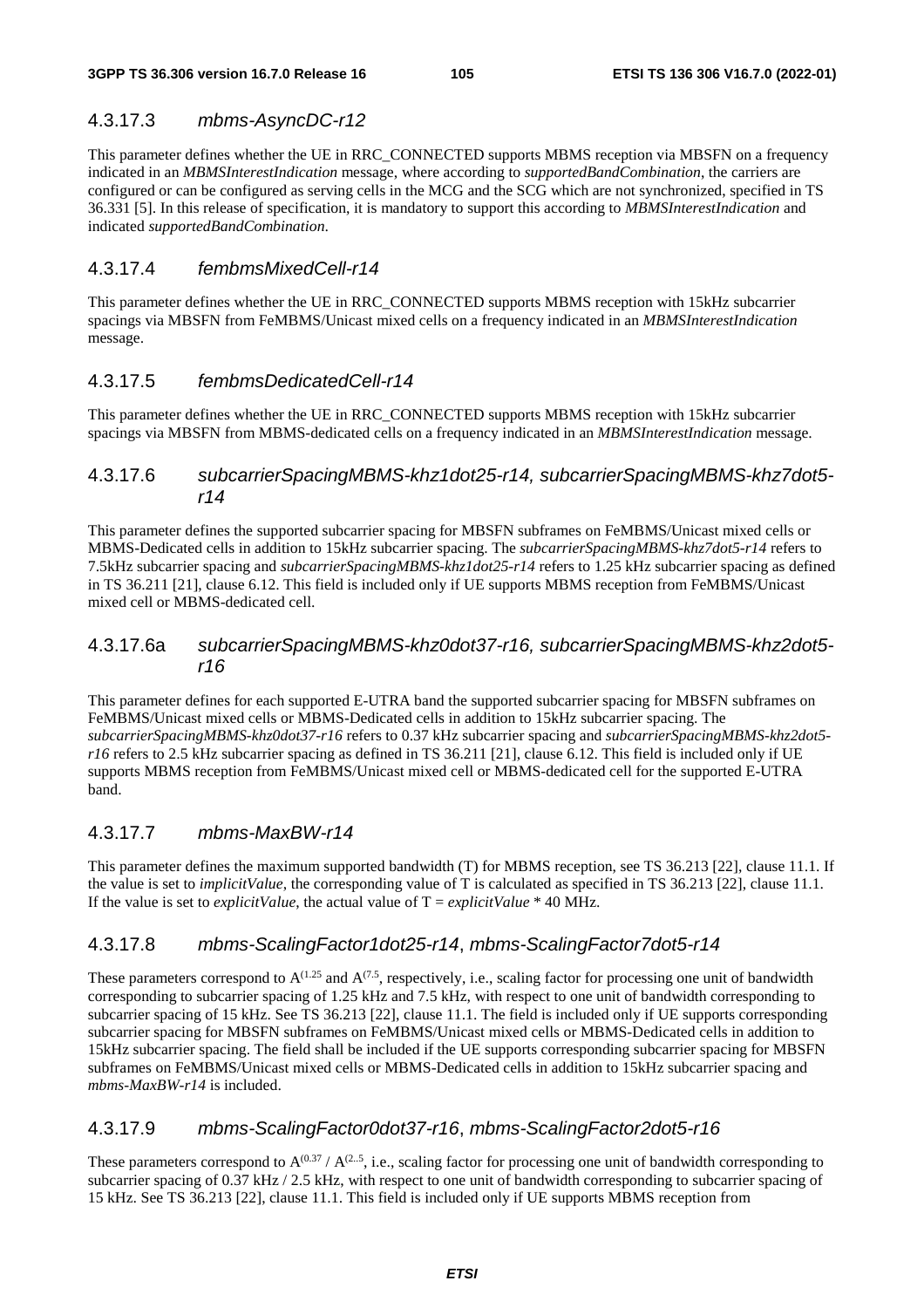FeMBMS/Unicast mixed cell or MBMS-dedicated cell. This field shall be included if *subcarrierSpacingMBMSkhz0dot37-r16 / subcarrierSpacingMBMS-khz2dot5-r16* is included for at least one supported E-UTRA band.

## 4.3.17.10 *timeSeparationSlot2-r16, timeSeparationSlot4-r16*

These parameters define for each supported E-UTRA band the supported time staggering length of 2 slots (MBSFN reference signal pattern type 2) / 4 slots (MBSFN reference signal pattern type 1) for MBSFN-RS associated with PMCH with subcarrier spacing of 0.37 kHz for MBSFN subframes as described in TS 36.211 [17], clause 6.10.2.2.4. This field is included only if UE supports subcarrier spacing of 0.37 kHz for MBSFN subframes on FeMBMS/Unicast mixed cells or MBMS-Dedicated cells in addition to 15kHz subcarrier spacing.

# 4.3.18 RAN-assisted WLAN interworking parameters

### 4.3.18.1 *wlan-IW-RAN-Rules-r12*

This parameter defines whether the UE supports RAN-assisted WLAN interworking based on access network selection and traffic steering rules specified in TS 36.304 [14]. A UE that supports RAN-assisted WLAN interworking based on access network selection and traffic steering rules specified in TS 36.304 [14] shall support to receive, via system information and dedicated signalling, the RAN assistance parameters relevant for those rules.

### 4.3.18.2 *wlan-IW-ANDSF-Policies-r12*

This parameter defines whether the UE supports RAN-assisted WLAN interworking based on ANDSF policies specified in TS 24.312 [21]. A UE that supports RAN-assisted WLAN interworking based on ANDSF policies specified in TS 24.312 [21] shall support to receive, via system information and dedicated signalling, the RAN assistance parameters relevant for those policies.

### 4.3.18.3 *rclwi-r13*

This parameter defines whether the UE supports RCLWI as specified in TS 36.331 [5]. A UE that supports RCLWI shall also support WLAN measurements.

# 4.3.19 MAC parameters

### 4.3.19.1 *longDRX-Command-r12*

This field defines whether the UE supports Long DRX Command MAC Control Element as specified in TS 36.321 [4]. It is mandatory for UEs of this release of the specification.

#### 4.3.19.2 *logicalChannelSR-ProhibitTimer-r12*

This field defines whether the UE supports the *logicalChannelSR-ProhibitTimer* as specified in TS 36.321 [4]. It is mandatory for UEs of any *ue-Category-NB* to support this feature.

### 4.3.19.3 *extendedMAC-LengthField-r13*

This field defines whether the UE supports 16 bit length of MAC L field as specified in TS 36.321 [4].

#### 4.3.19.4 *extendedLongDRX-r13*

This field defines whether the UE supports the *longDRX-Cycle* values of 5120 and 10240 subframes as specified in TS 36.321 [4].

#### 4.3.19.5 *shortSPS-IntervalFDD-r14*

This field indicates whether the UE supports uplink SPS intervals shorter than 10 subframes in FDD mode. A UE that supports *shortSPS-IntervalFDD-r14* shall also support *skipUplinkSPS-r14*.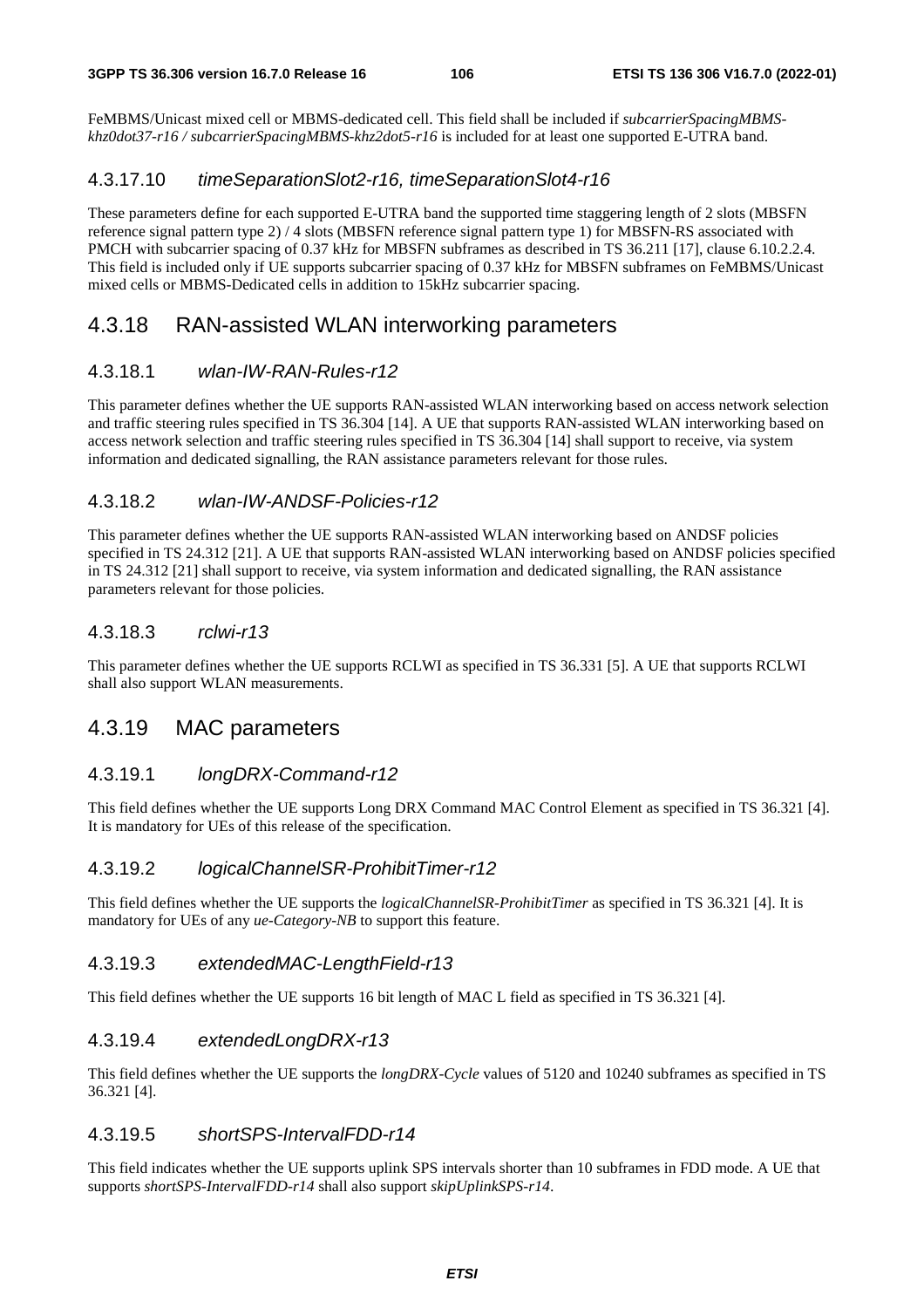### 4.3.19.6 *shortSPS-IntervalTDD-r14*

This field indicates whether the UE supports uplink SPS intervals shorter than 10 subframes in TDD mode. A UE that supports *shortSPS-IntervalTDD-r14* shall also support *skipUplinkSPS-r14*.

#### 4.3.19.7 *skipUplinkDynamic-r14*

This field indicates whether the UE supports skipping of UL transmission for an uplink grant indicated on PDCCH if no data is available for transmission as specified in TS 36.321 [4].

### 4.3.19.8 *skipUplinkSPS-r14*

This field indicates whether the UE supports skipping of UL transmission for a configured uplink grant if no data is available for transmission as specified in TS 36.321 [4].

#### 4.3.19.9 *dataInactMon-r14*

This field defines whether the UE supports data inactivity monitoring as specified in TS 36.321 [4].

### 4.3.19.10 *rai-Support-r14*

This field defines whether the UE supports Release Assistance Indication (RAI) as specified in TS 36.321 [4]. This field is only applicable if the UE supports UE category M1 or UE category M2 or any *ue-Category-NB*.

### 4.3.19.11 *multipleUplinkSPS-r14*

This field defines whether the UE supports multiple uplink SPS and reporting SPS assistance information. A UE indicating *multipleUplinkSPS* shall also support V2X communication via Uu, as defined in TS 36.300 [30].

#### 4.3.19.12 *min-Proc-TimelineSubslot-r15*

This field defines the UE minimum processing timeline supported for subslot operation for the different SPDCCH configurations. The minimum processing timeline is indicated by one of two sets in *ProcessingTimelineSet-r15*. Each set consists of two different processing timeline options and associated maximum TA. The minimum processing timeline to use out of the two options for a given set is configured by *min-proc-TimeTA-SubslotSet1-r15* and *minprocTimeTA-SubslotSet2-r15,* see TS 36.331 [5]. Support of Set 1 implicitly means support of Set 2.

The sets supported can be different for 1os CRS-based SPDCCH, 2os CRS-based SPDCCH and DMRS-based SPDCCH. The field consists of a sequence of *ProcessingTimelineSet-r15*. The sequence applies to (in order):

- 1. 1os CRS based SPDCCH
- 2. 2os CRS based SPDCCH
- 3. DMRS based SPDCCH

#### 4.3.19.13 *skipSubframeProcessing-r15*

This fields defines whether the UE supports, within a serving cell, aborting reception of PDSCH if the UE receives slot-PDSCH/subslot-PDSCH during an ongoing PDSCH reception and instead starts receiving the slot-PDSCH/subslot-PDSCH, as well as whether the UE supports aborting a PUSCH transmission if the UE gets a grant for a slot-PUSCH/ subslot-PUSCH transmission that overlaps with a grant received for a PUSCH transmission. The capability indicates the number of subframes that the UE may drop prior to the subframe in which it prioritizes the processing of slot/subslot PDSCH/PUSCH. Separate capability for UL and DL and per sTTI length in each direction.

### 4.3.19.14 *earlyContentionResolution-r14*

This field defines whether the UE supports MAC PDU that contains only the UE Contention Resolution Identity MAC control element but no RRC response message, as specified in TS 36.331 [5]. It is mandatory for UEs that support any *ue-Category-NB* of this release of the specification.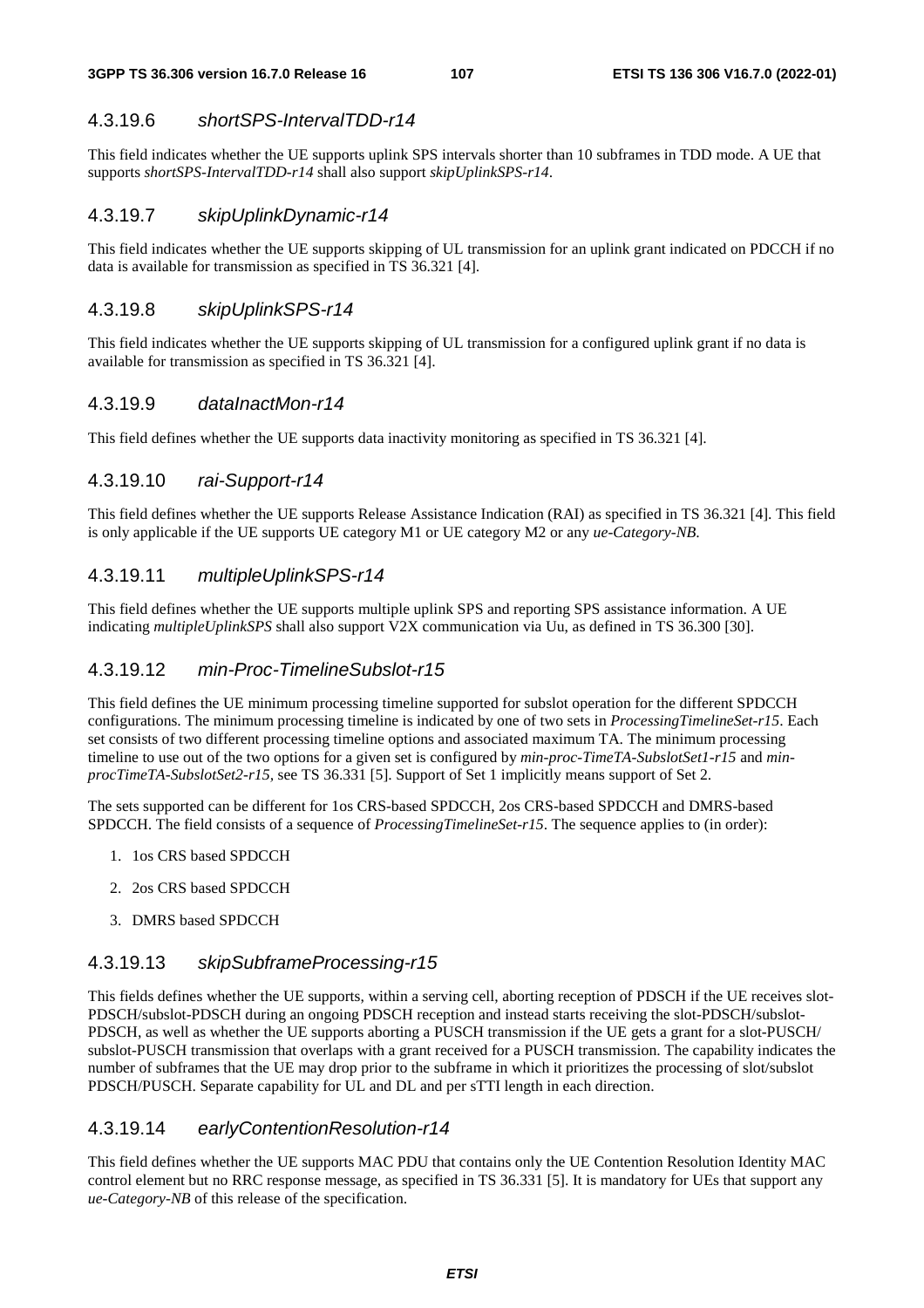#### 4.3.19.15 *sr-SPS-BSR-r15*

This field defines whether the UE supports SR with SPS BSR, as defined in TS 36.321 [4]. This feature is only applicable if the UE supports any *ue-Category-NB*.

#### 4.3.19.16 *dormantSCellState-r15*

This field defines whether the UE supports the dormant SCell state, as specified in TS 36.321 [4] and TS 36.331 [5].

#### 4.3.19.17 *directSCellActivation-r15*

This field defines whether the UE supports having an E-UTRA SCell configured in activated SCell state in the *RRCConnectionReconfiguration* message, as defined in TS 36.321 [4] and TS 36.331 [5]. This field is applicable to both LTE standalone and LTE-DC.

#### 4.3.19.18 *directSCellHibernation-r15*

This field defines whether the UE supports having an SCell configured in dormant SCell state, as defined in TS 36.321 [4] and TS 36.331 [5]. A UE that indicates support for this shall also indicate support for *dormantSCellState-r15*.

#### 4.3.19.19 *sps-ServingCell-r15*

This field indicates whether the UE supports multiple UL/DL SPS configurations simultaneously active on different serving cells as specified in TS 36.321 [4].

#### 4.3.19.20 *extendedLCID-Duplication-r15*

This field indicates whether the UE supports use of extended LCIDs 32-38 for PDCP duplication. A UE that supports *extendedLCID-Duplication-r15* shall also support the extended LCID as specified in TS 36.321 [4].

### 4.3.19.21 *eLCID-Support-r15*

This field indicates whether the UE supports LCID "10000" and MAC PDU subheader containing the eLCID field as specified in TS 36.321 [4].

### 4.3.19.22 *rai-SupportEnh-r16*

This field indicates whether the UE supports AS Release Assistance Indication (AS RAI) in Downlink Channel Quality Report and AS RAI MAC Control Element as specified in TS 36.321 [4] when connected to EPC. This feature is only applicable if the UE supports *ce-ModeA-r13* or if the UE supports any *ue-Category-NB*.

#### 4.3.19.23 *directMCG-SCellActivationResume-r16*

This field defines whether the UE supports having an E-UTRA MCG SCell configured in activated SCell state in the *RRCConnectionResume* message, as defined in TS 36.321 [4] and TS 36.331 [5];

If the UE indicates support of *directMCG-SCellActivationResume-r16*, the UE shall also indicate support of *resumeWithMCG-SCellConfig-r16*.

#### 4.3.19.24 *directSCG-SCellActivationResume-r16*

This field defines whether the UE supports having an E-UTRA SCG SCell configured in activated SCell state in the *RRCConnectionReconfiguration* message contained in the *RRCResume* message, as defined in TS 36.321 [4], TS 36.331 [5] and TS 38.331 [35].

If the UE indicates support of *directSCG-SCellActivationResume-r16*, the UE shall also indicate support of *ne-dc* and *resumeWithSCG-Config-r16* as specified in TS 38.331 [35].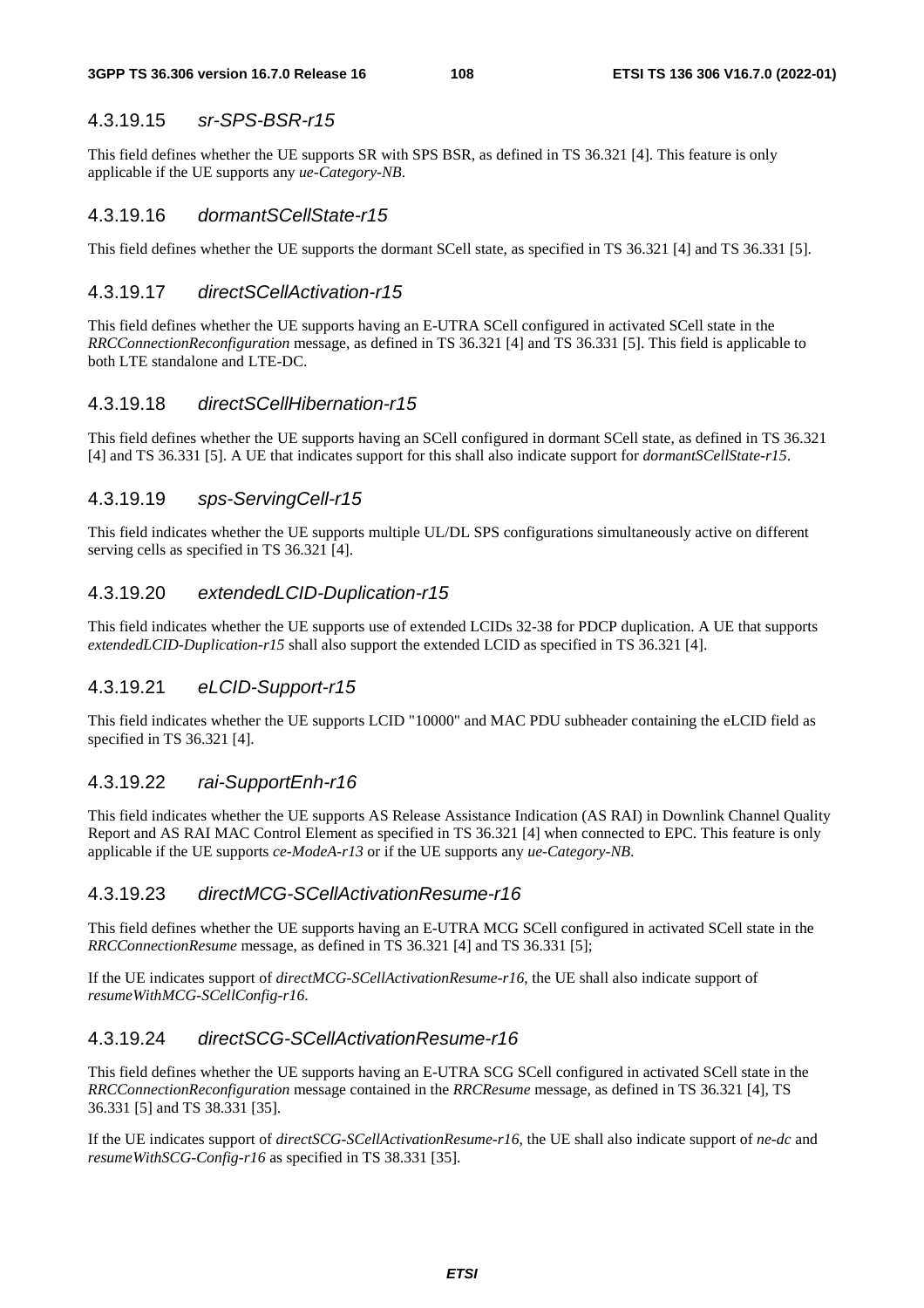### 4.3.19.25 *directSCG-SCellActivationNEDC-r16*

This field defines whether the UE supports having an E-UTRA SCG SCell configured in activated SCell state in the *RRCConnectionReconfiguration* message contained in the NR *RRCReconfiguration* message, as defined in TS 36.321 [4], TS 36.331 [5] and TS 38.331 [35].

If the UE indicates support of *directSCG-SCellActivationNEDC-r16*, the UE shall also indicate support of *ne-dc* as specified in TS 38.331 [35].

## 4.3.20 Dual Connectivity parameters

### 4.3.20.1 *drb-TypeSplit-r12*

This field defines whether the DRB type of Split bearer is supported by the UE which is capable of DC.

### 4.3.20.2 *drb-TypeSCG-r12*

This field defines whether the DRB type of SCG bearer is supported by the UE which is capable of DC.

### 4.3.20.3 *pdcp-TransferSplitUL-r13*

This field defines whether the PDCP data transfer toward both CGs for split bearer in UL as specified in TS 36.323 [2] is supported by the UE which is capable of DC. This field is only applicable for UEs supporting the DRB type of Split bearer.

#### 4.3.20.4 *ue-SSTD-Meas-r13*

This field defines whether the SSTD measurement between the PCell and the PSCell is supported by the UE which is capable of DC.

### 4.3.21 Sidelink parameters

#### 4.3.21.1 *commSupportedBands-r12*

This field indicates the bands on which the UE supports sidelink communication, as defined in TS 23.303 [24] and specified in TS 36.331 [5]. If a UE supports sidelink communication on at least one band, the UE shall support sidelink communication transmission based on UE autonomous resource selection, eNB scheduled resource allocation, ProSe Per Packet Priority (PPPP) handling and out of coverage sidelink discovery. If a UE supports sidelink communication, the UE shall support 16 sidelink processes for reception of SL-SCH.

### 4.3.21.2 *commSimultaneousTx-r12*

This parameter indicates whether the UE supports simultaneous transmission of EUTRA and sidelink communication (on different carriers) in all bands for which the UE indicated simultaneous sidelink and EUTRA support in a band combination (using *commSupportedBandsPerBC*).

### 4.3.21.3 *discSupportedBands-r12*

This field indicates the bands on which the UE supports sidelink discovery, as defined in TS 23.303 [24] and specified in TS 36.331 [5].

#### 4.3.21.4 *discScheduledResourceAlloc-r12*

This parameter indicates whether the UE supports transmission of discovery announcements based on network scheduled resource allocation. It is mandatory for UEs of this release of the specification to support this feature if sidelink discovery is supported on at least one band (indicated by *discSupportedBands-r12*).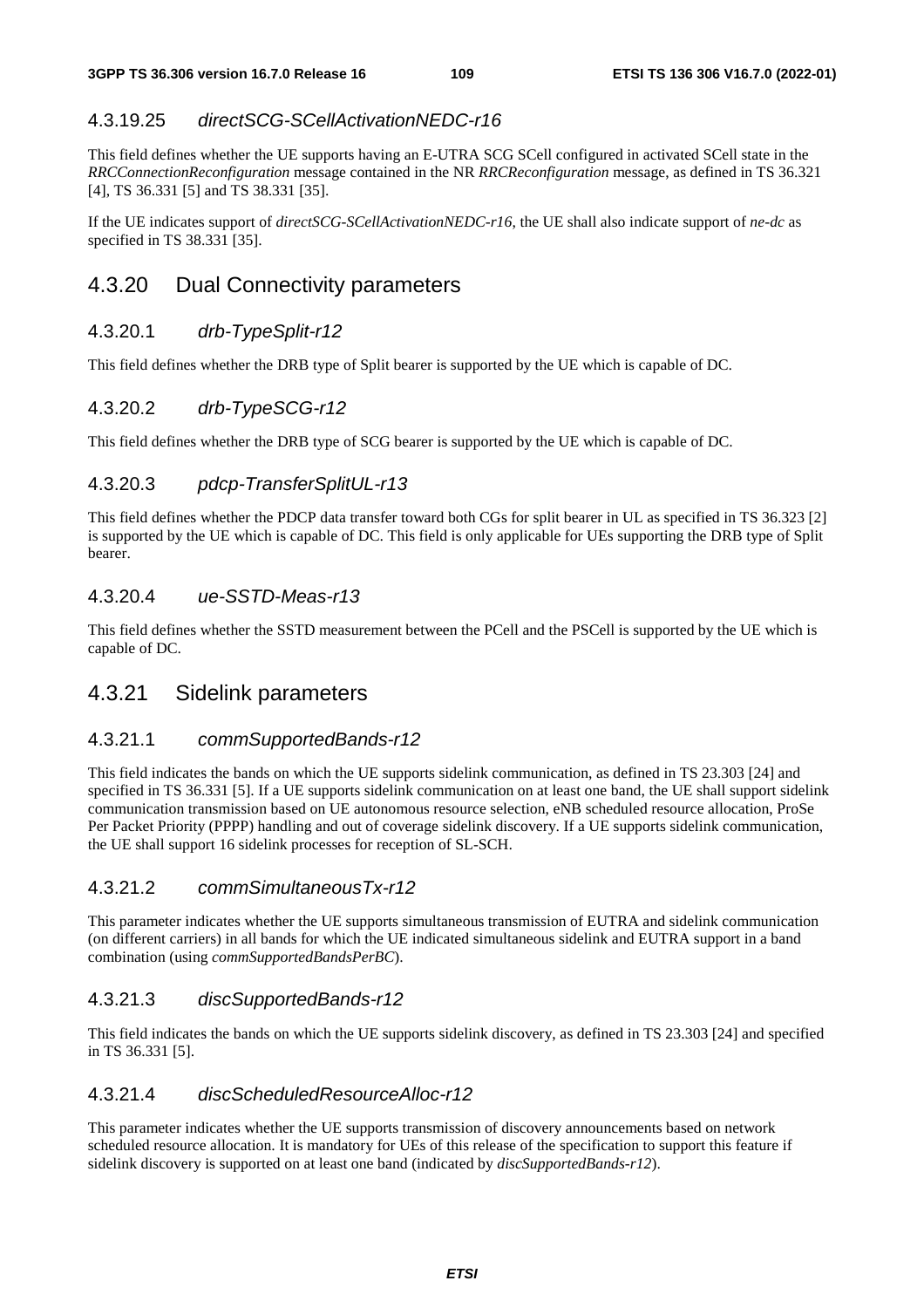### 4.3.21.5 *disc-UE-SelectedResourceAlloc-r12*

This parameter indicates whether the UE supports transmission of discovery announcements based on UE autonomous resource selection. It is mandatory for UEs of this release of the specification to support this feature if sidelink discovery is supported on at least one band (indicated by *discSupportedBands-r12*).

#### 4.3.21.6 *disc-SLSS-r12*

This parameter indicates whether the UE supports SideLink Synchronization Signal (SLSS) transmission and reception for sidelink discovery.

#### 4.3.21.7 *discSupportedProc-r12*

This parameter indicates the number of processes supported by the UE for reception of sidelink discovery. This field shall be present if sidelink discovery is supported on at least one band (indicated by *discSupportedBands-r12*).

#### 4.3.21.8 *commMultipleTx-r13*

This parameter indicates whether the UE supports multiple transmissions of sidelink communication to different destinations in one SC period. If *commMultipleTx-r13* is set to supported then the UE supports 8 transmitting sidelink processes.

### 4.3.21.9 *discInterFreqTx-r13*

This parameter indicates whether the UE supports sidelink discovery announcements either a) on the primary frequency only or b) on other frequencies also, regardless of the UE configuration (e.g. CA, DC). The UE may set *discInterFreqTx-r13* to supported when having a separate transmitter or if it can request sidelink discovery transmission gaps.

### 4.3.21.10 *discPeriodicSLSS-r13*

This parameter indicates whether the UE supports periodic Sidelink Synchronization Signal (SLSS) transmission and reception for sidelink discovery. It is mandatory for UEs to support this feature if sidelink PS discovery is supported and it is optional otherwise.

### 4.3.21.11 *discSysInfoReporting-r13*

This parameter indicates whether the UE supports reporting of System Information for inter-frequency/PLMN sidelink discovery.

#### 4.3.21.12 *zoneBasedPoolSelection-r14*

This parameter indicates whether the UE supports zone based transmission resource pool selection for V2X sidelink communication.

### 4.3.21.13 *v2x-HighReception-r14*

This parameter indicates whether the UE supports reception of 20 PSCCH in a subframe and decoding of 136 RBs per subframe counting both PSCCH and PSSCH in a band for V2X sidelink communication.

### 4.3.21.14 *v2x-eNB-Scheduled-r14*

This parameter indicates whether the UE supports transmitting PSCCH/PSSCH using dynamic scheduling, SPS in eNB scheduled mode for V2X sidelink communication, reporting SPS assistance information and the UE supports maximum transmit power associated with Power class 3 V2X UE, see TS 36.101 [6] in a band.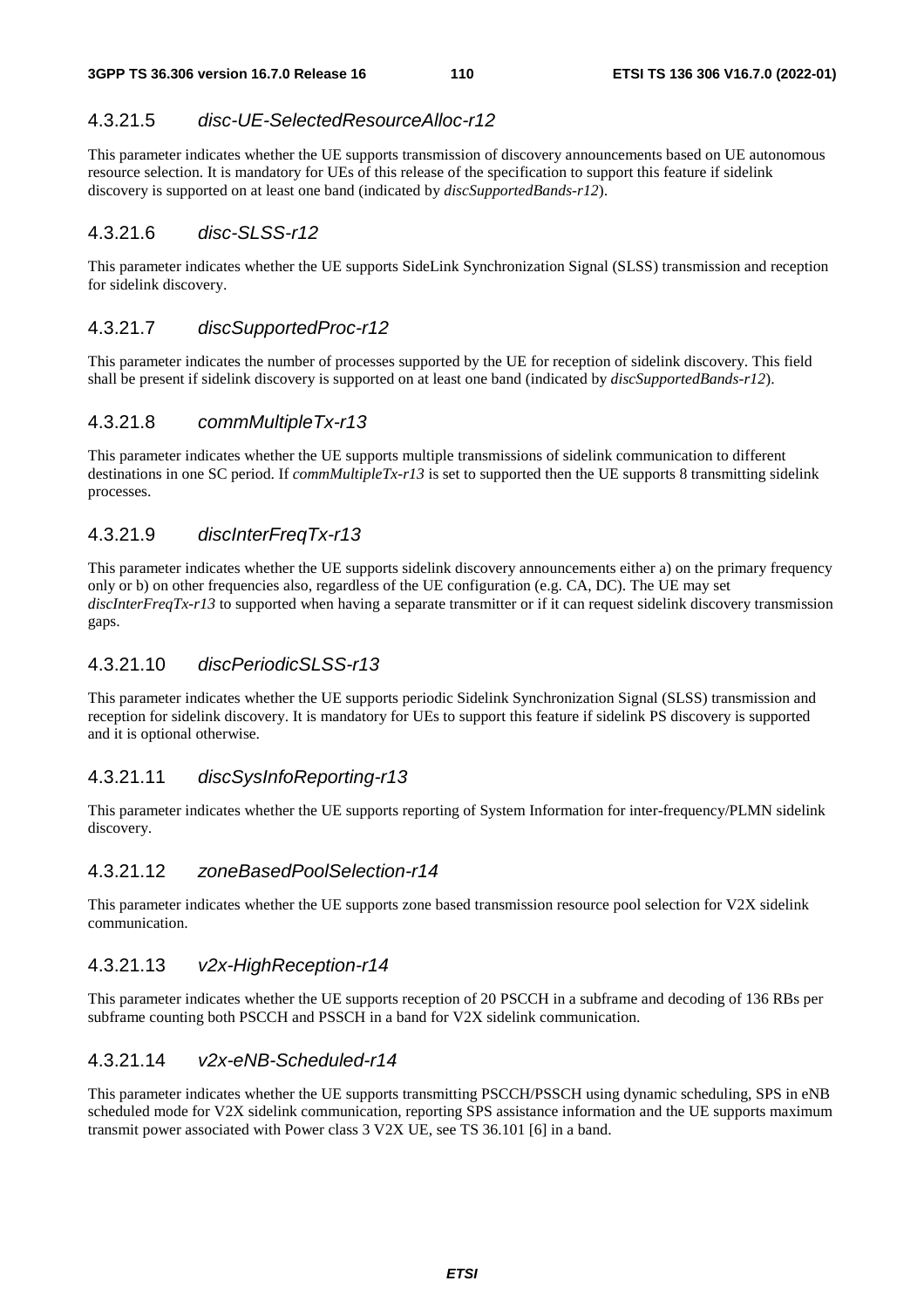### 4.3.21.15 *ue-AutonomousWithFullSensing-r14*

This parameter indicates whether the UE supports transmitting PSCCH/PSSCH using UE autonomous resource selection mode with full sensing (i.e., continuous channel monitoring) for V2X sidelink communication and the UE supports maximum transmit power associated with Power class 3 V2X UE, see TS 36.101 [6].

### 4.3.21.16 *ue-AutonomousWithPartialSensing-r14*

This parameters indicates whether the UE supports transmitting PSCCH/PSSCH using UE autonomous resource selection mode with partial sensing (i.e., channel monitoring in a limited set of subframes) for V2X sidelink communication and the UE supports maximum transmit power associated with Power class 3 V2X UE, see TS 36.101 [6].

### 4.3.21.17 *slss-TxRx-r14*

This parameter indicates whether the UE supports SLSS/PSBCH transmission and reception in UE autonomous resource selection mode and eNB scheduled mode for V2X sidelink communication.

### 4.3.21.18 *sl-CongestionControl-r14*

This parameter indicates whether the UE supports Channel Busy Ratio measurement and reporting of Channel Busy Ratio measurement to eNB for V2X sidelink communication.

### 4.3.21.19 *v2x-TxWithShortResvInterval-r14*

This parameter indicates whether the UE supports 20 ms and 50 ms resource reservation periods for UE autonomous resource selection and eNB scheduled resource allocation for V2X sidelink communication.

### 4.3.21.20 *v2x-numberTxRxTiming-r14*

This parameter indicates the number of multiple reference TX/RX timings counted over all the configured sidelink carriers for V2X sidelink communication.

### 4.3.21.21 *v2x-nonAdjacentPSCCH-PSSCH-r14*

This parameter indicates whether the UE supports transmission and reception in the configuration of non-adjacent PSCCH and PSSCH for V2X sidelink communication.

### 4.3.21.22 *v2x-HighPower-r14*

This parameter indicates whether the UE supports maximum transmit power associated with Power class 2 V2X UE for V2X sidelink transmission in a band, see TS 36.101 [6].

### 4.3.21.23 *v2x-SupportedBandCombinationList-r14*

This field indicates the bands on which the UE supports V2X sidelink communication, as defined in TS 23.285 [29] and specified in TS 36.331 [5]. If a UE supports V2X sidelink communication, the UE shall support a maximum number of 8 sidelink processes associated with the Sidelink HARQ Entity for the transmission of V2X sidelink communication on SL-SCH.

### 4.3.21.24 *slss-SupportedTxFreq-r15*

This parameter indicates whether the UE supports the SLSS transmission on single carrier or on multiple carriers in the case of sidelink carrier aggregation.

### 4.3.21.25 *sl-64QAM-Tx-r15*

This parameter indicates whether the UE supports 64QAM for the transmission of V2X sidelink communication.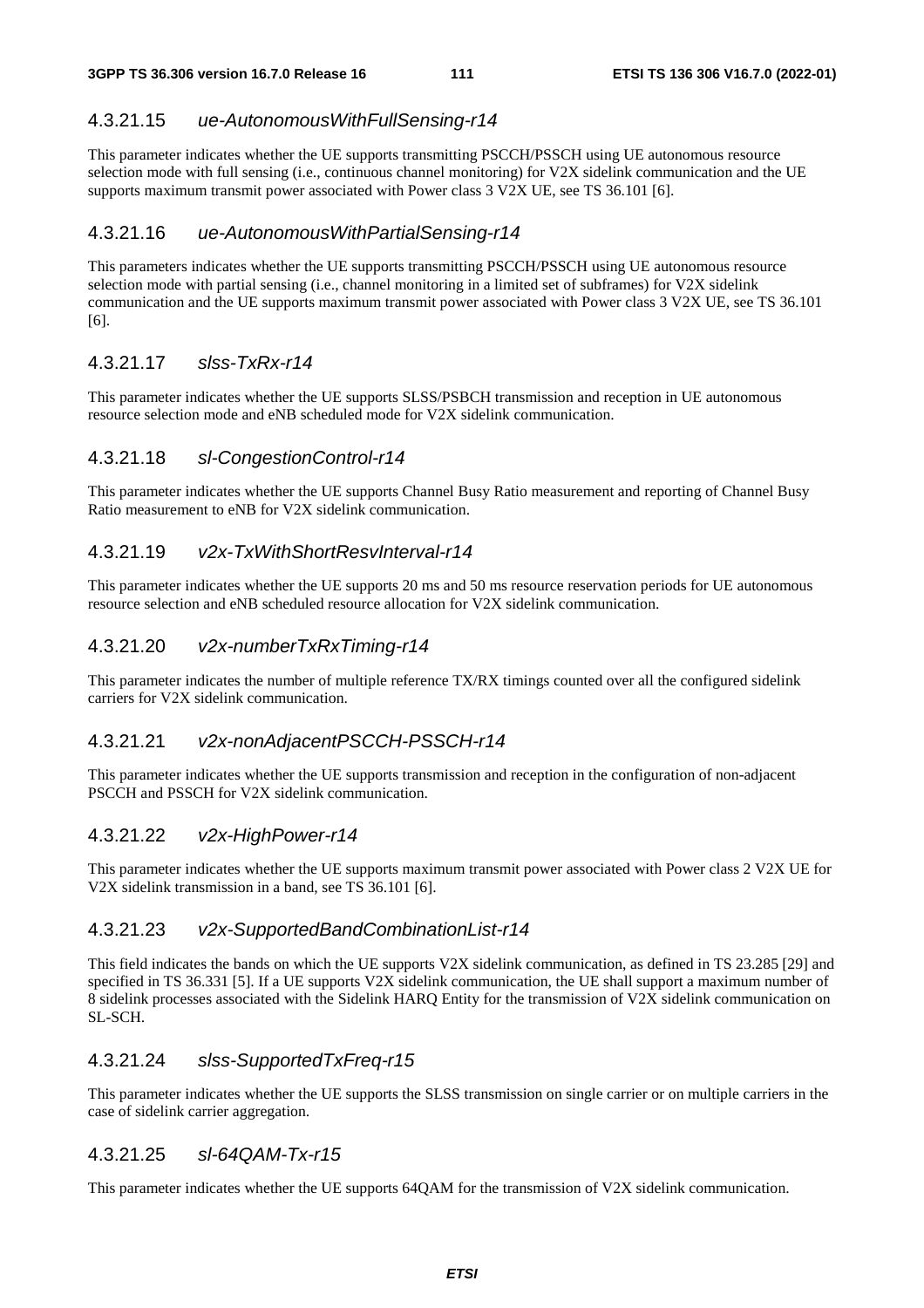#### 4.3.21.26 *sl-TxDiversity-r15*

This parameter indicates whether the UE supports transmit diversity for V2X sidelink communication. See TS 36.101 [6].

#### 4.3.21.27 *v2x-EnhancedHighReception-r15*

This parameter indicates whether the UE supports reception of 30 PSCCH in a subframe and decoding of 204 RBs per subframe counting both PSCCH and PSSCH in a band for V2X sidelink communication.

#### 4.3.21.28 *sl-64QAM-Rx-r15*

This parameter indicates whether the UE supports 64QAM for the reception of V2X sidelink communication. It is mandatory to support 64QAM for the reception of V2X sidelink communication for UEs which are supporting Rel-15 V2X sidelink communication as specified in TS 36.331 [5].

#### 4.3.21.29 *sl-RateMatchingTBSScaling-r15*

This parameter indicates whether the UE supports rate matching and TBS scaling of V2X sidelink communication. It is mandatory to support rate matching and TBS scaling of V2X sidelink communication for UEs which are supporting Rel-15 V2X sidelink communication as specified in TS 36.331 [5].

### 4.3.21.30 *sl-LowT2min-r15*

This parameter indicates whether the UE supports 10ms as minimum value of T2 for resource selection of V2X sidelink communication. It is mandatory to support 10ms as minimum value of T2 of V2X sidelink communication for UEs which are supporting Rel-15 V2X sidelink communication as specified in TS 36.331 [5].

### 4.3.21.31 *v2x-SensingReportingMode3-r15*

This parameter indicates whether the UE supports sensing measurements and reporting of measurement results in eNB scheduled mode for V2X sidelink communication.

#### 4.3.21.32 *v2x-SupportedBandCombinationListEUTRA-NR-r16*

This field indicates the supported band combination list on which the UE supports simultaneous transmission and/or reception of NR sidelink communication only as specified in TS 38.331 [35], or joint V2X sidelink communication and NR sidelink communication as specified in TS 36.331 [5].

### 4.3.21.33 Void

#### 4.3.21.34 *tx-Sidelink-r16, rx-Sidelink-r16*

This parameter indicates whether the UE supports sidelink transmission/reception on the band in the band combination. For NR sidelink transmission, *tx-Sidelink-r16* is only applicable if the UE supports at least one of *sl-TransmissionMode1-r16* and *sl-TransmissionMode2-r16* on the band as specified in TS 38.331 [35]. For NR sidelink reception, *rx-Sidelink-r16* is only applicable if the UE supports *sl-Reception-r16* on the band as specified in TS 38.331 [35].

### 4.3.22 SC-PTM parameters

#### 4.3.22.1 *scptm-ParallelReception-r13*

This parameter defines whether UEs supporting SC-PTM support the parallel reception of DL-SCH transport block(s) associated with G-RNTI/SC-RNTI and DL-SCH transport block(s) associated with C-RNTI/Semi-Persistent Scheduling C-RNTI as well as the parallel reception of multiple DL-SCH transport blocks associated with G-RNTI/SC-RNTI in the same subframe. In SC-PTM operation, the DL-SCH processing capability is shared between the DL-SCH transport block(s) associated with G-RNTI/SC-RNTI and the DL-SCH transport block(s) associated with C-RNTI/Semi-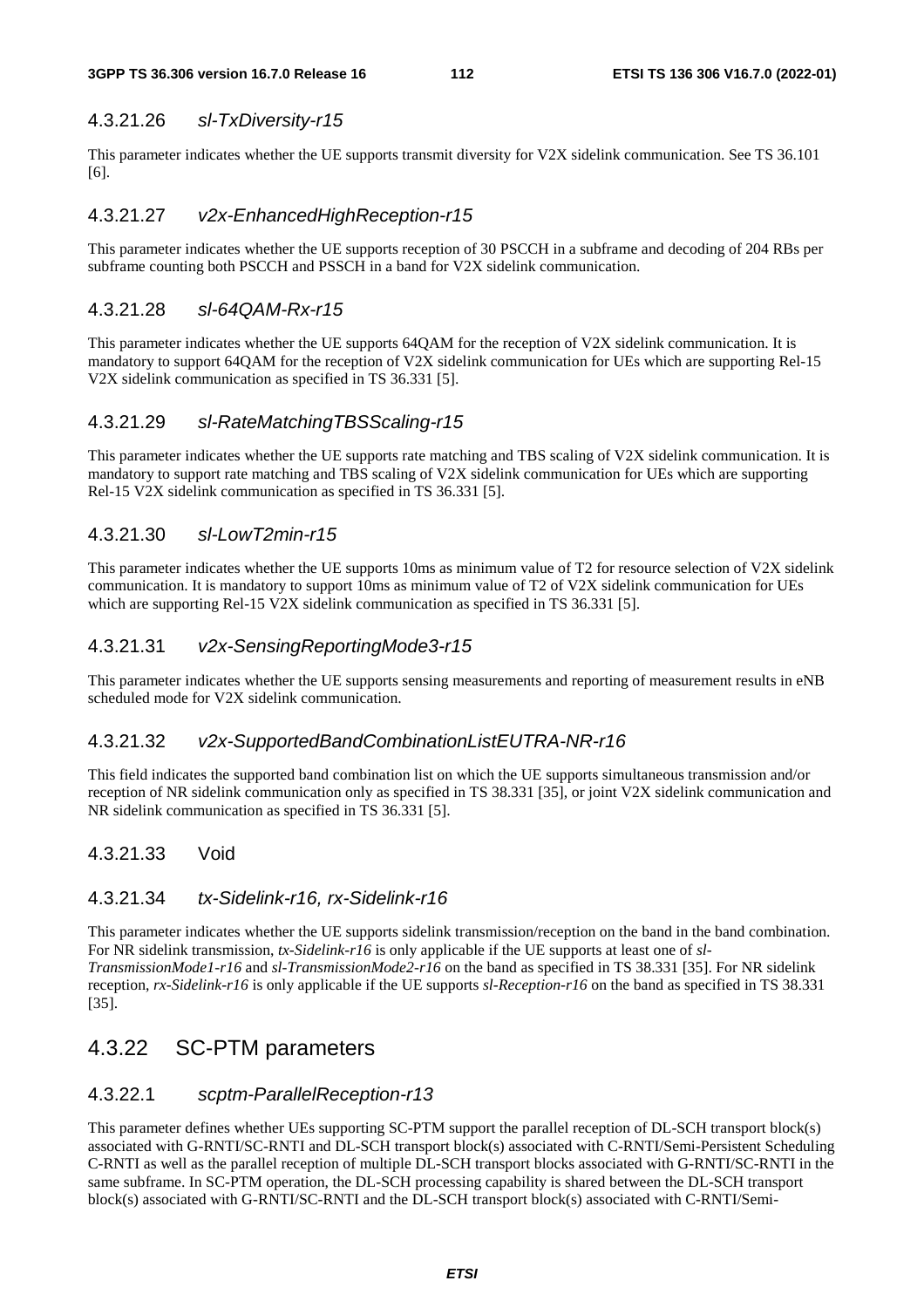Persistent Scheduling C-RNTI. A UE that supports *scptm-ParallelReception-r13* shall also support SC-PTM reception in RRC\_CONNECTED and in RRC\_IDLE according to SC-PTM procedures as specified in TS 36.331 [5], TS 36.321 [4] and TS 36.304 [14].

#### 4.3.22.2 Void

#### 4.3.22.3 *scptm-SCell-r13*

This parameter defines whether UEs supporting SC-PTM support in RRC\_CONNECTED, MBMS reception via SC-PTM on a frequency indicated in an *MBMSInterestIndication* message, when an SCell is configured on that frequency (regardless of whether the SCell is activated or deactivated), as specified in TS 36.331 [5].

#### 4.3.22.4 *scptm-NonServingCell-r13*

This parameter defines whether UEs supporting SC-PTM support in RRC\_CONNECTED, MBMS reception via SC-PTM on a frequency indicated in an *MBMSInterestIndication* message, where (according to *supportedBandCombination* and to network synchronization properties) a serving cell may be additionally configured, as specified in TS 36.331 [5]. If this is supported, the UE shall also support MBMS reception via SC-PTM on a frequency when an SCell is configured on that frequency (regardless of whether the SCell is activated or deactivated), as specified in TS 36.331 [5].

### 4.3.22.5 *scptm-AsyncDC-r13*

This parameter defines whether the UE in RRC\_CONNECTED supports MBMS reception via SC-PTM on a frequency indicated in an *MBMSInterestIndication* message, where according to *supportedBandCombination*, the carriers are configured or can be configured as serving cells in the MCG and the SCG which are not synchronized, specified in TS 36.331 [5]. In this release of specification, it is mandatory to support this according to *MBMSInterestIndication* and indicated *supportedBandCombination*.

## 4.3.23 LAA parameters

### 4.3.23.1 *downlinkLAA-r13*

This field defines whether the UE supports downlink LAA operation including identification of downlink transmissions on LAA cell(s) for full downlink subframes, decoding of common downlink control signalling on LAA cell(s), CSI feedback for LAA cell(s), RRM measurements on LAA cell(s) based on CRS-based DRS.

### 4.3.23.2 *crossCarrierSchedulingLAA-DL-r13*

This field defines whether the UE supports cross-carrier scheduling from a licensed carrier for LAA cell(s). This field is only applicable if the UE supports downlink LAA operation.

#### 4.3.23.3 *csi-RS-DRS-RRM-MeasurementsLAA-r13*

This field defines whether the UE supports performing RRM measurements on LAA cell(s) based on CSI-RS-based DRS. This field is only applicable if the UE supports downlink LAA operation.

### 4.3.23.4 *endingDwPTS-r13*

This field defines whether the UE supports reception ending with a subframe occupied for a DwPTS-duration on LAA cell(s) as described in TS 36.211 [17] and TS 36.213 [22]. This field is only applicable if the UE supports downlink LAA operation.

#### 4.3.23.5 s*econdSlotStartingPosition-r13*

This field defines whether the UE supports reception of subframes with second slot starting position on LAA cell(s) as described in TS 36.211 [17] and TS 36.213 [22]. This field is only applicable if the UE supports downlink LAA operation.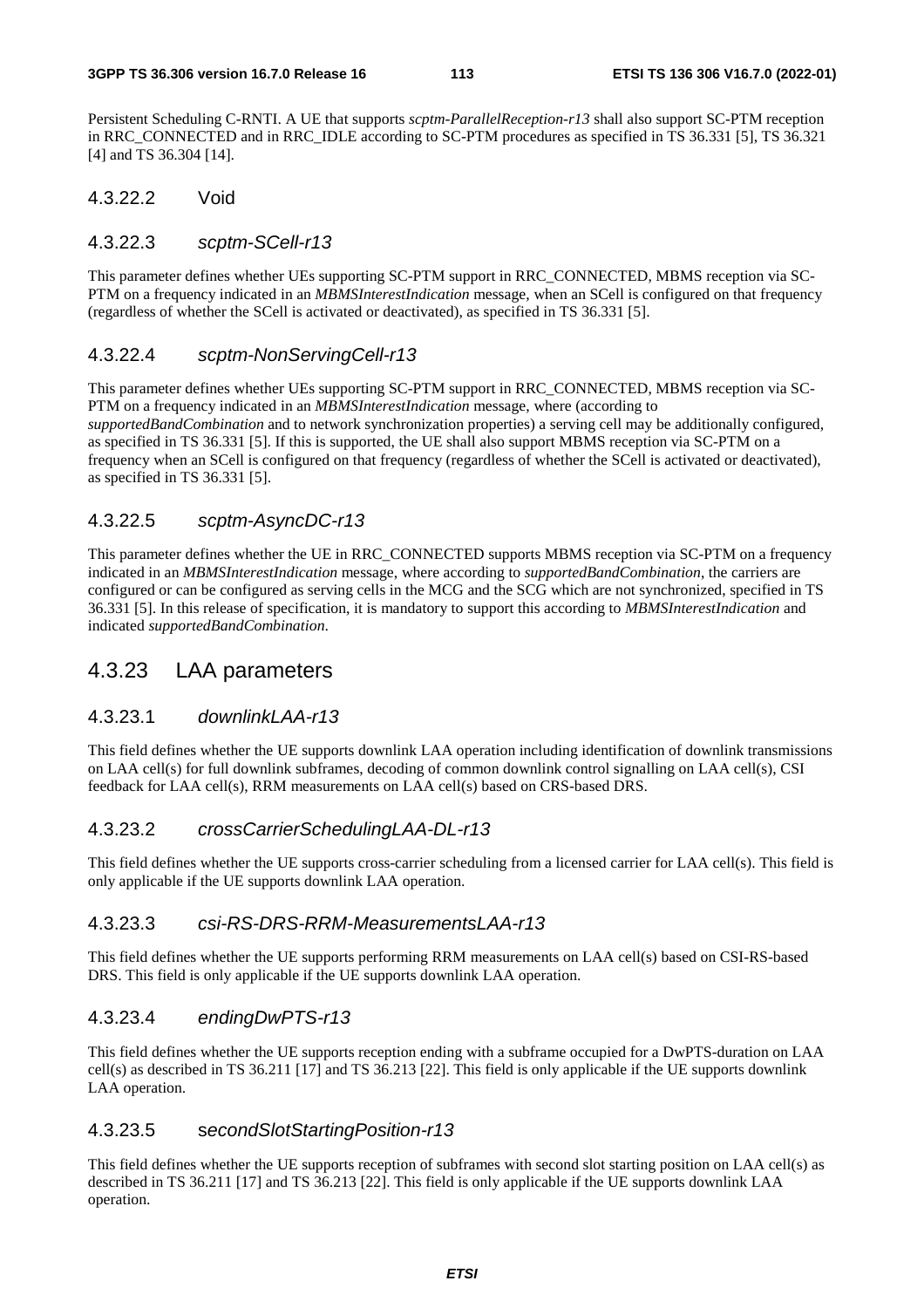#### 4.3.23.6 *tm9-LAA-r13*

This field defines whether the UE supports tm9 operation on LAA cell(s). This field is only applicable if the UE supports downlink LAA operation.

#### 4.3.23.7 *tm10-LAA-r13*

This field defines whether the UE supports tm10 operation on LAA cell(s). This field is only applicable if the UE supports downlink LAA operation.

#### 4.3.23.8 *uplinkLAA-r14*

This field defines whether the UE supports uplink LAA operation.

#### 4.3.23.9 *crossCarrierSchedulingLAA-UL-r14*

This field defines whether the UE supports cross-carrier scheduling from a licensed carrier for LAA cell(s) for uplink. This field is only applicable if the UE supports uplink LAA operation.

#### 4.3.23.10 *twoStepSchedulingTimingInfo-r14*

This field defines whether the UE supports two step uplink scheduling using PUSCH trigger A and PUSCH trigger B as defined in TS 36.213 [22]. This field also defines the timing between reception of a PUSCH trigger B and the earliest time the UE supports performing the associated UL transmission. This field is only applicable if the UE supports uplink LAA operation.

#### 4.3.23.11 *uss-BlindDecodingAdjustment-r14*

This field defines whether the UE supports blind decoding adjustment on UE specific search space as defined in TS 36.213 [22]. This field is only applicable if the UE supports uplink LAA operation.

#### 4.3.23.12 *uss-BlindDecodingReduction-r14*

This field defines whether the UE supports blind decoding reduction on UE specific search space by not monitoring DCI format 0A/0B/4A/4B as defined in TS 36.213 [22]. This field is only applicable if the UE supports uplink LAA operation.

#### 4.3.23.13 *outOfSequenceGrantHandling-r14*

This field defines whether the UE supports PUSCH transmissions with out of sequence UL grants as defined in TS 36.213 [22]. This field is only applicable if the UE supports uplink LAA operation.

#### 4.3.23.14 *aul-r15*

This field defines whether the UE supports Autonomous Uplink as defined in TS 36.321 [4]. This field is only applicable if the UE supports uplink LAA operation.

#### 4.3.23.15 *laa-PUSCH-Mode1-r15*

This field defines whether the UE supports LAA PUSCH Mode 1 as defined in TS 36.213 [22]. This field is only applicable if the UE supports uplink LAA operation.

#### 4.3.23.16 *laa-PUSCH-Mode2-r15*

This field defines whether the UE supports LAA PUSCH Mode 2 as defined in TS 36.213 [22]. This field is only applicable if the UE supports uplink LAA operation.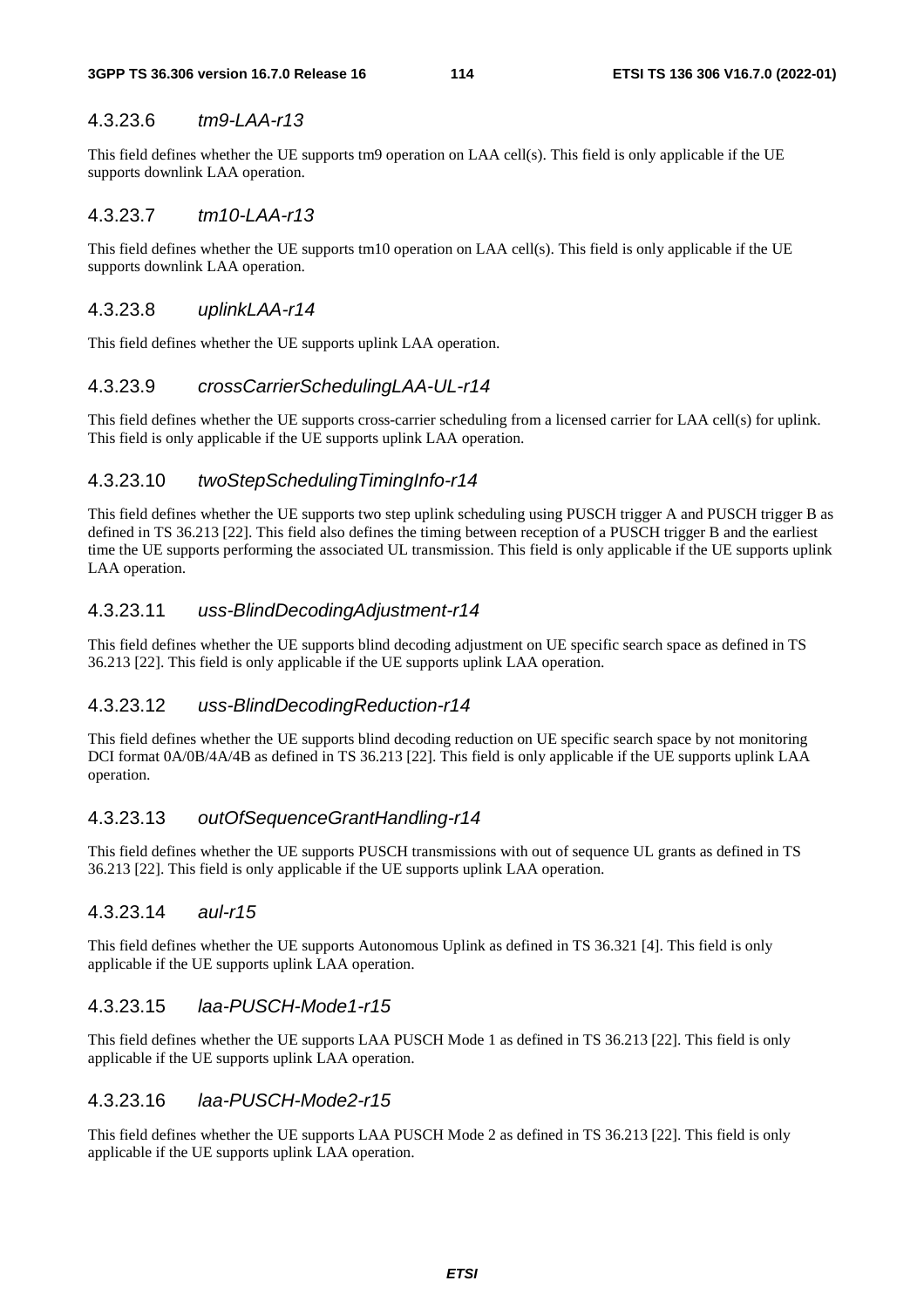#### 4.3.23.17 *laa-PUSCH-Mode3-r15*

This field defines whether the UE supports LAA PUSCH Mode 3 as defined in TS 36.213 [22]. This field is only applicable if the UE supports uplink LAA operation.

### 4.3.24 LWIP parameters

#### 4.3.24.1 *lwip-r13*

This field defines whether the UE supports LWIP operation. A UE which supports LWIP operation shall also support WLAN measurements.

#### 4.3.24.2 *lwip-Aggregation-UL-r14*

This field defines whether the UE supports aggregation over LWIP in uplink. A UE which supports aggregation over LWIP uplink shall also support LWIP operation.

#### 4.3.24.3 *lwip-Aggregation-DL-r14*

This field defines whether the UE supports aggregation over LWIP in downlink. A UE which supports aggregation over LWIP downlink shall also support LWIP operation.

### 4.3.25 LWA parameters

#### 4.3.25.1 *lwa-r13*

This parameter defines whether the UE supports LWA as specified in TS 36.331 [5]. A UE that supports LWA shall also support WLAN measurements. A UE that supports LWA shall also support switched bearer operation.

#### 4.3.25.2 *lwa-SplitBearer-r13*

Only applicable if the UE supports LWA. This parameter defines whether the UE supports split bearer operation in LWA, i.e. the capability to receive data transmission for the same DRB on both LTE and WLAN simultaneously.

#### 4.3.25.3 *lwa-BufferSize-r13*

Only applicable if the UE supports LWA. This field indicates whether the UE supports the layer 2 buffer sizes corresponding to "with support for split bearers" columns defined in Tables 4.1-3 and 4.1A-3.

#### 4.3.25.4 *wlan-MAC-Address-r13*

Only applicable if the UE supports LWA. This parameter defines the WLAN MAC address of the UE.

### 4.3.25.5 *lwa-HO-WithoutWT-Change-r14*

Only applicable if the UE supports LWA. This parameter indicates whether the UE supports enhancements to HO operation without WT change for LWA operation as specified in TS36.331 [5].

### 4.3.25.6 *lwa-UL-r14*

Only applicable if the UE supports LWA. This parameter indicates whether the UE supports LWA bearer in the UL.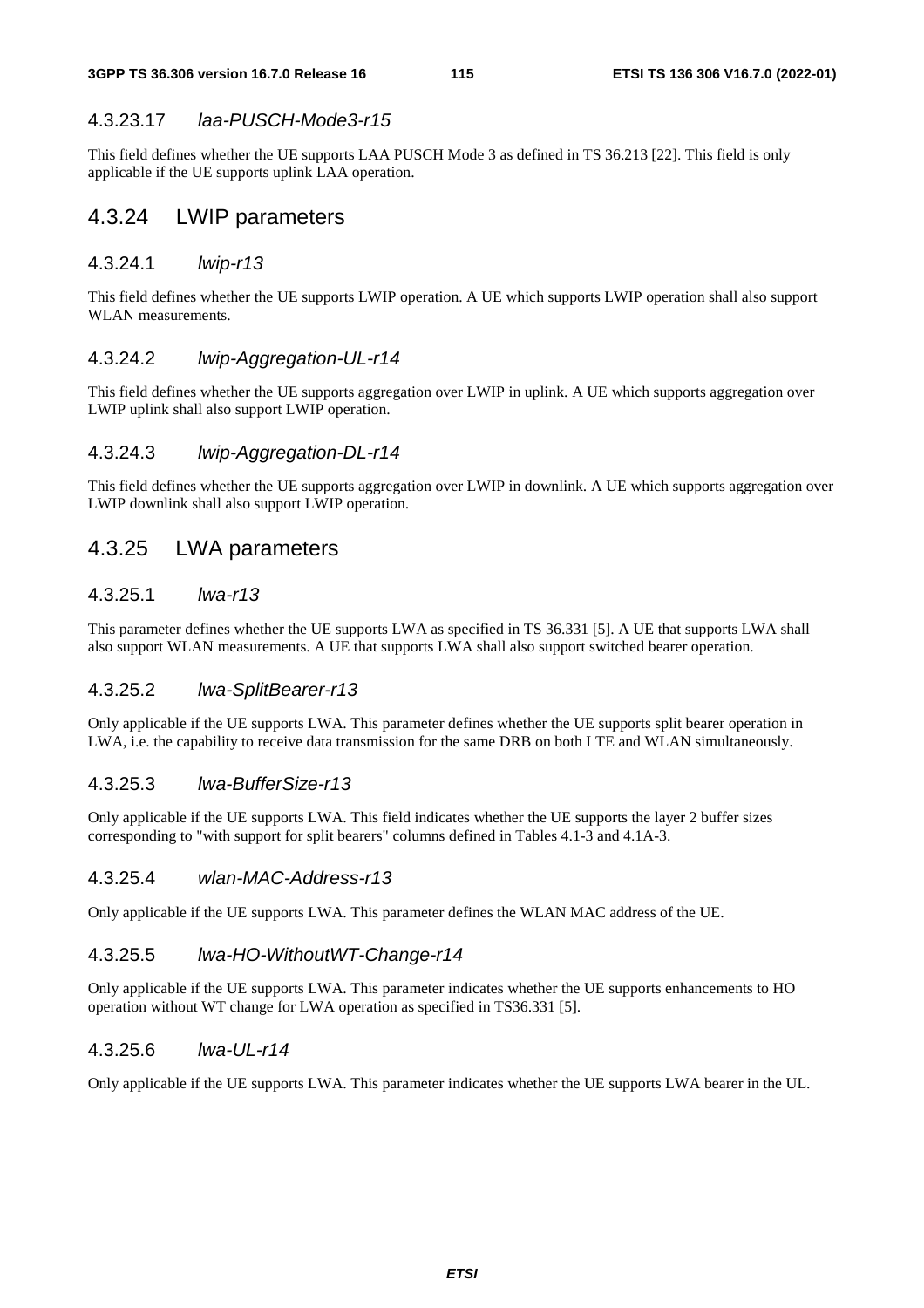### 4.3.25.7 *Void*

#### 4.3.25.8 *wlan-SupportedDataRate-r14*

Only applicable if the UE supports LWA. This parameter indicates the maximum WLAN data rate supported by the UE for LWA operation.

#### 4.3.25.9 *lwa-RLC-UM-r14*

Only applicable if the UE supports LWA. This parameter indicates whether the UE supports RLC UM for LWA bearer.

- 4.3.26 Void
- 4.3.26.1 Void
- 4.3.27 Inter-RAT parameters WLAN

#### 4.3.27.1 *supportedBandListWLAN-r13*

Only applicable if the UE supports WLAN. This field defines which WLAN frequency bands are supported by the UE.

### 4.3.28 EBF FD-MIMO parameters

#### 4.3.28.1 *beamformed-r13*

Indicates the UE capabilities concerning beamformed EBF/ FD-MIMO operation (class B), see TS 36.213 [22], clause 7.2.5. The capabilities comprise of a list of pairs of  $\{k-Max, n-MaxList\}$  values with the n<sup>th</sup> entry indicating the values that the UE supports for each CSI process in case n CSI processes would be configured, with:

- k-Max: Indicating the maximum number of NZP CSI RS resource configurations supported
- n-Max: Indicating the maximum number of NZP CSI RS ports supported within a CSI process.

The capability parameters are provided separately per transmission mode (TM9, TM10), which is applicable for all bands of band combinations except when additionally included per band of band combination per TM indicating the concerned capability is different from the per TM capability.

#### 4.3.28.2 *channelMeasRestriction-r13*

Indicates whether the UE supports channel measurement restriction, see TS 36.213 [22], clause 7.2.3. The capability parameter is provided separately per transmission mode (TM9, TM10).

#### 4.3.28.3 *csi-RS-EnhancementsTDD-r13*

Indicates whether the UE supports CSI-RS enhancements applicable for TDD, see TS 36.211 [17], clause 6.10.5. The capability parameter is provided separately per transmission mode (TM9, TM10).

#### 4.3.28.4 *dmrs-Enhancements-r13*

Indicates whether the UE supports DMRS enhancements for the indicated transmission mode, see TS 36.213 [22], clause 7.1.5B and TS 36.212 [26], clauses 5.3.3.1.5C/ D.

The capability parameter is provided separately per transmission mode (TM9, TM10), which is applicable for all bands of band combinations except when additionally included per band of band combination per TM indicating the concerned capability is different from the per TM capability.

This field is absent when the FD-MIMO capability is provided as part of sTTI/sPT band combinations.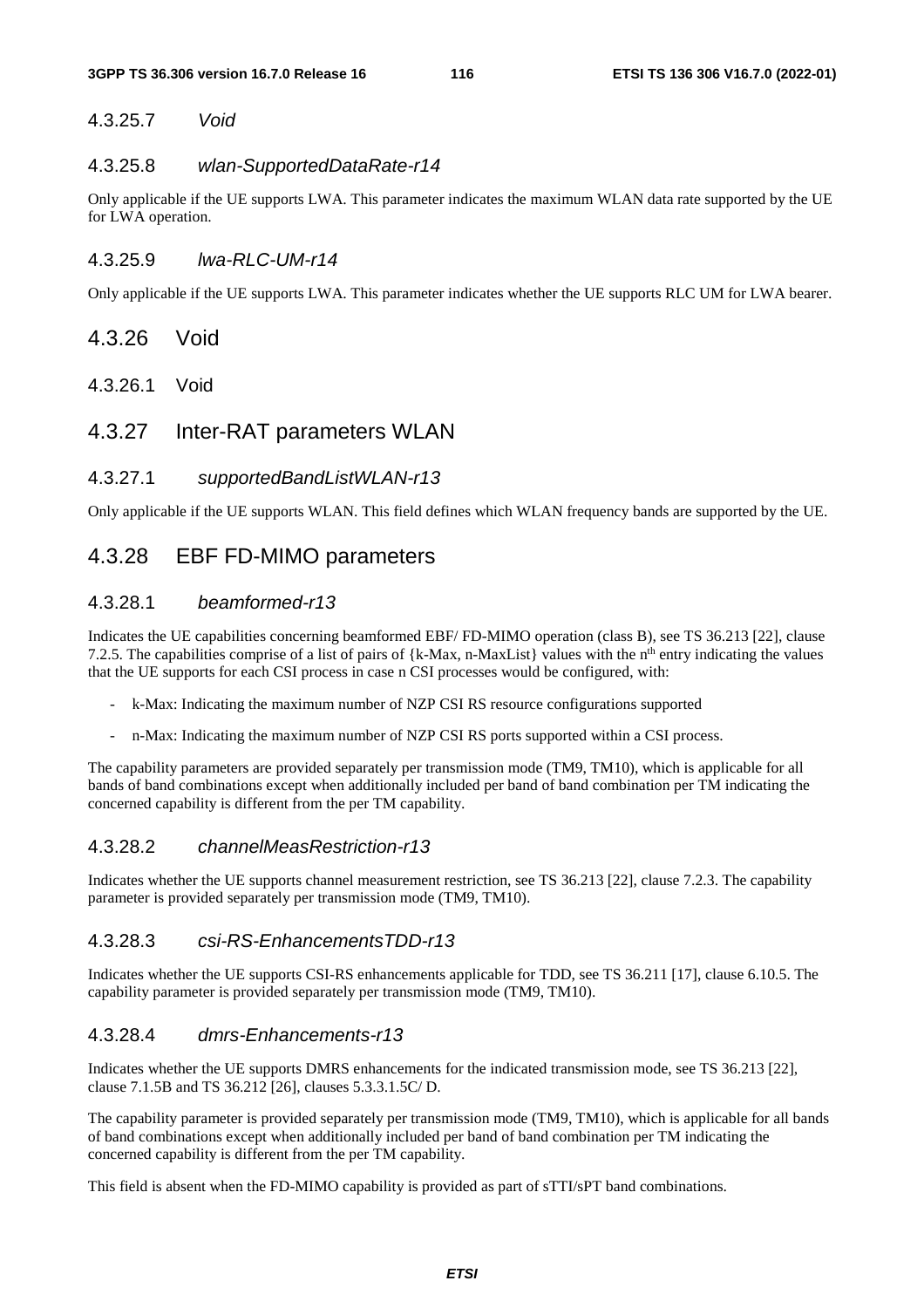#### 4.3.28.5 *interferenceMeasRestriction-r13*

Indicates whether the UE supports interference measurement restriction, see TS 36.213 [22], clause 7.2.

#### 4.3.28.6 *nonPrecoded-r13*

Indicates the UE capabilities concerning non-precoded EBF/ FD-MIMO operation (class A) for CSI-RS and CSI reporting using 8, 12 and 16 antenna ports, see TS 36.213 [22], clause 7.2.

- config1: Indicates support of codebook configuration 1.
- config2: Indicates support of codebook configuration 2.
- config3: Indicates support of codebook configuration 3.
- config4: Indicates support of codebook configuration 4.

The capability parameters are provided separately per transmission mode (TM9, TM10), which is applicable for all bands of band combinations except when additionally included per band of band combination per TM indicating the concerned capability is different from the per TM capability. See also TS 36.331 [5] clause 6.3.6, NOTE 8 in *UE-EUTRA-Capability* field descriptions.

### 4.3.28.7 *srs-Enhancements-r13*

Indicates for a particular transmission mode whether the UE supports SRS enhancements, see TS 36.211 [17], clause 5.5.3.

#### 4.3.28.8 *srs-EnhancementsTDD-r13*

Indicates for a particular transmission mode whether the UE supports TDD specific SRS enhancements, see TS 36.211 [17], clauses 4.2 and 5.5.3.

#### 4.3.28.9 *csi-ReportingAdvanced-r14, csi-ReportingAdvancedMaxPorts-r14*

Indicates the maximum number of CSI-RS ports supported by the UE for advanced CSI reporting. The field *csi-ReportingAdvanced-r14* is included to indicate 32 CSI-RS ports whereas *csi-ReportingAdvancedMaxPorts-r14* is included to indicate 8, 12, 16, 20, 24 or 28 CSI-RS ports (i.e., UE shall not include both *csi-ReportingAdvanced-r14* and *csi-ReportingAdvancedMaxPorts-r14*). The capability parameter is provided separately per transmission mode (TM9, TM10), which is applicable for all bands of band combinations except when additionally included per band of band combination per TM indicating the concerned capability is different from the per TM capability.

#### 4.3.28.10 *mimo-CBSR-AdvancedCSI-r15*

Indicates whether the UE supports CBSR for advanced CSI reporting with and without amplitude restriction as defined in TS 36.213 [22], clause 7.2.

#### 4.3.28.11 *csi-ReportingNP-r14*

Indicates whether the UE supports CSI reporting on non-precoded CSI-RS with 20, 24, 28 or 32 antenna ports, see TS 36.213 [22[, Table 7.2.4-9. The capability parameter is provided separately per transmission mode (TM9, TM10), which is applicable for all bands of band combinations except when additionally included per band of band combination per TM indicating the concerned capability is different from the per TM capability. See also TS 36.331 [5] clause 6.3.6, NOTE 8 in *UE-EUTRA-Capability* field descriptions. A UE indicating support of *csi-ReportingNP-r14* shall also indicate support of *nonPrecoded-r13*.

#### 4.3.28.12 *relWeightTwoLayers-r13, relWeightFourLayers-r13, relWeightEightLayersr13*

This field indicates relative weight of processing FD-MIMO with 2/ 4/ 8 layers with respect to non-FD-MIMO with the same number of layers, as described in equation 4.3.28.13-1 and TS 36.331 [5] clause 6.3.6, NOTE 8 in *UE-EUTRA-*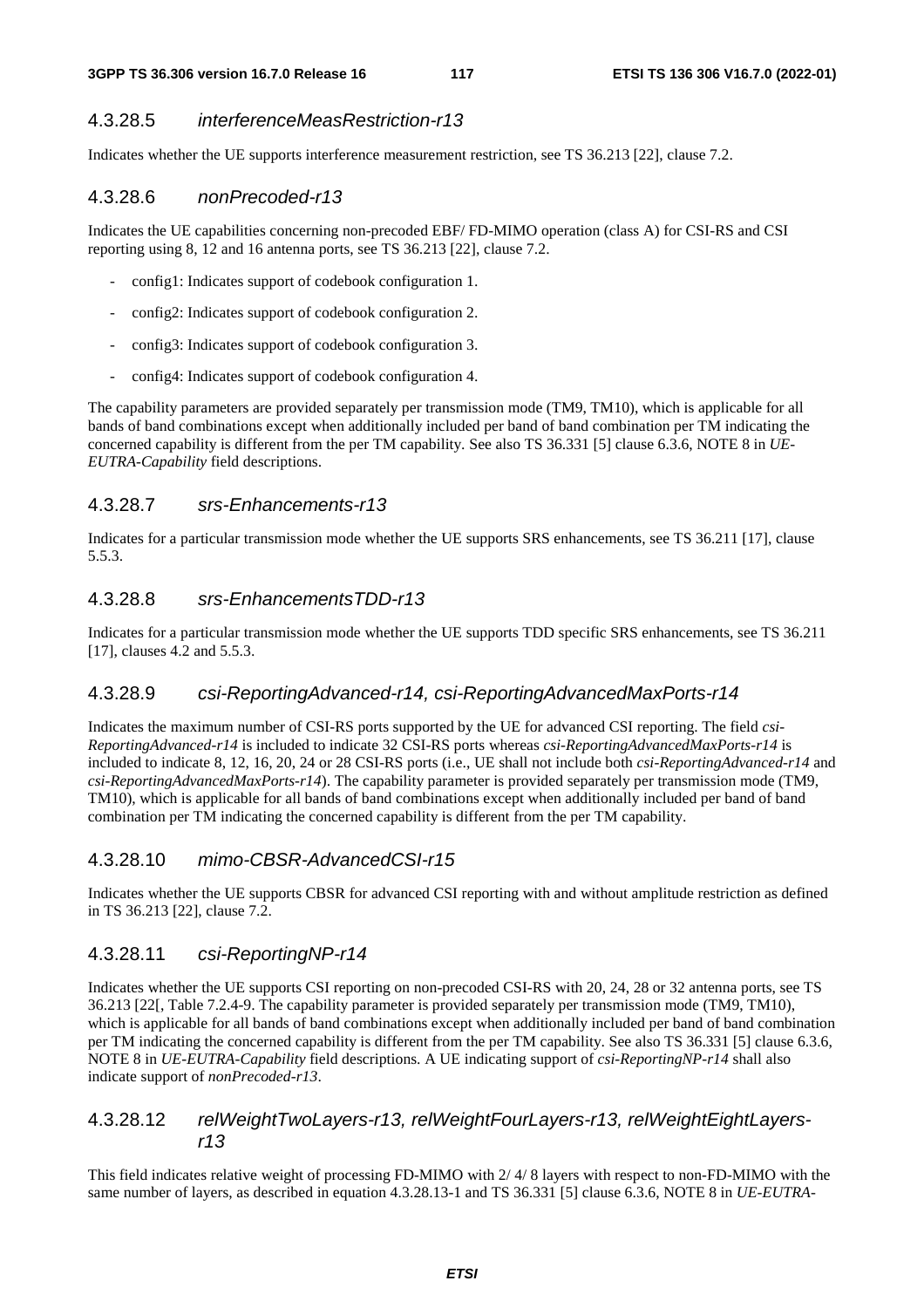*Capability* field descriptions. This field can be included only if the UE supports the corresponding number of layers (i.e. 2/ 4/ 8 layers).

#### 4.3.28.13 *totalWeightedLayers-r13*

This field indicates total number of weighted layers the UE can process for FD-MIMO, as described in equation 4.3.28.13-1 below and TS 36.331 [5] clause 6.3.6, NOTE 8 in *UE-EUTRA-Capability* field descriptions.

The FD-MIMO processing capability condition is satisfied if:

$$
\sum_{i \in \text{ configured CCs}} w_i \cdot l_i \leq y
$$

where:

- *y* is total number of weighted layers the UE can process for FD-MIMO. Value of *y* is indicated by *totalWeightedLayers-r13* for all band combinations except for those (NG)EN-DC/NE-DC band combinations for which *fd-MIMO-TotalWeightedLayers* is included in *ca-ParametersEUTRA* (see TS 38.331 [35] and TS 38.306 [32]),
- $l_i$  is the maximum number of DL layers configured for CC *i*, and i

- 
$$
w_i = \begin{cases} \n\text{relWeightTwoLayers, if CC } i \text{ is configured with FD-MIMO and } l_i = 2\\ \n\text{relWeightFourLayers, if CC } i \text{ is configured with FD-MIMO and } l_i = 4\\ \n\text{relWeightEightLayers, if CC } i \text{ is configured with FD-MIMO and } l_i = 8\\ \n1, \text{ if CC } i \text{ is not configured with FD-MIMO.} \n\end{cases}
$$

#### **Equation 4.3.28.13-1: FD-MIMO processing capability condition.**

#### 4.3.28.14 *zp-CSI-RS-AperiodicInfo-r14*

Indicates whether the UE supports aperiodic ZP-CSI-RS transmission for the indicated transmission mode, see TS 36.213 [22], clause 7.2.1. The capability parameter is provided separately per transmission mode (TM9, TM10).

#### 4.3.28.15 *ul-dmrs-Enhancements-r14*

Indicates whether the UE supports UL DMRS enhancements, see TS 36.211 [17], clause 6.10.3A. The capability parameter is provided separately per transmission mode (TM9, TM10).

#### 4.3.28.16 *densityReductionNP-r14, densityReductionBF-r14*

Indicates whether the UE supports CSI-RS density reduction with values 1, 1/2 and 1/3 for non-precoded CSI-RS and beamformed CSI-RS respectively, see TS 36.213 [22], clause 7.2.5. The capability parameter is provided separately per transmission mode (TM9, TM10).

#### 4.3.28.17 *hybridCSI-r14*

Indicates whether the UE supports hybrid CSI transmission, see TS 36.213 [22], clauses 7.2.1 and 7.2.2. The capability parameter is provided separately per transmission mode (TM9, TM10).

#### 4.3.28.18 *semiOL-r14*

Indicates whether the UE supports semi-open-loop transmission for the indicated transmission mode, see TS 36.213 [22], clause 7.2.4. The capability parameter is provided separately per transmission mode (TM9, TM10).

### 4.3.28.19 *nzp-CSI-RS-AperiodicInfo-r14*

This field indicates the support of aperiodic NZP CSI-RS transmission, separately per transmission mode (TM9, TM10). The field *nMaxProc* indicates the maximum number of updated CSI process for aperiodic NZP CSI-RS. The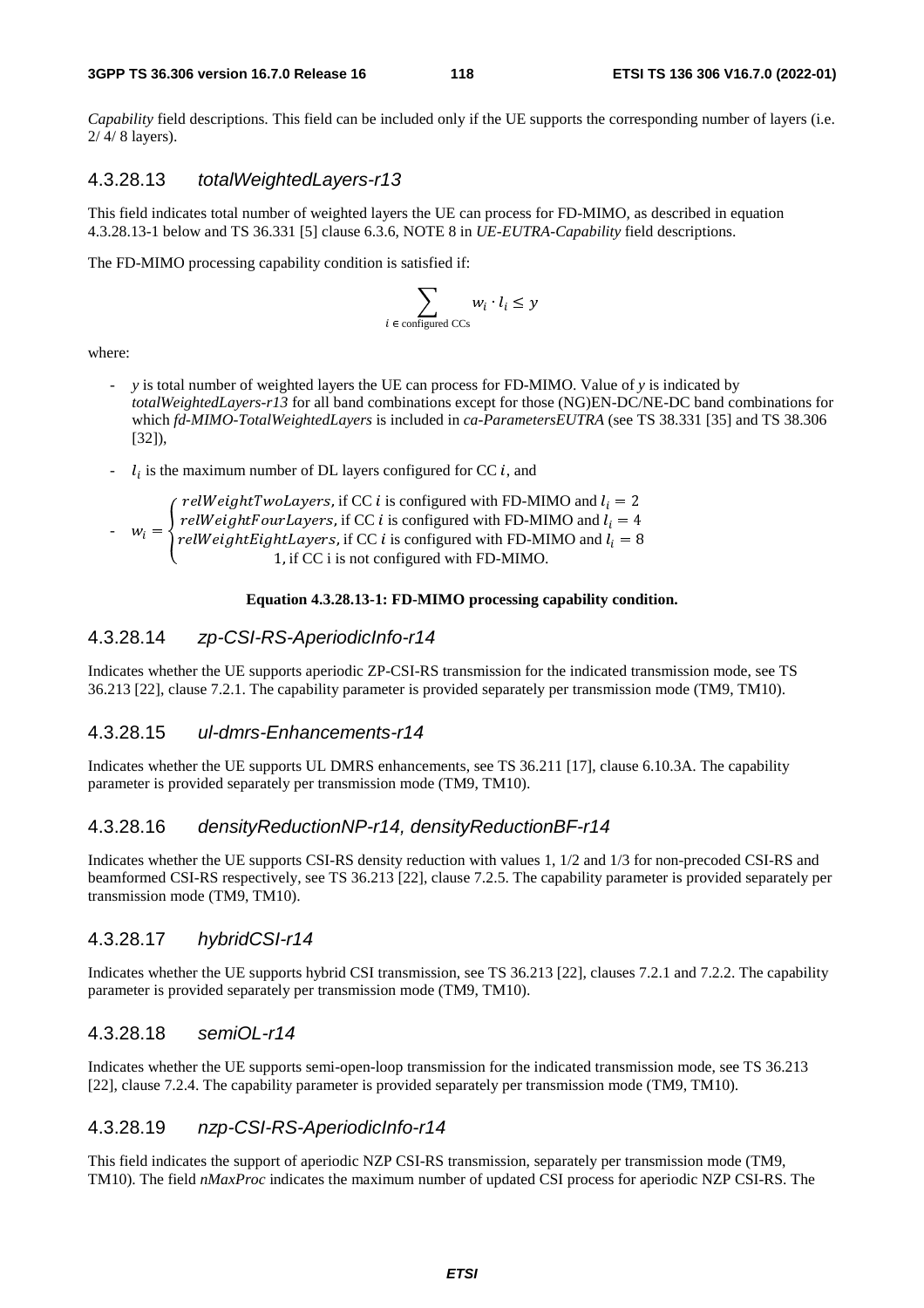field *nMaxResource* indicates the maximum number of CSI-RS resources which can be activated by MAC CE for aperiodic NZP CSI-RS.

### 4.3.28.20 *nzp-CSI-RS-PeriodicInfo-r14*

This field indicates the support of periodic NZP CSI-RS transmission, separately per transmission mode (TM9, TM10). The field *nMaxResource* indicates the maximum number of CSI-RS resources which can be activated by MAC CE for periodic NZP CSI-RS.

## 4.3.29 CE parameters

#### 4.3.29.1 *ce-ModeA-r13*

This field defines whether the UE supports operation in coverage enhancement mode A, as specified in TS 36.211 [17], TS 36.213 [22] and TS 36.331 [5], and PRACH CE levels 0 and 1 at Random Access, as specified in TS 36.321 [4]. It is mandatory for UEs of DL category M1, UL category M1, DL category M2 and UL category M2

#### 4.3.29.2 *ce-ModeB-r13*

This field defines whether the UE supports operation in coverage enhancement mode B, as specified in TS 36.211 [17], TS 36.213 [22] and TS 36.331 [5], and PRACH CE levels 2 and 3 at Random Access, as specified in TS 36.321 [4]. A UE indicating support of *ce-ModeB-r13* shall also indicate support of *ce-ModeA-r13*.

### 4.3.29.3 *intraFreqA3-CE-ModeA-r13*

This field defines whether the UE when operating in CE Mode A supports *eventA3* for intra-frequency neighbouring cells in normal coverage and CE Mode A, as specified in TS 36.331 [5] and TS 36.133 [16]. It is mandatory for UEs of this release if *ce-ModeA-r13* is supported.

### 4.3.29.4 *intraFreqA3-CE-ModeB-r13*

This field defines whether the UE when operating in CE Mode B supports *eventA3* for intra-frequency neighbouring cells in normal coverage, CE Mode A and CE Mode B, as specified in TS 36.331 [5] and TS 36.133 [16]. It is mandatory for UEs of this release if *ce-ModeB-r13* is supported.

### 4.3.29.5 *intraFreqHO-CE-ModeA-r13*

This field defines whether the UE when operating in CE Mode A supports intra-frequency handover to target cell in normal coverage and CE Mode A, as specified in TS 36.331 [5] and TS 36.133 [16]. It is mandatory for UEs of this release if *ce-ModeA-r13* is supported.

#### 4.3.29.6 *intraFreqHO-CE-ModeB-r13*

This field defines whether the UE when operating in CE Mode B supports intra-frequency handover to target cell in normal coverage, CE Mode A or CE Mode B, as specified in TS 36.331 [5] and TS 36.133 [16]. It is mandatory for UEs of this release if *ce-ModeB-r13* is supported.

#### 4.3.29.7 *ue-CE-NeedULGaps-r13*

This field defines whether the UE needs UL gaps during continuous uplink transmission in half-duplex FDD as specified in TS 36.331 [5] and TS 36.211 [17].

#### 4.3.29.8 *unicastFrequencyHopping-r13*

This field, and a specific MAC header field LCID value specified in TS 36.321 [4], define whether the UE supports frequency hopping for unicast MPDCCH/PDSCH (configured by *mpdcch-pdsch-HoppingConfig*) and unicast PUSCH (configured by *pusch-HoppingConfig*). It is mandatory for UEs of this release of the specification if *ce-ModeA-r13* and/or *ce-ModeB-r13* is supported.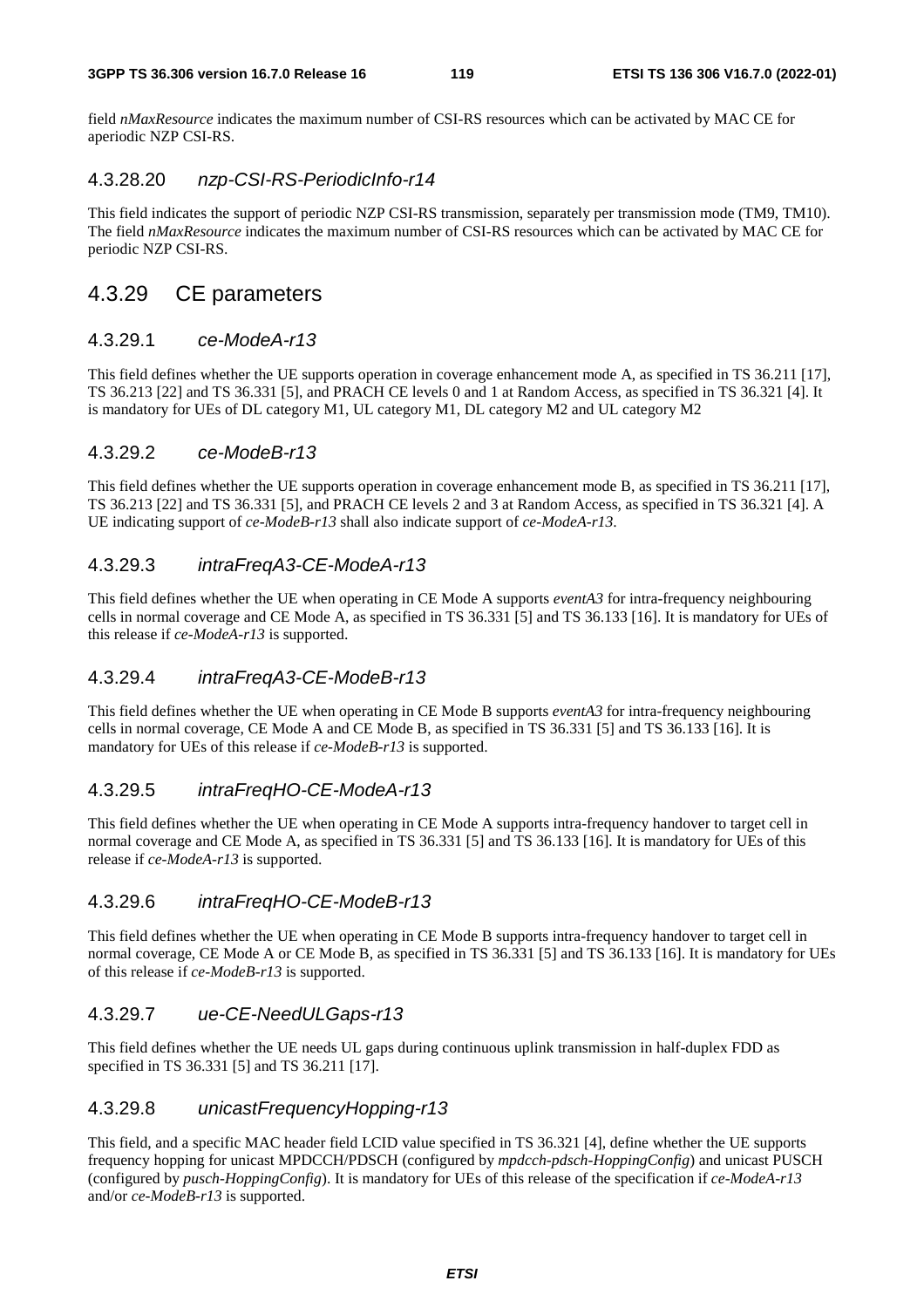### 4.3.29.9 *ce-SwitchWithoutHO-r14*

This field defines whether the UE supports switching between normal and CE mode without a handover as specified in TS 36.331 [5]. A UE indicating support of *ce-SwitchWithoutHO-r14* shall also indicate support of *ce-ModeA-r13* except for UEs of DL category M1, UL category M1, DL category M2 or UL category M2.

#### 4.3.29.10 *tm9-CE-ModeA-r13*

This field indicates whether the UE supports tm9 operation in CE mode A as specified in TS 36.213 [22], TS 36.321 [4] and TS 36.331 [5]. A UE indicating support of *tm9-CE-ModeA-r13* shall also indicate support of *ce-ModeA-r13*.

#### 4.3.29.11 *tm9-CE-ModeB-r13*

This field indicates whether the UE supports tm9 operation in CE mode B as specified in TS 36.213 [22], TS 36.321 [4] and TS 36.331 [5]. A UE indicating support of *tm9-CE-ModeB-r13* shall also indicate support of *ce-ModeB-r13* and *tm9-CE-ModeA-r13*.

#### 4.3.29.12 *tm6-CE-ModeA-r13*

This field indicates whether the UE supports tm6 operation in CE mode A as specified in TS 36.213 [22] and TS 36.331 [5]. A UE indicating support of *tm6-CE-ModeA-r13* shall also indicate support of *ce-ModeA-r13*.

#### 4.3.29.13 *etws-CMAS-RxInConnCE-ModeA-r16*

This field indicates whether the UE supports ETWS/CMAS indication reception in RRC\_CONNECTED state when the UE is operating in coverage enhancement mode A as specified in TS 36.331 [5]. A UE indicating support of *etws-CMAS-RxInConnCE-ModeA-r16* shall also indicate support of *ce-ModeA-r13.* This feature is only applicable if the UE supports a UE Category other than Category M1 and M2.

### 4.3.29.14 *etws-CMAS-RxInConnCE-ModeB-r16*

This field indicates whether the UE supports ETWS/CMAS indication reception in RRC\_CONNECTED state when the UE is operating in coverage enhancement mode B as specified in TS 36.331 [5]. A UE indicating support of *etws-CMAS-RxInConnCE-ModeB-r16* shall also indicate support of *ce-ModeB-r13.* This feature is only applicable if the UE supports a UE Category other than Category M1 and M2.

### 4.3.30 Mobility enhancement parameters

#### 4.3.30.1 *makeBeforeBreak-r14*

This field defines whether the UE supports Make-Before-Break handover and, if the UE supports DC, Make-Before-Break SeNB change, as specified in TS 36.331 [5].

#### 4.3.30.2 *rach-Less-r14*

This field defines whether the UE supports RACH-less handover and, if the UE supports DC, RACH-less SeNB change, as specified in TS 36.213 [22] and TS 36.331 [5].

#### 4.3.30.3 *cho-r16*

This field indicates whether the UE supports conditional handover including execution condition, candidate cell configuration and maximum 8 candidate cells.

#### 4.3.30.4 *cho-Failure-r16*

This field indicates whether the UE supports conditional handover during re-establishment procedure when the selected cell is configured as candidate cell for condition handover.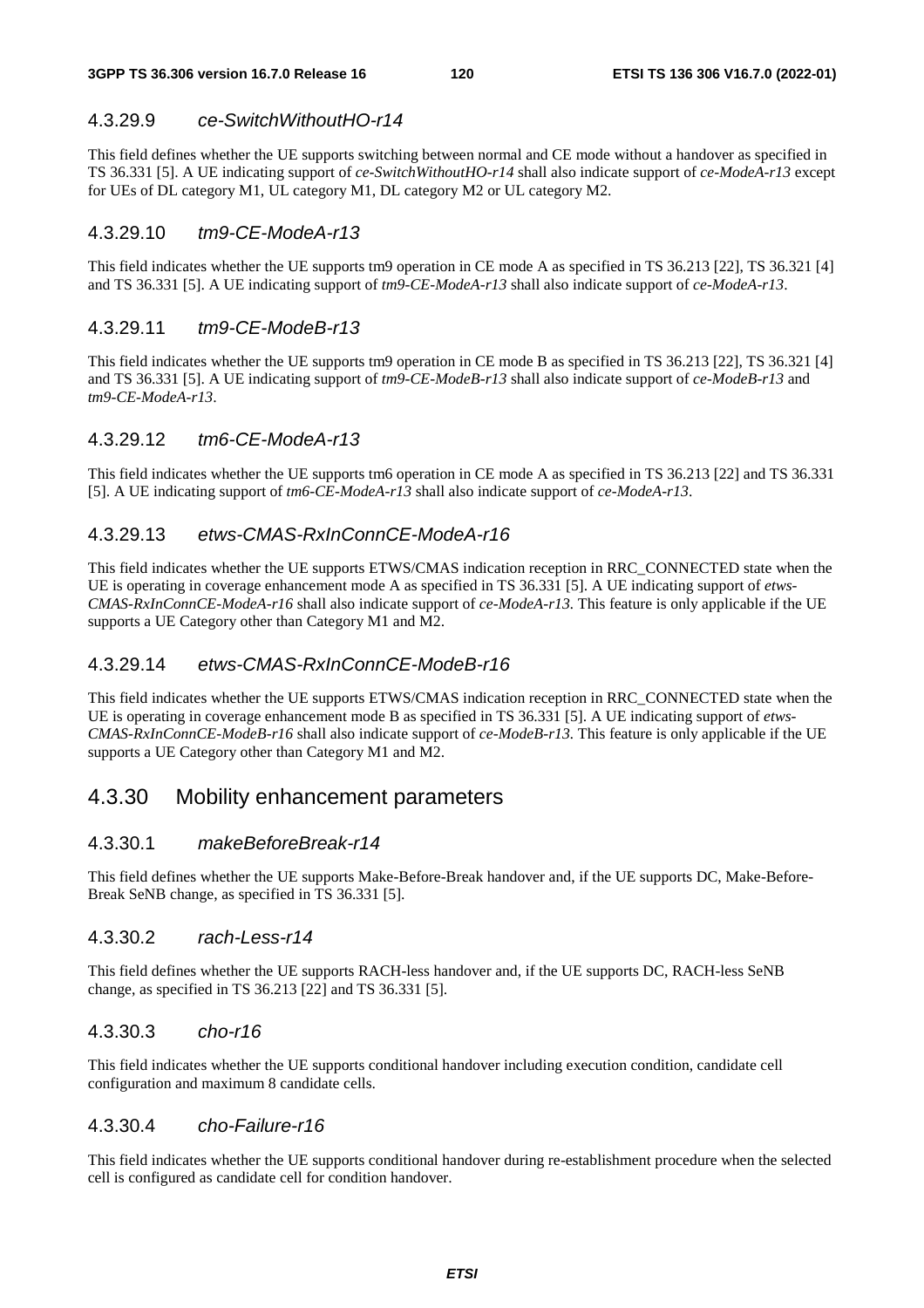### 4.3.30.5 *cho-FDD-TDD-r16*

This field indicates whether the UE supports conditional handover between FDD and TDD cells.

#### 4.3.30.6 *cho-TwoTriggerEvents-r16*

This field indicates whether the UE supports 2 trigger events for the same execution condition. It is mandatory supported if the UE supports *cho*.

- 4.3.31 Void
- 4.3.31.1 Void
- 4.3.31.2 Void
- 4.3.32 MMTEL parameters

### 4.3.32.1 *delayBudgetReporting-r14*

This field defines whether the UE supports delay budget reporting as specified in TS 36.331 [5].

#### 4.3.32.2 *pusch-Enhancements-r14*

This field defines whether the UE supports the PUSCH enhancement mode as specified in TS 36.211 [17] and TS 36.213 [22].

#### 4.3.32.3 *recommendedBitRate-r14*

This field defines whether the UE supports the bit rate recommendation message from the eNB to the UE as specified in TS 36.321 [4], clause 6.1.3.13.

#### 4.3.32.4 *recommendedBitRateQuery-r14*

This field defines whether the UE supports the bit rate recommendation query message from the UE to the eNB as specified in TS 36.321 [4], clause 6.1.3.13. This field is only applicable if the UE supports *recommendedBitRate-r14*.

### 4.3.32.5 *recommendedBitRateMultiplier-r16*

This field defines whether the UE supports the bit rate multiplier for recommended bit rate MAC CE as specified in TS 36.321 [4], clause 6.1.3.13. This field is only applicable if the UE supports *recommendedBitRate-r14*.

### 4.3.33 High speed enhancement parameters

#### 4.3.33.1 *measurementEnhancements-r14*

This field defines whether UE supports measurement enhancements in high speed scenario as specified in TS 36.133 [16].

#### 4.3.33.2 *demodulationEnhancements-r14*

This field defines whether the UE supports advanced receiver in SFN scenario as specified in TS 36.101 [6].

#### 4.3.33.3 *prach-Enhancements-r14*

This field defines whether the UE supports random access preambles generated from restricted set type B in high speed scenario as specified in TS 36.211 [17].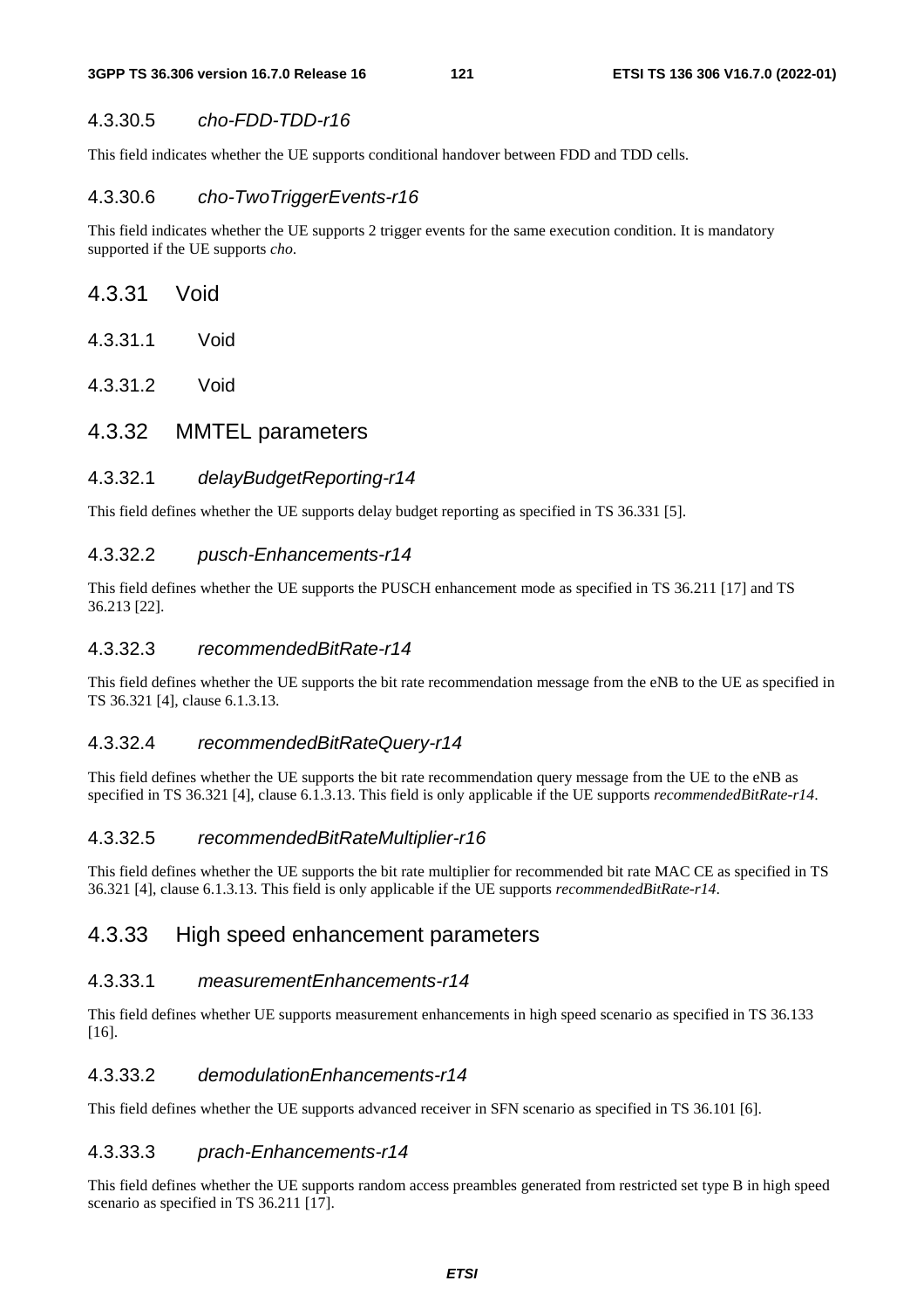### 4.3.33.4 *measurementEnhancements2-r16*

This field defines whether UE supports further enhanced measurements on PCC and timing adjustments to support 500km/h velocity in HST-SFN scenario as specified in TS 36.133 [16]. A UE indicating support of *measurementEnhancements2-r16* shall also indicate support of *measurementEnhancements-r14*.

### 4.3.33.5 *demodulationEnhancements2-r16*

This field defines whether the UE supports further enhanced demodulation requirements to support 500km/h velocity in HST-SFN scenario as specified in TS 36.101 [6]. A UE indicating support of *demodulationEnhancements2-r16* shall also indicate support of *demodulationEnhancements-r14*.

#### 4.3.33.6 *measurementEnhancementsSCell-r16*

This field defines whether the UE supports enhanced measurements on SCC to support 350km/h velocity with active SCells or deactivated SCells as specified in TS 36.133 [16].

#### 4.3.33.7 *interRAT-enhancementNR-r16*

This field defines whether the UE supports enhanced inter-RAT NR measurement requirements to support high speed up to 500 km/h as specified in TS 36.133 [16], when EN-DC is not configured and when EN-DC is configured.

## 4.3.34 Inter-RAT Parameters NR

### 4.3.34.1 *en-DC-r15*

This field indicates whether UE supports E-UTRA NR Dual Connectivity as specified in TS 37.340 [38].

### 4.3.34.2 *supportedBandListEN-DC-r15*

Only applicable if the UE supports E-UTRA NR Dual Connectivity or NG-RAN E-UTRA-NR Dual Connectivity. This field includes the supported NR bands as defined in TS 38.101-1 [33] and TS 38.101-2 [34]. The presence of this field also indicates that the UE can perform both NR SS-RSRP and SS-RSRQ measurement in the included NR band(s) as specified in TS 38.215 [36].

#### 4.3.34.3 *supportedBandListNR-SA-r15*

This field indicates whether UE supports standalone NR, as specified in TS 38.331 [35], and includes the supported NR bands as defined in TS 38.101-1 [33] and TS 38.101-2 [34]. The presence of this field also indicates that the UE can perform both NR SS-RSRP and SS-RSRQ measurement in the included NR band(s) as specified in TS 38.215 [36].

#### 4.3.34.4 *eutra-5GC-HO-ToNR-FDD-FR1-r15*

This field indicates whether the UE supports handover from E-UTRA/5GC to NR FDD FR1. It is mandatory for UEs of this release of the specification if the UE supports the associated RATs and if the UE supports *eutra-5GC-r15*.

### 4.3.34.5 *eutra-5GC-HO-ToNR-TDD-FR1-r15*

This field indicates whether the UE supports handover from E-UTRA/5GC to NR TDD FR1. It is mandatory for UEs of this release of the specification if the UE supports the associated RATs and if the UE supports *eutra-5GC-r15*.

#### 4.3.34.6 *eutra-5GC-HO-ToNR-FDD-FR2-r15*

This field indicates whether the UE supports handover from E-UTRA/5GC to NR FDD FR2. It is mandatory for UEs of this release of the specification if the UE supports the associated RATs and if the UE supports *eutra-5GC-r15*.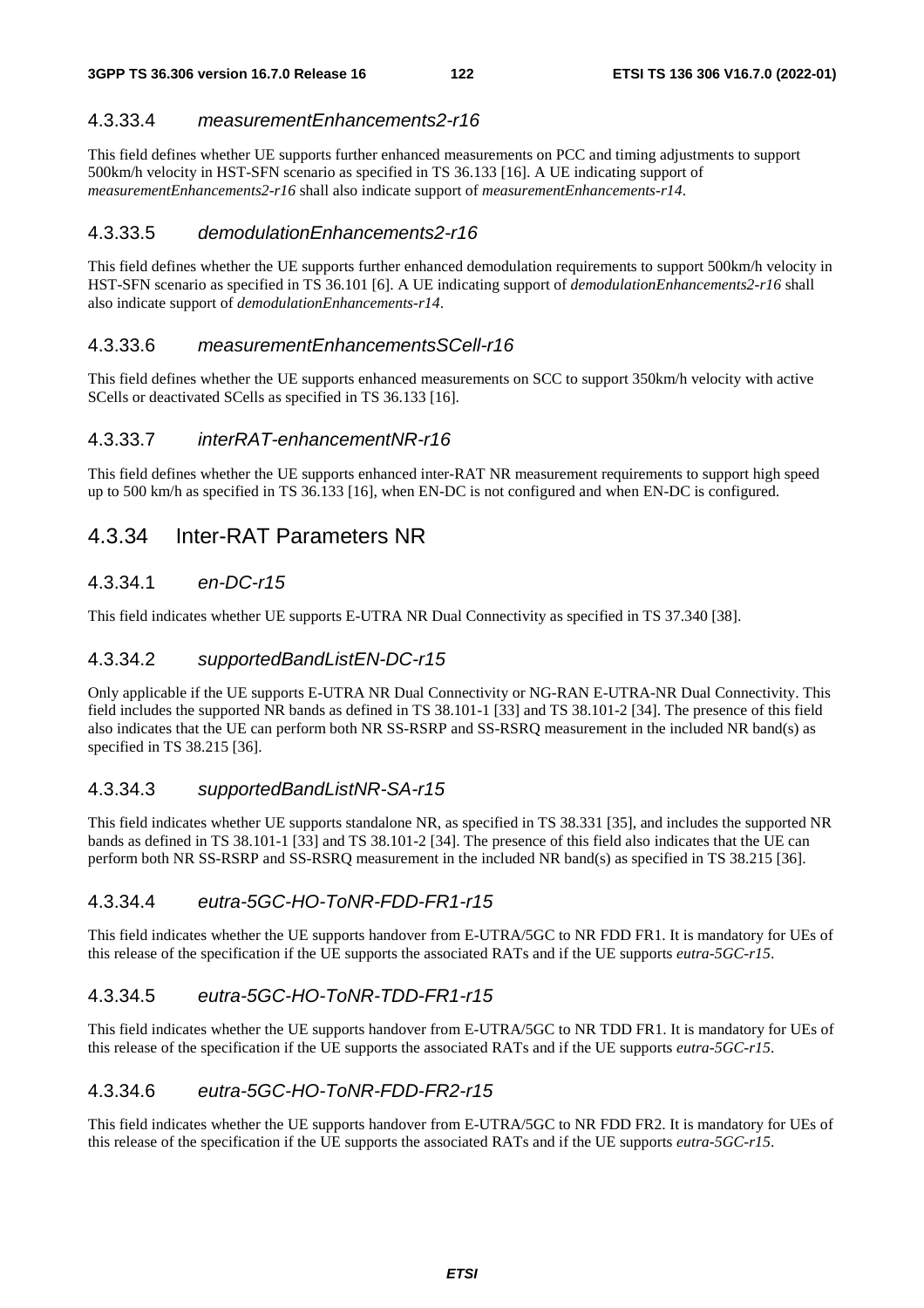### 4.3.34.7 *eutra-5GC-HO-ToNR-TDD-FR2-r15*

This field indicates whether the UE supports handover from E-UTRA/5GC to NR TDD FR2. It is mandatory for UEs of this release of the specification if the UE supports the associated RATs and if the UE supports *eutra-5GC-r15*.

### 4.3.34.8 *eutra-EPC-HO-ToNR-FDD-FR1-r15*

This field indicates whether the UE supports handover from E-UTRA/EPC to NR FDD FR1. It is mandatory for UEs of this release of the specification if the UE supports the associated RATs.

#### 4.3.34.9 *eutra-EPC-HO-ToNR-TDD-FR1-r15*

This field indicates whether the UE supports handover from E-UTRA/EPC to NR TDD FR1. It is mandatory for UEs of this release of the specification if the UE supports the associated RATs.

#### 4.3.34.10 *eutra-EPC-HO-ToNR-FDD-FR2-r15*

This field indicates whether the UE supports handover from E-UTRA/EPC to NR FDD FR2. It is mandatory for UEs of this release of the specification if the UE supports the associated RATs.

#### 4.3.34.11 *eutra-EPC-HO-ToNR-TDD-FR2-r15*

This field indicates whether the UE supports handover from E-UTRA/EPC to NR TDD FR2. It is mandatory for UEs of this release of the specification if the UE supports the associated RATs.

#### 4.3.34.12 *sa-NR-r15*

This field indicates whether the UE supports standalone NR as specified in TS 38.331 [35].

#### 4.3.34.13 *ims-VoiceOverNR-FR1-r15*

This field indicates whether the UE supports IMS voice over NR FR1.

#### 4.3.34.14 *ims-VoiceOverNR-FR2-r15*

This field indicates whether the UE supports IMS voice over NR FR2.

#### 4.3.34.15 *eventB2-r15*

This field defines whether the UE supports event B2. In this release of specification, it is mandatory for a UE supporting NR SA operation to support *eventB2-r15*.

### 4.3.34.16 *ss-SINR-Meas-NR-FR1-r15*

This field indicates whether the UE can perform NR FR1 SS-SINR measurement as specified in TS 38.215 [36].

#### 4.3.34.17 *ss-SINR-Meas-NR-FR2-r15*

This field indicates whether the UE can perform NR FR2 SS-SINR measurement as specified in TS 38.215 [36].

#### 4.3.34.18 *ng-EN-DC-r15*

This field indicates whether UE supports NG-RAN E-UTRA-NR Dual Connectivity as specified in TS 37.340 [38].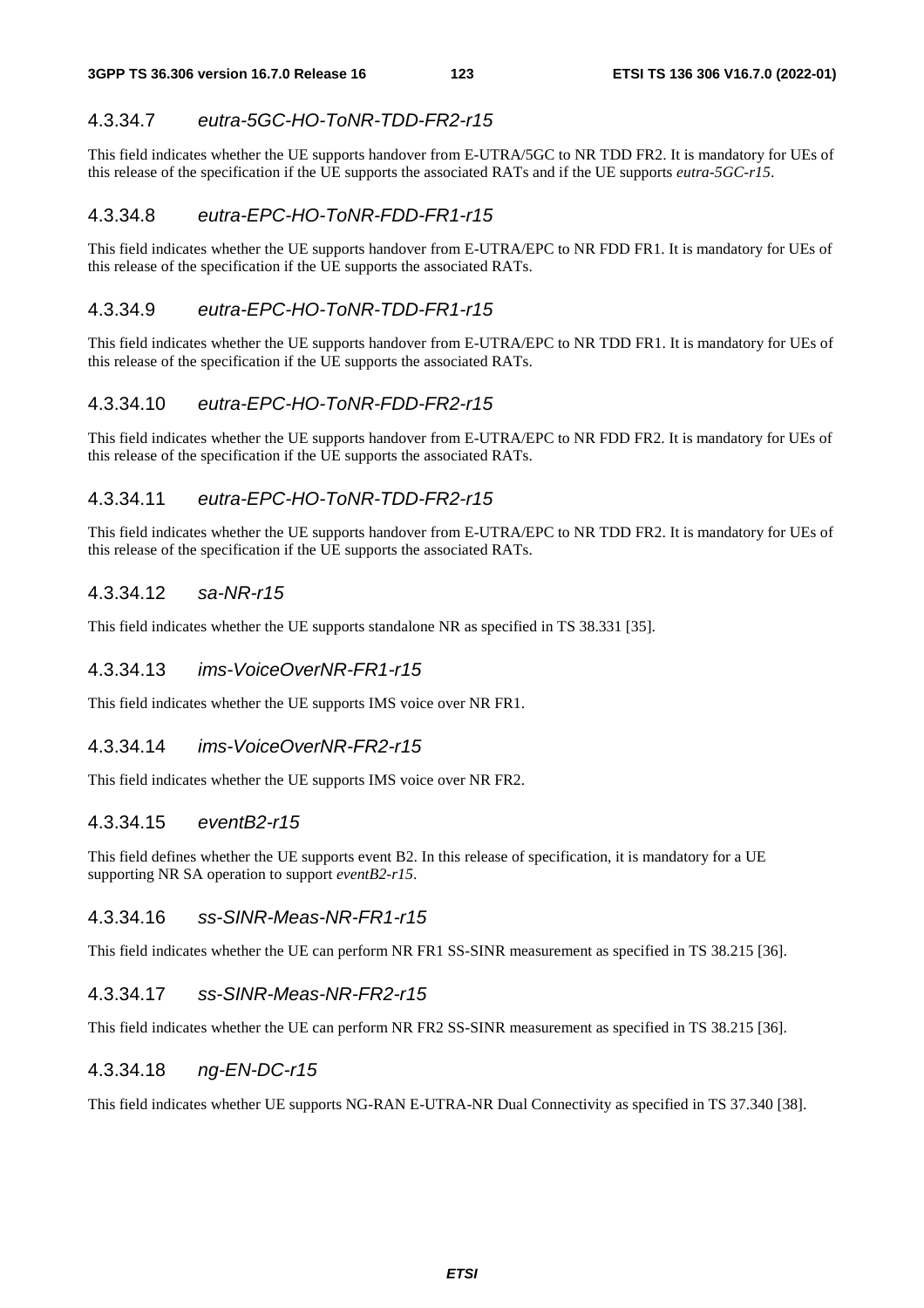### 4.3.34.19 *nr-HO-ToEN-DC-r16*

This field indicates whether the UE supports inter-RAT handover from NR to EN-DC while NR-DC or NE-DC is not configured as defined in TS 37.340 [38]. It is mandatory to support inter-RAT handover from NR to EN-DC if the UE supports E-UTRA NR Dual Connectivity.

### 4.3.34.20 *ce-EUTRA-5GC-HO-ToNR-FDD-FR1-r16*

This field indicates whether the UE supports handover from E-UTRA/5GC in coverage enhancement mode A or B to NR FDD FR1. A UE indicating support of *ce-EUTRA-5GC-HO-ToNR-FDD-FR1-r16* shall also indicate support of *ce-EUTRA-5GC-r16*. This feature is only applicable if the UE supports a UE Category other than Category M1 and M2.

### 4.3.34.21 *ce-EUTRA-5GC-HO-ToNR-TDD-FR1-r16*

This field indicates whether the UE supports handover from E-UTRA/5GC in coverage enhancement mode A or B to NR TDD FR1. A UE indicating support of *ce-EUTRA-5GC-HO-ToNR-TDD-FR1-r16* shall also indicate support of *ce-EUTRA-5GC-r16*. This feature is only applicable if the UE supports a UE Category other than Category M1 and M2.

### 4.3.34.22 *ce-EUTRA-5GC-HO-ToNR-FDD-FR2-r16*

This field indicates whether the UE supports handover from E-UTRA/5GC in coverage enhancement mode A or B to NR FDD FR2. A UE indicating support of *ce-EUTRA-5GC-HO-ToNR-FDD-FR2-r16* shall also indicate support of *ce-EUTRA-5GC-r16*. This feature is only applicable if the UE supports a UE Category other than Category M1 and M2.

### 4.3.34.23 *ce-EUTRA-5GC-HO-ToNR-TDD-FR2-r16*

This field indicates whether the UE supports handover from E-UTRA/5GC in coverage enhancement mode A or B to NR TDD FR2. A UE indicating support of *ce-EUTRA-5GC-HO-ToNR-TDD-FR2-r16* shall also indicate support of *ce-EUTRA-5GC-r16*. This feature is only applicable if the UE supports a UE Category other than Category M1 and M2.

### 4.3.34.24 *extendedBand-n77-r16*

This field is only applicable for UEs that indicate support for band n77. If present, the UE supports the restriction to 3450 - 3550 MHz and 3700 - 3980 MHz ranges of band n77 in the USA as specified in Note 12 of Table 5.2-1 in TS 38.101-1 [33]. If absent, the UE supports only restriction to the 3700 - 3980 MHz range of band n77 in the USA. A UE that indicates this field shall also support NS value 55 as specified in TS 38.101-1 [33].

## 4.3.35 FeCoMP Parameters

### 4.3.35.1 *qcl-CRI-BasedCSI-Reporting-r15*

This field indicates whether the UE supports CRI based CSI feedback for the FeCoMP feature as specified in TS 36.213 [22], clause 7.1.10.

### 4.3.35.2 *qcl-TypeC-Operation-r15*

This field indicates the support of the following three UE features: QCL Type-C operation for FeCoMP, the capability to support separate PDSCH RE mapping for different PDSCH CWs in non-coherent joint transmission and the capability to support handling new DMRS port to MIMO layer mapping for the CWs, as specified in TS 36.213 [22], clause 7.1.10. The UE includes this field only when all three features are supported by the UE.

## 4.3.36 E-UTRA/5GC Parameters

### 4.3.36.1 *eutra-5GC-r15*

This field indicates whether the UE supports E-UTRA/5GC.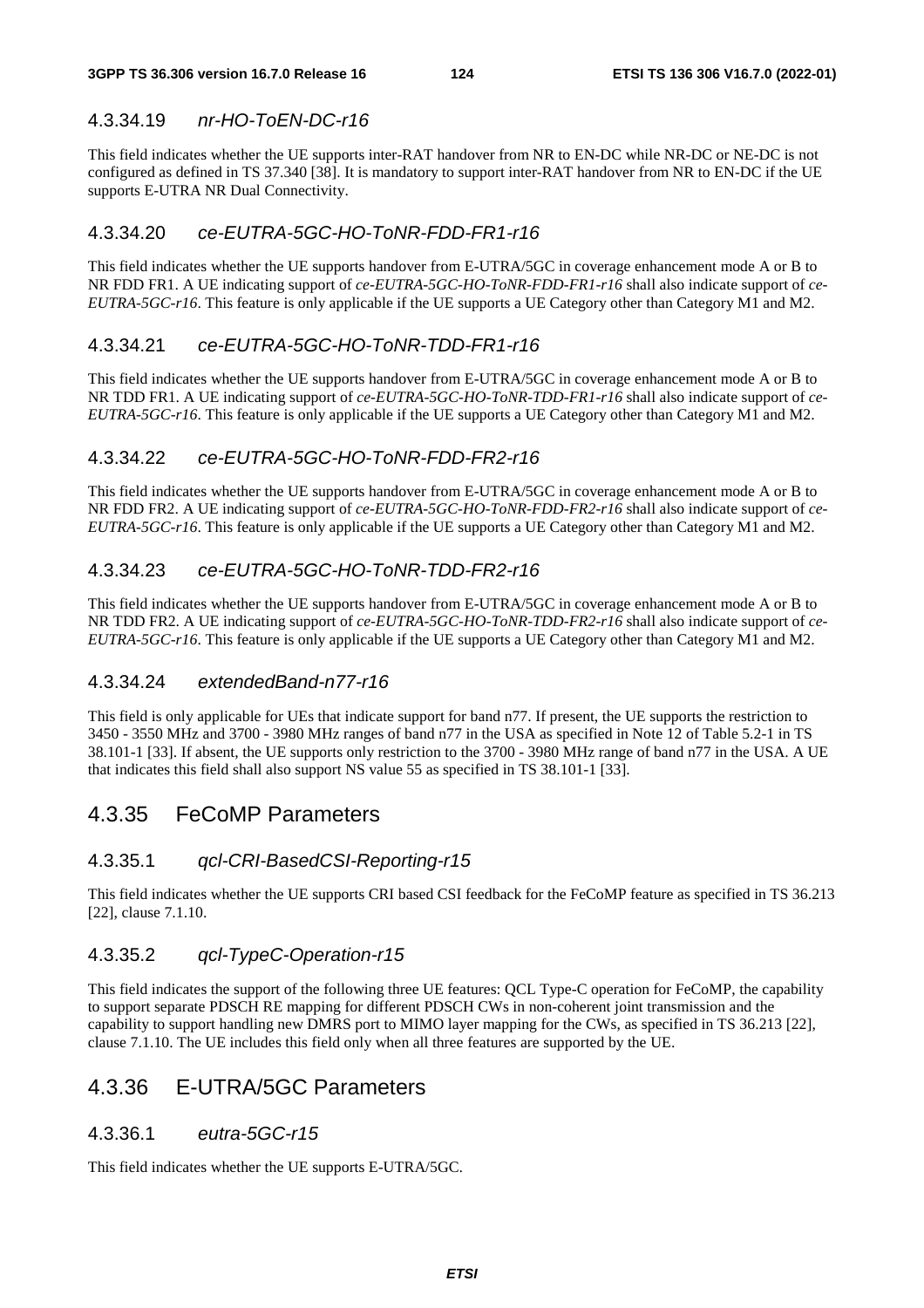### 4.3.36.2 *eutra-EPC-HO-EUTRA-5GC-r15*

This field indicates whether the UE supports handover between E-UTRA/EPC and E-UTRA/5GC. It is mandatory for UEs of this release of the specification if the UE supports the associated core networks.

#### 4.3.36.3 Void

#### 4.3.36.4 *ho-EUTRA-5GC-FDD-TDD-r15*

This field indicates whether the UE supports handover between E-UTRA/5GC FDD and E-UTRA/5GC TDD. It is mandatory for UEs of this release of the specification if the UE supports *eutra-5GC-r15* and the associated RATs.

#### 4.3.36.5 *ho-InterfreqEUTRA-5GC-r15*

This field indicates whether the UE supports inter frequency handover within E-UTRA/5GC. It is mandatory for UEs of this release of the specification.

#### 4.3.36.6 *IMS-VoiceOverMCG-BearerEUTRA-5GC-r15*

This field indicates whether the UE supports IMS voice over NR PDCP for MCG bearer for E-UTRA/5GC. It is mandated to the IMS voice capable UE if the UE supports *eutra-5GC-r15*.

#### 4.3.36.7 *inactiveState-r15*

This field indicates whether the UE supports RRC\_INACTIVE. It is mandatory for UEs of this release of the specification if the UE supports *eutra-5GC-r15*.

#### 4.3.36.8 *reflectiveQoS-r15*

This field indicates whether the UE supports AS reflective QoS.

#### 4.3.36.9 *earlyData-UP-5GC-r16*

This field indicates whether the UE supports MO-EDT for User Plane CIoT 5GS optimisations, as defined in TS 24.501 [39]. This feature is only applicable if the UE supports *ce-ModeA-r13,* or for FDD if the UE supports any *ue-Category-NB*.

#### 4.3.36.10 *ce-InactiveState-r16*

This field indicates whether the UE supports RRC\_INACTIVE state with extended DRX cycles up to 10.24s without PTW when the UE is operating in coverage enhancement mode A or B as specified in TS 36.331 [5] . A UE indicating support of *ce-InactiveState-r16* shall also indicate support of *ce-ModeA-r13*.

#### 4.3.36.11 *ce-EUTRA-5GC-r16*

This field indicates whether the UE supports E-UTRA/5GC when the UE is operating in coverage enhancement mode A or B as specified in TS 36.331 [5]. A UE indicating support of *ce-EUTRA-5GC-r16* shall also indicate support of *ce-ModeA-r13*.

### 4.3.37 PUR parameters

#### 4.3.37.1 *pur-CP-EPC-r16*

This field indicates whether the UE supports transmission in preconfigured UL resource (PUR) for NB-IoT FDD for Control Plane CIoT EPS optimisation, as defined in TS 36.300 [30]. This feature is only applicable if the UE supports any *ue-Category-NB*.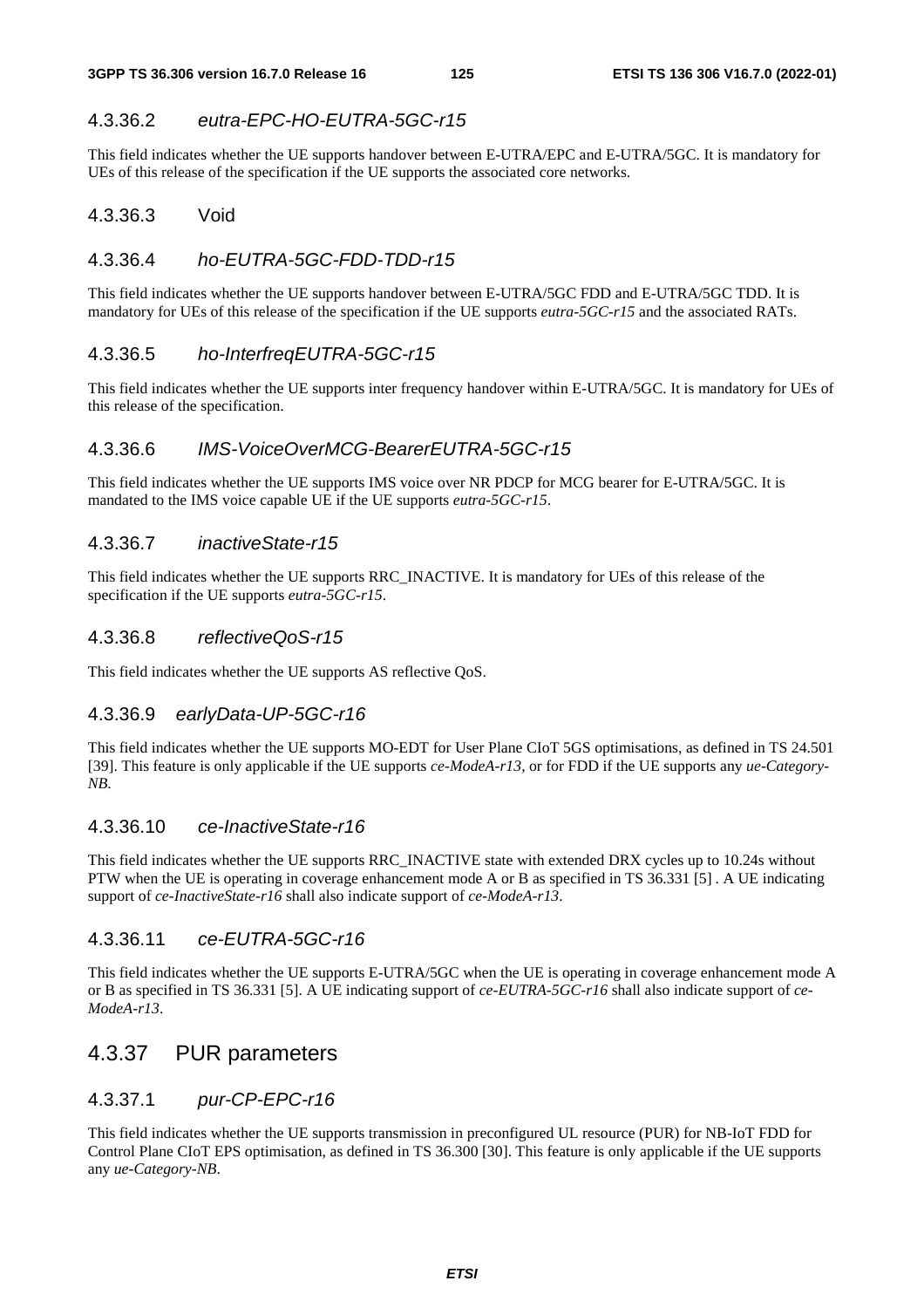### 4.3.37.2 *pur-UP-EPC-r16*

This field indicates whether the UE supports transmission in preconfigured UL resource (PUR) for NB-IoT FDD for User Plane CIoT EPS optimisation, as defined in TS 36.300 [30]. This feature is only applicable if the UE supports any *ue-Category-NB*.

### 4.3.37.3 *pur-CP-5GC-r16*

This field indicates whether the UE supports transmission in preconfigured UL resource (PUR) for NB-IoT FDD for Control Plane CIoT 5GS optimisation as specified TS 36.300 [30]. This feature is only applicable if the UE supports any *ue-Category-NB*.

### 4.3.37.4 *pur-UP-5GC-r16*

This field indicates whether the UE supports transmission in preconfigured UL resource (PUR) for NB-IoT FDD for User Plane CIoT 5GS optimisation as specified TS 36.300 [30]. This feature is only applicable if the UE supports any *ue-Category-NB*.

### 4.3.37.5 *pur-CP-L1Ack-r16*

This field indicates whether the UE supports PUR Layer1 acknowledgement as specified in TS 36.213 [22]. A UE indicating support of *pur-CP-L1Ack-r16* shall also indicate support of *pur-CP-EPC-r16* or *pur-CP-5GC-r16* or *pur-CP-EPC-CE-ModeA-r16* or *pur-CP-5GC-CE-ModeA-r16*. This feature is only applicable if the UE supports *ce-ModeA-r13*, or for FDD if the UE supports any *ue-Category-NB*.

### 4.3.37.6 *pur-NRSRP-Validation-r16*

This field indicates whether the UE supports NRSRP validation for FDD as specified in TS 36.304 [14] and TS 36.331 [5]. A UE indicating support of *pur-NRSRP-Validation-r16* shall also indicate support of *pur-CP-EPC-r16* or *pur-CP-5GC-r16* or *pur-UP-EPC-r16* or *pur-UP-5GC-r16.* This feature is only applicable if the UE supports any *ue-Category-NB*.

### 4.3.37.7 *pur-CP-EPC-CE-ModeA-r16*

This field indicates whether the UE supports transmission in preconfigured UL resources (PUR) for full-PRB for Control Plane CIoT EPS optimisation when the UE is operating in coverage enhancement mode A, as specified in TS 36.300 [30]. A UE indicating support of *pur-CP-EPC-CE-ModeA-r16* shall also indicate support of *ce-ModeA-r13*.

### 4.3.37.8 *pur-CP-EPC-CE-ModeB-r16*

This field indicates whether the UE supports transmission in preconfigured UL resources (PUR) for full-PRB for Control Plane CIoT EPS optimisation when the UE is operating in coverage enhancement mode B, as specified in TS 36.300 [30]. A UE indicating support of *pur-CP-EPC-CE-ModeB-r16* shall also indicate support of *pur-CP-EPC-CE-ModeA-r16* and *ce-ModeB-r13*.

### 4.3.37.9 *pur-UP-EPC-CE-ModeA-r16*

This field indicates whether the UE supports transmission in preconfigured UL resources (PUR) for full-PRB for User Plane CIoT EPS optimisation when the UE is operating in coverage enhancement mode A, as specified in TS 36.300 [30]. A UE indicating support of *pur-UP-EPC-CE-ModeA-r16* shall also indicate support of *ce-ModeA-r13*.

### 4.3.37.10 *pur-UP-EPC-CE-ModeB-r16*

This field indicates whether the UE supports transmission in preconfigured UL resources (PUR) for full-PRB for User Plane CIoT EPS optimisation when the UE is operating in coverage enhancement mode B, as specified in TS 36.300 [30]. A UE indicating support of *pur-UP-EPC-CE-ModeB-r16* shall also indicate support of *pur-UP-EPC-CE-ModeAr16* and *ce-ModeB-r13*.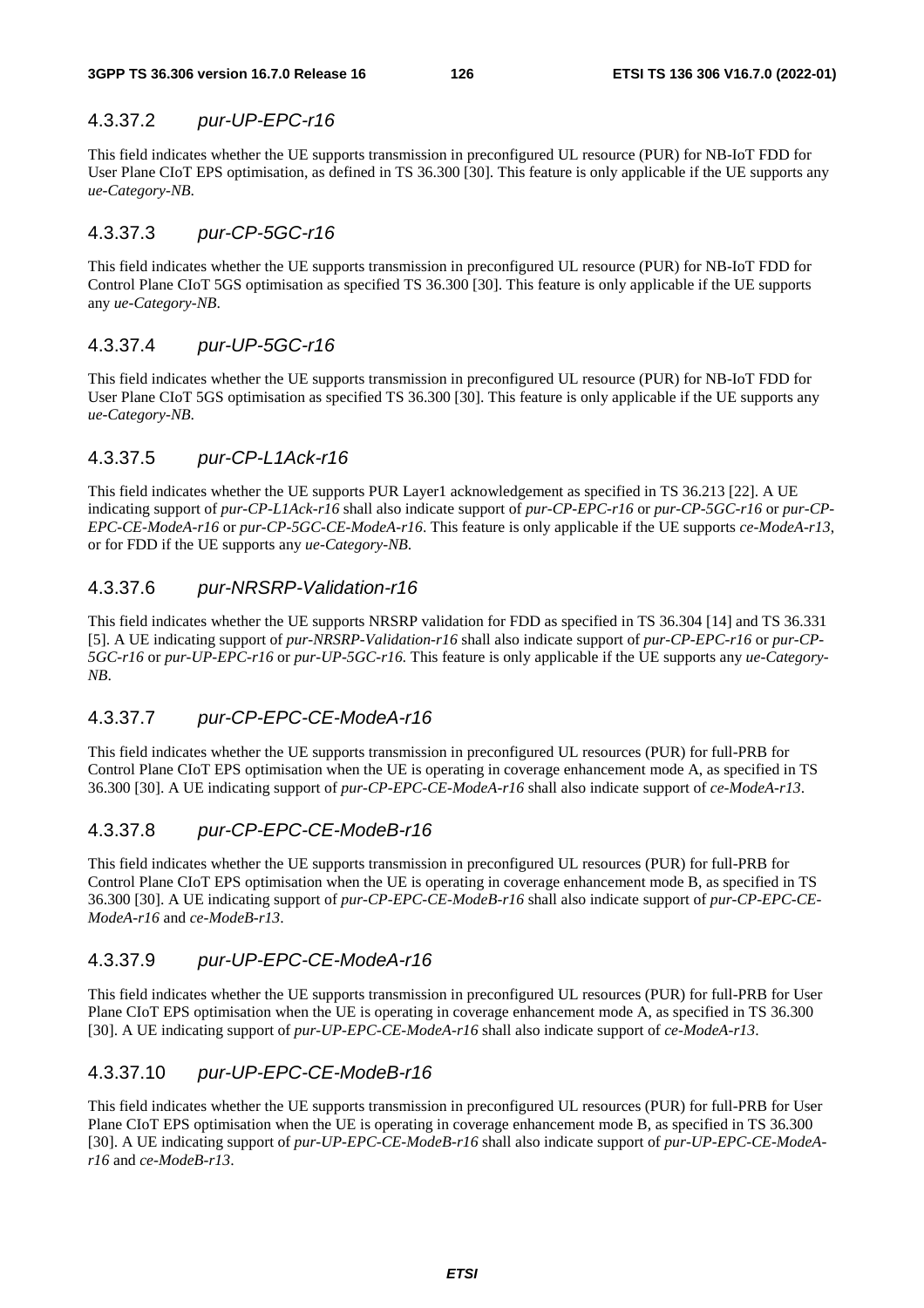### 4.3.37.11 *pur-CP-5GC-CE-ModeA-r16*

This field indicates whether the UE supports transmission in preconfigured UL resources (PUR) for full-PRB for Control Plane CIoT 5GS optimisation when the UE is operating in coverage enhancement mode A, as specified in TS 36.300 [30]. A UE indicating support of *pur-CP-5GC-CE-ModeA-r16* shall also indicate support of *ce-ModeA-r13*.

### 4.3.37.12 *pur-CP-5GC-CE-ModeB-r16*

This field indicates whether the UE supports transmission in preconfigured UL resources (PUR) for full-PRB for Control Plane CIoT 5GS optimisation when the UE is operating in coverage enhancement mode B, as specified in TS 36.300 [30]. A UE indicating support of *pur-CP-5GC-CE-ModeB-r16* shall also indicate support of *pur-CP-5GC-CE-ModeA-r16* and *ce-ModeB-r13*.

### 4.3.37.13 *pur-UP-5GC-CE-ModeA-r16*

This field indicates whether the UE supports transmission in preconfigured UL resources (PUR) for full-PRB for User Plane CIoT 5GS optimisation when the UE is operating in coverage enhancement mode A, as specified in TS 36.300 [30]. A UE indicating support of *pur-UP-5GC-CE-ModeA-r16* shall also indicate support of *ce-ModeA-r13*.

### 4.3.37.14 *pur-UP-5GC-CE-ModeB-r16*

This field indicates whether the UE supports transmission in preconfigured UL resources (PUR) for full-PRB for User Plane CIoT 5GS optimisation when the UE is operating in coverage enhancement mode B, as specified in TS 36.300 [30]. A UE indicating support of *pur-UP-5GC-CE-ModeB-r16* shall also indicate support of *pur-UP-5GC-CE-ModeAr16* and *ce-ModeB-r13*.

### 4.3.37.15 *pur-PUSCH-NB-MaxTBS-r16*

This field indicates whether the UE supports Combination of PUR for full-PRB with maximum uplink TBS of 2984 bits when the UE is operating in coverage enhancement mode A, as specified in TS 36.213 [22]. A UE indicating support of *pur-PUSCH-NB-MaxTBS-r16* shall also indicate support of (*pur-CP-EPC-CE-ModeA-r16* or *pur-CP-5GC-CE-ModeAr16* or *pur-UP-EPC-CE-ModeA-r16* or *pur-UP-5GC-CE-ModeA-r16*) and *ce-PUSCH-NB-MaxTBS-r14*.

### 4.3.37.16 *pur-SubPRB-CE-ModeA-r16*

This field indicates whether the UE supports Combination of PUR for sub-PRB when the UE is operating in coverage enhancement mode A, as specified in TS 36.211 [17]. A UE indicating support of *pur-SubPRB-CE-ModeA-r16* shall also indicate support of (*pur-CP-EPC-CE-ModeA-r16* or *pur-CP-5GC-CE-ModeA-r16* or *pur-UP-EPC-CE-ModeA-r16* or *pur-UP-5GC-CE-ModeA-r16*) and *ce-PUSCH-SubPRB-Allocation-r15*.

### 4.3.37.17 *pur-SubPRB-CE-ModeB-r16*

This field indicates whether the UE supports Combination of PUR for sub-PRB when the UE is operating in coverage enhancement mode B, as specified in TS 36.211 [17]. A UE indicating support of *pur-SubPRB-CE-ModeB-r16* shall also indicate support of (*pur-CP-EPC-CE-ModeB-r16* or *pur-CP-5GC-CE-ModeB-r16* or *pur-UP-EPC-CE-ModeB-r16* or *pur-UP-5GC-CE-ModeB-r16*) and *ce-PUSCH-SubPRB-Allocation-r15*.

### 4.3.37.18 *pur-RSRP-Validation-r16*

This field indicates whether the UE supports PUR with serving cell RSRP TA validation, as specified in TS 36.331 [5]. A UE indicating support of *pur-RSRP-Validation-r16* shall also indicate support of *pur-CP-EPC-CE-ModeA-r16* or *pur-CP-5GC-CE-ModeA-r16* or *pur-UP-EPC-CE-ModeA-r16* or *pur-UP-5GC-CE-ModeA-r16*.

### 4.3.37.19 *pur-FrequencyHopping-r16*

This field indicates whether the UE supports PUR frequency hopping, as specified in TS 36.213 [22]. A UE indicating support of *pur-FrequencyHopping-r16* shall also indicate support of (*pur-CP-EPC-CE-ModeA-r16* or *pur-CP-5GC-CE-ModeA-r16* or *pur-UP-EPC-CE-ModeA-r16* or *pur-UP-5GC-CE-ModeA-r16*).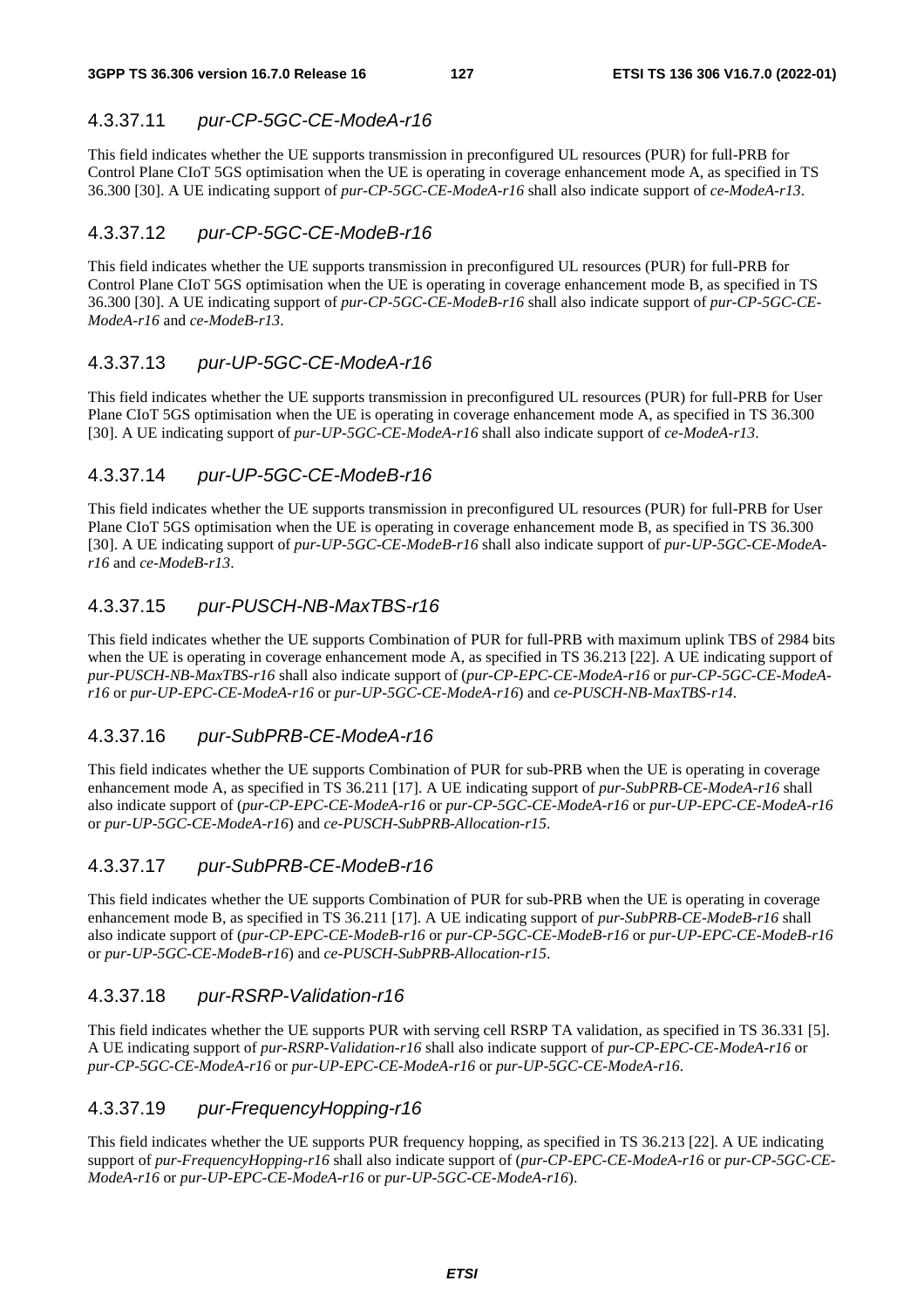5 Void

## 6 Optional features without UE radio access capability parameters

The following clauses list the optional UE features not having UE radio access capability.

NOTE: This clause does not yet contain complete analysis of all features of this release of specification.

## 6.1 CSG features

It is optional for UE to support some parts of CSG cell and hybrid cell reselection features as specified in TS 36.331 [5], clause B.2.

## 6.2 PWS features

### 6.2.1 ETWS

It is optional for UE to support ETWS reception as specified in TS 36.331 [5].

### 6.2.2 CMAS

It is optional for UE to support CMAS reception as specified in TS 36.331 [5]. It is optional for a CMAS-capable UE to support Geofencing information (*warningAreaCoordinates-r15*) as specified in TS 36.331 [5].

### 6.2.3 KPAS

It is optional for UE to support KPAS reception as specified in TS 36.331 [5]. The Korean Public Alert System (KPAS) uses the same AS mechanisms as defined for CMAS. Therefore a KPAS-capable UE shall support all behaviour that is included in TS 36.331 [5] and TS 36.304 [14] for a CMAS-capable UE.

### 6.2.4 EU-Alert

It is optional for UE to support EU-Alert reception as specified in TS 36.331 [5]. The Europearn Union Warning System EU-Alert uses the same AS mechanisms as defined for CMAS. Therefore a EU-Alert-capable UE shall support all behaviour that is included in TS 36.331 [5] and TS 36.304 [14] for a CMAS-capable UE.

## 6.3 MBMS features

It is optional for UE to support MBMS procedures as specified in TS 36.331 [5].

### 6.3.1 MBMS Service Continuity

It is optional for UE to support MBMS Service Continuity for UEs supporting MBMS as specified in TS 36.331 [5].

### 6.3.2 MBMS reception with 256QAM

It is optional to support MBMS reception with 256QAM for UEs supporting MBMS. A UE which supports MBMS reception with 256QAM shall also support *dl-256QAM-r12* as specified in TS 36.331 [5], except UEs configured to operate in Receive Only Mode as defined in TS 23.246 [31].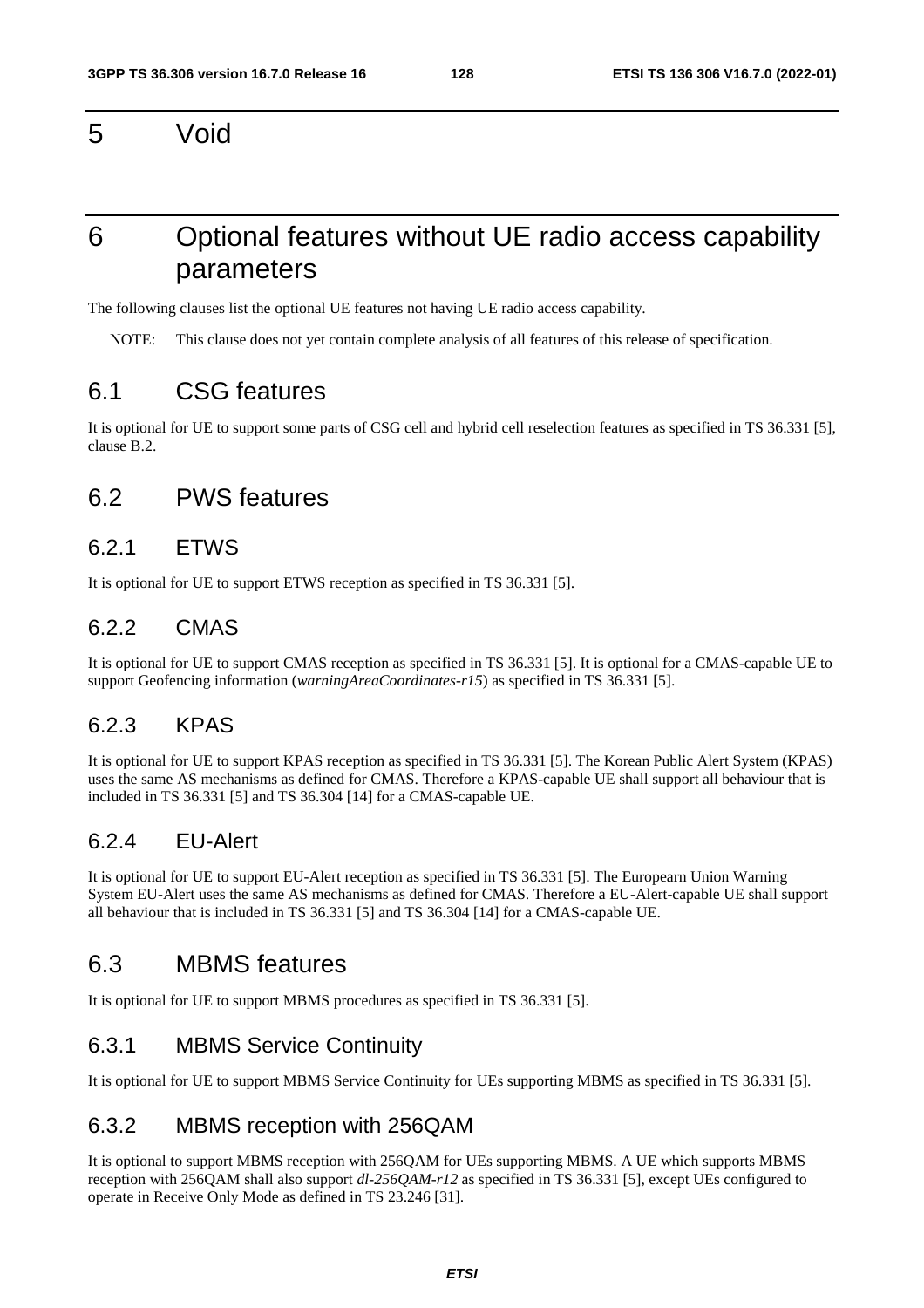## 6.3.3 PBCH repetition in CAS

It is optional to support PBCH repetition in CAS for UEs supporting MBMS as specified in TS 36.211 [17]. A UE which supports PBCH repetition in CAS shall also support *fembmsDedicatedCell-r14* as specified in TS 36.331 [5].

## 6.3.4 PDCCH AL16 for CAS in MBMS-dedicated cell

It is optional to support of PDCCH AL16 for CAS in MBMS-dedicated cell for UEs supporting MBMS as specified in TS 36.211 [17]. A UE which supports PDCCH AL16 for CAS in MBMS-dedicated cell shall also support *fembmsDedicatedCell-r14* as specified in TS 36.331 [5].

## 6.3.5 Semi-static CFI indication in MIB

It is optional to support semi-static CFI indication in MIB for UEs supporting MBMS as specified in TS 36.331 [5]. A UE which supports semi-static CFI indication in MIB shall also support *fembmsDedicatedCell-r14* as specified in TS 36.331 [5].

## 6.3.6 MBMS reception using Receive Only Mode

It is optional to support indication of MBMS reception using Receive Only Mode in an *MBMSInterestIndication* message for UEs supporting MBMS as specified in TS 36.331 [5].

- 6.4 Void
- 6.5 Positioning features
- 6.5.0 Void
- 6.5.1 Void

## 6.6 UE receiver features

### 6.6.1 MMSE with IRC receiver

It is optional for UE to support MMSE with IRC receiver for all PDSCH transmission modes except for transmission mode 9.

## 6.6.2 MMSE with IRC receiver for PDSCH transmission mode 9

It is optional for UE to support MMSE with IRC receiver for PDSCH transmission mode 9, if the UE supports MMSE with IRC receiver as described in clause 6.6.1.

## 6.6.3 Single-user MIMO interference mitigation advanced receiver for UEs with 2 receiver antenna ports

It is optional for UE with 2 receiver antenna ports to support receivers with enhanced inter-stream interference suppression for SU-MIMO PDSCH with rank 2 (Enhanced performance requirements Type C for 2 receiver antenna ports capable UEs in the TS 36.101 [6]).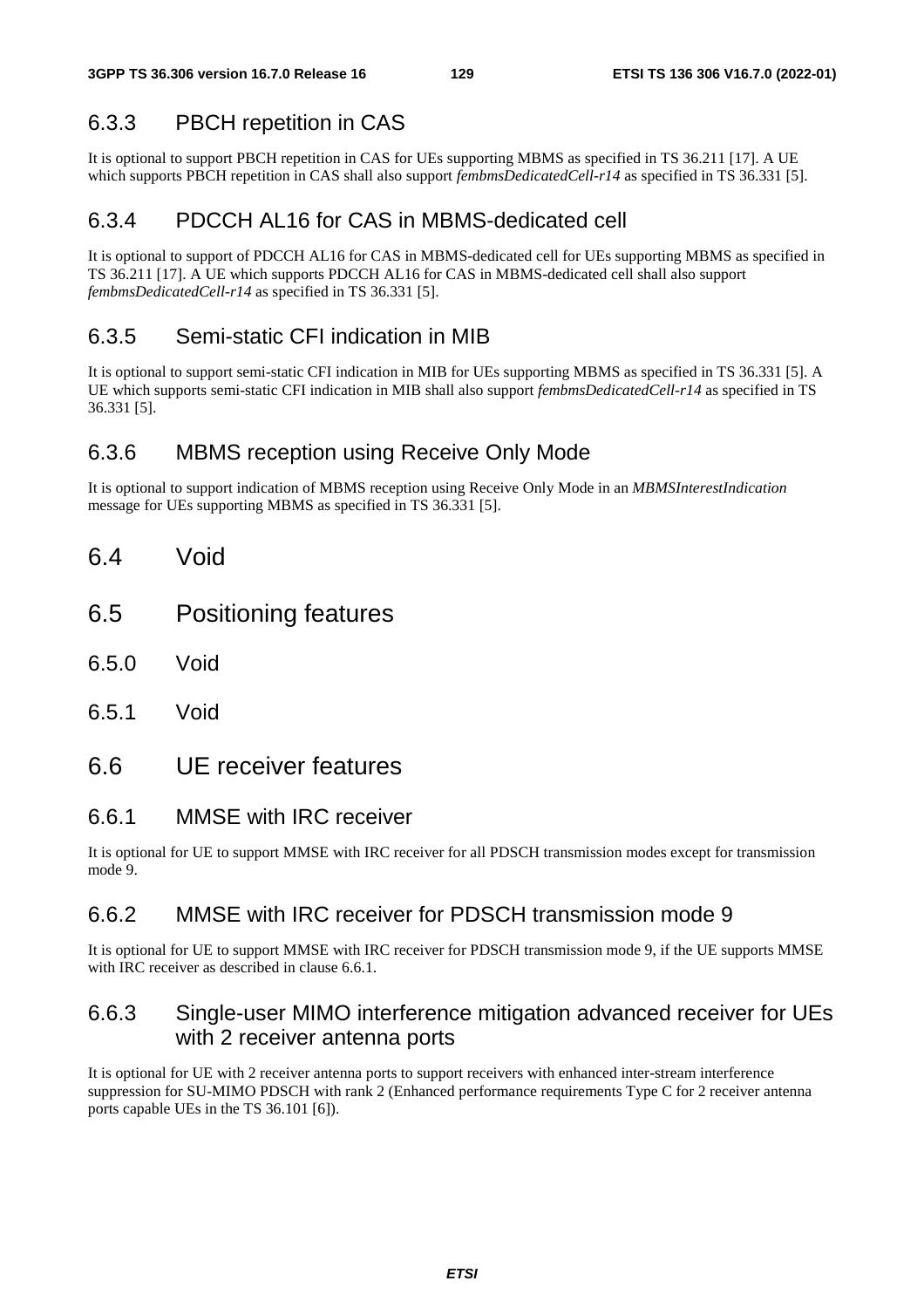## 6.6.4 Single-user MIMO interference mitigation advanced receiver for UEs with 4 receiver antenna ports

It is optional for UE with 4 receiver antenna ports to support R-ML receivers with enhanced inter-stream interference suppression for SU-MIMO PDSCH with rank 2, 3, and 4 (Enhanced performance requirements Type C for 4 receiver antenna ports capable UEs in the TS 36.101 [6]).

## 6.6.5 MMSE-IRC DL Control Channel interference mitigation receiver for UEs with 4 receiver antenna ports

It is optional for UE with 4 receiver antenna ports to support MMSE-IRC DL Control Channel interference mitigation receivers for UEs with 4 receiver ports (Enhanced downlink control channel performance requirements Type A for 4 receiver antenna ports capable UEs in the TS 36.101 [6]).

## 6.7 RRC Connection

## 6.7.1 RRC Connection Reject with deprioritisation

It is optional for UE to support *RRCConnectionReject with deprioritisationReq* as specified in TS 36.331 [5].

## 6.7.2 RRC Connection Establishment Failure Temporary Qoffset

It is optional for UE to support RRC Connection Establishment failure temporary Qoffset as specified in TS 36.331 [5].

### 6.7.3 *mo-VoiceCall* establishment cause for mobile originating MMTEL video

It is optional for UE to support *mo-VoiceCall* establishment cause for mobile originating MMTEL video as specified in TS 36.331 [5].

## 6.7.4 *mo-VoiceCall* establishment cause for mobile originating MMTEL voice

It is optional for UE to support mo-VoiceCall establishment cause for mobile originating MMTEL voice as specified in TS 36.331 [5].

## 6.7.5 RRC Connection Re-establishment for the Control Plane CIoT EPS **Optimization**

It is optional for UE to support *RRCConnectionReestablishment* for the Control Plane CIoT EPS Optimization as specified in TS 36.331 [5]. This feature is only applicable if the UE supports any *ue-Category-NB*.

6.7.6 Void

## 6.8 Other features

## 6.8.1 System Information Block Type 16

It is optional for UE, including UEs of any *ue- Category-NB*, to support the reception of *SystemInformationBlockType16* as specified in TS 36.331 [5].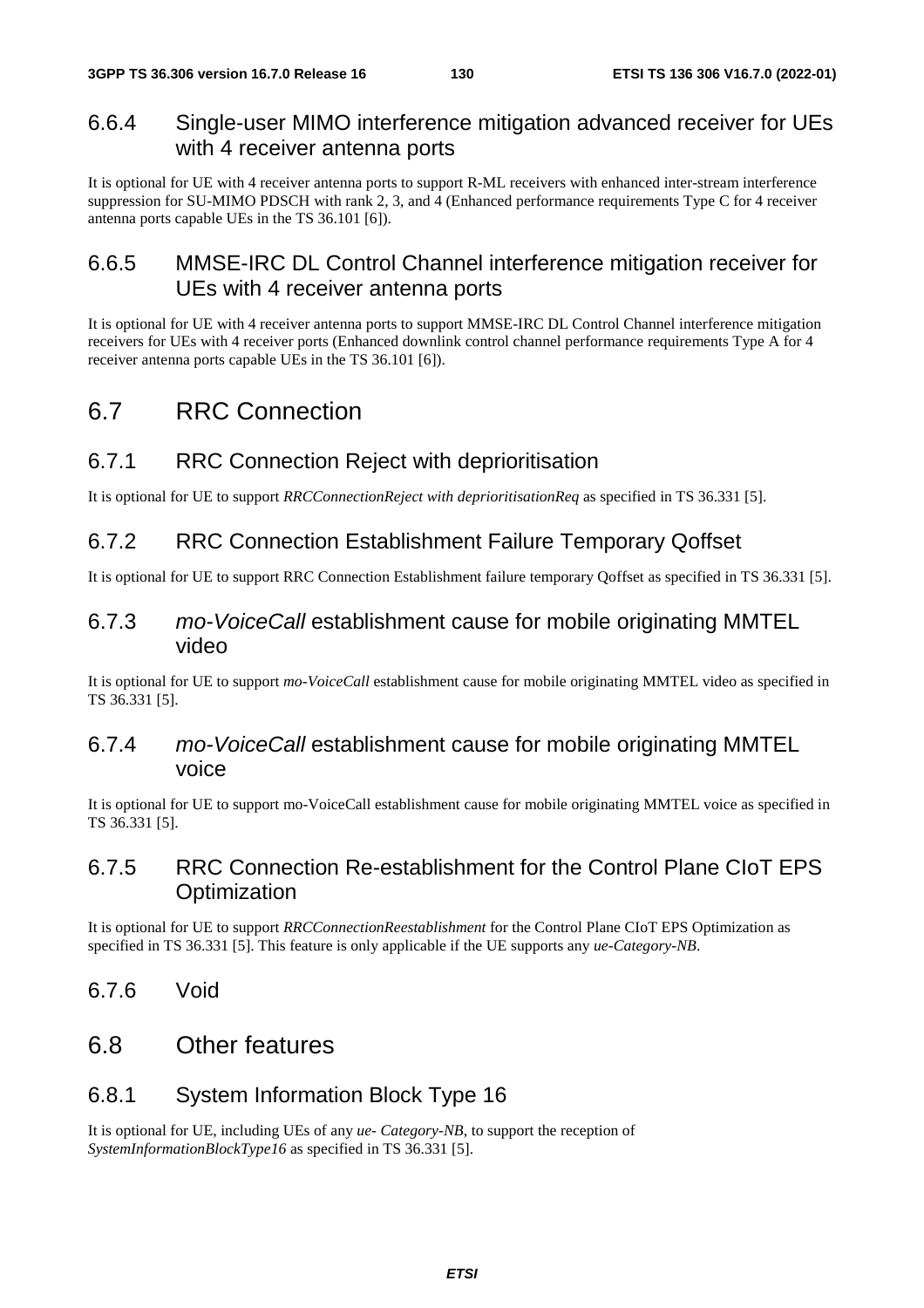## 6.8.2 QCI1 indication in Radio Link Failure Report

It is optional for the UE to include *drb-EstablishedWithQCI-1* in *RLF-Report* as specified in TS 36.331 [5].

## 6.8.3 Enhanced random access power control

It is optional for UE to support enhanced random access power control for FDD as specified in TS 36.321 [4] and TS 36.213 [22], clauses 16.2.1.1.1 and 16.3.1. This feature is only applicable if the UE supports any *ue-Category-NB*.

## 6.8.4 MO-EDT for Control Plane CIoT EPS Optimization

It is optional for UE to support MO-EDT for Control Plane CIoT EPS optimizations as specified in TS 24.301 [28]. This feature is only applicable if the UE supports *ce-ModeA-r13*, or for FDD if the UE supports any *ue-Category-NB*.

## 6.8.5 Void

## 6.8.6 Enhanced PHR

It is optional for UE to support enhanced PHR in MSG3 for FDD, as defined in TS 36.321 [4]. This feature is only applicable if the UE supports any *ue-Category-NB*.

### 6.8.7 void

## 6.8.8 Resynchronization Signals

It is optional for UE to support resynchronization signals, as defined in TS 36.211 [17]. This feature is only applicable if the UE supports *ce-ModeA-r13*.

## 6.8.9 Measurement gaps for higher UE velocity

It is optional for UE to support measurement gaps for higher UE velocity, as defined in TS 36.331 [5] and TS 36.133[16]. This feature is only applicable if the UE supports *ce-ModeA-r13*.

## 6.8.10 MT-EDT for Control Plane CIoT EPS Optimisation

It is optional for UE to support MT-EDT for Control Plane CIoT EPS Optimisation, as defined in TS 24.301 [28]. If the UE supports 'MT-EDT for Control Plane CIoT EPS Optimisation' it shall support 'MO-EDT for Control Plane CIoT EPS Optimisation' as described in clause 6.8.4. This feature is only applicable if the UE supports *ce-ModeA-r13,* or for FDD if the UE supports any *ue-Category-NB*.

## 6.8.11 MT-EDT for User Plane CIoT EPS Optimisation

It is optional for UE to support MT-EDT for User Plane CIoT EPS Optimisation, as defined in TS 24.301 [28]. If the UE supports 'MT-EDT for User Plane CIoT EPS Optimisation' it shall support *earlyData-UP-r15* as described in clause 4.3.8.7. This feature is only applicable if the UE supports *ce-ModeA-r13,* or for FDD if the UE supports any *ue-Category-NB*.

## 6.8.12 Segmentation for UE capability information

It is optional for UE to support segmentation of *UECapabilityInformation* as specified in TS 36.331 [5].

## 6.8.13 Reduced MIB/SIB1-BR acquisition time

It is optional for UE to support reduced MIB/SIB1-BR acquisition time requirements as specified in TS 36.133 [16]. This feature is only applicable if the UE supports *ce-ModeB-r13.*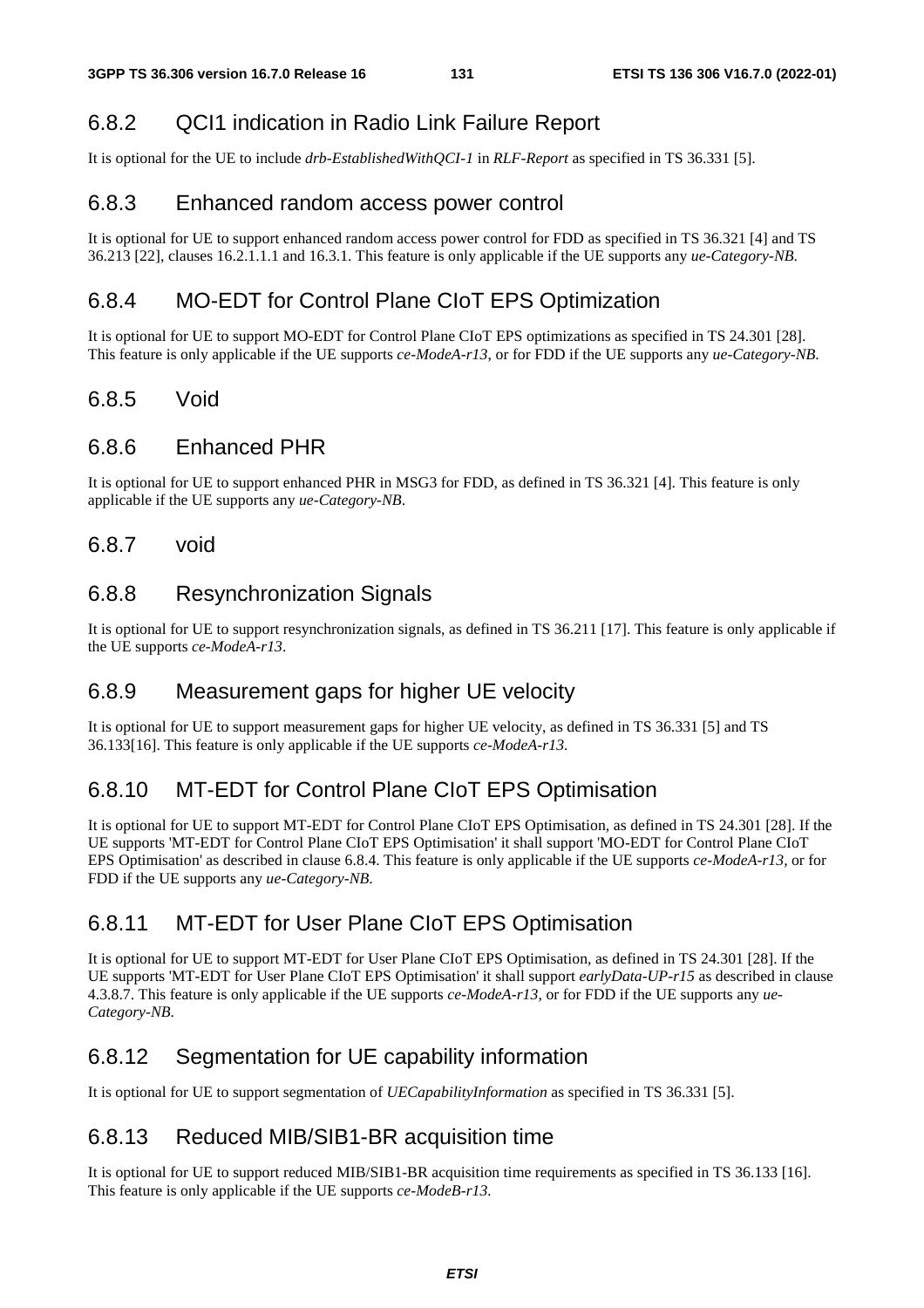### 6.8.14 High speed dedicated network features

It is optional for UE to support HSDN cell reselection handling in RRC\_IDLE and RRC\_INACTIVE (if the UE supports *eutra-5GC-r15*) as specified in TS 36.304 [14] and TS 36.331 [5].

## 6.9 Void

## 6.10 SON features

## 6.10.1 Radio Link Failure Report for inter-RAT MRO

It is optional for UE to include *previousUTRA-CellId* and *selectedUTRA-CellId* in *RLF-Report* upon request from the network as specified in TS 36.331 [5].

### 6.10.2 Radio Link Failure Report for NB-IoT

It is optional for UE to support the storage of *RLF-Report* and the reporting in *UEInformationResponse* message as specified in TS 36.331 [5] when connected to EPC. This feature is only applicable if the UE supports any *ue-Category-NB*.

### 6.10.3 Radio Link Failure Report for inter-RAT MRO NR

It is optional for UE to include *previousNR-PCellId*, *failedNR-PCellId* and *nrReconnectCellId* in *RLF-Report* upon request from the network as specified in TS 36.331 [5].

## 6.11 Mobility state features

## 6.11.1 Mobility history information storage

It is optional for UE to support the storage of mobility history information and the reporting in *UEInformationResponse* message as specified in TS 36.331 [5].

## 6.12 Void

## 6.13 Sidelink features

### 6.13.1 Sidelink Relay UE operation

It is optional for UE to support sidelink relay UE operation as specified in TS 36.331 [5].

## 6.13.2 Sidelink Remote UE operation

It is optional for UE to support sidelink remote UE operation as specified in TS 36.331 [5].

### 6.13.3 Sidelink discovery gap

It is optional for UE to support sidelink discovery gaps as specified in TS 36.331 [5].

### 6.13.4 Enhanced sidelink resource selection

It is optional for limited TX capability UE to support enhanced sidelink resource selection with carrier aggregation as specified in clause 5.14.1.1 of TS 36.321 [4].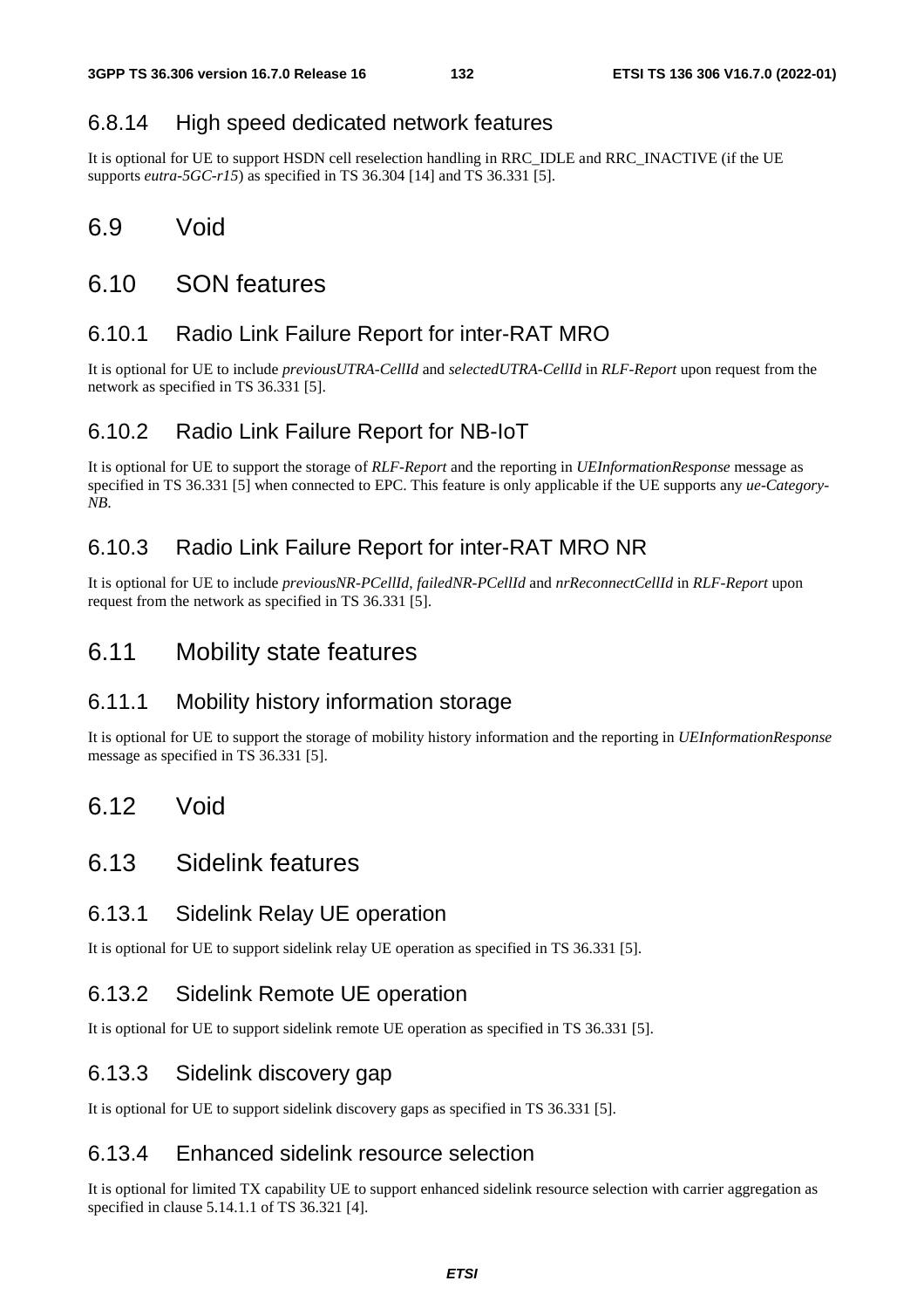## 6.13.5 Short-term time-scale TDM for in-device coexistence

It is optional for UE to support prioritization between LTE sidelink transmission/reception and NR sidelink transmission/reception. This feature is only applicable if the UE supports at least one of *sl-Reception-r16, sl-TransmissionMode1-r16* and *sl-TransmissionMode2-r16* as specified in TS 38.331 [35], and if UE supports LTE V2X sidelink in the band combination.

## 6.14 DRX features

## 6.14.1 Extended DRX in RRC\_IDLE

It is optional for UE to support extended DRX cycle values up to and beyond 10.24 seconds and paging in extended DRX in RRC\_IDLE as specified in TS 36.331 [5] and TS 36.304 [14].

## 6.15 Load balancing features

## 6.15.1 Redistribution in RRC\_IDLE

It is optional for UE to support redistribution in RRC\_IDLE as specified in TS 36.331 [5] and TS 36.304 [14].

## 6.16 SC-PTM features

## 6.16.1 SC-PTM in Idle mode

It is optional for UE to support the SC-PTM reception in RRC\_IDLE as specified in TS 36.331 [5]. This feature is only applicable if the UE supports UE category M1 or UE category M2 or if the UE supports coverage enhancements (*ce-ModeB-r13* and/or *ce-ModeA-r13*) or for FDD, if the UE supports any *ue-Category-NB*.

## 6.16.2 Multiple TB scheduling for SC-PTM in Idle mode for NB-IoT

It is optional for UE to support multiple TB scheduling for multicast as specified in TS 36.331 [5] when connected to EPC. This feature is only applicable for FDD if the UE supports any *ue-Category-NB*.

## 6.16.3 Multiple TB scheduling for SC-PTM in Idle mode for CE Mode A

It is optional for UE to support multiple TB scheduling for multicast as specified in TS 36.331 [5] when connected to EPC. This feature is only applicable if the UE supports *ce-ModeA-r13*.

## 6.16.4 Multiple TB scheduling for SC-PTM in Idle mode for CE Mode B

It is optional for UE to support multiple TB scheduling for multicast as specified in TS 36.331 [5] when connected to EPC. This feature is only applicable if the UE supports *ce-ModeB-r13*.

## 6.17 Idle mode measurements

## 6.17.1 Relaxed monitoring

It is optional for UE to support relaxed monitoring in RRC\_IDLE as specified in TS 36.304 [14]. This feature is only applicable if the UE supports any *ue-Category-NB* or if the UE supports UE category M1 or UE category M2 or if the UE supports coverage enhancements (*ce-ModeB-r13* and/or *ce-ModeA-r13*).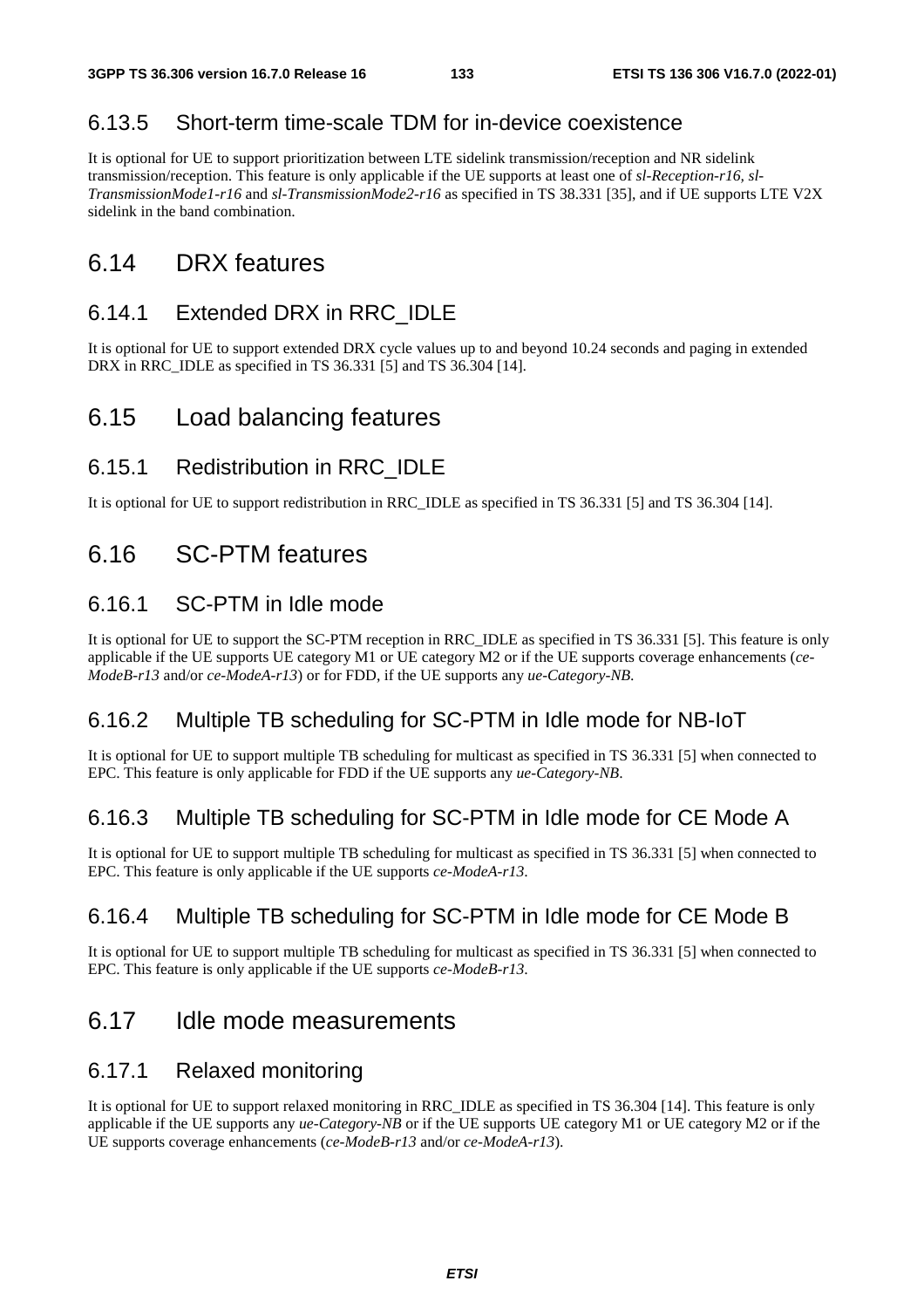## 6.17.2 DL channel quality reporting in Msg3 for the anchor carrier

It is optional for UE to support DL channel quality reporting in Msg3 for the anchor carrier for FDD, as specified in TS 36.331 [5]. This feature is only applicable if the UE supports any *ue-Category-NB*.

## 6.17.3 Serving cell idle mode measurements reporting

It is optional for UE to include *measResultServCell-r14* in *RRCConnectionRestablishmentComplete-NB, RRCConnectionResumeComplete-NB* and *RRCConnectionSetupComplete-NB messages* as specified in TS 36.331 [5]. This feature is only applicable if the UE supports any *ue-Category-NB*.

## 6.17.4 NSSS-Based RRM measurements

It is optional for UE to support NSSS-Based RRM measurements for FDD, as specified in TS 36.211 [17] and TS 36.214 [23]. This feature is only applicable if the UE supports any *ue-Category-NB*.

## 6.17.5 NPBCH-Based RRM measurements

It is optional for UE to support NPBCH-Based RRM measurements for the serving cell for FDD, as specified in TS 36.214 [23]. This feature is only applicable if the UE supports any *ue-Category-NB*.

### 6.17.6 RRM measurements on non-anchor paging carriers

It is optional for UE to support idle mode RRM measurements on non-anchor paging carriers for FDD, as specified in TS 36.133 [6]. A UE supporting RRM measurements on non-anchor paging carriers shall also support NRS presence on non-anchor paging carriers. This feature is only applicable if the UE supports any *ue-Category-NB*.

### 6.17.7 NRS presence on non-anchor paging carriers

It is optional for UE to support NRS presence on non-anchor paging carriers for FDD as specified in TS 36.211 [17]. This feature is only applicable if the UE supports any *ue-Category-NB.* 

## 6.17.8 DL channel quality reporting in Msg3 for non-anchor carrier

It is optional for UE to support DL channel quality reporting for a non-anchor carrier for FDD in Msg3 as specified in TS 36.331 [5]. This feature is only applicable if the UE supports any *ue-Category-NB.* 

## 6.17.9 Assistance information for inter-RAT cell selection to/from NB-IoT

It is optional for UE to support assistance information for inter-RAT cell selection to/from NB-IoT as specified in TS 36.331 [5]. This feature is only applicable if the UE supports any *ue-Category-NB.* 

## 6.17.10 DL channel quality reporting in Msg3

It is optional for UE to support DL channel quality reporting of the serving cell in Msg3, as specified in TS 36.321 [4]. This feature is only applicable if the UE supports *ce-ModeA-r13*.

## 6.17.11 Relaxed RRM measurements

It is optional for UE to support relaxation of RRM measurements for serving cell while using WUS, as specified in TS 36.133 [16]. This feature is only applicable if the UE supports *ce-ModeA-r13* and (*wakeUpSignal-r15* or *groupWakeUpSignal-r16* or *wakeUpSignal-TDD-r15* or *groupWakeUpSignalTDD-r16).*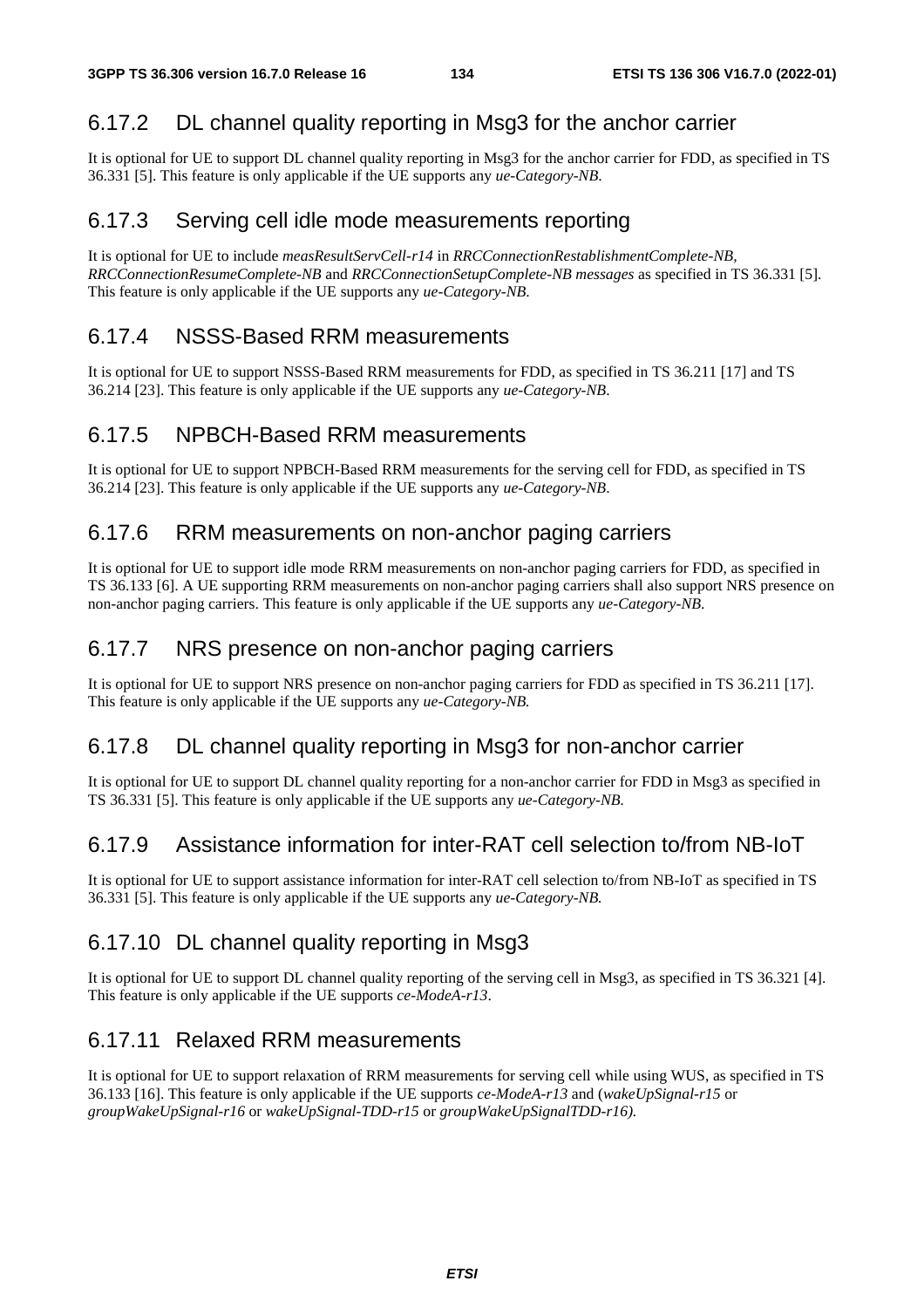## 6.17.12 RSS based measurement improvement

It is optional for UE to support improved DL RSRP measurement accuracy through use of RSS in RRC\_IDLE as specified in TS 36.133 [16]. This feature is only applicable if the UE supports resynchronization signals as defined in 6.8.8.

## 6.17.13 RSS based measurement in paging MPDCCH narrowband

It is optional for UE to support measurement of the neighbour cell RSS in the same narrowband as the paging MPDCCH narrowband in RRC\_IDLE as specified in TS 36.133 [16]. This feature is only applicable if the UE supports resynchronization signals as defined in 6.8.8.

## 6.18 E-UTRA/5GC features

- 6.18.1 Void
- 6.18.2 Void

## 6.18.3 RRC Connection Re-establishment for the Control Plane CIoT 5GS **Optimisation**

It is optional for UE to support *RRCConnectionReestablishment* for the Control Plane CIoT 5GS Optimisation as specified in TS 36.331 [5]. A UE supporting *RRCConnectionReestablishment* for the Control Plane CIoT 5GS Optimisation shall also support NB-IoT/5GC. This feature is only applicable if the UE supports any *ue-Category-NB*.

## 6.18.4 NB-IoT/5GC

It is optional for UE to support NB-IoT when connected to 5GC. This feature is only applicable if the UE supports any *ue-Category-NB*.

## 6.18.5 MO-EDT for Control Plane CIoT 5GS Optimisation

It is optional for UE to support MO-EDT for Control Plane CIoT 5GS optimisations as specified in TS 24.501 [39]. A UE supporting MO-EDT for the Control Plane CIoT 5GS Optimisation shall also support NB-IoT/5GC or indicate support of *ce-EUTRA-5GC-r16*. This feature is only applicable if the UE supports *ce-ModeA-r13*, or for FDD if the UE supports any *ue-Category-NB*.

## 6.18.6 AS RAI

It is optional for UE to support AS Release Assistance Indication (AS RAI) in Downlink Channel Quality Report and AS RAI MAC Control Element as specified in TS 36.321 [4] when connected to 5GC. A UE supporting AS RAI shall also support NB-IoT/5GC or indicate support of *ce-EUTRA-5GC-r16*. This feature is only applicable if the UE supports *ce-ModeA-r13* or if the UE supports any *ue-Category-NB*.

## 7 Conditionally Mandatory features

## 7.1 Access control features

## 7.1.1 SSAC

It is mandatory to support Service Specific Access Control subject to common and per PLMN access barring parameters as specified in TS 36.331 [5], clause 5.3.3.10 for UEs which are IMS voice capable in LTE.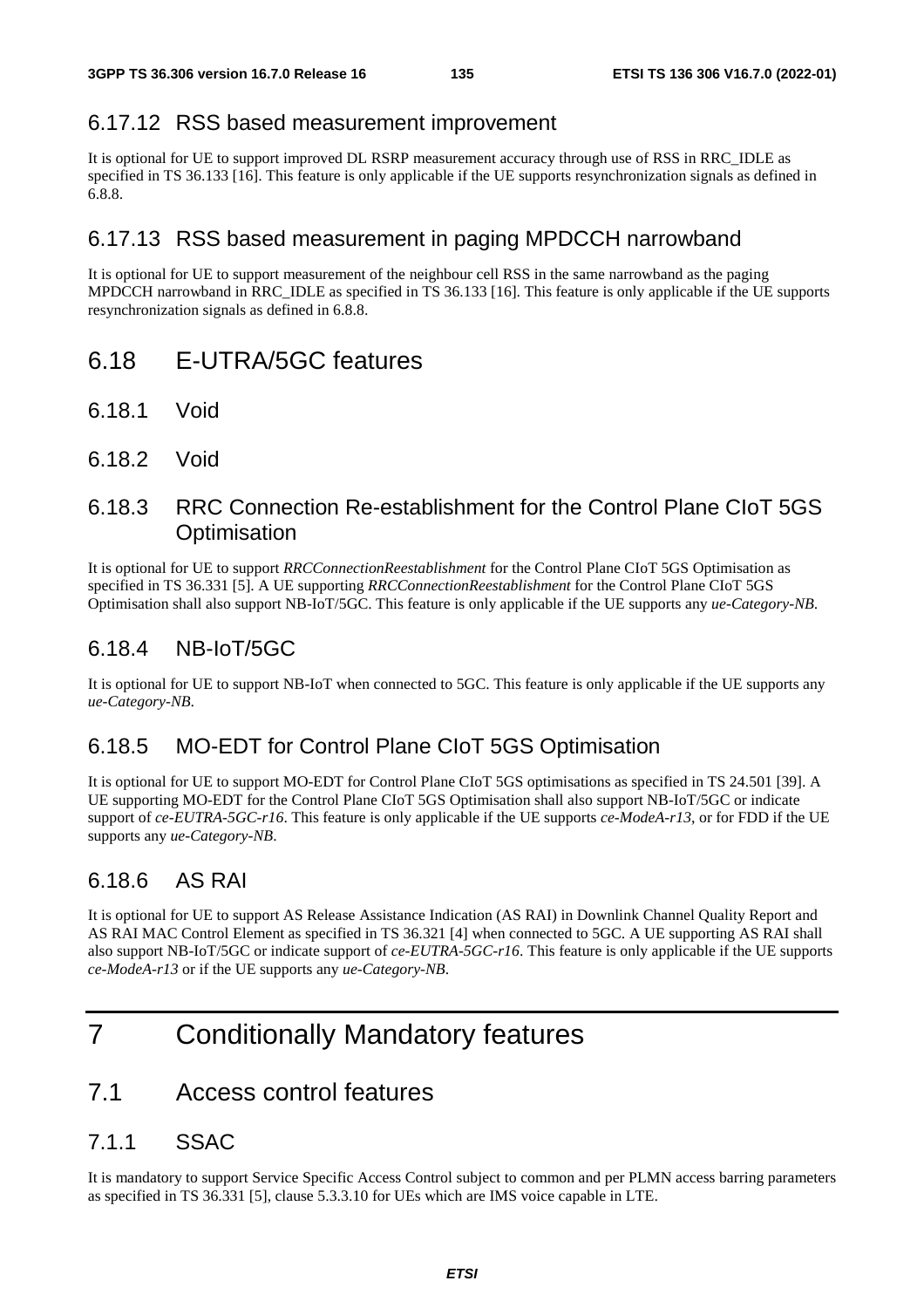## 7.1.2 CSFB Access Barring Control

It is mandatory to support CSFB Access Barring Control subject to common and per PLMN access barring parameters as specified in TS 36.331 [5], clause 5.3.3.2 for UEs which are supporting CSFB to UTRA or GERAN.

## 7.1.3 Extended Access Barring

It is mandatory to support Extended Access Barring check as specified in TS 36.331 [5], clause 5.3.3.12 for UEs which are supporting an access subject to Extended Access Barring.

## 7.1.4 ACDC

It is mandatory to support barring check for ACDC subject to common and per PLMN barring parameters for ACDC as specified in TS 36.331 [5], clause 5.3.3.13 for UEs which are supporting an access subject to ACDC.

## 7.1.5 EAB per RSRP

It is mandatory to support *eab-PerRSRP* as specified in clause 5.3.3.12 of TS 36.331 [5] for BL UEs or UEs in coverage enhancement supporting Extended Access Barring.

## 7.2 Emergency call features

## 7.2.1 IMS emergency call

It is mandatory to support IMS emergency call for UEs which are IMS voice capable in LTE.

## 7.3 MAC features

## 7.3.1 SR mask

It is mandatory to support configuration indicated by *logicalChannelSR-Mask* for UE which have set bit number 29 of *featureGroupIndicators* to "1" as specified in TS 36.331 [5].

## 7.3.2 Power Management Indicator in PHR

Power management indicator in PHR is mandatory to support for UE applying additional power backoff due to power management (as allowed by  $P-MPR<sub>c</sub>$  see TS 36.101 [6]).

## 7.4 Inter-RAT Mobility features

## 7.4.1 High Priority CSFB redirection

It is mandatory to support the *RRCConnectionRelease* indicating *'cs-FallbackHighPriority'* for UEs which are supporting CSFB to UTRA as specified in TS 36.331 [5].

## 7.4.2 GERAN A/Gb mode to E-UTRAN Inter RAT handover (PS Handover)

It is mandatory to support at least parameter values corresponding to ue-Category 1 for UEs which are supporting GERAN A/Gb mode to E-UTRAN Inter RAT handover (PS Handover) as specified in TS 23.401 [18].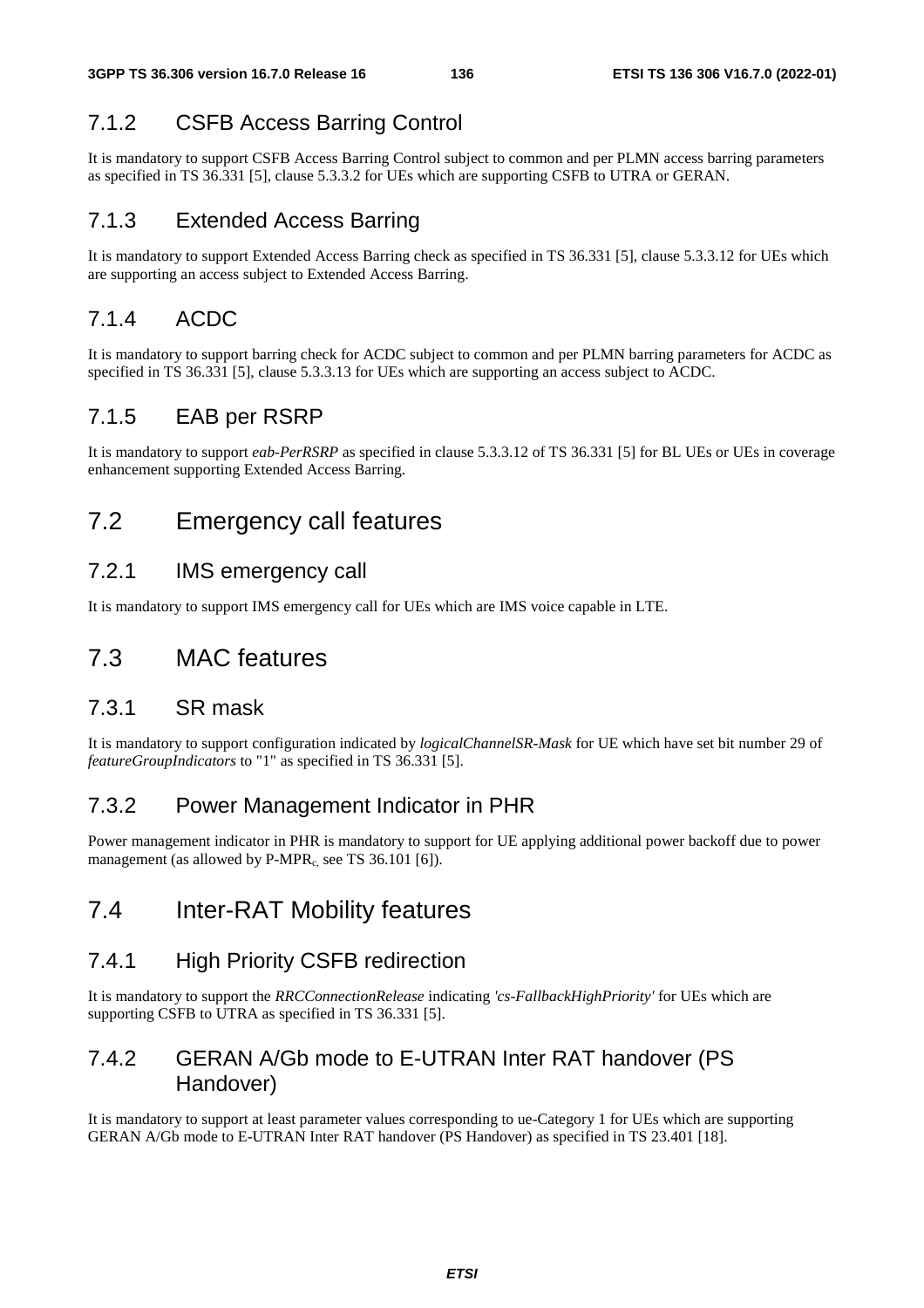## 7.4.3 SRVCC to E-UTRAN from GERAN

It is mandatory to support at least parameter values corresponding to ue-Category 1, and ROHC profiles for an 'IMS capable UE supporting voice' as specified in clause 4.3.1.1, for UEs which are supporting SRVCC to E-UTRAN from GERAN as specified in TS 23.216 [19].

NOTE: Requirements on functionality covered by Feature Group Indicators are specified in TS 36.331 [5], clause B.1.

## 7.5 Delay Tolerant Access Features

### 7.5.1 extendedWaitTime

It is mandatory to support the *RRCConnectionRelease* with *extendedWaitTime* and *RRCConnectionReject* with *extendedWaitTime* for UEs which support Delay Tolerant Access as specified in TS 36.331 [5].

## 7.6 RRC Connection

- 7.6.1 Void
- 7.7 Physical layer features

## 7.7.1 Different UL/ DL configuration for TDD inter-band carrier aggregation

It is mandatory to support different UL/ DL configuration for UEs supporting inter-band TDD carrier aggregation band combinations and for UEs supporting inter-band TDD dual connectivity band combinations within cell group(s) including at least two TDD bands.

## 7.7.2 Full duplex for TDD and FDD carrier aggregation

UE of this version of the specification shall be able to support simultaneous reception and transmission on different bands for each band combination including at least one FDD band and at least one TDD band.

## 7.7.3 Simultaneous transmission of PUCCH and PUSCH across PUCCH groups

It is mandatory to support simultaneous transmission of PUCCH and PUSCH across PUCCH groups if the UE indicates support for *pucch-SCell*.

## 7.7.4 Simultaneous transmission of PUCCH in licensed spectrum and PUSCH in LAA SCells

It is mandatory to support simultaneous transmission of PUCCH in licensed spectrum and PUSCH in LAA SCells if the UE supports uplink LAA operation. If the UE supports dual connectivity, this is applicable within each cell group.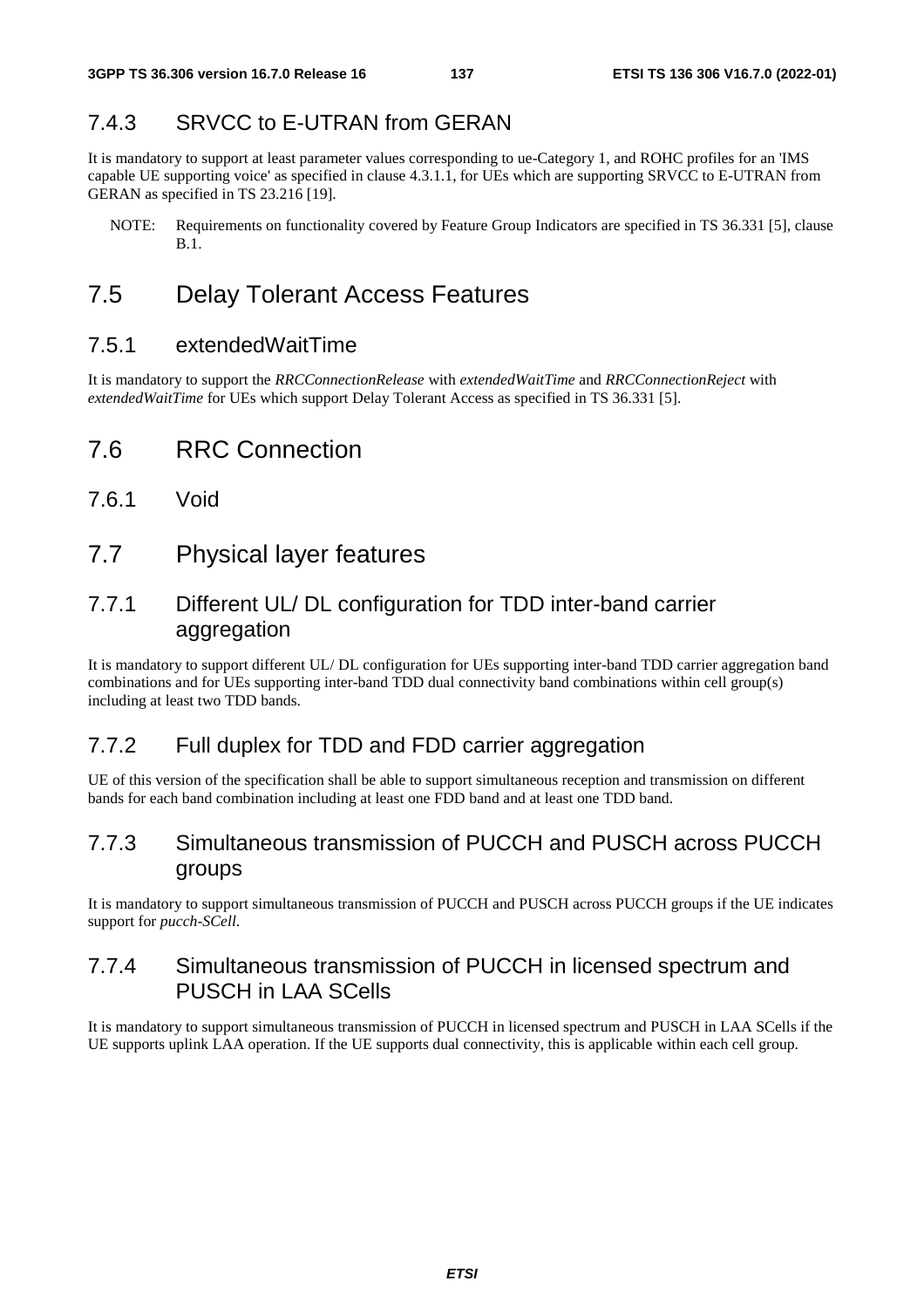## 7.8 Positioning features

## 7.8.1 OTDOA Inter-frequency RSTD measurement indication

It is mandatory to support delivery of *InterFreqRSTDMeasurementIndication* as specified in TS 36.331 [5], clause 5.5.7 for UEs indicating support for inter-frequency RSTD measurements for OTDOA as specified in TS 36.355 [13] and requiring measurement gaps for performing these measurements.

## 7.9 Void

## 7.10 Other features

### 7.10.1 Logged MDT measurement suspension due to IDC interference

It is mandatory to support Logged MDT measurement suspension due to IDC interference for UEs which are supporting logged measurements in RRC\_IDLE upon request from the network and in-device coexistence indication as well as autonomous denial functionality as specified in TS 36.331 [5].

## 7.10.2 Support of extended reporting of WLAN measurements

It is mandatory to support reporting of extended number of measurements of WLAN IDs for UEs which are supporting WLAN measurements as specified in TS 36.331 [5].

## 7.10.3 wlan-ReportAnyWLAN-r14

Indicates whether UE supports reporting of measurements of unknown WLAN as specified in TS 36.331 [5]. It is mandatory to support reporting of measurements of unknown WLAN ID for UEs which are supporting WLAN measurements as specified in TS 36.331 [5].

## 7.10.4 *wlan-PeriodicMeas-r14*

This parameter indicates whether the UE supports periodic reporting of WLAN measurements. It is mandatory to support periodic reporting of WLAN measurements for UEs which are supporting WLAN measurements as specified in TS 36.331 [5].

## 7.11 E-UTRA/5GC Parameters

## 7.11.1 Downlink SDAP header

It is mandatory to support downlink SDAP header for UEs which are either NAS reflective QoS or AS reflective QoS (i.e., *reflectiveQoS-r15*) capable in LTE.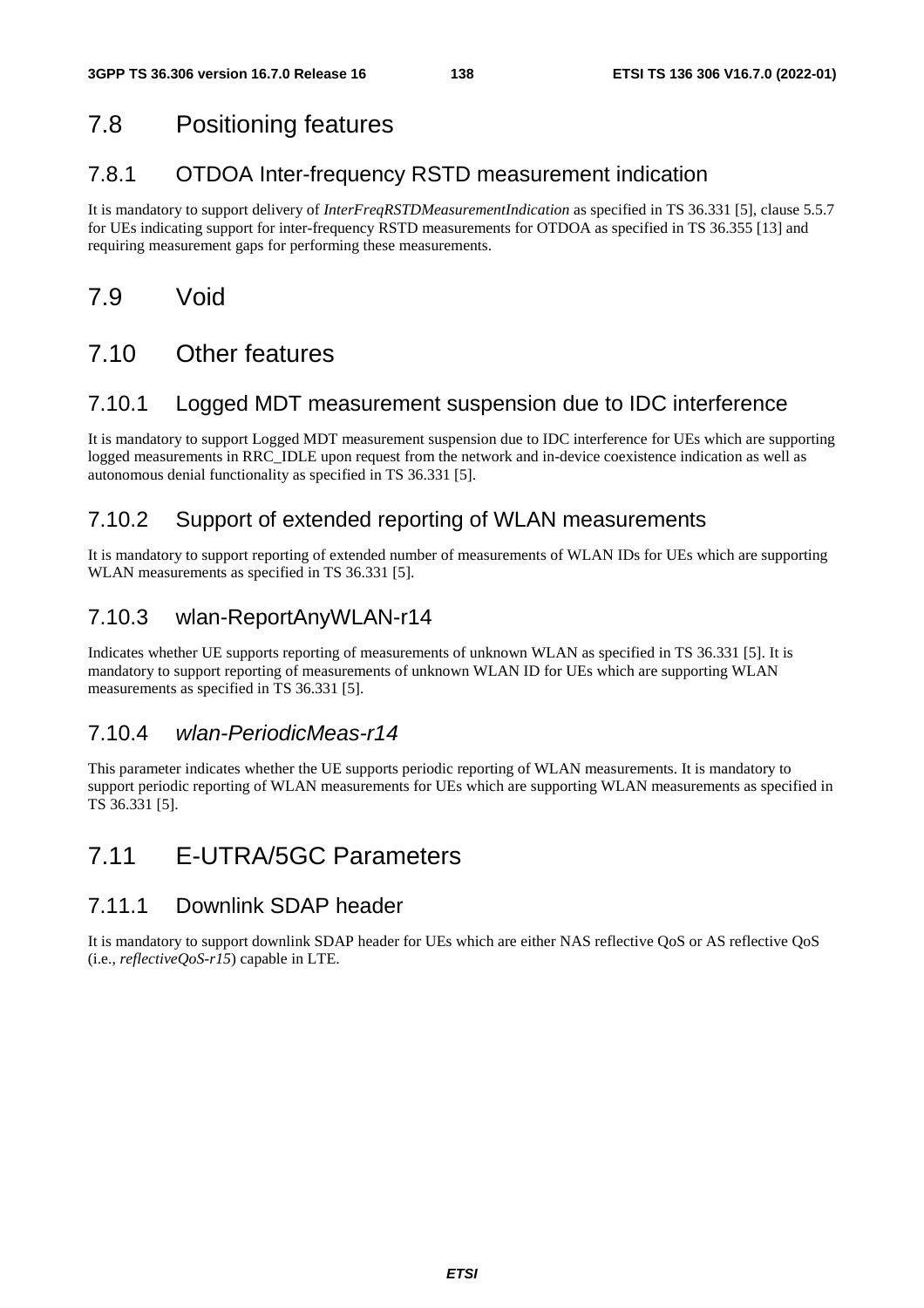# Annex A (informative): Guideline on maximum number of DL PDCP SDUs per TTI

In order to help the dimensioning of the UE design, values for the maximum number of DL PDCP SDUs per TTI from Table A-1 may be used. The values are applicable for a TTI length of 1 ms. For other TTI lengths, the table refers to maximum number of DL PDCP SDUs within a 1ms period.

NOTE: Due to the need for the network buffer data for efficient scheduling, values for Category 1, 1bis and 2 are same. It is not expected that category 1 or category 1bis UE has to sustain the same rate of PDCP SDUs per TTI as category 2 for prolonged period of time.

| UE Category / ue- | Maximum             |  |  |  |
|-------------------|---------------------|--|--|--|
| CategoryDL        | number of PDCP      |  |  |  |
|                   | <b>SDUs per TTI</b> |  |  |  |
| Category 1        | 10                  |  |  |  |
| Category 1bis     | $\overline{10}$     |  |  |  |
| Category 2        | 10                  |  |  |  |
| Category 3        | 20                  |  |  |  |
| Category 4 /      | 30                  |  |  |  |
| DL Category 4     |                     |  |  |  |
| Category 5        | 50                  |  |  |  |
| Category 6 /      | 50                  |  |  |  |
| DL Category 6     |                     |  |  |  |
| Category 7 /      | 50                  |  |  |  |
| DL Category 7     |                     |  |  |  |
| Category 9/       | 80                  |  |  |  |
| DL Category 9     |                     |  |  |  |
| Category 10 /     | 80                  |  |  |  |
| DL Category 10    |                     |  |  |  |
| Category 11 /     | 100                 |  |  |  |
| DL Category 11    |                     |  |  |  |
| Category 12 /     | 100                 |  |  |  |
| DL Category 12    |                     |  |  |  |
| DL Category 13    | 65                  |  |  |  |
| DL Category 15    | 130                 |  |  |  |
| DL Category 16    | 180                 |  |  |  |
| DL Category 18    | 200                 |  |  |  |
| DL Category 19    | 280                 |  |  |  |
| DL Category 20    | 360                 |  |  |  |
| DL Category 21    | 240                 |  |  |  |
| DL Category 22    | 430                 |  |  |  |
| DL Category 23    | 480                 |  |  |  |
| DL Category 24    | 510                 |  |  |  |
| DL Category 25    | 560                 |  |  |  |
| DL Category 26    | 600                 |  |  |  |

**Table A-1: Maximum values for DL PDCP SDUs per TTI**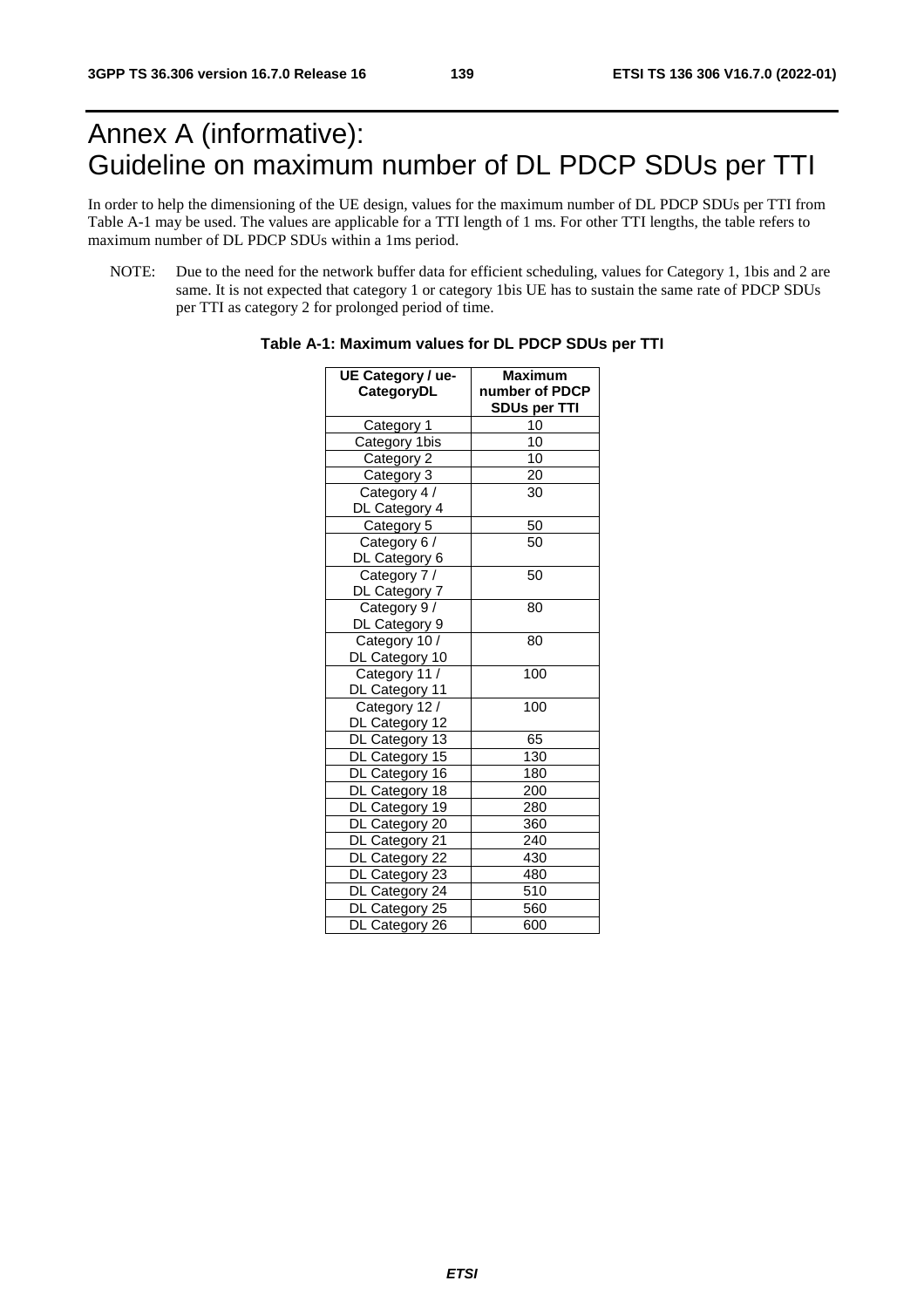# Annex B (informative): Change history

| <b>Change history</b> |              |                                    |              |                              |     |                                                                                                                             |                  |
|-----------------------|--------------|------------------------------------|--------------|------------------------------|-----|-----------------------------------------------------------------------------------------------------------------------------|------------------|
| <b>Date</b>           |              | TSG # TSG Doc.                     | <b>CR</b>    | <b>Rev</b>                   | Cat | Subject/Comment                                                                                                             | <b>New</b>       |
|                       |              |                                    |              |                              |     |                                                                                                                             | version          |
| 11/2007               |              | RP-38 RP-070916                    |              |                              |     | Presented for approval at TSG RAN-38                                                                                        | 1.0.0            |
| 12/2007               |              | 03/2008 RP-39 RP-080194            |              |                              |     | Approved at TSG RAN-38 and placed under change control                                                                      | 8.0.0            |
| 05/2008               |              | RP-40 RP-080409                    | 0001<br>0002 | $\mathbf{1}$<br>$\mathbf{1}$ |     | CR to 36.306 with Update to E-UTRA UE capabilities                                                                          | 8.1.0<br>8.2.0   |
|                       |              |                                    |              |                              |     | Update to E-UTRA UE capabilities: CR 0002r1 to 36.306 with status after<br>RAN2 #62                                         |                  |
| 03/2009               |              | RP-43 RP-090126                    | 0007         |                              |     | CR to remove the clauses on MBMS                                                                                            | 8.3.0            |
|                       |              | RP-43 RP-090126                    | 0008         |                              |     | Final values for L2 buffer sizes                                                                                            | 8.3.0            |
|                       |              | RP-43 RP-090126                    | 0009         |                              |     | Various Corrections                                                                                                         | 8.3.0            |
|                       |              | RP-43 RP-090126                    | 0010         |                              |     | CR to update uplink transmit diversity (UE transmit antenna selection)                                                      | 8.3.0            |
|                       |              | RP-43 RP-090126                    | 0011         |                              |     | Downlink PDCP SDU limitation                                                                                                | 8.3.0            |
|                       |              | RP-43 RP-090126                    | 0014         |                              |     | Thoughts on UE capability for RoHC                                                                                          | 8.3.0            |
|                       |              | RP-43 RP-090126                    | 0015         | $\mathbf{1}$                 |     | Capturing USIMless UE to stage 3                                                                                            | 8.3.0            |
| 06/2009               |              | RP-44 RP-090511                    | 0016         | $\overline{2}$               |     | Support of inter-RAT PS handover to GERAN Editor Note Removal                                                               | 8.4.0            |
|                       |              | RP-44 RP-090511                    | 0017         | $\mathbf{1}$                 |     | Clarification of Half Duplex in TDD                                                                                         | 8.4.0            |
|                       |              | RP-44 RP-090511                    | 0018         |                              |     | Correcting the maximum number of bits received during one TTI                                                               | 8.4.0            |
|                       |              | RP-44 RP-090511                    | 0019         |                              |     | Clarification of field names used in TS 36.331                                                                              | 8.4.0            |
|                       |              | RP-44 RP-090511                    | 0021         |                              |     | Clarification on disabling E-UTRA capabilities with a USIM                                                                  | 8.4.0            |
| 09/2009               |              | RP-45 RP-090906                    | 0023         |                              |     | Unit for "Total layer 2 buffer size"                                                                                        | 8.5.0            |
| 12/2009               | <b>RP-46</b> |                                    |              |                              |     | Upgrade to the Release 9 - no technical change                                                                              | 9.0.0            |
| 03/2010               |              | RP-47 RP-100308                    | 0024         | 1                            |     | CR to 36.306 on Optionality of Rel-9 UE features                                                                            | 9.1.0            |
|                       |              | RP-47 RP-100308                    | 0025         |                              |     | Introduction of power-limited device indication in UE capability.                                                           | 9.1.0            |
|                       |              | RP-47 RP-100308                    | 0026         |                              |     | UE capability for enhanced 1xRTT CS fallback                                                                                | 9.1.0            |
|                       |              | RP-47 RP-100285                    | 0028         | 1                            |     | Bounds to RoHC requirements for IMS capable UEs supporting voice                                                            | 9.1.0            |
|                       |              | RP-47 RP-100309                    | 0029         | $\mathbf{1}$                 |     | CR to 36.306 on Redirection enhancements to UTRAN                                                                           | 9.1.0            |
|                       |              | RP-47 RP-100188<br>RP-48 RP-100556 | 0030<br>0031 | $\mathbf{1}$<br>1            |     | Redirection enhancements to GERAN                                                                                           | 9.1.0<br>9.2.0   |
| 06/2010               |              | RP-48 RP-100531                    | 0033         |                              |     | Clarification regarding / alignment of REL-9 UE capabilities<br>Correction on the definition of ue-SpecificRefSigsSupported | 9.2.0            |
| 09/2010               |              | RP-49 RP-100853                    | 0035         |                              |     | Clarification of MBMS UE capability                                                                                         | 9.3.0            |
| 12/2010               |              | RP-50 RP-101268                    | 0037         |                              |     | Inclusion of new UE categories in Rel-10                                                                                    | 10.0.0           |
| 03/2011               |              | RP-51 RP-110290                    | 0038         |                              |     | Description of carrier aggregation and MIMO capabilities                                                                    | 10.1.0           |
|                       |              | RP-51 RP-110290                    | 0039         |                              |     | L2 buffer sizes for Rel-10 categories                                                                                       | 10.1.0           |
|                       |              | RP-51 RP-110280                    | 0041         |                              |     | CR to 36.306 adding UE capability indicator for dual Rx/Tx e1xCSFB                                                          | 10.1.0           |
|                       |              | RP-51 RP-110288                    | 0042         | 1                            |     | <b>UE UL&amp;DL MIMO Capabilities</b>                                                                                       | 10.1.0           |
|                       |              | RP-51 RP-110282                    | 0043         |                              |     | Counter proposal to R2-110795 on UE capabilities for MDT                                                                    | 10.1.0           |
| 06/2011               |              | RP-52 RP-110828                    | 0048         |                              |     | Clarification of optionality of UE features without capability                                                              | 10.2.0           |
|                       |              | RP-52 RP-110830                    | 0051         |                              |     | Options for CSFB to GSM                                                                                                     | 10.2.0           |
|                       |              | RP-52 RP-110840                    | 0056         | 1                            |     | CR to 36.306 on UE capabilities for Rel-10 LTE features                                                                     | 10.2.0           |
|                       |              | RP-52 RP-110701                    | 0058         | $\overline{\mathbf{c}}$      |     | CA and MIMO Capabilities in LTE Rel-10                                                                                      | 10.2.0           |
|                       |              | RP-52 RP-110839                    | 0062         |                              |     | Introduction of UE capability for enhanced redirection to UTRA TDD                                                          | 10.2.0           |
|                       |              | RP-52 RP-110834                    | 0063         | $\overline{2}$               |     | Clarification of "supportedMIMO-CapabilityDL"                                                                               | 10.2.0           |
|                       |              | RP-52 RP-110627                    | 0064         |                              |     | Correction of "total number of soft channel bits" for category 6 and 7                                                      | 10.2.0           |
| 09/2011               |              | RP-53 RP-111291                    | 0065         |                              |     | The SON feature in optional features without UE radio access capability                                                     | 10.3.0           |
|                       |              |                                    |              |                              |     | parameters                                                                                                                  |                  |
|                       |              | RP-53 RP-111283                    | 0067         | $\Box$                       |     | AdditionalSpectrumEmissions in CA                                                                                           | 10.3.0           |
|                       |              | RP-53 RP-111278                    | 0069         |                              |     | Correction to UE capability parameters for handover to CSG cell                                                             | 10.3.0           |
| 12/2011               |              | RP-54 RP-111716                    | 0070         | $\mathbf{1}$                 |     | Corrections to enhancedDualLayerTDD<br>Optionality of SR Masking                                                            | 10.4.0           |
|                       |              | RP-54 RP-111710<br>RP-54 RP-111709 | 0072<br>0074 | 1                            |     | Optionality of UE Rx-Tx time difference report                                                                              | 10.4.0<br>10.4.0 |
|                       |              | RP-54 RP-111714                    | 0077         |                              |     | Correction to the number of soft channel bits                                                                               | 10.4.0           |
| 03/2012               |              | RP-55 RP-120321                    | 0078         |                              |     | Clarification on physical layer parameter values requirement                                                                | 10.5.0           |
|                       |              | RP-55 RP-120326                    | 0080         | 1                            |     | Clarification on number of PDCP SDUs for categories 6-7 UEs                                                                 | 10.5.0           |
|                       |              | RP-55 RP-120326                    | 0082         |                              |     | UE processing requirement in the presence of MCH transmission                                                               | 10.5.0           |
| 06/2012               |              | RP-56 RP-120813                    | 0090         |                              |     | Korean Public Alert System (KPAS) in relation to CMAS                                                                       | 10.6.0           |
|                       |              | RP-56 RP-120813                    | 0093         |                              |     | EU-Alert in relation to CMAS                                                                                                | 11.0.0           |
| 09/2012               |              | RP-57 RP-121359                    | 0100         |                              |     | Voice support Capabilities                                                                                                  | 11.1.0           |
|                       |              | RP-57 RP-121375                    | 0103         |                              |     | Introducing MBMS enhancements                                                                                               | 11.1.0           |
|                       |              | RP-57 RP-121395                    | 0105         |                              |     | Clarification on spatial multiplexing requirement in                                                                        | 11.1.0           |
|                       |              |                                    |              |                              |     | supportedBandCombination                                                                                                    |                  |
| 12/2012               |              | RP-58 RP-121936                    | 0120         |                              |     | Power Management Indicator in PHR                                                                                           | 11.2.0           |
|                       |              | RP-58 RP-121936                    | 0124         | 1                            |     | Clarification on UL CA in supportedBandCombination                                                                          | 11.2.0           |
|                       |              | RP-58 RP-122002                    | 0125         | $\overline{2}$               |     | Introduction of Rel-11 UE features                                                                                          | 11.2.0           |
|                       |              | RP-58 RP-121960                    | 0132         |                              |     | Broadcast of Time Info by Using a New SIB                                                                                   | 11.2.0           |
| 03/2013               |              | RP-59 RP-130243                    | 0133         | 2                            |     | DL COMP capability related correction                                                                                       | 11.3.0           |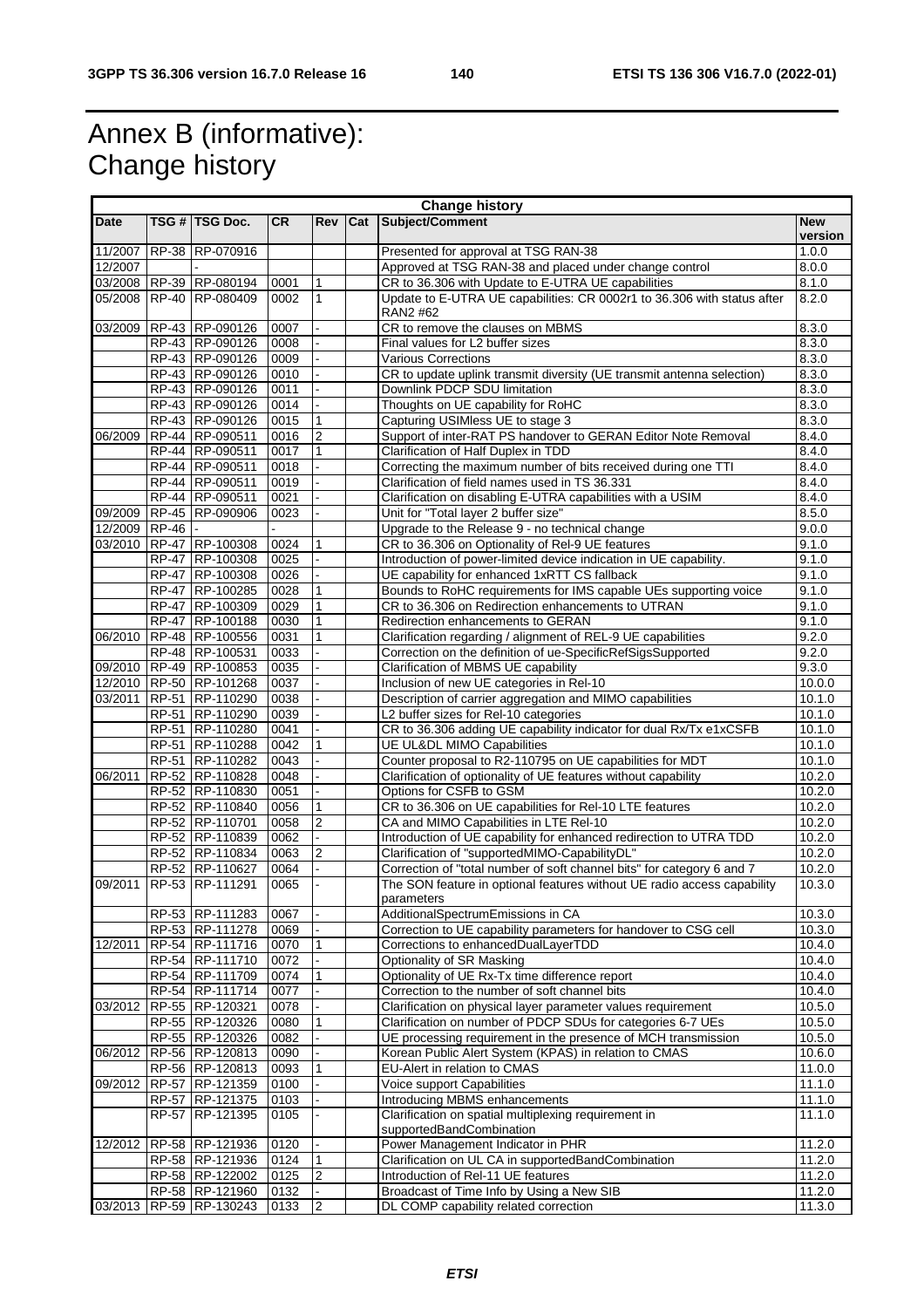|         |       | RP-59 RP-130233                    | 0135         |                | MIMO capability related correction                                                                             | 11.3.0           |
|---------|-------|------------------------------------|--------------|----------------|----------------------------------------------------------------------------------------------------------------|------------------|
|         |       | RP-59 RP-130241                    | 0137         |                | Correction to supported DL MIMO capability for TM10                                                            | 11.3.0           |
|         |       | RP-59 RP-130240                    | 0138         |                | Optional support of RLF report for inter-RAT MRO                                                               | 11.3.0           |
|         |       | RP-59 RP-130248                    | 0140         |                | Corrections to UE capabiliy naming and definition                                                              | 11.3.0           |
|         |       | RP-59 RP-130233                    | 0142         |                | Clarification on cross carrier scheduling capability                                                           | 11.3.0           |
|         |       | RP-59 RP-130226                    | 0146         |                | Introduction of PDSCH TM5 capabilities for FDD and TDD                                                         | 11.3.0           |
| 09/2013 |       | RP-61 RP-131315                    | 0151         |                | Remove TBD in max MCH TB size table                                                                            | 11.4.0           |
|         | RP-61 | RP-131314                          | 0157         |                | Clarification of InterFreqRSTDMeasurementIndication procedure support                                          | 11.4.0           |
| 12/2013 |       | RP-62 RP-131986                    | 0160         |                | Introduction of capability bit for UTRA MFBI                                                                   | 11.5.0           |
|         |       | RP-62 RP-132003                    | 0161         |                | Capturing mandatory/optional agreements on Rel-11 UE features                                                  | 11.5.0           |
|         |       | RP-62 RP-131991                    | 0163         |                | Clarification on eRedirection to UMTS TDD with multiple UMTS TDD                                               | 11.5.0           |
|         |       |                                    |              |                | frequencies                                                                                                    |                  |
|         |       | RP-62 RP-131984                    | 0165         |                | Addition of inter-frequency RSTD measurement capability indicator for                                          | 11.5.0           |
|         |       |                                    |              |                | <b>OTDOA</b>                                                                                                   |                  |
|         |       | RP-62 RP-131789                    | 0166         |                | MBMS reception on any configured or configurable SCell                                                         | 11.5.0           |
|         |       | RP-62 RP-131993                    | 0167         |                | Enabling SRVCC from GERAN without forwarding UE-EUTRA-Capability                                               | 11.5.0           |
| 03/2014 |       | RP-63 RP-140364                    | 0168         | $\mathbf{1}$   | New UE categories for DL 450Mbps class                                                                         | 11.6.0           |
|         |       | RP-63 RP-140349                    | 0170         |                | SS and common channel interference handling                                                                    | 11.6.0           |
|         |       | RP-63 RP-140354                    | 0176         |                | IoT indication for inter-band TDD CA with different UL/DL configuration                                        | 11.6.0           |
|         |       | RP-63 RP-140353                    | 0173         | 1              | Corrections to UE capability and feature descriptions                                                          | 12.0.0           |
| 06/2014 |       | RP-64 RP-140887                    | 0181         |                | Support of the enhancement for TTI bundling for FDD                                                            | 12.1.0           |
|         |       | RP-64 RP-140888                    | 0185         | $\mathsf 3$    | Alternative 1: Introduction of FDD/TDD CA full duplex support to 36.306                                        | 12.1.0           |
|         |       | RP-64 RP-140892                    | 0190         |                | Extended RLC LI field                                                                                          | 12.1.0           |
|         |       | RP-64 RP-140873                    | 0194         | 1              | Network-requested CA Band Combination Capability Signalling                                                    | 12.1.0           |
|         |       | RP-64 RP-140892                    | 0196         | $\mathbf{1}$   | Introduction of RRC Connection Establishment failure temporary Qoffset                                         | 12.1.0           |
|         |       |                                    |              |                | handling                                                                                                       |                  |
|         |       | RP-64 RP-141028                    | 0198         | 3              | eMBMS reception on SCell and Non-Serving Cell                                                                  | 12.1.0           |
| 09/2014 |       | RP-65 RP-141498                    | 0218         | $\mathbf{1}$   | The PDCP SDU number limitation for Category 9-10 UE                                                            | 12.2.0           |
|         |       | RP-65 RP-141505                    | 0215         |                | UE capabilities for Hetnet mobility in TS 36.306                                                               | 12.2.0           |
|         |       | RP-65 RP-141499                    | 0212         |                | Introduction of UE eIMTA capabilities                                                                          | 12.2.0           |
|         |       | RP-65 RP-141493                    | 0205         |                | Corrections to UE capabilities and features                                                                    | 12.2.0           |
|         |       | RP-65 RP-141507                    | 0209         | $\overline{2}$ | Introduction of MBSFN MDT capability                                                                           | 12.2.0           |
|         |       | RP-65 RP-141506                    | 0207         |                | Introduction of Category 0 for low complexity UEs                                                              | 12.2.0           |
| 12.2014 |       | RP-66 RP-142129<br>RP-66 RP-142125 | 0225<br>0228 |                | Clarification on DL parallel reception of category 0 UEs<br>Optional features for Hetnet mobility in TS 36.306 | 12.3.0<br>12.3.0 |
|         |       | RP-66 RP-142123                    | 0230         |                | Corrections to eIMTA capabilities                                                                              | 12.3.0           |
|         |       | RP-66 RP-142140                    | 0243         |                | Introduction of extended RSRQ value range and new RSRQ definition                                              | 12.3.0           |
|         |       | RP-66 RP-142132                    | 0232         |                | Support of Discovery Signals in TS 36.306                                                                      | 12.3.0           |
|         |       | RP-66 RP-142140                    | 0247         |                | Prohibit timer for SR                                                                                          | 12.3.0           |
|         |       | RP-66 RP-142128                    | 0241         | $\mathbf{1}$   | UE capability for IncMon                                                                                       | 12.3.0           |
|         |       | RP-66 RP-142115                    | 0227         | 1              | Introduction of capability for serving cell interruptions                                                      | 12.3.0           |
|         |       | RP-66 RP-142134                    | 0239         |                | Introduction of missing Rel-12 UE capabilities                                                                 | 12.3.0           |
|         |       | RP-66 RP-142130                    | 0245         | 1              | Optionality support of UE mandatory features for Category 0 UEs                                                | 12.3.0           |
|         |       | RP-66 RP-142135                    | 0238         | 1              | Introduction of Dual Connectivity                                                                              | 12.3.0           |
|         |       | RP-66 RP-142139                    | 0237         | $\mathbf 2$    | <b>NAICS Capability</b>                                                                                        | 12.3.0           |
|         |       | RP-66 RP-142124                    | 0229         | $\overline{2}$ | Mandatory support of TTI bundling without resource allocation restriction                                      | 12.3.0           |
|         |       |                                    |              |                | for LTE coverage enhancements for Rel-12                                                                       |                  |
|         |       | RP-66 RP-141981                    | 0248         |                | UE capability signaling for WLAN/3GPP radio interworking                                                       | 12.3.0           |
|         |       | RP-66 RP-142232                    | 0233         | 2              | Support of 256QAM in TS 36.306                                                                                 | 12.3.0           |
| 03/2015 |       | RP-67 RP-150378                    | 0265         |                | UE capability for modified MPR behavior                                                                        | 12.4.0           |
|         |       | RP-67 RP-150373                    | 0257         |                | Correction to UE capabilities for Low Complexity UEs                                                           | 12.4.0           |
|         |       | RP-67 RP-150373                    | 0259         |                | Clarification of TDD DC capability                                                                             | 12.4.0           |
|         |       | RP-67 RP-150373                    | 0258         |                | Extended number of measurement identities capability                                                           | 12.4.0           |
|         |       | RP-67 RP-150373                    | 0253         |                | Introduction of total L2 buffer sizes for UEs supporting split bearers                                         | 12.4.0           |
|         |       |                                    |              |                | NOTE: Modifications on L2 buffer sizes with support for split bearers for                                      |                  |
|         |       |                                    |              |                | Cat 13-15 in Table 4.1-3 were moved to Table 4.1A-3 due to the clash with                                      |                  |
|         |       |                                    |              |                | CR0261R1.                                                                                                      |                  |
|         |       | RP-67 RP-150374                    | 0267         |                | Introduction of ProSe                                                                                          | 12.4.0           |
|         |       | RP-67 RP-150376                    | 0266         | 1              | Change related to configuration of the priority for frequency bands in mFBI                                    | 12.4.0           |
|         |       | RP-67 RP-150379                    | 0261         |                | Introduction of UL64QAM based on split of DL and UL categories                                                 | 12.4.0           |
| 06/2015 |       | RP-68 RP-150921                    | 0269         |                | Dual Connectivity L2 buffer size for category combinations with UL64QAM                                        | 12.5.0           |
|         |       | RP-68 RP-150917                    | 0272         |                | Corrections on MIMO capabilities                                                                               | 12.5.0           |
|         |       | RP-68 RP-150923<br>RP-68 RP-150917 | 0277<br>0276 |                | Clarification on UL 64QAM capability<br>UE support of CA fallback configurations                               | 12.5.0<br>12.5.0 |
|         |       | RP-68 RP-150921                    | 0283         | $\mathbf{1}$   | Corrections on requirements of sidelink reception in TS 36.306                                                 | 12.5.0           |
|         |       | RP-68 RP-150951                    | 0280         |                | Introduction of new DL UE categories 15&16                                                                     | 12.5.0           |
| 09/2015 |       | RP-69 RP-151438                    | 0287         |                | Remove support of additionalSpectrumEmissionPCell                                                              | 12.6.0           |
|         |       | RP-69 RP-151442                    | 0288         |                | Capturing PCell support for FDD-TDD CA                                                                         | 12.6.0           |
|         | RP-69 | RP-151442                          | 0292         |                | Clarification of the maximum number of bits of a single DL-SCH transport                                       | 12.6.0           |
|         |       |                                    |              |                | block for DL Category 16                                                                                       |                  |
|         |       | RP-69 RP-151442                    | 0293         |                | Capturing mandatory/optional features of Rel-12 UEs                                                            | 12.6.0           |
|         |       | RP-69 RP-151439                    | 0298         |                | CR for IDC signalling enhancement for UL CA                                                                    | 12.6.0           |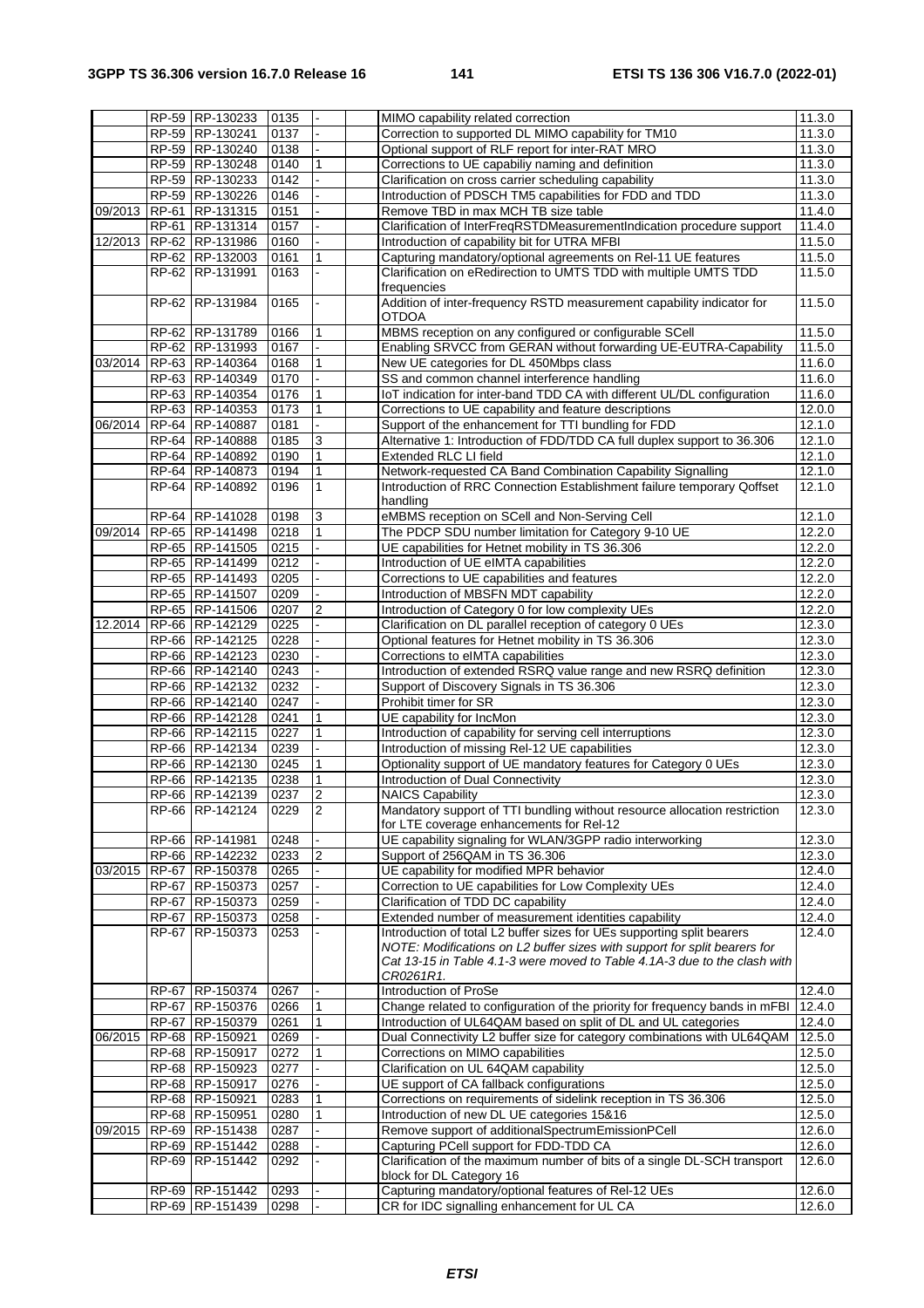|         |              | RP-69 RP-151441                    | 0289 | $\mathbf{1}$   | Corrections on UE sidelink capabilities in TS 36.306                       | 12.6.0              |
|---------|--------------|------------------------------------|------|----------------|----------------------------------------------------------------------------|---------------------|
|         |              | RP-69 RP-151467                    | 0290 | $\overline{2}$ | Additional MIMO/CSI capability for intra-band contiguous CA                | 12.6.0              |
|         |              |                                    |      |                |                                                                            |                     |
|         |              | RP-69 RP-151597                    | 0296 | 3              | Capability for 4-layer MIMO with TM3 and TM4                               | 12.6.0              |
| 12/2015 |              | RP-70 RP-152053                    | 0309 |                | Definitions of sidelink terminologies in TS 36.306                         | 12.7.0              |
|         |              | RP-70 RP-152055                    | 0310 |                | Correction on categories in supportedBandCombination                       | 12.7.0              |
|         |              | RP-70 RP-152048                    | 0303 | 1              | Clarification on support of extended wait time                             | 12.7.0              |
|         |              | RP-70 RP-152053                    | 0312 | $\mathbf{1}$   | Clarification on tdd-FDD-CA-PCellDuplex                                    | 12.7.0              |
|         |              | RP-70 RP-152049                    | 0299 | $\overline{2}$ | Alternative new maximum transport block sizes for DL 64QAM and             | 12.7.0              |
|         |              |                                    |      |                | 256QAM in TM9/10                                                           |                     |
|         |              |                                    |      |                |                                                                            |                     |
|         |              | RP-70 RP-152048                    | 0318 |                | Enabling multiple NS and P-Max operation per cell                          | $\overline{12.7.0}$ |
|         |              | RP-70 RP-152055                    | 0315 | $\mathbf{1}$   | Correction on capability rsrq-OnAllSymbols                                 | 12.7.0              |
|         |              | RP-70 RP-152053                    | 0313 | 1              | Clarification on Pcell support                                             | 12.7.0              |
| 12/2015 |              | RP-70 RP-152074                    | 0301 |                | Introduction of DC enhancement                                             | 13.0.0              |
|         |              | RP-70 RP-152078                    | 0319 |                | Introduction of Licensed-Assisted Access using LTE                         | 13.0.0              |
|         |              | RP-70 RP-152075                    | 0308 |                | Introduction of RS-SINR measurements                                       | 13.0.0              |
|         |              | RP-70 RP-152080                    | 0304 | 1              | Introduction of SC-PTM                                                     | 13.0.0              |
|         |              |                                    |      |                |                                                                            |                     |
|         |              | RP-70 RP-152066                    | 0314 |                | Introduction of Application specific Congestion control for Data           | 13.0.0              |
|         |              |                                    |      |                | Communication in LTE                                                       |                     |
|         |              | RP-70 RP-152084                    | 0311 | 1              | White-list of cells for EUTRA measurement reporting                        | 13.0.0              |
|         |              | RP-70 RP-152071                    | 0305 | 2              | Introduction of CA enhancement                                             | 13.0.0              |
|         |              | RP-70 RP-152076                    | 0322 |                | Introducing extended DRX                                                   | 13.0.0              |
| 03/2016 |              | RP-71 RP-160470                    | 0323 | $\mathbf{1}$   | Capture the UE capability for the extension of the MeasObjectId to 64      | 13.1.0              |
|         |              | RP-71 RP-160470                    | 0330 |                | Miscellaneous corrections to TS 36.306                                     | 13.1.0              |
|         | <b>RP-71</b> | RP-160460                          | 0333 | 1              | MDT enhancements support                                                   | 13.1.0              |
|         |              |                                    |      |                |                                                                            |                     |
|         |              | RP-71 RP-160460                    | 0334 | $\mathbf{1}$   | The introduction of UE capability concerning extended E-UTRA frequency     | 13.1.0              |
|         |              |                                    |      |                | priorities                                                                 |                     |
|         | <b>RP-71</b> | RP-160459                          | 0335 | $\mathsf 3$    | Introduction of LWIP UE capabilities                                       | 13.1.0              |
|         |              | RP-71 RP-160457                    | 0337 | $\overline{c}$ | Introducing LWA and RCLWI UE capabilities                                  | 13.1.0              |
|         | RP-71        | RP-160460                          | 0338 | 1              | Leftover UE capabilities for LAA                                           | 13.1.0              |
|         | <b>RP-71</b> | RP-160470                          | 0339 | 1              | Minor corrections for CA enhancements                                      | 13.1.0              |
|         |              | RP-71 RP-160462                    | 0341 | $\mathbf{1}$   | Reference errors for inter-RAT capabilities                                | 13.1.0              |
|         | RP-71        | RP-160453                          | 0342 | 1              | UE capabilities for LC and CE                                              | 13.1.0              |
|         |              |                                    |      |                |                                                                            |                     |
|         |              | RP-71 RP-160454                    | 0343 | $\overline{2}$ | Introduction of eD2D Capability                                            | 13.1.0              |
|         | <b>RP-71</b> | RP-160464                          | 0344 | $\overline{2}$ | Modification of network requested CA band combination retrieval for intra- | 13.1.0              |
|         |              |                                    |      |                | band non-contiguous CA                                                     |                     |
|         | RP-71        | RP-160467                          | 0346 | 1              | Correction on capability phy-TDD-ReConfig-FDD(TDD)-Pcell                   | 13.1.0              |
|         |              | RP-71 RP-160470                    | 0347 | 1              | ANR in case of MFBI                                                        | 13.1.0              |
|         |              | RP-71 RP-160455                    | 0348 |                | 36.306 CR on TM10 CRS-IM UE capability report signalling introduction      | 13.1.0              |
|         |              | RP-71 RP-160470                    | 0349 |                | Introduction of capability on PDSCH collision handling                     | 13.1.0              |
|         |              |                                    |      |                |                                                                            |                     |
|         | <b>RP-71</b> | RP-160470                          | 0350 | 1              | Corrections on SC-PTM                                                      | 13.1.0              |
|         | RP-71        | RP-160470                          | 0351 |                | SC-PTM reception on non-Pcell                                              | 13.1.0              |
|         |              | RP-71 RP-160460                    | 0352 | 1              | Additional Layer 1 capabilities for Rel-13 CA enhancements                 | 13.1.0              |
| 06/2016 |              | RP-72 RP-161080                    | 1321 |                | Correction to WLAN measurement support for LWIP                            | 13.2.0              |
|         |              | RP-72 RP-161080                    | 1322 |                | Introducing EBF/FD-MIMO capabilities                                       | 13.2.0              |
|         |              | RP-72 RP-161080                    | 1315 |                | Clarifications on LWA capability                                           | 13.2.0              |
|         |              | RP-72 RP-161080                    | 1326 |                | MBMS reception via MBSFN or SC-PTM                                         | 13.2.0              |
|         |              |                                    |      |                |                                                                            |                     |
|         |              | RP-72 RP-161080                    | 1329 |                | Corrections on capability linking for measurement object extension         | 13.2.0              |
|         |              | RP-72 RP-161080                    | 1327 | $\overline{2}$ | Capturing a new capability signalling format for Rel-13 CA enhancements    | 13.2.0              |
|         |              | RP-72 RP-161080                    | 1330 |                | Correction on the value of maxmum channel bandwidth                        | 13.2.0              |
|         |              | RP-72 RP-161080                    | 1334 | $\sqrt{2}$     | UE capabilities for eMTC                                                   | 13.2.0              |
|         |              | RP-72 RP-161080                    | 1333 | $\mathbf{1}$   | UE Power Class in UE capability signaling                                  | 13.2.0              |
|         |              | RP-72 RP-161080                    | 1314 | 2              | Miscellaneous corrections to TS 36.306                                     | 13.2.0              |
|         |              | RP-72 RP-161080                    | 1323 | 1              | Clarification on eD2D capability                                           | 13.2.0              |
|         |              | RP-72 RP-161076                    | 1317 |                | Clarification on maximum number of DL-SCH transport block bits for DL      | 13.2.0              |
|         |              |                                    |      |                | Category 15 and 16                                                         |                     |
|         |              | RP-72 RP-161076                    | 1318 |                | UE capability of an additional Rx and Tx requirement for a CA band         | 13.2.0              |
|         |              |                                    |      |                |                                                                            |                     |
|         |              |                                    |      |                | combination                                                                |                     |
|         |              | RP-72 RP-161081                    | 1328 | $\overline{2}$ | Introduction of NB-IoT UE capabilities                                     | 13.2.0              |
|         |              | RP-72 RP-161076                    | 1320 | $\overline{2}$ | Definition of a fallback band combination                                  | 13.2.0              |
| 09/2016 |              | RP-73 RP-161761                    | 1338 | 1              | Support of CAT 9/10 and CAT 13                                             | 13.3.0              |
|         |              | RP-73 RP-161760                    | 1346 | $\sqrt{2}$     | Introduction of 1.2Gbps and 1.6Gbps UE categories in Rel-13                | 13.3.0              |
|         |              | RP-73 RP-161826                    | 1347 | $\overline{2}$ | Continuous uplink transmission in eMTC                                     | 13.3.0              |
|         |              | RP-73 RP-161751                    | 1350 |                | Indication of the maxLayersMIMO                                            | 13.3.0              |
|         |              |                                    |      |                |                                                                            |                     |
|         |              | RP-73 RP-161759                    | 1352 | 1              | Supporting new UE Rx - Tx time difference mapping table                    | 13.3.0              |
|         |              | RP-73 RP-161761                    | 1353 |                | Introducing UE capability of Rel 13 CCH IM                                 | 13.3.0              |
|         |              | RP-73 RP-161761                    | 1354 |                | Introducing UE capability of CRS-IM for TM 1-9                             | 13.3.0              |
| 09/2016 |              | RP-73 RP-161745                    | 1348 |                | Introduction of enhanced LAA for LTE                                       | 14.0.0              |
|         |              | 12/2016 RP-74 RP-162327            | 1361 | $\mathbf{1}$   | Capability for LWIP aggregation                                            | 14.1.0              |
|         |              | RP-74 RP-162327                    | 1364 | 1              | Miscellaneous corrections to TS 36.306                                     | 14.1.0              |
|         |              | RP-74 RP-162318                    | 1367 |                | Clarification on UE power class 2 indication                               | 14.1.0              |
|         |              |                                    |      |                |                                                                            |                     |
|         |              | RP-74 RP-162317<br>RP-74 RP-162321 | 1369 | $\mathbf{1}$   | Correction on simultaneous transmission of PUCCH and PUSCH for B5C         | 14.1.0              |
|         |              |                                    | 1370 | $\mathbf{1}$   | Correction on simultaneous transmission of PUCCH and PUSCH for eLAA        | 14.1.0              |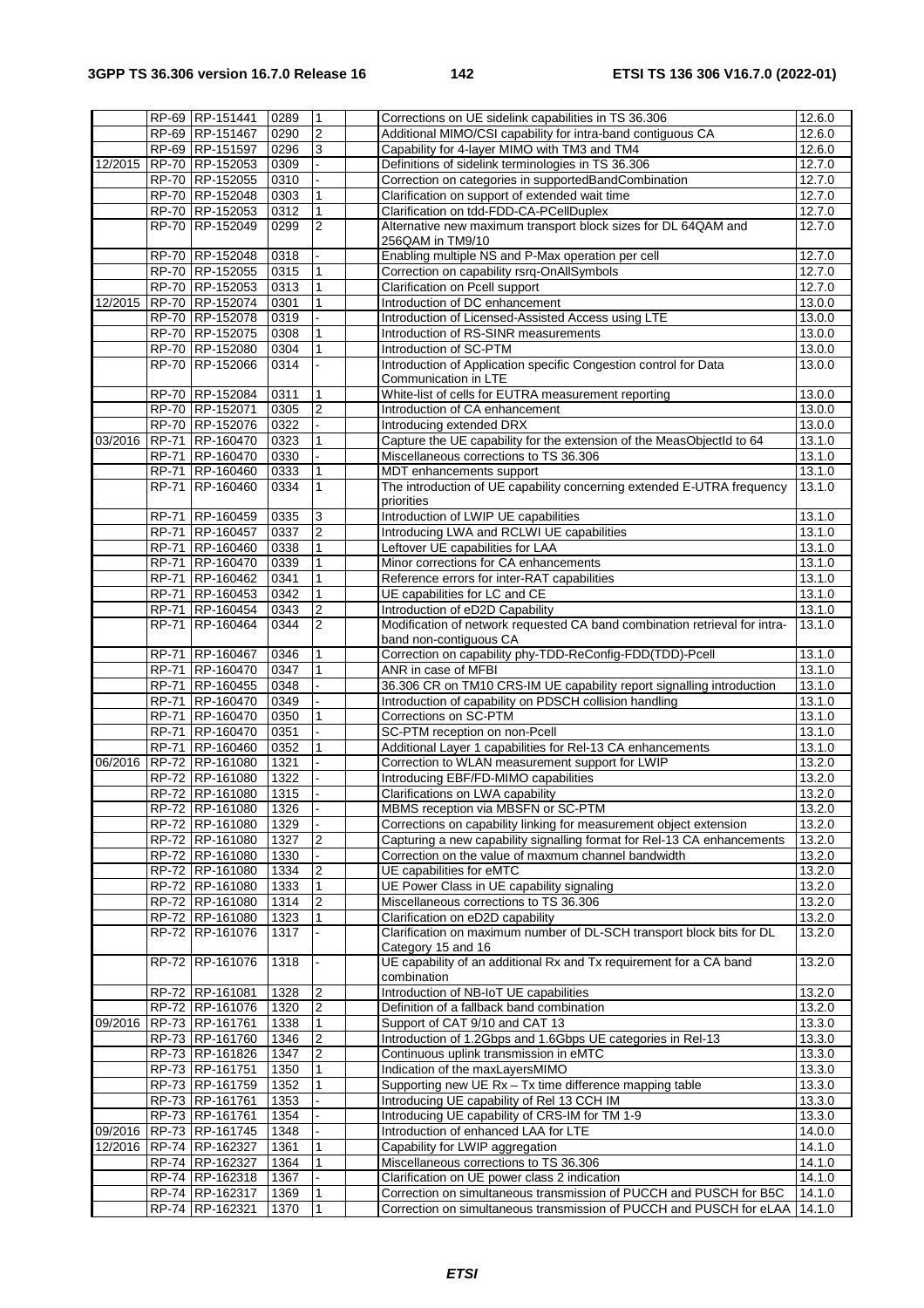|         |              | RP-74 RP-162327         | 1371 |                  |                       | <b>Extension of PollByte</b>                                                   | 14.1.0 |
|---------|--------------|-------------------------|------|------------------|-----------------------|--------------------------------------------------------------------------------|--------|
|         |              | RP-74 RP-162317         | 1373 | $\overline{a}$   |                       | Definition of cch-InterfMitigation-MaxNumCCs                                   | 14.1.0 |
|         |              | RP-74 RP-162310         | 1377 | $\Box$           |                       | Clarification on UE category requirement                                       | 14.1.0 |
|         |              | RP-74 RP-162329         | 1383 | $\mathbf{1}$     |                       | UE capabilities for Latency Reduction                                          | 14.1.0 |
|         |              | RP-74 RP-162314         | 1393 |                  |                       | Correction on channel bandwidth definition for NB-IoT                          | 14.1.0 |
|         |              | RP-74 RP-162321         | 1397 |                  |                       | Introduction of capabilities for eLAA                                          | 14.1.0 |
|         |              | RP-74 RP-162555         | 1399 | 1                |                       | Introduction of new UL UE category 15 for 225Mbps                              | 14.1.0 |
| 03/2017 |              | RP-75 RP-170630         | 1382 | $\boldsymbol{2}$ | B                     | Introduction of mobility enhancement UE capabilities                           | 14.2.0 |
|         |              | RP-75 RP-170639         | 1402 | $\mathbf{1}$     | $\overline{A}$        | Introduction of 1Rx UE category                                                | 14.2.0 |
|         |              | RP-75 RP-170628         | 1403 | $\mathbf{1}$     | $\,$ B                | Capability for extended reporting of WLAN measurements                         | 14.2.0 |
|         |              | RP-75 RP-170668         | 1404 |                  | $\overline{B}$        | Introduction of a new special subframe configuration                           | 14.2.0 |
|         |              | RP-75 RP-170637         | 1406 | $\overline{2}$   | $\sf B$               | Introduction of UE capabilities for NB-IoT enhancements                        | 14.2.0 |
|         |              | RP-75 RP-170636         | 1407 | $\overline{2}$   | B                     | Introduction of UE capabilities for feMTC enhancements                         | 14.2.0 |
|         |              | RP-75 RP-170657         | 1410 |                  | A                     | Support of multiple DRBs for S1-U data transfer                                | 14.2.0 |
|         |              | RP-75 RP-170642         | 1416 | 1                | $\overline{B}$        | Introduction of data inactivity timer                                          | 14.2.0 |
|         |              | RP-75 RP-170652         | 1419 | $\mathbf{1}$     | A                     | IOT indication for unicast MPDCCH/PDSCH/PUSCH frequency hopping                | 14.2.0 |
|         |              | RP-75 RP-170638         | 1423 | $\mathbf{1}$     | $\overline{B}$        | Introduction of Voice and Video enhancements for LTE                           | 14.2.0 |
|         |              | RP-75 RP-170646         | 1424 | $\mathbf{1}$     | $\overline{B}$        | Introduction of SRS switching capability                                       | 14.2.0 |
|         |              | RP-75 RP-170628         | 1425 | 1                | $\sf B$               | Introduction of Enhanced LTE-WLAN Aggregation (eLWA)                           | 14.2.0 |
|         |              | RP-75 RP-170632         | 1426 | $\overline{2}$   | $\,$ B                | Introduction of new UL UE categories for UL 256QAM support                     | 14.2.0 |
|         |              | RP-75 RP-170634         | 1429 | $\overline{2}$   | $\overline{B}$        | CR for introduction of measurement gap enhancement                             | 14.2.0 |
|         |              | RP-75 RP-170642         | 1430 | $\mathbf{1}$     | $\overline{\text{c}}$ | Functional modification of retrieving different UE capabilities for a fallback | 14.2.0 |
|         |              |                         |      |                  |                       | band combination                                                               |        |
|         |              | RP-75 RP-170636         | 1431 |                  | B                     | FeMTC UE CE mode and maximum PDSCH/PUSCH BW preference                         | 14.2.0 |
|         |              |                         |      |                  |                       | indication                                                                     |        |
|         |              | RP-75 RP-170806         | 1434 | 1                | Α                     | Feature optionality for Cat.1bis UE                                            | 14.2.0 |
| 06/2017 |              | RP-76 RP-171231         | 1437 | $\mathbf{1}$     | F                     | Correction on UE capabilities for eLAA                                         | 14.3.0 |
|         |              | RP-76 RP-171225         | 1438 | $\boldsymbol{2}$ | $\sf B$               | Introduction of new Transport Block Size for DL 256QAM                         | 14.3.0 |
|         |              | RP-76 RP-171236         | 1439 | 4                | F                     | UE capabilities for eLWA                                                       | 14.3.0 |
|         |              | RP-76 RP-171248         | 1442 | $\overline{2}$   | Α                     | Entry-Level UE Support UL 64QAM                                                | 14.3.0 |
|         |              | RP-76 RP-171224         | 1443 | $\overline{c}$   | F                     | Miscellaneous corrections to TS 36.306                                         | 14.3.0 |
|         |              | RP-76 RP-171222         | 1445 | 1                | F                     | CR for introduction of non-uniform gap in measurement gap enhancement          | 14.3.0 |
|         |              | RP-76 RP-171247         | 1446 | 1                | $\sf B$               | Introduction of a new UL UE category for 300Mbps with 64QAM                    | 14.3.0 |
|         |              | RP-76 RP-171223         | 1448 | $\overline{2}$   | F                     | Corrections to capabilities for feMTC                                          | 14.3.0 |
|         |              | RP-76 RP-171223         | 1452 | $\mathbf{1}$     | С                     | CE mode configuration/deconfiguration without handover                         | 14.3.0 |
|         |              | RP-76 RP-171241         | 1458 | $\mathbf{1}$     | Α                     | Optional feature without UE capability bit for VoLTE                           | 14.3.0 |
|         |              | RP-76 RP-171243         | 1461 | $\boldsymbol{2}$ | Α                     | LAA/WiFi sharing indication                                                    | 14.3.0 |
|         |              | RP-76 RP-171225         | 1462 | $\mathbf{1}$     | F                     | Update of ROHC profile referenc                                                | 14.3.0 |
|         |              | RP-76 RP-171225         | 1463 |                  | $\overline{B}$        | UE Capabilitites to enable Uplink-Only RoHC operations                         | 14.3.0 |
|         |              | RP-76 RP-171224         | 1464 |                  | F                     | Corrections to capabilities for NB-IoT                                         | 14.3.0 |
|         |              | RP-76 RP-171234         | 1465 |                  | F                     | UL 256QAM capability clarification                                             | 14.3.0 |
|         |              | RP-76 RP-171221         | 1470 |                  | $\sf B$               | Introduction of FeMBMS to 36.306                                               | 14.3.0 |
|         |              | RP-76 RP-171223         | 1475 |                  | F                     | Correction on the description of ce-srsEnhancement for FeMTC                   | 14.3.0 |
|         |              | RP-76 RP-171223         | 1476 |                  | $\overline{F}$        | Minor correction on TS 36.306 for FeMTC                                        | 14.3.0 |
|         |              | RP-76 RP-171407         | 1478 | $\overline{2}$   | $\overline{B}$        | Introduction of UE capability for V2X in 36.306                                | 14.3.0 |
|         |              | RP-76 RP-171223         | 1479 | $\overline{2}$   | B                     | Introduction of enhanced RLM measurement capabilities                          | 14.3.0 |
|         |              | RP-76 RP-171229         | 1480 |                  | $\overline{B}$        | Introduction of UE capabilities for high speed                                 | 14.3.0 |
|         |              | RP-76 RP-171223         | 1483 |                  | F                     | Correction to ceMeasurements-r14 measurement capability                        | 14.3.0 |
|         |              | RP-76 RP-171224         | 1484 |                  | B                     | Introduction of RRC connection re-establishment for NB-IoT control plane       | 14.3.0 |
| 09/2017 |              | RP-77 RP-171919         | 1486 |                  | Α                     | RoHC profile support for CloT-only NB-IoT UE                                   | 14.4.0 |
|         | <b>RP-77</b> | RP-171914               | 1494 | $\mathbf{1}$     | F                     | Correction on UE category combination                                          | 14.4.0 |
|         |              | RP-77 RP-171918         | 1498 | $\overline{2}$   | А                     | Clarification on MBMS reception with 256QAM                                    | 14.4.0 |
|         |              | RP-77 RP-171913         | 1499 |                  | F                     | Cat-M1 indication by Cat-M2 UE                                                 | 14.4.0 |
|         |              | RP-77 RP-171913         | 1500 |                  | F                     | Corrections on TS 36.306 for Rel-14 MTC                                        | 14.4.0 |
|         |              | RP-77 RP-171914         | 1501 | $\overline{2}$   | F                     | Clarification on NCSG UE capability                                            | 14.4.0 |
|         |              | RP-77 RP-171915         | 1502 |                  | C                     | UE Capabilty for support of RLC UM for LWA bearer                              | 14.4.0 |
|         | <b>RP-77</b> | RP-171913               | 1504 | $\overline{2}$   | $\overline{\text{c}}$ | Introduction of Release Assistance Indication                                  | 14.4.0 |
|         | RP-77        | RP-171920               | 1506 | $\boldsymbol{2}$ | Α                     | TM9 capabilities in CE mode                                                    | 14.4.0 |
|         |              | RP-77 RP-171915         | 1507 | $\mathbf{1}$     | $\overline{F}$        | Introduction of interference randomisation in NB-IoT                           | 14.4.0 |
| 12/2017 |              | RP-78 RP-172615         | 1490 | $\mathbf 5$      | B                     | Introduction of the temporary UE capability for overheating indication         | 14.5.0 |
|         |              | RP-78 RP-172721         | 1508 | $\boldsymbol{2}$ | B                     | Introduction of DL 2Gbps Category                                              | 14.5.0 |
|         |              | RP-78 RP-172622         | 1511 | $\boldsymbol{2}$ | Α                     | UE capabilities for Tx antenna selection                                       | 14.5.0 |
|         |              | RP-78 RP-172616         | 1514 |                  | F                     | UE capability for support of SRS enhancements without support of comb 4        | 14.5.0 |
|         |              | RP-78 RP-172616         | 1518 | $\mathbf{1}$     | B                     | Introduction of Enhanced CRS and SU-MIMO Interference Mitigation               | 14.5.0 |
|         |              |                         |      |                  |                       | Performance Requirements for LTE                                               |        |
|         |              | RP-78 RP-172617         | 1523 | $\overline{2}$   | $\overline{C}$        | Introduction of relaxed monitoring in NB-IoT                                   | 14.5.0 |
|         |              | RP-78 RP-172624         | 1528 | $\mathbf{1}$     | Α                     | TM6 capabilities in CE mode                                                    | 14.5.0 |
|         |              | RP-78 RP-172616         | 1533 |                  | F                     | MUST capability                                                                | 14.5.0 |
|         |              | RP-78 RP-172617         | 1534 | $\mathbf{1}$     | F                     | Correction to random access power control in 36.306                            | 14.5.0 |
|         |              | RP-78 RP-172616         | 1536 | $\mathbf{1}$     | $\, {\bf B}$          | Introduction of a new UE capability for ssp10 with less CRS                    | 14.5.0 |
|         |              | 03/2018 RP-79 RP-180443 | 1545 |                  | F                     | Correction to description for HARQ-ACK delay for Rel-14 MTC                    | 14.6.0 |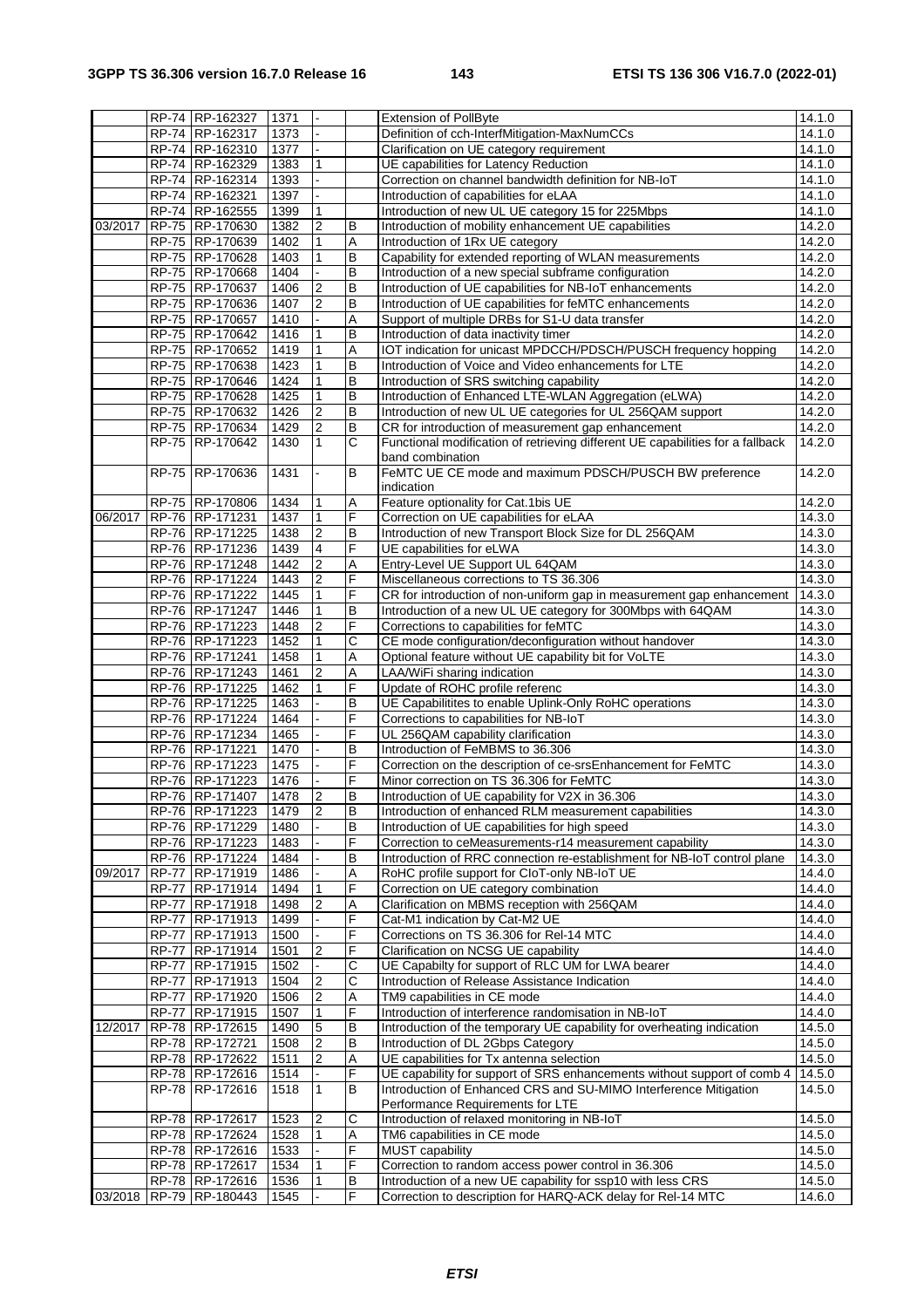|         |         | RP-79 RP-180443 | 1552 | 1                       | $\overline{\text{c}}$   | Introduction of support of relaxed monitoring for BL and CE UE          | 14.6.0 |
|---------|---------|-----------------|------|-------------------------|-------------------------|-------------------------------------------------------------------------|--------|
|         |         | RP-79 RP-180448 | 1555 | $\boldsymbol{2}$        | B                       | Introduction of LTE DL 1.4Gbps Category                                 | 14.6.0 |
|         |         | RP-79 RP-180446 | 1561 | 1                       | F                       | Capability for for reading shared PLMN information from non-CSG cells   | 14.6.0 |
|         |         | RP-79 RP-180446 | 1564 | 1                       | F                       | Supported bandwidths in Fallback band combination                       | 14.6.0 |
|         |         | RP-79 RP-180494 | 1566 | $\overline{c}$          | F                       | Correction on SRS carrier switching                                     | 14.6.0 |
| 03/2018 |         | RP-79 RP-180440 | 1559 | $\overline{\mathbf{c}}$ | B                       | Introduction of EN-DC capabilities                                      | 15.0.0 |
| 07/2018 |         | RP-80 RP-181222 | 1519 | 1                       | B                       | Introduction of QoE Measurement Collection for LTE                      | 15.1.0 |
|         |         | RP-80 RP-181221 |      |                         | B                       |                                                                         |        |
|         |         |                 | 1535 | 3                       |                         | Running 36.306 CR to introduce assistance information for local cache   | 15.1.0 |
|         |         | RP-80 RP-181218 | 1542 | 3                       | B                       | Introduction of shortened TTI and processing time for LTE               | 15.1.0 |
|         |         | RP-80 RP-181226 | 1543 | 3                       | B                       | Introduction of DEFLATE based UDC Solution                              | 15.1.0 |
|         |         | RP-80 RP-181228 | 1546 | 3                       | B                       | Enhancement of SRS antenna switching in TS 36.306                       | 15.1.0 |
|         |         | RP-80 RP-181220 | 1547 | 3                       | B                       | Support of 1024QAM in TS 36.306                                         | 15.1.0 |
|         |         | RP-80 RP-181234 | 1569 | $\overline{3}$          | Ā                       | Addition of the number of SL processes for V2X sidelink communication   | 15.1.0 |
|         |         | RP-80 RP-181171 | 1570 | $\overline{2}$          | C                       | Introduction of support for MAC PDU containing UE contention resolution | 15.1.0 |
|         |         |                 |      |                         |                         | identity MAC control element without RRC response message in NB-IoT     |        |
|         |         | RP-80 RP-181232 | 1575 | $\boldsymbol{2}$        | Α                       | Correction on reducedIntNonContComb-r13 description                     | 15.1.0 |
|         |         | RP-80 RP-181232 | 1578 | 3                       | Α                       | Different power class support for band combinations                     | 15.1.0 |
|         |         | RP-80 RP-181252 | 1581 | 3                       | B                       | Introduction of further NB-IoT enhancements in 36.306                   | 15.1.0 |
|         |         | RP-80 RP-181227 | 1584 | $\mathbf{1}$            | B                       | Running 36.306 CR to introduce BT and WLAN in MDT                       | 15.1.0 |
|         |         | RP-80 RP-181224 | 1591 | 3                       | В                       | Introduction of even further eMTC enhancmenets for eMTC                 | 15.1.0 |
|         |         | RP-80 RP-181250 | 1592 | $\overline{2}$          | B                       | UE capability definitions for euCA                                      | 15.1.0 |
|         |         | RP-80 RP-181225 | 1599 |                         | B                       | Implementing network-based CRS interference mitigation                  | 15.1.0 |
|         |         | RP-80 RP-181233 | 1602 |                         | Α                       | UE capability for handling of multiple numerologies in FeMBMS           | 15.1.0 |
|         |         |                 |      |                         |                         |                                                                         |        |
|         |         | RP-80 RP-181233 | 1604 |                         | Α                       | Additional UE capabilities for SRS carrier switching                    | 15.1.0 |
|         |         | RP-80 RP-181232 | 1606 |                         | Α                       | Additional UE capabilities for advanced CSI in FD-MIMO                  | 15.1.0 |
|         |         | RP-80 RP-181223 | 1608 | $\overline{2}$          | B                       | Introduce reportCGI towards NR neighbour cell                           | 15.1.0 |
|         |         | RP-80 RP-181236 | 1611 | 1                       | Α                       | Introduction of DL Channel Quality reporting                            | 15.1.0 |
|         |         | RP-80 RP-181235 | 1612 | 1                       | Α                       | Introduction of serving cell idle mode measurements reporting in 36.306 | 15.1.0 |
|         |         | RP-80 RP-181254 | 1613 | 1                       | B                       | Introduction of increased number of E-UTRAN data bearers                | 15.1.0 |
|         |         | RP-80 RP-181228 | 1614 | 2                       | B                       | Control Plane latency reduction                                         | 15.1.0 |
|         |         | RP-80 RP-181247 | 1616 | $\overline{2}$          | B                       | Introduction of time reference provision                                | 15.1.0 |
|         |         | RP-80 RP-181249 | 1618 |                         | B                       | Introduce feLAA in TS 36.306                                            | 15.1.0 |
|         |         | RP-80 RP-181247 | 1619 |                         | B                       | Introduction of Ultra Reliable Low Latency Communication for LTE        | 15.1.0 |
| 09/2018 |         | RP-81 RP-181960 | 1593 | $\overline{2}$          | B                       | Advanced CSI CBSR CBSR related capability for FD-MIMO                   | 15.2.0 |
|         |         | RP-81 RP-181960 | 1596 |                         | B                       | Avoiding FGI20 limitation                                               | 15.2.0 |
|         | RP-81   | RP-181960       | 1600 |                         | $\overline{B}$          | Introduction of QoE Measurement Collection for MTSI services            | 15.2.0 |
|         | RP-81   | RP-181948       | 1620 | 1                       | B                       | Introduction of UE capability for eV2X in TS 36.306                     | 15.2.0 |
|         | RP-81   | RP-181940       | 1621 | 1                       | F                       | Cell reselection priorities for NR frequency                            | 15.2.0 |
|         | RP-81   | RP-181963       | 1623 |                         | Α                       | Add missing NB-IoT capabilities in clause 4                             | 15.2.0 |
|         | RP-81   | RP-181945       | 1624 | $\mathbf{1}$            | F                       | Introducing FDD-TDD differentiation in NB-IoT in 36.306                 | 15.2.0 |
|         |         | RP-181960       |      |                         | B                       |                                                                         |        |
|         | RP-81   |                 | 1627 |                         |                         | Introduction of modulation enhancements                                 | 15.2.0 |
|         | $RP-81$ | RP-181947       | 1628 | $\overline{2}$          | B                       | UE categories for 1024QAM                                               | 15.2.0 |
|         | RP-81   | RP-181949       | 1633 | 1                       | F                       | UE capability related with SPS                                          | 15.2.0 |
|         |         | RP-81 RP-181956 | 1635 | $\overline{2}$          | B                       | Introduction of capabilities for Rel-15 Aerial WI                       | 15.2.0 |
|         |         | RP-81 RP-181945 | 1636 | $\mathbf{1}$            | F                       | Make additional SIB transmission an optional feature with capability    | 15.2.0 |
|         |         |                 |      |                         |                         | reporting                                                               |        |
|         |         | RP-81 RP-181960 | 1637 | 1                       | С                       | Introduction of Geofencing information in CMAS                          | 15.2.0 |
|         |         | RP-81 RP-181964 | 1643 |                         | B                       | Introduction of further enhancements to CoMP                            | 15.2.0 |
|         |         | RP-81 RP-181949 | 1644 | 1                       | С                       | UE capabilities for short TTI                                           | 15.2.0 |
|         | RP-81   | RP-181949       | 1645 | $\overline{2}$          | $\overline{\mathsf{C}}$ | UE capabilities for Ultra Reliable Low Latency Communication            | 15.2.0 |
| 12/2018 |         | RP-82 RP-182671 | 1625 | 2                       | F                       | Removal of duplicate rel-15 NB-IoT/eMTC capabilities and introducing    | 15.3.0 |
|         |         |                 |      |                         |                         | TDD-FDD differentiation for WUS capabilities in eMTC                    |        |
|         |         | RP-82 RP-182671 | 1632 | $\overline{3}$          | F                       | Missing UE capability introduction for efeMTC                           | 15.3.0 |
|         |         | RP-82 RP-182678 | 1646 | 3                       | F                       | Correction on UE capability for eV2X                                    | 15.3.0 |
|         |         | RP-82 RP-182679 | 1647 | $\overline{c}$          | F                       | Correction on SPS configuration for HRLLC                               | 15.3.0 |
|         |         | RP-82 RP-182681 | 1648 | $\overline{2}$          | F                       | Adding NSSS-based RRM measurements, NPBCH-Based RRM                     | 15.3.0 |
|         |         |                 |      |                         |                         | measurements and npusch-3dot75kHz-SCS-TDD-r15 and removing              |        |
|         |         |                 |      |                         |                         | twoHARQ-ProcessesTDD                                                    |        |
|         |         | RP-82 RP-182677 | 1651 | 1                       | Α                       | Clarification to CA fallback band combinations                          | 15.3.0 |
|         |         | RP-82 RP-182652 | 1652 | 1                       | F                       | UE capabilty for IDC mechanism for EN-DC operation                      | 15.3.0 |
|         |         | RP-82 RP-182674 | 1654 | $\mathbf{1}$            | F                       | Remaining aspects of capabilities for Rel-15 Aerial WI                  | 15.3.0 |
|         |         | RP-82 RP-182678 | 1656 | $\boldsymbol{2}$        | F                       | Correction of UE capability for eV2X in TS 36.306                       | 15.3.0 |
|         |         | RP-82 RP-182679 | 1657 | $\mathbf{1}$            | F                       | Correction of capability name for NW based CRS interference mitigation  | 15.3.0 |
|         |         |                 |      | 3                       | F                       |                                                                         | 15.3.0 |
|         |         | RP-82 RP-182680 | 1659 |                         |                         | Various sTTI corrections                                                |        |
|         |         | RP-82 RP-182676 | 1660 | 3                       | F                       | TS36.306 CR on UE capabilities for mobility and E-UTRA5GC               | 15.3.0 |
|         |         | RP-82 RP-182677 | 1661 | 1                       | A                       | Mandatory support of skipFallbackCombinations-r13 and                   | 15.3.0 |
|         |         |                 |      |                         |                         | diffFallbackCombReport-r14                                              |        |
|         |         | RP-82 RP-182667 | 1663 | 4                       | F                       | Clarification on supportedMIMO-CapabilityDL-r15                         | 15.3.0 |
|         |         | RP-82 RP-182666 | 1665 | 3                       | F                       | Alternative signalling option for SupportedBandListNR                   | 15.3.0 |
|         |         | RP-82 RP-182671 | 1666 |                         | F                       | Correction to CRS Muting Capability                                     | 15.3.0 |
|         |         | RP-82 RP-182674 | 1669 | 3                       | F                       | Signalling of CRS IM and CCH-IM for UE cat 1bis and cat M2              | 15.3.0 |
|         |         | RP-82 RP-182677 | 1670 |                         | А                       | n1PUCCH-AN-CS-ListP1-r13 ASN.1 error correction                         | 15.3.0 |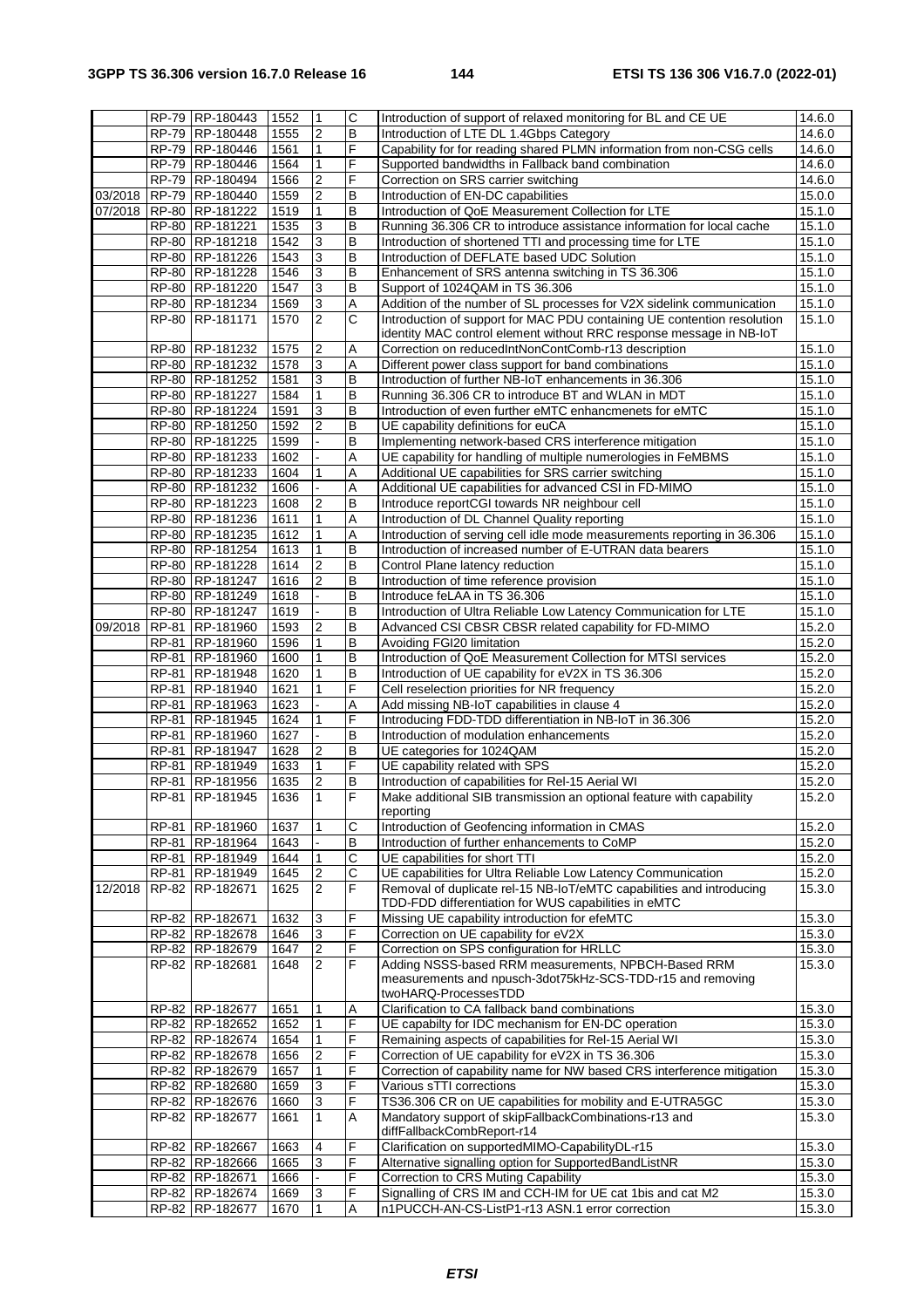|         | 03/2019 RP-83 RP-190546              | 1673           | $\overline{2}$           | $\overline{r}$ | CR to 36.306 on introducing eutra-CGI-Reporting-ENDC and utra-geran-<br>CGI-Reporting-ENDC for EN-DC                     | 15.4.0           |
|---------|--------------------------------------|----------------|--------------------------|----------------|--------------------------------------------------------------------------------------------------------------------------|------------------|
|         | RP-83 RP-190548                      | 1677           | 1                        | Α              | Correction to support of reduced capability format                                                                       | 15.4.0           |
|         | RP-83 RP-190553                      | 1678           | $\mathbf{1}$             | F              | UE capability for eLCID support                                                                                          | 15.4.0           |
|         | RP-83 RP-190550                      | 1680           | $\overline{2}$           | F              | Introduction of UE capabilities on DMRS overhead reduction                                                               | 15.4.0           |
|         | RP-83 RP-190553                      | 1683           | $\mathbf{1}$             | F              | <b>Rapporteur Corrections</b>                                                                                            | 15.4.0           |
|         | RP-83 RP-190549                      | 1686           | $\mathbf{1}$             | A              | UE capability for support of special subframe configuration 10 with TDD-<br>only CA                                      | 15.4.0           |
|         | 06/2019 RP-84 RP-191386              | 1691           | 1                        | F              | Addition of missing UE capabilities and miscellaneous corrections                                                        | 15.5.0           |
|         | RP-84 RP-191386                      | 1692           |                          | F              | Corrections to sTTI-SPT band parameters capabilities                                                                     | 15.5.0           |
|         |                                      |                |                          |                |                                                                                                                          |                  |
|         | RP-84 RP-191383                      | 1695           | 1                        | Α              | UE capability signalling for FD-MIMO processing capabilities                                                             | 15.5.0           |
|         | RP-84 RP-191383                      | 1697           |                          | Α              | Additional UE capability signalling for SRS carrier switching                                                            | 15.5.0           |
|         | RP-84 RP-191383                      | 1699           | 1                        | A              | Correction to PDCP profile                                                                                               | 15.5.0           |
|         | RP-84 RP-191383                      | 1703           | 1                        | Α              | Corrections on UE capability for eFD-MIMO                                                                                | 15.5.0           |
|         | RP-84 RP-191384                      | 1706           | $\overline{2}$           | F              | Removing square brackets related to 8Rx                                                                                  | 15.5.0           |
|         | RP-84 RP-191378                      | 1707           | $\overline{a}$           | $\overline{F}$ | CR to 36.306 on clarification of ANR capability under EN-DC                                                              | 15.5.0           |
|         | RP-84 RP-191376                      | 1708           |                          | F              | UE capability signalling for FD-MIMO processing capabilities for EN-DC                                                   | 15.5.0           |
| 09/2019 | RP-85 RP-192196                      | 1709           | $\mathbf{1}$             | $\overline{C}$ | Additional capability signalling for 1024QAM support                                                                     | 15.6.0           |
|         | RP-85 RP-192196                      | 1711           | $\mathbf{1}$             | F              | Correction on the feature downlink SDAP header                                                                           | 15.6.0           |
|         | RP-85 RP-192280                      | 1715           | $\overline{\mathbf{c}}$  | F              | CR to introduce NR SS-SINR measurement capability in LTE                                                                 | 15.6.0           |
|         | RP-85 RP-192193                      | 1716           |                          | F              | MR-DC measurement gap pattern capability                                                                                 | 15.6.0           |
|         | 12/2019 RP-86 RP-192938              | 1719           | $\overline{\phantom{a}}$ | F              | Miscellaneous corrections                                                                                                | 15.7.0           |
|         |                                      |                |                          |                |                                                                                                                          |                  |
|         | RP-86 RP-192937                      | 1720           | $\mathbf{1}$             | F              | Clarification on the en-DC and ng-EN-DC                                                                                  | 15.7.0           |
| 03/2020 | RP-87 RP-200338                      | 1734           | $\overline{2}$           | F              | Correction to support of UP-EDT, CP-EDT, in eMTC TDD                                                                     | 15.8.0           |
|         | RP-87 RP-200338                      | 1736           | $\mathbf{1}$             | F              | Inclusion of Maximum Number of PDCP SDUs per TTI for DL Categories<br>22-26                                              | 15.8.0           |
| 03/2020 | RP-87 RP-200366                      | 1712           | $\overline{4}$           | B              | Introduction of UE capabilities for further performance enhancement for<br>LTE in high speed scenario in Rel-16          | 16.0.0           |
|         | RP-87 RP-200357                      | 1723           | $\overline{c}$           | B              | Early security re-activation at RRC Connection Resume                                                                    | 16.0.0           |
|         | RP-87 RP-200358                      | 1727           | $\mathbf{1}$             | $\mathsf B$    | Autonomous gap support for CGI reading                                                                                   | 16.0.0           |
|         | RP-87   RP-200363                    | 1729           | $\mathbf{1}$             | B              | Introduction of LTE-based 5G terrestrial broadcast                                                                       | 16.0.0           |
|         | RP-87 RP-200361                      | 1731           | $\mathbf{1}$             | $\mathsf B$    | Introduction of Rel-16 additional enhancements NB-IoT in TS 36.306                                                       | 16.0.0           |
|         | RP-87 RP-200357                      | 1732           | $\mathbf{1}$             | B              | Introduction of DL RRC segmentation                                                                                      | 16.0.0           |
|         |                                      |                | $\mathbf{1}$             | B              |                                                                                                                          |                  |
|         | RP-87   RP-200360                    | 1735           |                          |                | Introduction of additional enhancements for eMTC                                                                         | 16.0.0           |
|         | RP-87 RP-200357                      | 1741           |                          | $\mathsf B$    | Introduction of wideband PRG size                                                                                        | 16.0.0           |
|         | RP-87 RP-200359<br>RP-87   RP-200358 | 1743<br>1745   |                          | B<br>B         | Recommended Bit Rate/Query for FLUS and MTSI<br>Introduction of UE capability indicator of supporting inter-RAT handover | 16.0.0<br>16.0.0 |
|         | 07/2020 RP-88 RP-201165              | 1730           | $\overline{2}$           | B              | from NR to EN-DC in 36.306<br>Introduction of NeedForGap capability for NR measurement                                   | 16.1.0           |
|         | RP-88 RP-201193                      | 1746           | 3                        | $\overline{F}$ | Updates for Rel-16 additional enhancements NB-IoT                                                                        | 16.1.0           |
|         | RP-88 RP-201167                      | 1750           | $\overline{3}$           | A              | Clarification on codebook-HARQ-ACK-r13 capability for CA with more than                                                  | 16.1.0           |
|         | RP-88 RP-201192                      | 1752           | 3                        | F              | 5CCs<br>Update of UE capabilities for eMTC                                                                               |                  |
|         |                                      |                |                          | F              |                                                                                                                          | 16.1.0           |
|         | RP-88 RP-201166                      | 1754           | $\overline{4}$           |                | Allowing PDCP version change without handover                                                                            | 16.1.0           |
|         | RP-88 RP-201191                      | 1755           | 3                        | $\sf B$        | Introduce of alternative cell reselection priority for EN-DC                                                             | 16.1.0           |
|         | RP-88 RP-201178                      | $\boxed{1757}$ | $\overline{2}$           | $\overline{B}$ | Introduction of UE capabilities for eDCCA                                                                                | 16.1.0           |
|         | RP-88 RP-201181                      | 1758           | $\overline{2}$           | B              | UE radio access capabilities introduction for IIOT WI (CR for 36.306)                                                    | 16.1.0           |
|         | RP-88 RP-201186                      | 1759           | 1                        | B              | CR to 36.306 on introduction of mandatory gap patterns in Rel-16                                                         | 16.1.0           |
|         | RP-88 RP-201159                      | 1761           |                          | A              | Clarification on L1 feature of NGEN-DC and NE-DC                                                                         | 16.1.0           |
|         | RP-88 RP-201195                      | 1763           | $\mathbf{1}$             | B              | UE Capability for Rel-16 LTE even further mobility enhancement                                                           | 16.1.0           |
|         | RP-88 RP-201194                      | 1764           | $\mathbf{1}$             | $\overline{F}$ | MBMS UE capabilities per band for subcarrier spacing of 2.5 kHz and 0.37<br>kHz                                          | 16.1.0           |
|         | RP-88 RP-201190                      | 1765           | 2                        | F              | 36.306 CR for overheating in (NG)EN-DC and NR-DC                                                                         | 16.1.0           |
|         | RP-88 RP-201185                      | 1767           | $\mathbf{1}$             | B              | Introduction of signalling for high-speed train scenarios                                                                | 16.1.0           |
|         | RP-88 RP-201162                      | 1769           | $\mathbf{1}$             | $\overline{A}$ | Correction to IMS capabilities for NGEN-DC                                                                               | 16.1.0           |
|         | RP-88 RP-201197                      | 1770           | $\mathbf{1}$             | B              | Introduction of UE capabilities for DL MIMO efficiency enhancement                                                       | 16.1.0           |
|         | RP-80 RP-201164                      | 1771           | 2                        | A              | Introduction of CGI reporting capability                                                                                 |                  |
|         | RP-88 RP-201184                      |                |                          |                |                                                                                                                          | 16.1.0<br>16.1.0 |
|         |                                      | 1773           |                          | B              | UE capabilities for NR MDT and SON                                                                                       |                  |
|         | RP-88 RP-201162                      | 1774           |                          | Α              | Clarification on L2 and RAN4 features of NGEN-DC and NE-DC                                                               | 16.1.0           |
|         | RP-88 RP-201176                      | 1775           |                          | $\mathsf B$    | CR for NR V2X UE capability                                                                                              | 16.1.0           |
| 09/2020 | RP-89 RP-201927                      | 1777           | $\mathbf{1}$             | $\mathsf B$    | CR for V2X UE capability                                                                                                 | 16.2.0           |
|         | RP-89 RP-201931                      | 1778           |                          | F              | Correction on RLF Report for Inter-RAT MRO NR                                                                            | 16.2.0           |
|         | RP-89 RP-201933                      | 1779           | 1                        | F              | Correction on LTE MOB capability                                                                                         | 16.2.0           |
|         | RP-89 RP-201933                      | 1781           |                          | F              | Correction on TS 36.306 for DAPS                                                                                         | 16.2.0           |
|         | RP-89 RP-201931                      | 1783           | 1                        | F              | CR on UE capability of segmentation for UE capability information                                                        | 16.2.0           |
| 12/2020 | RP-90 RP-202779                      | 1780           | 4                        | F              | Addition of missing RSS and relaxed RRM measurement capabilities for<br>eMTC                                             | 16.3.0           |
|         |                                      |                |                          |                |                                                                                                                          |                  |
|         | RP-90 RP-202769                      | 1786           | 1                        | B              | Update on V2X UE capability                                                                                              | 16.3.0           |
|         | RP-90 RP-202785                      | 1788           | $\mathbf{1}$             | A              | Capturing ul-256QAM-r15 capability                                                                                       | 16.3.0           |
|         | RP-90 RP-202773                      | 1789           |                          | F              | Corrections to UE capabilities                                                                                           | 16.3.0           |
|         | RP-90 RP-202770                      | 1790           |                          | $\overline{F}$ | Correction to 36.306 on UE capability of direct SCell activation                                                         | 16.3.0           |
|         | RP-90 RP-202770                      | 1791           | $\mathbf{1}$             | $\overline{F}$ | Capability for beam level NR early measurement reporting                                                                 | 16.3.0           |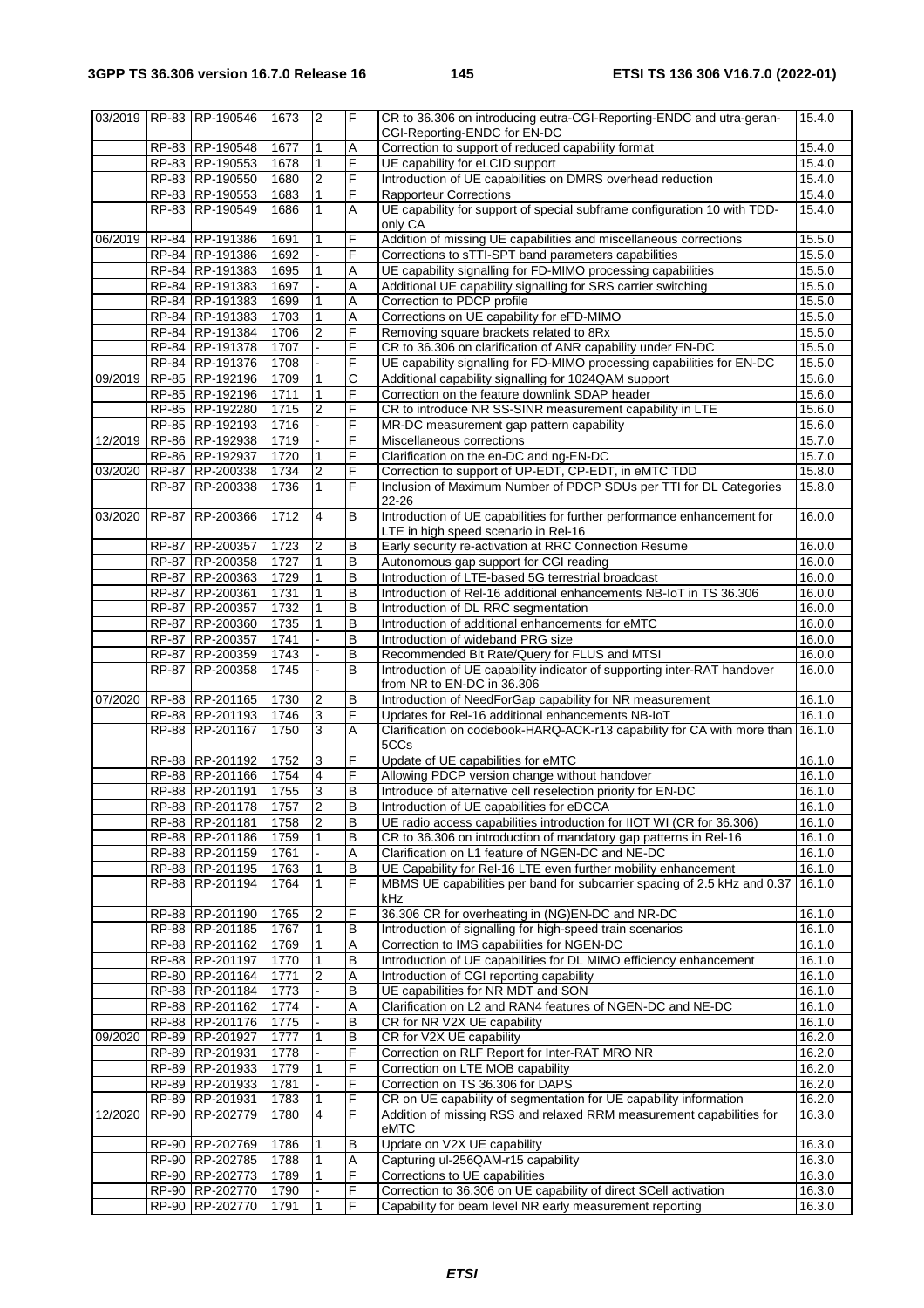|         | RP-90 RP-202785 | 1794 |   | A | Addition of cross-TTI MIB/SIB-BR decoding capability        | 16.3.0 |
|---------|-----------------|------|---|---|-------------------------------------------------------------|--------|
|         | RP-90 RP-202770 | 1795 |   | F | Correction on early measurement capabilities                | 16.3.0 |
|         | RP-90 RP-202782 | 1798 |   | F | Introducing power sharing for DAPS handover                 | 16.3.0 |
|         | RP-90 RP-202780 | 1801 |   | A | Addition of missing NZP CSI-RS transmission capabilities    | 16.3.0 |
|         | RP-90 RP-202782 | 1802 |   | F | UE capability corrections to Mobility Enhancements (LTE)    | 16.3.0 |
| 03/2021 | RP-91 RP-210698 | 1803 |   | F | Dummifying intraFreqMultiUL-TransmissionDAPS-r16 capability | 16.4.0 |
| 06/2021 | RP-92 RP-211476 | 1782 |   | F | Clarification to Fallback band combination definition       | 16.5.0 |
|         | RP-92 RP-211487 | 1804 | 5 | C | Redirection with MPS Indication [Redirect MPS I]            | 16.5.0 |
|         | RP-92 RP-211476 | 1806 |   | F | Correction on category dependency for DL Category 13        | 16.5.0 |
| 09/2021 | RP-93 RP-212440 | 1823 |   | F | Clarification to RI bit width for Cat5 UEs                  | 16.6.0 |
|         | RP-93 RP-212595 | 1824 |   | C | Distinguishing support of extended band n77                 | 16.6.0 |
| 12/2021 | RP-94 RP-213340 | 1826 |   | F | Addition of missing TE115 features and other corrections    | 16.7.0 |
|         | RP-94 RP-213340 | 1829 |   | A | Add the missing HSDN UE capability for LTE                  | 16.7.0 |

Note: In CR0313R1 " Clarification on Pcell support " for TS 36.306 v12.7.0 of RP-152053 which was approved by RAN #70 wrong CR number, 1313 used in CR coversheet due to a misallocation.